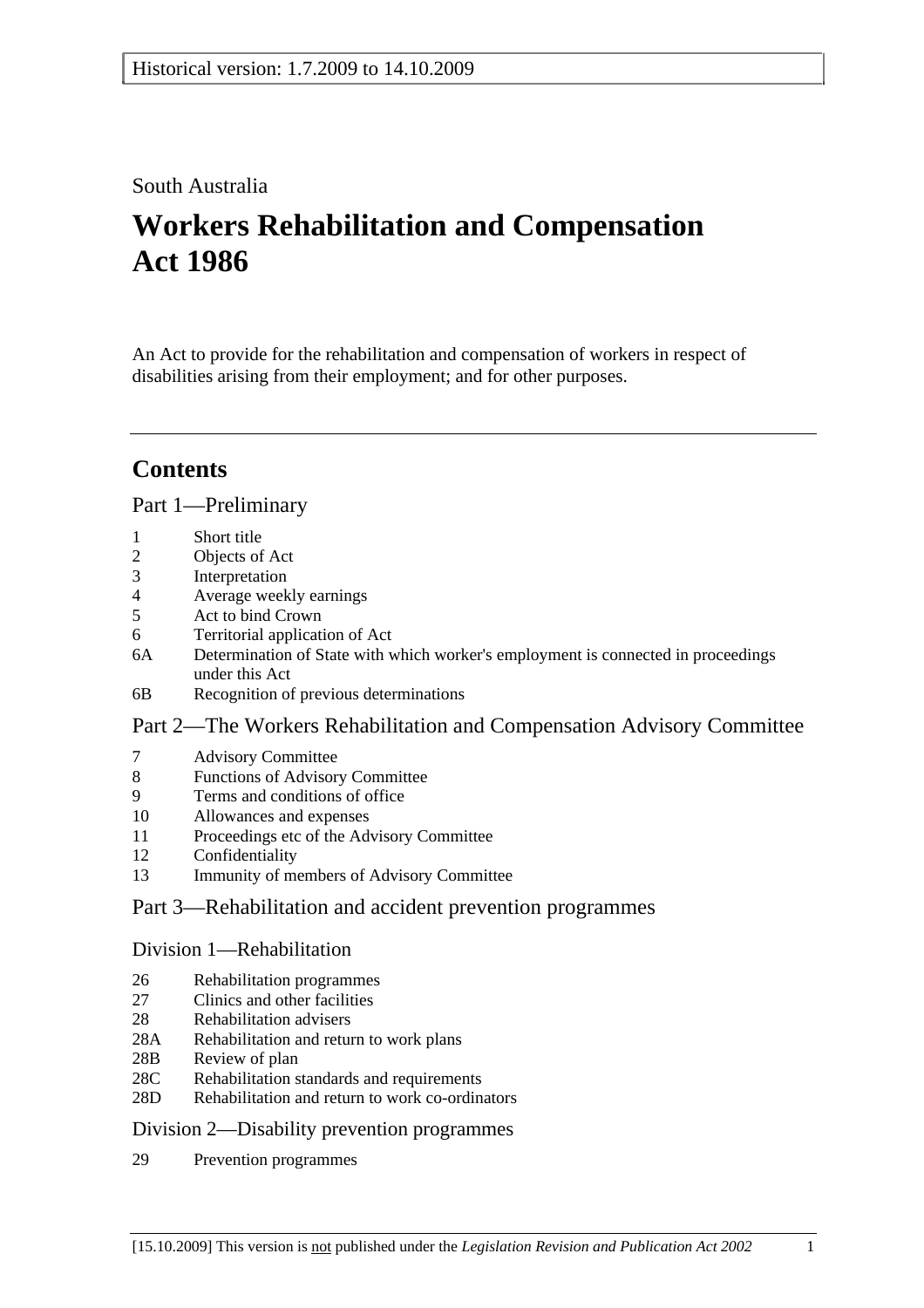## Part 4—Compensation

#### Division 1—Conditions under which disability is compensable

- 30 Compensability of disabilities
- 30A Psychiatric disabilities
- 30B Effect of misconduct etc
- 31 Evidentiary provision

#### Division 2—Compensation for medical expenses etc

- 32 Compensation for medical expenses
- 32A Special provisions for payment of medical expenses after initial notification of disability
- 33 Transportation for initial treatment

#### Division 3—Compensation for property damage

34 Compensation for property damage

#### Division 4—Compensation by way of income maintenance

- 35 Preliminary
- 35A Weekly payments over designated periods
- 35B Weekly payments after expiry of designated periods—no work capacity
- 35C Weekly payments after expiry of designated periods—current work capacity
- 36 Discontinuance of weekly payments
- 37 Adjustments due to change from original arrangements
- 38 Review of weekly payments
- 39 Economic adjustments to weekly payments
- 40 Weekly payments and leave entitlements
- 41 Absence of worker from Australia

Division 4A—Redemption

42 Redemption of liabilities

#### Division 5—Compensation for non-economic loss

- 43 Lump sum compensation
- 43A Assessment of impairment
- 43B No disadvantage—compensation table

#### Division 6—Compensation payable on death

- 44 Compensation payable on death—weekly payments
- 45 Review of weekly payments
- 45A Compensation payable on death—lump sums
- 45B Funeral benefit
- 45C Counselling services

### Division 7—Liability to pay compensation

- 46 Incidence of liability
- 47 Augmentation of weekly payment in consequence of delay
- 48 Payments by Corporation on behalf of defaulting employer
- 49 Corporation may undertake employer's liability to make weekly payments
- 50 Corporation as insurer of last resort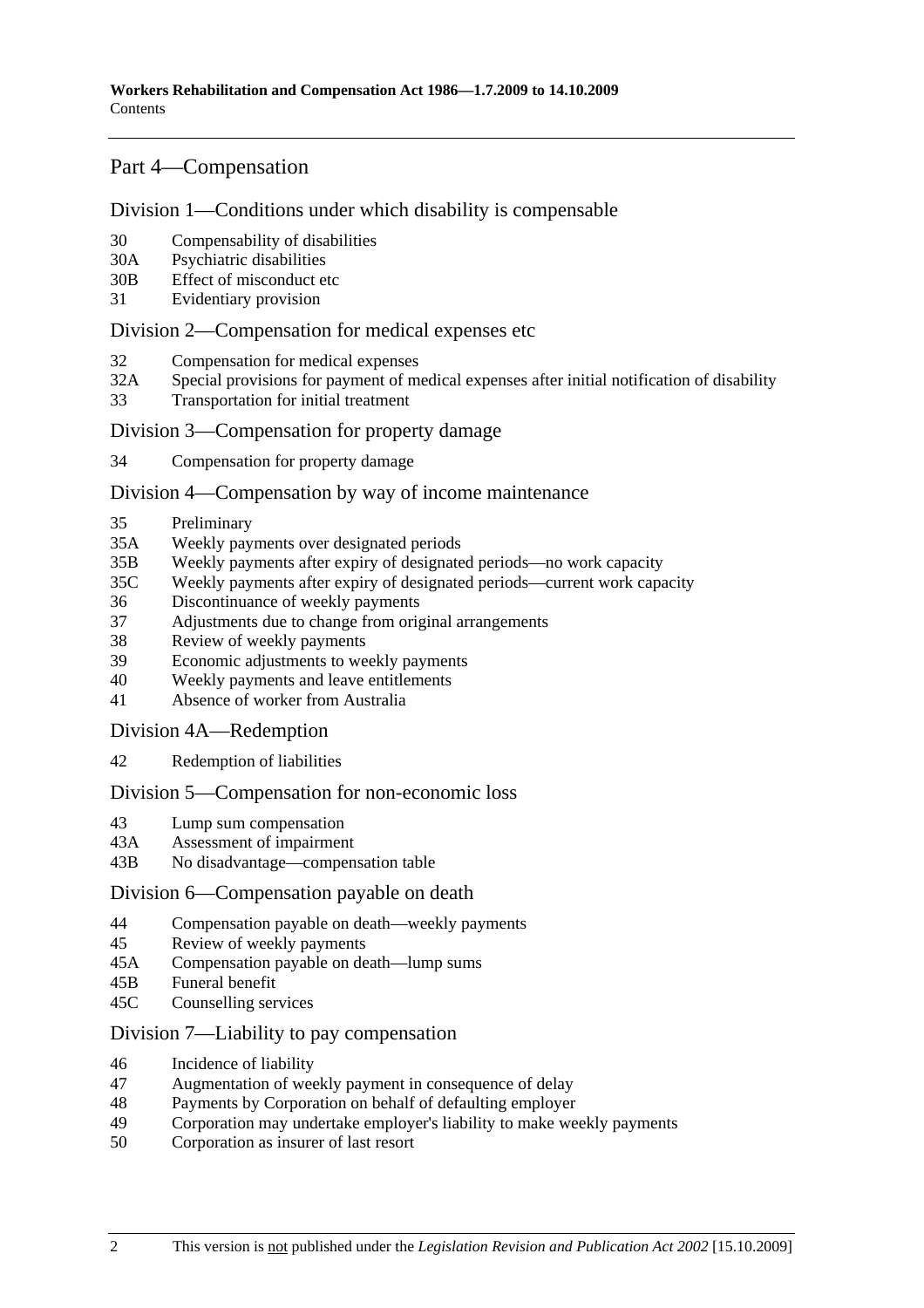Division 7A—Special provisions for commencement of weekly payments after initial notification of disability

- 50A Interpretation
- 50B Commencement of weekly payments following initial notification of disability
- 50C Status of payments
- 50D Worker to be notified if weekly payments are not commenced
- 50E Notice of commencement of weekly payments
- 50F Obligations of worker
- 50G Liability to make weekly payments not affected by making of claim
- 50H Set-offs and rights of recovery
- 50I Status of decisions

### Division 8—Notices of disabilities and claims for compensation

- 51 Duty to give notice of disability
- 52 Claim for compensation
- 53 Determination of claim

### Division 9—Miscellaneous

Subdivision 1—Limitations on liability

- 54 Limitation of employer's liability
- 55 Prohibition of double recovery of compensation
- 57 Compensation payable in respect of disabilities arising from employment on ships
- 58 Certain sporting injuries not to be compensable

#### Subdivision 2—Choice of law

- 58AA The applicable substantive law for work disability claims
- 58AB Claims to which Subdivision applies
- 58AC What constitutes disability and employment
- 58AD Claim in respect of death included
- 58AE Meaning of substantive law
- 58AF Availability of action in another State not relevant

Subdivision 3—Other matters

- 58A Reports of return to work etc
- 58B Employer's duty to provide work or pay wages
- 58C Notice of termination of employment to be given in certain cases
- Part 5—Registration and funding

## Division 1—Registration of employers

- 59 Registration of employers
- 60 Self-insured employers
- 61 The Crown and certain agencies to be self-insured employers
- 62 Applications
- 62A Ministerial appeal on decisions relating to self-insured employers

## Division 2—Delegation to self-insured employers

63 Delegation to self-insured employer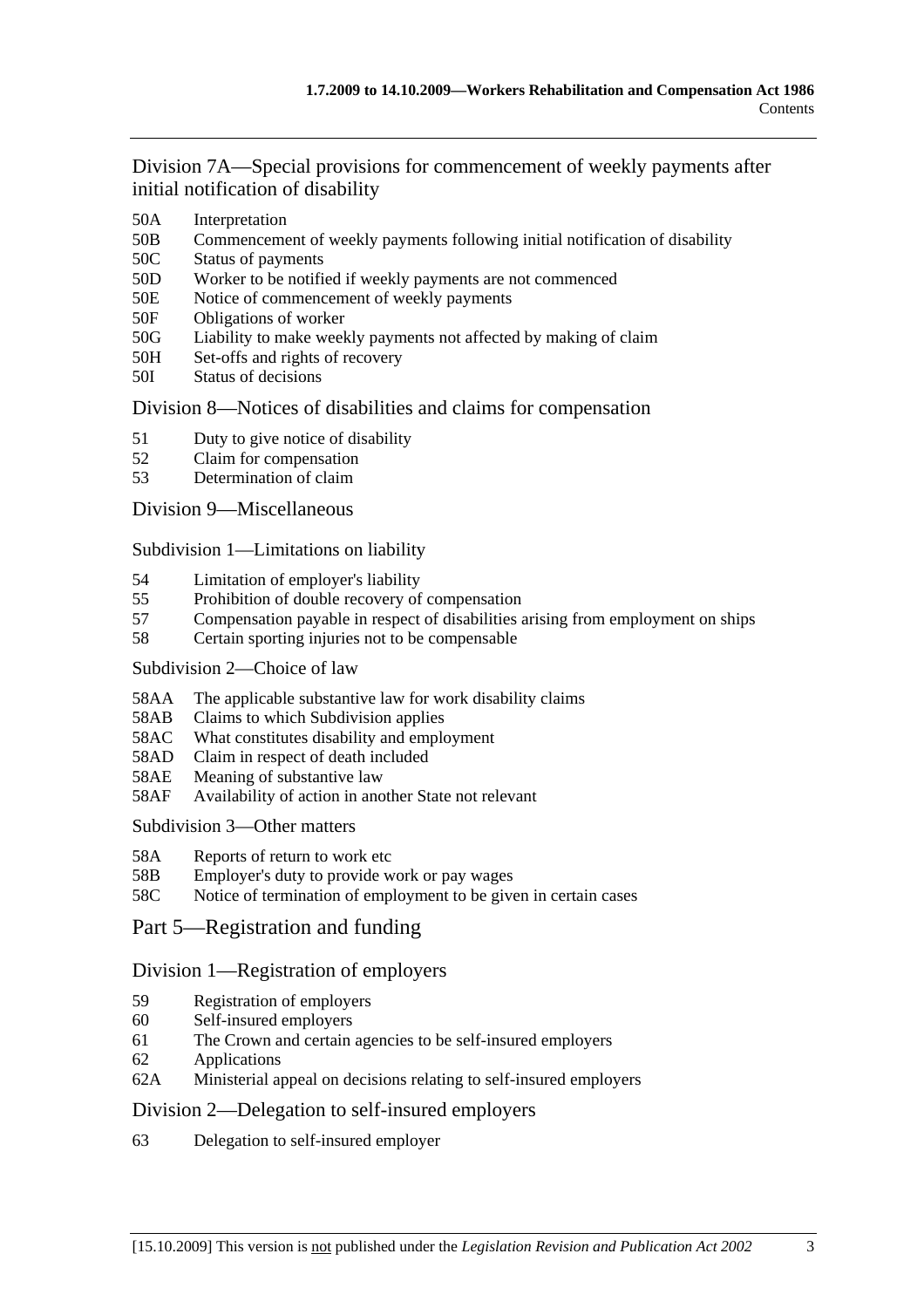### Division 3—The Compensation Fund

64 The Compensation Fund

#### Division 4—Imposition of levies

- 65 Preliminary
- 66 Imposition of levies
- 67 Adjustment of levy in relation to individual employers

#### Division 5—Special levy for self-insured employers

68 Special levy for self-insured employers

### Division 6—Payment of levies

- 69 Initial payment
- 69A Revised estimates of remuneration by employers
- 69B Certificate of remuneration
- 69C Revised estimates of remuneration by Corporation
- 69D Statement for reconciliation purposes
- 69E Adjustment of levy
- 69F Deferred payment of levy
- 69G Exercise of adjustment powers

### Division 7—Recovery of levies and fines

- 70 Recovery on default
- 71 Penalty for late payment
- 72 Review
- 72A Reasonable mistake about application of Act

#### Division 8—Miscellaneous

- 73 Separate accounts
- 74 Liability to keep accounts
- 75 Person ceasing to be an employer
- 76 Proof of registration
- 76AA Discontinuance fee
- 76A Recovery of levy

## Part 6—Workers Compensation Tribunal

#### Division 1—Establishment of Tribunal

| 77 | <b>Establishment of Tribunal</b> |
|----|----------------------------------|
|----|----------------------------------|

77A Seal

## Division 2—Constitution of the Tribunal

- 78 Constitution of Tribunal
- 78A Full Bench
- 78B Exercise of Tribunal's powers by the Registrar

#### Division 3—Jurisdiction of the Tribunal

79 Jurisdiction

#### Division 4—The presidential members

80 The President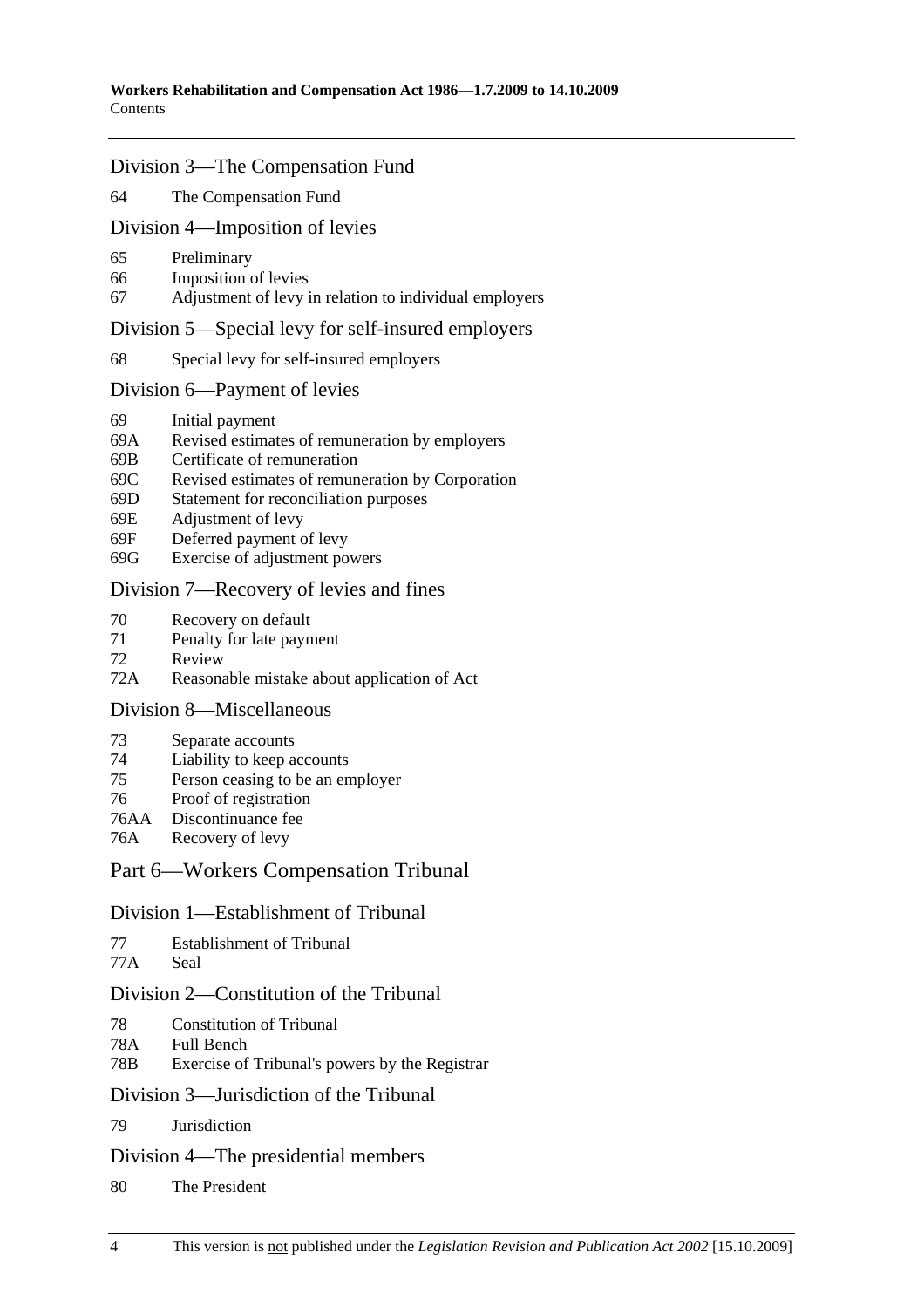#### 80A The Deputy Presidents

#### Division 5—Conciliation officers

- 81 Appointment of conciliation officers
- 81A Conditions of appointment
- 81B Administrative responsibilities of conciliation officers

#### Division 6—Administrative and ancillary staff

- 82 Administrative and ancillary staff
- 82A Appointment etc of the Registrar
- 82B Responsibilities of administrative and ancillary staff

#### Division 7—Sittings and distribution of business

- 83 Time and place of sittings
- 83A Adjournment from time to time and from place to place

#### Division 8—Evidence

- 84 Tribunal not to be bound by evidentiary rules
- 84A Power to require attendance of witnesses and production of evidentiary material
- 84B Power to compel the giving of evidence
- 84C Entry and inspection of property
- 84D Issue of evidentiary summonses

#### Division 9—General principles and rules

- 85 Principles of equity and good conscience
- 85A Hearings to be in public
- 85B Representation

#### Division 10—Appeals and references of questions of law

- 86 Appeal on question of law
- 86A Reference of question of law and final appeal to Supreme Court

#### Division 11—Enforcement of judgments

- 87 Certified copy of judgment or order
- 87A Enforcement of judgments and orders

#### Division 12—Miscellaneous

- 88 Immunities
- 88A Contempts of Tribunal
- 88B Punishment of contempts
- 88C Miscellaneous provisions about legal process
- 88D Service
- 88DA Power to enlarge scope of proceedings
- 88E Rules
- 88F Costs of proceedings
- 88G Recovery of costs of representation
- 88H Power to set aside judgments or orders
- 88I Finality of the Tribunal's decisions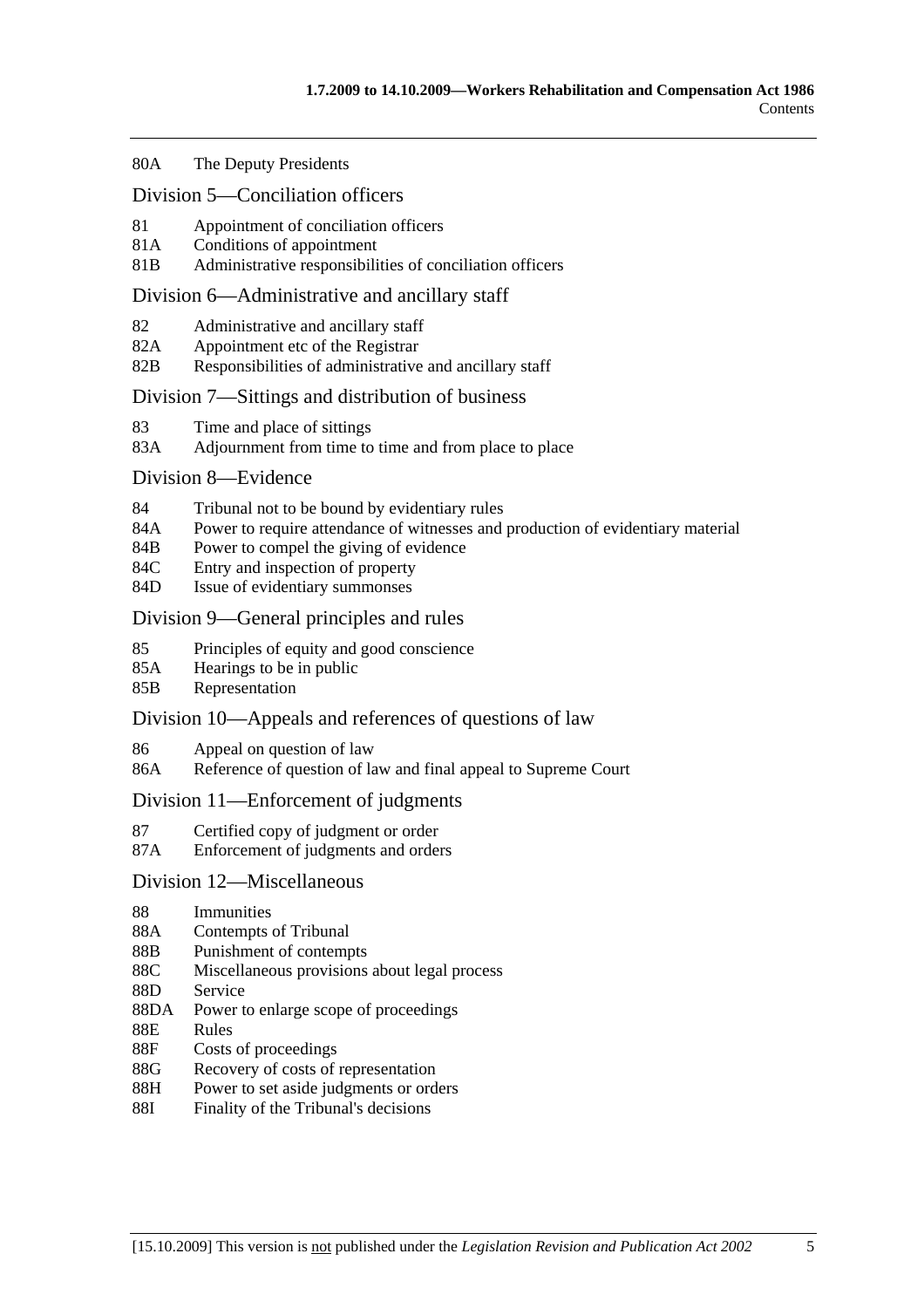## Part 6A—Dispute resolution

#### Division 1—Preliminary

89 Interpretation

89A Reviewable decisions

#### Division 2—Notice of dispute

- 90 Notice of dispute
- 90A Time for lodging notice of dispute
- 90B Notice to be given by Registrar

#### Division 3—Initial reconsideration

- 91 Initial reconsideration
- 91A Reference of disputes to conciliation

### Division 4—Conciliation proceedings

- 92 Assignment of presidential member or conciliation officer to preside at conciliation proceedings
- 92A Obligation of conciliator
- 92B Calling of conciliation conference
- 92C Procedure in conciliation proceedings
- 92D Reference of dispute into Tribunal

### Division 6—Judicial determination of dispute

- 94A Constitution of Tribunal
- 94B Pre-hearing conference
- 94C Determination of dispute

### Division 7—Costs

- 95 Costs
- 95A Costs liability of representatives

#### Division 8—Ministerial intervention

96 Ministerial intervention

## Part 6B—Special jurisdiction to expedite decisions

- 97 Special jurisdiction
- 97A Constitution of Tribunal for proceedings under this Part
- 97B Powers of Tribunal on application
- 97C Costs

#### Part 6C—Medical Panels

#### Division 1—Establishment and constitution

- 98 Establishment
- 98A Constitution
- 98B Procedures
- 98C Validity of acts
- 98D Immunity of members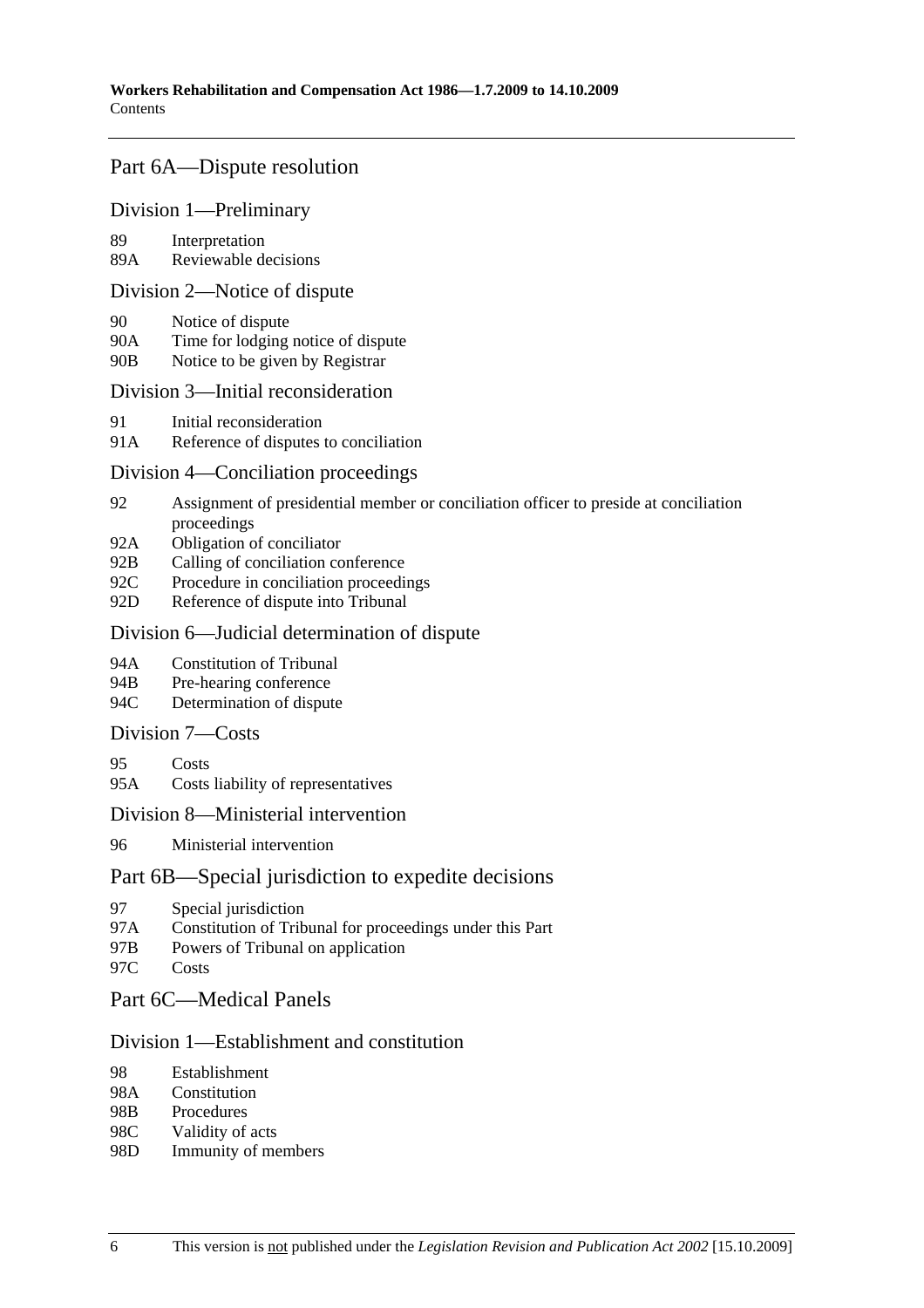#### Division 2—Functions and powers

| 98E | Interpretation |  |
|-----|----------------|--|
| ററെ |                |  |

- 98F Functions 98G Powers and procedures on a referral 98H Opinions
- 

## Division 3—Related matters

98I Admissibility

98J Support staff

## Part 6D—WorkCover Ombudsman

## Division 1—Appointment and conditions of office

- 99 Appointment
- 99A Term of office and conditions of appointment
- 99B Remuneration
- 99C Temporary appointments

### Division 2—Functions and powers

- 99D Functions
- 99E Powers—general
- 99F Obtaining information
- 99G Power to examine witnesses etc

### Division 3—Other matters

- 99H Independence
- 99I Staff
- 99J Funding
- 99K Delegation
- 99L Annual report
- 99M Other reports
- 99N Immunity

## Part 7—Miscellaneous

- 103 Extension of the application of this Act to self-employed persons
- 103A Special provision for prescribed classes of volunteers
- 105 Insurance of registered employers against other liabilities
- 106 Payment of interim benefits
- 106A Payment not to constitute an admission of liability
- 107 Employer may request progress report
- 107A Copies of medical reports
- 107B Worker's right of access to claims file
- 108 Medical examination at request of employer
- 109 Worker to be supplied with copy of medical report
- 110 Powers of entry and inspection
- 111 Inspection of place of employment by rehabilitation adviser
- 112 Confidentiality to be maintained
- 112AA Confidentiality—employers
- 112A Employer information
- 113 Disabilities that develop gradually
- 114 Certain payments not to affect benefits under this Act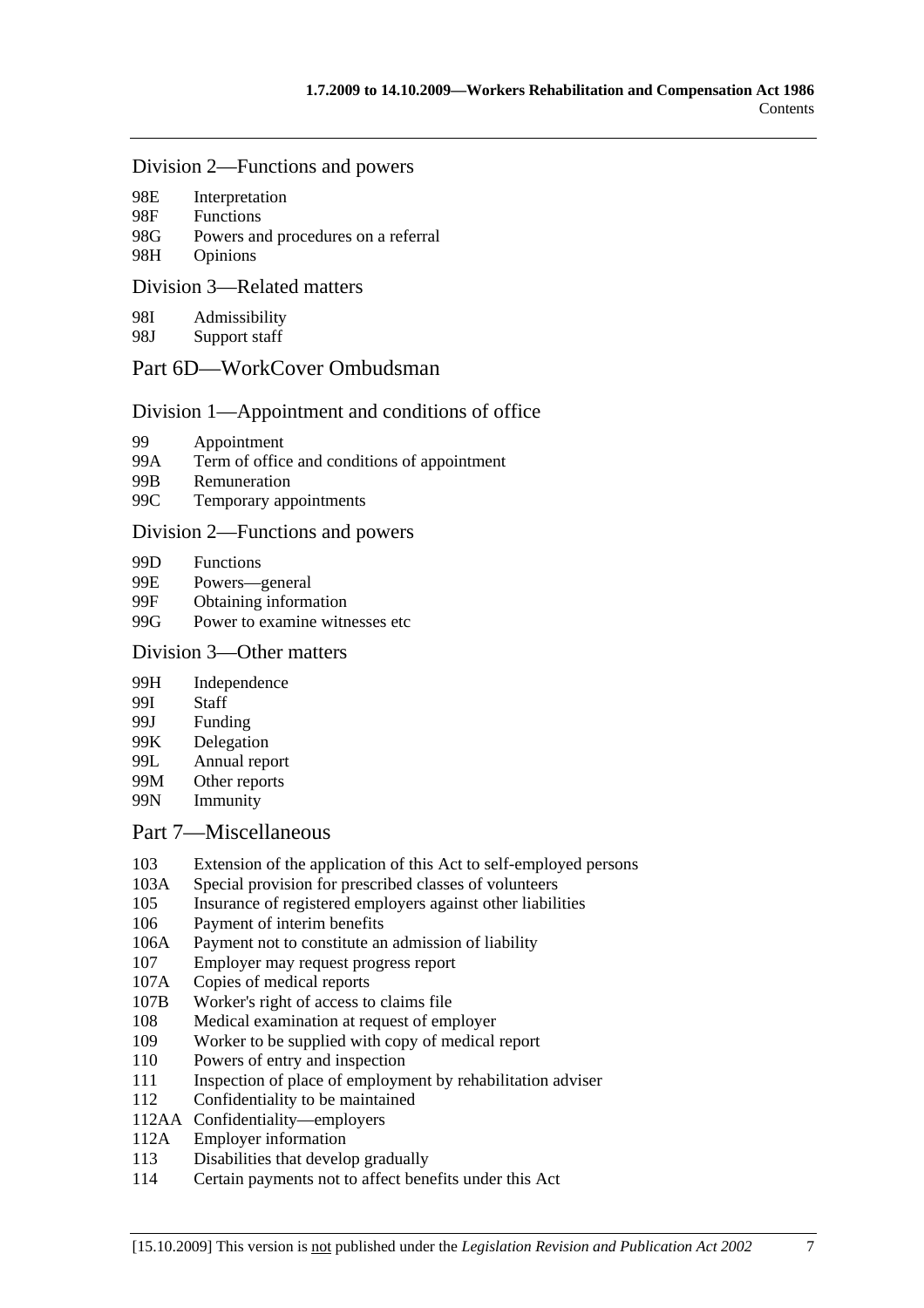| 115 | No contribution from workers |
|-----|------------------------------|
|-----|------------------------------|

- 116 Payment of compensation where worker in prison
- 117 Service of documents
- 118 Service of documents on the Corporation
- 119 Contract to avoid Act
- 120 Dishonesty
- 120A Evidence
- 122 Offences
- 122A Expiation fees
- 123A Right of intervention
- 123B Code of Claimants' Rights
- 124 Regulations

### Schedule 1—Transitional provisions

- 1 Interpretation
- 2 Application of repealed Act
- 3 Exempt employers
- 4 Mining and Quarrying Industries Fund<br>5 Statutory Reserve Fund
- 5 Statutory Reserve Fund
- 5A Insurance Assistance Fund
- 5B Investment of, and dealings with, the Funds
- 5C Entitlement to documents
- 5D Compensation payable to domestic partner on death of worker
- 5E Additional transitional provisions
- 6 Acts Interpretation Act

## Schedule 2—Disabilities presumed to arise from employment

Schedule 3—Minimum amounts of compensation according to degree of impairment under regulations

Schedule 3A—No disadvantage—non-economic loss compensation

## Schedule 4—Adjacent areas

- 1 Interpretation
- 2 Adjacent areas

## Legislative history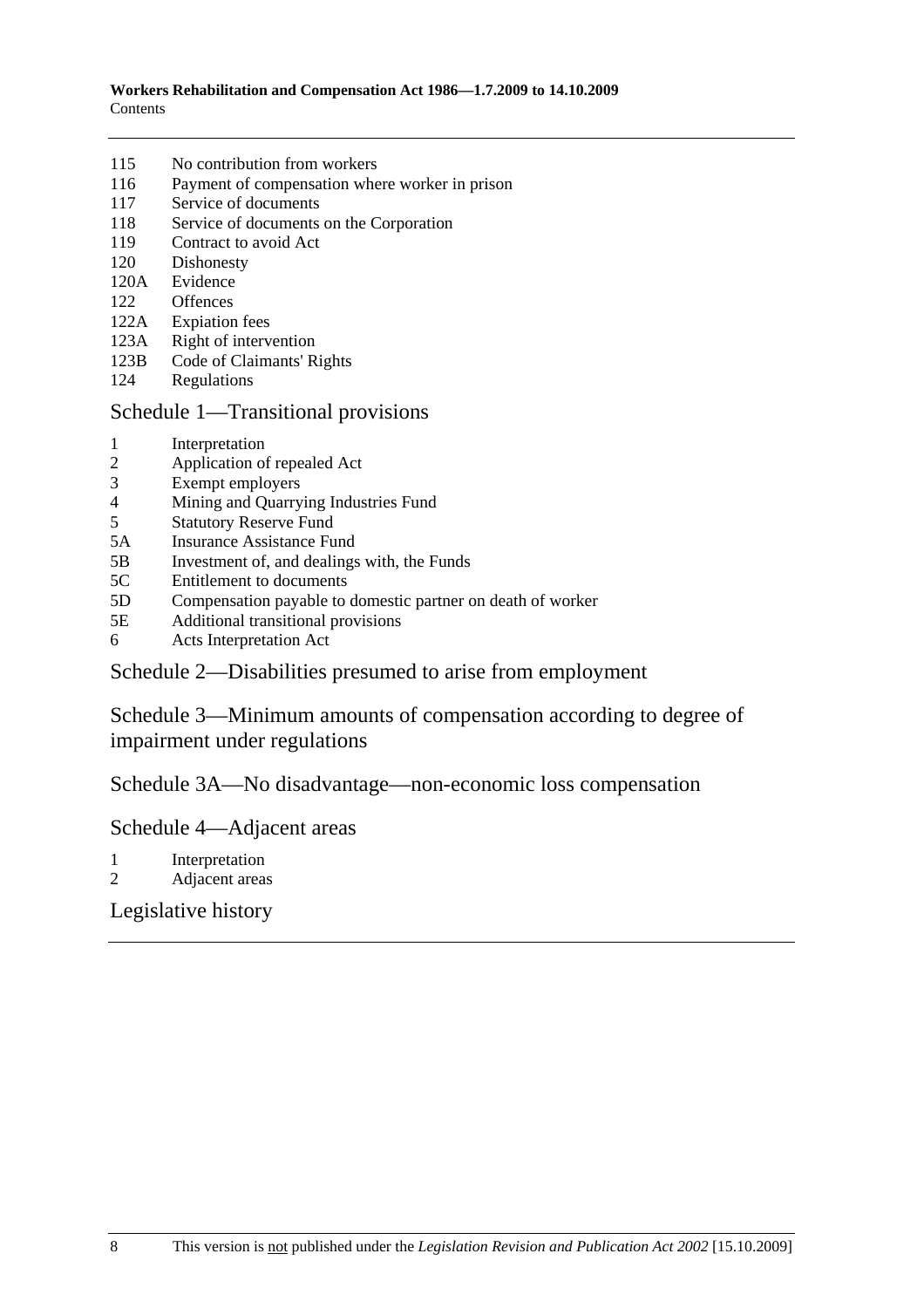## **The Parliament of South Australia enacts as follows:**

## **Part 1—Preliminary**

## **1—Short title**

This Act may be cited as the *Workers Rehabilitation and Compensation Act 1986*.

## **2—Objects of Act**

- (1) The objects of this Act are—
	- (a) to establish a workers rehabilitation and compensation scheme—
		- (i) that achieves a reasonable balance between the interests of employers and the interests of workers; and
		- (ii) that provides for the effective rehabilitation of disabled workers and their early return to work; and
		- (iii) that provides fair compensation for employment-related disabilities; and
		- (iv) that reduces the overall social and economic cost to the community of employment-related disabilities; and
		- (v) that ensures that employers' costs are contained within reasonable limits so that the impact of employment-related disabilities on South Australian businesses is minimised; and
	- (b) to provide for the efficient and effective administration of the scheme; and
	- (c) to establish incentives to encourage efficiency and discourage abuses; and
	- (d) to ensure that the scheme is fully funded on a fair basis; and
	- (e) to reduce the incidence of employment-related accidents and disabilities; and
	- (f) to reduce litigation and adversarial contests to the greatest possible extent.
- (2) A person exercising judicial, quasi-judicial or administrative powers must interpret this Act in the light of its objects without bias towards the interests of employers on the one hand, or workers on the other.
- (3) The Corporation, and the employer from whose employment a compensable disability arises, must seek to achieve a disabled worker's return to work (taking into account the objects and requirements of this Act).

## **3—Interpretation**

(1) In this Act, unless the contrary intention appears—

*actuary* means a Fellow or Accredited Member of the Institute of Actuaries of Australia;

*Advisory Committee* means the Workers Rehabilitation and Compensation Advisory Committee established under Part 2;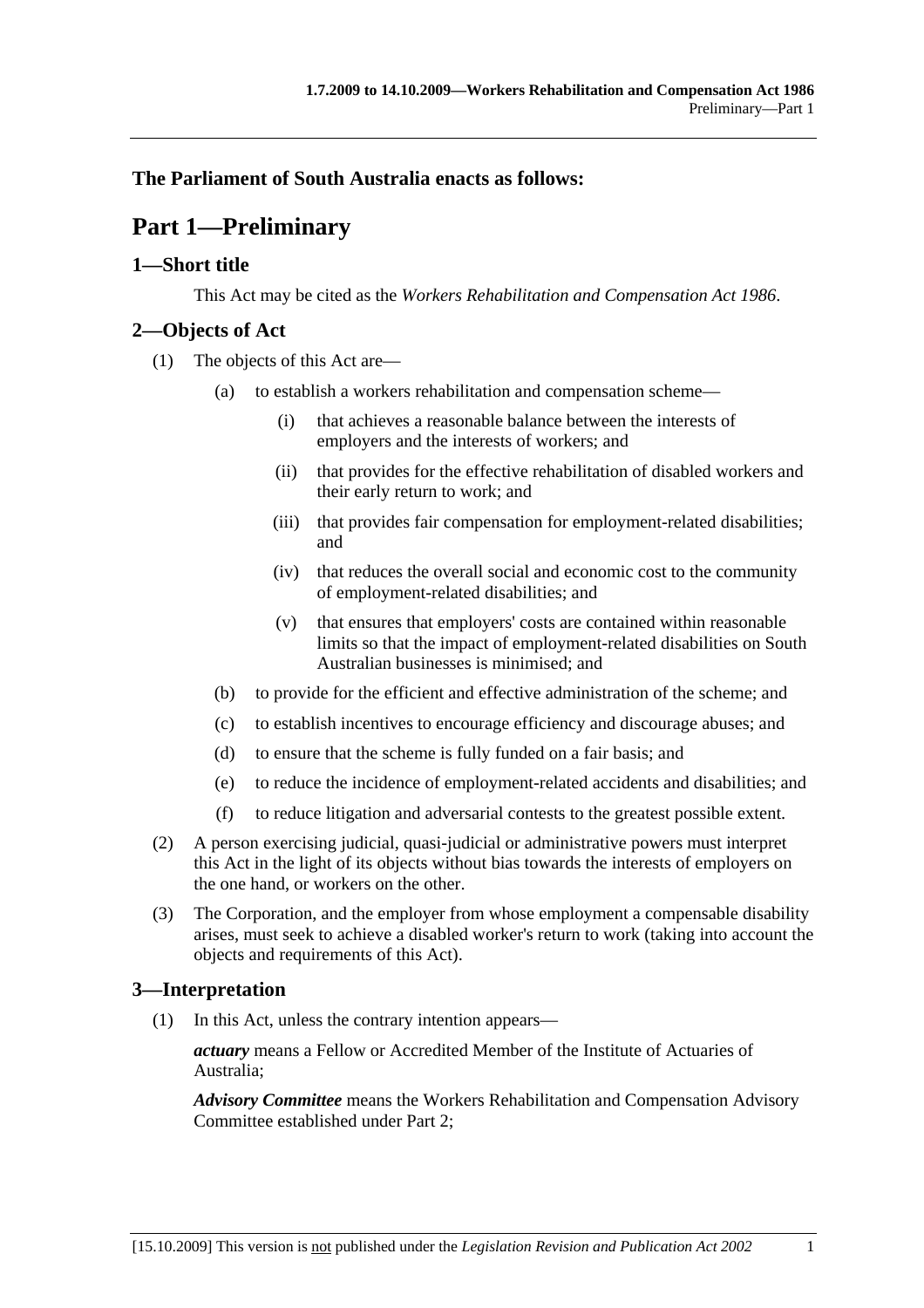*apprentice* includes—

- (a) a person undertaking training as a trainee in a trade, declared vocation or other occupation under a contract of training under the *Training and Skills Development Act 2003*;
- (b) a person undertaking training in a scheme approved by the Corporation for the purposes of this definition,

and *apprenticeship* has a corresponding meaning;

*authorised officer* means a person who is authorised by the Corporation to exercise the powers of an authorised officer under this Act;

*average minimum award rate* means the amount published by the Commonwealth Statistician as the weighted average minimum weekly award rate for adult persons (wage and salary earners) in South Australia;

*average weekly earnings*, in relation to a worker, means the worker's average weekly earnings determined in accordance with section 4;

*the board* means the board of management of the Corporation;

*business day* means any day except Saturday, Sunday or a public holiday;

*child*, in relation to a deceased worker, includes a person in relation to whom the worker stood, at the date of death, *in loco parentis*;

*close personal relationship* means the relationship between 2 adult persons (whether or not related by family and irrespective of their gender) who live together as a couple on a genuine domestic basis, but does not include—

- (a) the relationship between a legally married couple; or
- (b) a relationship where 1 of the persons provides the other with domestic support or personal care (or both) for fee or reward, or on behalf of some other person or an organisation of whatever kind;

**Note—** 

Two persons may live together as a couple on a genuine domestic basis whether or not a sexual relationship exists, or has ever existed, between them.

*compensation* includes any monetary benefit payable under this Act;

*compensable disability* means a disability that is compensable by virtue of section 30;

*conciliation officer*—see section 81;

*conciliator* means a presidential member of the Tribunal or a conciliation officer assigned to preside at conciliation proceedings—see section 92(1)(a);

*Consumer Price Index* means the Consumer Price Index (All groups index for Adelaide) published by the Australian Bureau of Statistics;

*contract of service* means—

- (a) a contract under which one person (the worker) is employed by another (the employer);
- (b) a contract, arrangement or understanding under which one person (the worker) works for another in prescribed work or work of a prescribed class;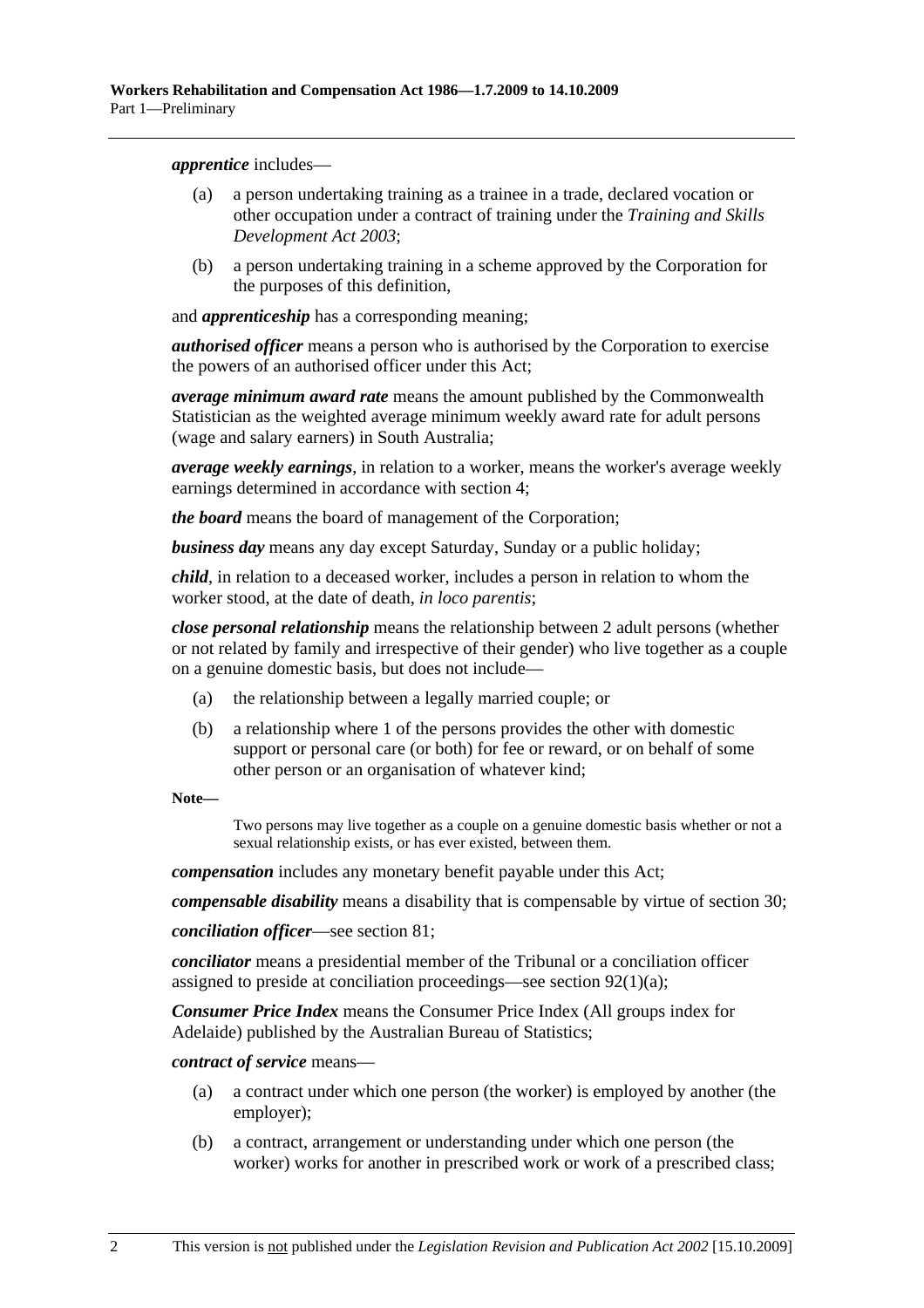- (c) a contract of apprenticeship;
- (d) a contract, arrangement or understanding under which a person (the worker)—
	- (i) receives on-the-job training in a trade or vocation from another (the employer); and
	- (ii) is during the period of that training remunerated by the employer;

*Corporation* means the *WorkCover Corporation of South Australia*;

*corresponding law* means a law—

- (a) of the Commonwealth; or
- (b) of a State (other than this State) or a Territory of the Commonwealth; or
- (c) of another country,

that provides for compensation for disabilities arising from employment;

*current work capacity*, in relation to a worker, means a present inability arising from a compensable disability such that the worker is not able to return to his or her employment at the time of the occurrence of the disability but is able to return to work in suitable employment;

*dependant*, in relation to a deceased worker, means a relative of the worker who, at the time of the worker's death—

- (a) was wholly or partially dependent for the ordinary necessities of life on earnings of the worker; or
- (b) would, but for the worker's disability, have been so dependent,

and includes a posthumous child of the worker; and *dependent* has a corresponding meaning;

*disability* of a worker means—

- (a) any physical or mental injury including—
	- (i) loss, deterioration or impairment of a limb, organ or part of the body, or of a physical, mental or sensory faculty; or
	- (ii) a disease; or
	- (iii) disfigurement; or
- (b) where the context admits—the death of the worker,

and includes a secondary disability;

*disease* includes—

- (a) any physical or mental ailment, disorder, defect or morbid condition, whether of sudden or gradual development; and
- (b) any disability to which section 31 applies;

*domestic partner*—a person is the domestic partner of a worker if he or she lives with the worker in a close personal relationship and—

(a) the person—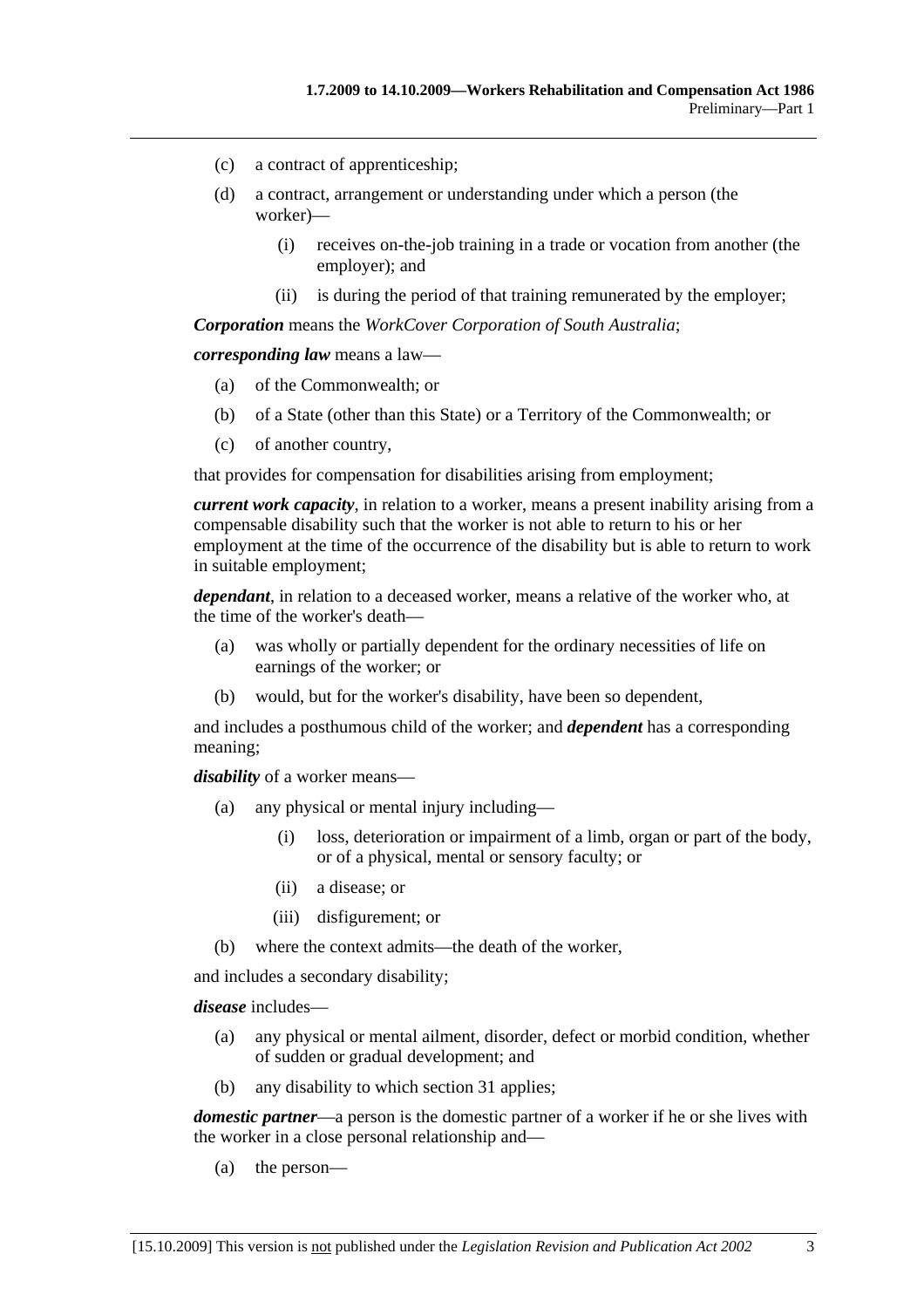- (i) has been so living with the worker continuously for the preceding period of 3 years; or
- (ii) has during the preceding period of 4 years so lived with the worker for periods aggregating not less than 3 years; or
- (iii) has been living with the worker for a substantial part of a period referred to in subparagraph (i) or (ii) and the Corporation considers that it is fair and reasonable that the person be regarded as the domestic partner of the worker for the purposes of this Act; or
- (b) a child, of whom the worker and the person are the parents, has been born (whether or not the child is still living);

#### *educational institution* means—

- (a) a secondary school; or
- (b) a trade or technical school; or
- (c) a college of advanced education, university or other institution at which tertiary education is provided; or
- (d) any other educational or training institution approved by the Corporation for the purposes of this definition;

*employer* means—

- (a) a person by whom a worker is employed under a contract of service, or for whom work is done by a worker under a contract of service (subject to any exclusion under subsection (9));
- (b) in relation to persons of whom the Crown is, under section 103A, the presumptive employer—the Crown;
- (c) in relation to persons of whom any other person is, by virtue of a provision of this Act, the presumptive employer—that other person,

and includes a former employer and the legal personal representative of a deceased employer;

#### *employment* includes—

- (a) work done under a contract of service;
- (b) the work of a self-employed person to whom the Corporation has extended the protection of this Act;
- (c) the work of persons of whom the Crown is, under section 103A, the presumptive employer;
- (d) attendance by a worker at a place of pick-up;

*evidentiary material* means any document, object or substance of evidentiary value in proceedings before the Tribunal and includes any document, object or substance that should, in the opinion of the Tribunal, be produced for the purpose of enabling the Tribunal to determine whether or not it has evidentiary value;

*foreign law* means any law except a law of this State;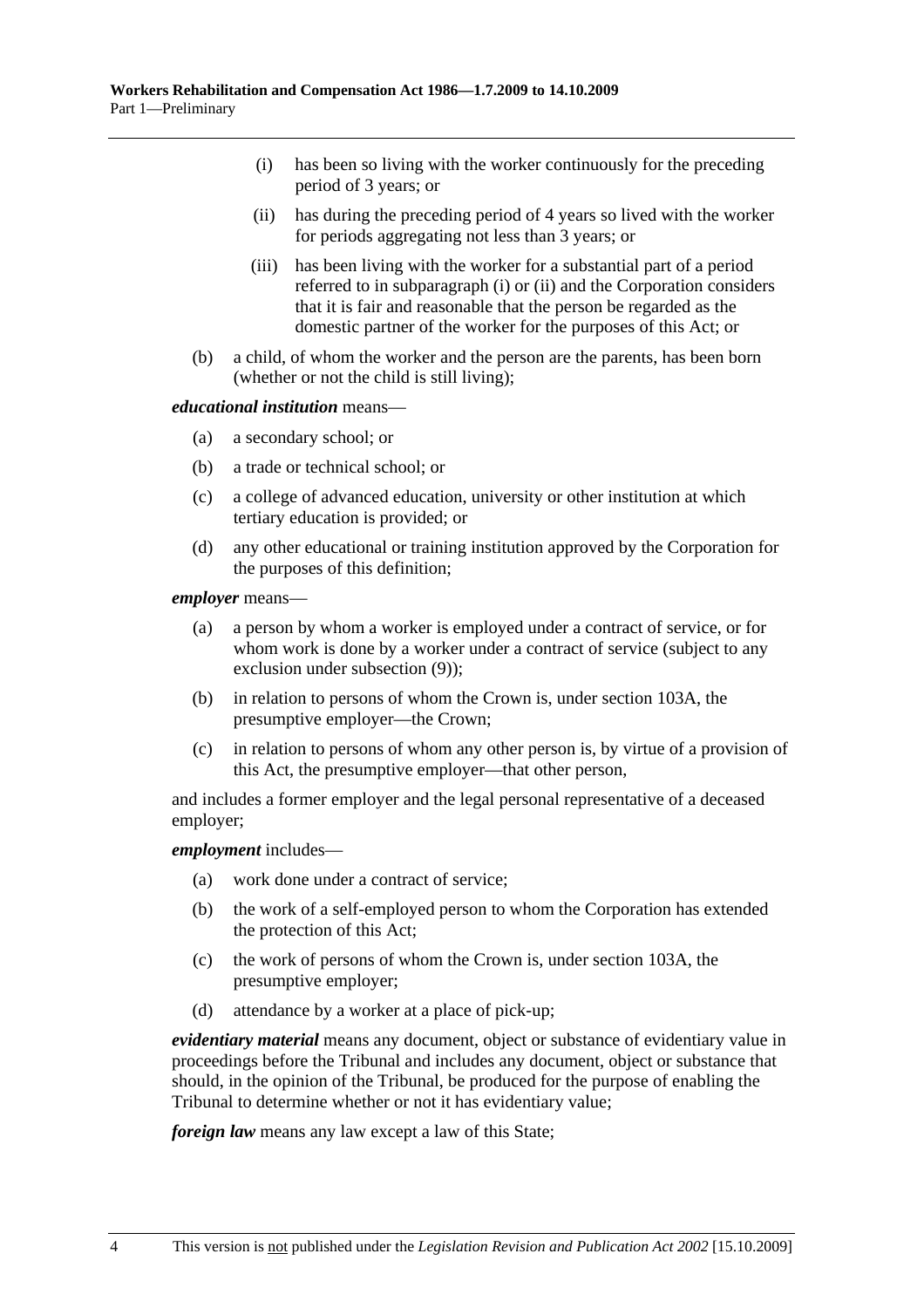#### *industrial association* means—

- (a) an association registered under the *Fair Work Act 1994*; or
- (b) an association registered under the *Industrial Relations Act 1988* of the Commonwealth; or
- (c) the United Trades and Labor Council; or
- (d) the Australian Mines and Metals Association; or
- (e) Self Insurers of South Australia Inc; or
- (ea) South Australian Employers' Chamber of Commerce and Industry Inc (trading as Business SA); or
- (f) an association, society or body formed to represent, protect or further the interests of employers or employees;

*legal personal representative*—see subsection (11);

*the Industrial Court* means the Industrial Court of South Australia;

*industry* includes any business or activity in which workers are employed;

#### *local government corporation* means—

- (a) a council under the *Local Government Act 1999*; or
- (b) the Local Government Association of South Australia; or
- (c) any other body—
	- (i) established for local government purposes; and
	- (ii) prescribed for the purposes of this definition;

#### *medical expert* means—

- (a) a legally qualified medical practitioner;
- (b) a registered dentist;
- (c) a registered psychologist;
- (d) a registered optician;
- (e) a registered physiotherapist;
- (f) a registered chiropractor;
- (g) a registered podiatrist;
- (h) a registered occupational therapist;
- (i) a registered speech pathologist;
- (j) a registered osteopath;

#### *medical services* means—

- (a) attendance, examination or treatment by a medical expert (including the obtaining from a medical expert of a certificate or report); or
- (b) any diagnostic examination or test required for the purposes of treatment by a medical expert;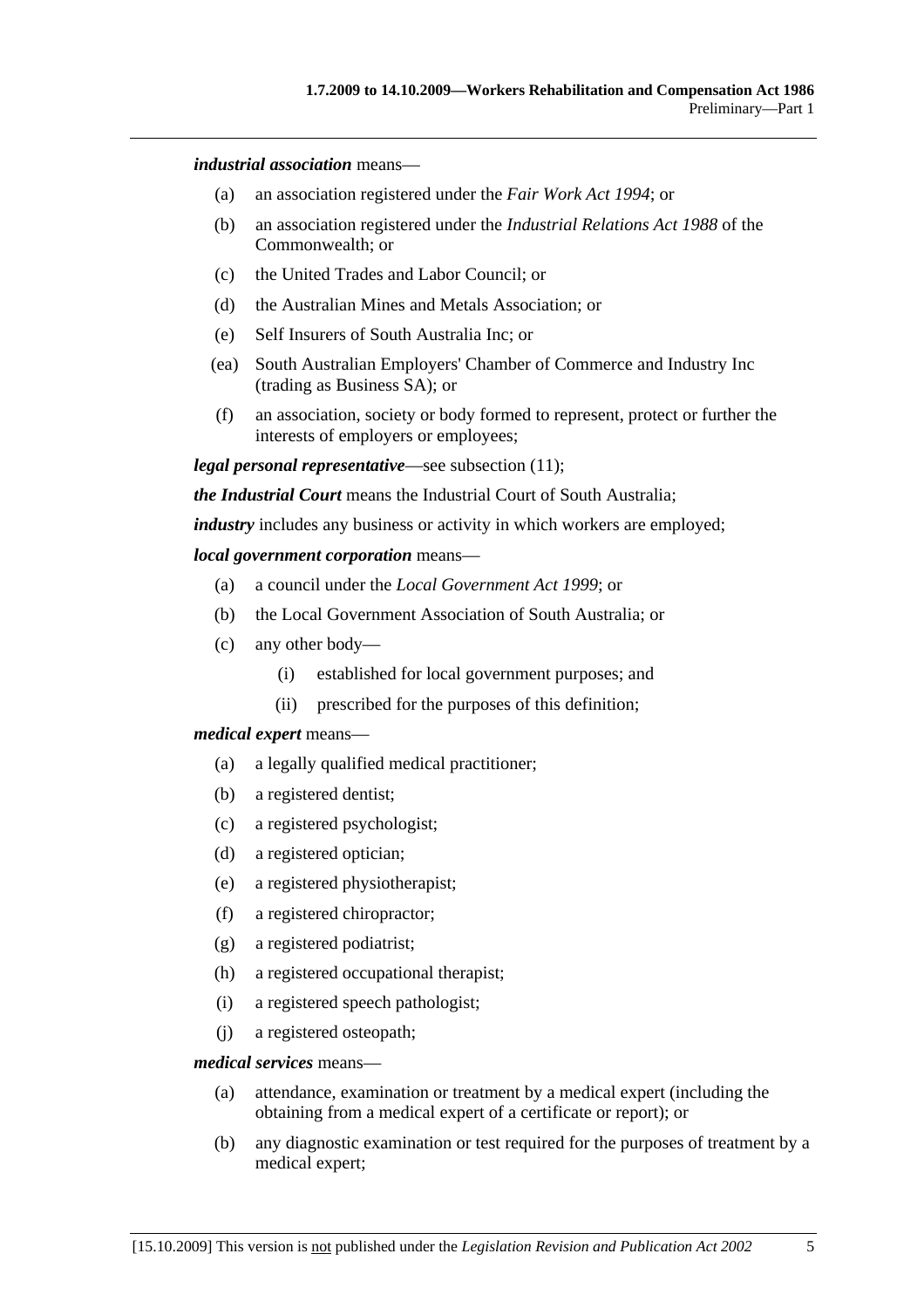*no current work capacity*, in relation to a worker, means a present inability arising from a compensable disability such that a worker is not able to return to work, either in his or her employment at the time of the occurrence of the disability or in suitable employment;

*non-economic loss* means—

- (a) pain and suffering;
- (b) loss of amenities of life;
- (c) loss of expectation of life;
- (d) any other loss or detriment of a non-economic nature;

*notional weekly earnings* in relation to a worker means—

- (a) the worker's average weekly earnings; or
- (b) where an adjustment has been made under this Act to take account of changes in levels of earnings, the value of money or remuneration (including under section 37) or other relevant factors (or 1 or more of these)—the worker's average weekly earnings as so adjusted;

*officer* of the Corporation includes an employee of the Corporation;

*orphan child* means a child whose natural or a adoptive parents are dead and includes a child, one of whose natural or adoptive parents is dead and who has no reasonable prospect of being supported by the surviving natural or adoptive parent;

*parent*, in relation to a deceased worker, includes a person who stood *in loco parentis* to the worker at the time of the worker's death;

*place of employment* means a place where a worker is required to carry out duties of employment and, if the place is a building, includes land within the external boundaries of the land on which the building is situated;

*premises* means—

- (a) a building, structure or place (including an aircraft, ship or vehicle); or
- (b) a part of premises;

*prescribed allowance*, in relation to the earnings of a worker, means any amount received by the worker from an employer by way of an allowance or benefit prescribed for the purposes of this definition;

*presidential member* of the Tribunal means the President or a Deputy President of the Tribunal;

*recognised medical expert* means—

- (a) a legally qualified medical practitioner; or
- (b) in relation to disabilities of a particular kind—a medical expert who is recognised by the Corporation as having specialised knowledge of, and experience in the treatment of, disabilities of that kind;

*relative*, in relation to a deceased worker, means a spouse, domestic partner, parent, grandparent, step-parent, child, grandchild, stepchild, brother, sister, stepbrother, stepsister, half-brother or half-sister of the worker;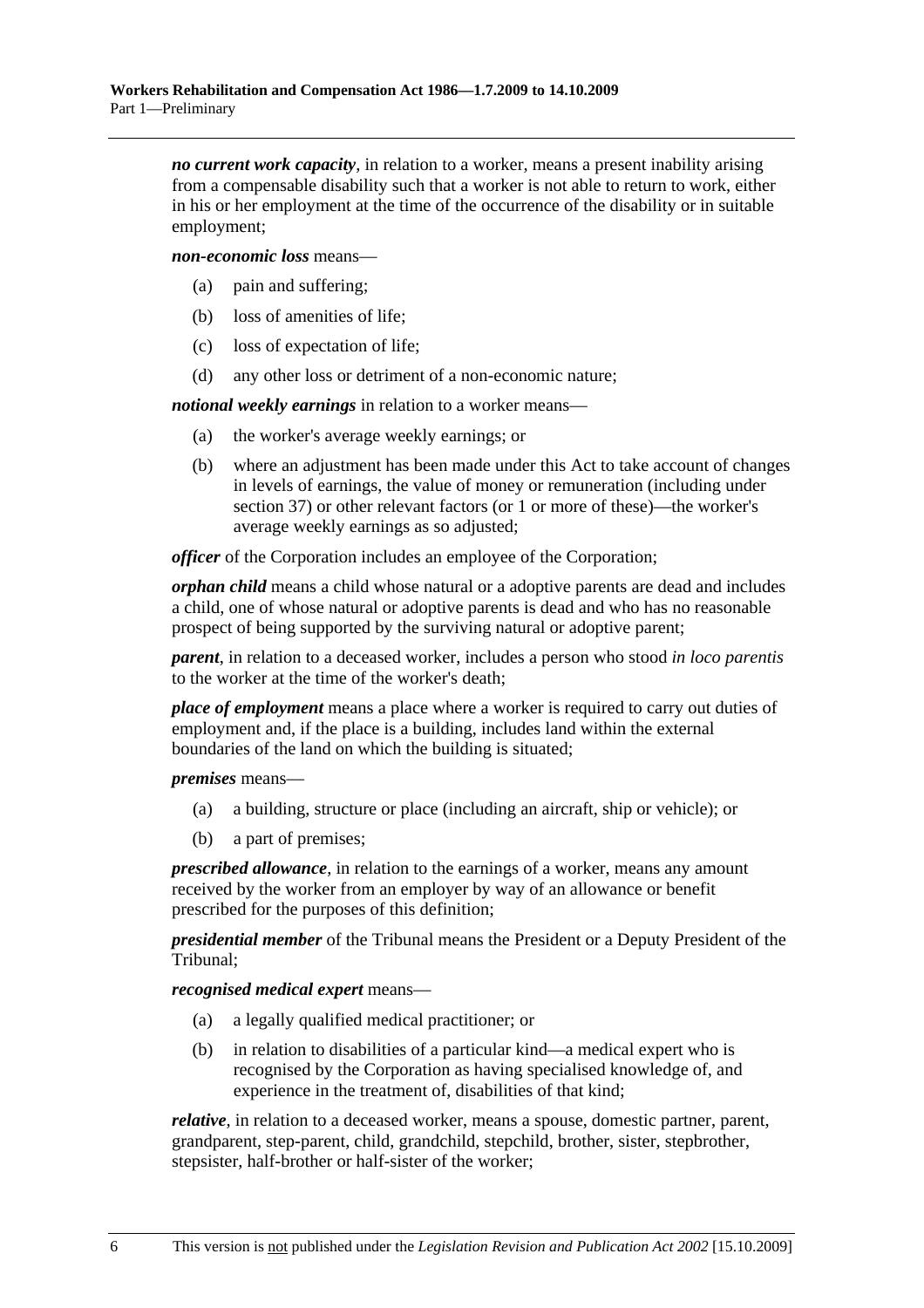*the repealed Act* means the *Workers Compensation Act 1971* repealed by this Act;

*residence* in relation to a worker includes a place—

- (a) at which the worker resides in pursuance of the terms of the worker's employment or at the request of the employer; or
- (b) at which it is necessary or convenient for the worker to reside temporarily for the purposes of employment;

*review authority* means—

- (a) a Review Officer appointed for the purposes of this Act; or
- (b) the Tribunal;

*reviewable decision*—see section 89A;

*secondary disability* means a disability that is, or results from, the aggravation, acceleration, exacerbation, deterioration or recurrence of a prior disability;

*self-employed worker* means a person to whom the Corporation has extended the protection of this Act pursuant to section 103;

*self-insured employer* means an employer who is registered by the Corporation as a self-insured employer under Part 5 Division 1;

*ship* includes a boat, vessel or craft;

*South Australian ship* means a ship—

- (a) that is registered in the State; or
- (b) that is owned or under charter by the Crown; or
- (c) that is owned or under charter by a body corporate or other person—
	- (i) whose principal office or place of business is in the State; or
	- (ii) whose principal office or place of business with respect to the control or management of the ship is in the State;

*spouse*—a person is the spouse of another if they are legally married;

*the State* includes the territorial waters of the State;

*suitable employment*, in relation to a worker, means employment in work for which the worker is currently suited, whether or not the work is available, having regard to the following:

- (a) the nature of the worker's incapacity and previous employment;
- (b) the worker's age, education, skills and work experience;
- (c) the worker's place of residence;
- (d) medical information relating to the worker that is reasonably available, including in any medical certificate or report;
- (e) if any rehabilitation programs are being provided to or for the worker;
- (f) the worker's rehabilitation and return to work plan, if any;

*therapeutic appliance* means—

(a) spectacles or contact lenses; or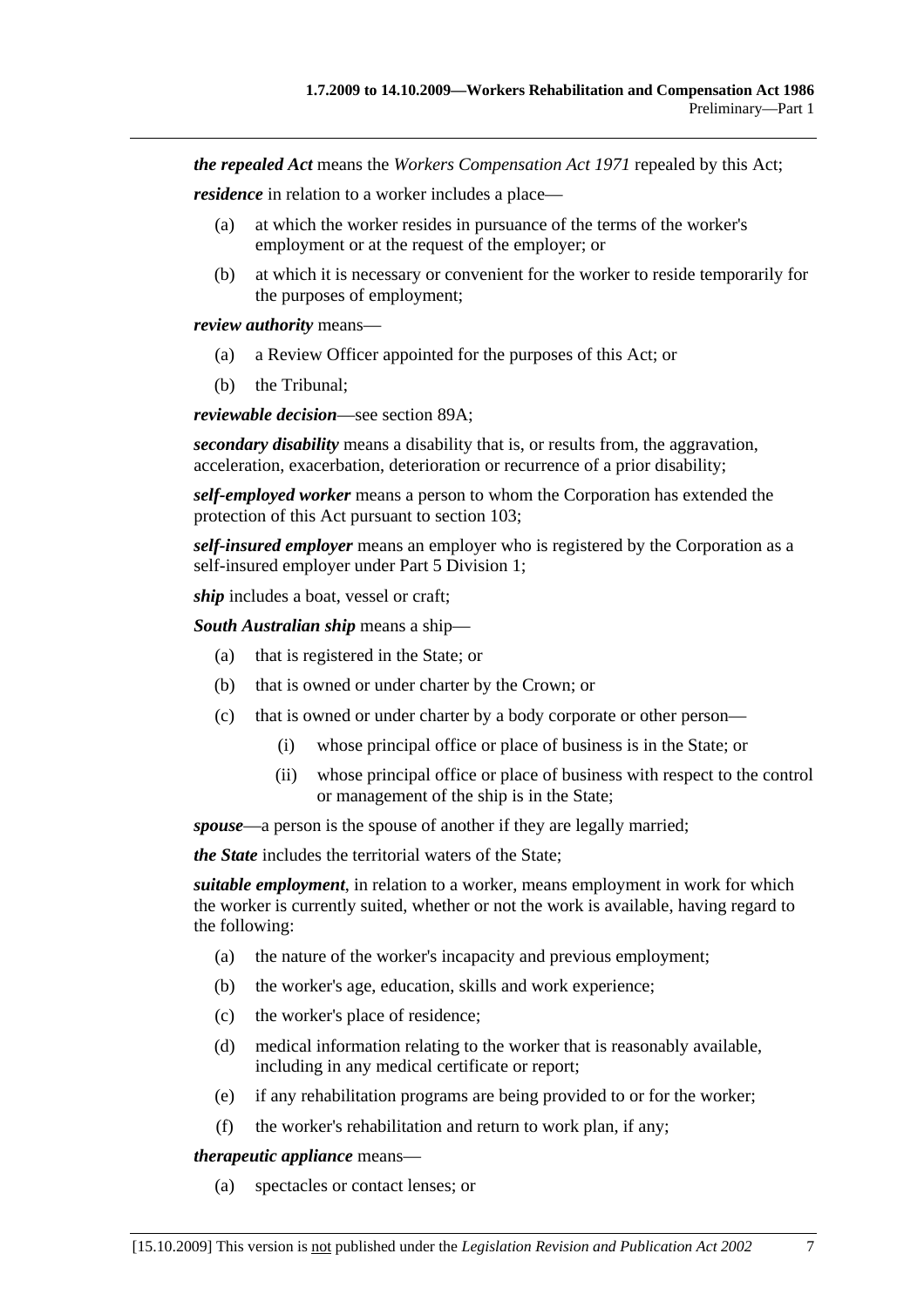- (b) a hearing aid; or
- (c) false teeth; or
- (d) a prosthesis; or
- (e) a crutch or wheelchair; or
- (f) any other appliance or aid for reducing the extent of a disability or enabling a person to overcome in whole or part the effects of a disability;

*trauma* means an event, or series of events, out of which a compensable disability arises;

*Tribunal* means the *Workers Compensation Tribunal*;

*unrepresentative disability* means a disability arising from an attendance mentioned in section 30(3) or a journey mentioned in section 30(5)(b);

*worker* means—

- (a) a person by whom work is done under a contract of service (whether or not as an employee);
- (b) a person who is a worker by virtue of section 103A;
- (c) a self-employed worker,

and includes a former worker and the legal personal representative of a deceased worker;

*working day* in relation to a worker means a day on which the worker works or would, if not incapacitated for work, be normally required to work in the course of employment.

- (3) A member of the crew of a fishing boat who is remunerated by a share in profits or gross receipts obtained by working the boat is not a worker for the purposes of this Act.
- (5) Where a worker has no fixed place of employment, the worker's place of employment on a particular working day is the place at which, or the area in which, the worker works or is required to work on that working day.
- (6) Where in a prescribed industry or in prescribed circumstances a person (the *principal*) contracts with another person (the *contractor*) for the performance by the contractor of work undertaken by the principal, the principal shall, for the purposes of this Act, be deemed to be the employer of workers employed by the contractor.
- (7) The regulations may exclude (either absolutely or subject to limitations or conditions stated in the regulations) specified classes of workers wholly or partially from the application of this Act.
- (8) A regulation under subsection (7) may only be made after consultation with the Advisory Committee.
- (9) The regulations may, in prescribing work or work of a specified class for the purposes of paragraph (b) of the definition of *contract of service* in subsection (1)—
	- (a) designate a person, or persons of a specified class, as the presumptive employer of a worker who is within the ambit of the relevant prescription;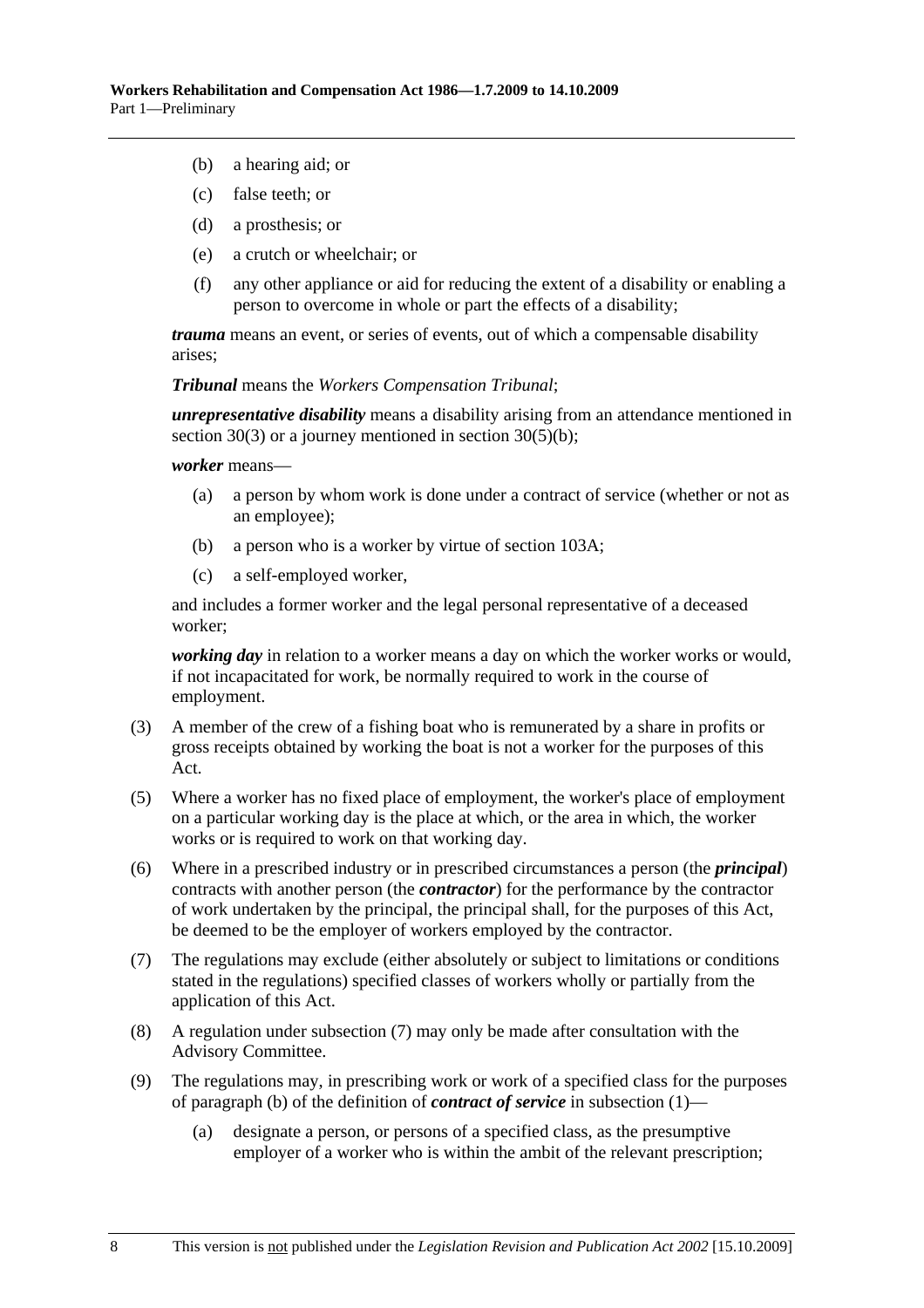- (b) exclude a person who would otherwise be the employer of such a worker from the definition of *employer* in subsection (1).
- (10) For the purposes of this Act—
	- (a) *total incapacity* for work is the incapacity for work that is represented by a worker having no current work capacity within the meaning of this Act; and
	- (b) *partial incapacity* for work is the incapacity for work that is represented by a worker having a current work capacity within the meaning of this Act.
- (11) For the purposes of this Act, a person is the legal personal representative of a deceased worker if the person is—
	- (a) a person who is entitled at law to administer the estate of the deceased worker; or
	- (b) a person who is authorised by the Tribunal (on application made under this subsection) to act under this Act as a legal personal representative of the deceased worker.
- (12) A reference in this Act to suitable employment provided or offered by a worker's employer includes—
	- (a) employment in respect of which—
		- (i) the number of hours each day or week that the worker performs work; or
		- (ii) the range of duties the worker performs,

is suitably increased in stages (in accordance with a rehabilitation and return to work plan or otherwise); and

- (b) if the employer does not provide employment involving the performance of work duties—suitable training or vocational re-education provided—
	- (i) by the employer at the workplace or elsewhere; or
	- (ii) by any other person or body under arrangements approved by the employer,

but only if the employer pays an appropriate wage or salary to the worker in respect of the time the worker attends the suitable training or vocational re-education.

- (13) A reference in a provision of this Act to a designated form is a reference to a form designated for the purposes of that provision by the Minister from time to time by notice in the Gazette.
- (14) A reference in a provision of this Act to a designated manner is a reference to a manner designated for the purposes of that provision by the Corporation from time to time by notice in the Gazette.
- (15) If a monetary sum is followed by the word (*indexed*), the amount is to be adjusted on 1 January of each year by multiplying the stated amount by a proportion obtained by dividing the Consumer Price Index for the September quarter of the immediately preceding year by the Consumer Price Index for the September quarter, 2007 (with the amount so adjusted being rounded up in accordance with the regulations).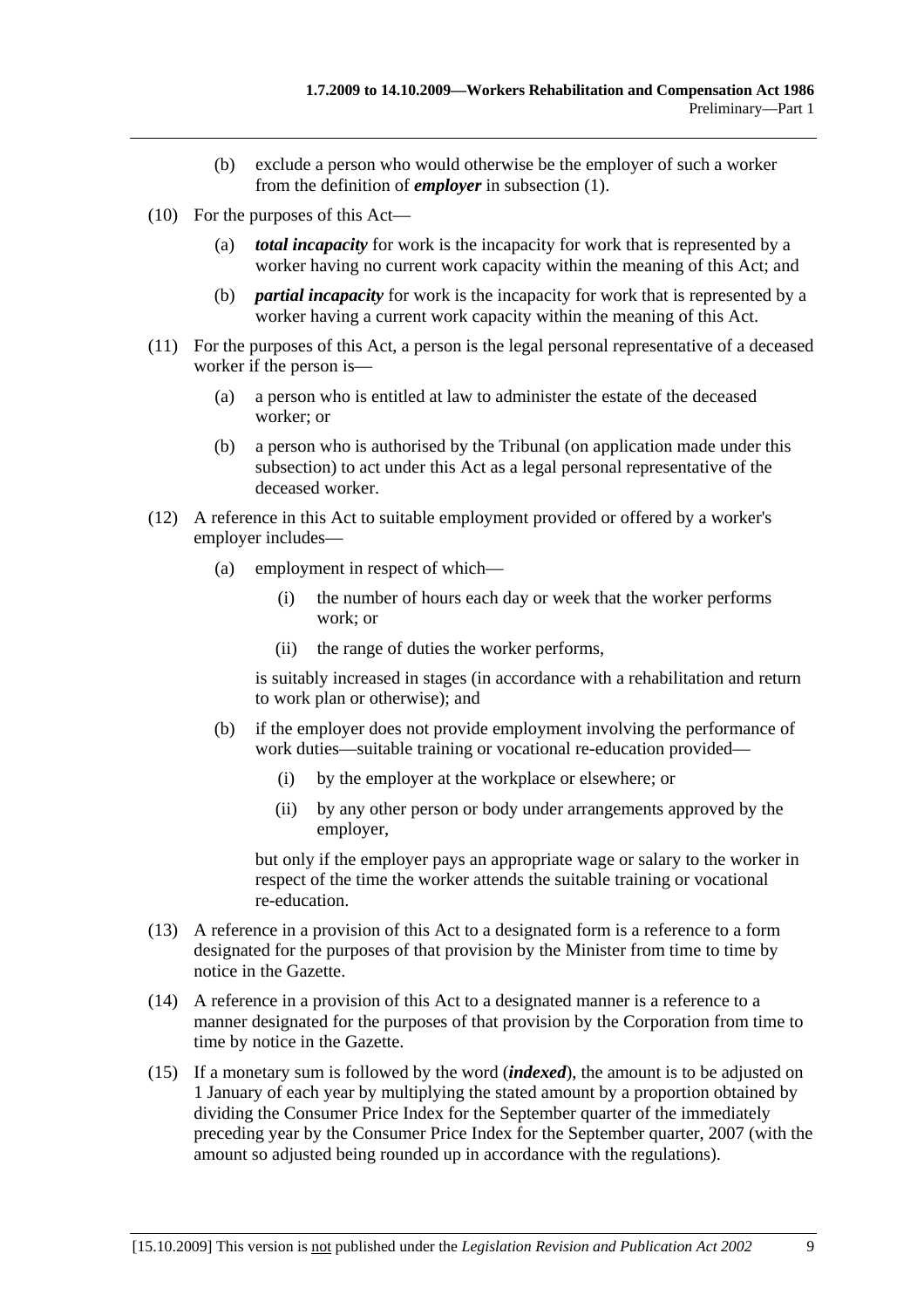### **4—Average weekly earnings**

- (1) Subject to this section, the average weekly earnings of a disabled worker is the average weekly amount that the worker earned during the period of 12 months preceding the relevant date in relevant employment.
- (2) For the purposes of subsection (1), relevant employment is constituted by—
	- (a) employment with the employer from whose employment the disability arose; and
	- (b) if the worker was, at the time of the occurrence of the disability, in the employment of 2 or more employers, employment with each such employer.
- (3) For the purposes of this section, any amount paid while a worker was on annual, sick or other leave will be taken to be earnings.
- (4) If during the period of 12 months before the relevant date the worker had changed the circumstances of his or her employment from working casually or seasonally to working in permanent employment (whether on a full-time or part-time basis) and the worker was in that permanent employment on the relevant date, the worker's average weekly earnings may be determined by reference to the average weekly amount that the worker earned during the period of that permanent employment rather than during the period of 12 months preceding the relevant date, unless to do so would disadvantage the worker.
- (5) If a worker voluntarily (otherwise than by reason of an incapacity resulting from a compensable disability)—
	- (a) reduces the normal number of hours worked; or
	- (b) alters the nature of the work performed with the result that a reduction occurs in the worker's weekly earnings,

any period before the reduction or alteration takes effect will be disregarded for the purposes of determining average weekly earnings.

- (6) In addition, if by reason of the shortness of time during which the worker has been in employment, the terms of the worker's employment or for any other reason, it is not possible to arrive at a fair average, the worker's average weekly earnings may be determined by reference to the average weekly amount being earned by other persons in the same employment with the same employer who perform similar work at the same grade as the worker or, if there is no person so employed, by other persons in the same class of employment who perform similar work at the same grade as the worker.
- (7) If a worker is a contractor rather than an employee, the worker's average weekly earnings will be determined by reference to the rate of pay that the worker would have received if the worker had been working as an employee and, if there is an award or industrial agreement applicable to the class and grade of work in which the worker was engaged, the worker's average weekly earnings will be determined by reference to that award or industrial agreement.
- *(8) If—* 
	- *(a) an employer is a body corporate; and*
	- *(b) the worker is a director as well as an employee of the employer,*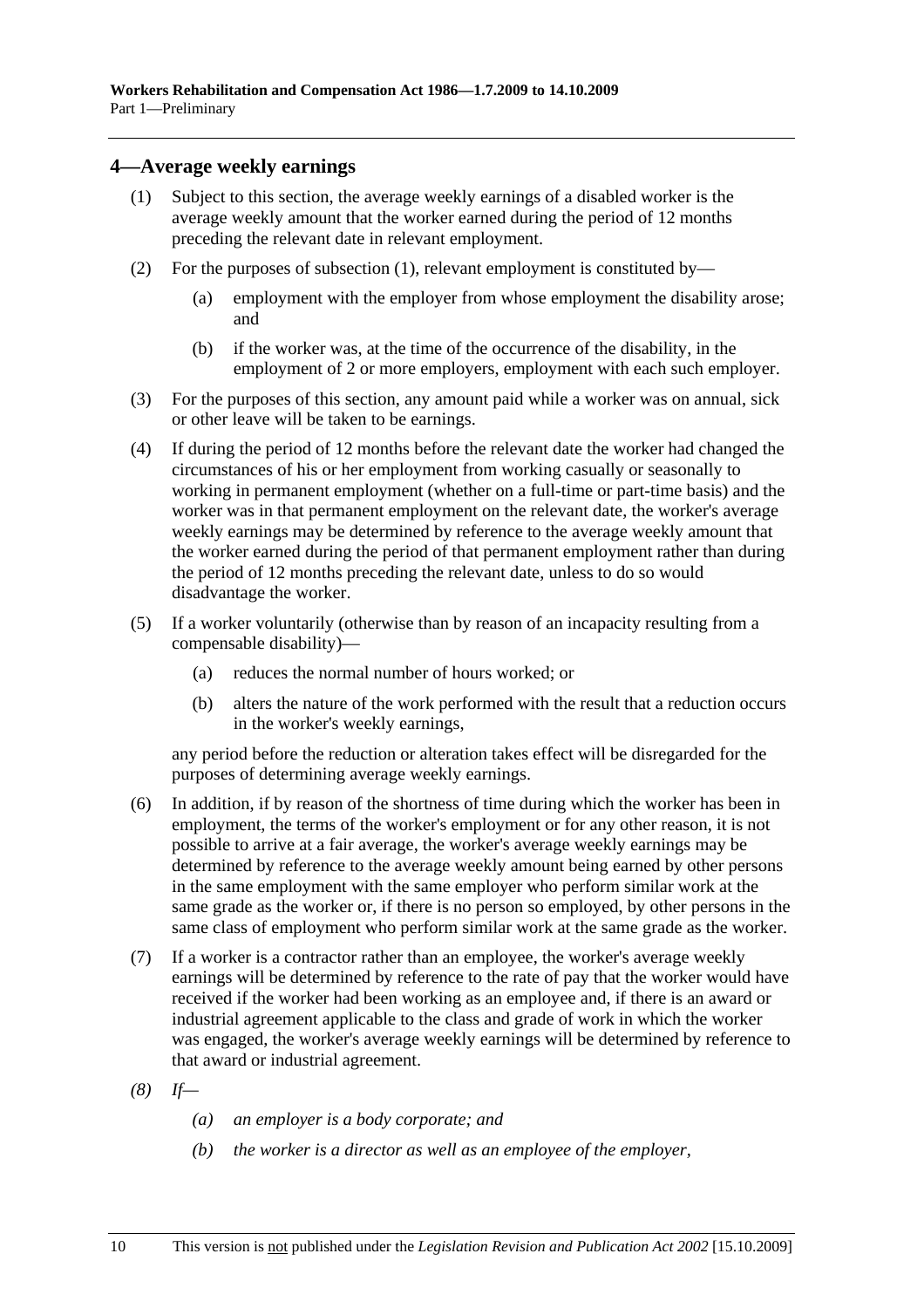*the worker's average weekly earnings will be determined by reference to the remuneration (calculated on a weekly basis) last reported in a return from the employer to the Corporation under Part 5 Division 6 (unless the Corporation determines that there is good cause not to apply this subsection in the circumstances of the particular case).* 

*Note—* 

*Subsection (8) had not come into operation at the date of the publication of this version.* 

- (9) If because of the gradual onset of a compensable disability it appears that the level of earnings of a disabled worker prior to the relevant date were affected by the disability, the average weekly earnings of the worker must be set at an amount that fairly represents the weekly amount that the worker would have been earning if the level of earnings had not been so affected.
- (10) The average weekly earnings of a disabled worker who—
	- (a) was not a full-time worker immediately before the relevant date; and
	- (b) immediately before the relevant date had been seeking full-time employment; and
	- (c) had been predominantly during the preceding 18 months a full-time worker,

will be taken to be the average weekly earnings of the worker while employed in full-time employment during the period of 18 months preceding the relevant date.

- (11) If a worker who suffers a permanent incapacity (whether total or partial) is under the age of 21 years, the average weekly earnings of the worker must be determined by applying the rate of pay that would have been payable to the worker had the worker been 21 years old and if a worker who suffers a permanent incapacity (whether total or partial) is an apprentice, the average weekly earnings of the worker must be determined by applying the rate of pay that would have been payable to the worker had the worker completed the apprenticeship (and this determination may have effect (if not before) when it is determined that a worker has a permanent incapacity under a redetermination under section 53).
- (12) For the purposes of determining the average weekly earnings of a worker—
	- (a) any component of the worker's earnings attributable to overtime will be disregarded if, at the relevant date, the worker had no reasonable expectation to work overtime within the foreseeable future because of a change in employment arrangements or work practices, or other relevant factors, announced, introduced or occurring on or before the relevant date, but otherwise payments attributable to overtime will be taken into account; and
	- (b) to the extent that a worker has worked overtime that is to be taken into account, the component for overtime will be an amount calculated as follows:

$$
C=\frac{\textstyle A}{\textstyle \textstyle B}
$$

Where

*C* is the amount of the component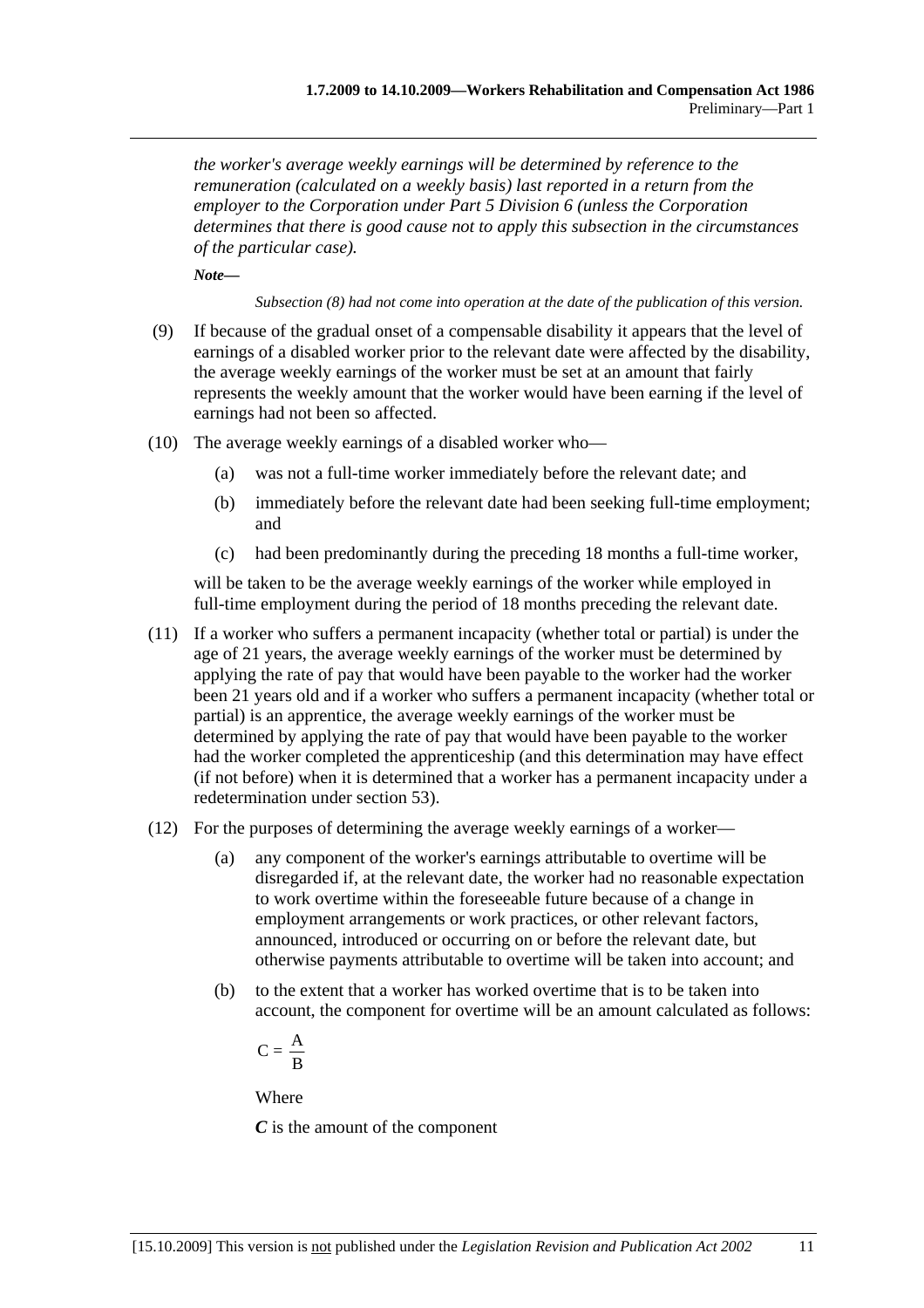*A* is the total of the amounts paid or payable to the worker for overtime during the period used to calculate the average weekly earnings of the worker under a preceding subsection (the *relevant period*)

*B* is the number of weeks in the relevant period during which the worker worked or was on annual, sick or other paid leave.

- (13) For the purposes of determining the average weekly earnings of a worker—
	- (a) any amount otherwise payable to the worker that has been the subject of a voluntary salary sacrifice for superannuation purposes by the worker will be taken into account as earnings; and
	- (b) any non-cash benefit of a prescribed class provided to the worker by an employer—
		- (i) will be taken into account if the worker does not retain the benefit of the non-cash benefit (and valued after taking into account any principles specified by this Act or prescribed by the regulations); and
		- (ii) will not be taken into account if the worker retains the benefit of the non-cash benefit.
- (14) Despite a preceding subsection, the following will be disregarded for the purposes of determining the average weekly earnings of a worker:
	- (a) any contribution paid or payable by an employer to a superannuation scheme for the benefit of the worker;
	- (b) any prescribed allowances.
- (15) Despite a preceding subsection—
	- (a) if a disabled worker's remuneration was, at the relevant date, covered by an award or industrial agreement, the worker's average weekly earnings will not be less than the weekly wage to which the worker was then entitled under the award or industrial agreement;
	- (b) if, but for this paragraph, the average weekly earnings of a worker (not being a self-employed worker) would be less than the prescribed amount, the average weekly earnings will be fixed at the prescribed amount;
	- (c) the average weekly earnings of a worker will in no case be fixed at more than twice State average weekly earnings.
- (16) In this section—
	- (a) a reference to the relevant date is a reference to the date on which the relevant disability occurs; and
	- (b) a reference to State average weekly earnings is a reference to the amount last published before the relevant date by the Australian Bureau of Statistics as an estimate of Average Weekly Earnings for Ordinary Hours of Work for each Full-time Employed Adult Male Unit in this State.

## **5—Act to bind Crown**

This Act binds the Crown in right of the State and also, so far as the legislative power of the State extends, in all its other capacities.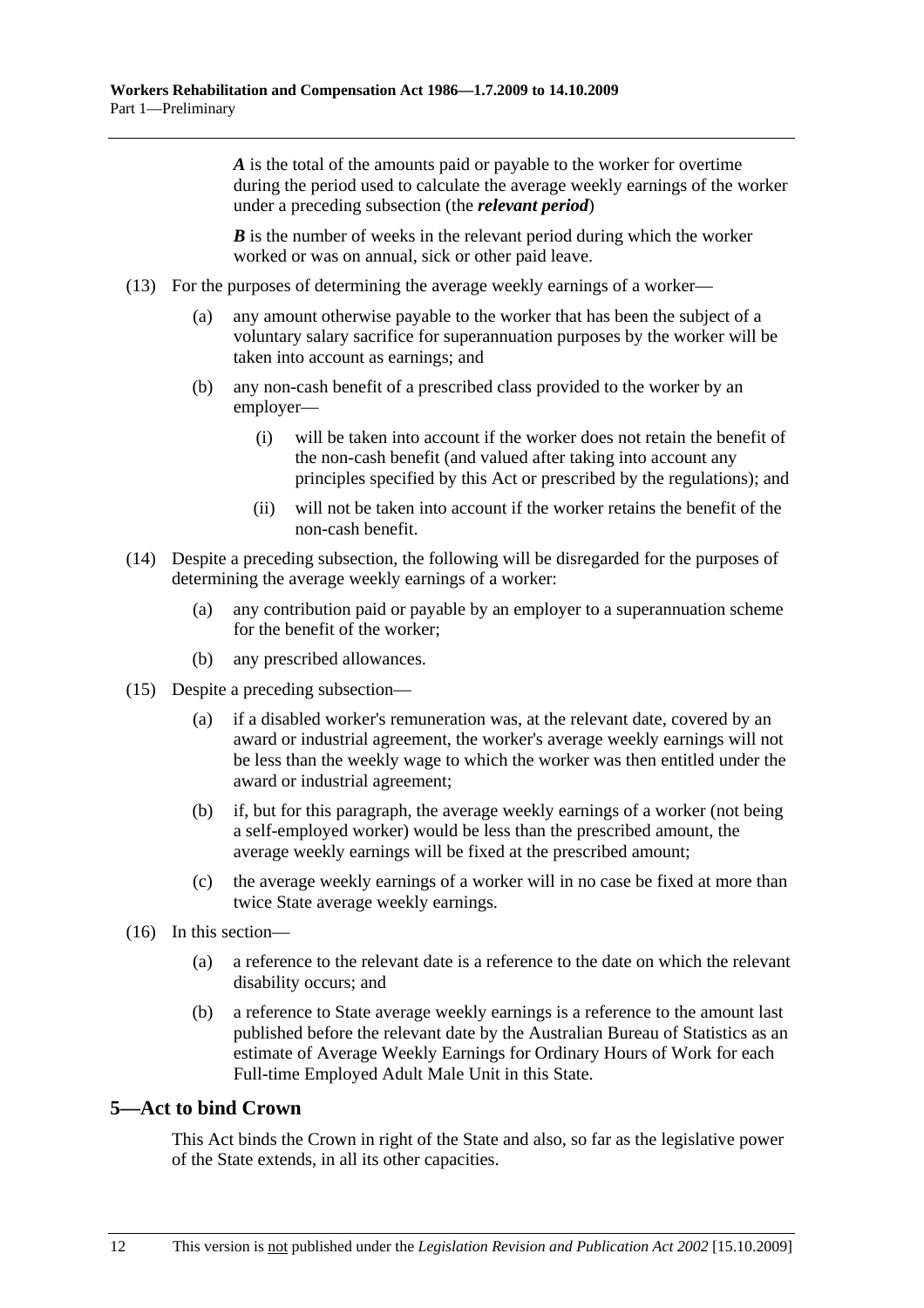## **6—Territorial application of Act**

- (1) This Act applies to a worker's employment if (and only if) that employment is connected with this State.
- (2) The fact that a worker is outside this State when a disability occurs does not prevent an entitlement to compensation arising under this Act in respect of employment that is connected with this State.
- (3) A worker's employment is connected with—
	- (a) the State in which the worker usually works in that employment; or
	- (b) if no State or no one State is identified by paragraph (a), the State in which the worker is usually based for the purposes of that employment; or
	- (c) if no State or no one State is identified by paragraph (a) or (b), the State in which the employer's principal place of business in Australia is located.
- (4) In the case of a worker working on a ship, if no State or no one State is identified by subsection (3), a worker's employment is, while working on a ship, connected with the State in which the ship is registered or (if the ship is registered in more than 1 State) the State in which the ship most recently became registered.
- (5) If no State is identified by subsection (3) or (if applicable) (4), a worker's employment is connected with this State if—
	- (a) a worker is in this State when the disability occurs; and
	- (b) there is no place outside Australia under the legislation of which the worker may be entitled to compensation for the same matter.
- (6) In deciding whether a worker usually works in a State—
	- (a) regard must be had to the worker's work history with the employer over the preceding 12 months and the intentions of the worker and employer; but
	- (b) regard must not be had to any temporary arrangement under which the worker works in a State for a period of not longer than 6 months.
- (7) Subject to subsection (6), in determining whether a worker usually works in a State or is usually based in a State for the purposes of employment, regard must be had to any period during which a worker works in a State or is in a State for the purposes of employment whether or not under the statutory workers compensation scheme of that State the person is regarded as a worker or as working or employed in that State.
- (8) Compensation under this Act does not apply in respect of the employment of a worker on a ship if the *Seafarers Rehabilitation and Compensation Act 1992* of the Commonwealth applies to the worker's employment.
- (9) In this section—

*ship* means any kind of vessel used in navigation by water, however propelled or moved, and includes—

- (a) a barge, lighter, or other floating vessel; and
- (b) an air-cushion vehicle, or other similar craft,

used wholly or primarily in navigation by water;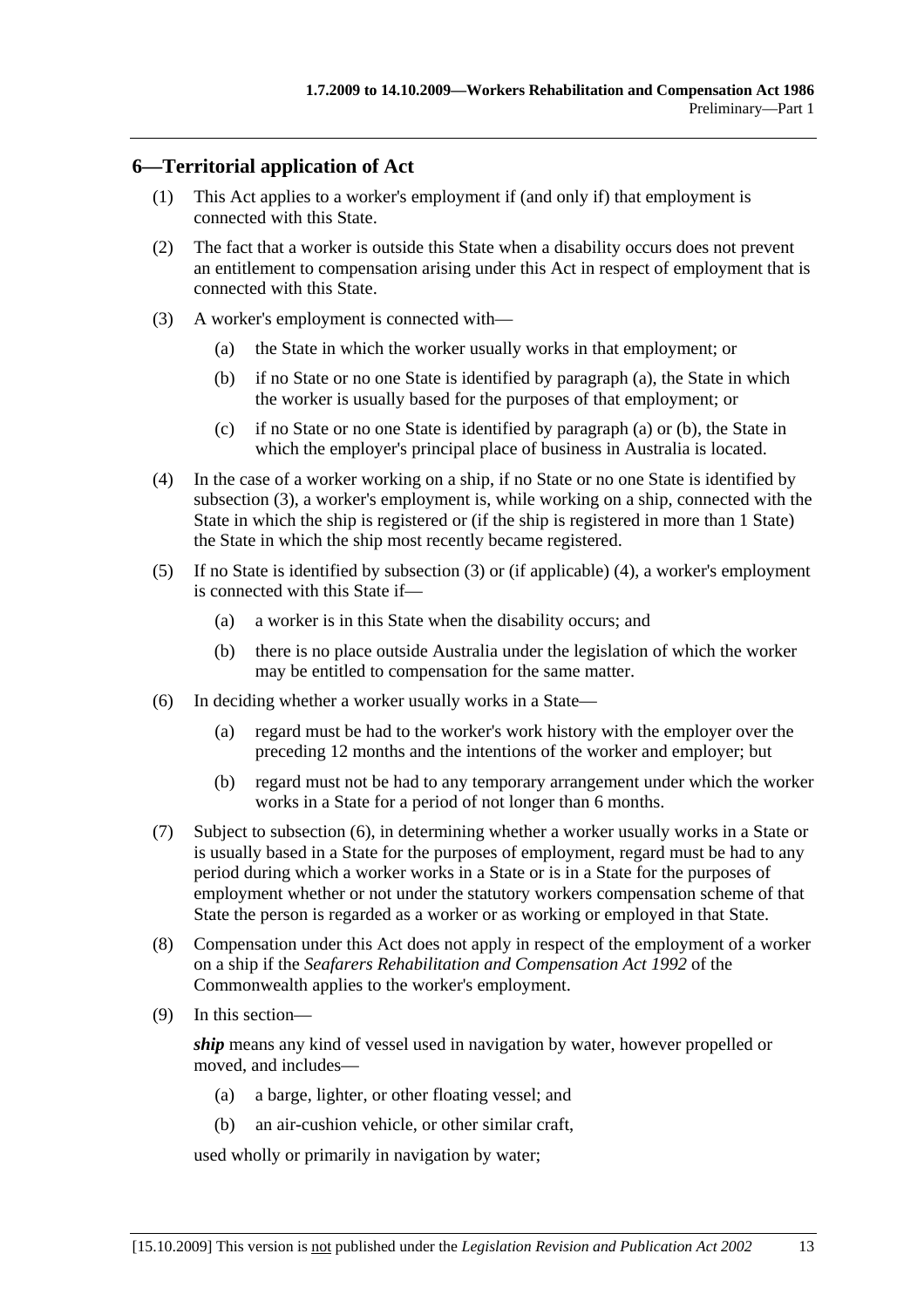*State* includes a Territory and, in a geographical sense, a State's or Territory's relevant adjacent area as described in Schedule 4.

## **6A—Determination of State with which worker's employment is connected in proceedings under this Act**

- (1) If the question of whether this State is connected with a worker's employment arises in proceedings in the Tribunal or a court in relation to a claim for compensation under this Act, the Tribunal or court must—
	- (a) determine the State with which the worker's employment is connected in accordance with section 6; and
	- (b) cause that determination to be entered in its records.
- (2) The Tribunal must, in determining a question under subsection (1), be constituted of 1 or more presidential members and if the question arises in proceedings that are not before a presidential member (or presidential members) then the question is to be referred, on an interlocutory basis, to a presidential member of the Tribunal.
- (3) Subsection (1) does not apply if there is a determination that is to be recognised under section 6B.

### **6B—Recognition of previous determinations**

- (1) If a determination of the State with which a worker's employment is connected has been made—
	- (a) by the Tribunal or a court under section 6A; or
	- (b) by a designated court under a provision of a law that corresponds with section 6A, or under another provision of a law prescribed by the regulations for the purposes of this provision; or
	- (c) by a court of this State or another State in the course of proceedings that are relevant to the application of this Act or a corresponding law, or that relate to a claim for compensation or damages,

the State so determined is to be recognised for the purposes of this Act as the State with which the worker's employment is connected.

- (2) This section does not prevent any appeal relating to any such determination and if the determination is altered on appeal, the altered determination is to be recognised under subsection  $(1)$ .
- (3) In this section—

*designated court* means—

- (a) the Supreme Court of a State in which a corresponding law is in force; or
- (b) a court, tribunal or other decision-making body of a State in which a corresponding law is in force that is declared by the regulations to be a designated court for the purposes of this section;

*State* includes a Territory.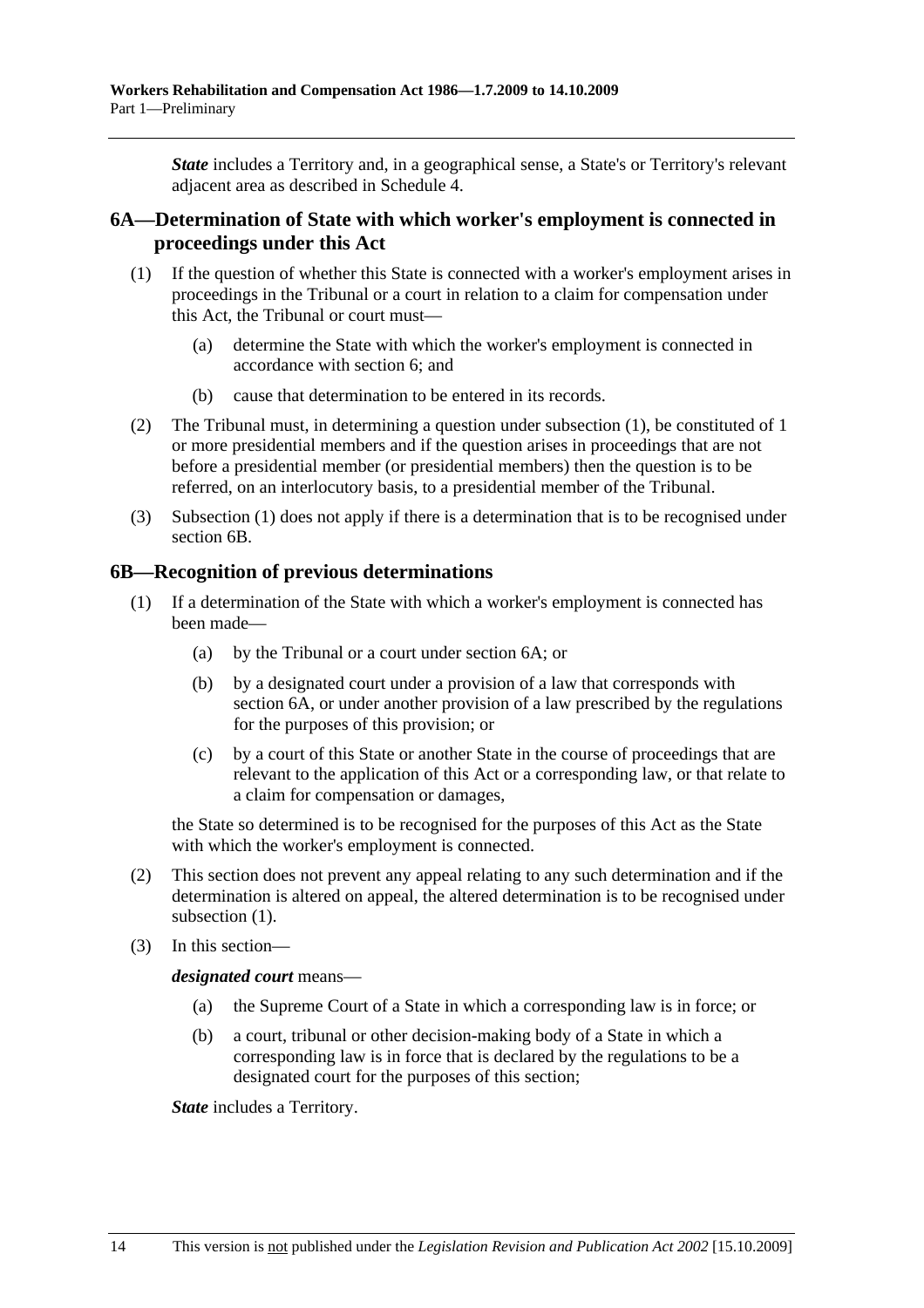## **Part 2—The Workers Rehabilitation and Compensation Advisory Committee**

### **7—Advisory Committee**

- (1) The *Workers Rehabilitation and Compensation Advisory Committee* is established.
- (2) The Advisory Committee consists of nine members appointed by the Governor of whom—
	- (a) three (who must include an expert in rehabilitation) will be appointed on the Minister's nomination made after consulting with associations representing employers and with associations representing employees (including the UTLC); and
	- (b) three (who must include at least one suitable representative of registered employers and at least one suitable representative of self-insured employers) will be appointed on the Minister's nomination made after consulting with associations representing employers; and
	- (c) three will be appointed on the Minister's nomination made after consultation with associations representing employees, including the UTLC.
- (3) One member of the Committee must be appointed by the Governor to preside at meetings of the Committee.

The member is referred to in this Act as the *presiding member* of the Committee.

The appointment must be made from among the members appointed under subsection  $(2)(a)$ .

## **8—Functions of Advisory Committee**

- (1) The functions of the Advisory Committee are—
	- (a) to advise the Minister on the formulation and implementation of policies relating to workers rehabilitation and compensation; and
	- (b) to advise the Minister (on its own initiative or at the request of the Minister) on—
		- (i) proposals to make amendments to this Act, or to make regulations under this Act; and
		- (ii) other legislative proposals that may affect the operation of this Act; and
	- (c) to investigate work-related injury and disease; and
	- (d) to report to the Minister (on its own initiative or at the request of the Minister) on any other matter relating to workers rehabilitation or compensation; and
	- (e) to carry out other functions assigned to the Advisory Committee by the Minister.
- (2) The Advisory Committee may conduct public meetings and discussions and may, with the approval of the Minister, conduct inquiries, on questions arising before the Advisory Committee.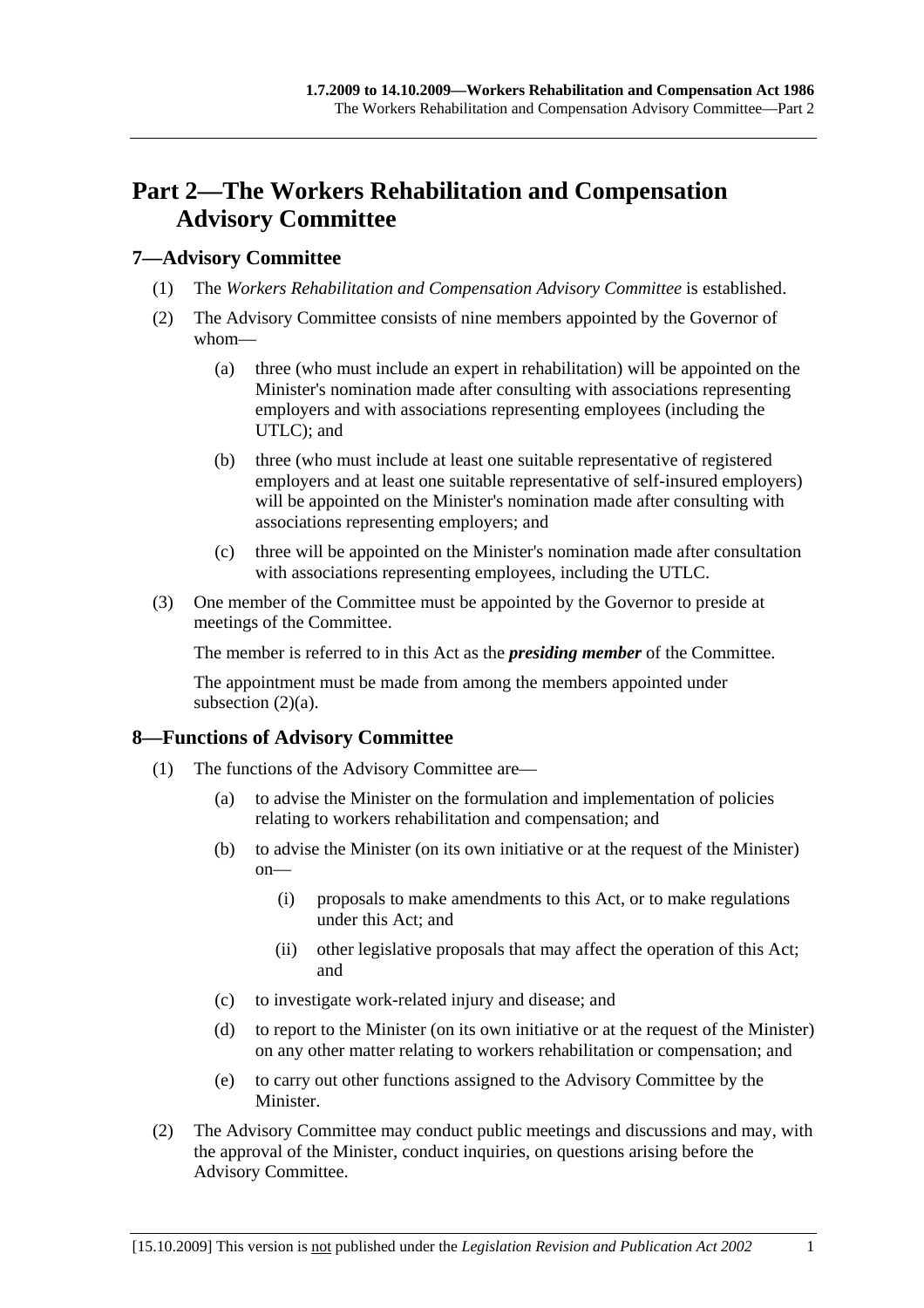- (3) The Advisory Committee may on its own initiative, and must at the direction of the Minister, consult and co-operate with the Corporation, other government authorities at a State or national level, representatives of industrial associations and other persons or bodies.
- (4) The Advisory Committee may, with the approval of the Minister, establish subcommittees to assist the Committee.
- (5) A subcommittee may, but need not, consist of, or include, members of the Advisory Committee.

### **9—Terms and conditions of office**

- (1) A member of the Advisory Committee will be appointed on conditions, and for a term (not exceeding three years), determined by the Governor and, on the expiration of a term of appointment, is eligible for re-appointment.
- (2) The Governor may remove a member from office for—
	- (a) breach of, or non-compliance with, a condition of appointment; or
	- (b) mental or physical incapacity to carry out duties of office satisfactorily; or
	- (c) neglect of duty; or
	- (d) dishonourable conduct.
- (3) The office of a member becomes vacant if the member—
	- (a) dies; or
	- (b) completes a term of office and is not re-appointed; or
	- (c) resigns by written notice addressed to the Minister; or
	- (d) is found guilty of an offence against subsection (5) (Disclosure of interest); or
	- (e) is removed from office by the Governor under subsection (2).
- (4) On the office of a member of the Advisory Committee becoming vacant, a person must be appointed, in accordance with this Act, to the vacant office.
- (5) A member who has a direct or indirect personal or pecuniary interest in a matter under consideration by the Advisory Committee—
	- (a) must, as soon as practicable after becoming aware of the interest, disclose the nature and extent of the interest to the Committee; and
	- (b) must not take part in a deliberation or decision of the Committee on the matter and must not be present at a meeting of the Committee when the matter is under consideration.

Maximum penalty: \$8 000 or imprisonment for two years.

#### **10—Allowances and expenses**

- (1) A member of the Advisory Committee is entitled to fees, allowances and expenses approved by the Governor.
- (2) The fees, allowances and expenses are payable out of the Compensation Fund.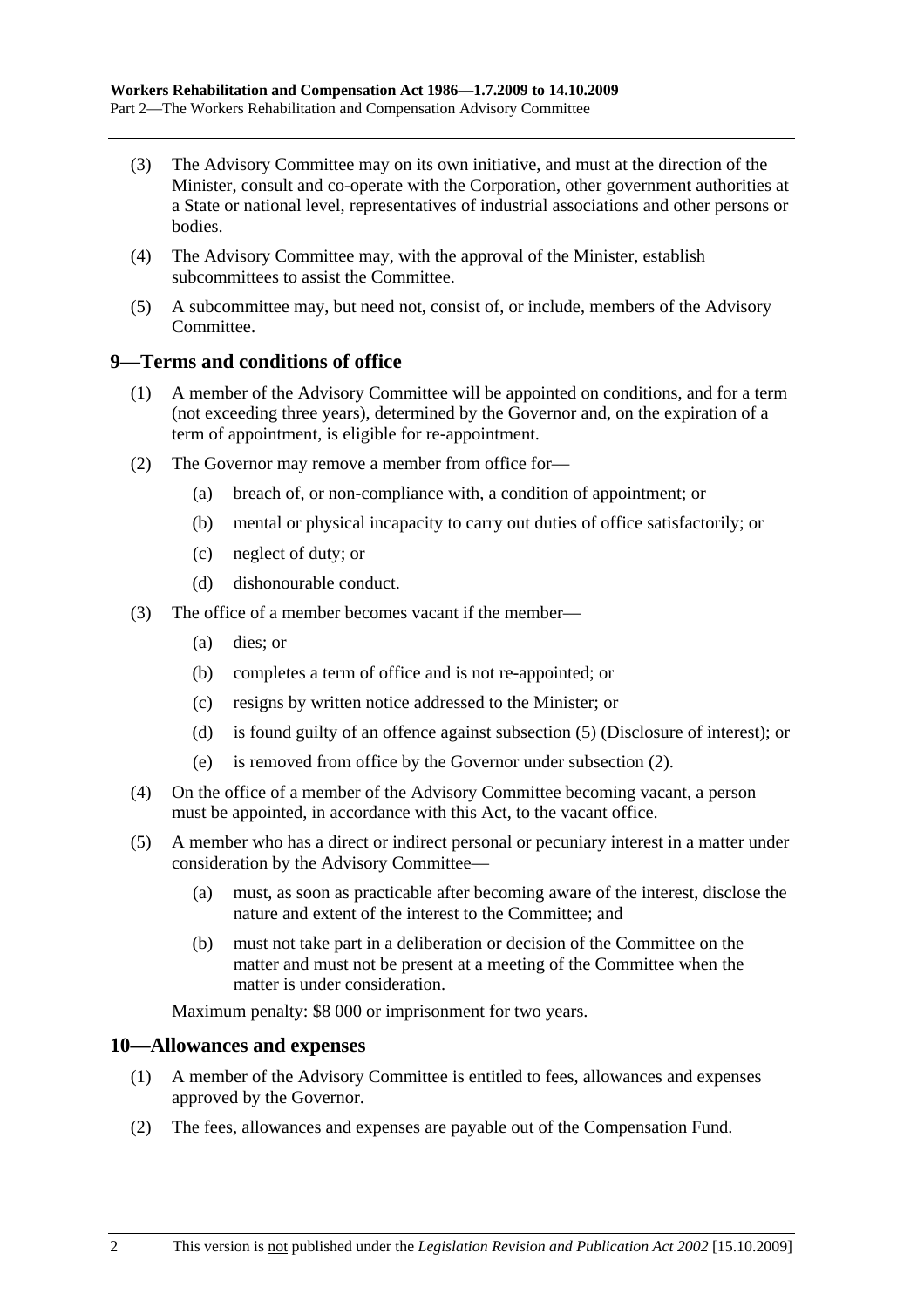### **11—Proceedings etc of the Advisory Committee**

- (1) Meetings of the Advisory Committee must be held at times and places appointed by the Committee, but there must be at least six meetings per year.
- (2) Six members of the Advisory Committee constitute a quorum of the Committee.
- (3) The presiding member of the Advisory Committee will, if present at a meeting of the Committee, preside at the meeting and, in the absence of the presiding member, a member chosen by the members present will preside.
- (4) A decision carried by a majority of the votes of the members present at a meeting of the Advisory Committee is a decision of the Committee.
- (5) Each member present at a meeting of the Advisory Committee is entitled to one vote on a matter arising for decision by the Committee, and, if the votes are equal, the person presiding at the meeting has a second or casting vote.
- (6) The Advisory Committee must ensure that accurate minutes are kept of its proceedings.
- (7) The Advisory Committee may open its proceedings to the public unless the proceedings relate to commercially sensitive matters or to matters of a private confidential nature.
- (8) Subject to this Act, the proceedings of the Advisory Committee will be conducted as the Committee determines.

## **12—Confidentiality**

A member of the Advisory Committee who, as a member of the Committee, acquires information that—

- (a) the member knows to be of a commercially sensitive nature, or of a private confidential nature; or
- (b) the Committee classifies as confidential information,

must not divulge the information without the approval of the Committee.

Maximum penalty: \$1 000.

#### **13—Immunity of members of Advisory Committee**

- (1) No personal liability attaches to a member of the Advisory Committee for an act or omission by the member or the Committee in good faith and in the exercise or purported exercise of powers or functions under this Act.
- (2) A liability that would, but for subsection (1), lie against a member lies instead against the Crown.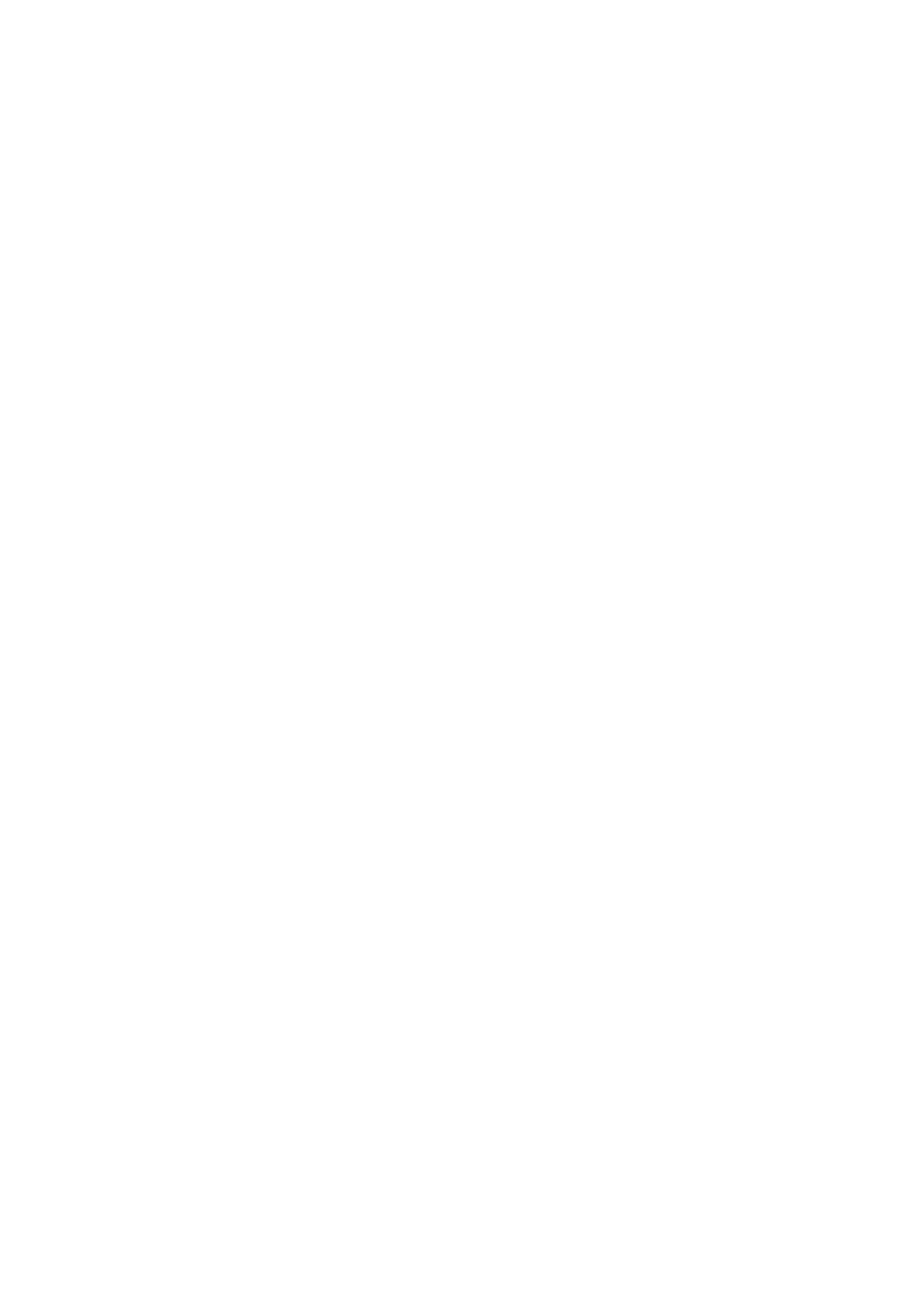## **Part 3—Rehabilitation and accident prevention programmes**

## **Division 1—Rehabilitation**

## **26—Rehabilitation programmes**

- (1) The Corporation shall establish or approve rehabilitation programmes with the object of ensuring that workers suffering from compensable disabilities—
	- (a) achieve the best practicable levels of physical and mental recovery; and
	- (b) are, where possible, restored to the workforce and the community.
- (2) A rehabilitation programme may be established by the Corporation in relation to—
	- (a) a particular worker;
	- (b) workers of a particular class;
	- (c) workers suffering from disabilities of a particular class.
- (3) For the purposes, or in the course, of a rehabilitation programme the Corporation may—
	- (a) provide for the physical, mental or vocational assessment of workers;
	- (b) provide advisory services to workers, members of the families of workers, employers and others;
	- (c) assist workers in seeking, obtaining or retaining employment;
	- (d) assist in the training or retraining of workers;
	- (e) assist workers to find appropriate accommodation;
	- (f) provide for the necessary and reasonable costs (including costs of travel, accommodation and child care) incurred by workers in order to participate in rehabilitation programmes;
	- (g) provide equipment, facilities and services to assist workers to cope with their disabilities at home or in the workplace;
	- (h) provide assistance to persons who may be in a position to help workers to overcome or cope with their disabilities;
	- (i) disseminate information that relates to work related disabilities;
	- (j) conduct, participate in or subsidise research into any aspect of rehabilitation;
	- (k) encourage and support the work of organisations that provide assistance to workers suffering from compensable disabilities;
	- (l) do anything else that may assist in the rehabilitation of workers.
- (4) The Corporation may admit a disabled worker to a rehabilitation programme notwithstanding that it has not been finally established that the worker's disability is compensable.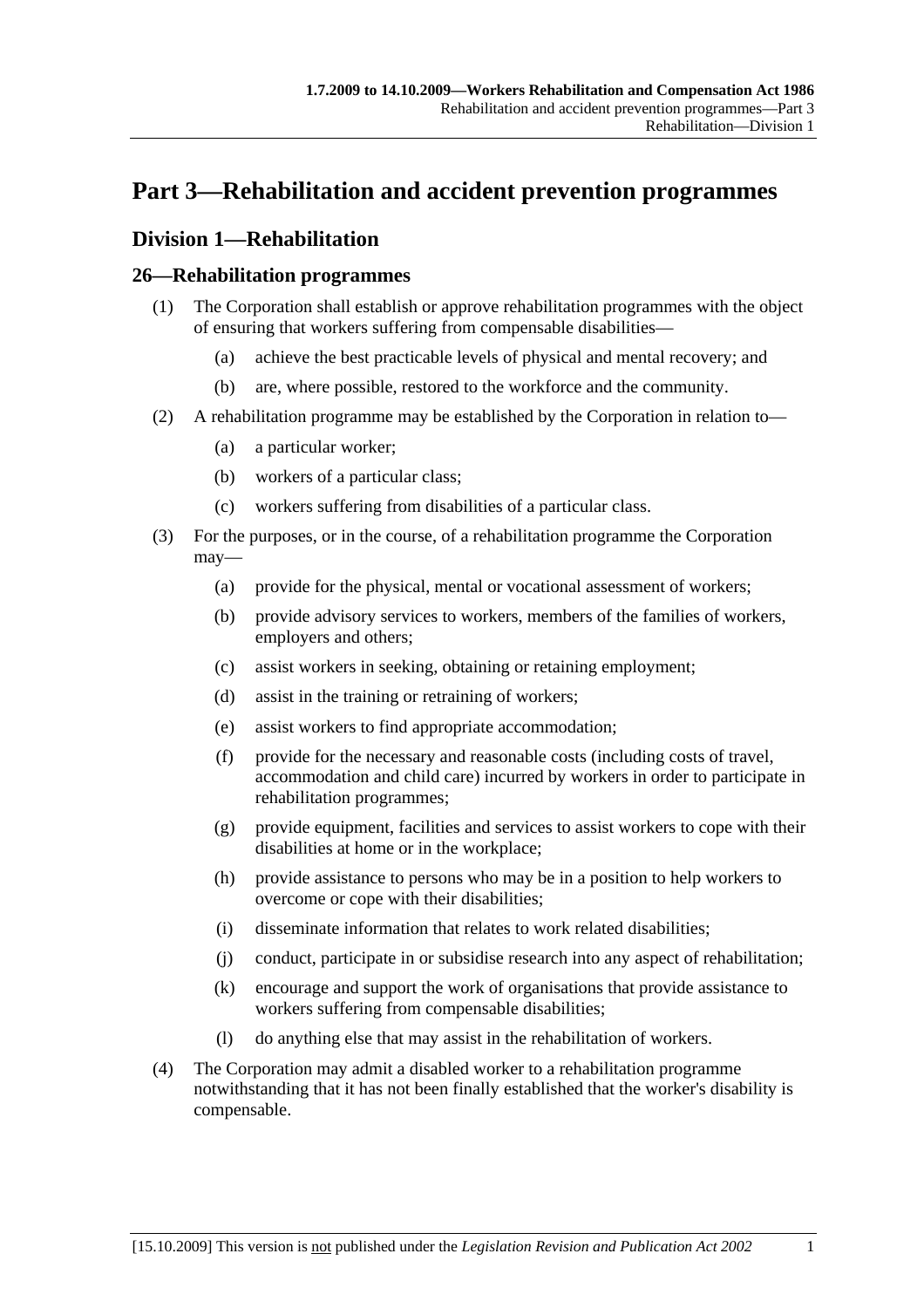## **27—Clinics and other facilities**

- (1) In the exercise of its powers under this Division, the Corporation should seek to utilise rehabilitation facilities and services provided by the employer of a disabled worker.
- (2) In the exercise of its powers under this Division, the Corporation should give encouragement and assistance to the establishment and provision of rehabilitation facilities and services in the private sector.
- (3) The Corporation may—
	- (a) enter into arrangements with any government agency or other body under which medical services or rehabilitation facilities and services will be provided for disabled workers; and
	- (b) with the approval of the Minister, establish clinics and other facilities for the assessment, treatment or rehabilitation of disabled workers; and
	- (c) establish and maintain a register of persons and organisations that are, in the opinion of the Corporation, properly qualified and equipped to provide rehabilitation services.

### **28—Rehabilitation advisers**

- (1) The Corporation shall appoint such rehabilitation advisers as are necessary for the purposes of this Act.
- (2) A rehabilitation adviser—
	- (a) shall assist in devising and co-ordinating rehabilitation programmes for disabled workers; and
	- (b) shall be responsible to the Corporation for monitoring the progress of disabled workers who are involved in rehabilitation programmes; and
	- (c) may, subject to monetary limitations set by the Corporation, expend money of the Corporation in obtaining for a disabled worker services and equipment that may assist towards rehabilitation; and
	- (d) shall consult with employers with a view to expediting the return to work of disabled workers.
- (3) A statement made by or to a rehabilitation adviser about a worker who is participating in a rehabilitation program must not be disclosed in proceedings under this Act unless—
	- (a) the rehabilitation adviser and the worker consent to the disclosure; or
	- (b) the statement is relevant to an allegation of fraud or dishonesty in criminal proceedings against the worker.

#### **28A—Rehabilitation and return to work plans**

- (1) The Corporation may establish a rehabilitation and return to work plan for a worker who is incapacitated for work by a compensable disability.
- (2) If a worker—
	- (a) is receiving compensation by way of income maintenance; and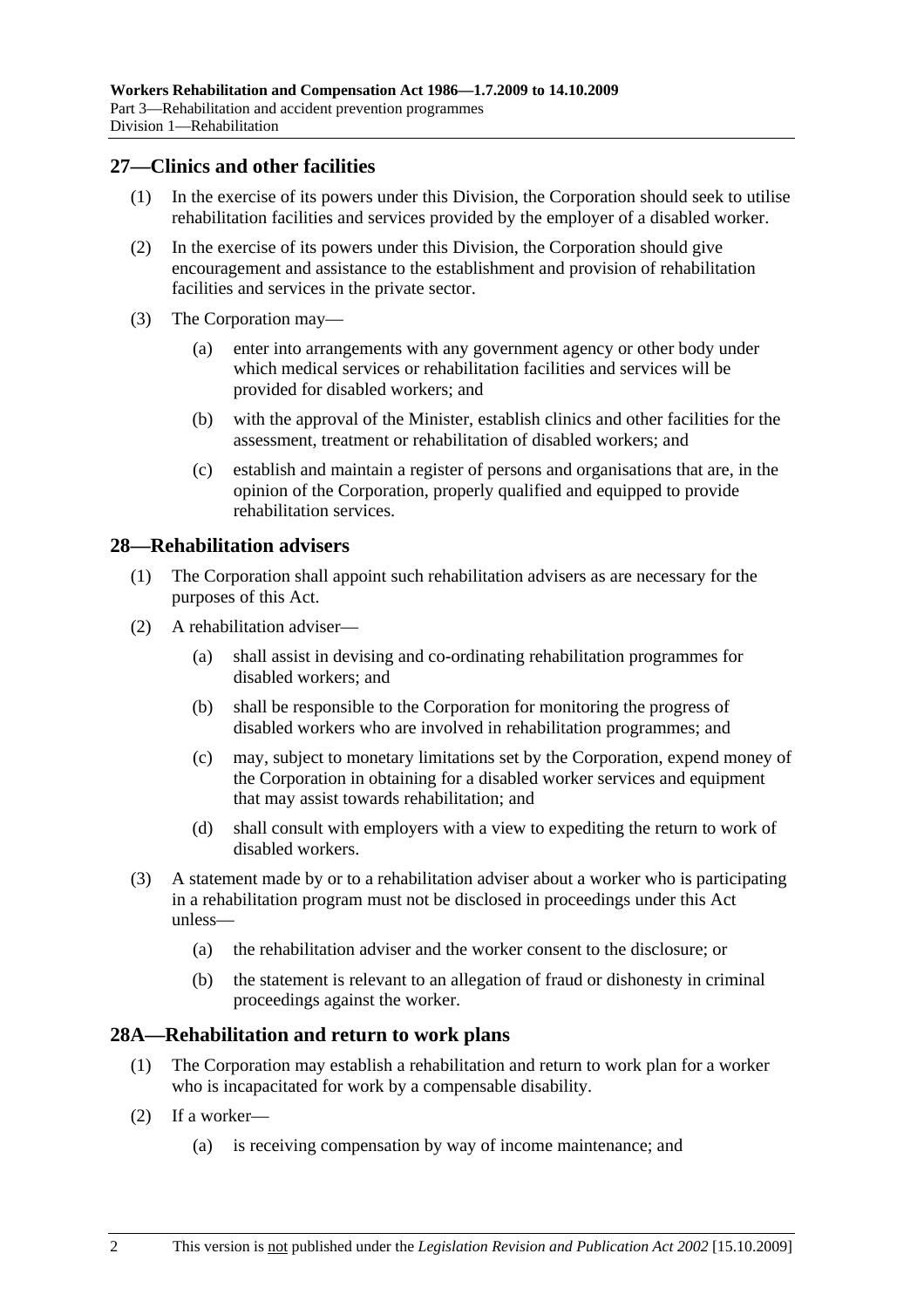(b) is (or is likely to be) incapacitated for work by a compensable disability for more than 13 weeks (but has some prospect of returning to work),

the Corporation must prepare a rehabilitation and return to work plan for the worker.

- (3) In preparing the plan, the Corporation—
	- (a) must consult with the worker and the employer out of whose employment the disability arose; and
	- (ab) must consult with the relevant rehabilitation and return to work co-ordinator under section 28D (if appointed); and
	- (b) should if practicable—
		- (i) review medical records relevant to the worker's condition; or
		- (ii) consult with any medical expert who is treating the worker for the compensable disability.
- (4) A rehabilitation and return to work plan may impose obligations on the worker and on the employer.
- (5) The Corporation must give the worker and the employer a copy of the rehabilitation and return to work plan.
- (6) The plan is binding on the worker and the employer.

### **28B—Review of plan**

- (1) A worker or employer may apply for review of—
	- (a) a decision to establish or not to establish a rehabilitation and return to work plan; or
	- (b) a provision of a rehabilitation and return to work plan,

on the ground that the decision or the provision is unreasonable.

- (2) On review of a rehabilitation and return to work plan (or in consequent appellate proceedings), the plan may be modified to the extent necessary to ensure that the plan does not impose unreasonable obligations on the worker or the employer.
- (3) Proceedings on a review under this section (or consequent appellate proceedings) do not suspend obligations imposed by a rehabilitation and return to work plan.

#### **28C—Rehabilitation standards and requirements**

- (1) Rehabilitation programs, and rehabilitation and return to work plans, must comply with standards and requirements imposed by regulation.
- (2) Before the publication of regulations imposing standards and requirements for rehabilitation programs or rehabilitation and return to work plans, the Corporation must consult on the proposed regulations with—
	- (a) professional associations representing the providers of rehabilitation services of the relevant kinds; and
	- (b) the Self-Insurers Association of South Australia Incorporated and associations representing self-managed employers; and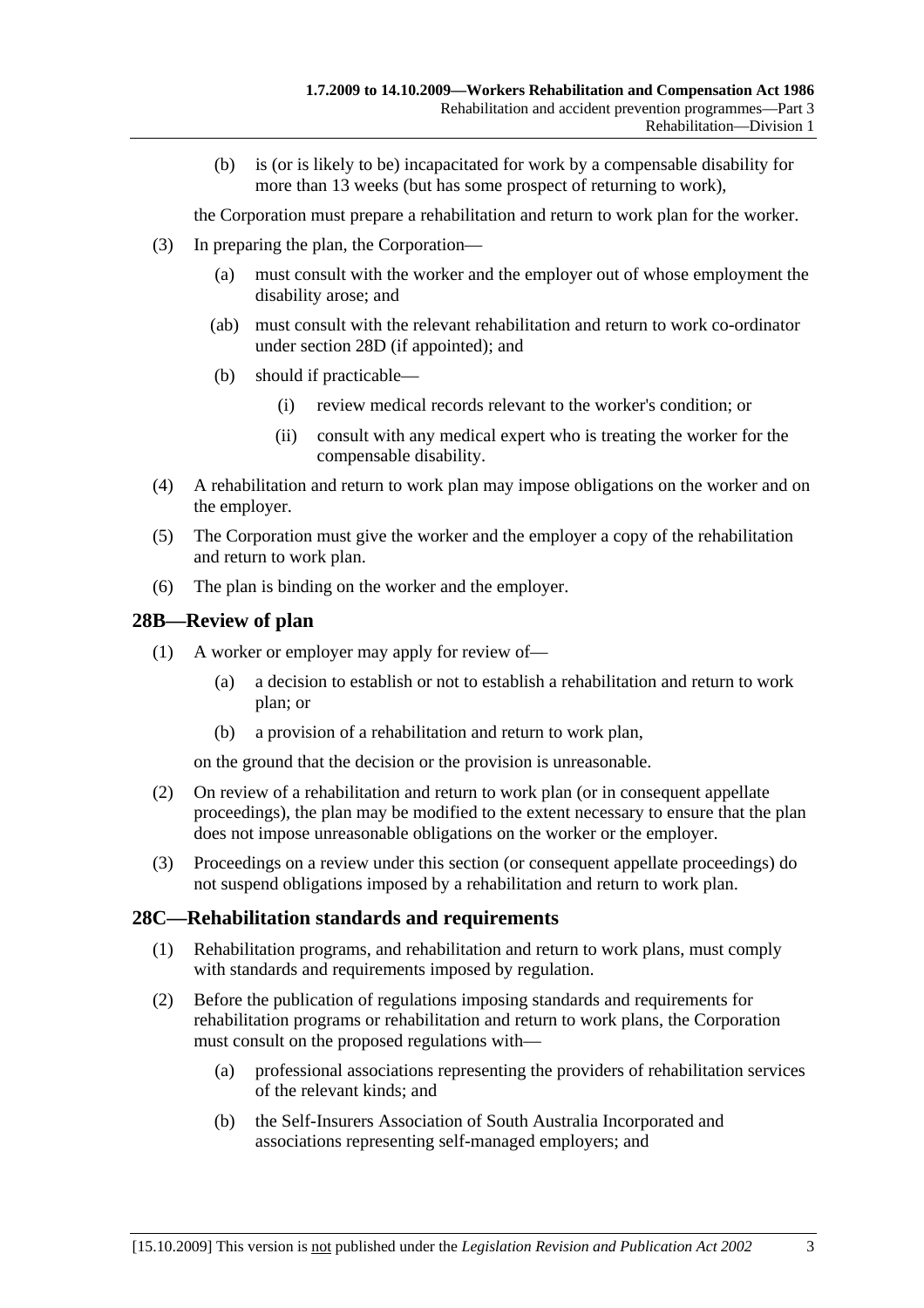- (c) associations representing employers (including the South Australian Employers Chamber of Commerce and Industry); and
- (d) associations representing employees (including the United Trades and Labor Council).

### **28D—Rehabilitation and return to work co-ordinators**

- (1) Subject to this section, an employer must appoint a rehabilitation and return to work co-ordinator (referred to in this section as a *co-ordinator*).
- (2) A co-ordinator—
	- (a) must be an employee of the employer; and
	- (b) must be based in South Australia.
- (3) The employer must appoint the co-ordinator—
	- (a) within 6 months after the requirement to be registered under Part 5 first arises (disregarding any exemption that may be available under that Part); or
	- (b) within a later period approved by the Corporation.

Maximum penalty: \$10 000.

- (4) A co-ordinator has the following functions:
	- (a) to assist workers suffering from compensable disabilities, where prudent and practicable, to remain at or return to work as soon as possible after the occurrence of the disability;
	- (b) to assist with liaising with the Corporation in the preparation and implementation of a rehabilitation and return to work plan for a disabled worker;
	- (c) to liaise with any persons involved in the rehabilitation of, or the provision of medical services to, workers;
	- (d) to monitor the progress of a disabled worker's capacity to return to work;
	- (e) to take steps to, as far as practicable, prevent the occurrence of a secondary disability when a worker returns to work;
	- (f) to perform other functions prescribed by the regulations.
- (5) An employer must—
	- (a) provide such facilities and assistance as are reasonably necessary to enable a co-ordinator to perform his or her functions under this section; and
	- (b) comply with any training or operational guidelines published by the Corporation from time to time for the purposes of this section.
- (6) If a vacancy occurs in the office of a co-ordinator under this section, the employer must make a new appointment to the office within the prescribed period. Maximum penalty: \$10 000.
- (7) The regulations may exempt an employer, or employers of a prescribed class, from a requirement under this section.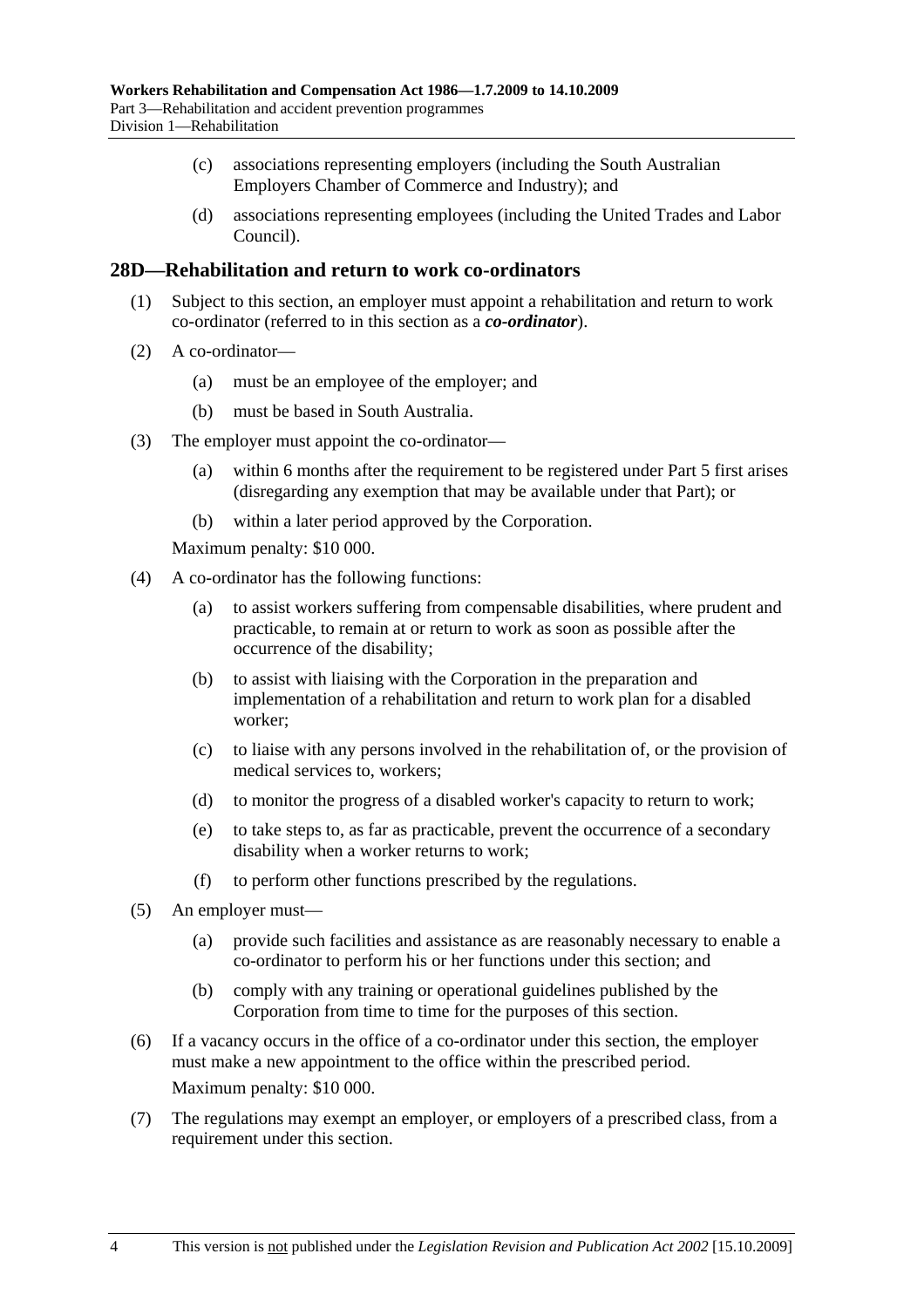## **Division 2—Disability prevention programmes**

## **29—Prevention programmes**

The Corporation may assist employers to establish or maintain programmes that are designed to prevent or reduce the incidence of compensable disabilities.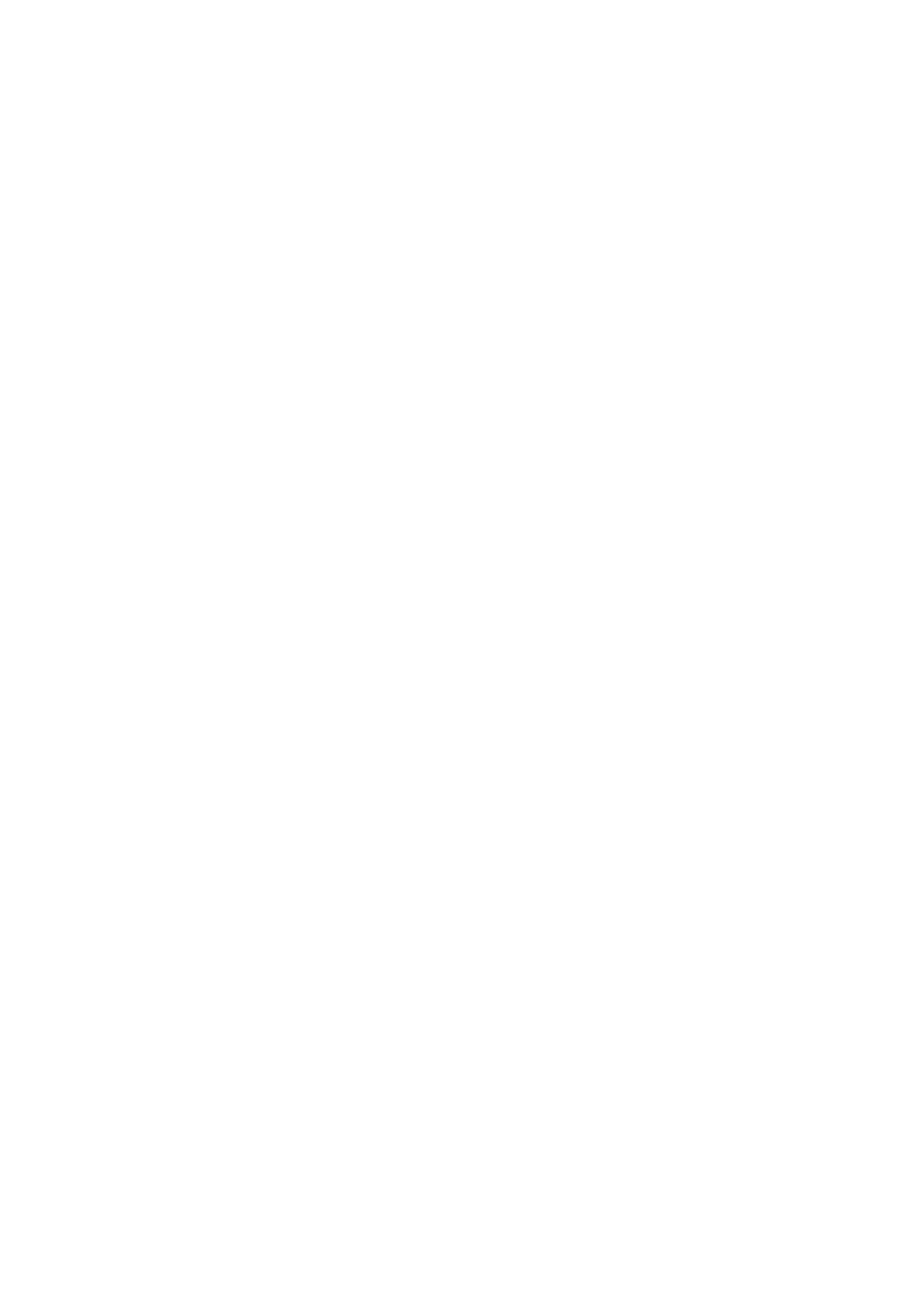## **Part 4—Compensation**

## **Division 1—Conditions under which disability is compensable**

## **30—Compensability of disabilities**

- (1) Subject to this Act, a disability is compensable if it arises from employment.
- (2) Subject to this section, a disability arises from employment if—
	- (a) in the case of a disability that is not a secondary disability or a disease—it arises out of or in the course of employment; or
	- (b) in the case of a disability that is a secondary disability or a disease—
		- (i) the disability arises out of employment; or
		- (ii) the disability arises in the course of employment and the employment contributed to the disability.
- (3) A worker's employment includes—
	- (a) attendance at the worker's place of employment on a working day but before the day's work begins in order to prepare, or be ready, for work; and
	- (b) attendance at the worker's place of employment during an authorised break from work; and
	- (c) attendance at the worker's place of employment but after work ends for the day while the worker is preparing to leave, or in the process of leaving, the place; and
	- (d) attendance at an educational institution under the terms of an apprenticeship or other legal obligation, or at the employer's request or with the employer's approval; and
	- (e) attendance at a place to receive a medical service, to obtain a medical report or certificate (or to be examined for the purpose), to participate in a rehabilitation program or for the purposes of a rehabilitation and return to work plan, or to apply for, or receive, compensation for a compensable disability.
- (4) However, a disability does not arise from employment if it arises out of, or in the course of, the worker's involvement in a social or sporting activity, except where the activity forms part of the worker's employment or is undertaken at the direction or request of the employer.
- (5) A disability that arises out of, or in the course of, a journey arises from employment only if—
	- (a) the journey is undertaken in the course of carrying out duties of employment; or
	- (b) the journey is between—
		- (i) the worker's place of residence and place of employment; or
		- (ii) the worker's place of residence or place of employment and—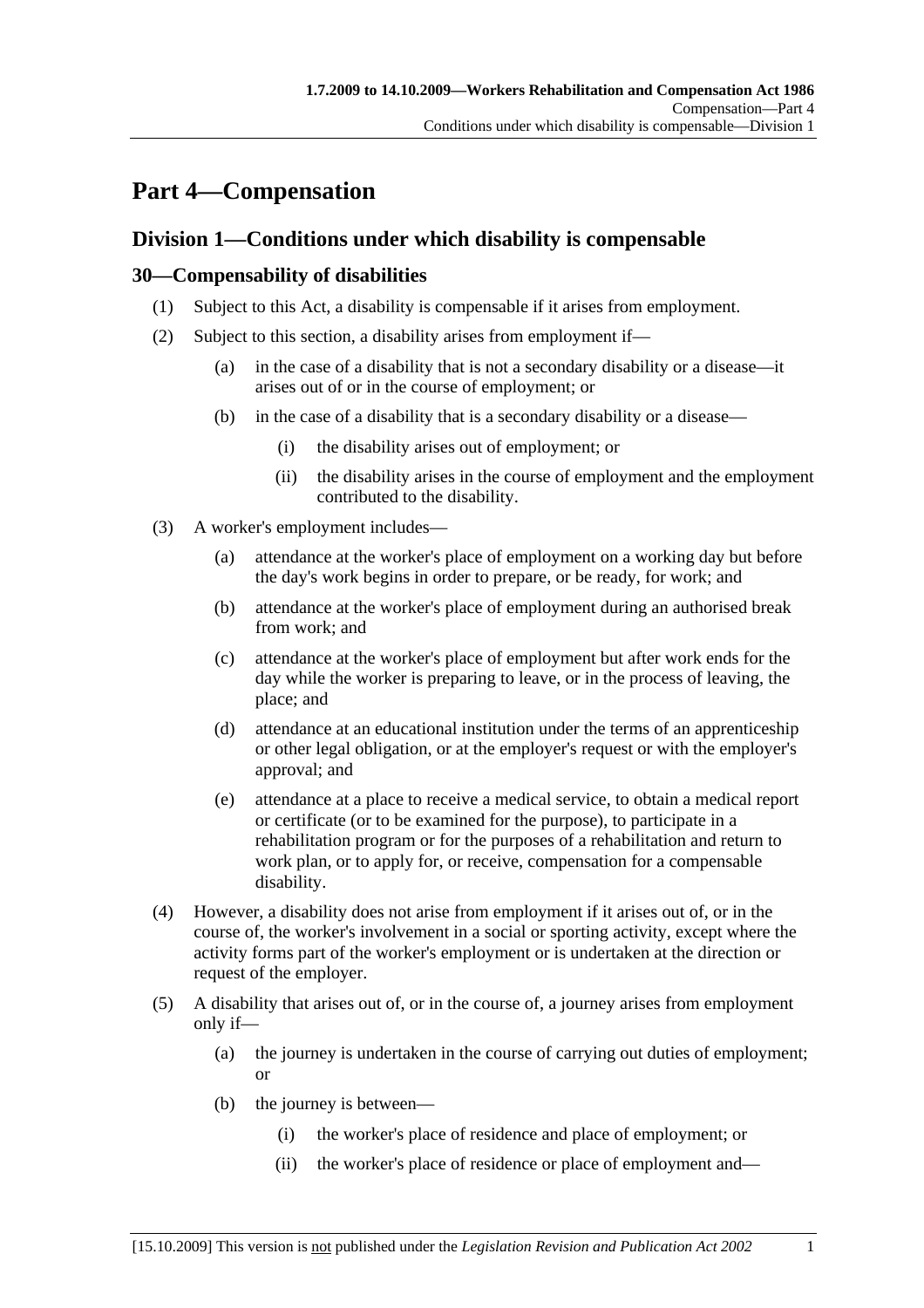- (A) an educational institution the worker attends under the terms of an apprenticeship or other legal obligation, or at the employer's request or with the employer's approval; or
- (B) a place the worker attends to receive a medical service, to obtain a medical report or certificate (or to be examined for that purpose), to participate in a rehabilitation program, or to apply for, or receive, compensation for a compensable disability,

and there is a real and substantial connection between the employment and the accident out of which the disability arises.

- (6) However, the fact that a worker has an accident in the course of a journey to or from work does not in itself establish a sufficient connection between the accident and the employment for the purposes of subsection (5)(b).
- (7) The journey between places mentioned in subsection (5)(b) must be a journey by a reasonably direct route but may include an interruption or deviation if it is not, in the circumstances of the case, substantial, and does not materially increase the risk of injury to the worker.

## **30A—Psychiatric disabilities**

A disability consisting of an illness or disorder of the mind is compensable if and only if—

- (a) the employment was a substantial cause of the disability; and
- (b) the disability did not arise wholly or predominantly from—
	- (i) reasonable action taken in a reasonable manner by the employer to transfer, demote, discipline, counsel, retrench or dismiss the worker; or
	- (ii) a decision of the employer, based on reasonable grounds, not to award or provide a promotion, transfer, or benefit in connection with the worker's employment; or
	- (iii) reasonable administrative action taken in a reasonable manner by the employer in connection with the worker's employment; or
	- (iv) reasonable action taken in a reasonable manner under this Act affecting the worker.

## **30B—Effect of misconduct etc**

- (1) A worker who is acting in connection with, and for the purposes of, the employer's trade or business is presumed to be acting in the course of employment despite the fact that—
	- (a) the worker is acting in contravention of a statutory or other regulation applicable to the employment; or
	- (b) the worker is acting without, or in contravention of, instructions from the employer.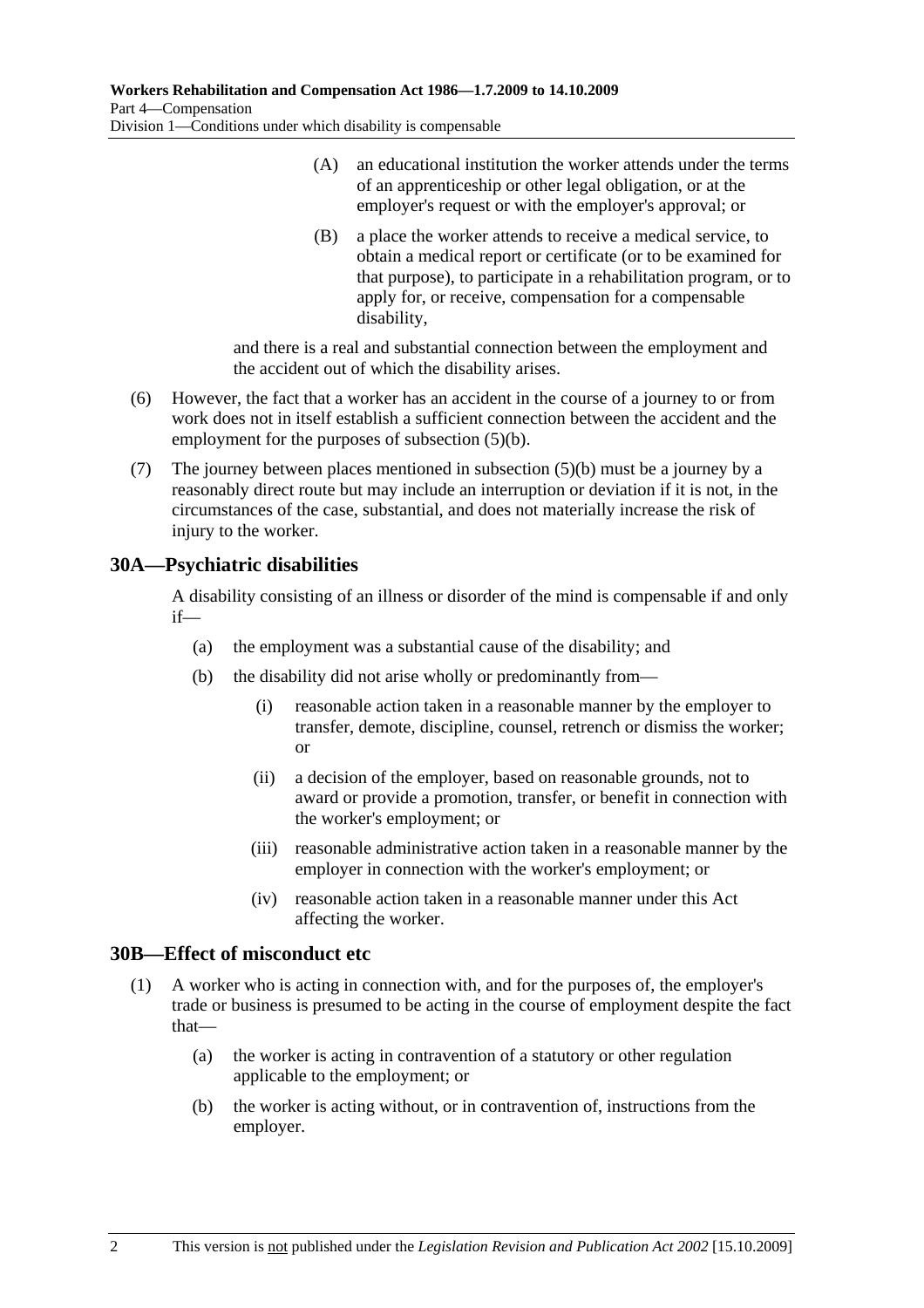- (2) However—
	- (a) a worker will not be presumed to be acting in the course of employment if the worker is guilty of misconduct or acts in contravention of instructions from the employer during the course of an attendance under section 30(3); and
	- (b) a disability is not compensable if it is established on the balance of probabilities that the disability is wholly or predominantly attributable to—
		- (i) serious and wilful misconduct on the part of the worker; or
		- (ii) the influence of alcohol or a drug voluntarily consumed by the worker (other than a drug lawfully obtained and consumed in a reasonable quantity by the worker).
- (3) Subsection (2)(a) does not apply in a case of death or permanent total incapacity for work and subsection (2)(b) does not apply in a case of death or serious and permanent disability.

## **31—Evidentiary provision**

- (1) A disability is not compensable unless it is established on the balance of probabilities that it arises from employment.
- (2) However, if a worker suffers a disability of a kind referred to in the first column of Schedule 2 and has been employed in work of a type referred to in the second column of Schedule 2 opposite the disability, the worker's disability is presumed, in the absence of proof to the contrary, to have arisen from that employment.
- (3) A regulation made on the recommendation, or with the approval, of the Corporation or the Advisory Committee may extend the operation of subsection (2) to disabilities and types of work prescribed in the regulation.
- (4) Where a worker retires or is retired from employment on account of age or ill-health and the worker makes a claim for noise induced hearing loss after the expiration of two years from the date of the retirement, subsection (2) does not apply in relation to that claim.
- (5) Where—
	- (a) a worker's disability consists of the aggravation, acceleration, exacerbation, deterioration or recurrence of a pre-existing coronary heart disease; and
	- (b) the disability arises in the course of employment,

it will be presumed, in the absence of proof to the contrary, that the employment contributed to the disability.

## **Division 2—Compensation for medical expenses etc**

#### **32—Compensation for medical expenses**

- (1) Subject to this section, a worker is entitled to be compensated for costs of a kind described in subsection (2) reasonably incurred by the worker in consequences of having suffered a compensable disability—
	- (a) in accordance with a scale published by the Minister under this section; or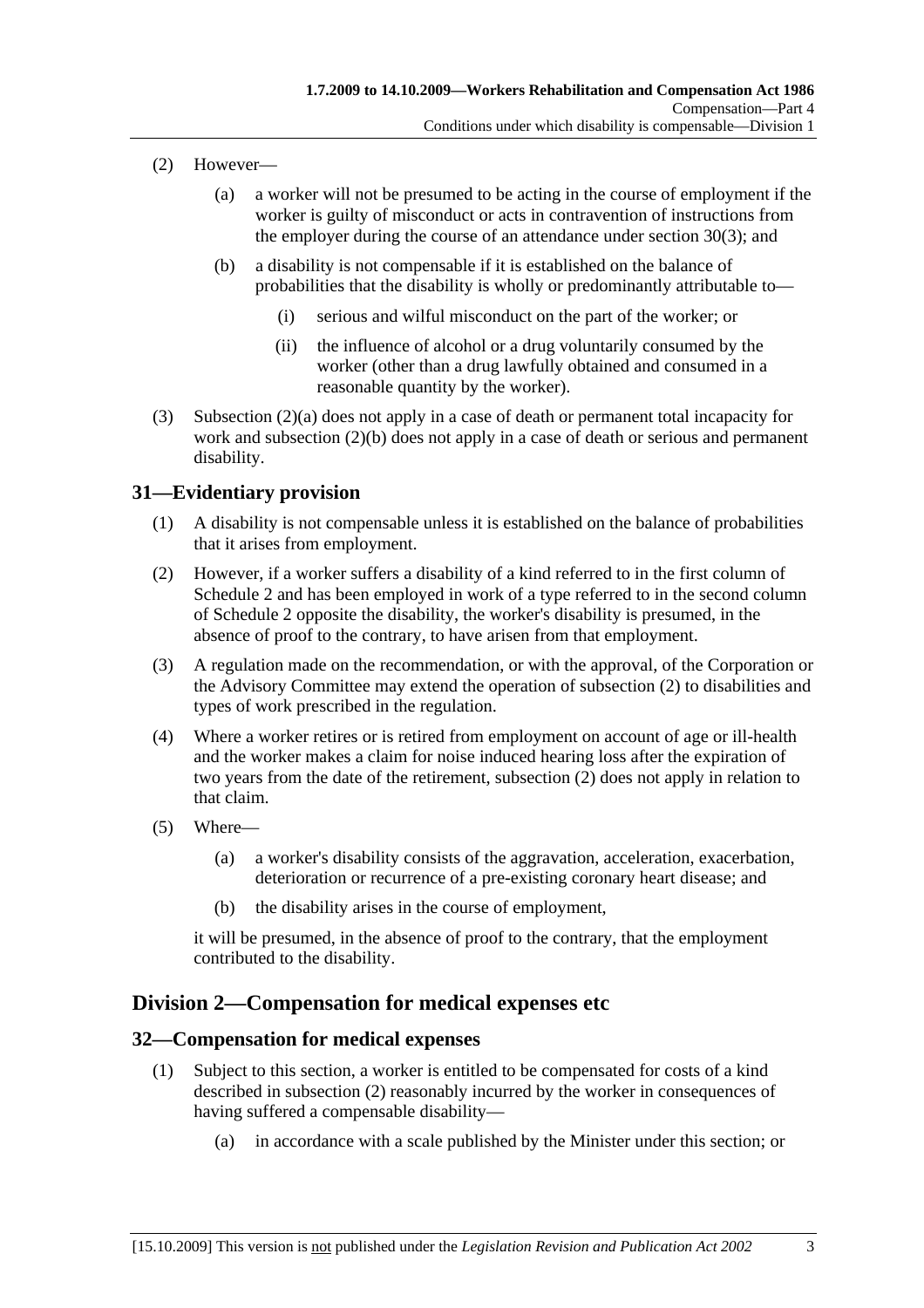- (b) if the relevant service is not covered by a scale under this section—to the extent of a reasonable amount for the provision of the service.
- (2) The costs referred to in subsection (1) are as follows:
	- (a) the cost of medical services;
	- (b) the cost of hospitalisation and all associated medical, surgical and nursing services;
	- (c) the cost of approved rehabilitation;
	- (d) the cost of travelling, or being transported, to and from any place for the purpose of receiving medical services, hospitalisation or approved rehabilitation (but not where the worker travels in a private vehicle);
	- (e) where it is necessary for the worker to be accommodated away from home for the purpose of receiving medical services or approved rehabilitation—the cost of such accommodation (but not exceeding limits prescribed by regulation);
	- (f) the cost of attendance by a registered or enrolled nurse, or by some other person approved by the Corporation or of a class approved by the Corporation, where the disability is such that the worker must have nursing or personal attendance;
	- (g) the cost of the provision, maintenance, replacement or repair of therapeutic appliances;
	- (h) the cost of medicines and other material purchased on the prescription or recommendation of a medical expert;
	- (i) any other costs (or classes of costs) authorised by the Corporation.
- (3) Compensation in respect of costs to which this section applies may be paid—
	- (a) to the worker; or
	- (b) directly to the person to whom the worker is liable for those costs.
- (4) Where a worker has been charged more than the amount that the worker is entitled to claim for the provision of a service in respect of which compensation is payable under this section, the Corporation may reduce the charge by the amount of the excess.
- (4a) A decision of the Corporation under subsection (4) is not reviewable.
- (5) Where—
	- (a) services of a kind to which this section applies were provided to a worker in relation to a compensable disability; and
	- (b) the Corporation considers that the services were, in the circumstances of the case, inappropriate or unnecessary,

the Corporation may disallow charges for the services.

- (6) Where the Corporation disallows or reduces a charge under this section—
	- (a) it must give to the provider of the service a notice setting out—
		- (i) the basis of the Corporation's decision to disallow or reduce the charge; and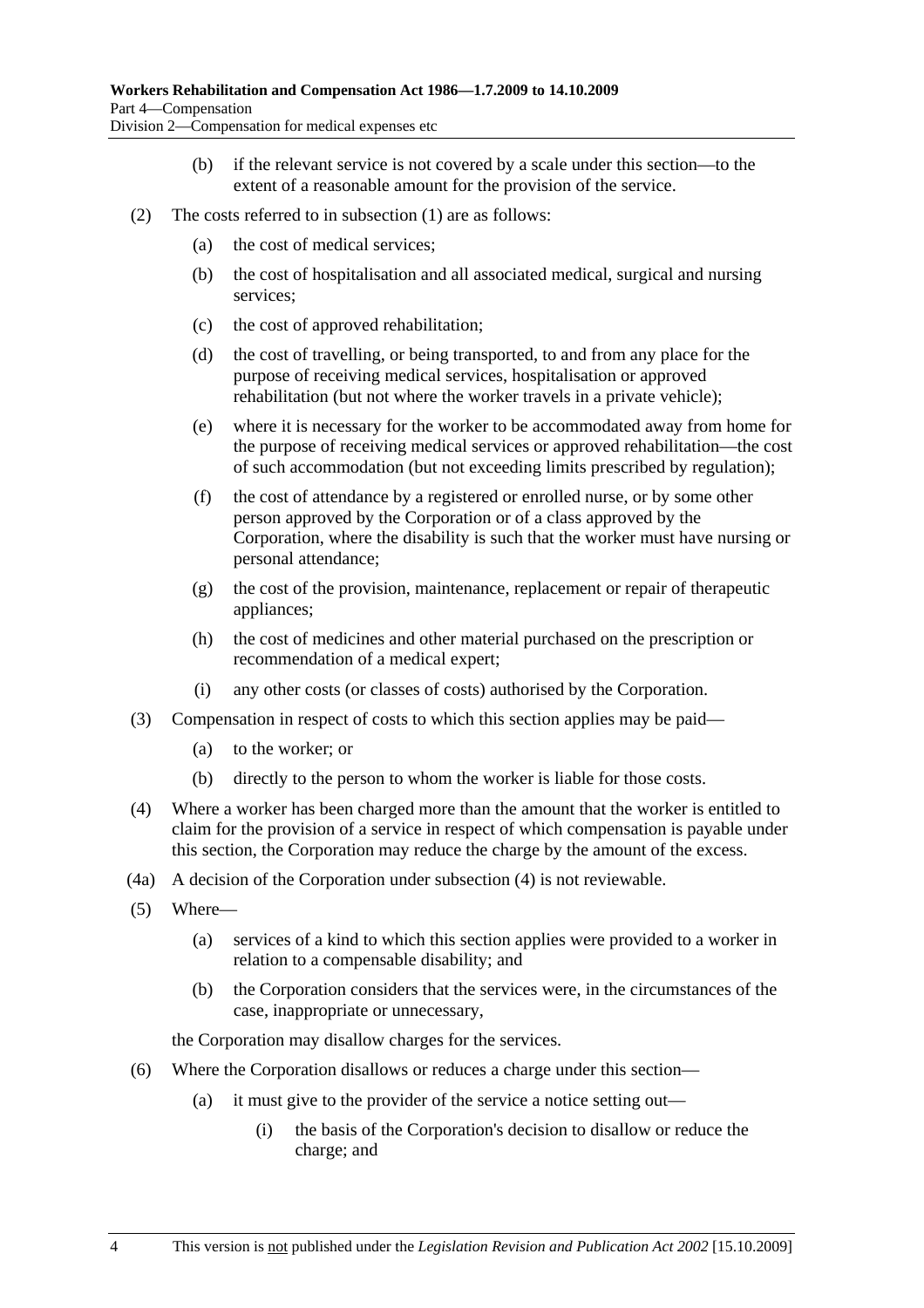- (ii) where the charge has been disallowed under subsection (5) the provider's right to have the decision reviewed under this Act; and
- (b) the worker is not liable to the provider for the disallowed charge, or for more than the reduced charge, (as the case requires) and, if the worker has in fact paid an amount for which he or she is not liable, the Corporation will reimburse the worker for that amount and may recover it from the provider as a debt.
- (7) Where a worker travels in a private vehicle to or from any place for the purpose of receiving medical services, hospitalisation or approved rehabilitation, and the travel is reasonably necessary in the circumstances of the case, the worker is entitled to a travel allowance at rates fixed by a scale published by the Minister under this section.
- (8) A reference in this section to approved rehabilitation is a reference to rehabilitation programmes or services provided by a person who has an agreement with the Corporation for the provision of those programmes or services.
- (9) If a treatment protocol for a disability of a particular kind has been published by the Minister under this section, costs of medical services for treatment of a disability of the relevant kind (and related hospitalisation and nursing services) are only compensable where—
	- (a) the services are provided in accordance with the protocol; or
	- (b) the provider of the services establishes, to the Corporation's satisfaction, that services outside the terms of the protocol are justified in the circumstances of the particular case.
- (10) The amount of compensation for a service covered by a scale of charges published by the Minister under this section must be in accordance with the scale.
- (11) The Minister may, by notice in the Gazette, on the recommendation of the Corporation, publish—
	- (a) scales of charges for the purposes of this section (ensuring as far as practicable that the scales comprehensively cover the various kinds of services to which this section applies);
	- (b) treatment protocols for treatment of disabilities of particular kinds.
- (12) Subject to subsection (12a), a scale of charges published under this section must be based on the average charge to private patients for the relevant service (but the amount fixed for the service must not exceed the amount recommended by the relevant professional association).
- (12a) A scale of charges for services provided by a public hospital may be based on government charges for the relevant service.
- (13) Before the Corporation makes a recommendation to the Minister about the publishing of a scale of charges, or a treatment protocol, the Corporation must consult with—
	- (a) professional associations representing the providers of medical services of the relevant kind; and
	- (b) the Self-Insurers Association of South Australia Incorporated and associations representing self-managed employers; and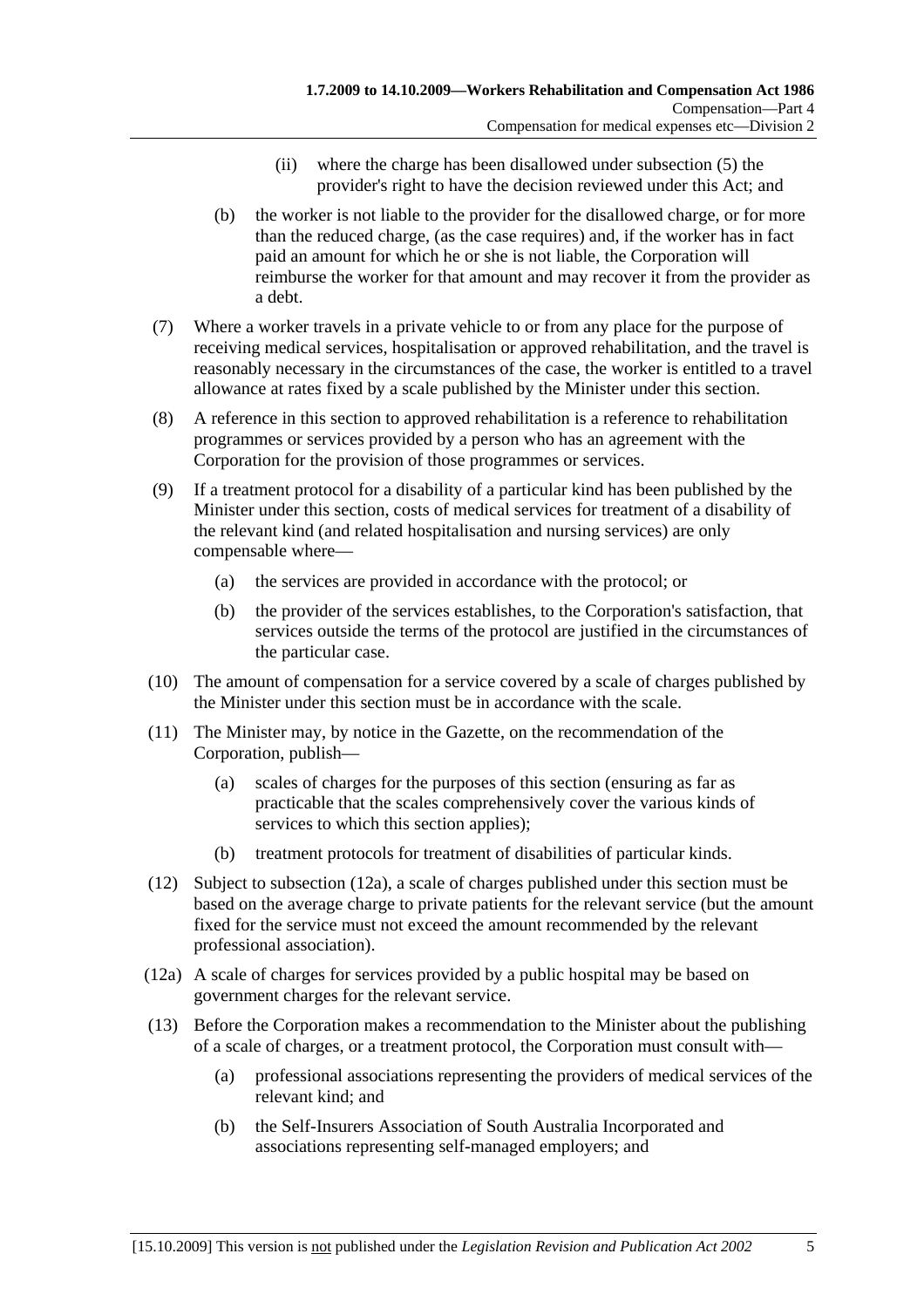- (c) associations representing employers (including the South Australian Employers Chamber of Commerce and Industry); and
- (d) associations representing employees (including the United Trades and Labor Council).
- (14) A person who provides a service for a disabled worker, knowing the worker to be entitled to compensation for the service under this section, must not charge for the service an amount exceeding the amount allowed under a scale of charges published under this section.

Maximum penalty: \$1 000.

### **32A—Special provisions for payment of medical expenses after initial notification of disability**

- (1) A worker may, by application made to the Corporation in the designated manner and the designated form, apply to the Corporation for the payment of costs within the ambit of section 32 before the determination of a claim under Division 8.
- (2) The Corporation may, in connection with an application under subsection (1), require a worker to provide information specified by the Corporation.
- (3) The Corporation may, on application under subsection (1), determine that it is reasonable to accept provisional liability for the payment of compensation under section 32 and make a payment under this section.
- (4) The maximum amount payable under this section with respect to a particular disability is \$5 000 (indexed).
- (5) The acceptance of provisional liability under this section does not constitute an admission of liability under this Act or independently of this Act.
- (6) A payment under this section with respect to a particular cost discharges any liability that the Corporation may have with respect to that cost under section 32.
- (7) The Corporation may determine not to make a payment under this section despite the fact that the Corporation has previously made 1 or more payments with respect to the same disability under this section.
- (8) Subject to subsection (9), if the Corporation makes 1 or more payments under this section and it is subsequently determined that the worker was not entitled to compensation under this Act, the Corporation may, subject to and in accordance with the regulations—
	- (a) recover the amount or amounts paid as a debt; or
	- (b) set the amount off against a right to payment of compensation under this Act.
- (9) A right of recovery or set off under subsection (8) only arises if the worker has acted dishonestly in making an application or providing information for the purposes of this or any other section of this Act.
- (10) The following decisions are not reviewable:
	- (a) a decision to accept or not to accept liability under this section;
	- (b) a decision to make or not to make a payment under this section;
	- (c) a decision to exercise or not to exercise a right of recovery under this section.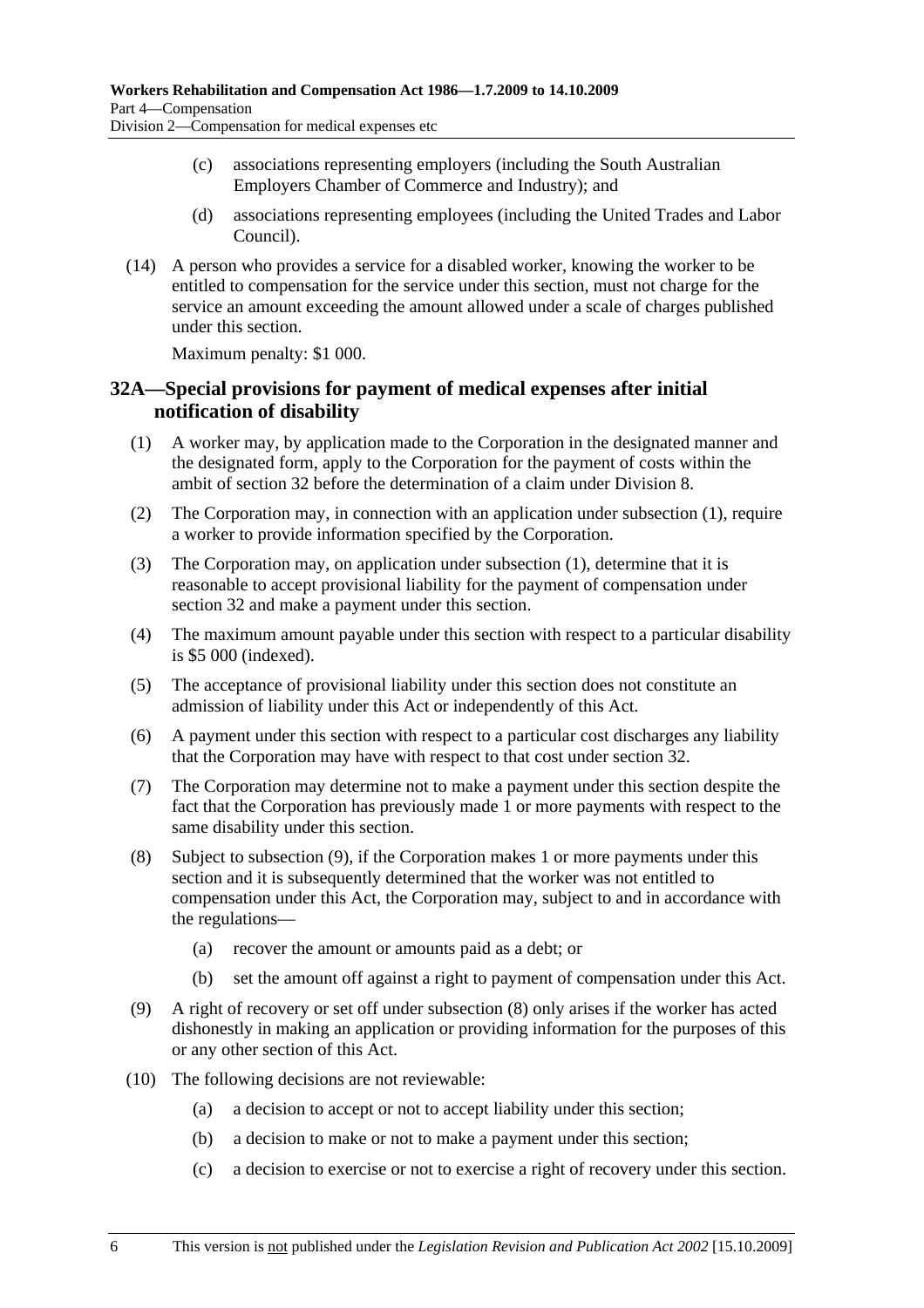### **33—Transportation for initial treatment**

- (1) Where—
	- (a) a worker is injured at the worker's place of employment during the course of employment; and
	- (b) the injury is such as to require immediate medical treatment,

the employer shall, at the employer's own expense, provide the worker with immediate transportation to a hospital or medical expert for initial treatment.

- (2) If an employer fails to provide transportation in accordance with subsection (1), the cost may be recovered by the Corporation from the employer as a debt due to the Corporation.
- (3) An amount recovered by the Corporation under subsection (2) shall, if the worker incurred costs in consequence of the employer's failure to provide transportation, be paid to the worker.
- (4) If the cost of transportation provided by an employer (other than a self-insured employer) to a worker in accordance with subsection (1) exceeds an amount prescribed by the regulations, the employer is, on application to the Corporation in a manner and form approved by the Corporation, entitled to recover the excess from the Corporation.
- (5) An amount prescribed by regulation under subsection (4) may, if the regulations so provide, be indexed so as to provide annual adjustments according to changes in the Consumer Price Index.

# **Division 3—Compensation for property damage**

## **34—Compensation for property damage**

- (1) Where a worker suffers a compensable disability and, in consequence of the trauma out of which the disability arose, damage occurs to any therapeutic appliances, clothes, personal effects or tools of trade of the worker, the worker is, subject to limitations prescribed by regulation, entitled to be compensated for the full amount of the damage.
- (2) An entitlement under subsection (1) does not extend to compensation for damage to a motor vehicle.
- (3) An amount prescribed by regulation under subsection (1) may, if the regulations so provide, be indexed so as to provide annual adjustments according to changes in the Consumer Price Index.

# **Division 4—Compensation by way of income maintenance**

### **35—Preliminary**

- (1) Subject to this Act, where a worker suffers a compensable disability that results in incapacity for work, the worker is entitled to weekly payments in respect of that disability in accordance with this Division.
- (2) Weekly payments are not payable under this Division in respect of a period of incapacity for work falling after the date on which the worker reaches retirement age.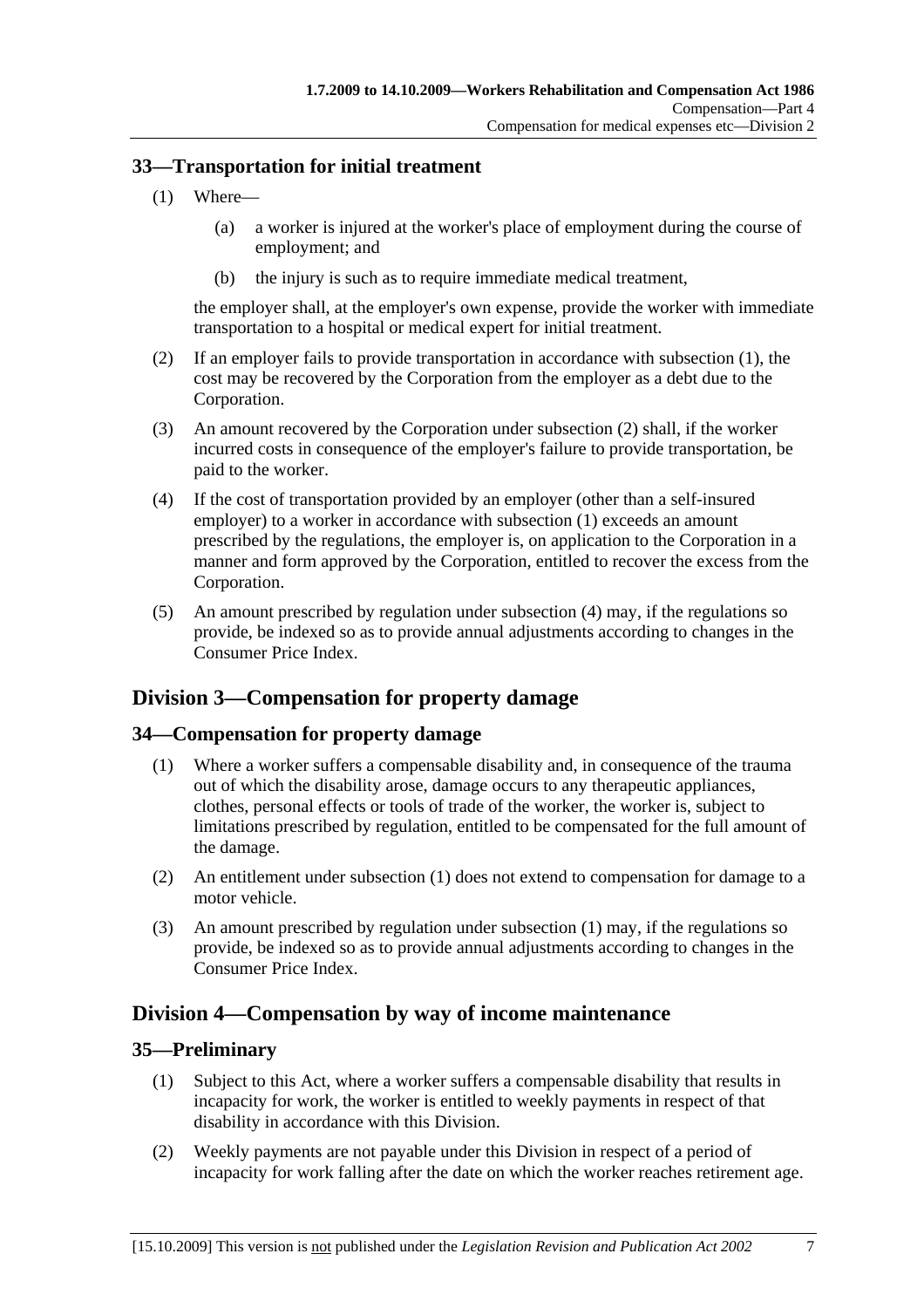- (3) However, if a worker who is within 2 years of retirement age or above retirement age becomes incapacitated for work while still in employment, weekly payments are payable for a period of incapacity falling within 2 years after the commencement of the incapacity.
- (4) A worker is not entitled under this Division to receive, in respect of 2 or more disabilities, weekly payments in excess of the worker's notional weekly earnings.
- (5) If a liability to make weekly payments is redeemed, the worker is taken, for the purposes of this Division, to be receiving the weekly payments that would have been payable if there had been no redemption.
- (6) Subject to subsection (7) (and any other relevant provision of this Act) a reference in this Division to a worker making *every reasonable effort to return to work in suitable employment* includes any reasonable period during which—
	- (a) the worker is waiting for a response to a request for suitable employment made by the worker and received by the employer; and
	- (b) if the employer's response is that suitable employment may or will be provided at some time, the worker is waiting for suitable employment to commence; and
	- (c) if the employer's response is that suitable employment cannot be provided at some time, the worker is waiting for a response to requests for suitable employment from other employers; and
	- (d) the worker is waiting for the commencement of a rehabilitation and return to work plan, after approval has been given.
- (7) A worker must not be treated as making *every reasonable effort to return to work in suitable employment* for the purposes of this Division if the worker—
	- (a) has refused to have an assessment made of the worker's employment prospects; or
	- (b) has refused or failed to take all reasonably necessary steps to obtain suitable employment; or
	- (c) has refused or failed to accept an offer of suitable employment from any person; or
	- (d) has refused or failed to participate in a rehabilitation program or a rehabilitation and return to work plan.
- (8) In this Division—
	- (a) *first entitlement period* means an aggregate period not exceeding 13 weeks (whether consecutive or not) in respect of which a worker has an incapacity for work and is entitled to the payment of compensation under this Act on the account of that incapacity;
	- (b) *second entitlement period* means an aggregate period not exceeding 13 weeks (whether consecutive or not) commencing after the end of the first entitlement period, in respect of which a worker has an incapacity for work and is entitled to the payment of compensation under this Act on account of that incapacity;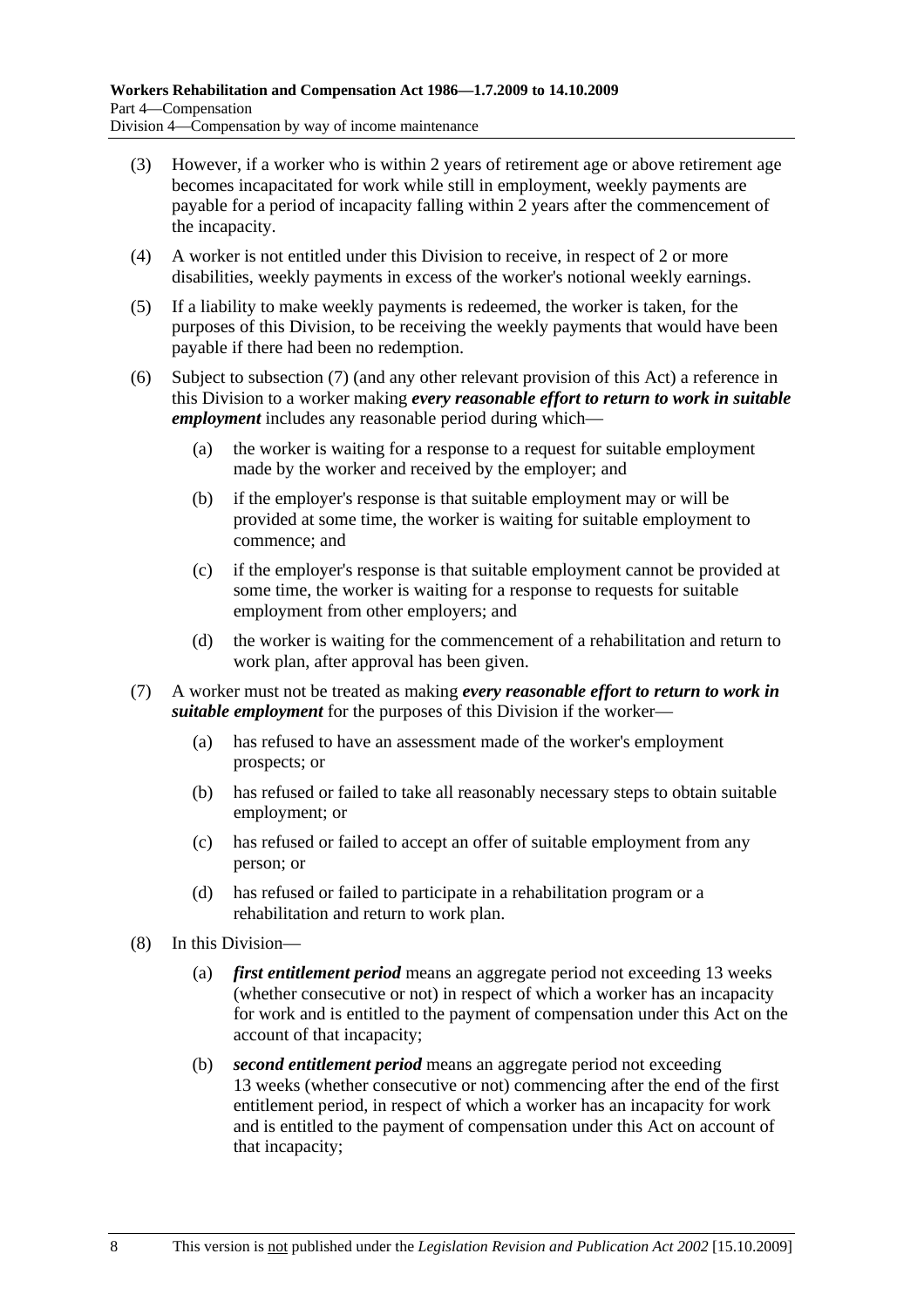- (c) *third entitlement period* means an aggregate period not exceeding 104 weeks (whether consecutive or not), commencing after the end of the second entitlement period, in respect of which a worker has an incapacity for work and is entitled to the payment of compensation under this Act on the account of that incapacity;
- (d) *retirement age* means—
	- (i) if there is a normal retirement age for workers in employment of the kind from which the worker's disability arose—that age of retirement; or
	- (ii) the age of 65 years,

whichever is the lesser;

 (e) a reference to weekly earnings, or current weekly earnings, is a reference to weekly earnings exclusive of prescribed allowances.

## **35A—Weekly payments over designated periods**

- (1) Subject to this Act, a worker is, in respect of a particular compensable disability, entitled to weekly payments while incapacitated for work during the first entitlement period as follows:
	- (a) for any period when the worker has no current work capacity—the worker is entitled to weekly payments equal to the worker's notional weekly earnings;
	- (b) for any period when the worker has a current work capacity—the worker is entitled to weekly payments equal to the difference between the worker's notional weekly earnings and the worker's designated weekly earnings.
- (2) Subject to this Act, a worker is, in respect of a particular compensable disability, entitled to weekly payments while incapacitated for work during the second entitlement period as follows:
	- (a) for any period when the worker has no current work capacity—the worker is entitled to weekly payments equal to 90% of the worker's notional weekly earnings;
	- (b) for any period when the worker has a current work capacity—the worker is entitled to weekly payments equal to 90% of the difference between the worker's notional weekly earnings and the worker's designated weekly earnings.
- (3) Subject to this Act, a worker is, in respect of a particular compensable disability, entitled to weekly payments while incapacitated for work during the third entitlement period as follows:
	- (a) for any period when the worker has no current work capacity—the worker is entitled to weekly payments equal to 80% of the worker's notional weekly earnings;
	- (b) for any period when the worker has a current work capacity—the worker is entitled to weekly payments equal to 80% of the difference between the worker's notional weekly earnings and the worker's designated weekly earnings.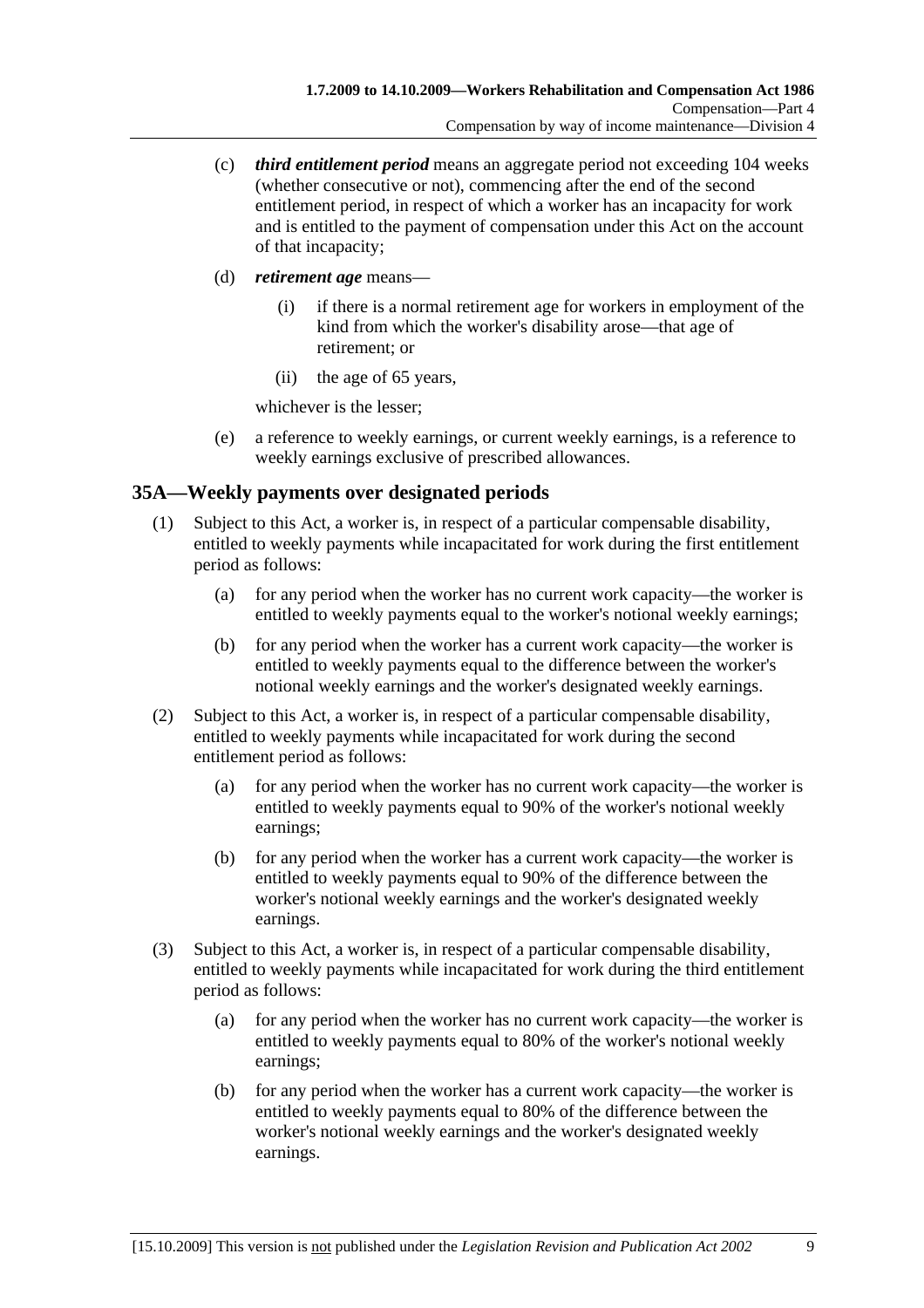- (4) For the purposes of this section, but subject to subsection (5), the *designated weekly earnings* of a worker will be taken to be—
	- (a) the current weekly earnings of the worker in employment or self-employment; or
	- (b) the weekly earnings that the Corporation determines that the worker could earn from time to time (including, but not limited to, the amount of any current weekly earnings) in employment, whether in the worker's employment previous to the relevant disability or in suitable employment, that the Corporation determines the worker is capable of performing despite the disability,

whichever is the greater, but not to include a prescribed benefit under subsection  $(6)$ .

- (5) Subsection (4)(b) will not apply to a worker who has a current work capacity during any period or periods during which the worker is incapacitated for work and in which either of the following circumstances apply:
	- (a) the employer has failed to provide the worker with suitable employment and the worker is making every reasonable effort to return to work in suitable employment;
	- (b) the worker is participating in a rehabilitation and return to work plan which reasonably prevents the worker from returning to employment.
- (6) The following are *prescribed benefits* for the purposes of subsection (4):
	- (a) any amount paid to the worker by the Corporation or a self-insured employer in respect of an employment program provided or arranged by the Corporation or self-insured employer for the purposes of this Act;
	- (b) any of the following received by the worker from an employer:
		- (i) any payment, allowance or benefit related to annual or other leave;
		- (ii) any payment, allowance or benefit paid or conferred by the employer on the worker's retirement;
		- (iii) any payment, allowance or benefit paid or conferred under a superannuation or pension scheme;
		- (iv) any payment, allowance or benefit paid or conferred on the retrenchment, or in relation to the redundancy, of the worker;
	- (c) any other payment, allowance or benefit of a prescribed kind.

### **35B—Weekly payments after expiry of designated periods—no work capacity**

- (1) Subject to section 35C (and to the other provisions of this Act), a worker's entitlement to weekly payments under this Division ceases at the end of the third entitlement period under section 35A (unless brought to an end before this time) unless the worker is assessed by the Corporation as—
	- (a) having no current work capacity; and
	- (b) likely to continue indefinitely to have no current work capacity.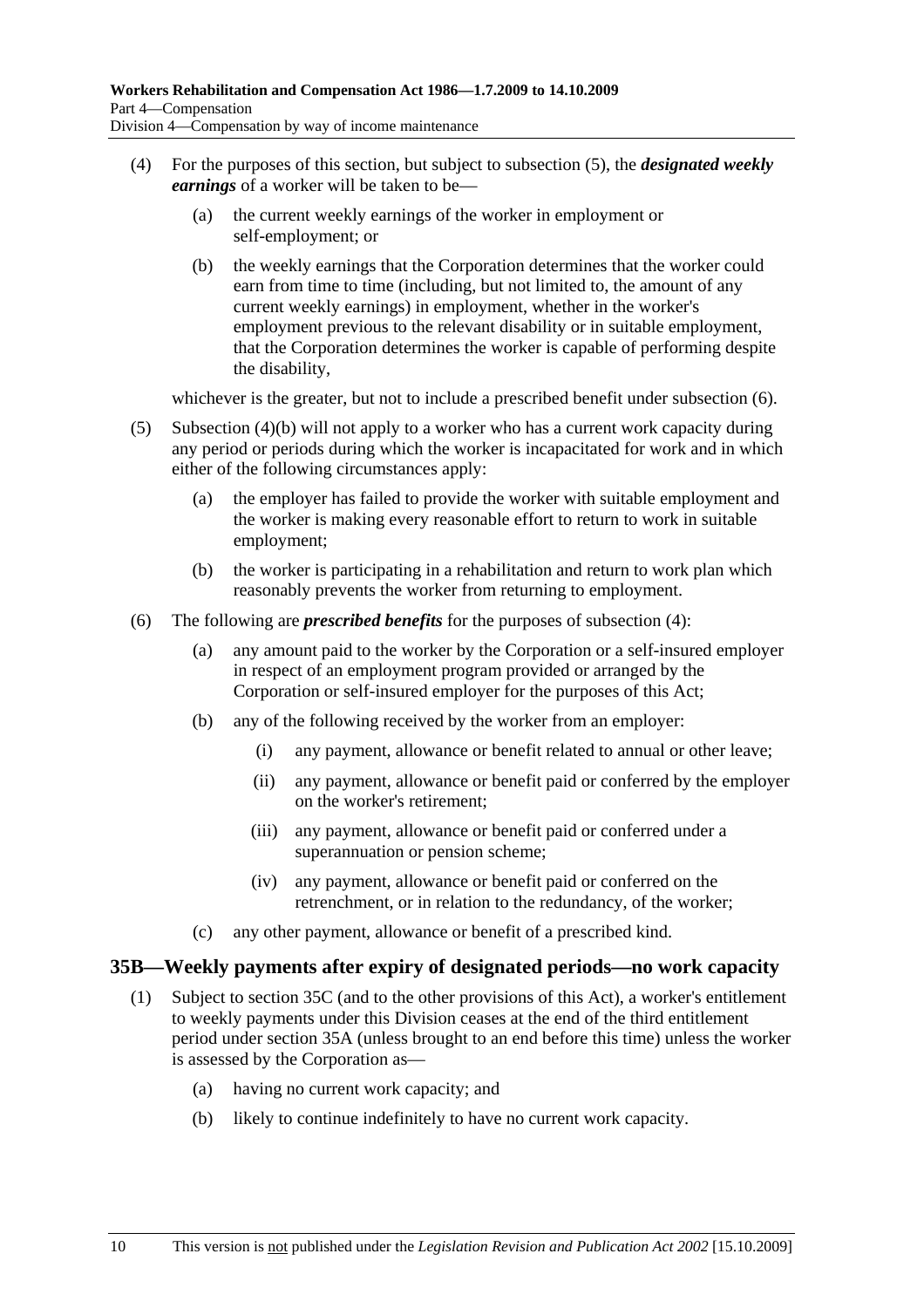- (2) If a worker qualifies under an assessment under subsection (1), the worker is entitled to weekly payments while incapacitated for work in respect of a particular disability equal to 80% of the worker's notional weekly earnings as though the third entitlement period were continuing.
- (3) A review of the assessment of a worker under this section may be conducted by the Corporation at any time and must be conducted as often as may be reasonably necessary, being at least once in every 2 years.
- (4) In connection with the operation of subsection (1), a worker who, immediately before the end of a third entitlement period, is in receipt of weekly payments under paragraph (a) of section  $35A(3)$  is entitled to continue to receive weekly payments at the rate prescribed by that paragraph unless or until the Corporation has assessed whether the worker falls within the category of a worker who may be considered as—
	- (a) having no current work capacity; and
	- (b) likely to continue indefinitely to have no current work capacity.
- (5) An assessment under subsection (4) may be made before or after the end of the third entitlement period.
- (6) Despite section 35A, the Corporation must not discontinue weekly payments to a worker who is subject to the operation of subsection (4) until it has given the worker at least 13 weeks notice in writing of the proposed discontinuance (and the requirements of section 36 will not apply with respect to this notice).
- (7) A notice under subsection (6) must not be given unless or until the assessment envisaged by subsection (4) has been undertaken.
- (8) Subsections (4), (5), (6) and (7) do not apply if the Corporation discontinues the worker's weekly payments under section 36 or suspends such payments under another provision of this Act.
- (9) The Corporation may, on the basis of a review under subsection (3), discontinue weekly payments under this section if satisfied that the worker has a current work capacity.

## **35C—Weekly payments after expiry of designated periods—current work capacity**

- (1) Subject to this Act, a worker who is, or has been, entitled to weekly payments under section 35A(3)(b) or 35B, may apply to the Corporation in accordance with this section for a determination that the worker's entitlement to weekly payments under this Division does not cease at the end of the third entitlement period under section 35A or at the expiry of an entitlement under section 35B (as the case may be).
- (2) The Corporation may determine that the worker's entitlement to weekly payments under this Division does not cease as contemplated by subsection (1) if the Corporation is satisfied that the worker is in employment and that because of the compensable disability, the worker is, and is likely to continue indefinitely to be, incapable of undertaking further or additional employment or work which would increase the worker's current weekly earnings.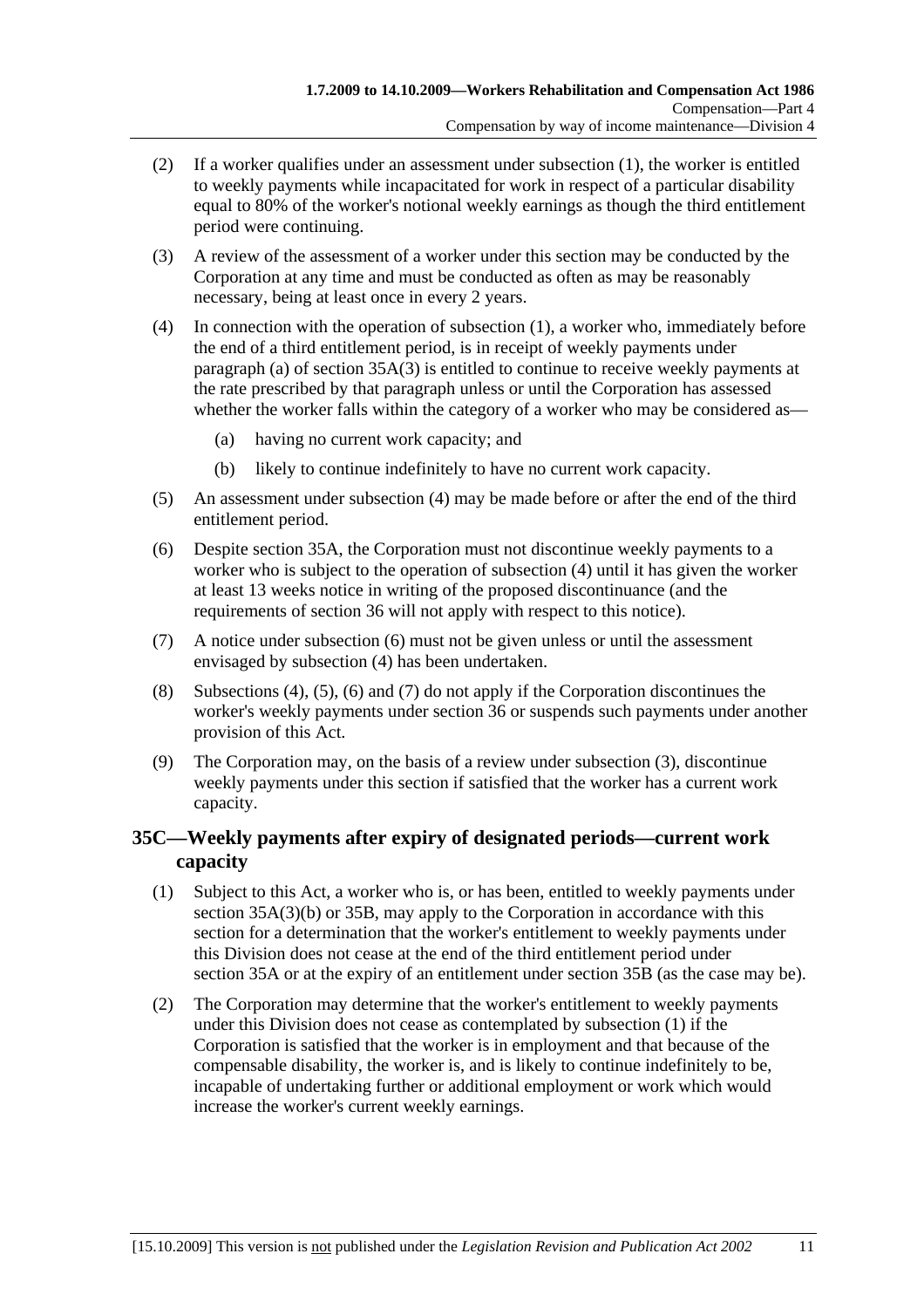- (3) The Corporation—
	- (a) must within 90 days of receiving an application under subsection (1), make or refuse to make a determination under subsection (2) and advise the worker in writing of its decision (unless the Corporation requires an extension of time because of the operation of paragraph (b)); and
	- (b) must not refuse to make a determination under subsection (2) on the ground that the Corporation is not satisfied under the requirements of that subsection unless—
		- (i) the Corporation has referred the medical question whether, because of the disability, the worker is, and is likely to continue indefinitely to be, incapable of undertaking further or additional employment or work, and if not so incapable, what further or additional employment or work the worker is capable of undertaking, for the opinion of a Medical Panel under Part 6C; and
		- (ii) the opinion of the Medical Panel is that the worker is not so incapable and specifies what further or additional employment or work the worker is capable of undertaking.
- (4) If the Corporation makes a determination under subsection (2), subject to this Division, the worker is entitled to weekly payments equal to 80% of the difference between the worker's notional weekly earnings and the worker's current weekly earnings.
- (5) The entitlement to weekly payments under subsection (4) continues until—
	- (a) the Corporation ceases to be satisfied as to the matters specified in subsection (2); or
	- (b) the worker otherwise ceases to be entitled to weekly payments (including by virtue of the operation of section 36).

### **36—Discontinuance of weekly payments**

- (1) Subject to this Act, weekly payments to a worker who has suffered a compensable disability must not be discontinued unless—
	- (a) the worker consents to the discontinuance of weekly payments; or
	- (b) the Corporation is satisfied, on the basis of a certificate of a recognised medical expert, that the worker has ceased to be incapacitated for work by the compensable disability; or
	- (c) the worker has returned to work; or
	- (d) the worker has obtained work as an employee, or as a self-employed contractor, that is providing remuneration equal to or above the worker's notional weekly earnings; or
	- (e) the worker is dismissed from employment for serious and wilful misconduct; or
	- (f) the worker breaches the obligation of mutuality; or
	- (g) the worker is, without the Corporation's consent—
		- (i) resident outside the State; or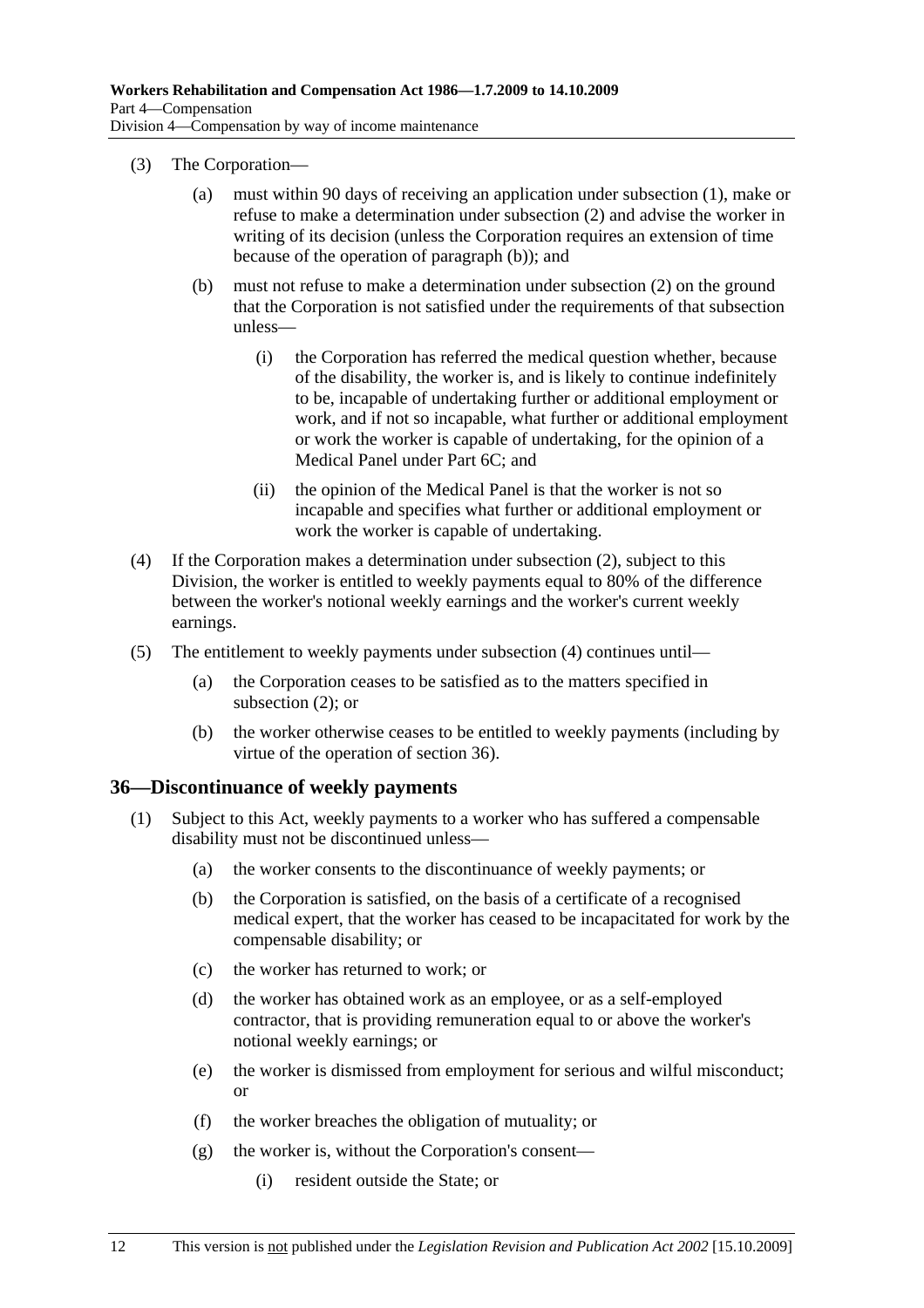- (ii) absent from the State for more than two months in any continuous period of 12 months; or
- (h) the worker's entitlement to weekly payments ceases because of the passage of time; or
- (i) the worker's entitlement to weekly payments ceases because of the occurrence of some other event or the making of some other decision or determination that, under another provision of this Act, brings the entitlement to weekly payments to an end or the discontinuance of weekly payments is otherwise authorised or required under another provision of this Act.

#### (1a) A worker breaches the *obligation of mutuality* if—

- (a) the Corporation has, by written notice to the worker, required the worker to submit to an examination by a recognised medical expert nominated by the Corporation and the worker fails to comply with the requirement within the time allowed in the notice or obstructs the examination; or
- (b) the Corporation has, by written notice to the worker, required the worker to submit to the Corporation a certificate from a recognised medical expert certifying that the compensable disability continues, and the worker fails to comply with the requirement within the time allowed in the notice; or
- (c) the worker refuses or fails to submit to proper medical treatment for the worker's condition; or
- (d) the worker refuses or fails to participate in a rehabilitation program under this Act or participates in a way that frustrates the objectives of the program; or
- (e) the worker fails to comply with an obligation under a rehabilitation and return to work plan under this Act; or
- (f) the worker refuses or fails—
	- (i) to undertake work that the worker has been offered and is capable of performing; or
	- (ii) to take reasonable steps to find or obtain suitable employment,

or having obtained suitable employment, unreasonably discontinues the employment; or

- (fa) the worker refuses or fails to participate in assessments of the worker's capacity, rehabilitation progress or future employment prospects (including by failing to attend); or
- (g) the worker does anything else that is, apart from this subsection, recognised as a breach of the obligation of mutuality.
- (1b) However, a worker does not breach the obligation of mutuality—
	- (a) by reasonably refusing surgery or the administration of a drug; or
	- (b) where there is a difference of medical opinion about the appropriate treatment for the worker's condition, or the possibility of choice between a number of reasonable forms of treatment—by choosing one form of treatment in preference to another.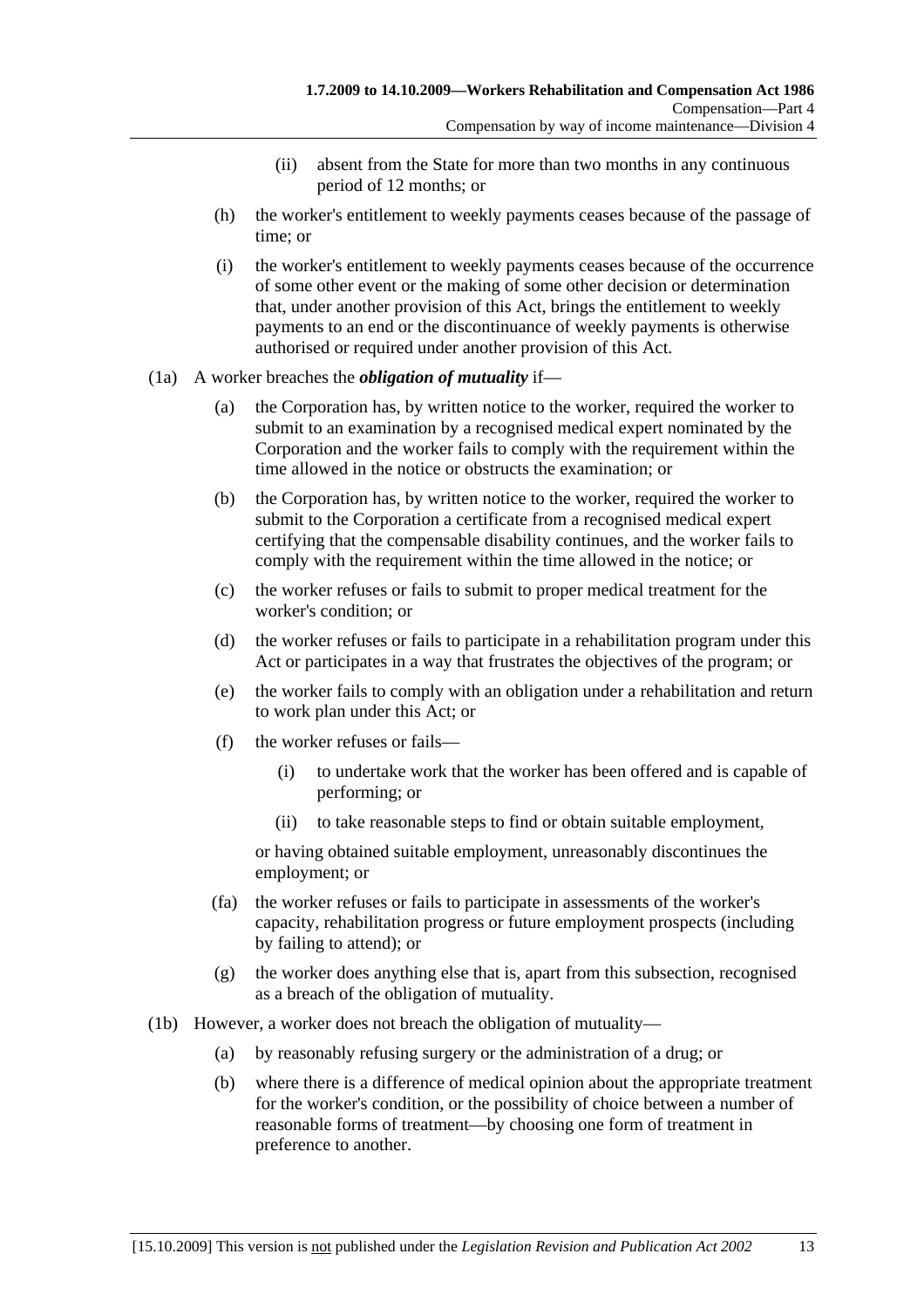- (2) Subject to this Act, weekly payments to a worker who has suffered a compensable disability shall not be reduced unless—
	- (a) the worker consents to the reduction of weekly payments; or
	- (b) the Corporation is satisfied, on the basis of a certificate of a recognised medical expert, that there has been a reduction in the extent the worker is incapacitated for work by the compensable disability; or
	- (ba) the reduction is necessary to correct an arithmetical or clerical error; or
	- (bb) where the weekly payments include a component for overtime—the Corporation is satisfied that if the worker had continued in the work in which he or she was last employed before becoming incapacitated, he or she would not have continued to work overtime or the pattern of overtime would have changed so that the amount of overtime would have diminished; or
	- (c) the worker has recommenced work as an employee or as a self-employed contractor, or the worker has had an increase in remuneration as an employee or a self-employed contractor; or
	- (d) the worker's entitlement to weekly payments reduces because of the passage of time; or
	- (e) the worker's entitlement to weekly payments reduces because of the occurrence of some other event or the making of some other decision or determination that, under another provision of this Act, is expressed to result in a reduction to an entitlement to weekly payments or the reduction of weekly payments is otherwise authorised or required under another provision of this Act.
- (3) Where the Corporation decides to discontinue or reduce weekly payments in pursuance of this section, the Corporation must give notice in writing to the worker containing such information as the regulations may require as to the reasons for the Corporation's decision and informing the worker of the worker's right to have the decision reviewed.
- (3a) The notice must be given at least the prescribed number of days before the decision is to take effect in any of the following cases:
	- (a) where a decision to discontinue weekly payments is made, without the consent of the worker, on the ground that—
		- (i) the Corporation is satisfied that the worker has ceased to be incapacitated for work by the compensable disability (although the worker has not returned to work); or
		- (ii) the worker has failed to submit to an examination by a recognised medical expert or to provide a medical certificate as required by the Corporation; or
		- (iii) the worker has been dismissed from employment for serious and wilful misconduct; or
		- (iv) the worker has breached the obligation of mutuality; or
	- (b) where a decision to reduce weekly payments is made, without the consent of the worker, on the ground that—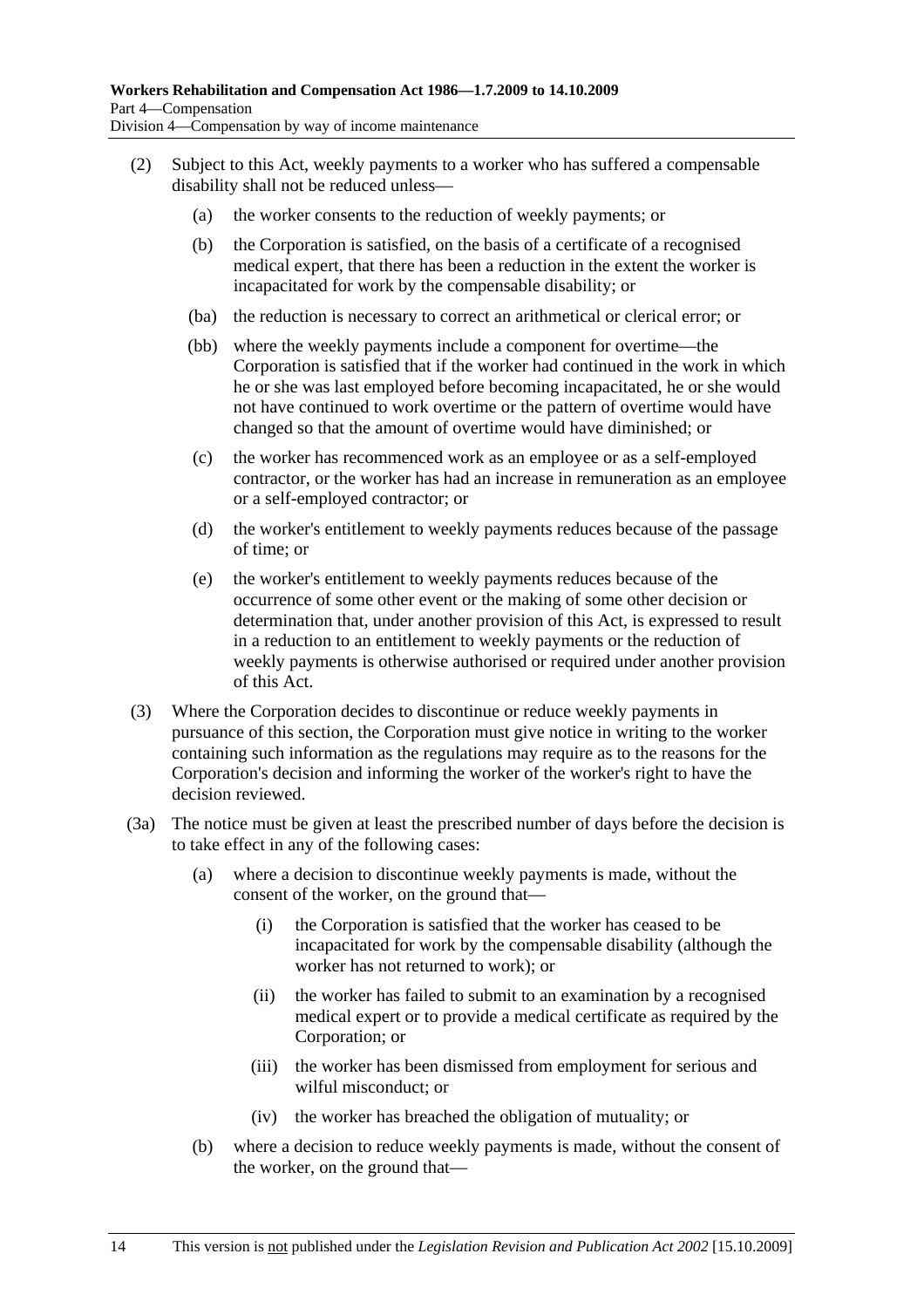- (i) the Corporation is satisfied that there has been a reduction in the extent the worker is incapacitated for work by the compensable disability; or
- (ii) the Corporation is satisfied, in the case of a worker whose weekly payments include a component for overtime, that the worker would not have continued to work overtime or the pattern of overtime would have changed so that the amount of overtime would have diminished; or
- (ba) where a decision to reduce weekly payments is made on account of the end of the first entitlement period or the second entitlement period under section 35A; or
- (bb) where a decision to discontinue weekly payments is made on account of the end of the third entitlement period under section 35A; or
- (bc) where a decision to discontinue weekly payments is made on account of—
	- (i) a review by the Corporation under section 35B(3); or
	- (ii) a decision of the Corporation under section  $35C(5)(a)$ ; or
- (c) where a decision to discontinue or reduce weekly payments is made under section 38,

and in any other case the notice must be given as soon as practicable after the decision is made (but not necessarily before it takes effect).

- (3b) For the purposes of subsection (3a), the prescribed number of days is—
	- (a) if the worker has been receiving weekly payments under this Division (or Division 7A) for a period that is less than 52 weeks, or for 2 or more periods that aggregate less than 52 weeks—14 days;
	- (b) in any other case—28 days.
- (4) Subject to complying with subsection (3a), a discontinuance or reduction of weekly payments under this section takes effect in accordance with the terms of the Corporation's notice under subsection (3).
- (5) The effect of a decision to discontinue or reduce weekly payments is not affected by the worker lodging a notice of dispute under Part 6A.
- (5a) If a dispute is resolved in favour of the worker at the reconsideration, conciliation or judicial determination stage, or on an appeal, the worker is entitled to be paid—
	- (a) in the case of a reconsideration—the total amount that, under the terms of the reconsideration, should have been paid to the worker between the date that the disputed decision took effect and the date that the decision, as varied under the reconsideration, takes effect (less any amount paid to the worker under subsection (15));
	- (b) in the case of a resolution at the conciliation stage—any amount payable under the terms of the relevant settlement;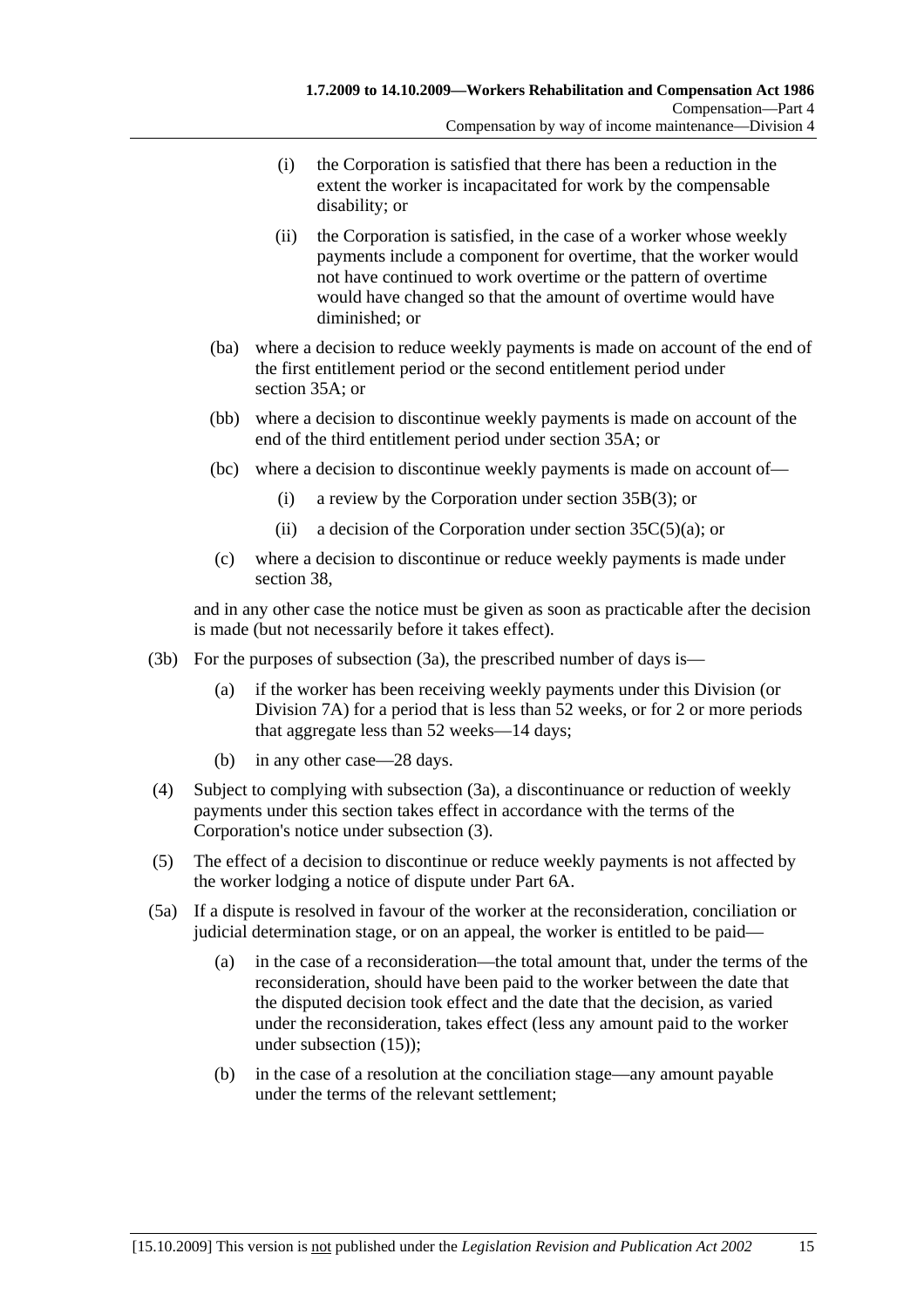- (c) in the case of a judicial determination or determination or on appeal—the amount that, under the terms of the determination or according to the outcome of the appeal, would have constituted the worker's entitlements under this Act had the weekly payments not been discontinued or reduced (as the case may be), taking into account any amount paid to the worker under a preceding paragraph, under subsection (15), or under another provision of this Act, and subject to the specific terms of any determination or order made as a result of the judicial determination or appeal (as the case may be).
- (5b) An amount paid under subsection (5a) will be taken to be an amount in arrears under section 47 (with interest payable subject to the operation of section 47(2)).
- (5c) If a dispute is ultimately resolved in favour of the Corporation and the worker has been paid an amount in excess of the amount of the worker's lawful entitlements to weekly benefits on account of the operation of subsection  $(5a)(c)$  or  $(15)$ , the Corporation may, at the Corporation's discretion (but subject to the regulations)—
	- (a) recover the amount of the excess (together with any interest on that amount paid by the Corporation) from the worker as a debt; or
	- (b) set off the amount recoverable under paragraph (a) against liabilities of the Corporation to make payments to the worker under this Act.
- (6) If the Corporation makes a weekly payment to a worker on the assumption that the worker is incapacitated for work but the worker has in fact returned to work, the Corporation may, subject to the regulations, recover the amount of the payment as a debt.
- (7) If the Corporation overpays a worker by way of weekly payments in consequence of—
	- (a) an arithmetical or clerical error; or
	- (b) an assumption, subsequently found to be incorrect, that a particular pattern of overtime would have continued if the worker had continued in the work in which he or she was last employed before becoming incapacitated,

the Corporation may, subject to and in accordance with the regulations, recover the amount overpaid as a debt.

- (8) An employer who believes that reasonable grounds exist for the discontinuance or reduction of weekly payments under this section to a worker employed by, or formerly employed by, the employer may, in a manner determined by the Corporation, request the Corporation to review the circumstances of the case and to discontinue or reduce the weekly payments.
- (9) The Corporation must carry out the review as soon as practicable after receipt of the request unless the request is, in the Corporation's opinion, unreasonable.
- (10) If the Corporation declines to carry out a review in pursuance of a request under subsection (8), or it appears that there has been undue delay in carrying out the review, the Tribunal may, on application by the employer, direct the Corporation to carry out the review, or give such directions as appear reasonable in the circumstances to expedite the review (as the case may require).
- (11) The Corporation must comply, or take steps to ensure compliance, with such a direction.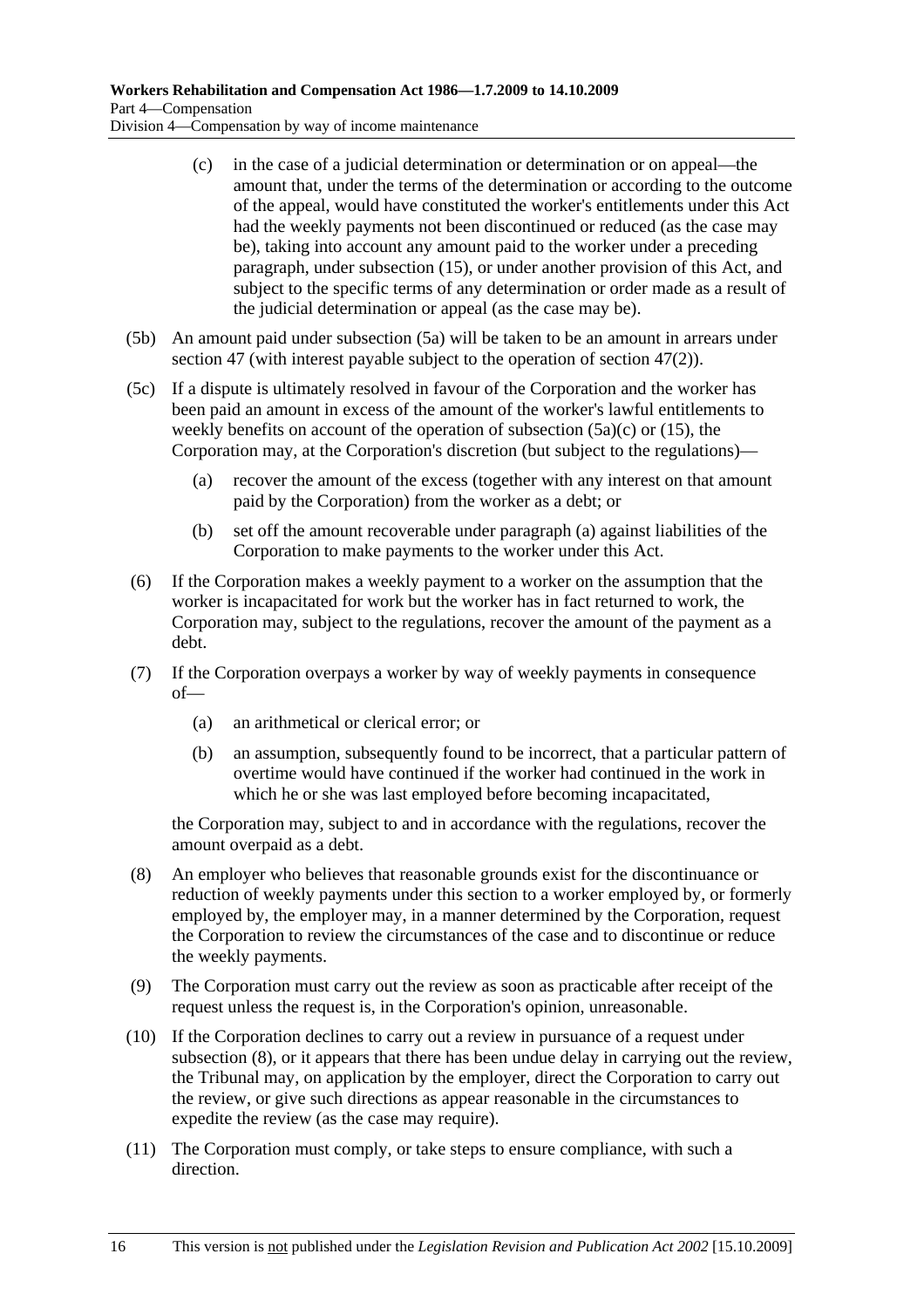- (12) On completing the review, the Corporation must give the employer notice in writing—
	- (a) of the Corporation's decision on the review, and the reasons for its decision; and
	- (b) of the employer's right to have the Corporation's decision reviewed.
- (13) This section does not apply in relation to the discontinuance of payments pursuant to Division 4A.
- (14) In connection with the operation of subsection (1) (and to avoid doubt), a worker is required—
	- (a) to take reasonable steps to attend any appointment reasonably required for the purposes of this Division; and
	- (b) to take reasonable steps to comply with any requirement reasonably required under a rehabilitation program or a rehabilitation and return to work plan,

(and a failure to comply with these requirements constitutes a ground for the discontinuance of payments under this section).

- (15) Despite subsections (4) and (5), if—
	- (a) a worker who has—
		- (i) received a notice of discontinuance of weekly payments under this section; and
		- (ii) lodged a notice of dispute under Part 6A,

applies to the WorkCover Ombudsman for a review of the decision to discontinue weekly payments; and

 (b) on the application for review it appears to the WorkCover Ombudsman that it was not reasonably open to the Corporation to decide to discontinue the payments having regard to the circumstances of the case,

the WorkCover Ombudsman may suspend the operation of the decision to discontinue weekly payments.

- (16) Weekly payments reinstated under subsection (15) will continue until—
	- (a) the notice of dispute is withdrawn; or
	- (b) the matter is resolved on reconsideration by the Corporation or at conciliation (or otherwise between the parties); or
	- (c) the Tribunal—
		- (i) determines the matter in the exercise of its judicial function; or
		- (ii) pending its determination of the matter—orders that the worker should no longer have the benefit of the weekly payments due to some unreasonable act, omission or delay on the part of the worker in connection with the proceedings.
- (17) In connection with the operation of subsection (15)—
	- (a) the WorkCover Ombudsman should seek to consider an application for review under subsection (15)(a) as expeditiously as is reasonably practicable; and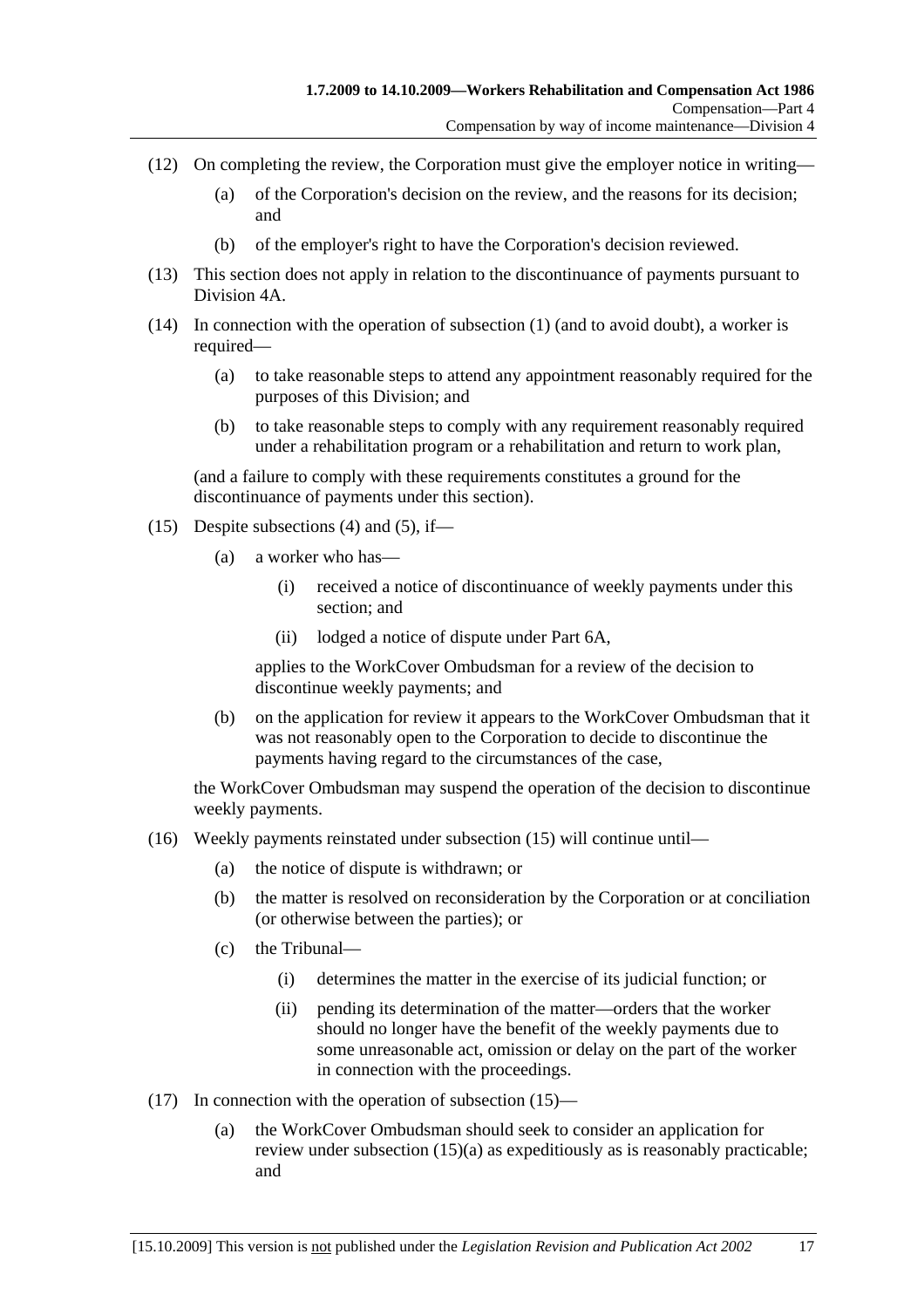- (b) the WorkCover Ombudsman has an absolute discretion as to whether or not the worker or the Corporation will be heard on the review; and
- (c) a decision of the WorkCover Ombudsman on a review is not subject to appeal or review under this or any other Act or law.

### **37—Adjustments due to change from original arrangements**

- (1) The Corporation may, on its own initiative or at the request of the worker, review the calculation of the average weekly earnings of a worker (and therefore the notional weekly earnings of a worker) for the purpose of making an adjustment due to—
	- (a) a change in a component of the worker's remuneration used to determine average weekly earnings (including a component constituted by a non-cash benefit); or
	- (b) a change in the equipment or facilities provided or made available to the worker (if relevant to average weekly earnings).
- (2) A request by a worker must be made in a designated manner and a designated form.
- (3) Before the Corporation begins a review under this section, the Corporation must give the worker notice, in a designated form—
	- (a) informing the worker of the proposed review; and
	- (b) inviting the worker to make written representations to the Corporation on the subject of the review within a reasonable time specified in the notice.
- (4) If the Corporation finds on a review under this section that there has been a change that warrants an adjustment contemplated by subsection (1), the Corporation may make the relevant adjustment.
- (5) An adjustment under this section—
	- (a) will take effect as an adjustment to the worker's notional weekly earnings (and may therefore increase or reduce weekly payments under this Division); and
	- (b) operates from a date determined by the Corporation (which may be an antecedent date but not a date that is before the date of the change on which the adjustment is based and not so as to result in a retrospective reduction in weekly payments).
- (6) For the purposes of a review under this section, the Corporation may, by notice in writing to the worker to whom the review relates, require the worker to furnish any information that the Corporation determines to be relevant to the review.
- (7) If a worker fails to comply with a requirement under subsection (6) within the time allowed in the notice, the Corporation may suspend weekly payments to the worker.
- (8) On completing the review, the Corporation must give notice, in a designated form, setting out the Corporation's decision on the review, and the rights of review that exist in respect of the decision to—
	- (a) the worker; and
	- (b) the employer from whose employment the compensable disability arose.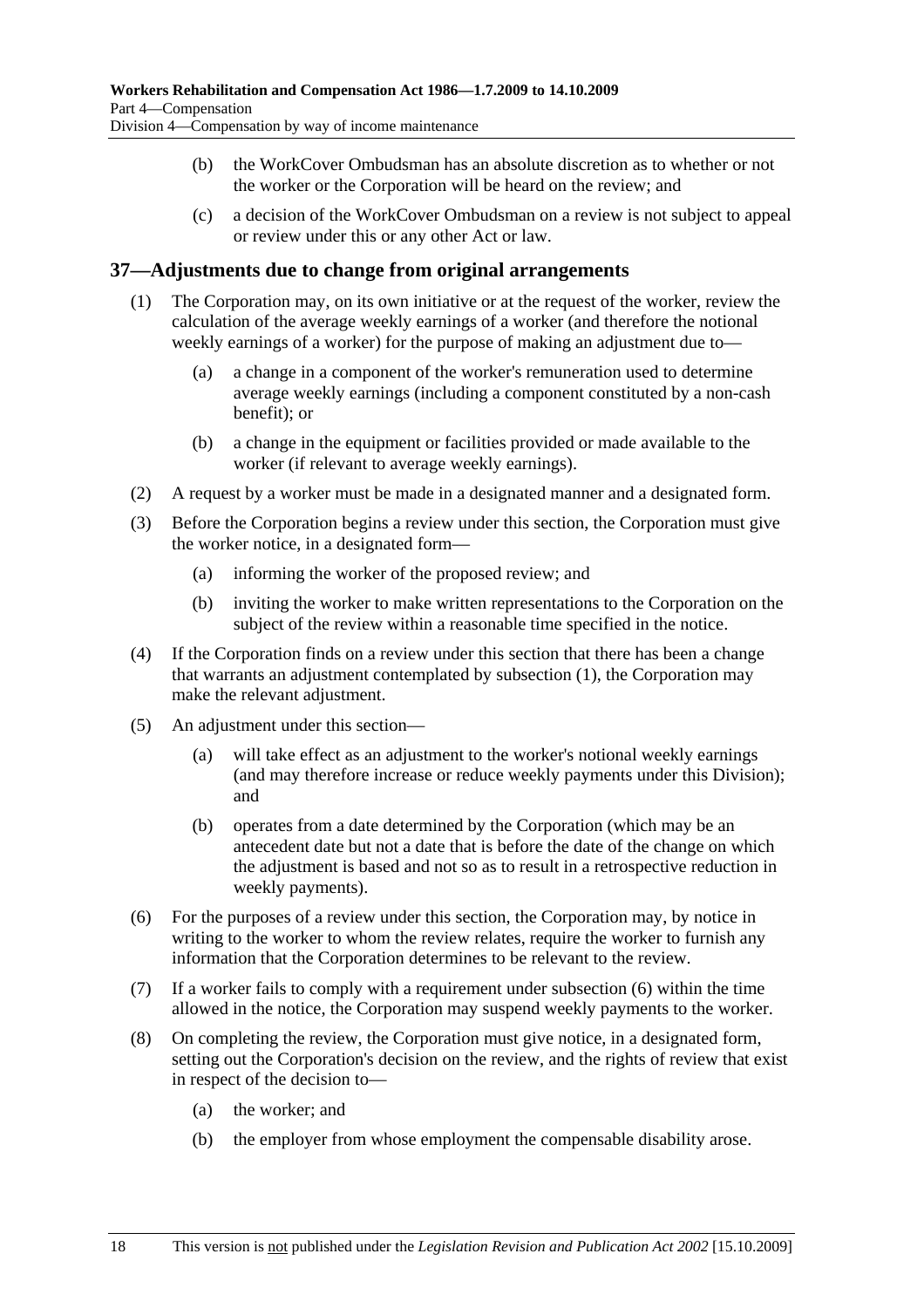### **38—Review of weekly payments**

- (1) Subject to subsection (2), the Corporation may on its own initiative and shall if requested by a worker or an employer review the amount of the weekly payments made to a worker who has suffered a compensable disability.
- (1a) If a period of incapacity continues for more than one year, the Corporation must conduct a review under this section in the second year of incapacity and in each subsequent year of the incapacity.
- (1b) A request by a worker or employer must be made in a designated manner and a designated form.
- (2) The Corporation is not required to comply with a request for a review under subsection (1) if the request is made within three months from the completion of an earlier review.
- (3) Before the Corporation begins a review under this section, the Corporation must give the worker notice, in a designated form—
	- (a) informing the worker of the proposed review; and
	- (b) inviting the worker to make written representation to the Corporation on the subject of the review within a reasonable time specified in the notice.
- (4) If the Corporation finds on a review under this section that the worker's entitlement to weekly payments has ceased, or has increased or decreased, the Corporation must adjust or discontinue the weekly payments to reflect that finding.

#### **Example—**

For example, if the Corporation finds on the review that there has been a change in the extent of the worker's incapacity with a consequent change in the amount the worker is earning or could earn in suitable employment, the Corporation must adjust the weekly payments to reflect the change in entitlement.

- (5) For the purposes of a review under this section, the Corporation may, by notice in writing to a worker, who is receiving weekly payments—
	- (a) require the worker to submit to an examination by a recognised medical expert nominated by the Corporation; or
	- (b) require the worker to furnish evidence of the worker's earnings.
- (6) If a worker fails to comply with a requirement under subsection (5) within the time allowed in the notice, the Corporation may suspend weekly payments to the worker.
- (7) On completing the review, the Corporation must give notice, in a designated form, setting out the Corporation's decision on the review, and the rights of review that exist in respect of the decision, to—
	- (a) the worker; and
	- (b) the employer from whose employment the compensable disability arose.

#### **39—Economic adjustments to weekly payments**

 (1) Where a worker to whom weekly payments are payable is incapacitated for work or appears likely to be incapacitated for work for more than one year, the Corporation shall, during the course of each year of incapacity, review the weekly payments for the purpose of making an adjustment to the amount of those payments under this section.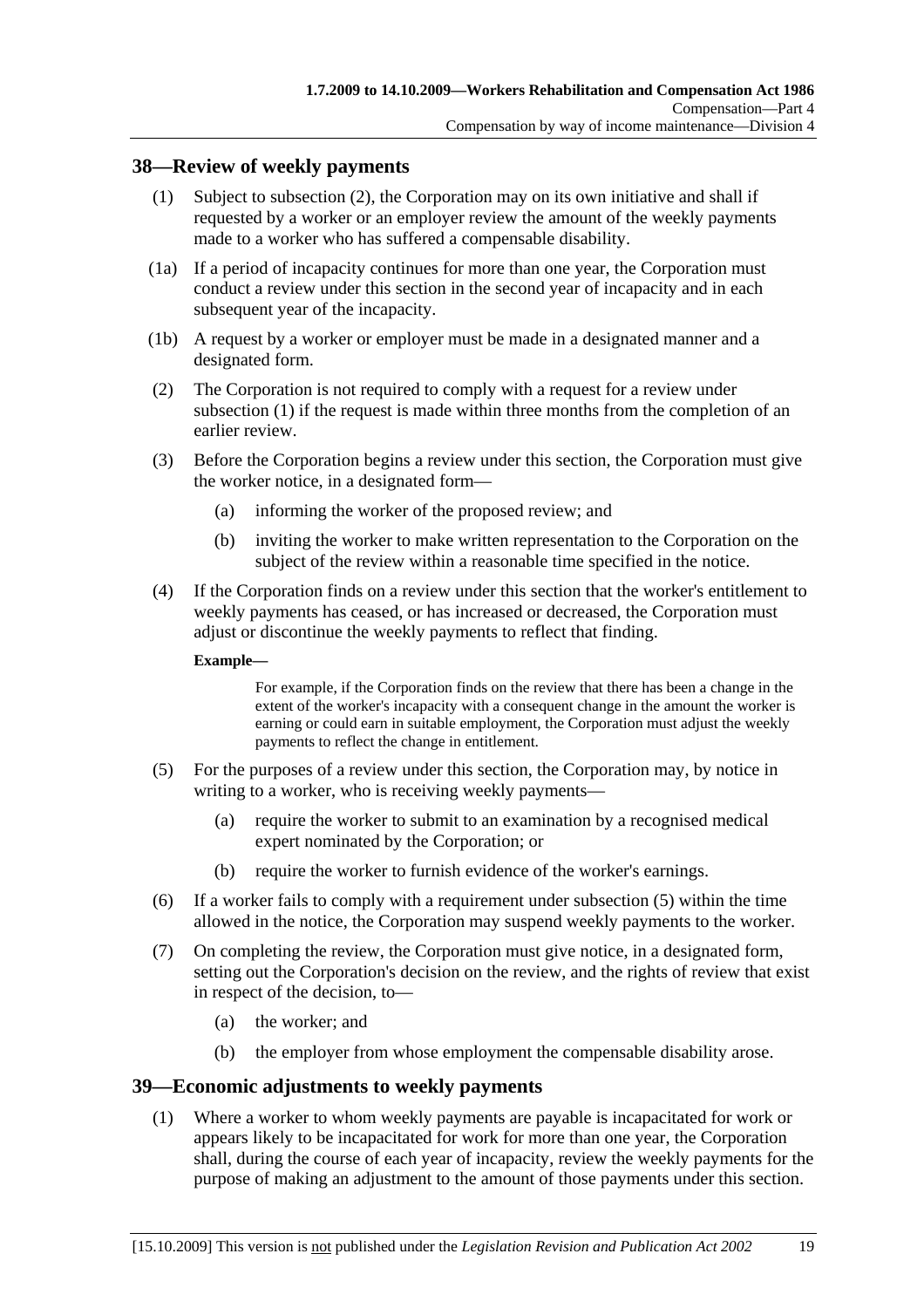- (1a) Before the Corporation begins a review under this section, the Corporation must give the worker notice, in a designated form—
	- (a) informing the worker of the proposed review; and
	- (b) inviting the worker to make written representations to the Corporation on the subject of the review within a reasonable time specified in the notice.
- (2) An adjustment under this section—
	- (a) must be based on—
		- (i) changes in the rates of remuneration payable to workers generally or to workers engaged in the kind of employment from which the worker's disability arose; or
		- (ii) if the worker applies, in a designated manner and a designated form, for the adjustment to be made on the basis of changes in rates of remuneration prescribed by an award or enterprise agreement payable to a group of workers of which the worker was a member at the time of the occurrence of the disability—changes in those rates of remuneration; and
	- (b) operates—
		- (i) in the case of an adjustment under paragraph  $(a)(i)$ —from the end of the year of incapacity in which the review is made;
		- (ii) in the case of an adjustment under paragraph  $(a)(ii)$ —from the Corporation's decision on the application, back-dated to the date of the relevant changes in rates of remuneration.
- (3) Where the Corporation makes an adjustment to weekly payments in pursuance of this section, the Corporation shall give notice in writing, in a designated form, to the worker—
	- (a) containing such information as the regulations may require as to the grounds on which the adjustment is being made; and
	- (b) informing the worker of the worker's rights to have the Corporation's decision reviewed.

### **40—Weekly payments and leave entitlements**

- (1) Subject to subsection (3), neither the liability to make weekly payments to a worker in respect of a period of incapacity nor the amount of such weekly payments is affected by a payment, allowance or benefit for annual leave or long service leave to which the worker is entitled in respect of that period.
- (2) Where a worker is absent from employment in consequence of a compensable disability, the period of absence shall for the purposes of computing the worker's entitlement to annual leave or sick leave under any Act, award or industrial agreement, be counted as a period of service in the worker's employment.
- (3) Where a worker has received weekly payments in respect of total incapacity for work over a period of 52 weeks or more, the liability of the employer to grant annual leave to the worker in respect of a year of employment that coincides with, or ends during the course of, that period shall be deemed to have been satisfied.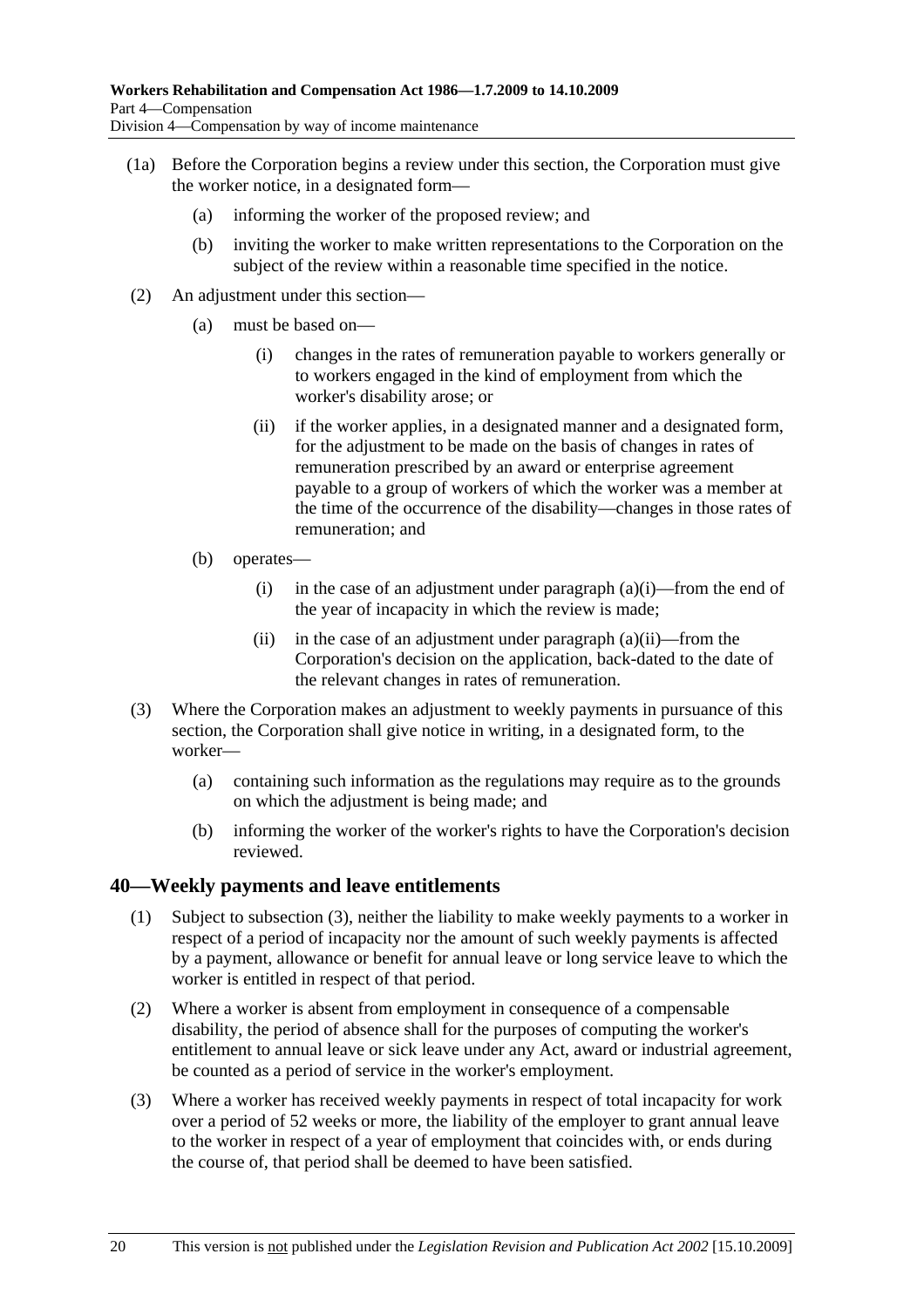- (4) Subsection (3) does not affect the obligation of an employer to make a payment in the nature of an annual leave loading.
- (5) Where—
	- (a) the entitlement of a worker to annual leave, or payment in lieu of annual leave, is governed by a law of the Commonwealth or a State or Territory of the Commonwealth (not being this State); and
	- (b) the worker is absent from employment in consequence of a compensable disability; and
	- (c) the period of absence is not taken into account as service for the purpose of calculating the worker's entitlement to annual leave or payment in lieu of annual leave,

the worker is entitled by way of compensation to the monetary value of the annual leave that would have accrued if the worker had not been absent from employment.

 (6) Any compensation payable under subsection (5) shall be paid when the annual leave, or the payment in lieu of annual leave, would (assuming that the worker had not been absent from employment) have been granted or made.

### **41—Absence of worker from Australia**

- (1) Where a worker who has suffered a compensable disability and who is receiving weekly payments is to be absent from Australia for a period in excess of 28 days, the worker shall, at least 28 days before leaving Australia, give the Corporation prescribed details of the proposed absence.
- (2) Where the Corporation is of the opinion that the absence may impair the prospects of the worker's rehabilitation, it may, after giving the worker at least 14 days notice, in a designated form, of its intention to do so, suspend or reduce the weekly payments to the worker.
- (3) The Corporation may suspend weekly payments that are being made to a worker who is absent from Australia—
	- (a) if the Corporation cannot obtain, to its satisfaction, information relating to—
		- (i) the whereabouts of the worker;
		- (ii) the continuance of the worker's disability or incapacity for work;
		- (iii) the earning capacity of the worker; or
	- (b) if there is, in the opinion of the Corporation, some other proper reason justifying suspension of the weekly payments.
- (4) If a disabled worker leaves Australia without giving the notice required under subsection (1), the Corporation may suspend weekly payments to the worker.

# **Division 4A—Redemption**

### **42—Redemption of liabilities**

- (1) Any of the following liabilities may, by agreement between the worker and the Corporation, be redeemed by a capital payment to the worker—
	- (a) a liability to make weekly payments;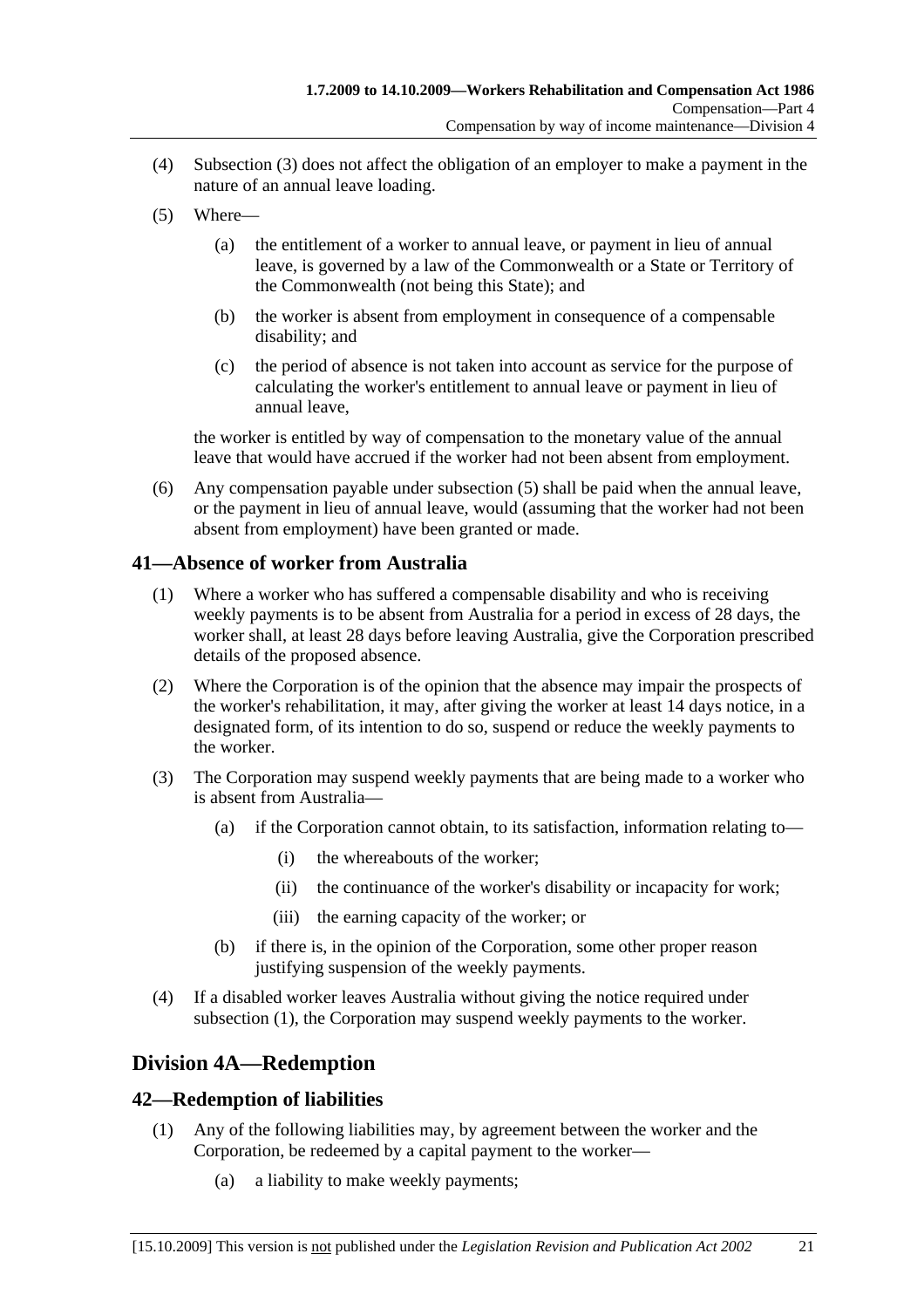- (b) a liability to pay compensation under section 32.
- (2) An agreement for the redemption of a liability under this section cannot be made unless—
	- (a) the worker has received competent professional advice about the consequences of redemption; and
	- (b) the worker has received competent financial advice about the investment or use of money to be received on redemption; and
	- (c) the Corporation has consulted with the employer out of whose employment the disability arose and has considered any representations made by the employer; and
	- (d) a recognised medical expert has certified that the extent of the worker's incapacity resulting from the compensable disability can be determined with a reasonable degree of confidence; and
	- (e) 1 (or more) of the following requirements are satisfied in the case of a proposed redemption under subsection (1)(a):
		- (i) the rate of weekly payments to be redeemed does not exceed \$30 (indexed);
		- (ii) the worker has attained the age of 55 years and the Corporation has determined that the worker has no current work capacity;
		- (iii) the Tribunal (constituted of a presidential member) has determined, on the basis of a joint application made to the Tribunal by the worker and the Corporation in contemplation of an agreement being entered into under this section, that the continuation of weekly payments is contrary to the best interests of the worker from a psychological and social perspective.
- (3) The amount of the redemption payment is to be fixed by the agreement.
- (4) If the Corporation notifies a worker in writing that it is prepared to enter into negotiations for the redemption of a liability by agreement under this section, the Corporation is liable to indemnify the worker for reasonable costs of obtaining the advice required under this section up to a limit prescribed by regulation.
- (5) If agreement is not reached within 3 months after redemption is first proposed (by the worker or the Corporation), either party may apply to the Tribunal for reference of the matter to a conciliation conference.
- (6) The Tribunal will then appoint a conciliator, and a conciliation conference will be held, in accordance with the rules of the Tribunal.
- (7) At the conciliation conference, each party must disclose information in the party's possession that may be relevant to the failure to reach agreement (including representation made by an employer about the redemption proposal).
- (8) The conciliator must make every practicable attempt to help the parties to settle their differences by agreement.
- (9) However, if agreement is not reached, a party cannot be compelled to agree to redemption of the liability.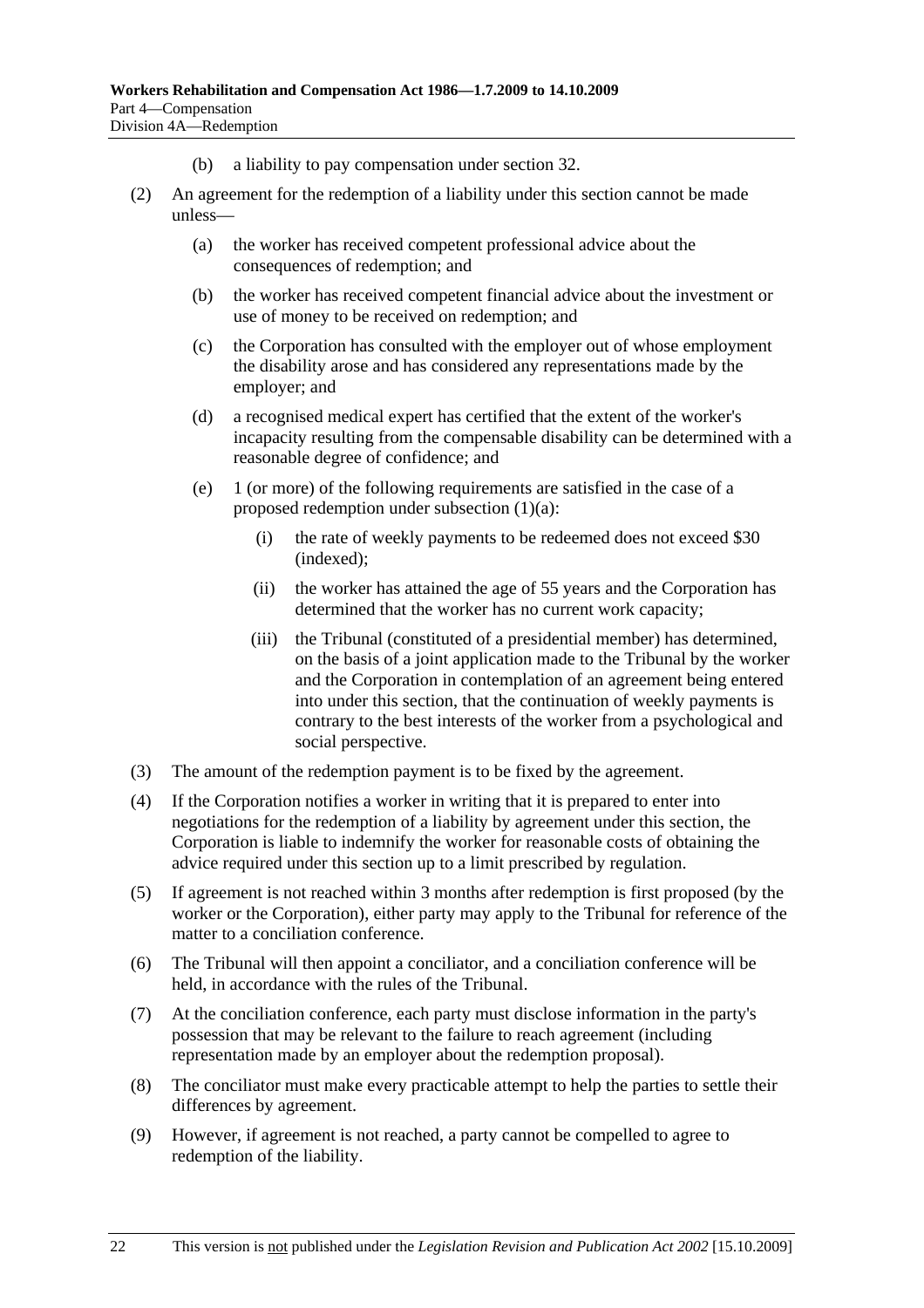- (10) The Corporation may accredit professional and financial advisers for the purpose of giving advice under this section (but a worker is not required to obtain the necessary advice from an accredited adviser).
- (11) However, the Corporation incurs no liability for advice given by an accredited professional or financial adviser.

# **Division 5—Compensation for non-economic loss**

### **43—Lump sum compensation**

- (1) Subject to this Act, if a worker suffers a compensable disability resulting in permanent impairment as assessed in accordance with section 43A, the worker is entitled (in addition to any entitlement apart from this section) to compensation for non-economic loss by way of a lump sum.
- (2) Subject to this section, the lump sum will be an amount that represents a portion of the prescribed sum calculated in accordance with the regulations.
- (3) Regulations made for the purposes of subsection (2) must provide for compensation that at least satisfies the requirements of Schedule 3 taking into account the assessment of whole of person impairment under this Division.
- (4) An entitlement does not arise under this section if the worker's degree of permanent impairment is less than 5%.
- (5) An entitlement does not arise under this section in relation to a psychiatric impairment.
- (6) If a worker suffers 2 or more compensable disabilities arising from the same trauma—
	- (a) the disabilities may together be treated as 1 disability to the extent set out in the WorkCover Guidelines (and assessed together using any combination or other principle set out in the WorkCover Guidelines); and
	- (b) the worker is not entitled to receive compensation by way of lump sum under subsection (2) in respect of those disabilities in excess of the prescribed sum.
- $(7)$  If—
	- (a) a compensable disability consists of the aggravation, acceleration, exacerbation, deterioration or recurrence of a prior compensable disability; and
	- (b) compensation by way of lump sum has been previously paid under this section, or a corresponding previous enactment,

there will be a reduction of the lump sum payable under this section in respect of the disability by the amount of the previous payment unless such a reduction is incorporated into the provisions of the WorkCover Guidelines.

- (8) For the purposes of this section, the *prescribed sum* is—
	- (a) unless a regulation has been made under paragraph (b)—\$400 000 (indexed); or
	- (b) a greater amount prescribed by regulation for the purposes of this definition.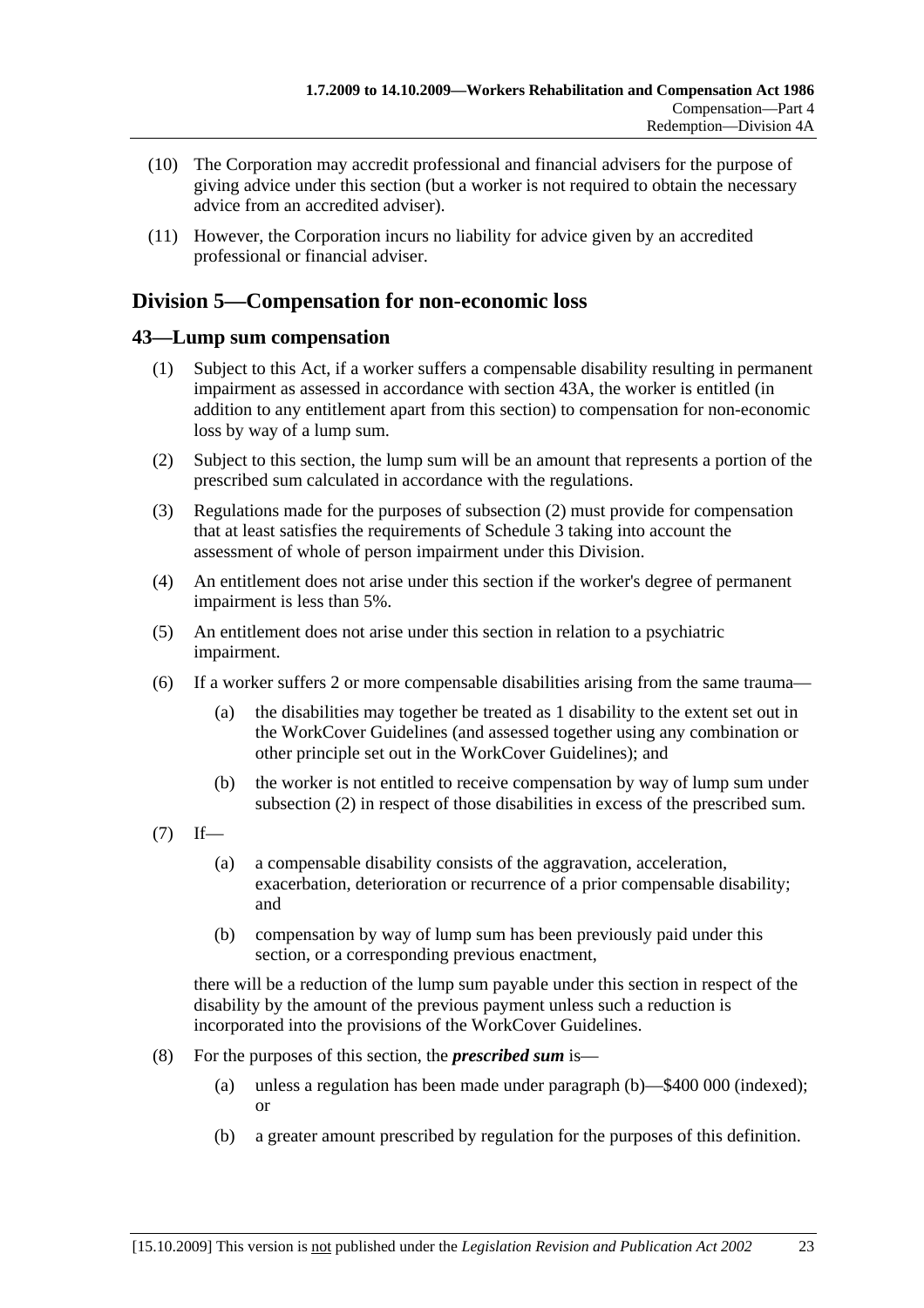- (9) In connection with the operation of subsection (8)—
	- (a) the amount to be applied with respect to a particular disability is the amount applying under that subsection at the time of the occurrence of that disability; and
	- (b) an amount prescribed by regulation under paragraph (b) of that subsection must be indexed so as to provide annual adjustments according to changes in the Consumer Price Index.
- (10) For the purposes of this section, any degree of impairment will be assessed in accordance with section 43A (and the WorkCover Guidelines).
- (11) Compensation is not payable under this section after the death of the worker concerned.
- (12) In this section—

*WorkCover Guidelines* means the guidelines published under section 43A.

#### **43A—Assessment of impairment**

- (1) This section sets out a scheme for assessing the degree of impairment that applies to a compensable disability that results in permanent impairment.
- (2) An assessment—
	- (a) must be made in accordance with the WorkCover Guidelines; and
	- (b) must be made by a legally qualified medical practitioner who holds a current accreditation issued by the Corporation for the purposes of this section.
- (3) The Minister will publish guidelines (the "WorkCover Guidelines") for the purposes of section 43 and this section.
- (4) The guidelines under subsection (3)—
	- (a) must be published in the Gazette; and
	- (b) may adopt or incorporate the provisions of other publications, whether with or without modification or addition and whether in force at a particular time or from time to time; and
	- (c) must incorporate a methodology that arrives at an assessment of the degree of impairment of the whole person; and
	- (d) may specify procedures to be followed in connection with an assessment for the purposes of this Division; and
	- (e) may have effect on a day specified by the Minister by notice in the Gazette; and
	- (f) may be amended or substituted by the Minister from time to time.
- (5) The Minister must, before publishing or amending the WorkCover Guidelines, consult with—
	- (a) the Australian Medical Association (South Australia) Incorporated; and
	- (b) any other prescribed body.
- (6) The Corporation will establish an accreditation scheme for the purposes of subsection (2)(b).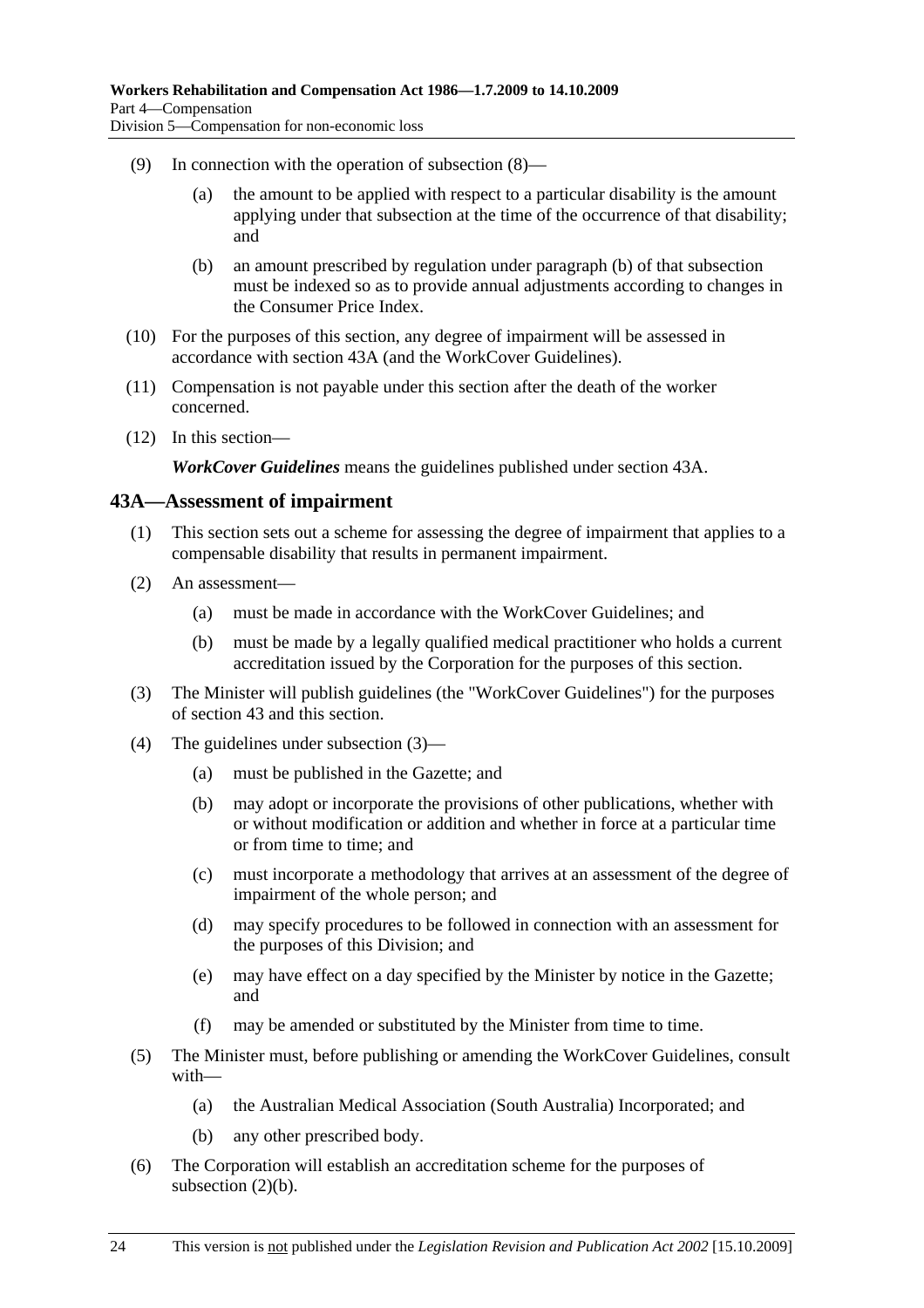- (7) The accreditation scheme—
	- (a) may provide for a term or period of accreditation, and for the suspension or cancellation of accreditation on specified grounds; and
	- (b) may specify terms or conditions of accreditation; and
	- (c) may be amended or substituted by the Corporation from time to time.
- (8) An assessment of the degree of impairment resulting from a disability for the purposes of this Division must—
	- (a) be made after the disability has stabilised; and
	- (b) subject to subsection (9), be based on the worker's current impairment as at the date of assessment, including any changes in the signs and symptoms following any medical or surgical treatment undergone by the worker in respect of the disability.
- (9) An assessment must take into account the following principles:
	- (a) if a worker presents for assessment in relation to disabilities which occurred on different dates, the impairments are to be assessed chronologically by date of disability;
	- (b) impairments from unrelated disabilities or causes are to be disregarded in making an assessment;
	- (c) assessments are to comply with any other requirements specified by the WorkCover Guidelines or prescribed by the regulations.
- (10) An amendment or substitution in relation to the WorkCover Guidelines under subsection (4)(d) will only apply in respect of a disability occurring on or after the date the amendment or substitution takes effect.
- (11) A number determined under the WorkCover Guidelines with respect to a value of a person's degree of impairment may be rounded up or down according to any principle set out in the WorkCover Guidelines.

#### **43B—No disadvantage—compensation table**

- $(1)$  If—
	- (a) a worker suffers a compensable disability that gives rise to an entitlement to compensation under sections 43 and 43A; and
	- (b) the compensable disability is a loss mentioned in the table in Schedule 3A; and
	- (c) the amount of compensation payable under sections 43 and 43A in respect of that disability is less than the amount applying under the table in Schedule 3A in respect of that disability,

then the worker is entitled to compensation equal to the amount applying under the table (and, if relevant, subsection (2)) instead of the compensation payable under sections 43 and 43A.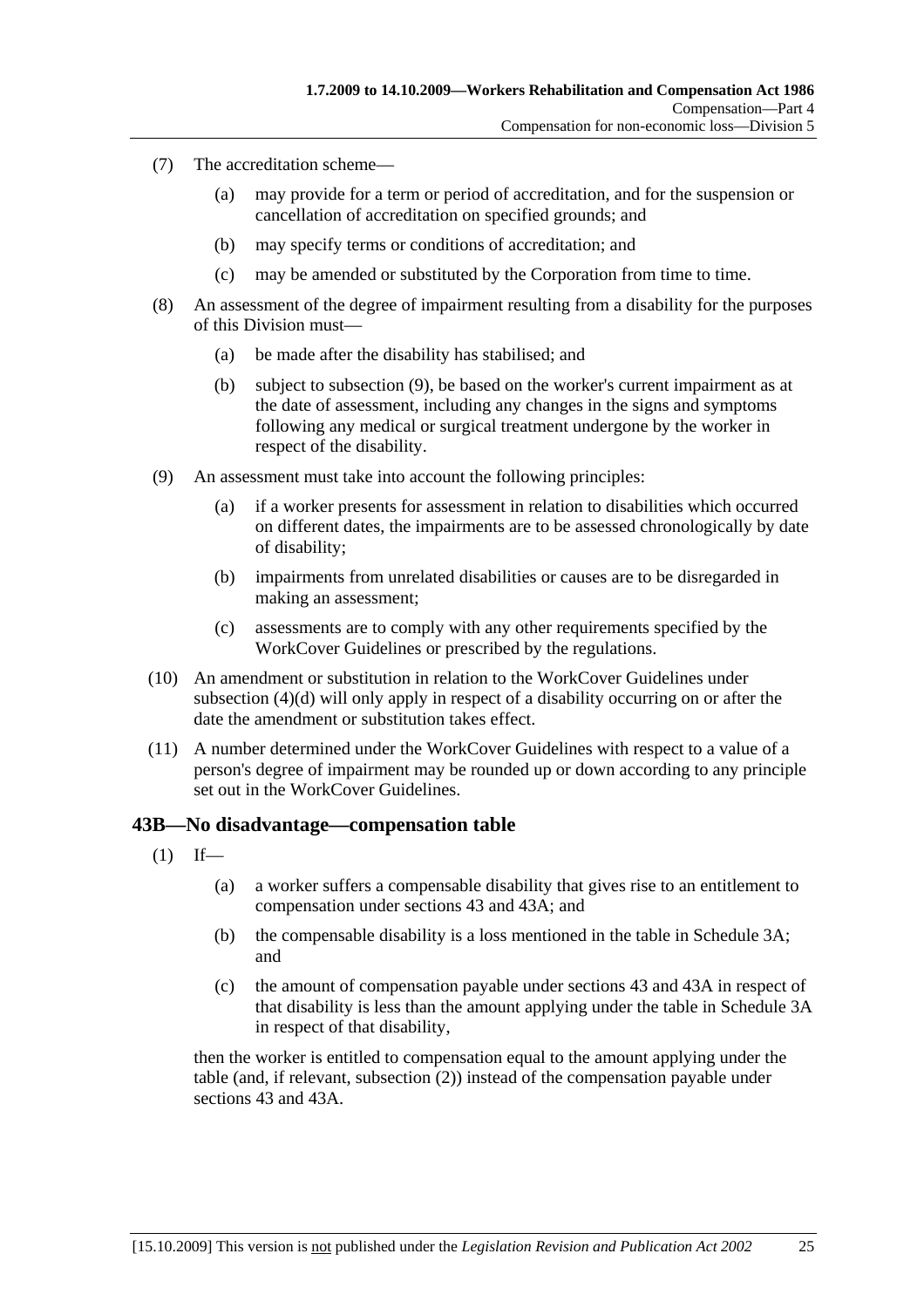- (2) If a worker suffers 2 or more disabilities mentioned in the table in Schedule 3A arising from the same trauma, the worker is not entitled in any case to receive compensation under this section in excess of \$254 100 (indexed) (despite the operation of subsection (1) and the table).
- (3) Compensation is not payable under this section after the death of the worker concerned.

## **Division 6—Compensation payable on death**

### **44—Compensation payable on death—weekly payments**

- (1) Subject to this Act, where a worker dies as a result of a compensable disability, compensation in the form of weekly payments is payable as follows:
	- (a) a dependent spouse or domestic partner is entitled to weekly payments equal to—
		- (i) in the case of total dependency—50%;
		- (ii) in the case of partial dependency—such lesser percentage as may be fixed by the Corporation having regard to the extent of the dependency,

of the amount of the notional weekly earnings of the deceased worker;

- (b) a dependent child (being an orphaned child) is entitled to weekly payments equal to—
	- (i) in the case of total dependency— $25\%$ ;
	- (ii) in the case of partial dependency—such lesser percentage as may be fixed by the Corporation having regard to the extent of the dependency,

of the amount of the notional weekly earnings of the deceased worker;

- (d) a dependent child (not being an orphaned child) is entitled to weekly payments equal to—
	- (i) in the case of total dependency— $12\frac{1}{2}$  per cent;
	- (ii) in the case of partial dependency—such lesser percentage as may be fixed by the Corporation having regard to the extent of the dependency,

of the amount of the notional weekly earnings of the deceased worker;

- (e) a dependent relative (not being a spouse, domestic partner or child) is entitled to such compensation by way of weekly payments as may be determined by the Corporation having regard to—
	- (i) the extent of the relative's dependency on the deceased worker;
	- (ii) the earning capacity of the relative;
	- (iii) the relative's means;
	- (iv) the extent of any other benefits provided under this Act in respect of the worker's death.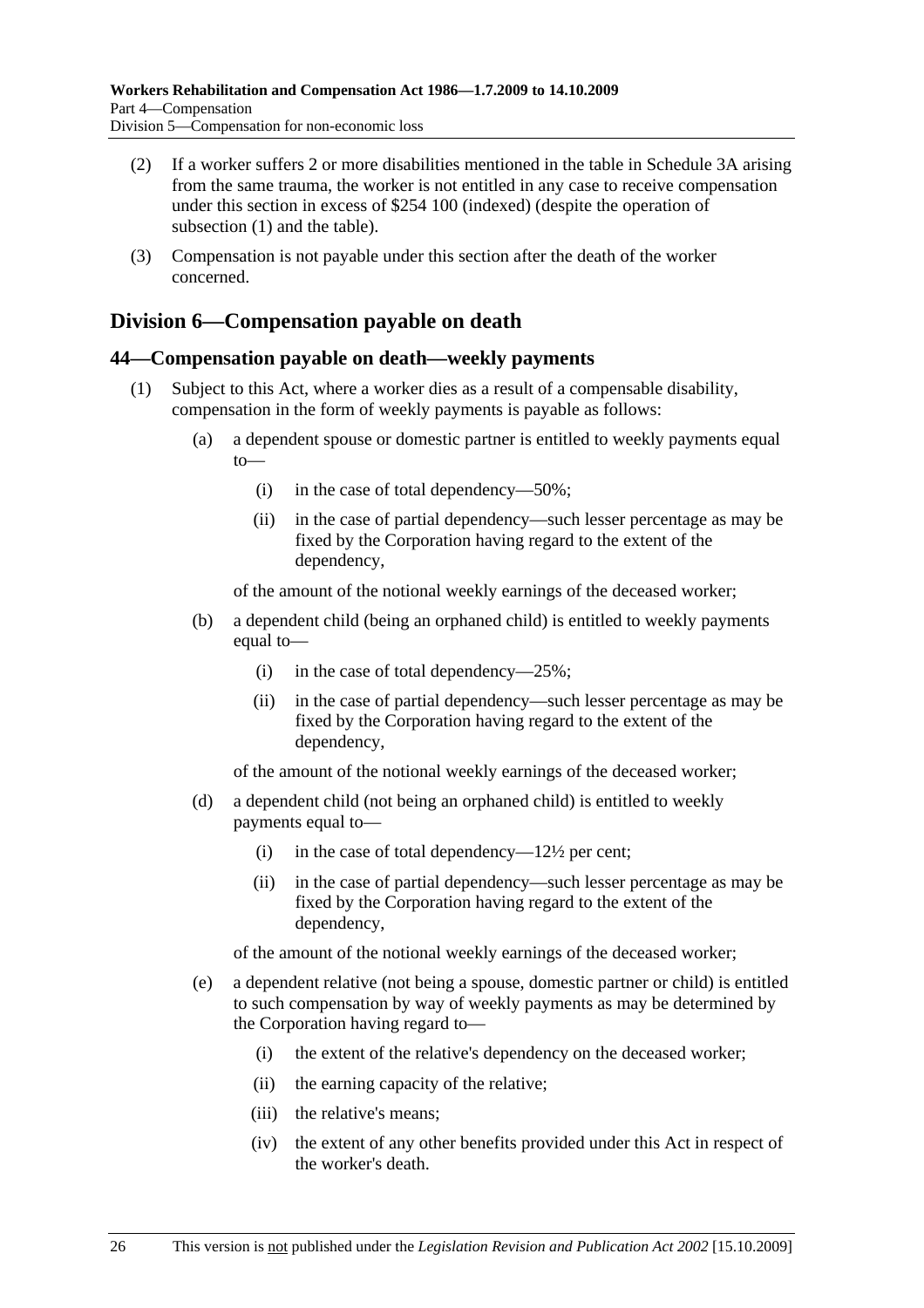- (4) For the purposes of subsection (1), where a worker and the worker's spouse or domestic partner jointly contributed to the support of a dependent child immediately before the occurrence of the compensable disability that resulted in the worker's death, any contribution to the support of the child from the worker's spouse or domestic partner shall be disregarded in determining whether the child is a dependant and, if so, the extent of the child's dependency.
- (5) Where—
	- (a) a worker dies leaving a spouse or domestic partner and a dependent child; and
	- (b) the spouse or domestic partner subsequently dies,

the child (if still eligible to receive weekly payments under this section) shall then be entitled to receive weekly payments under subsection (1)(b) as an orphaned child.

- (6) Compensation is payable, if the Corporation so decides, to a spouse or domestic partner or child of a deceased worker who, although not dependent on the worker at the time of the worker's death, suffers a change of circumstances that may, if the worker had survived, have resulted in the spouse or domestic partner or child becoming dependent on the worker.
- (7) Weekly payments shall not be made to a dependent child under this section unless—
	- (a) the child is under the age of 18 years; or
	- (b) the child is a full-time student at an educational institution approved by the Corporation for the purposes of this paragraph and is under the age of 26 years; or
	- (c) the child is, by reason of physical or mental disability, incapable of earning a living.
- (8) Weekly payments shall not be paid under this section beyond the date at which such payments would, assuming that the worker had survived but had been permanently incapacitated for work, have ceased to be payable to the worker.
- (9) Where weekly payments payable under this section would but for this subsection exceed in aggregate the amount of the weekly payments to which the worker would have been entitled in the event of total and permanent incapacity, the weekly payments shall be proportionately reduced so as not to exceed that amount.
- (10) Where a person who is entitled to a payment under this section is under the age of 18 years, the payment may, if the Corporation so determines, be made wholly or in part to a guardian or trustee for the benefit of that person.
- (11) Subject to subsection (12), where the child of a deceased worker who is entitled to weekly payments under this section is under the age of 18 years and is in the care of a person other than a dependent spouse or domestic partner of the worker, that person shall, if the Corporation so determines, be entitled to a supplementary allowance to assist in the care of the child until—
	- (a) the child attains the age of 18 years; or
	- (b) the person ceases to have the care of the child,

whichever first occurs.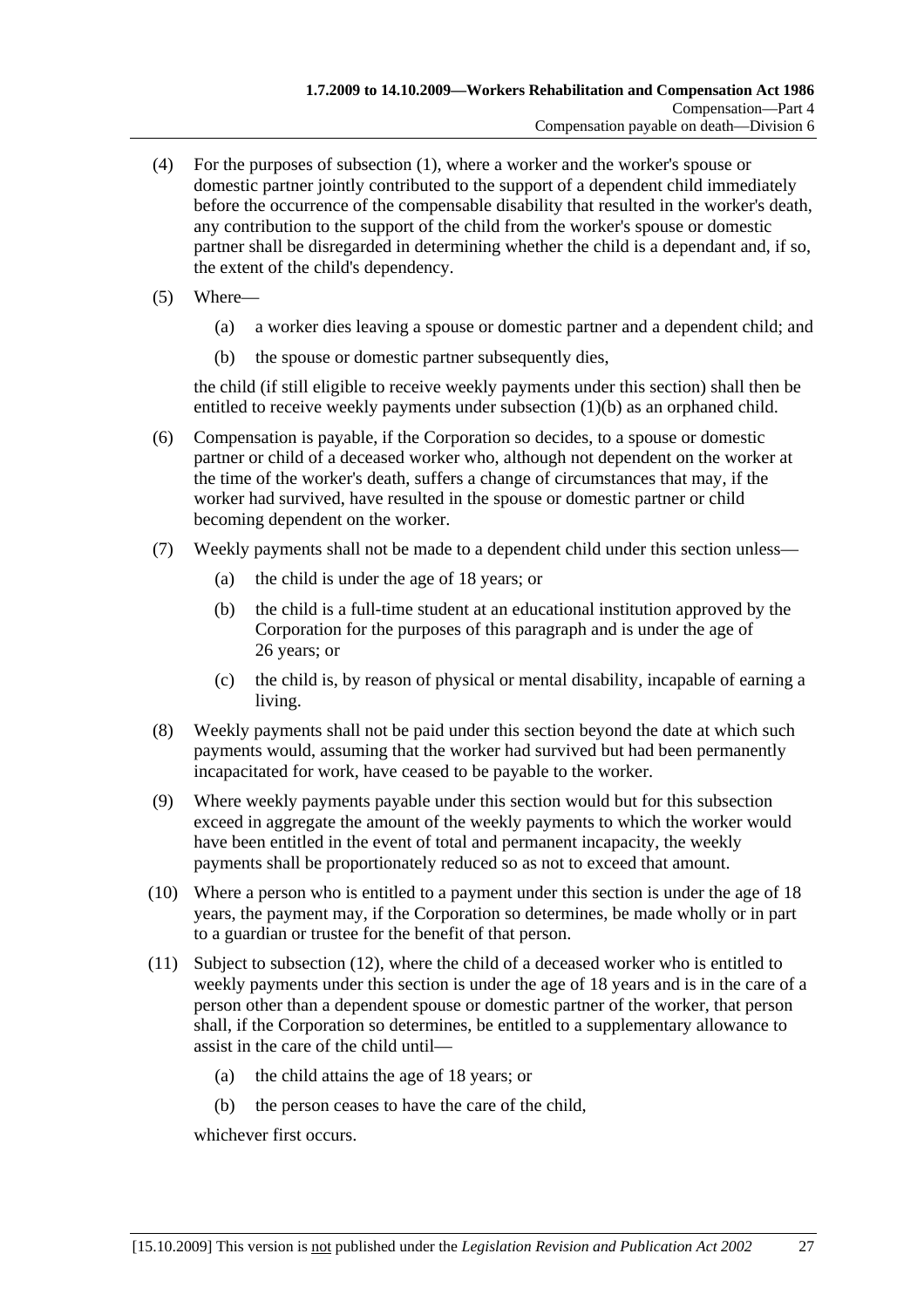- (12) Where a child is by reason of a physical or mental disability, incapable of earning a living, the Corporation may pay a supplementary allowance under subsection (11) during the period of incapacity even though the child has attained the age of 18 years.
- (13) Where the worker had received compensation under Division 4B, a person is not eligible for weekly payments under this section to the extent (if any) that those payments would coincide with a period in respect of which the compensation under Division 4B was paid but otherwise weekly payments are payable under this section as if compensation had not been paid under that Division.
- (14) A liability to make weekly payments under this section may, on application by the person entitled to the weekly payments, be commuted to a liability to make a capital payment that is actuarially equivalent to the weekly payments.
- (15) However, the liability may only be commuted if the actuarial equivalent of the weekly payments does not exceed the prescribed sum (within the meaning of section 43).
- (16) The Corporation has (subject to this section) an absolute discretion to commute or not to commute a liability under this section, and the Corporation's decision to make or not to make commutation is not reviewable (but a decision on the amount of a commutation is reviewable).
- (17) If the Corporation decides to make a commutation and makes an offer under this section, the Corporation cannot, without the agreement of the applicant, subsequently revoke its decision to make the commutation.
- (18) In calculating the actuarial equivalent of weekly payments, the principles (and any discount, decrement or inflation rate) prescribed by regulation must be applied.
- (19) A commutation discharges the Corporation's liability to make weekly payments to which the commutation relates.

## **45—Review of weekly payments**

- (1) The Corporation may on its own initiative and shall if requested by an employer or the person to whom weekly payments are payable, review the amount of weekly payments payable to any person under this Division.
- (2) A request for a review of the amount of weekly payments payable under this Division may not be made within 6 months from the completion of an earlier review.
- (3) The amount of the weekly payments payable under this Division shall be reviewed at least once in each year.
- (4) On a review under this section the Corporation shall make any necessary adjustments to the amount of weekly payments—
	- (a) to reflect changes in the income or earning capacity of the person to whom the weekly payments are payable and any other relevant changes in the circumstances of that person; and
	- (b) where the review is an annual review conducted in pursuance of subsection (3)—to reflect changes in the average minimum award rates since payments were commenced under this Division or an adjustment was last made under this section (as may be appropriate).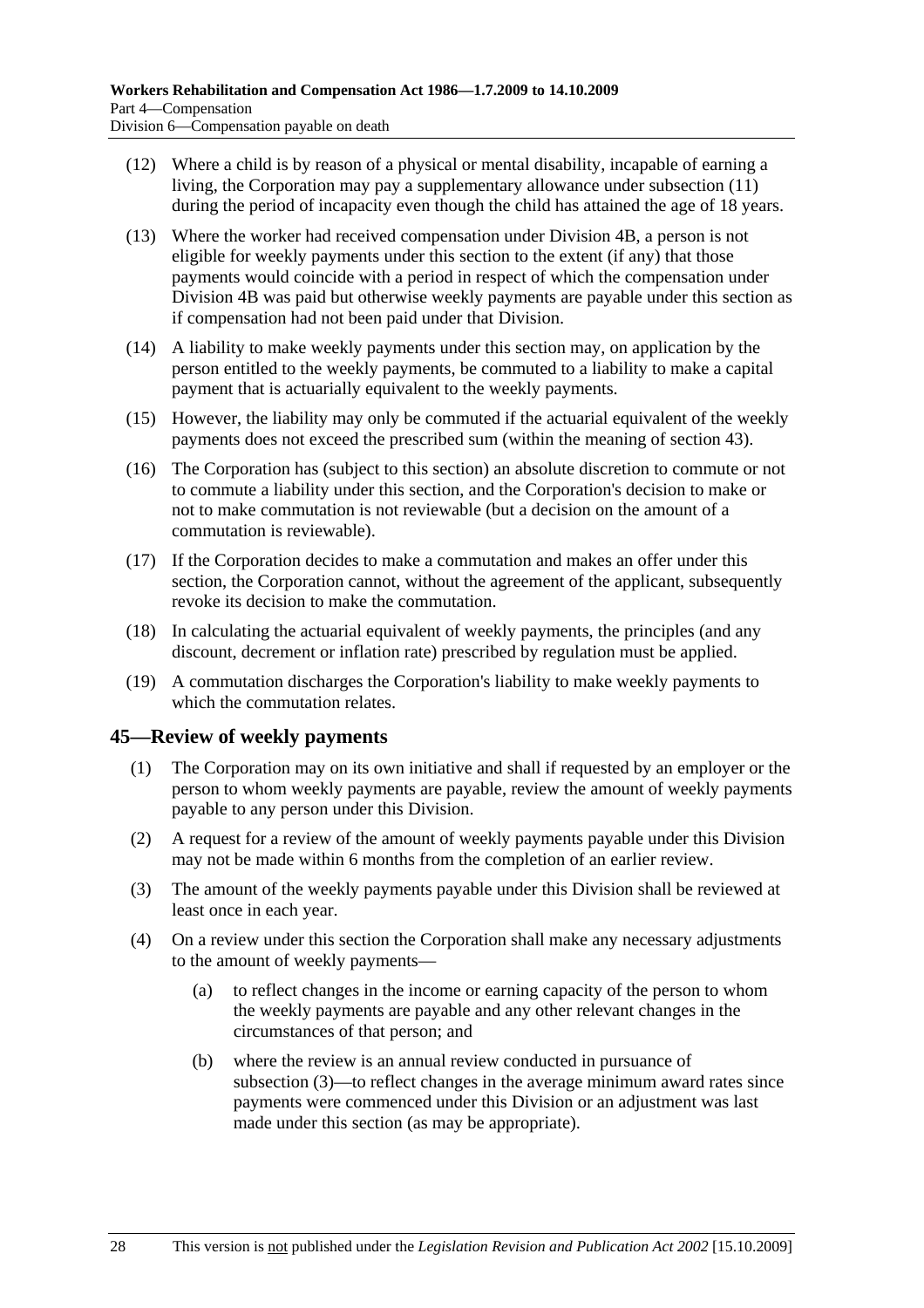- (5) For the purposes of a review under this section, the Corporation may, by notice in writing to a person who is receiving weekly payments under this Division, require that person to produce evidence to the satisfaction of the Corporation of—
	- (a) income;
	- (b) earning capacity;
	- (c) any other circumstances that are relevant to the payment, or the amount, of weekly benefits.
- (6) If a person fails to comply with a requirement under subsection (5) within the time allowed in the notice, the Corporation may suspend weekly payments to that person.
- (7) Where the Corporation proposes the reduction of weekly payments to a person on a review under this section the Corporation shall, at least 21 days before the proposal is to take effect, give notice in writing to the person—
	- (a) containing such information as the regulations may require as to the grounds on which weekly payments are to be reduced; and
	- (b) informing the person of the person's rights to have the Corporation's decision reviewed.

### **45A—Compensation payable on death—lump sums**

(1) In this section—

*child* means a person who—

- (a) is under the age of 18 years; or
- (b) is a full-time student at an educational institution approved by the Corporation for the purposes of this paragraph and is under the age of 26 years; or
- (c) is, by reason of physical or mental disability, incapable of earning a living;

*dependent child* means a child, including an orphaned child, totally, mainly or partially dependent on the worker's earnings;

*dependent partner* means a spouse or domestic partner totally or mainly dependent on the worker's earnings;

*partially dependent partner* means a spouse or domestic partner who is to any extent dependent on the worker's earnings;

*prescribed sum* means the prescribed sum under section 43 (as at the time of the occurrence of the compensable disability that resulted in the death of the relevant worker and less any amount paid to the relevant worker under section 43).

 (2) For the purposes of this section, in determining whether a spouse or domestic partner was wholly or mainly dependent on a worker's earnings at the time of death of the worker or other relevant time, no regard will be had to any money which the spouse or domestic partner had earned or was earning by his or her own personal exertion or to any savings arising from any such earnings.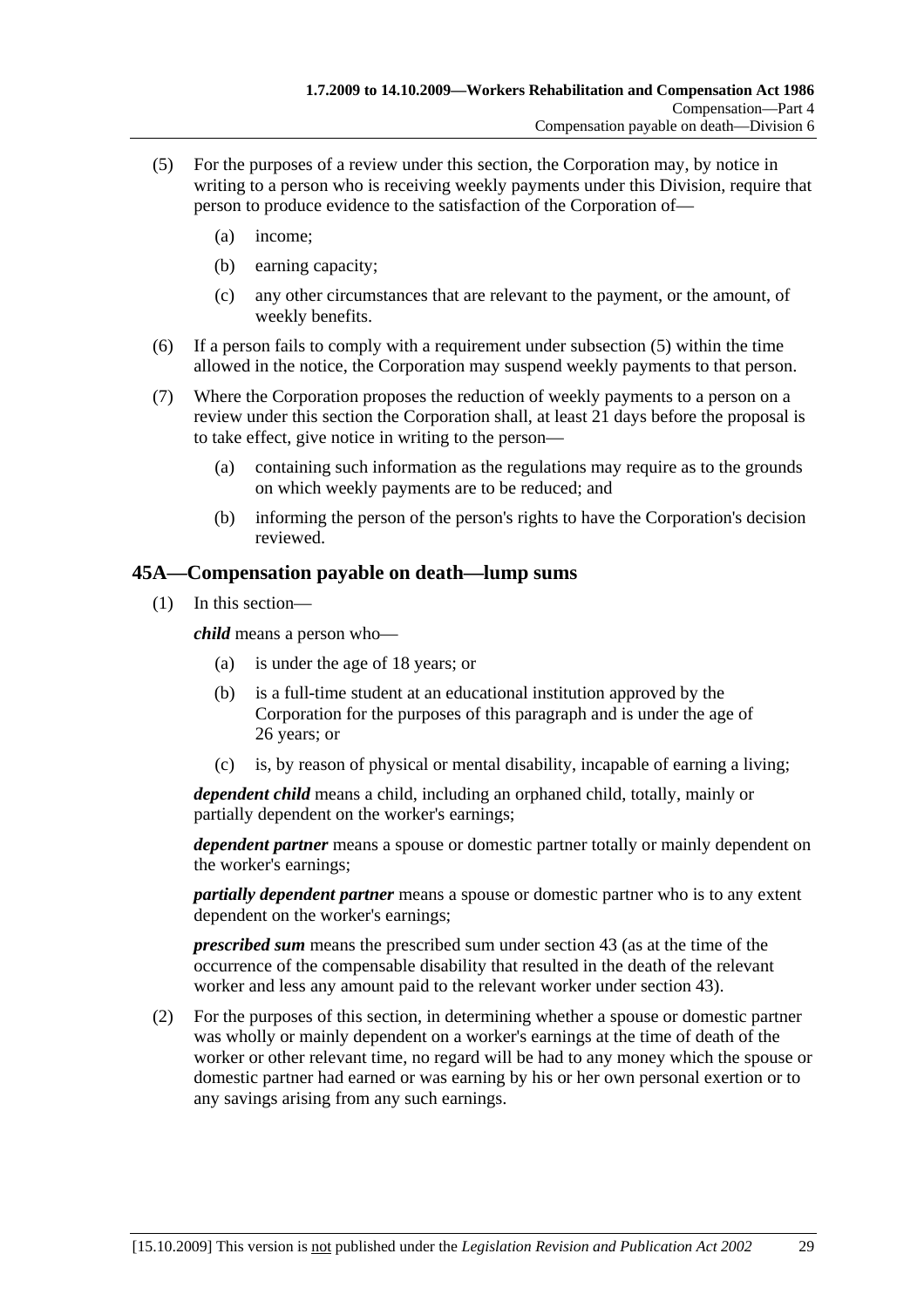- (3) For the purposes of this section, if a worker and the worker's spouse or domestic partner jointly contributed to the support of a dependent child immediately before the occurrence of the compensable disability that resulted in the worker's death, any contribution to the support of the child from the worker's spouse or domestic partner will be disregarded in determining whether the child is a dependant and, if so, the extent of the child's dependency.
- (4) Subject to this Act, if a worker dies as a result of a compensable disability, compensation in the form of a lump sum is payable in accordance with this section.
- (5) If the worker leaves a dependent partner, or dependent partners, and no dependent child, the amount of compensation is an amount equal to the prescribed sum payable to the dependent partner or, if there is more than 1, in equal shares to the dependent partners.
- (6) If the worker leaves no dependent partner and no dependent children other than an orphan child or orphan children, the amount of compensation is an amount equal to the prescribed sum payable to that orphan child or, if there are 2 or more, in equal shares for those children.
- (7) If the worker leaves a dependent partner, or dependent partners, and 1, and only 1, dependent child, the amount of compensation is—
	- (a) an amount equal to 90% of the prescribed sum payable to the dependent partner or, if more than 1, in equal shares to the dependent partners; and
	- (b) an amount equal to 10% of the prescribed sum payable to the dependent child.
- (8) If the worker leaves a dependent partner, or dependent partners, and more than 1 and not more than 5 dependent children, the amount of compensation is an amount equal to the prescribed sum payable in the following shares:
	- (a) an amount equal to 5% of the prescribed sum payable to each dependent child;
	- (b) the balance to the dependent partner or, if more than 1, in equal shares to the dependent partners.
- (9) If the worker leaves a dependent partner, or dependent partners, and more than 5 dependent children, the amount of compensation is an amount equal to the prescribed sum payable in the following shares:
	- (a) an amount equal to 75% of the prescribed sum payable to the dependent partner or, if more than 1, in equal shares to the dependent partners;
	- (b) an amount equal to 25% of the prescribed sum payable to the dependent children in equal shares.
- (10) If the worker does not leave a dependent partner but leaves a dependent child or dependent children (not taking into account an orphan child or orphan children), that dependent child is, or if more than 1, each of those dependent children are, entitled to the amount of compensation being such share of a sum not exceeding the prescribed sum that the Corporation considers is reasonable and appropriate to the loss to the dependent child or, if more than 1 dependent child, to those dependent children.
- (11) If the worker leaves—
	- (a) a partially dependent partner or partially dependent partners; and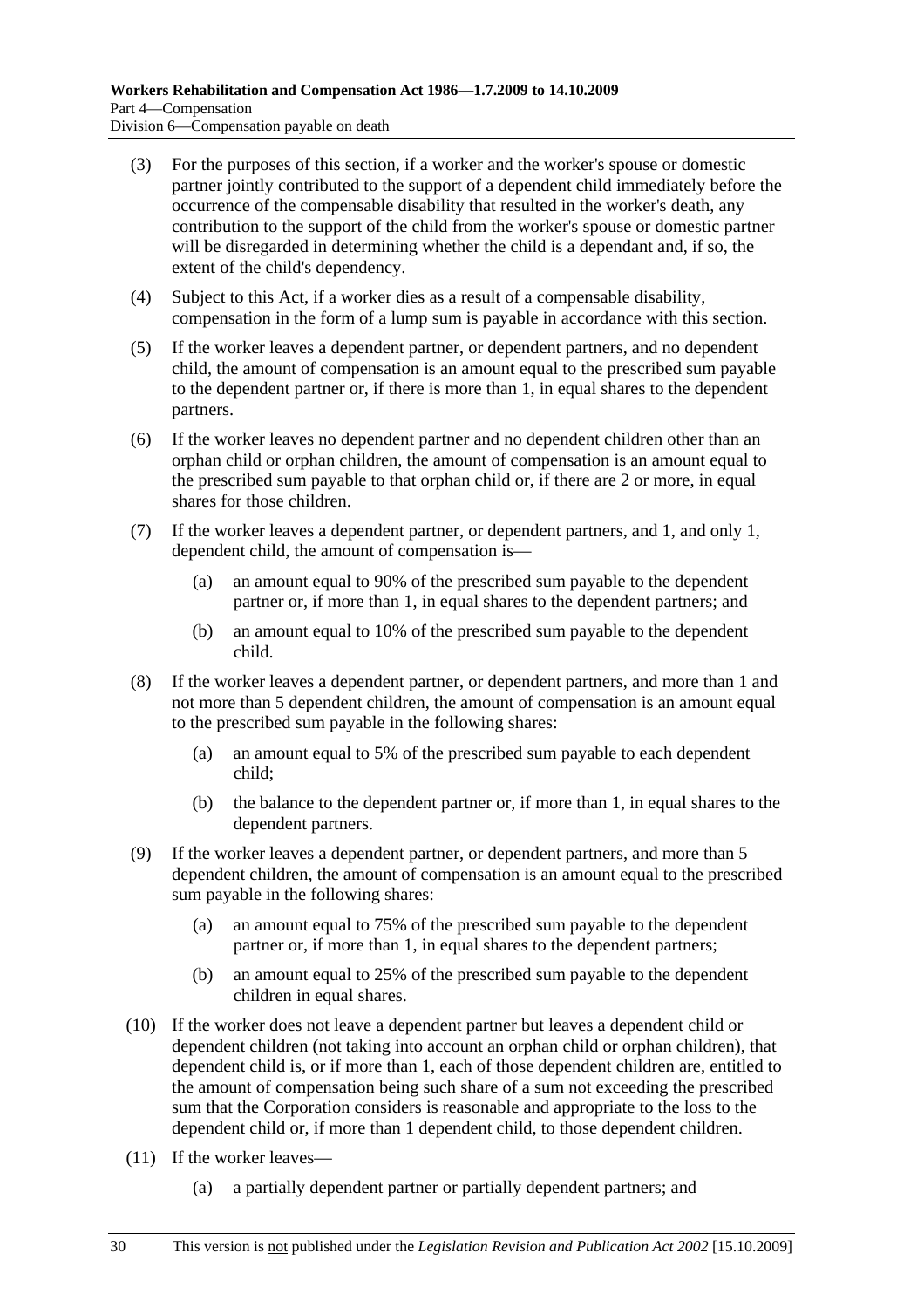(b) a dependent partner or dependent partners or a dependent child or dependent children or any combination thereof,

each of those dependents is entitled to the amount of compensation being such share of a sum not exceeding the prescribed sum that the Corporation considers is reasonable and appropriate to the loss to that dependent.

- (12) If the worker does not leave any dependent partner, dependent child or partially dependent partner but leaves any other person who is to any extent dependent on the worker's earnings, the Corporation may, if it considers it to be justified in the circumstances, pay compensation of a sum not exceeding the prescribed sum that the Corporation considers is reasonable and appropriate to the loss to that person (and if the Corporation decides to make a payment of compensation to more than 1 person under this subsection then the sums paid must not in total exceed the prescribed sum).
- (13) If the worker, being under the age of 21 years at the time of the compensable disability, leaves no dependent partner, dependent child or partially dependent partner but, immediately before the disability, was contributing to the maintenance of the home of the members of his or her family, the members of his or her family are taken to be dependents of the worker partly dependent on the worker's earnings.
- (14) If a person who is entitled to a payment under this section is under the age of 18 years, the payment may, if the Corporation so determines, be made wholly or in part to a guardian or trustee for the benefit of that person.
- (15) A claimant is entitled to interest at the prescribed rate on an amount of compensation payable under this section in respect of the period beginning on the date the claim for compensation was lodged in accordance with this Act and ending on the date of the payment.
- (16) Compensation is payable, if the Corporation so decides, to a spouse or domestic partner or child of a deceased worker who, although not dependent on the worker at the time of the worker's death, suffers a change of circumstances that may, if the worker had survived, have resulted in the spouse or domestic partner or child becoming dependent on the worker.

## **45B—Funeral benefit**

- (1) If a worker dies as a result of a compensable disability, a funeral benefit is payable equal to—
	- (a) the actual cost of the worker's funeral; or
	- (b) the prescribed amount,

whichever is the lesser.

- (2) A funeral benefit payable under subsection (1) will be paid—
	- (a) to the person who conducted the funeral; or
	- (b) to a person who has paid, or is liable to pay, the funeral expenses of the deceased worker.
- (3) An amount prescribed by regulation under subsection (1) may, if the regulations so provide, be indexed so as to provide annual adjustments according to changes in the Consumer Price Index.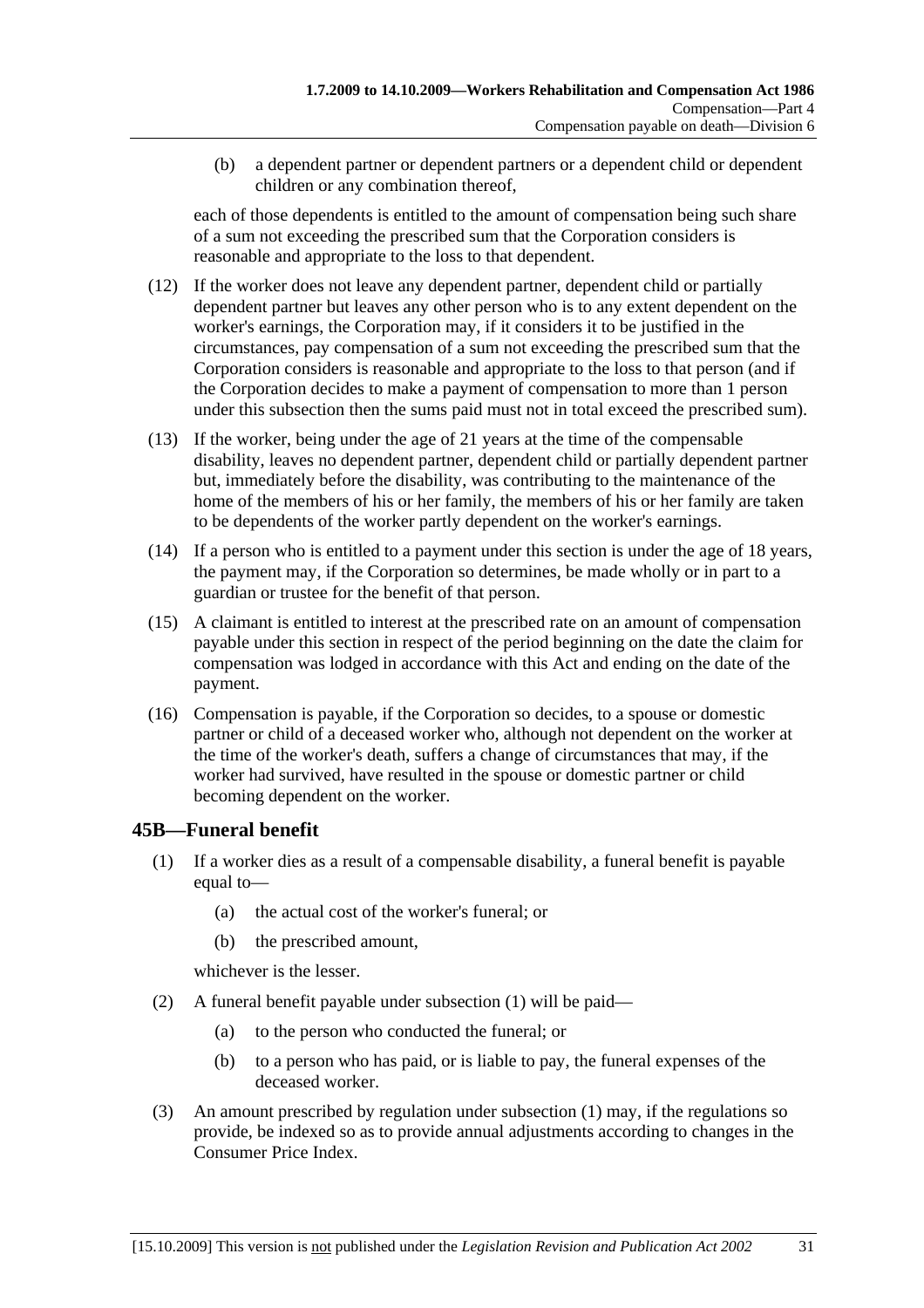#### **45C—Counselling services**

- (1) If a worker dies as a result of a compensable disability, a family member is entitled to be compensated for the cost of approved counselling services to assist the family member to deal with issues associated with the death.
- (2) Compensation in respect of costs under this section may be paid—
	- (a) to the family member; or
	- (b) directly to the person to whom the family member is liable for those costs.
- (3) Compensation under this section—
	- (a) will be payable in accordance with scales determined or approved by the Minister and published in the Gazette; and
	- (b) will be subject, in any particular case, to a maximum entitlement prescribed by the regulations.
- (4) A reference in this section to approved counselling services is a reference to counselling services of a kind, or provided by a person, approved by the Corporation for the purposes of this section.
- (5) In this section—

*family member* means a spouse, domestic partner, parent, sibling or child of the worker or of the worker's spouse or domestic partner.

### **Division 7—Liability to pay compensation**

#### **46—Incidence of liability**

- (1) Subject to this section, the Corporation is liable for the compensation that is payable under this Act on account of the occurrence of a compensable disability.
- (2) Where a compensable disability arises from employment by a self-insured employer, the self-insured employer is liable to make all payments of compensation to which any person becomes entitled in consequence of the occurrence of that compensable disability.
- (3) Subject to this section, where a worker is, as a result of a compensable disability, wholly or partially incapacitated for work and is in employment when the incapacity arises, the worker's employer is liable to pay compensation by way of income maintenance—
	- (a) if the period of incapacity is two weeks or less—for the whole period of the incapacity; or
	- (b) if the period of the incapacity is more than two weeks—for the first two weeks of the period of incapacity.
- (4) If separate periods of incapacity commence during the course of the same calendar year (whether attributable to the same disability or not), an employer is not liable to pay compensation under subsection (3) for those periods of incapacity in excess of an amount equal to twice the worker's average weekly earnings.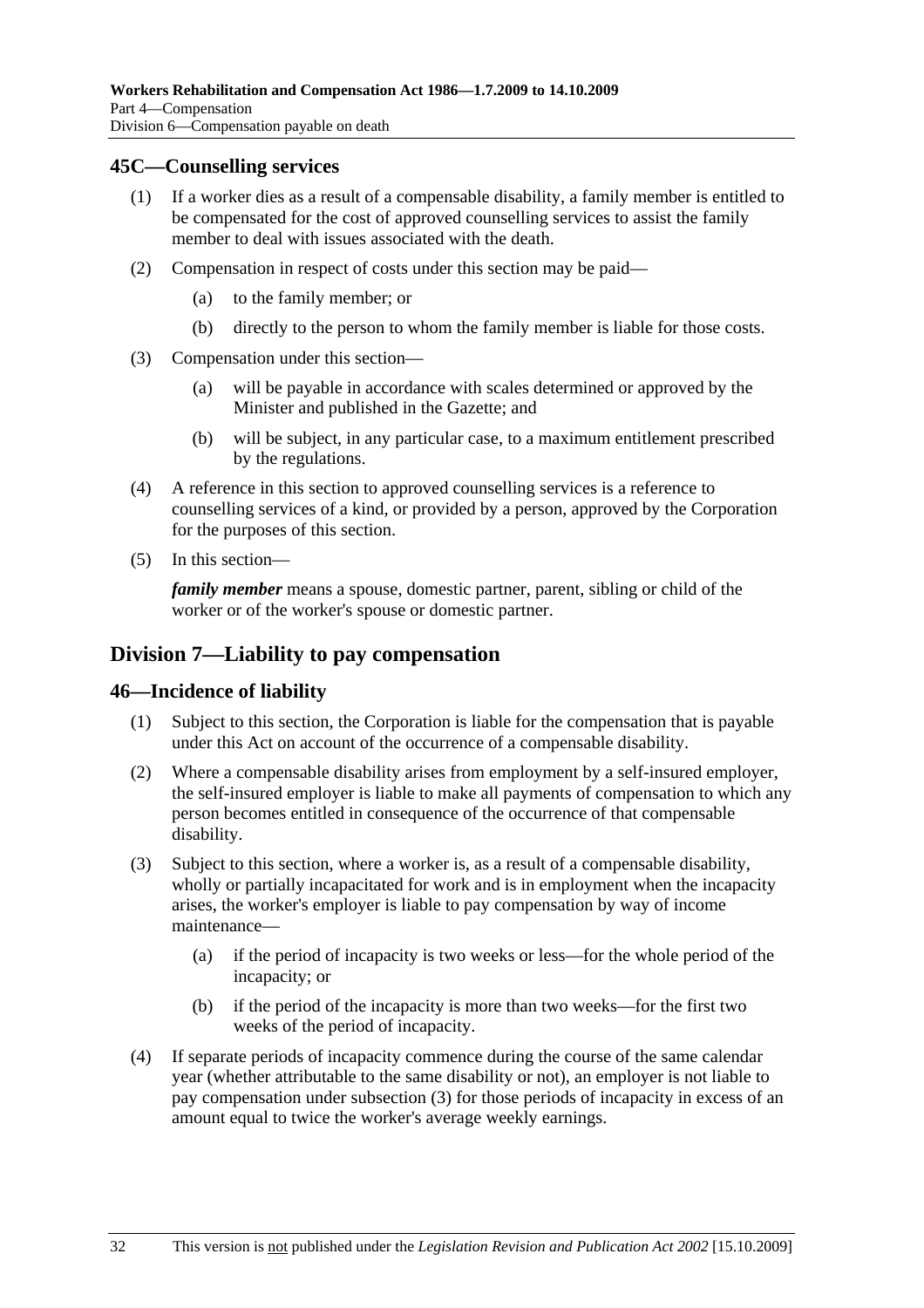- (5) Where a worker is, at the commencement of a period of incapacity, in the employment of two or more employers, they are liable to pay the compensation referred to in subsection (3) in proportions determined by agreement between them or, in default of agreement, by the Corporation.
- (6) An employer who is liable to pay compensation to a worker under subsection (3) shall make the payment—
	- (a) if the claim for compensation is not disputed—within 14 days after the date of the claim; or
	- (b) if the claim for compensation is disputed—forthwith after the dispute is determined.
- (6a) Where an employer (not being a self-insured employer) pays compensation under subsection (3) in respect of an unrepresentative disability, the employer may recover the amount of the payment from the Corporation.
- (7) Where an employer pays compensation under subsection (3) in respect of a disability that did not arise from employment by that employer, that employer may recover the amount of the payment from the Corporation, and the Corporation may, in turn, recover that amount—
	- (a) from the employer from whose employment the disability arose; or
	- (b) if it appears that the worker was not entitled to that compensation—from the worker.
- (8) Where the Corporation pays compensation by way of income maintenance to a worker who was not in employment when the incapacity for work arose, the Corporation may recover any amount that would, if the worker had been in employment, have been payable under subsection (3) by the employer from whose employment the worker's disability arose.
- (8a) The regulations may exempt prescribed classes of employers from the operation of subsection (3) (and in that case the Corporation will undertake any liability of those employers that would otherwise have arisen under that subsection).
- (8b) The Corporation will also undertake any liability of an employer under subsection (3) in respect of a particular disability if the Corporation is satisfied that the employer has complied with the employer's responsibilities under section 52(5) within 2 business days after receipt of the relevant claim (and if an employer pays compensation despite the operation of this subsection, the employer may recover the amount of the payment from the Corporation up to the amount of compensation payable to the worker under this Act in respect of the relevant period).
- (9) No compensation by way of income maintenance is payable to a disabled selfemployed worker whose disability arises from self-employment in respect of the first week of incapacity for work.

### **47—Augmentation of weekly payment in consequence of delay**

- (1) Subject to subsection (2), where—
	- (a) a weekly payment, or part of a weekly payment, is not paid as and when required to be paid under this Act; or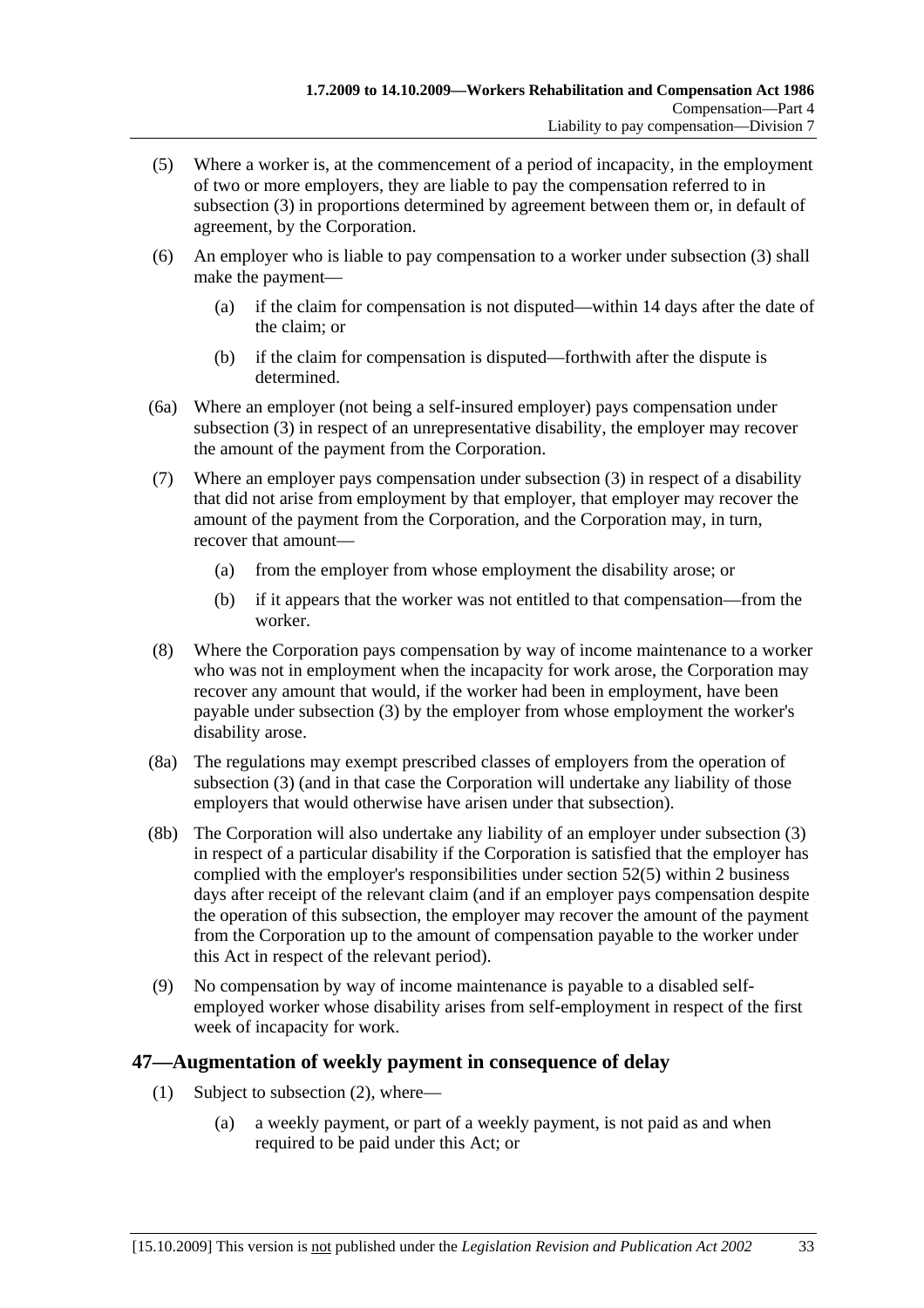(b) the making of a weekly payment is delayed pending resolution of a dispute under this Act,

any amount in arrears shall be increased by interest at the prescribed rate.

 (2) No interest is payable under this section if the delay is attributable to some fault on the part of the worker.

#### **48—Payments by Corporation on behalf of defaulting employer**

- (1) Where an employer fails to make a payment of compensation that the employer is liable to make under this Act, the Corporation shall make that payment on behalf of the employer.
- (2) Where the Corporation makes a payment of compensation under this section, the Corporation is entitled to recover from the employer as a debt—
	- (a) the amount of the payment; and
	- (b) an administration fee fixed in accordance with the regulations,

(and the Corporation shall take all reasonable steps to recover that debt).

#### **49—Corporation may undertake employer's liability to make weekly payments**

Where an employer is liable to make weekly payments of compensation, the Corporation may, at the request of the employer, undertake that liability on the employer's behalf in consideration of the payment by the employer to the Corporation of an amount fixed by the Corporation.

#### **50—Corporation as insurer of last resort**

- (1) If a self-insured employer has ceased to be registered as a self-insured employer under this Act, the Corporation may, in its discretion, undertake, in whole or part, liabilities related to compensable disabilities arising from employment during the period of that registration.
- (2) The Corporation must undertake the liabilities of a formerly self-insured employer under subsection (1) if the employer—
	- (a) becomes insolvent; or
	- (b) ceases to carry on business in the State and fails to make provision that the Corporation considers adequate for dealing with claims, and meeting liabilities and responsibilities related to compensable disabilities, arising from employment during the period of the employer's registration as a self-insured employer.
- (3) The Corporation may recover the amount of liabilities undertaken by the Corporation under this section as a debt due to the Corporation from the employer (and, if the employer is being wound up, a claim for the relevant amount may be made in the winding up).
- (4) If a claim is made under subsection (3) for an amount representing liabilities that have not fallen due, or have not been ascertained, as at the date of the claim, the liabilities will be estimated and capitalised in accordance with principles stated, or referred to, in the regulations.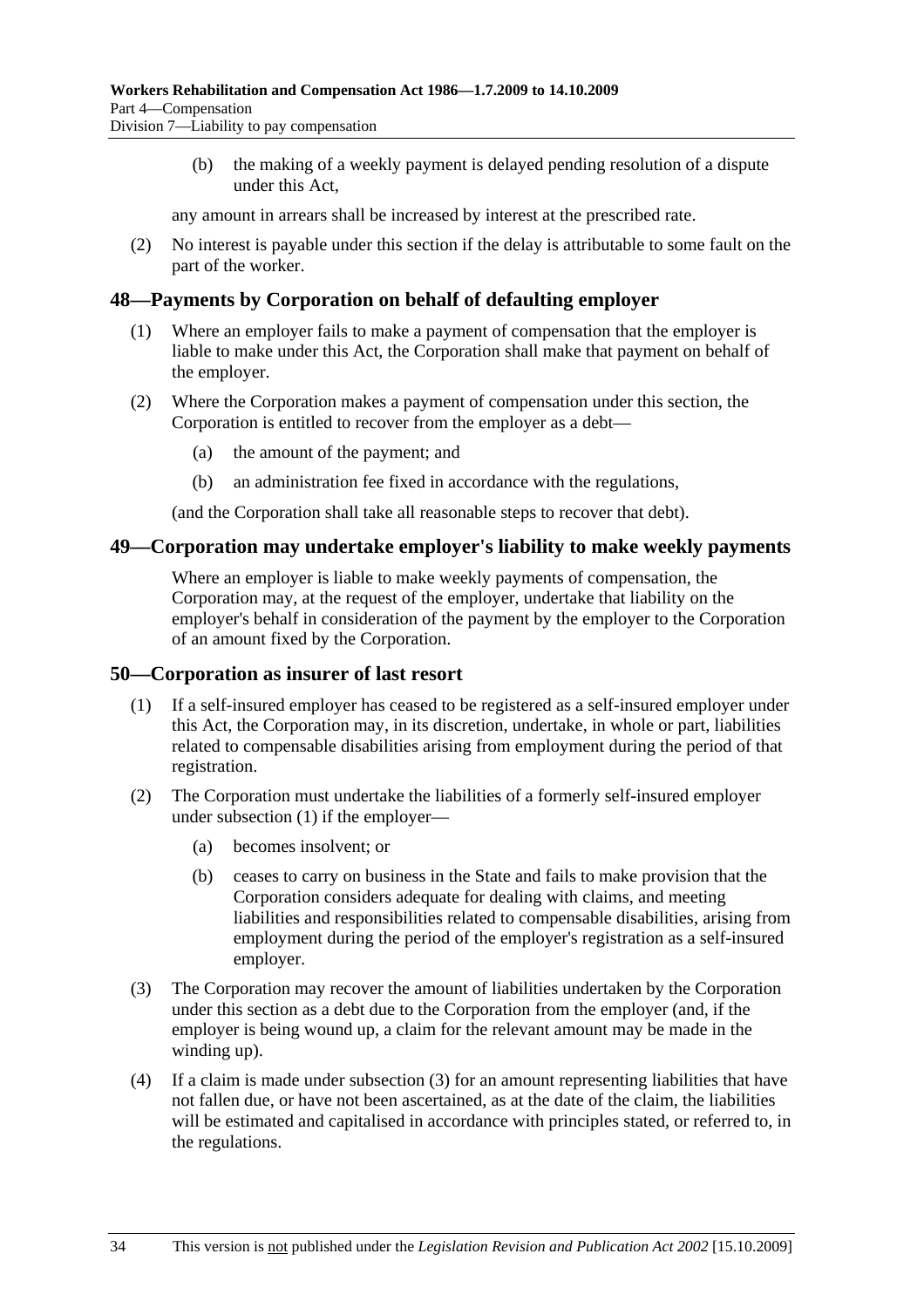# **Division 7A—Special provisions for commencement of weekly payments after initial notification of disability**

## **50A—Interpretation**

In this Division—

*initial notification* means the notification of a disability that is given to an employer (if the worker is in employment) and the Corporation, in the manner and form required by the Provisional Payment Guidelines, by the worker or by a person acting on behalf of the worker (for example, by an employer or a medical expert);

*Provisional Payment Guidelines* means guidelines published by the Minister from time to time in the Gazette for the purposes of this Division.

### **50B—Commencement of weekly payments following initial notification of disability**

- (1) Provisional weekly payments of compensation by the employer or the Corporation are to commence within 7 days after initial notification of a disability by the worker, unless the Corporation determines that there is a reasonable excuse for not commencing those weekly payments.
- (2) Weekly payments under subsection (1) are to be made—
	- (a) by the employer or the Corporation in accordance with the incidence of liability determined under the Provisional Payment Guidelines; and
	- (b) in accordance with any other requirements under the Provisional Payment Guidelines.
- (3) A reasonable excuse under subsection (1) must be a reasonable excuse under the Provisional Payment Guidelines.

# **50C—Status of payments**

- (1) The payment of provisional weekly payments of compensation under this Division is on the basis of the provisional acceptance of liability for a period of up to 13 weeks determined by the Corporation having regard to the nature of the disability and the period of incapacity.
- (2) The acceptance of liability on a provisional basis does not constitute an admission of liability by the employer or the Corporation under this Act or independently of this Act.
- (3) A payment under this Division will be taken to constitute the payment of a weekly payment of compensation under Division 4 (and the other provisions of this Act will, subject to this Division or any provision made by the regulations, apply accordingly).
- (4) Without limiting the operation of any other section, the employer or the Corporation may decide to discontinue weekly payments under this section on any ground set out in the Provisional Payment Guidelines.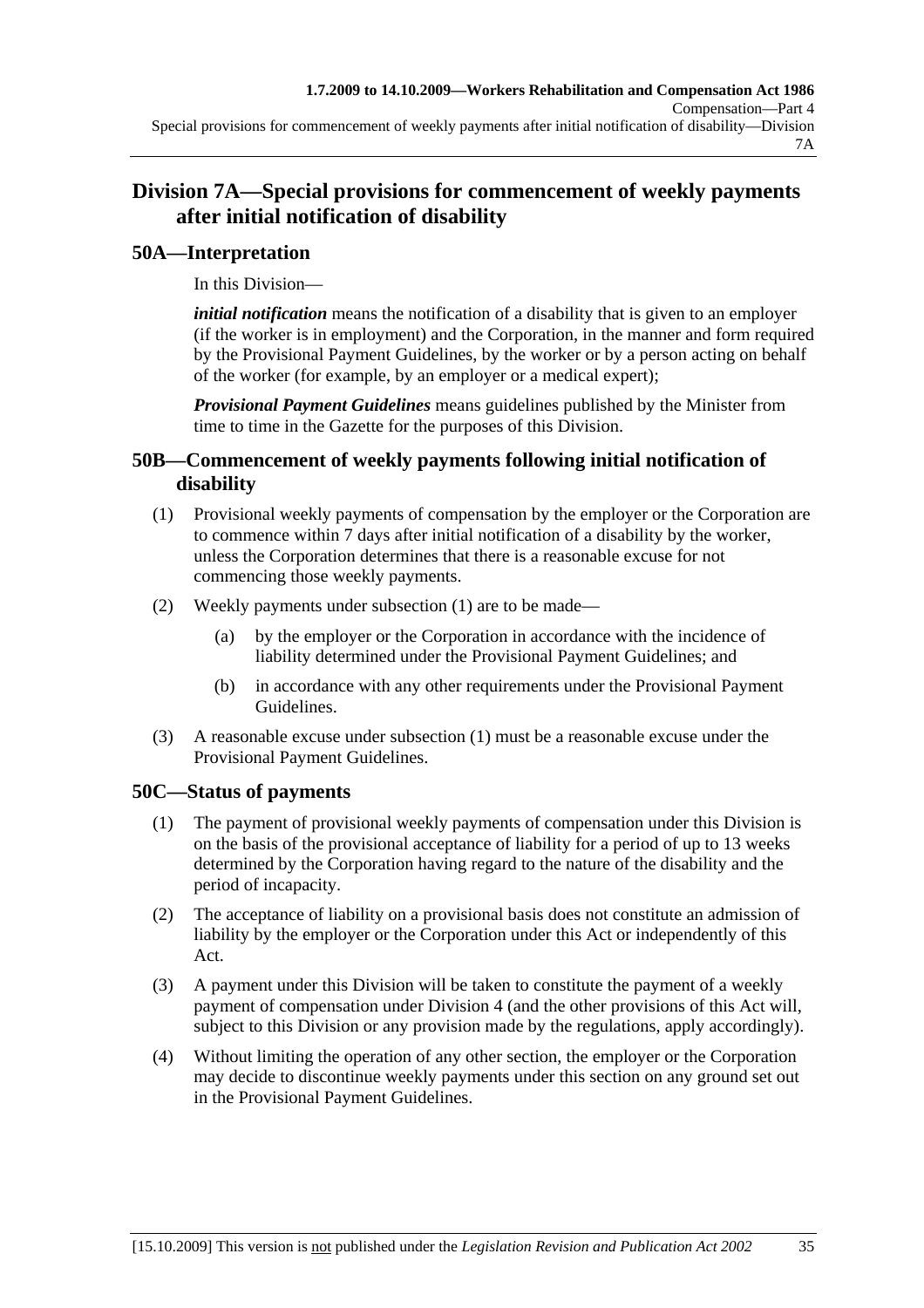Part 4—Compensation

Division 7A—Special provisions for commencement of weekly payments after initial notification of disability

### **50D—Worker to be notified if weekly payments are not commenced**

If weekly payments of compensation are not commenced because of a reasonable excuse under the Provisional Payment Guidelines, the Corporation must within the prescribed period give the worker notice in writing that there is a reasonable excuse for not commencing weekly payments of compensation and include in that notice—

- (a) details of that reasonable excuse; and
- (b) a statement in the designated form about the worker's rights under this Act (including to make a claim under Division 8).

#### **50E—Notice of commencement of weekly payments**

As soon as practicable after weekly payments of compensation commence under this Division, the employer or Corporation (as required under the Provisional Payment Guidelines) must give the worker notice in writing—

- (a) notifying the worker that weekly payments of compensation to the worker have commenced on the basis of provisional acceptance of liability; and
- (b) setting out a statement in the designated form about the operation of this Act in relation to the payments and the making of a claim.

#### **50F—Obligations of worker**

- (1) The Corporation may, on or after the commencement of weekly payments of compensation under this Division, require the worker to provide—
	- (a) a medical certificate in a designated form certifying as to the worker's incapacity for work; and
	- (b) other information of a prescribed kind.
- (2) Weekly payments of compensation under this Division may be discontinued by the Corporation if the worker fails to comply with a requirement under this section within 7 days after it is served on the worker.

### **50G—Liability to make weekly payments not affected by making of claim**

- (1) A liability to make weekly payments of compensation pursuant to the acceptance of liability on a provisional basis under this Division is not affected by the making of a claim for compensation.
- (2) If the period for making payment of provisional weekly payments ends before the determination of a claim under Division 8, an employer or the Corporation may (but need not), subject to any provision made by the Provisional Payment Guidelines, continue to make weekly payments under this Division until the determination of the claim or until otherwise determined by the employer or the Corporation (before the determination of the claim).

### **50H—Set-offs and rights of recovery**

 (1) An amount paid under this Division may be set off against a liability to make weekly payments of compensation under Division 4.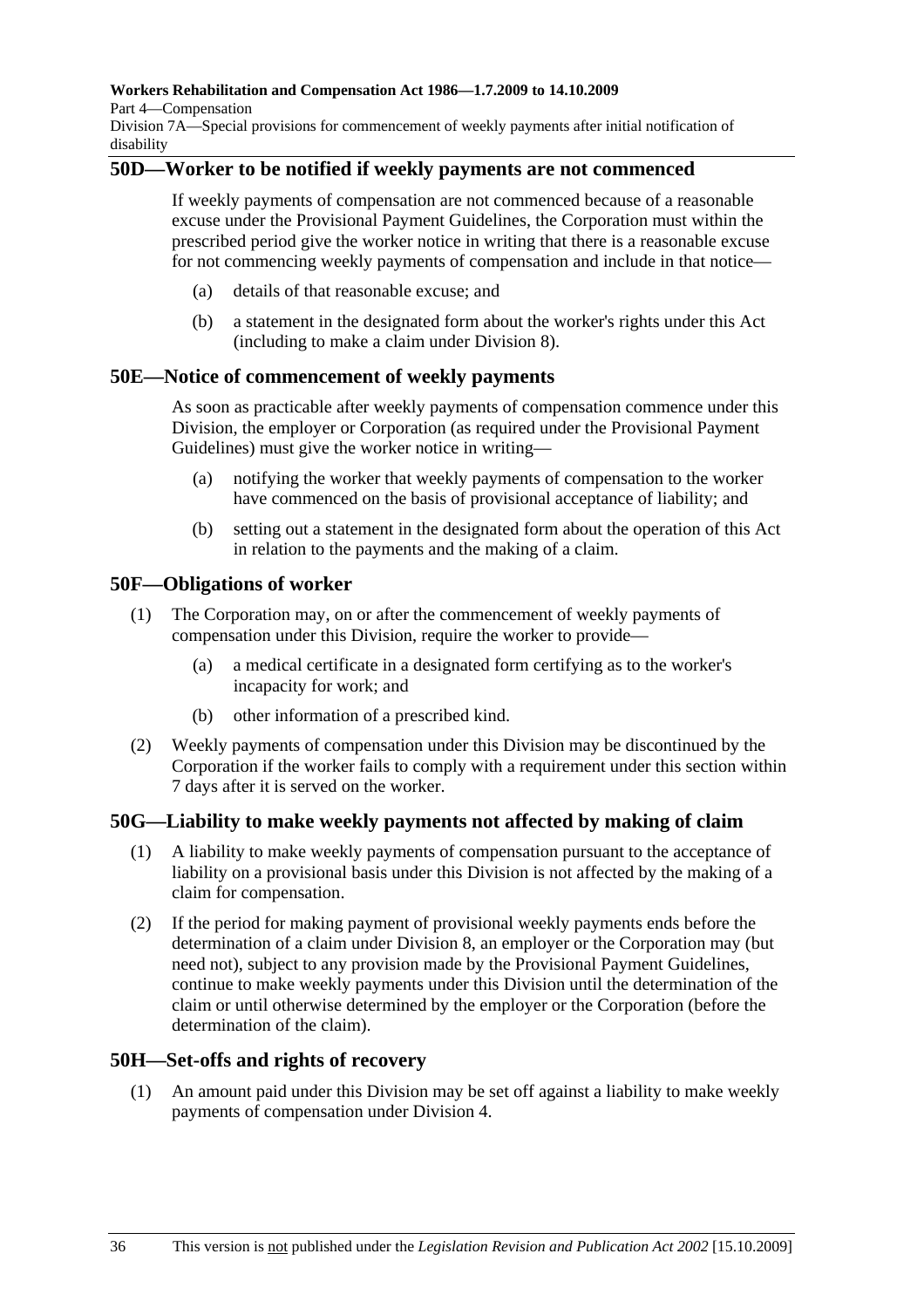Special provisions for commencement of weekly payments after initial notification of disability—Division 7A

- (2) Subject to subsection (3), if an employer or the Corporation makes 1 or more payments under this Division and it is subsequently determined that the worker was not entitled to compensation under this Act, the employer or the Corporation may, subject to and in accordance with the regulations, recover the amount or amounts paid as a debt from the worker.
- (3) A right of recovery under subsection (2) only arises if the worker has acted dishonestly in making an application or providing information for the purposes of this Division or any other provisions of this Act.

### **50I—Status of decisions**

The following decisions under this Division are not reviewable:

- (a) a decision to make a provisional weekly payment of compensation;
- (b) a decision not to make a provisional weekly payment of compensation after it is established that there is a reasonable excuse under the Provisional Payment Guidelines;
- (c) a decision to discontinue weekly payments of compensation under section 50C or 50F:
- (d) a decision to continue or not to continue weekly payments of compensation under section 50G;
- (e) a decision to exercise or not to exercise a right of recovery under section 50H.

## **Division 8—Notices of disabilities and claims for compensation**

## **51—Duty to give notice of disability**

- (1) Where a worker suffers a compensable disability, notice of that disability must be given—
	- (a) to the employer by whom the worker is employed at the time of the occurrence of the disability; or
	- (b) if the worker is not then in employment or is self-employed—to the Corporation.
- (2) Notice of a disability should be given—
	- (a) if practicable within 24 hours after the occurrence of the disability but, if that is not practicable, as soon as practicable after the occurrence of the disability;
	- (b) if the worker is not, immediately after the occurrence of the disability, aware of the disability—as soon as practicable after the worker becomes so aware;
	- (c) if the worker dies without having become so aware or before it is practicable to give such a notice—as soon as practicable after the worker's death.
- (3) Notice of a disability—
	- (a) may be given orally or in writing; and
	- (b) should specify to the best of the knowledge, information and belief of the person giving the notice—
		- (i) the day on which the disability occurred; and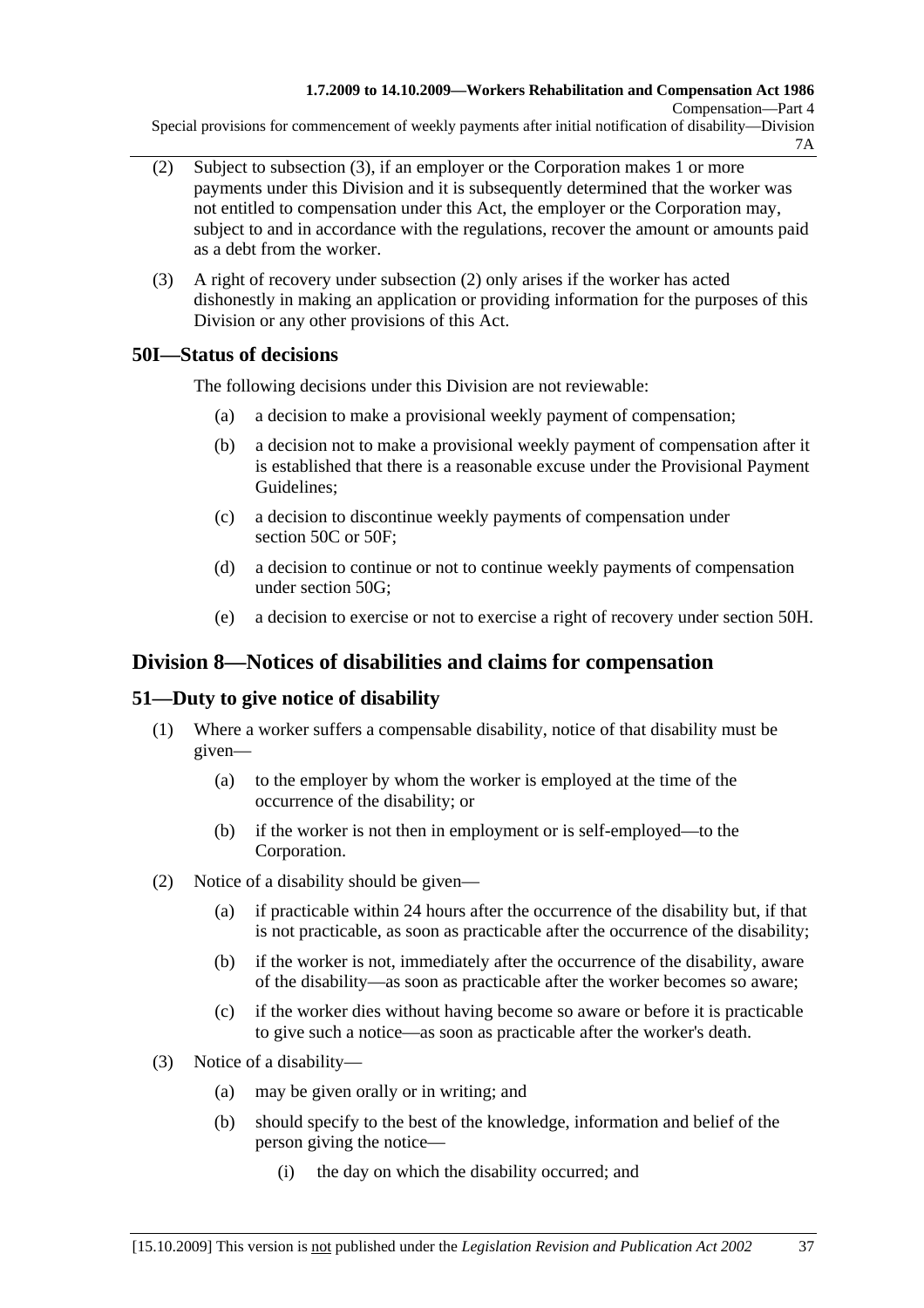- (ii) the place at which the disability occurred; and
- (iii) the nature of the disability; and
- (iv) the cause of the disability.
- (4) For the purposes of this section, notice of a disability shall be deemed to have been given to an employer if—
	- (a) it is given to—
		- (i) the employer at any place of business of the employer; or
		- (ii) any person under whose supervision the worker was employed at the time of the disability; or
		- (iii) any person designated for the purpose by the worker's employer; or
	- (b) it is served by post on the employer.
- (5) A person by whom a notice under this section is given orally shall, at the request of the person to whom the notice is given, complete a written statement in a form determined by the Corporation.
- (6) Subject to subsection (8), where an employer (not being a self-insured employer) receives notice of a disability given or purportedly given under this section the employer shall, within 5 business days after the receipt of the notice, send a copy of the notice to the Corporation together with the prescribed information.

Maximum penalty: \$1 000.

- (7) Where it appears from a notice under this section that the worker was not, at the date of the notice, in the employment of the employer from whose employment the disability arose, the Corporation shall (where it is practicable to do so) send a copy of the notice to that employer.
- (8) The Corporation may, by notice published in the Gazette—
	- (a) exclude from the application of this section minor disabilities of a class specified in the notice;
	- (b) vary, in relation to cases of a specified class, the time at which an employer is required to report to it under this section.

### **52—Claim for compensation**

- (1) Subject to this section, a claim for compensation—
	- (a) must be made in a manner and form approved by the Corporation; and
	- (b) must be made within the prescribed period; and
	- (c) must be supported by a certificate in the designated form by a recognised medical expert certifying—
		- (i) the nature of the disability;
		- (ii) the probable cause of the disability so far as that is ascertainable by the medical expert;
		- (iii) where the claimant claims to be incapacitated for work—the extent and probable duration of the incapacity;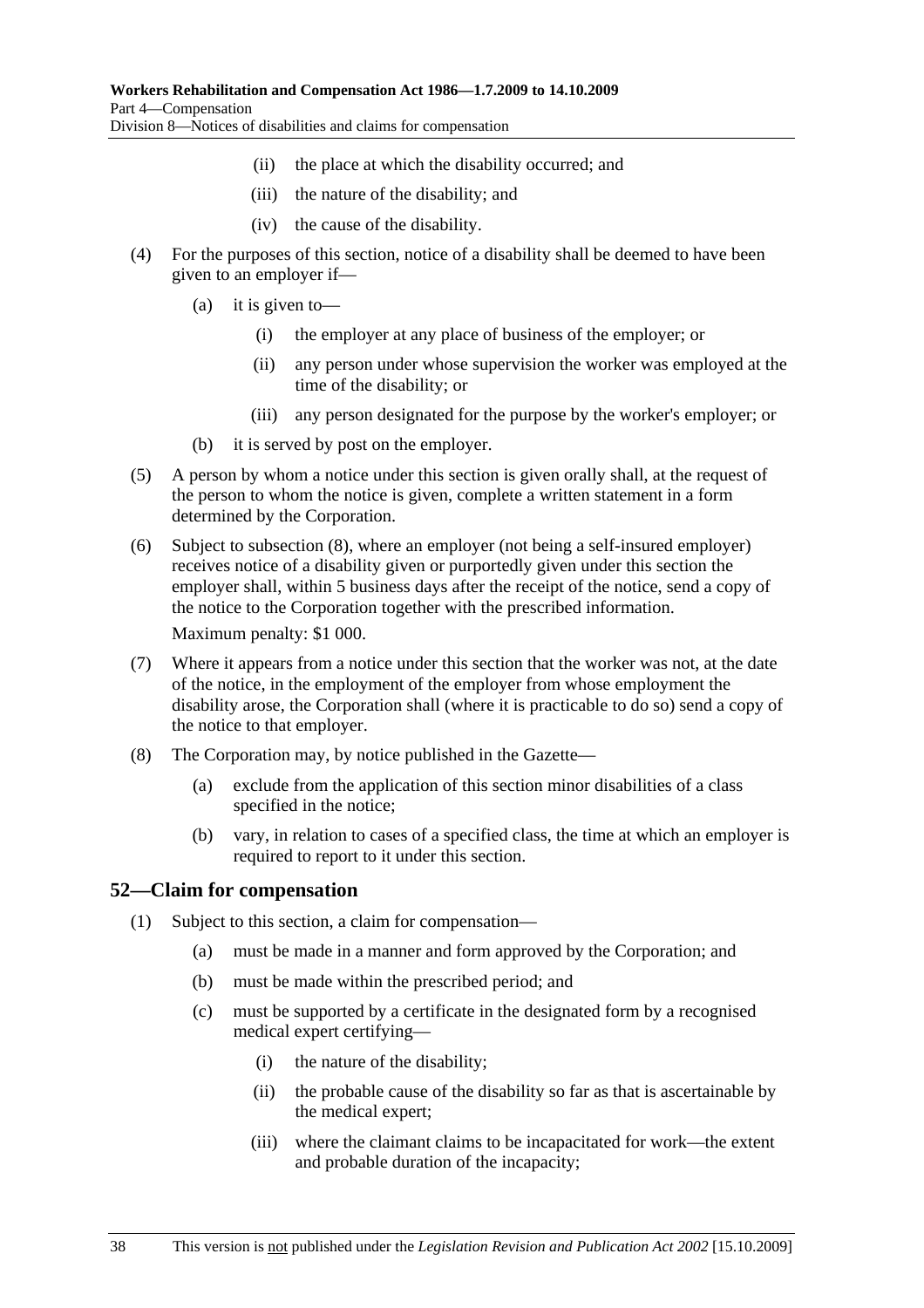- (iv) whether the medical expert has personal knowledge of the worker's workplace and, if so, the extent of that knowledge and whether the medical expert has discussed with the employer the kinds of work that might be appropriate for the worker in view of the disability.
- (2) Where notice of a disability is required under this Division, a claim for compensation may not be made in respect of that disability unless notice of the disability has been given in accordance with this Division.
- (3) Notwithstanding subsections (1) and (2)—
	- (a) the absence of, or a defect in, a notice of disability is not a bar to the making of a claim if—
		- (i) the proper determination of the claim has not been substantially prejudiced; or
		- (ii) the failure to give the notice, or the defect in the notice, was occasioned by ignorance of the claimant, mistake or absence from the State, or other reasonable cause; and
	- (b) a failure to make a claim within the prescribed period is not a bar to the making of a claim if—
		- (i) the proper determination of the claim has not been substantially prejudiced; or
		- (ii) the failure to make the claim within the prescribed period was occasioned by ignorance of the claimant, mistake or absence from the State, or other reasonable cause.
- (4) A claim for compensation must be given as follows:
	- (a) where the worker is at the commencement of the incapacity in employment the claim must be given to the employer;
	- (b) in any other case—the claim must be given to the Corporation.
- (5) Within 5 business days after receipt of a claim under this section, an employer (not being a self-insured employer) shall forward to the Corporation—
	- (a) a copy of the claim;
	- (b) a statement in the designated form containing such information as may be prescribed.

Maximum penalty: \$1 000.

 (5a) An employer (not being a self-insured employer) must furnish to the Corporation, in such manner and form as the Corporation may determine, such other information as the Corporation may reasonably require in order to determine a claim.

Maximum penalty: \$1 000.

- (6) Where it appears from a claim that the worker was not, at the time of making the claim, in the employment of the employer from whose employment the disability arose, the Corporation shall (where it is practicable to do so) notify that employer of the claim.
- (6a) The Corporation may dispense with a requirement under this section.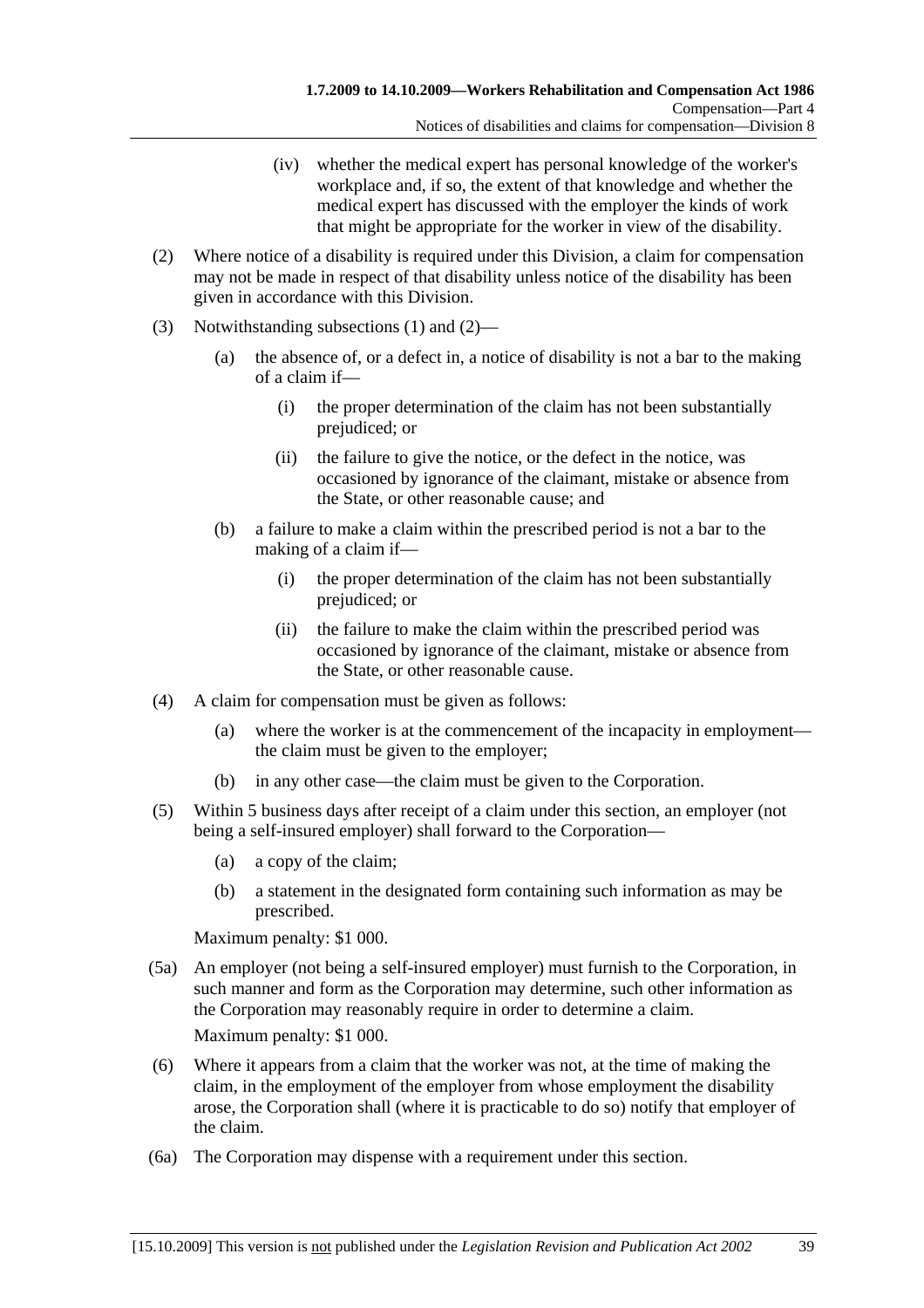- (6b) A self-insured employer may dispense with the requirement for a certificate under subsection  $(1)(c)$  if a claim is only for compensation under section 32.
- (7) In this section—

*prescribed period*, in relation to the making of a claim in pursuance of this section, means the period of 6 months commencing on the day on which the entitlement to make the claim arises.

### **53—Determination of claim**

- (1) On receipt of a claim for compensation the Corporation shall make such investigations and inquiries as it thinks necessary to determine the claim.
- (2) For the purpose of satisfying itself of the nature, extent or probable duration of a disability, the Corporation may require a worker to submit to an examination by a recognised medical expert nominated by the Corporation from a list of approved experts.
- (3) If a claimant for compensation—
	- (a) fails or refuses to furnish information reasonably required by the Corporation to determine the claim; or
	- (b) fails or refuses to submit to an examination as required under subsection (2),

the claim may be rejected.

- (4) The Corporation shall determine claims for compensation as expeditiously as reasonably practicable and where the claim is for compensation by way of income maintenance shall, wherever practicable, endeavour to determine the claim within 10 business days after the date of receipt of the claim.
- (4a) Where—
	- (a) the disability results from a road accident; and
	- (b) no member of the police force attends at the scene of the accident; and
	- (c) the claimant is required to report the accident to a member of the police force or at a police station under the *Road Traffic Act 1961*,

the Corporation may refrain from determining the claim until the accident is so reported.

- (4b) If an employer notifies the Corporation, before the Corporation determines a claim, that the employer disputes that the disability is compensable under this Act, the Corporation must, before determining the claim, make a reasonable investigation into the grounds on which the employer disputes the compensability of the disability.
- (5) As soon as practicable after determining a claim for compensation the Corporation shall give notice in writing of the determination—
	- (a) to the claimant; and
	- (b) to any employer who may be directly affected.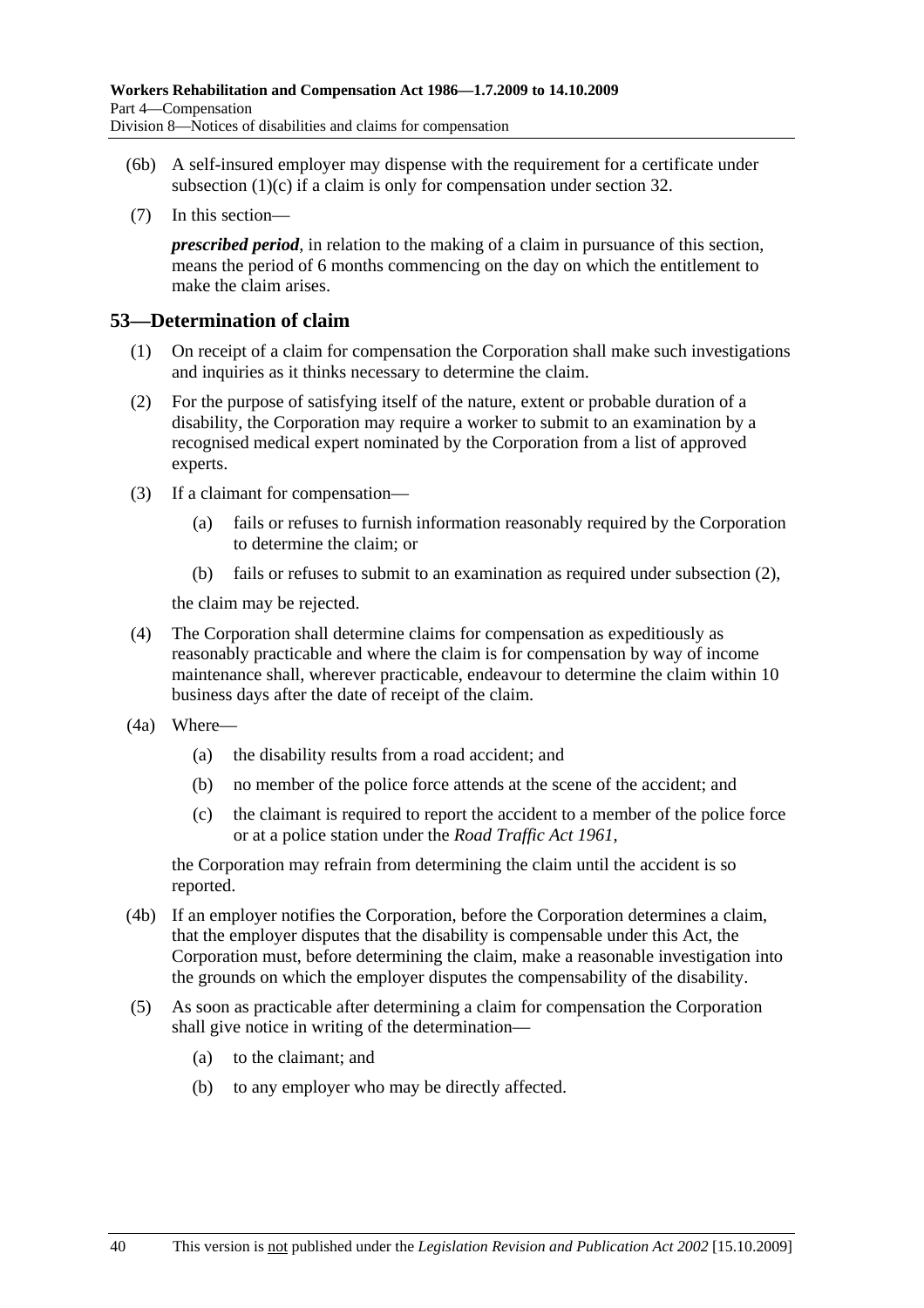- (6) Where any part of a claim is rejected, the notice referred to in subsection (5) must include—
	- (a) such information as the regulations may require as to the grounds on which the claim is rejected; and
	- (b) a statement of the claimant's rights to have the determination reviewed.
- (7) The Corporation may, in an appropriate case, by notice in writing to the worker, redetermine a claim.
- (7a) For the purposes of subsection (7), an appropriate case is one where—
	- (a) the redetermination is necessary to give effect to an agreement reached between the parties to an application for review or to reflect progress (short of an agreement) made by the parties to such an application in an attempt to resolve questions by agreement; or
	- (b) the claimant deliberately withheld information that should have been supplied to the Corporation and the original determination was, in consequence, based on inadequate information; or
	- (c) the redetermination is appropriate by reason of new information that was not available and could not reasonably have been discovered by due enquiry at the time that the original determination was made; or
	- (ca) the redetermination is for the purposes of section  $4(11)$  and is appropriate by reason of the stabilising of a compensable disability; or
	- (d) the original determination was made as the result of an administrative error and the redetermination is made within two weeks of the making of the original determination; or
	- (e) the redetermination is made in prescribed circumstances.
- (7b) A regulation made for the purposes of subsection  $(7a)(e)$  cannot come into operation until the time for disallowance has passed.
- (8) The redetermination of a claim does not give rise to any right on the part of the Corporation to recover from the worker money paid under a previous determination unless the previous determination was made in consequence of the worker's fraud.

### **Division 9—Miscellaneous**

#### **Subdivision 1—Limitations on liability**

#### **54—Limitation of employer's liability**

- (1) Subject to subsection (2), no liability attaches to an employer in respect of a compensable disability arising from employment by that employer except—
	- (a) a liability under this Act.
- (2) Subsection (1) does not affect a liability arising out of the use of a motor vehicle, being a liability against which the employer was or ought to have been insured under the law of compulsory third-party motor vehicle insurance.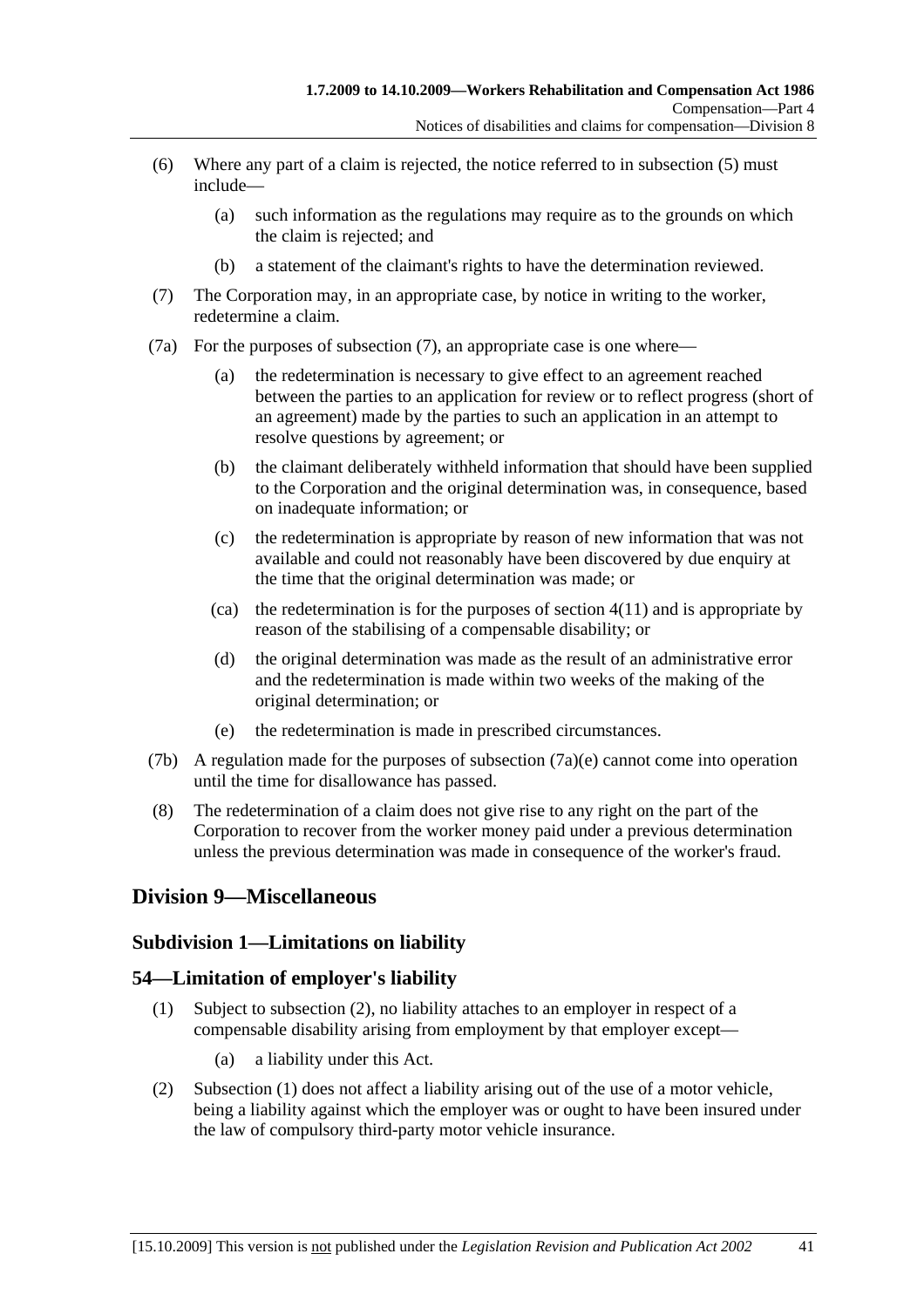- (3) A court before which an action is brought against an employer for non-economic loss arising from a compensable disability (being a disability that arises out of the use of a motor vehicle and gives rise to a liability of a kind referred to in subsection (2)) shall make due allowance for any lump sum paid or payable under Division 5 or 6 to the person by or on whose behalf the action is brought.
- (4a) Where—
	- (a) a worker suffers a compensable disability (not being a disability that arises out of the use of a motor vehicle and gives rise to a liability of a kind referred to in subsection (2)); and
	- (b) the disability is attributable to the negligence of another worker—
		- (i) who was acting in the course of employment with the same employer; and
		- (ii) whose negligence did not arise from, or in the course of, serious and wilful misconduct,

the worker has no right of action against the other worker.

- (4b) Where—
	- (a) a worker suffers a compensable disability (not being a disability that arises out of the use of a motor vehicle and gives rise to a liability of a kind referred to in subsection (2)); and
	- (b) action is taken against a person other than the employer for damages in respect of the disability,

the other person has no right to recover contribution from the employer.

- (5) Where—
	- (a) compensation is paid or payable under this Act in respect of a compensable disability;
	- (b) a right of action exists against a person other than the employer for damages in respect of the disability,

the person by whom the compensation is paid or payable is entitled to recover from that other person the amount of the compensation in accordance with subsection (7).

- (6) Where—
	- (a) a compensable disability arises out of the use of a motor vehicle;
	- (b) the employer was or ought to have been insured against liability for the disability under the law of compulsory third-party motor vehicle insurance;
	- (c) compensation is paid or payable by the Corporation or a self-insured employer under this Act in respect of the disability,

the Corporation or a self-insured employer (as the case requires) is entitled to recover the amount of the compensation in accordance with subsection (7).

- (7) Where—
	- (a) compensation is paid or payable to a person (the *injured party*) under this Act;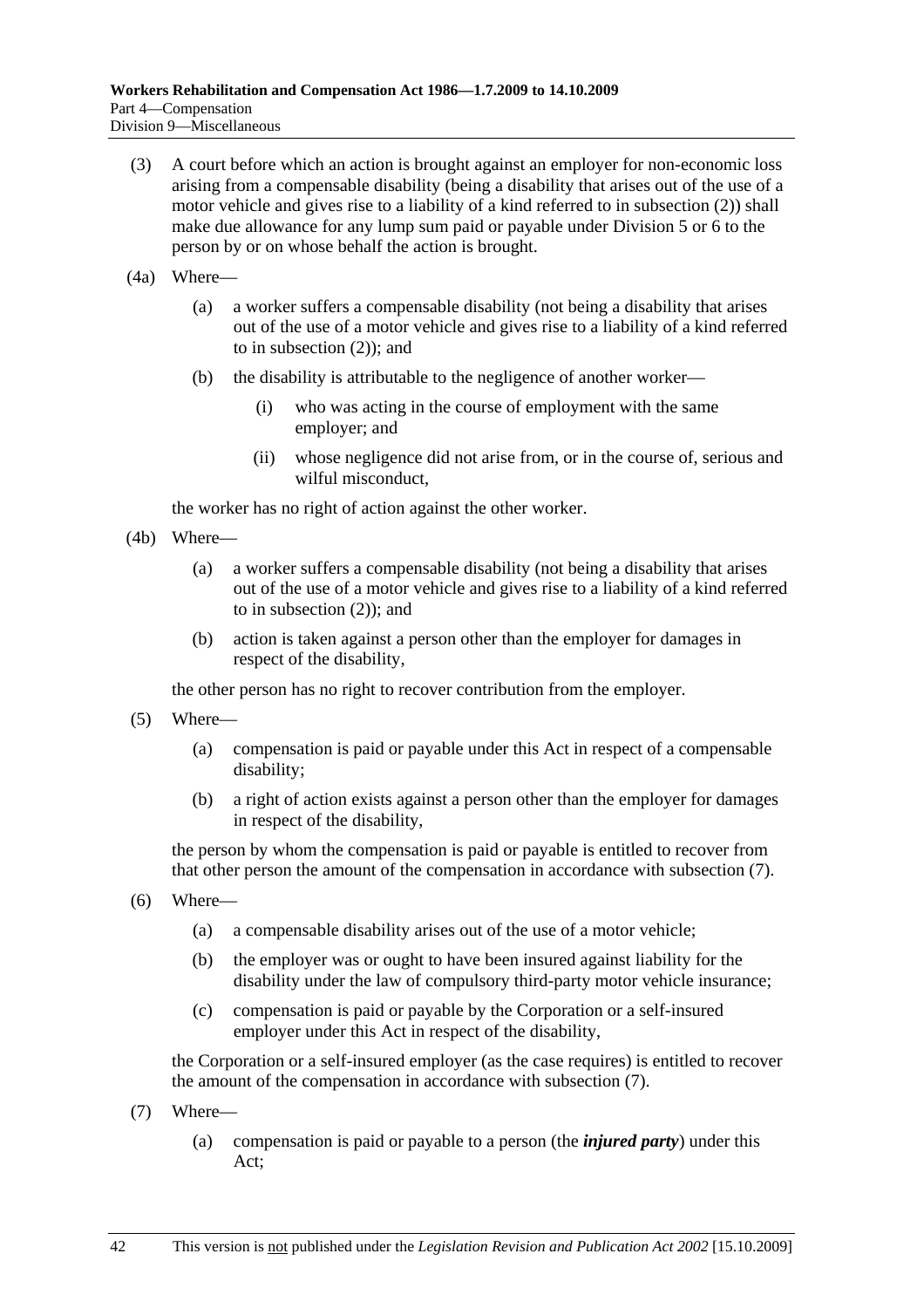- (b) the injured party has received, or is entitled to, damages from another person (the *wrongdoer*) in pursuance of rights arising from the same trauma as gave rise to the rights to compensation under this Act;
- (c) the person by whom the compensation is paid or payable under this Act (the *claimant*) is entitled to recover the amount of the compensation by virtue of subsection  $(5)$  or  $(6)$ ,

then the following provisions apply:

- (d) the claimant is entitled to recover the amount of compensation paid or payable under this Act from the wrongdoer or the injured party but subject to the following qualifications:
	- (i) no amount may be recovered from the wrongdoer in excess of the wrongdoer's unsatisfied liability to the injured party; and
	- (ii) the claimant must exhaust its rights against the wrongdoer before recovering against the injured party; and
	- (iii) no amount may be recovered from the injured party in excess of the amount of the damages received by the injured party;
- (e) the claimant shall, on giving notice to a wrongdoer of an entitlement to recover compensation under this section, have a first charge, to the extent of the entitlement, on damages payable by the wrongdoer to the injured party;
- (f) any amount recovered by the claimant against a wrongdoer under this subsection shall be deemed to be an amount paid in or towards satisfaction of the wrongdoer's liability to the injured party;
- (g) an action for the recovery of compensation under this subsection—
	- (i) may be heard and determined by the Tribunal (constituted of a presidential member); and
	- (ii) must be commenced within 3 years after the date of the trauma referred to in paragraph (b).
- (7a) This section is intended to apply in relation to any action that arises out of the occurrence of a compensable disability—
	- (a) irrespective of where the disability occurred; and
	- $(b)$ 
		- (i) irrespective of whether the action is brought before a court of this State or before a court of some other state, territory or country; and
		- (ii) notwithstanding that the court before which the action is brought would not (but for this subsection) apply, or take into account, South Australian law.
- (7b) If—
	- (a) an action is brought in respect of a compensable disability in a court that is not a court of the State; and
	- (b) notwithstanding subsection (7a), the court awards an amount against an employer that is in excess of the amount (if any) that would have been awarded in a similar action before a court of the State; and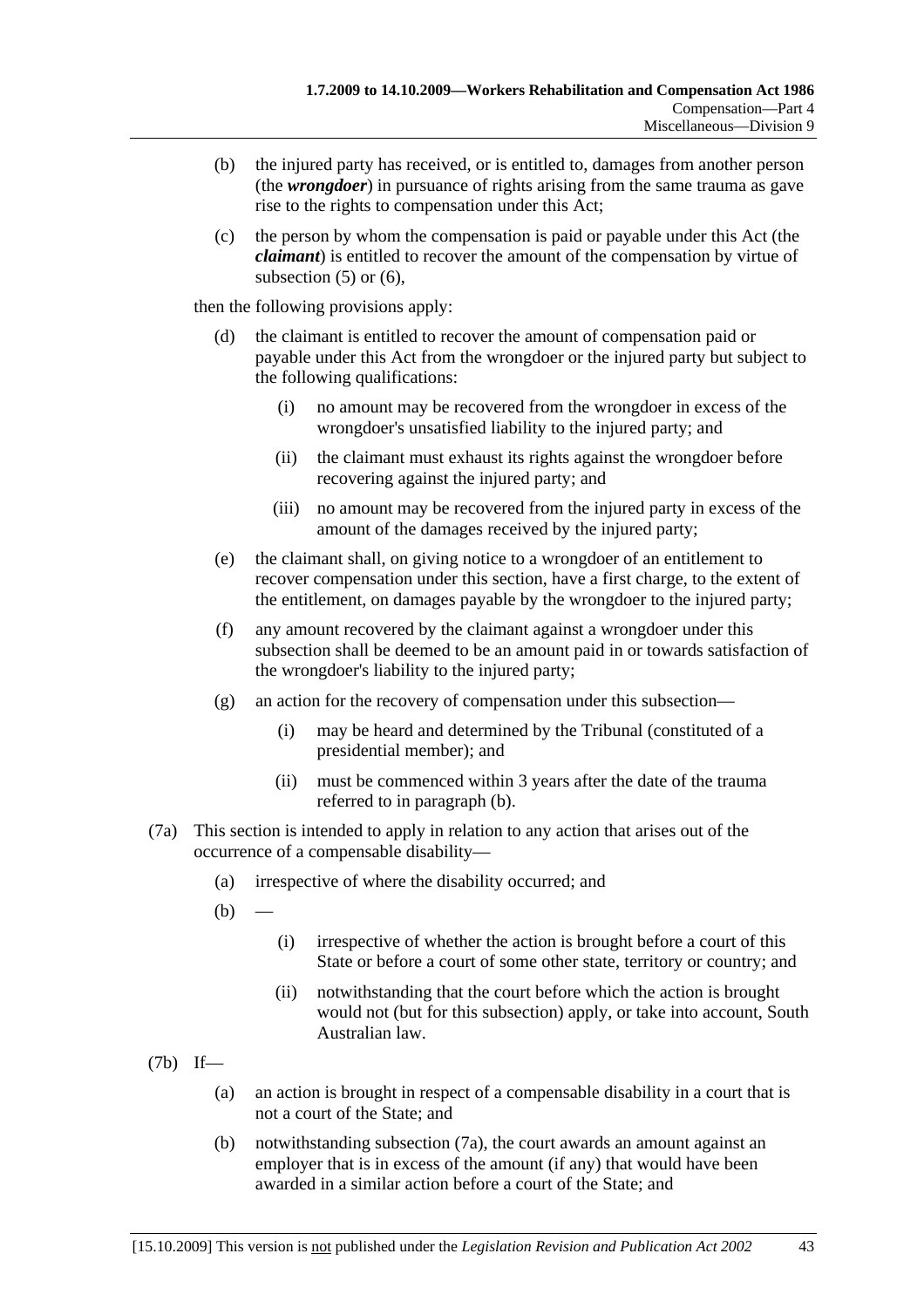(c) the Corporation is liable to pay the amount awarded by virtue of insurance provided under this Act,

the Corporation is entitled to recover the excess from the person to whom the amount is awarded.

- (7c) In the course of proceedings under subsection (7b) a court may
	- receive in evidence any transcript of evidence in proceedings before the court by which the amount was awarded and draw any conclusions of fact from the evidence that it considers proper; or
	- (b) adopt any of the court's findings of fact.
- (8) In this section—

*damages* includes any form of compensation payable apart from this Act in respect of a compensable disability;

#### *employer* includes—

- (a) any person for whose torts an employer is vicariously liable;
- (b) any person who is vicariously liable for the torts of an employer;

#### *the law of compulsory third-party motor vehicle insurance* means—

- (a) Part 4 of the *Motor Vehicles Act 1959* (including a policy of insurance under that Part); or
- (b) the law of another State or a Territory of the Commonwealth that corresponds to Part 4 of the *Motor Vehicles Act 1959* (including a policy of insurance under such a law).

#### **55—Prohibition of double recovery of compensation**

- (1) Compensation under this Act is not payable in respect of a disability to the extent that compensation has been received in respect of the same disability under the laws of a place other than this State (whether within or outside Australia).
- (2) If a person receives compensation under this Act in respect of a disability and, in respect of the same disability, subsequently receives compensation under the laws of a place other than this State (whether within or outside Australia), the person from whom compensation under this Act is received may, in a court of competent jurisdiction, sue and recover (as a debt) from the person the amount described in subsection (2a).
- (2a) The amount that is recoverable under subsection (2) is—
	- (a) the amount of compensation paid under this Act; or
	- (b) the amount of compensation received under the laws of the place other than this State,

whichever is less.

 (3) The fact that compensation or damages in respect of a disability have been recovered under a foreign law is a bar to the recovery of compensation in respect of the same disability under this Act.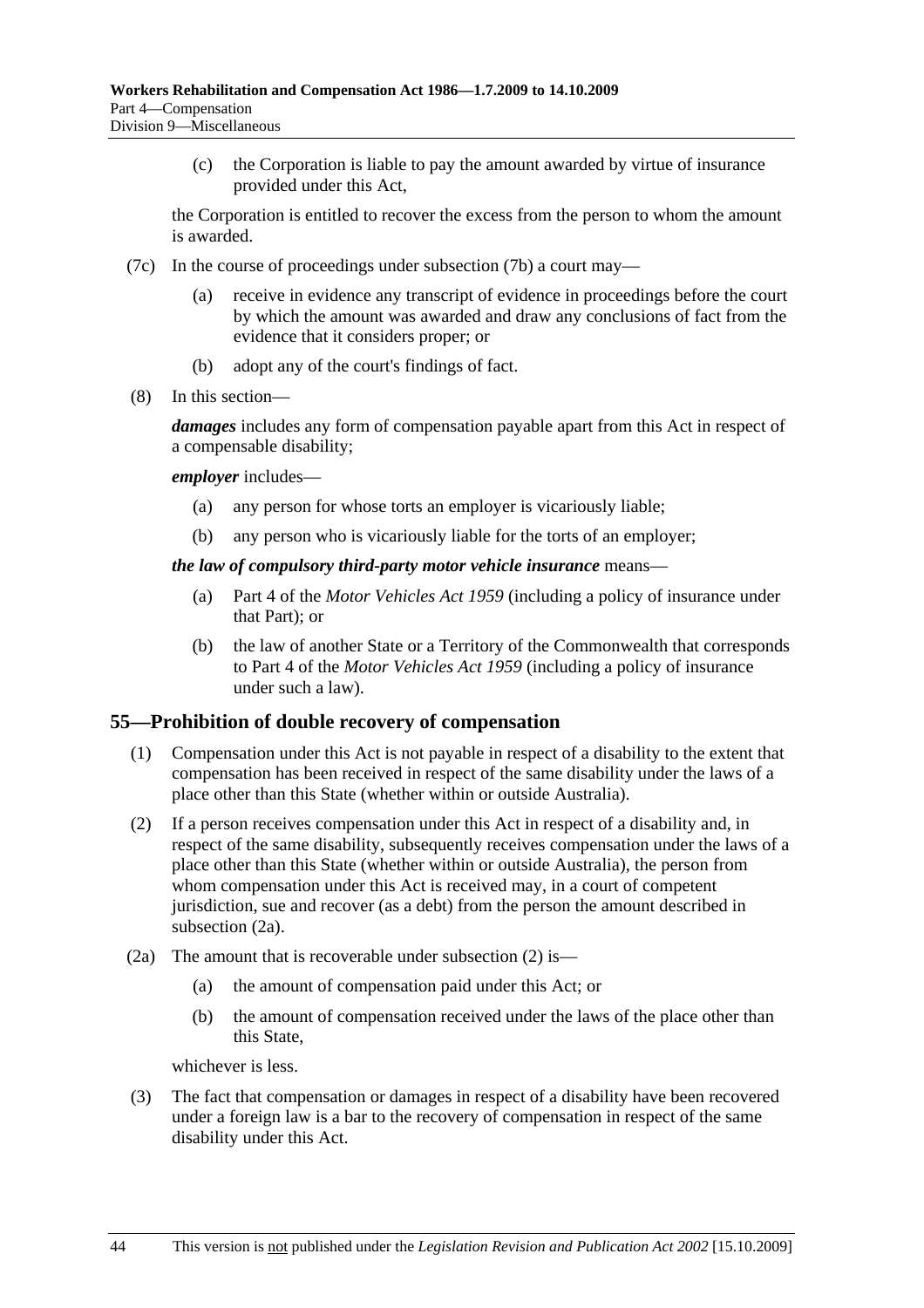### **57—Compensation payable in respect of disabilities arising from employment on ships**

Where a compensable disability arises from employment on a ship the amount of the compensation is not subject to any limitation imposed by the *Merchant Shipping Act 1894* of the United Kingdom.

### **58—Certain sporting injuries not to be compensable**

- (1) Notwithstanding any other provision of this Act, but subject to subsection (2), where—
	- (a) a worker is employed by an employer solely—
		- (i) to participate as a contestant in a sporting or athletic activity (and to engage in training or preparation with a view to such participation); or
		- (ii) to act as a referee or umpire in relation to a sporting or athletic contest (and to engage in training or preparation with a view to so acting); and
	- (b) remuneration is not payable under the contract of employment except in respect of such employment,

a disability arising out of or in the course of that employment is not compensable.

- (2) This section does not apply to—
	- (a) a person authorised or permitted by a racing controlling authority within the meaning of the *Authorised Betting Operations Act 2000* to ride or drive in a race within the meaning of that Act; or
	- (b) a boxer, wrestler or referee employed or engaged for a fee to take part in a boxing or wrestling match; or
	- (c) a person who derives an entire livelihood, or an annual income in excess of the prescribed amount, from employment of a kind referred to in subsection  $(1)(a)$ .
- (3) In this section—

*the prescribed amount* means—

- (a) in relation to 1987—\$27 200;
- (b) in relation to a subsequent year—a sum (calculated to the nearest multiple of \$100) that bears to \$25 000 the same proportion as the Consumer Price Index for the September quarter of the immediately preceding year bears to the Consumer Price Index for the September quarter, 1985.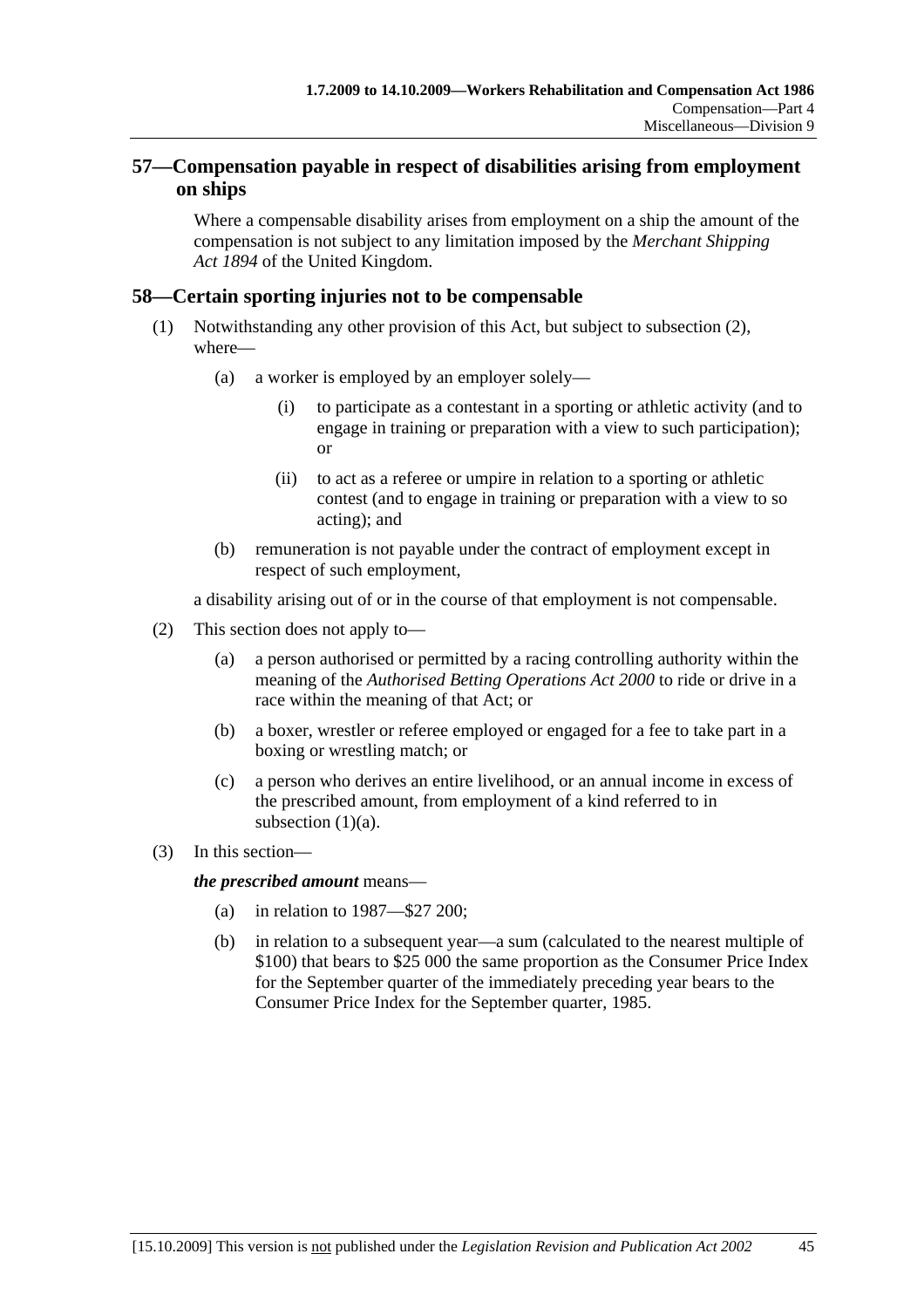### **Subdivision 2—Choice of law**

### **58AA—The applicable substantive law for work disability claims**

- (1) If there is an entitlement to compensation under the statutory workers compensation scheme of a State in respect of a disability to a worker (whether or not compensation has been paid), the substantive law of that State is the substantive law that governs—
	- (a) whether or not a claim for damages in respect of the disability can be made; and
	- (b) if it can be made, the determination of the claim.
- (2) This Subdivision does not apply if compensation is payable in respect of the disability under the statutory workers compensation scheme of more than 1 State.
- (3) For the purposes of this section, compensation is considered to be payable under a statutory workers compensation scheme of a State in respect of a disability if compensation in respect of it—
	- (a) would have been payable but for a provision of the scheme that excludes the worker's right to compensation because the disability is attributable to any conduct or failure of the worker that is specified in that provision; or
	- (b) would have been payable if a claim for that compensation had been duly made, and (where applicable) an election to claim that compensation (instead of damages) had been duly made.
- (4) A reference in this section to compensation payable in respect of a disability does not include a reference to compensation payable on the basis of the provisional acceptance of liability.
- (5) In this Subdivision—

*State* includes a Territory.

### **58AB—Claims to which Subdivision applies**

- (1) This Subdivision applies to a claim for damages or recovery of contribution brought against a worker's employer in respect of a disability that was caused by—
	- (a) the negligence or other tort (including breach of statutory duty) of the worker's employer; or
	- (b) a breach of contract by the worker's employer.
- (2) This Subdivision also applies to a claim for damages or recovery of contribution brought against a person other than a worker's employer in respect of a disability if—
	- (a) the worker's employment is connected with this State; and
	- (b) the negligence or other tort or the breach of contract on which the claim is founded occurred in this State.
- (3) Subsection (1)(a) and subsection (2) apply even if damages resulting from the negligence or other tort are claimed in an action for breach of contract or other action.
- (4) A reference in this Subdivision to a worker's employer includes a reference to—
	- (a) a person who is vicariously liable for the acts of the employer; and
	- (b) a person for whose acts the employer is vicariously liable.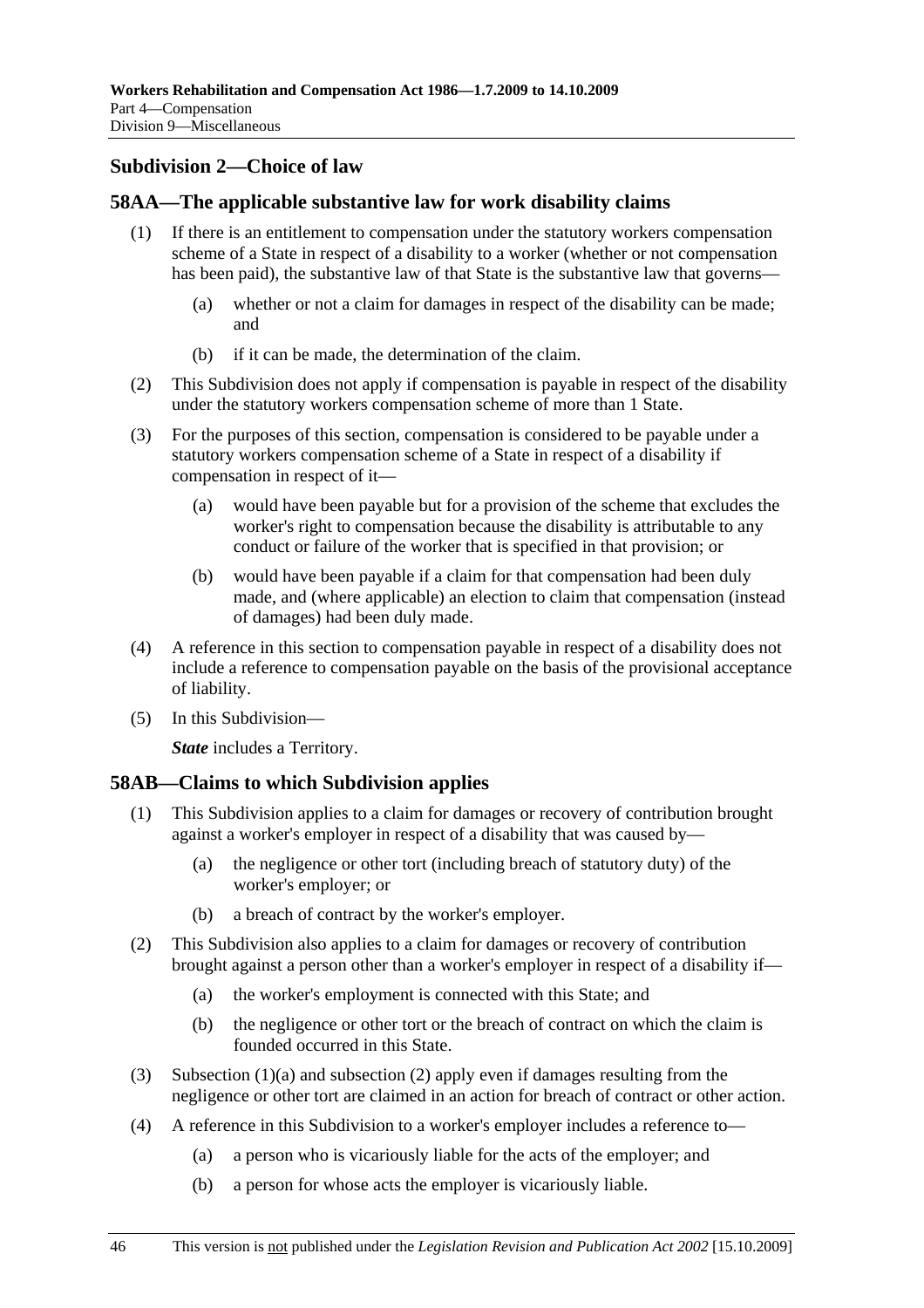### **58AC—What constitutes disability and employment**

For the purposes of this Subdivision—

- (a) *disability*, *employer* and *worker* include anything that is within the scope of a corresponding term in the statutory workers compensation scheme of another State; and
- (b) the determination of what constitutes employment or whether or not a person is a worker or a worker's employer is to be made on the basis that those concepts include anything that is within the scope of a corresponding concept in the statutory workers compensation scheme of another State.

### **58AD—Claim in respect of death included**

For the purposes of this Subdivision, a claim for damages in respect of death resulting from a disability is to be considered as a claim for damages in respect of the disability.

### **58AE—Meaning of substantive law**

In this Subdivision—

#### *a State's legislation about damages for a work related disability* means—

- (a) for this State—this Part and any other provision of this Act providing for the interpretation of anything in this Part; and
- (b) for another State—any provisions of a law of that State that is declared by the regulations to be the State's legislation about damages for a work related disability;

#### *substantive law* includes—

- (a) a law that establishes, modifies, or extinguishes a cause of action or a defence to a cause of action;
- (b) a law prescribing the time within which an action must be brought (including a law providing for the extension or abridgment of that time);
- (c) a law that provides for the limitation or exclusion of liability or the barring of a right of action if a proceeding on, or arbitration of, a claim is not commenced within a particular time limit;
- (d) a law that limits the kinds of injury, loss or damage for which damages or compensation may be recovered;
- (e) a law that precludes the recovery of damages or compensation or limits the amount of damages or compensation that can be recovered;
- (f) a law expressed as a presumption, or rule of evidence, that affects substantive rights; and
- (g) a provision of a State's legislation about damages for a work related disability, whether or not it would be otherwise regarded as procedural in nature,

but does not include a law prescribing rules for choice of law.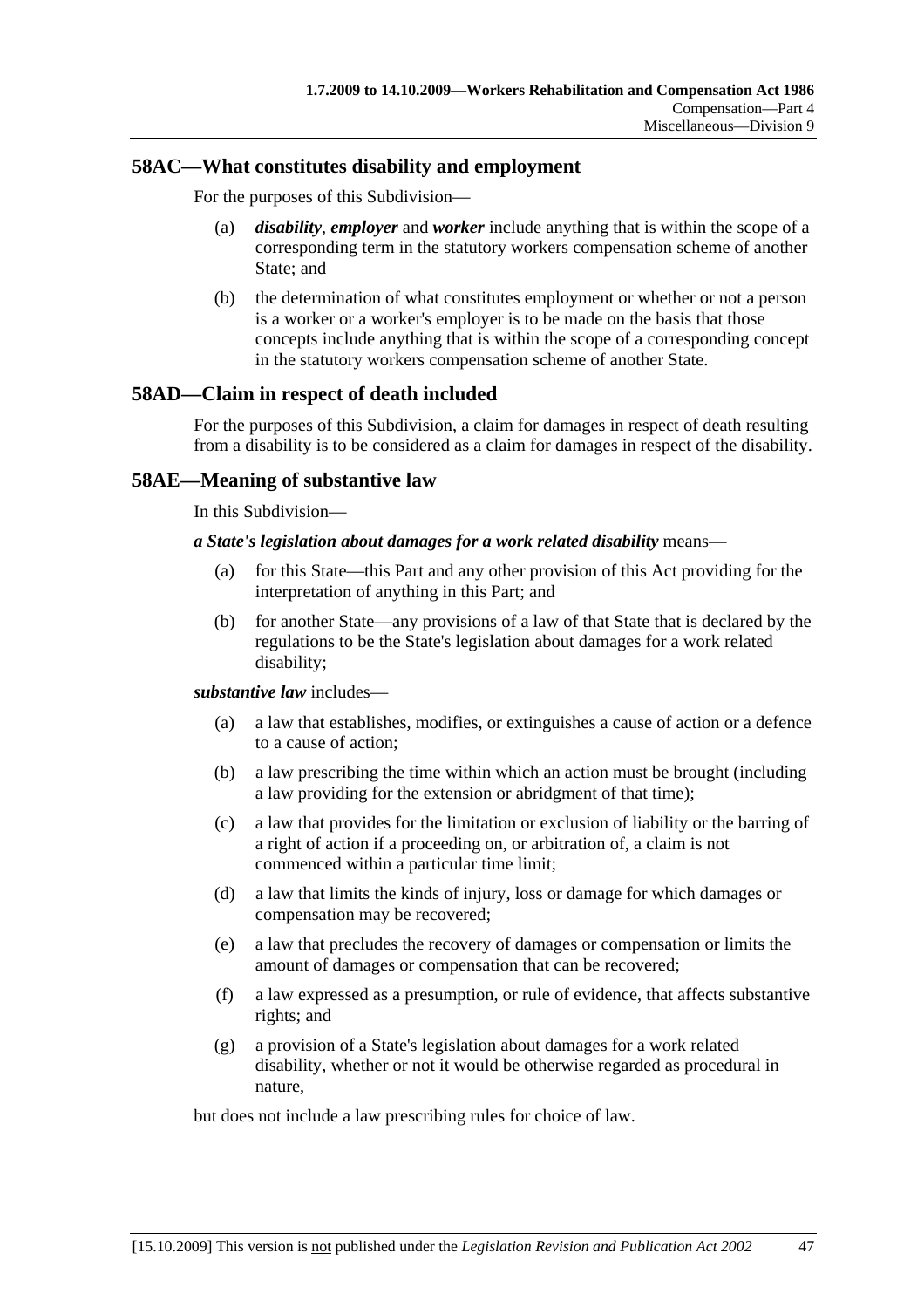### **58AF—Availability of action in another State not relevant**

- (1) It makes no difference for the purposes of this Subdivision that, under the substantive law of another State—
	- (a) the nature of the circumstances is such that they would not have given rise to a cause of action had they occurred in that State; or
	- (b) the circumstances on which the claim is based do not give rise to a cause of action.
- (2) In subsection  $(1)$ —

*another State* means a State other than the State with which the worker's employment is connected.

#### **Subdivision 3—Other matters**

#### **58A—Reports of return to work etc**

- (1) An employer (other than a self-insured employer) must notify the Corporation whenever—
	- (a) a worker who has been receiving weekly payments for total incapacity returns to work; or
	- (b) there is a change in the weekly earnings of a worker who is receiving weekly payments for partial incapacity; or
	- (c) there is a change in the type of work performed by a worker who is receiving weekly payments for partial incapacity,

(but notification is not required in a case or class of cases excepted by the Corporation from the operation of this subsection).

- (2) Where a worker who has been receiving weekly payments for total incapacity returns to work with an employer other than the employer from whose employment the disability arose, the worker must notify that previous employer of the return to work.
- (3) A notification under subsection (1) or (2)—
	- (a) must be given within 14 days of the occurrence of the notifiable event or such longer period as the regulations may allow; and
	- (b) must include full particulars of the notifiable event.
- (4) A person who without reasonable excuse fails to comply with this section is guilty of an offence.

Maximum penalty: \$1 000.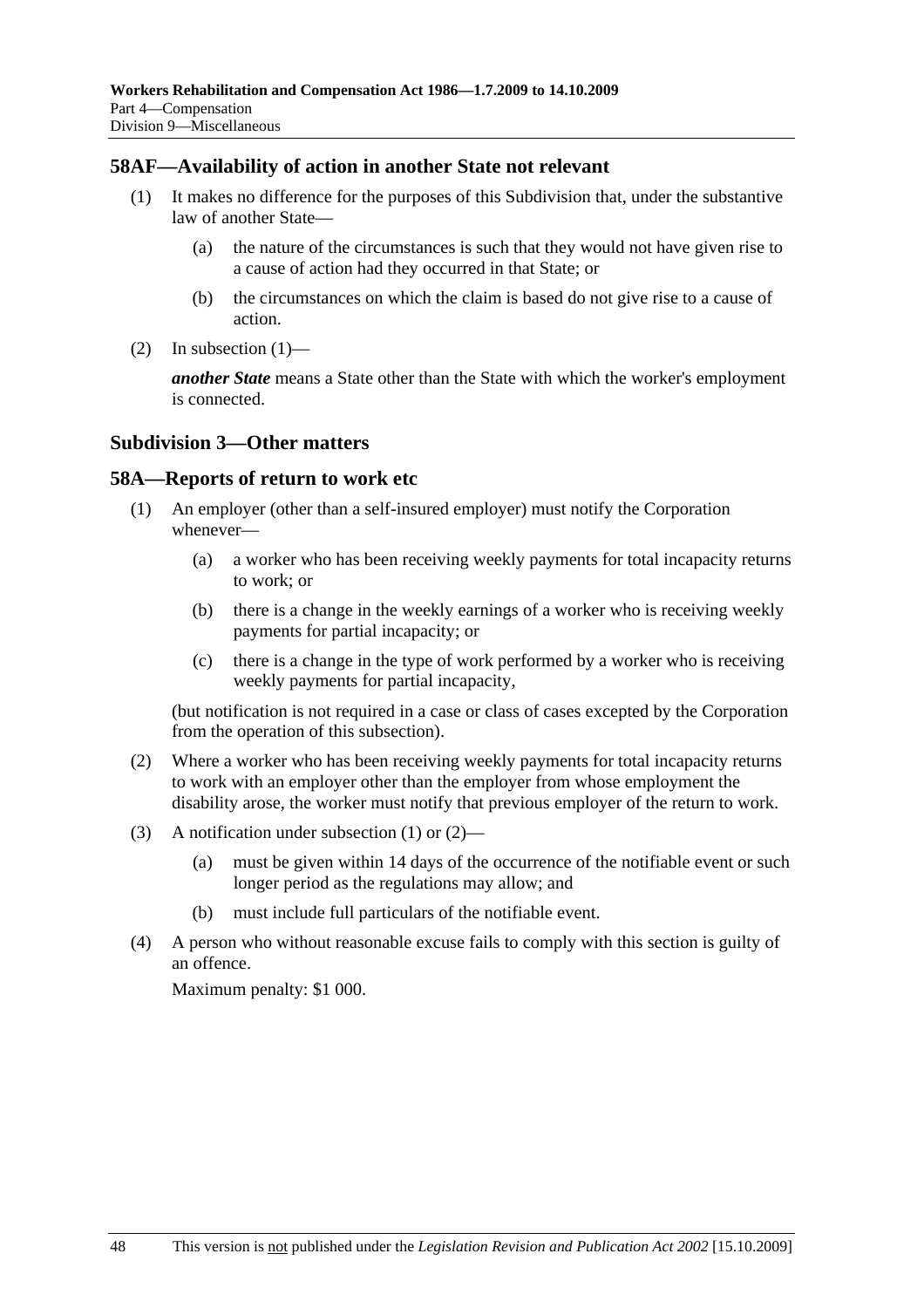### **58B—Employer's duty to provide work or pay wages**

 (1) If a worker who has been incapacitated for work in consequence of a compensable disability is able to return to work (whether on a full-time or part-time basis and whether or not to his or her previous employment), the employer from whose employment the disability arose must provide suitable employment for the worker (the employment being employment for which the worker is fit and, subject to that qualification, so far as reasonably practicable the same as, or equivalent to, the employment in which the worker was employed immediately before the incapacity).

Maximum penalty: \$25 000.

- (2) Subsection (1) does not apply if—
	- (a) it is not reasonably practicable to provide employment in accordance with that subsection (and the onus of establishing that lies in any legal proceedings on the employer); or
	- (b) the worker left the employment of that employer before the commencement of the incapacity for work; or
	- (c) the worker terminated the employment after the commencement of the incapacity for work; or
	- (e) the employer currently employs less than 10 employees, and the period that has elapsed since the worker became incapacitated for work is more than 1 year.
- (3) If a worker who has been incapacitated for work in consequence of a compensable disability undertakes alternative or modified duties under employment or an arrangement that falls outside the worker's contract of service for the employment from which the disability arose, the employer must pay an appropriate wage or salary in respect of those duties unless otherwise determined by the Corporation.

### **58C—Notice of termination of employment to be given in certain cases**

 (1) If a worker has suffered a compensable disability, the employer from whose employment the disability arose must not terminate the worker's employment without first giving the Corporation and the worker at least 28 days notice of the proposed termination.

Maximum penalty: \$15 000.

- (2) However, notice of termination is not required under this section if—
	- (a) the employment is properly terminated on the ground of serious and wilful misconduct; or
	- (b) the worker is neither receiving compensation, nor participating in a rehabilitation program, for the disability; or
	- (c) the worker's rights to compensation for the disability have been exhausted or the time for making a claim for compensation has expired.

[In legal proceedings, the burden of establishing that an employer terminated a worker's employment on the ground of serious and wilful misconduct lies on the employer.]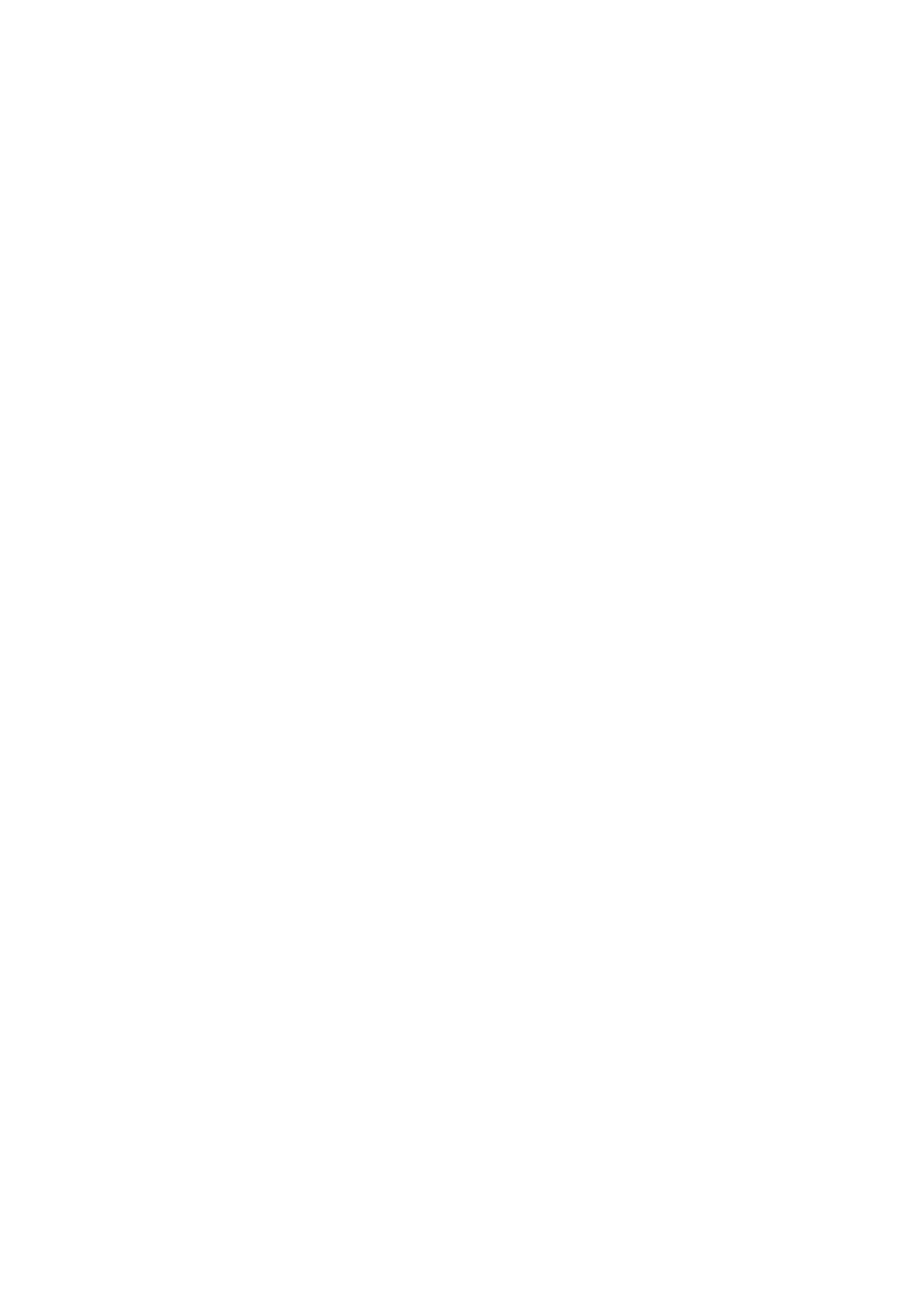# **Part 5—Registration and funding**

# **Division 1—Registration of employers**

### **59—Registration of employers**

- (1) Subject to subsection (2), an employer shall not employ a worker in employment to which this Act applies unless the employer is registered by the Corporation. Maximum penalty: \$10 000 for each worker so employed.
- (2) An employer is not required to be registered if the employer is exempted by the regulations from the obligation to be registered.
- (3) No offence is committed by an employer against this section if the employer applies for registration within 14 days after the obligation to be registered arises.
- (4) It is a defence to a prosecution for an offence under subsection (1) in respect of the employment of a particular worker if the court is satisfied that at the time of the alleged offence the employer believed on reasonable grounds that the worker's employment was not connected with this State by virtue of the operation of section 6.
- (5) If the employer's belief on reasonable grounds was that under section 6 the worker's employment was connected with another State, subsection (4) does not apply unless at the time of the alleged offence the employer had workers compensation cover in respect of the worker under the law of that other State.
- (6) In this section—

**State** includes a Territory;

*workers compensation cover* means insurance or registration required under the law of a State in respect of liability for statutory workers compensation under that law.

### **60—Self-insured employers**

- (1) Subject to this section, an employer or a group of employers may apply to the Corporation for registration as a self-insured employer or as a group of self-insured employers.
- (2) An application shall not be made under subsection (1) unless—
	- (a) in the case of an application by an individual employer—
		- (i) the employer is a body corporate; or
		- (ii) the employer is an indemnified maritime employer;
	- (b) in the case of an application by a group—
		- (i) the members of the group are related bodies corporate or local government corporations; and
		- (ii) if the members of the group are related bodies corporate—no related body corporate of any member of the group that employs a worker or workers in employment to which this Act applies is not a member of the group.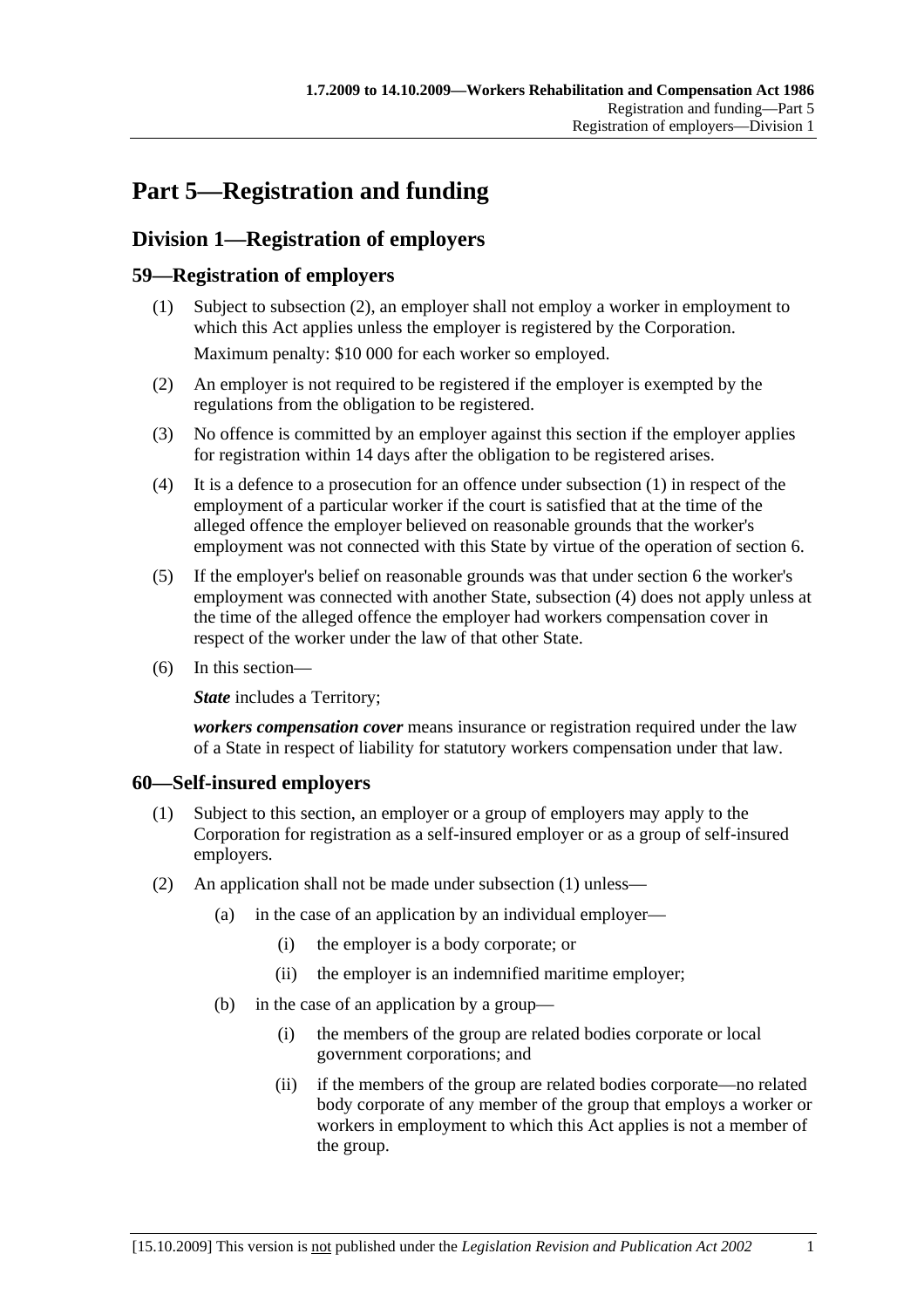- (3) Where—
	- (a) an application is made under subsection (1); and
	- (b) the Corporation is satisfied—
		- (i) that the employer or the employers constituting the group have reached a standard that, in the opinion of the Corporation, must be achieved before conferral of self-insured status can be considered; and
		- (ii) that in all the circumstances it is appropriate to do so,

the Corporation may register the employer or the group as a self-insured employer or a group of self-insured employers.

- (4) A registration under this section—
	- (a) is subject to—
		- (i) a condition that the self-insured employer must not exercise any power or discretion delegated to the self-insured employer under this Act unreasonably; and
		- (ii) such other terms and conditions as the Corporation determines from time to time or as are prescribed by the regulations; and
	- (b) where the self-insured status was conferred on the ground that the employer is an indemnified maritime employer—is subject to a condition limiting the effect of the conferral to the workers, or a specified class of the workers, to whom the relevant indemnity relates; and
	- (ba) where self-insured status was conferred on a group of related bodies corporate—is subject to the condition that there is at no time a related body corporate to any member of the group that employs a worker or workers in employment to which this Act applies that is not a member of the group; and
	- (bb) is subject to a condition that the self-insured employer will comply with any code of conduct for self-insured employers determined by the Corporation from time to time and published in the Gazette; and
	- (c) takes effect on a date fixed by the Corporation; and
	- (d) subject to this section—
		- (i) has effect for an initial period (not exceeding three years) determined by the Corporation; and
		- (ii) may, on further application to the Corporation, be renewed from time to time for a further period (not exceeding three years) determined by the Corporation at the time of the renewal.
- (4a) The Corporation may, at any time, on the application of 2 or more self-insured employers, amend the registration of each self-insured employer so as to form a group on the ground that they are now related bodies corporate.
- (4b) The Corporation may, at any time, on application by a group of self-insured employers, amend the registration of the group in order to—
	- (a) add another body corporate to the group (on the ground that the body corporate is now a related body corporate); or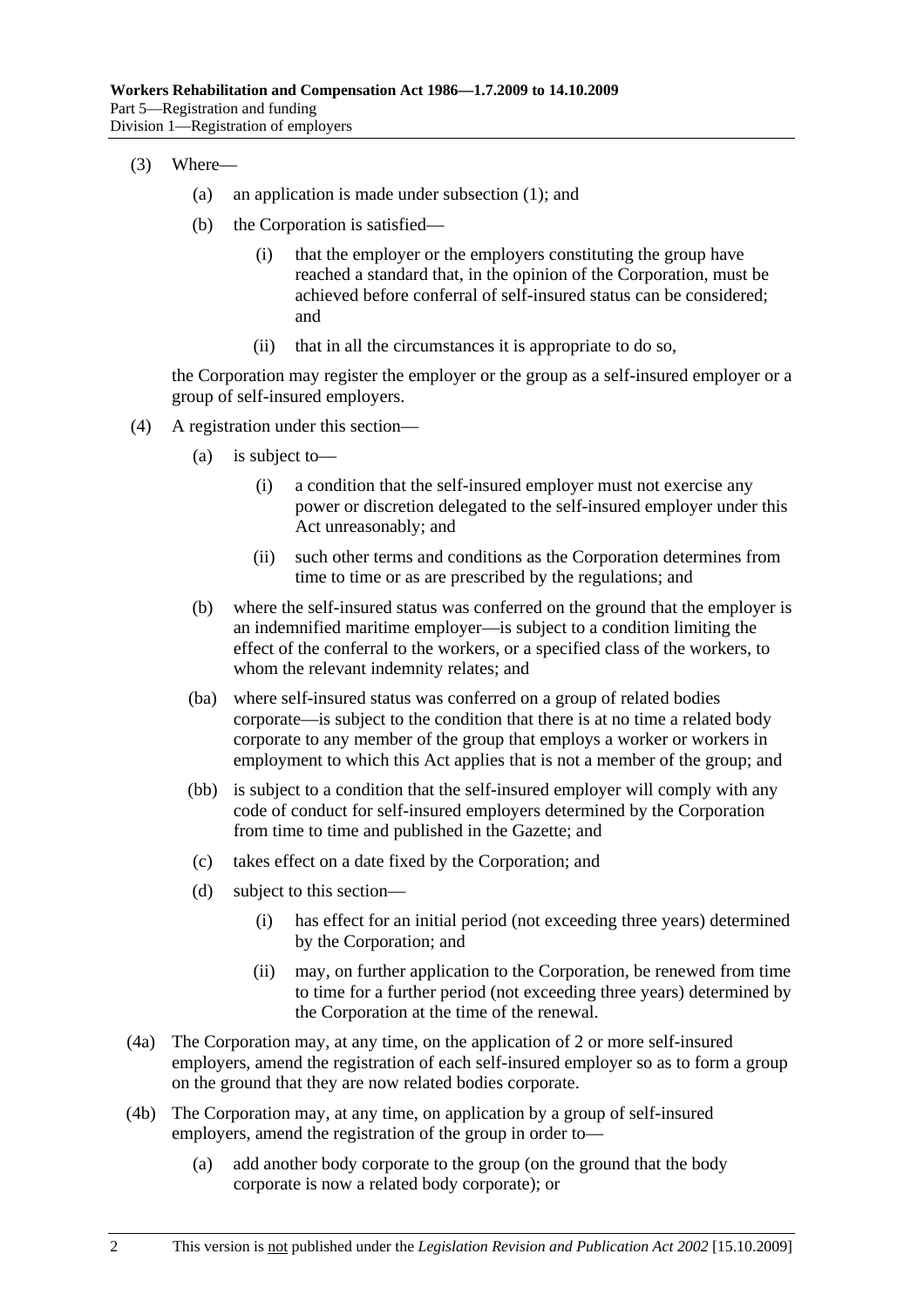- (b) remove a body corporate from the group (on the ground that the body corporate is no longer a related body corporate); or
- (c) amalgamate the registration of 2 or more groups (on the ground that all the bodies corporate are now related bodies corporate); or
- (d) divide the registration of a group into 2 or more new groups (on the ground that the bodies corporate have separated into 2 or more groups of related bodies corporate).
- (5) The Corporation may revoke the registration of a self-insured employer or group of self-insured employers, or reduce the period of registration, if the employer, or a member of the group, (as the case requires) breaches or fails to comply with this Act or a term or condition of registration.
- (6) In deciding whether to grant, renew, revoke, or reduce the period of registration as a self-insured employer or group of employers under this section the Corporation may have regard to such matters as it considers relevant and will have regard to the following:
	- (aa) the number of employees employed by the employer or group;
	- (a) whether the employer or group is, and is likely to continue to be, able to meet its liabilities;
	- (b) the resources that the employer or group has for the purpose of administering claims for compensation;
	- (c) the incidence and severity of compensable disabilities arising from employment by the employer or employers;
	- (d) the effect, or likely effect, of the working conditions under which workers are employed by the employer, or any of the employers, on the health and safety of those workers;
	- (e) the record of the employer or employers in relation to the rehabilitation of disabled workers;
	- (f) the record of the employer or employers in providing suitable employment to workers who suffer compensable disabilities;
	- (g) the views of any industrial association that has, in the opinion of the Corporation, a proper interest in the matter,

but once an employer or group has been registered as self-insured, the Corporation must not, in deciding whether to renew the registration, consider the effect of the registration on the Compensation Fund.

- (7) Where employers are registered as a group of self-insured employers, one of those employers nominated in the application for registration shall, for the purposes of this Act, be treated as the employer of all workers employed by the various members of the group.
- (7a) The Corporation may, on application by a group of self-insured employers, accept the nomination of another member of the group as the relevant employer under subsection (7).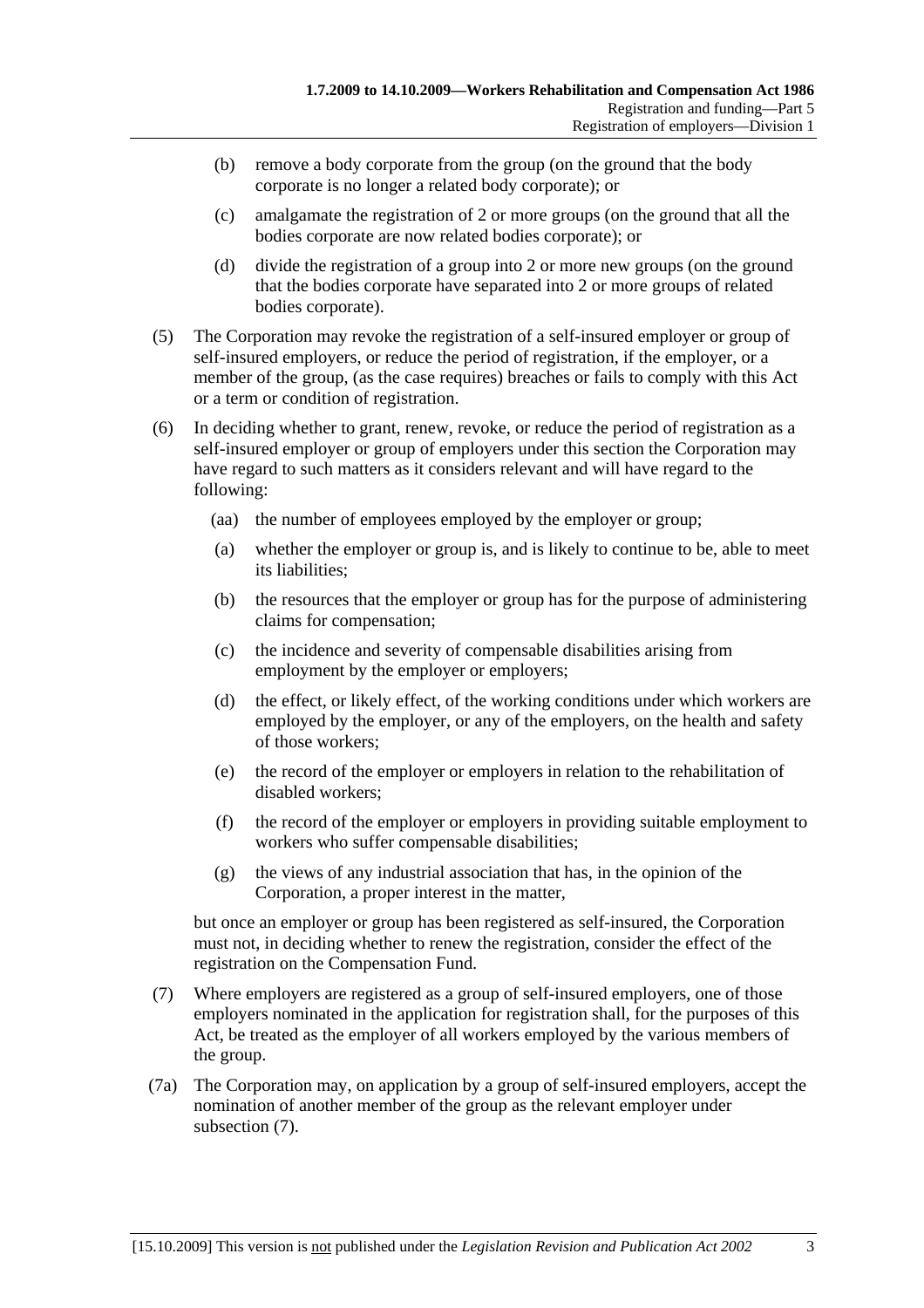- (8) Notwithstanding subsection (7), the members of the group are jointly and severally liable to satisfy the liabilities under this Act of the member referred to in subsection (7).
- (9) In this section—

*indemnified maritime employer* means an employer that has the benefit of an indemnity granted by a member of the International Group of Protection and Indemnity Associations;

*related bodies corporate* means—

- (a) in the case of corporations—bodies corporate that are related bodies corporate under section 50 of the *Corporations Act 2001* of the Commonwealth;
- (b) in the case of any other kind of bodies corporate—bodies corporate that are associated entities under section 50AAA of the *Corporations Act 2001* of the **Commonwealth**

### **61—The Crown and certain agencies to be self-insured employers**

- (1) Subject to subsection (2), the Crown and any agency or instrumentality of the Crown shall be deemed to be registered as self-insured employers.
- (2) The Governor may, by proclamation, declare that an agency or instrumentality of the Crown is not to be regarded as a self-insured employer, and in that event the agency or instrumentality shall not be regarded as a self-insured employer.
- (3) The Governor may, by further proclamation, vary or revoke a proclamation under subsection (2).
- (4) In this section—

*agency or instrumentality of the Crown* includes any body, or body of a specified class, prescribed by regulation for the purposes of this definition.

 (5) A regulation for the purposes of subsection (4) may, if the regulation so provides, take effect from a day antecedent to the day on which it is made.

### **62—Applications**

- (1) An application for registration as an employer, a self-insured employer or a group of self-insured employers—
	- (a) must be made in the designated manner and the designated form; and
	- (b) must be accompanied by the prescribed information; and
	- (c) in the case of an application for registration of a group of self-insured employers must nominate a member of the group as the employer who is, for the purposes of this Act, to be treated as the employer of all workers employed by the various members of the group.
- (2) An application for registration as a self-insured employer or group of self-insured employers must be accompanied by a fee fixed in accordance with the regulations.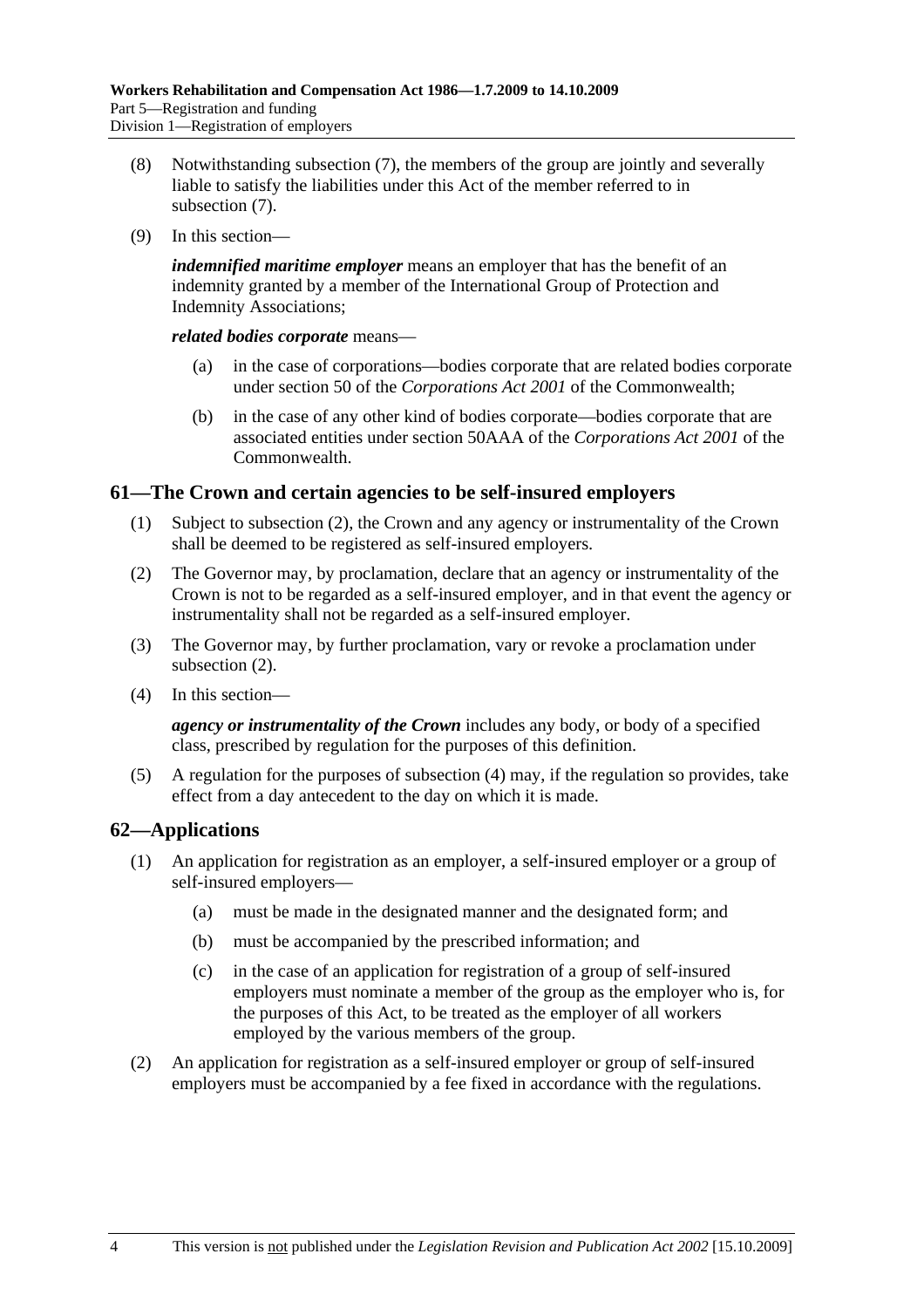### **62A—Ministerial appeal on decisions relating to self-insured employers**

- (1) If the Corporation—
	- (a) refuses the registration of an employer or group of employers as a selfinsured employer or group of self-insured employers; or
	- (b) grants or renews registration as a self-insured employer or group of self-insured employers for a period of less than three years; or
	- (ba) reduces the period of registration of an employer or group of employers as a self-insured employer or group of self-insured employers; or
	- (c) cancels the registration of an employer or group of employers as a selfinsured employer or group of self-insured employers,

the employer or employers may appeal to the Minister against that decision.

- (2) The appeal must be commenced within one month after the employer or employers receive notice of the Corporation's decision unless the Minister allows an extension of time for the appeal.
- (2a) If an employer or a group of employers appeals to the Minister against a decision of the Corporation to refuse to renew, or to cancel, the registration of the employer or employers as a self-insured employer or group of self-insured employers, the Corporation may extend or renew the registration of the employer or employers for a period of up to 3 months (pending resolution of the appeal).
- (3) The Minister may (but is not obliged to) permit an appellant to appear personally or by representative before the Minister on an appeal.
- (4) The Minister has an absolute discretion to decide an appeal under this section as the Minister thinks appropriate.
- (5) If the Minister decides in favour of the appellant, the Minister must furnish the Corporation with a statement of the reasons for the decision.

### **Division 2—Delegation to self-insured employers**

### **63—Delegation to self-insured employer**

- (1) Subject to this Act, the following powers and discretions of the Corporation, insofar as they are exercisable in relation to workers of a self-insured employer, are delegated to the self-insured employer—
	- (a) the powers and discretions under the following sections:

section 26 section 28A section 32 (but not section 32(11) and (13)) section 32A section 35 section 35A section 35B section 35C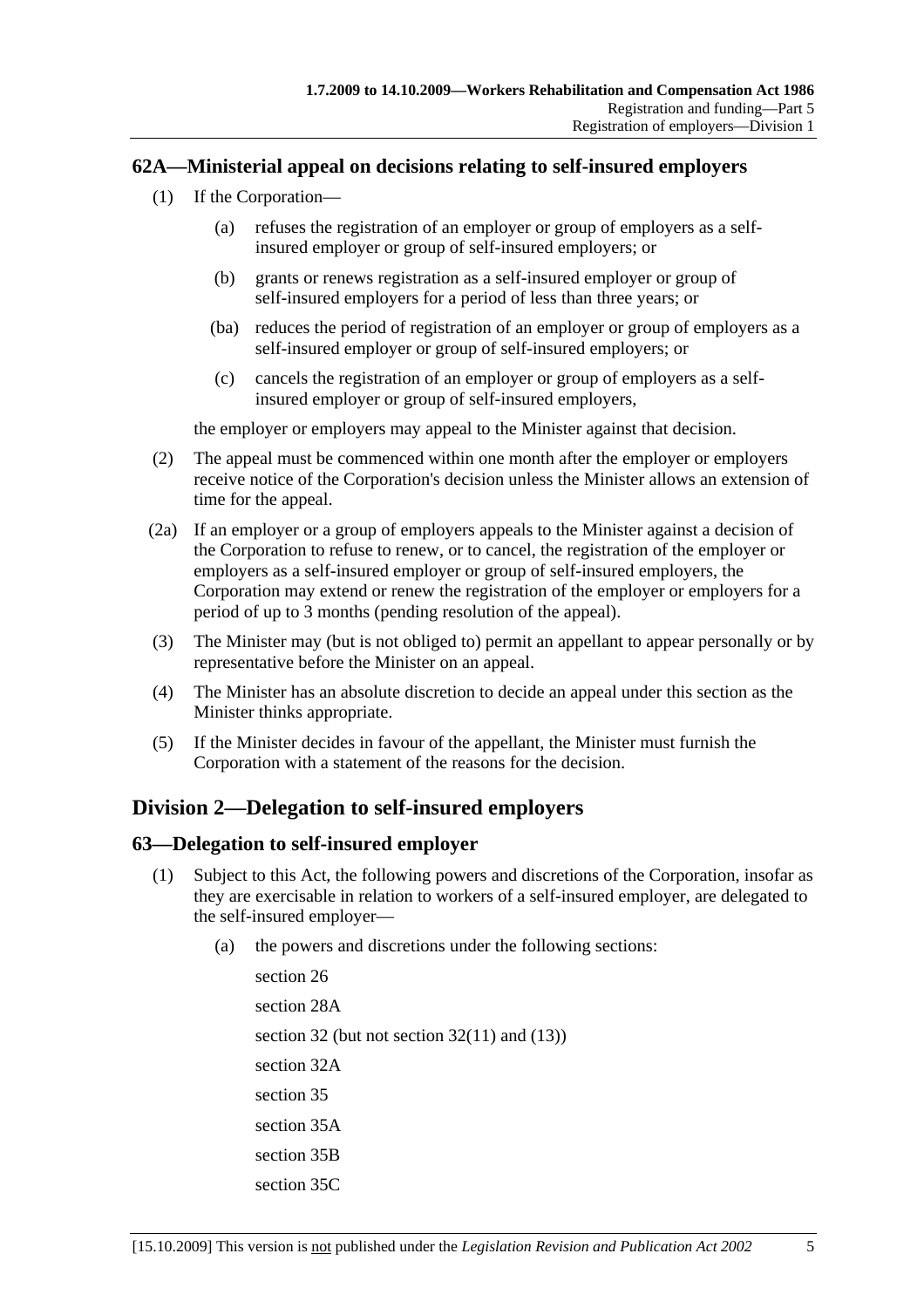| section 36  |                                                                                                                         |
|-------------|-------------------------------------------------------------------------------------------------------------------------|
| section 37  |                                                                                                                         |
| section 38  |                                                                                                                         |
| section 39  |                                                                                                                         |
| section 41  |                                                                                                                         |
| section 42  |                                                                                                                         |
| section 42A |                                                                                                                         |
| section 42B |                                                                                                                         |
| section 43  |                                                                                                                         |
|             | section 43A (but not any power associated with an accreditation scheme for<br>medical practitioners under that section) |
| section 43B |                                                                                                                         |
| section 44  |                                                                                                                         |
| section 45  |                                                                                                                         |
| section 45A |                                                                                                                         |
| section 45B |                                                                                                                         |
| section 45C |                                                                                                                         |
| section 50B |                                                                                                                         |
| section 50C |                                                                                                                         |
| section 50D |                                                                                                                         |
| section 50E |                                                                                                                         |
| section 50F |                                                                                                                         |
| section 50G |                                                                                                                         |
| section 50H |                                                                                                                         |
|             | section 53 (but not the power to approve recognised medical experts for the<br>purposes of section $53(2)$ )            |
| section 98F |                                                                                                                         |
| section 98G |                                                                                                                         |

- section 98H
- section 106
- section 106A;
- (b) any other prescribed powers and discretions.
- (2) Delegated powers and discretions referred to in subsection (1) shall not be exercised by the Corporation in relation to the workers of the self-insured employer.
- (3) Subject to this section, the Corporation shall not overrule or interfere with a decision of a self-insured employer made in the exercise of delegated powers or discretions.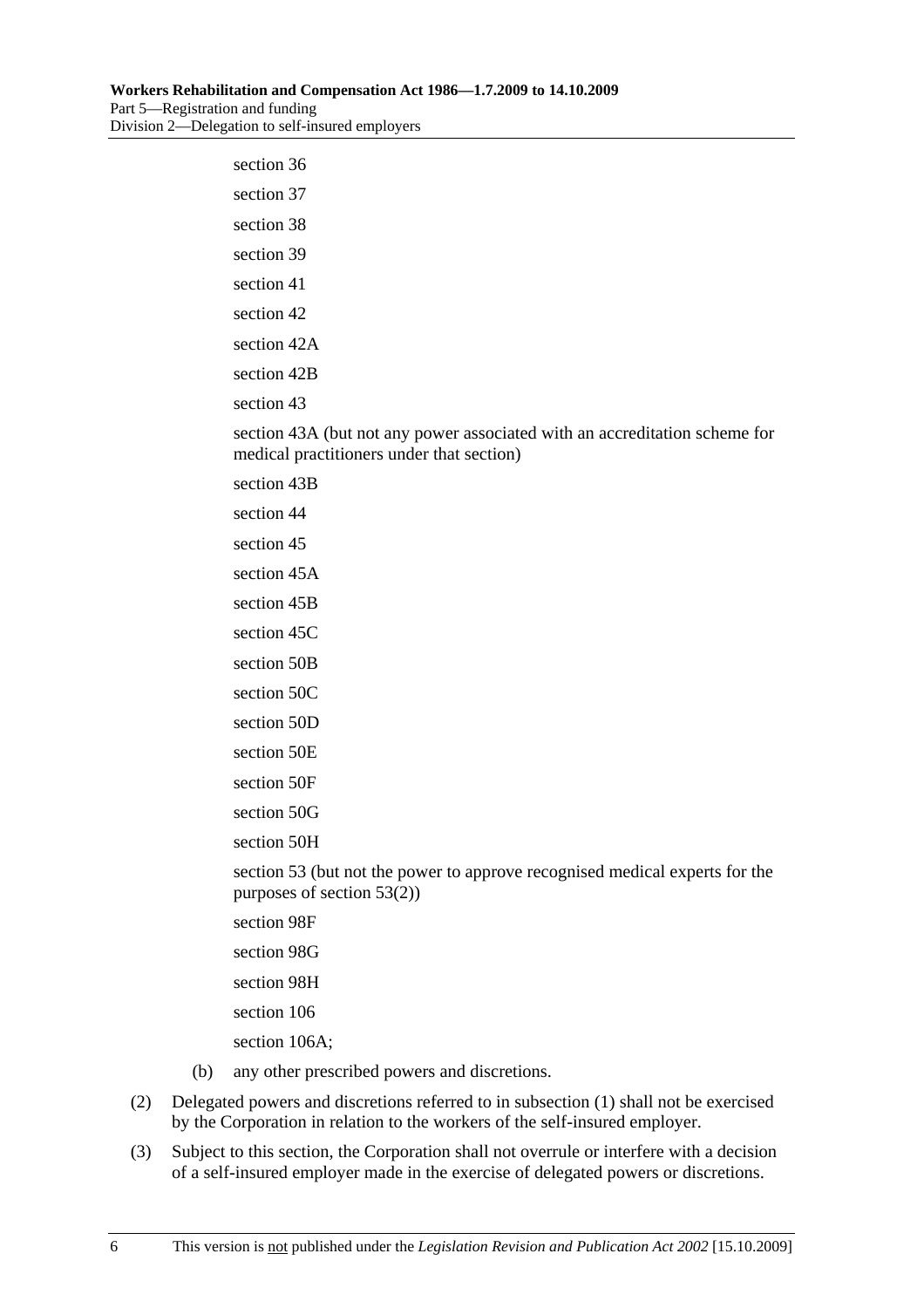(3aa) A self-insured employer—

- (a) must notify the Corporation, in accordance with the regulations, of its intention to make an assessment under Division 4B of Part 4 (Compensation for Loss of Earning Capacity) and must not proceed to make the assessment except with the Corporation's consent; and
- (b) is subject to direction by the Corporation as to how it is to exercise its powers and discretions under that Division in relation to the workers, or a particular worker, of the employer.
- (3a) The Corporation may direct a self-insured employer how the employer is to exercise its discretion regarding the maximum lump sum to be paid to an orphan child, or to orphan children.
- (4) A decision of a self-insured employer made in pursuance of a power or discretion delegated under subsection (1) shall have the same force and effect as a decision of the Corporation and shall be subject to review and appeal in the same way as a decision of the Corporation.
- (5) A reference to the Corporation in the provisions of this Act referred to in subsection (1) shall, in relation to any matter over which a self-insured employer has delegated powers or discretions, be construed as a reference to that self-insured employer.
- (5a) If the Corporation would, but for this section, be required under a provision of this Act referred to in subsection (1) to take any action or do any thing in relation to a worker of a self-insured employer—
	- (a) responsibility for taking the action or doing the thing rests with the self-insured employer; and
	- (b) any cost incurred in connection with taking the action or doing the thing is to be borne by the self-insured employer.
- (6) If a self-insured employer exercises a power or discretion delegated under subsection (1) unreasonably, the Corporation may withdraw (in whole or in part) the delegation effected by subsection (1).
- (7) If an employer ceases to be registered as a self-insured employer under this Act, the delegation to the employer under this section will, if the Corporation so determines, continue to such extent as the Corporation thinks fit in relation to disabilities that occurred before that cessation (and any act or omission of the employer within the scope of the delegation will be taken for the purposes of this Act, to be the act or omission of a self-insured employer).

### **Division 3—The Compensation Fund**

### **64—The Compensation Fund**

- (1) The Corporation shall establish and maintain a fund entitled the *Compensation Fund*.
- (2) The Compensation Fund shall consist of—
	- (a) amounts received from the imposition of levies under this Part;
	- (b) any income and accretions produced by the investment of money from the Fund;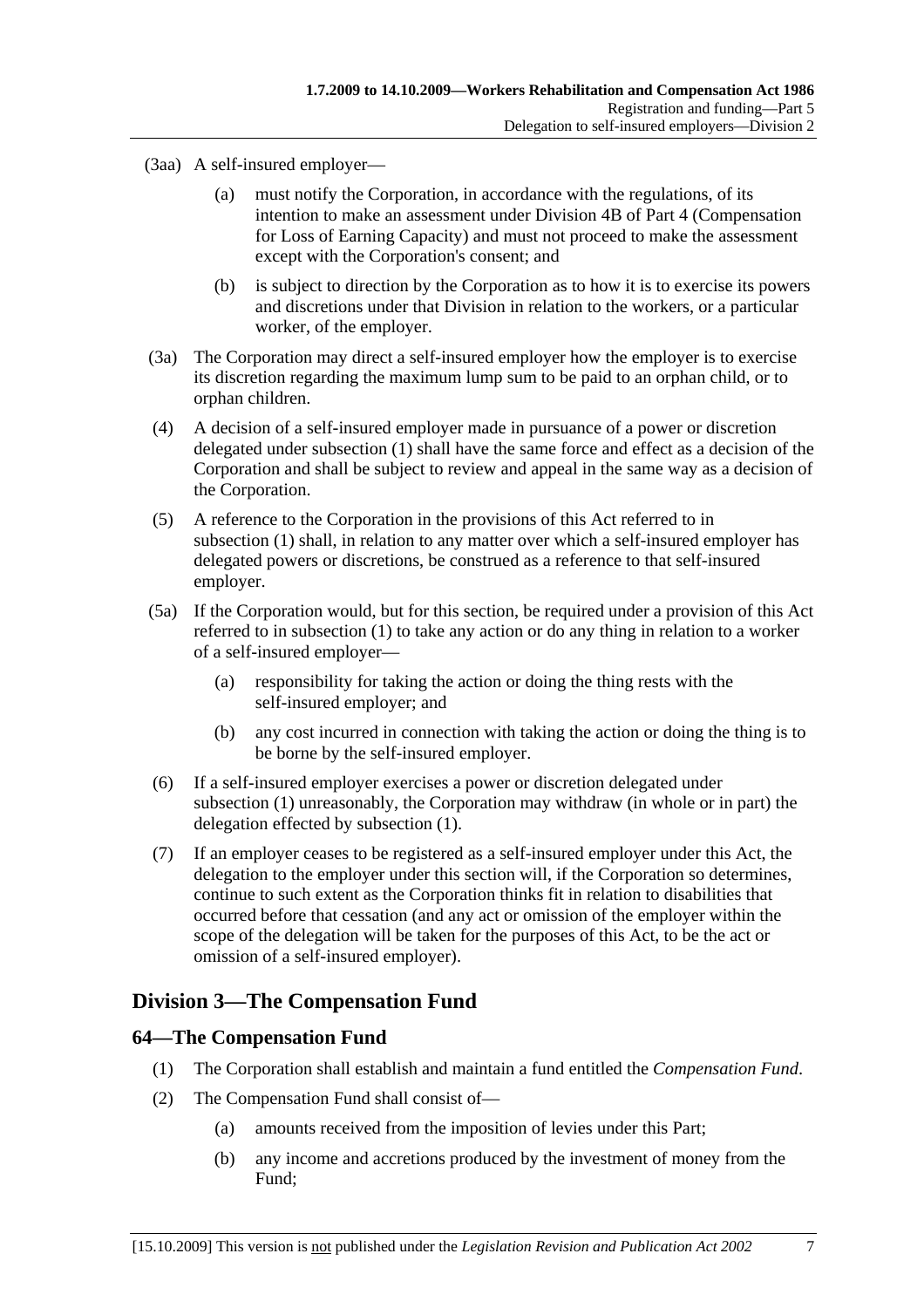- (c) any money advanced to the Corporation for the purposes of the Fund;
- (d) other money received by the Corporation under this Act or in the administration of this Act;
- (e) to the extent provided by regulation—money received by the Corporation under, or in the administration of, another Act.
- (3) The Compensation Fund shall be applied towards—
	- (a) the payments of compensation that the Corporation is liable to make under this Act;
	- (b) the costs incurred by the Corporation in performing its functions under this Act;
	- (ba) any costs incurred by the Minister or the Crown if a decision or process of the Minister under section 62A becomes the subject of judicial proceedings;
	- (c) the costs of the system of dispute resolution established by this Act;
	- (ca) the costs associated with the establishment and operation of Medical Panels;
	- (cb) the costs recoverable from the Compensation Fund under Part 6C;
	- (cc) the costs recoverable from the Compensation Fund under Part 6D;
	- (d) to the extent provided by regulation—the costs incurred by the Corporation in carrying out its functions under another Act;
	- (e) any payment that the Corporation is required to make under the *Occupational Health, Safety and Welfare Act 1986*.
- (3a) The amount to be paid from the Compensation Fund under subsection (3)(c) will be determined by agreement between the Chief Executive Officer of the department of the Minister to whom the administration of this Act is committed and the Corporation or, in default of agreement, by the Minister.
- (4) The Corporation may invest money that is not immediately required for the purposes of the Compensation Fund as the Corporation thinks fit.
- (5) Subject to subsection (6), in deciding how to invest funds that are available for investment, the Corporation shall endeavour to achieve the highest possible rates of return.
- (6) The Corporation is not required to comply with subsection (5) if the board unanimously decides, in relation to certain funds, to invest those funds at a lesser rate of return but so as to promote the economy of the State.
- (7) Until there are sufficient funds in the Compensation Fund to meet the liabilities of the Fund, the Treasurer may, as may be required from time to time, lend money to the Corporation on such terms and conditions as the Treasurer may determine.
- (8) The Treasurer may charge a fee of such amount as the Treasurer thinks fit in respect of any loan made to the Corporation under subsection (7).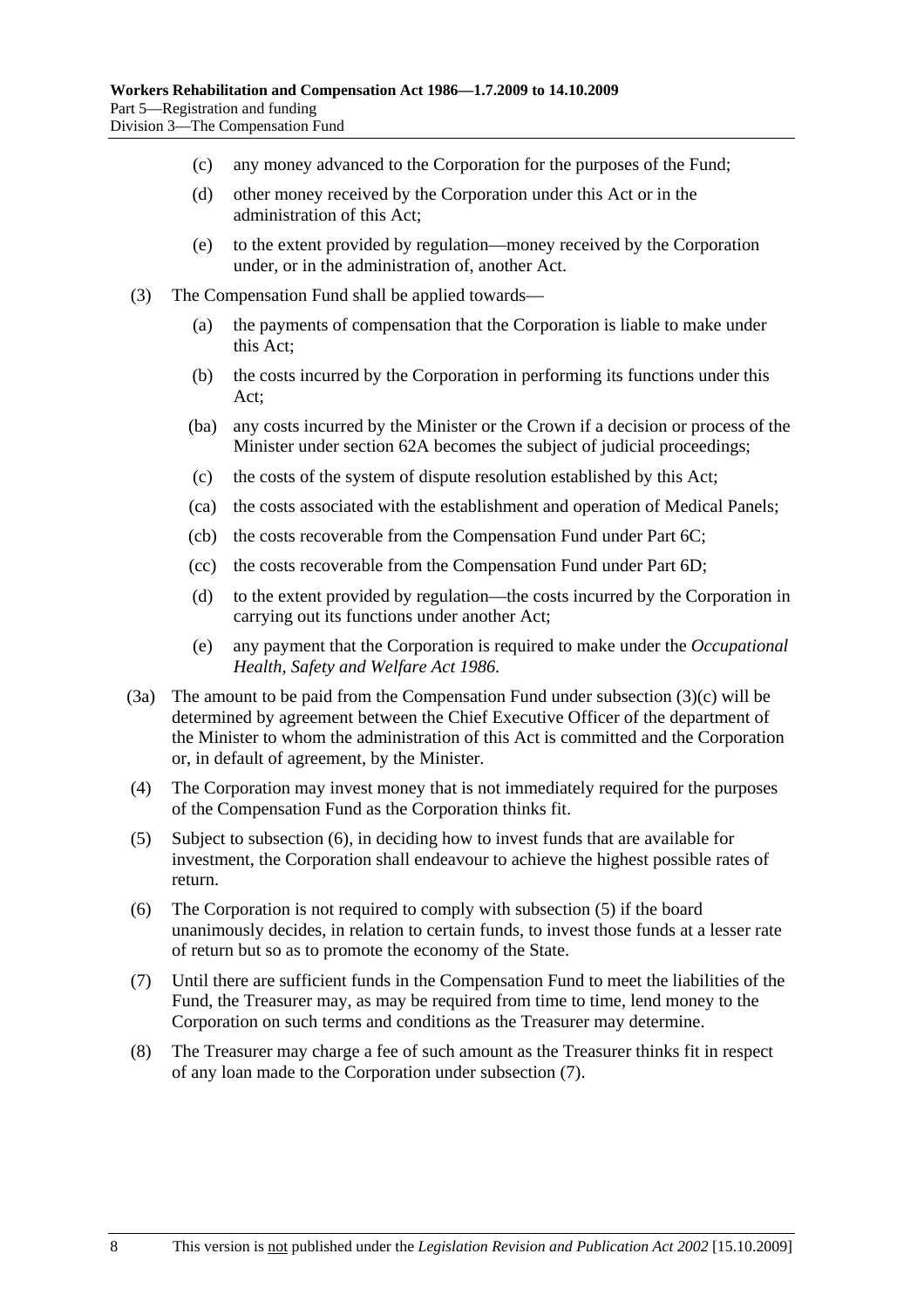# **Division 4—Imposition of levies**

### **65—Preliminary**

(1) In this Division—

*class* of industry includes a subclass;

*remuneration* includes payments made to or for the benefit of a worker which by the determination of the Corporation constitute remuneration but does not include payments determined by the Corporation not to constitute remuneration.

- (2) For the purposes of this Division, two or more workplaces in close proximity may, if the Corporation so determines, be regarded as a single workplace.
- (3) For the purposes of this Division, two or more employers will, if the Corporation so determines, constitute a group if—
	- (a) they are capable of being treated as members of a group under the *Pay-roll Tax Act 1971*; or
	- (b) they are related in some other way.
- (4) Where two or more employers constitute a group, one of those employers, nominated by the Corporation after consultation with the members of the group, will be treated as the employer of all workers employed by the members of the group.
- (5) The levy under this Act is subject to any GST payable under *A New Tax System (Goods and Services) Tax Act 1999* (Commonwealth) and any such GST is additionally payable by an employer.
- (6) Subsection (5) does not extend to a fine imposed under section 70 or any penalty interest or fine imposed under section 71.

### **66—Imposition of levies**

- (1) An employer (not being a self-insured employer) is liable to pay a levy to the Corporation under this section.
- (2) The levy is a percentage of the aggregate remuneration paid to the employer's workers in each class of industry in which the employer employs workers.
- (2a) The levy will, subject to this Act, be payable at first instance on the basis of an estimate of aggregate remuneration for a particular financial year in accordance with Division 6.
- (3) The Corporation may for the purposes of this section divide the industries carried on in the State into various classes.
- (4) The Corporation may determine any question as to the class of industry in which an employer employs workers.
- (5) In determining the class of industry in which an employer employs workers the following provisions will be applied—
	- (a) if the employer employs a worker in two or more classes of industry—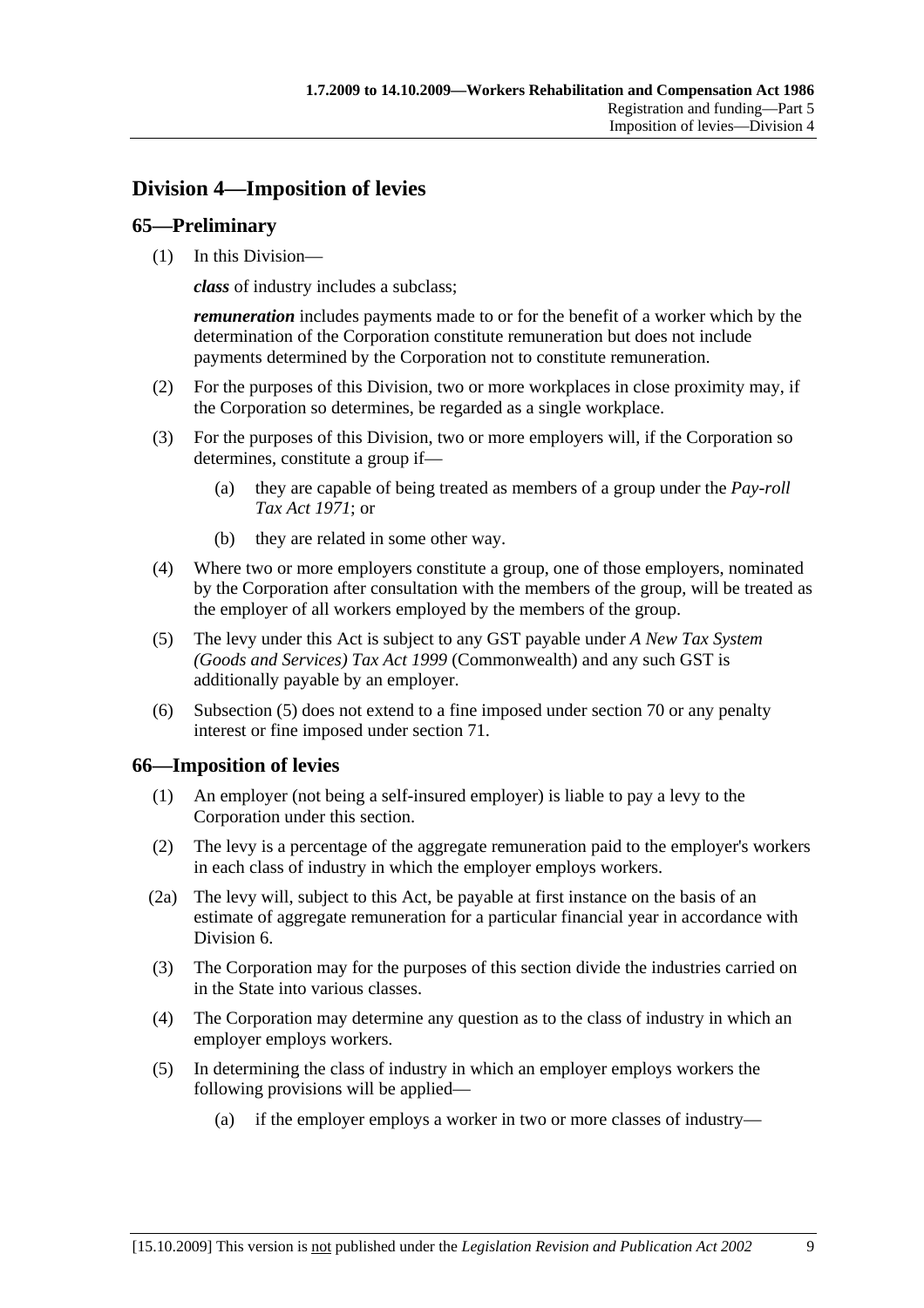- (i) the worker will, subject to any determination by the Corporation to the contrary, be treated as if solely employed in the class of industry in which he or she is predominantly employed; and
- (ii) if it is not possible to determine which is the predominant class, the worker will be treated as if solely employed in a class of industry determined by the Corporation; and
- (b) if the employer employs workers in different classes of industry at a particular workplace, all workers employed at the workplace will, if the Corporation so determines, be treated as engaged in the predominant class of industry; and
- (c) in determining what is the predominant class of industry, the Corporation will have regard to—
	- (i) the importance within the employer's total operations of each class of industry in which workers are employed; and
	- (ii) any other relevant factor.
- (6) The Corporation—
	- (a) must fix the percentages applicable to the various classes of industry by notice published in the Gazette; and
	- (b) may, by subsequent notice published in the Gazette, vary the percentages so fixed.
- (7) Subject to subsection (9), a percentage fixed under subsection (6) in relation to a class of industry must not exceed 7.5 per cent.
- (8) In fixing the percentage applicable to a particular class of industry the corporation must have regard to—
	- (a) the extent to which work carried on in that class is, in the opinion of the Corporation, likely to contribute to the cost of compensable disabilities; and
	- (b) the need for the Corporation to establish and maintain sufficient funds—
		- (i) to satisfy the Corporation's current and future liabilities in respect of compensable disabilities attributable to traumas occurring in a particular period from levies raised from remuneration paid in that period; and
		- (ii) to make proper provision for administrative and other expenditure of the Corporation; and
		- (iii) to make up any insufficiency in the Compensation Fund resulting from previous liabilities or expenditures or from a reassessment of future liabilities.
- (9) The Corporation may fix a percentage in excess of 7.5 per cent in relation to a particular class of industry if in each of two consecutive years the Corporation's estimate of the aggregate cost of claims in respect of disabilities attributable to traumas occurring in the year in the relevant class exceeds 30 per cent of the aggregate leviable remuneration paid to workers in that class.
- (10) A percentage may not be fixed under subsection (9) in excess of 20 per cent.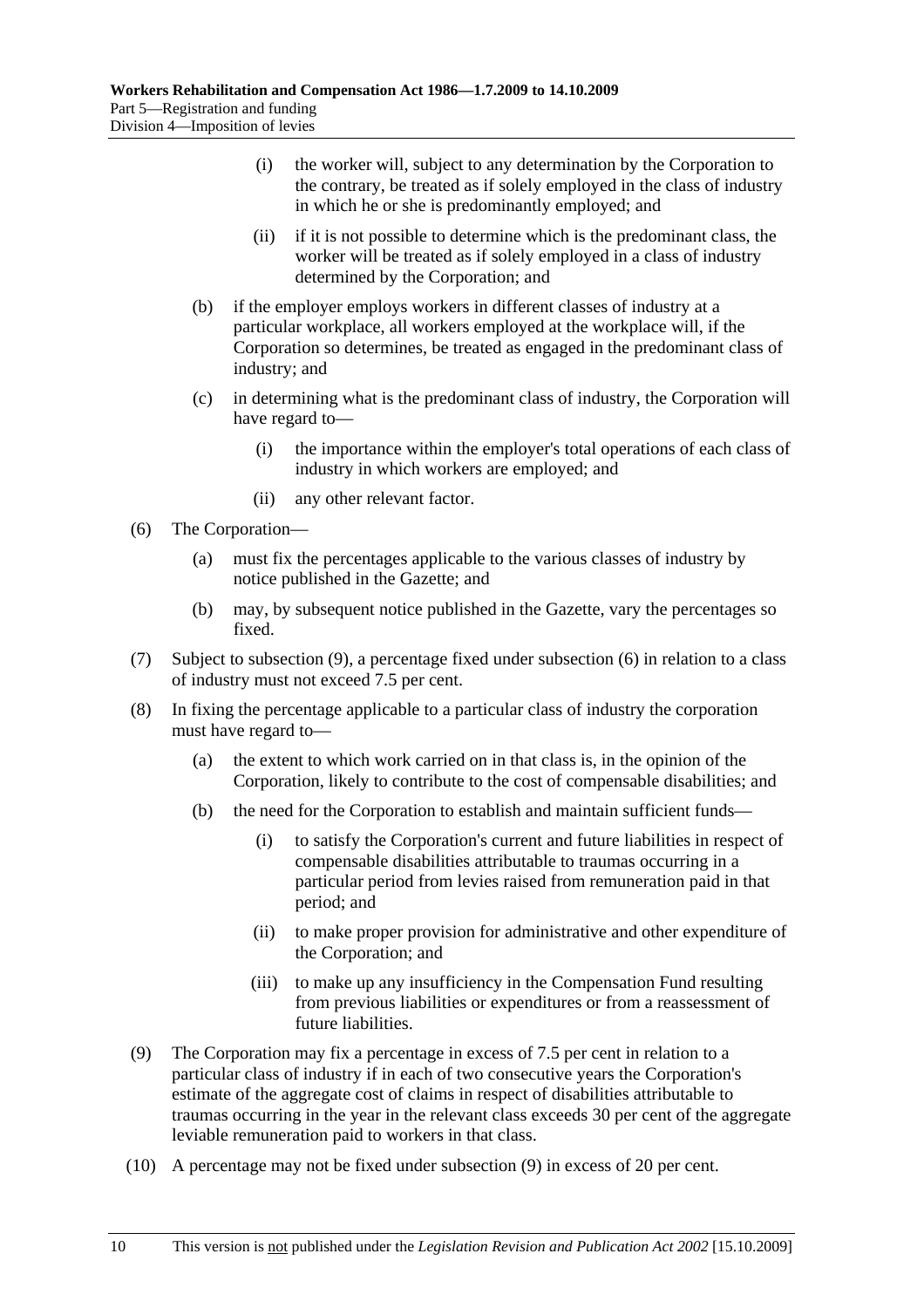- (11) A percentage fixed under subsection (9) will be reviewed annually by the Corporation and applies until it is revoked or varied by the Corporation.
- (12) The Corporation may, in prescribed circumstances, remit the levy payable by an employer under this section wholly or in part.
- (13) Subject to any remission of levy granted by the Corporation where—
	- (a) the amount of levy payable by an employer in a financial year would, apart from this subsection, be less than the designated minimum levy; or
	- (b) an employer is registered but no levy would, apart from this subsection, be payable by the employer for that financial year,

the levy payable by the employer for that financial year is the designated minimum levy.

 (14) The Corporation may, from time to time, by notice in the Gazette, fix the designated minimum levy for the purposes of subsection (13).

### **67—Adjustment of levy in relation to individual employers**

- (1) The Corporation may, in relation to a particular employer, having regard to all or any of the following matters—
	- (a) the adequacy or inadequacy of measures taken by the employer to reduce the incidence of work related traumas;
	- (b) the incidence or costs of claims for compensable disabilities suffered by the employer's workers (disregarding claims of a class excluded from the ambit of this paragraph by regulation);
	- (c) the rehabilitation facilities or services for disabled workers provided by the employer, or the absence or inadequacy of such facilities or services provided by the employer;
	- (ca) the employer's practices and procedures in connection with the appointment and work of a rehabilitation and return to work co-ordinator under Part 3 (including with respect to compliance with any relevant guidelines published by the Corporation for the purposes of section 28D);
	- (d) the employer's practices as to the retention, employment or re-employment of disabled workers (and, in particular, any failure on the employer's part to provide, in accordance with this Act, employment to a worker who has suffered a compensable disability in the employer's employment);
	- (e) such other matters (whether similar or dissimilar to those referred to above) as the Corporation considers relevant,

grant to the employer a remission of the levy that would be otherwise payable or impose on the employer a supplementary levy (as the case may require).

- (2) If the Corporation imposes a supplementary levy on an employer under subsection (1), it may also require the employer to observe conditions stipulated by the Corporation in a written notice given by the Corporation to the employer.
- (3) If an employer fails to comply with a condition imposed under this section, the Corporation may impose on that employer a further supplementary levy.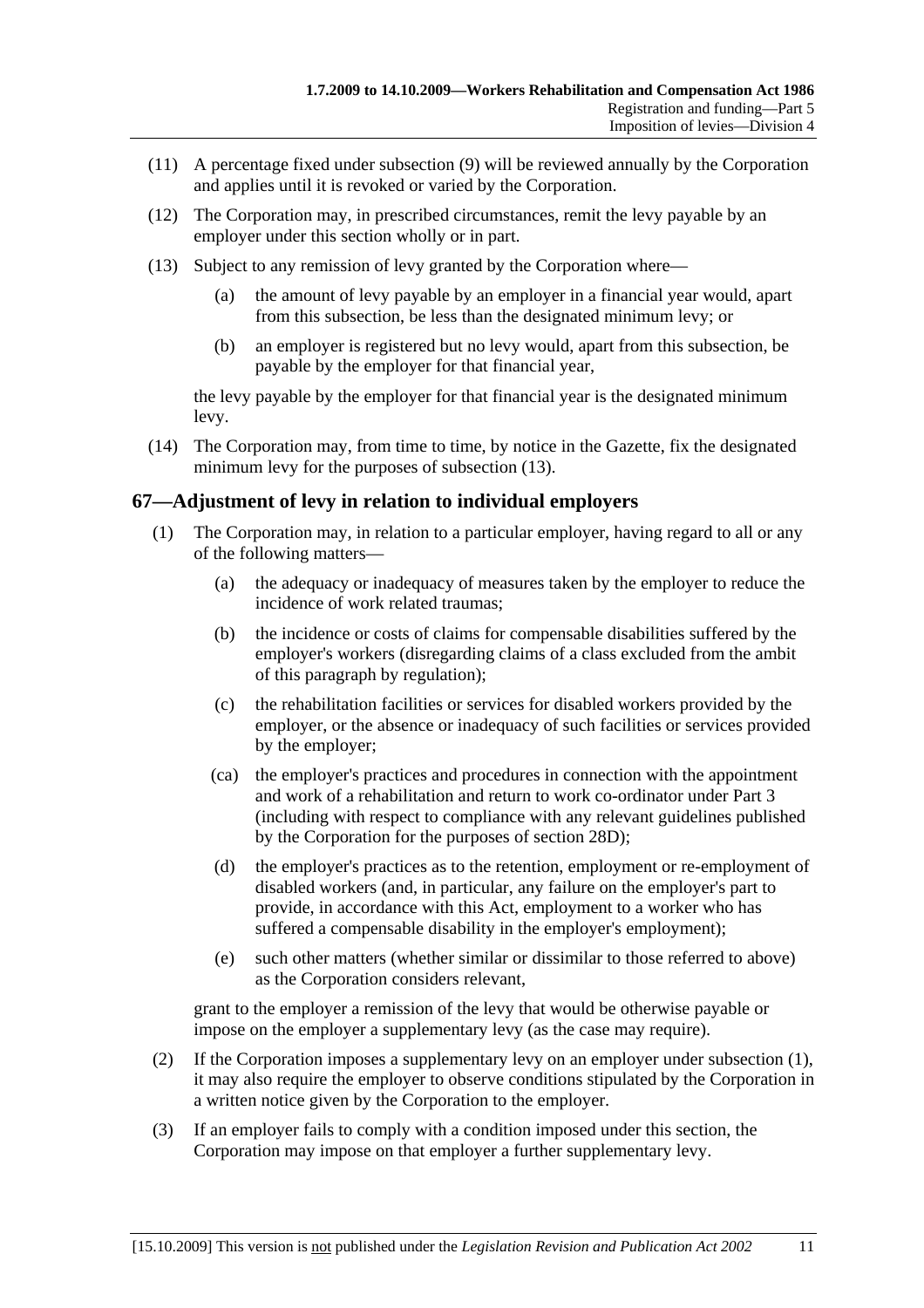- (4) The Corporation may, for any proper reason—
	- (a) vary or revoke a condition imposed under this section; or
	- (b) revoke or reduce a supplementary levy imposed, or a remission of levy granted, under this section.
- (5) The Corporation may establish rehabilitation and return to work programs for disabled workers on terms under which an employer who participates in the program by providing employment for disabled workers and complying with the other conditions of the scheme is entitled to reduction of the levy that would otherwise be payable by the employer on a basis set out in the scheme.
- (6) The terms and conditions of a rehabilitation and return to work scheme established under subsection (5) must be promulgated by regulation.

### **Division 5—Special levy for self-insured employers**

#### **68—Special levy for self-insured employers**

- (1) A self-insured employer is liable to pay a levy to the Corporation under this section.
- (2) The levy payable by a self-insured employer will be a percentage of the levy that would have been payable by the employer if the employer were not registered as a self-insured employer and will be fixed by the Corporation with a view to raising from self-insured employers—
	- (a) a fair contribution towards the administrative expenditure of the Corporation; and
	- (b) a fair contribution towards the cost of rehabilitation funding; and
	- (c) a fair contribution towards the costs of the system of dispute resolution established by this Act;
	- (d) a fair contribution towards actual and prospective liabilities of the Corporation arising from the insolvency of employers.
- (3) If the Corporation is satisfied that there are good reasons for differentiating between different self-insured employers or classes of self-insured employers, the percentage on which the levy for self-insured employers is based may vary from self-insured employer to self-insured employer or from class to class.
- (4) Where the measures taken by a self-insured employer—
	- (a) to reduce the incidence of work related traumas and disabilities; and
	- (b) to provide for the rehabilitation of disabled workers; and
	- (c) to provide for the administration of claims,

conform to or exceed standards determined by the Corporation for the purposes of this subsection, the Corporation may grant to the self-insured employer such remission of the levy that would otherwise be payable by the self-insured employer as the Corporation thinks fit.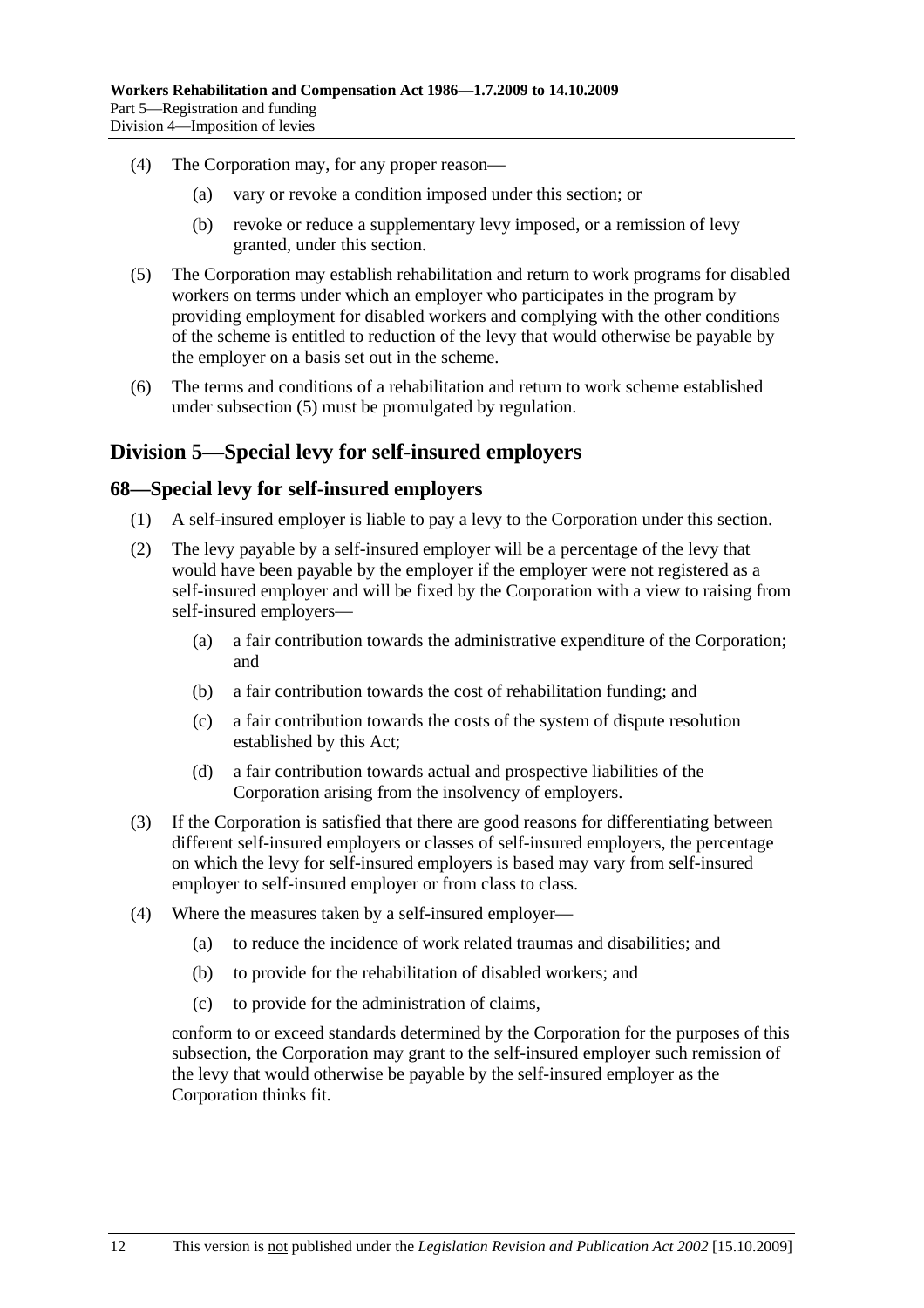# **Division 6—Payment of levies**

### **69—Initial payment**

- (1) Subject to this Division, an employer must, by the prescribed date in each financial year, provide to the Corporation, in the form of a return determined by the Corporation—
	- (a) if the employer is a self-insured employer—an estimate of the aggregate remuneration that the employer expects to pay to the employer's workers during the financial year;
	- (b) if the employer is not a self-insured employer—an estimate of the aggregate remuneration that the employer expects to pay to the employer's workers in each class of industry during the financial year.
- (2) An estimate under subsection (1) must be provided in a manner approved by the Corporation.
- (3) A return under subsection (1) must be accompanied by the levy payable on aggregate remuneration in the relevant class or classes of industry based on the estimate or estimates set out in the return.
- (4) The Corporation may, by notice to a particular employer or by notice in the Gazette—
	- (a) specify another date that will apply instead of the prescribed date under subsection (1):
	- (b) specify an estimate or estimates of aggregate remuneration that will apply instead of any estimate under subsection (1);
	- (c) specify that any levy must be paid according to some other requirement determined by the Corporation.
- (5) A date specified under subsection (4)(a) may be before or after the prescribed date and, in relation to a newly registered employer, may be specified on or after registration.
- (6) An estimate specified under subsection (4)(b) may apply, according to a determination of the Corporation—
	- (a) despite the provision of an estimate by the employer under subsection (1); or
	- (b) so as to relieve the employer from the requirement to provide an estimate under subsection (1).
- (7) If the Corporation specifies an estimate under subsection (4)(b), the amount of the estimate will be used for the purposes of the calculation of the levy that would otherwise be payable under subsection (3) (as if the Corporation's estimate were set out in a relevant return).
- (8) A requirement specified under subsection  $(4)(c)$  may—
	- (a) be a requirement that any levy be paid on a monthly basis, or with respect to some other period determined by the Corporation; or
	- (b) allow an employer to pay any levy on aggregate remuneration paid during a preceding period.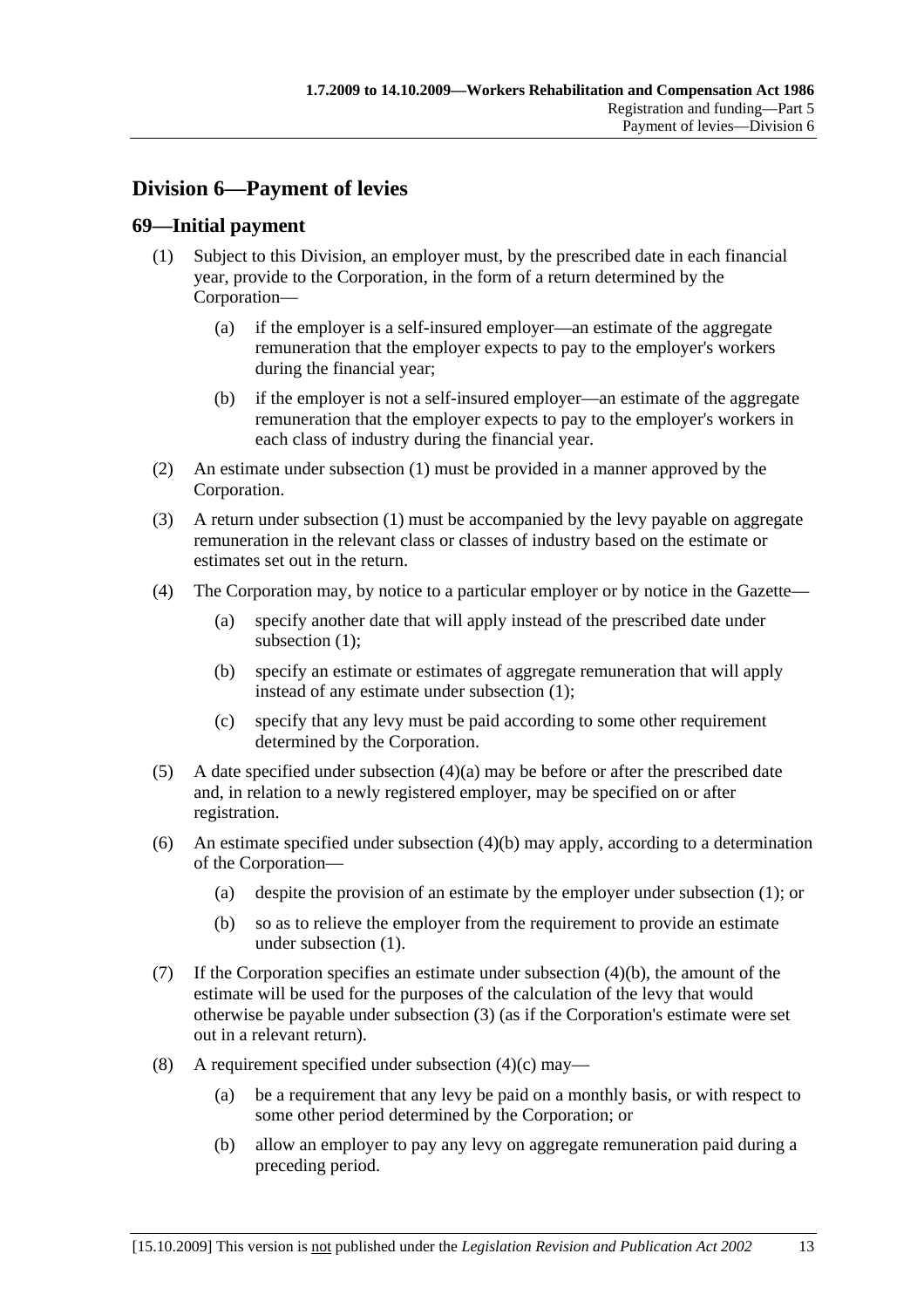- (9) The Corporation may, from time to time as the Corporation thinks fit, vary or revoke a notice under subsection (4), or make a new specification or impose a new requirement under subsection (4).
- (10) A notice in the Gazette under subsection (4) or (9) may apply to
	- a specified employer; or
	- (b) employers of a specified class.

#### **69A—Revised estimates of remuneration by employers**

- (1) If as a result of a change in circumstances an employer becomes aware that the actual remuneration paid or payable by the employer exceeds or is likely to exceed by more than the prescribed percentage the estimate, or latest estimate, (as the case may be) of aggregate remuneration applying in relation to the employer under this Division, the employer must advise the Corporation of the changed circumstances and submit a revised estimate or estimates, in the designated form, within 28 days of becoming aware of the changed circumstances.
- (2) If the actual remuneration paid or payable by an employer as at any time before the last 2 months of a financial year exceeds the estimate, or the latest estimate, (as the case may be) of aggregate remuneration applying in relation to the employer under this Division, the employer must advise the Corporation and submit a revised estimate or estimates, in the designated form, within 28 days of the actual remuneration exceeding the estimate.
- (3) Subsection (2) does not apply if the period for the estimation of remuneration payable by the employer is less than a full financial year by virtue of the operation of a notice of the Corporation under section 69.

#### **69B—Certificate of remuneration**

The Corporation may by notice in writing require an employer to provide a certified statement of remuneration paid or payable by the employer in a designated form during a period specified by the Corporation to workers employed by the employer to the Corporation within 28 days of receiving the notice or such longer period as is specified in the notice.

#### **69C—Revised estimates of remuneration by Corporation**

- (1) The Corporation may, in addition to the preceding sections of this Division, in its absolute discretion, review an estimate of remuneration previously made under this Division.
- (2) In conducting the review, the Corporation may have regard to any matter relevant to the determination of the remuneration paid or payable to an employer.

#### **69D—Statement for reconciliation purposes**

An employer must, within the prescribed period after the end of a period for which levy is payable (the *designated period*), provide to the Corporation a statement in a designated form that sets out the remuneration paid by the employer to workers employed by the employer during the designated period.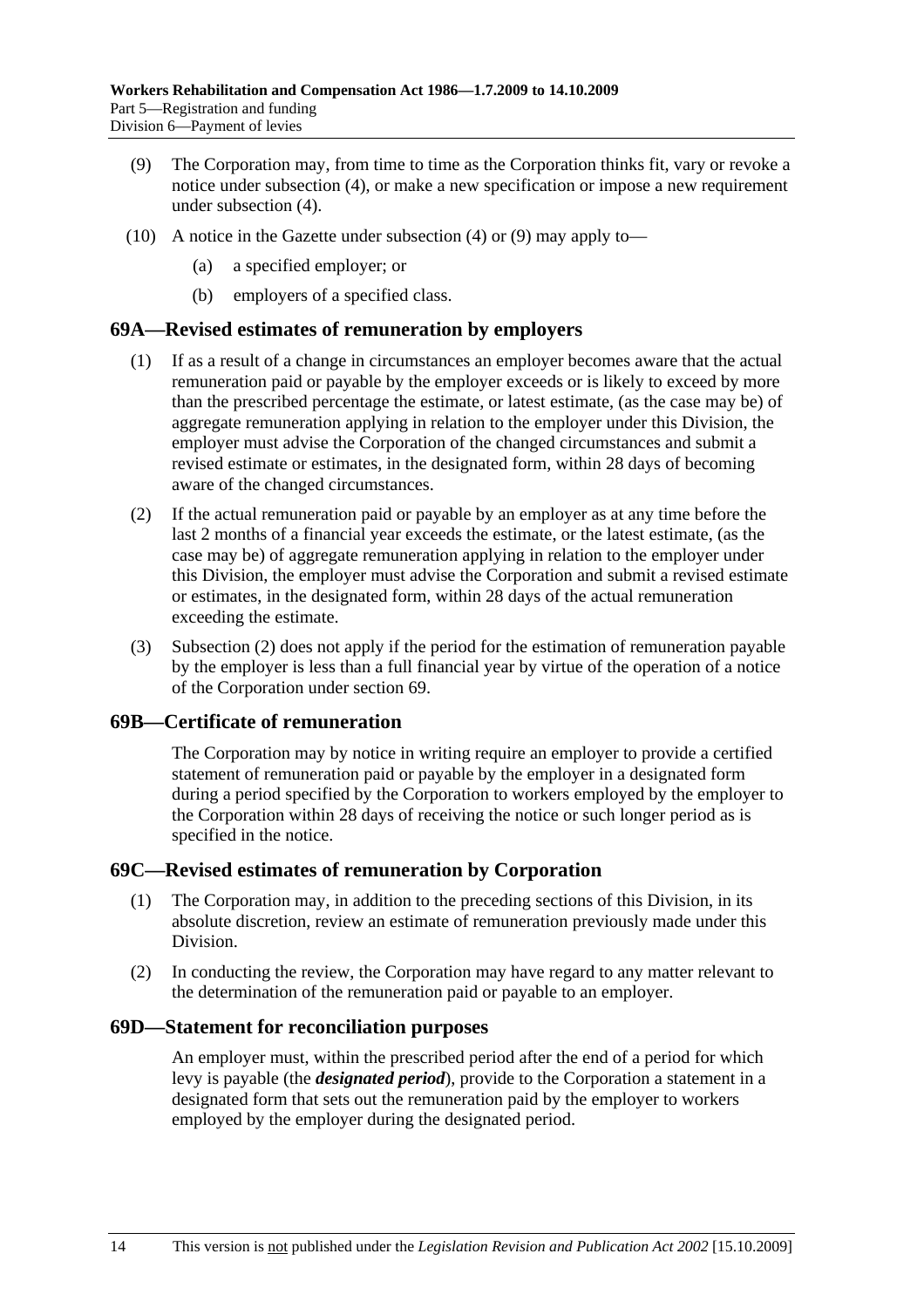### **69E—Adjustment of levy**

- (1) If the Corporation considers that the levy payable by an employer should be adjusted—
	- (a) because of the specification of an estimate of remuneration under section 69(4); or
	- (b) because the circumstances specified in section 69A(1) or (2) apply; or
	- (c) because of information provided in a statement under section 69B; or
	- (d) because of the outcome of a review under section  $69C(1)$ ,

the Corporation may issue a notice of adjustment of levy to the employer.

- (2) If, as a result of the actual remuneration paid by an employer to workers employed by the employer during a period for which levy is payable, the employer has paid an amount of levy that does not equal the amount of levy payable under Division 4 or 5, there will be an adjustment of the employer's liability to levy with respect to that period by force of this subsection.
- (3) If additional levy is payable—
	- (a) under a notice of adjustment under subsection (1); or
	- (b) by operation of subsection (2),

the additional amount is payable in accordance with the regulations (and may be recovered as unpaid levy in a case of default).

- (4) If an excess amount has been paid by the employer—
	- (a) on account of a notice of adjustment under subsection (1); or
	- (b) by operation of subsection (2),

the Corporation may at the Corporation's discretion (but subject to the regulations)—

- (c) refund the excess to the employer; or
- (d) set off the excess against existing or future liabilities of the employer to make payments of levy under this Act.

#### **69F—Deferred payment of levy**

- (1) The Corporation may, on application by an employer, defer the payment of levy by the employer if satisfied that—
	- (a) the employer is in financial difficulties; but
	- (b) the employer has a reasonable prospect of overcoming the financial difficulties and the deferment would assist materially in overcoming those difficulties.
- (2) A deferment may be given under this section on conditions that the Corporation considers appropriate having regard to the objects of this Act.
- (3) The Corporation may, by written notice to the employer, cancel a deferment under this section.
- (4) If a deferment is cancelled, the employer must pay to the Corporation the amount covered by the deferment as required by the notice of cancellation.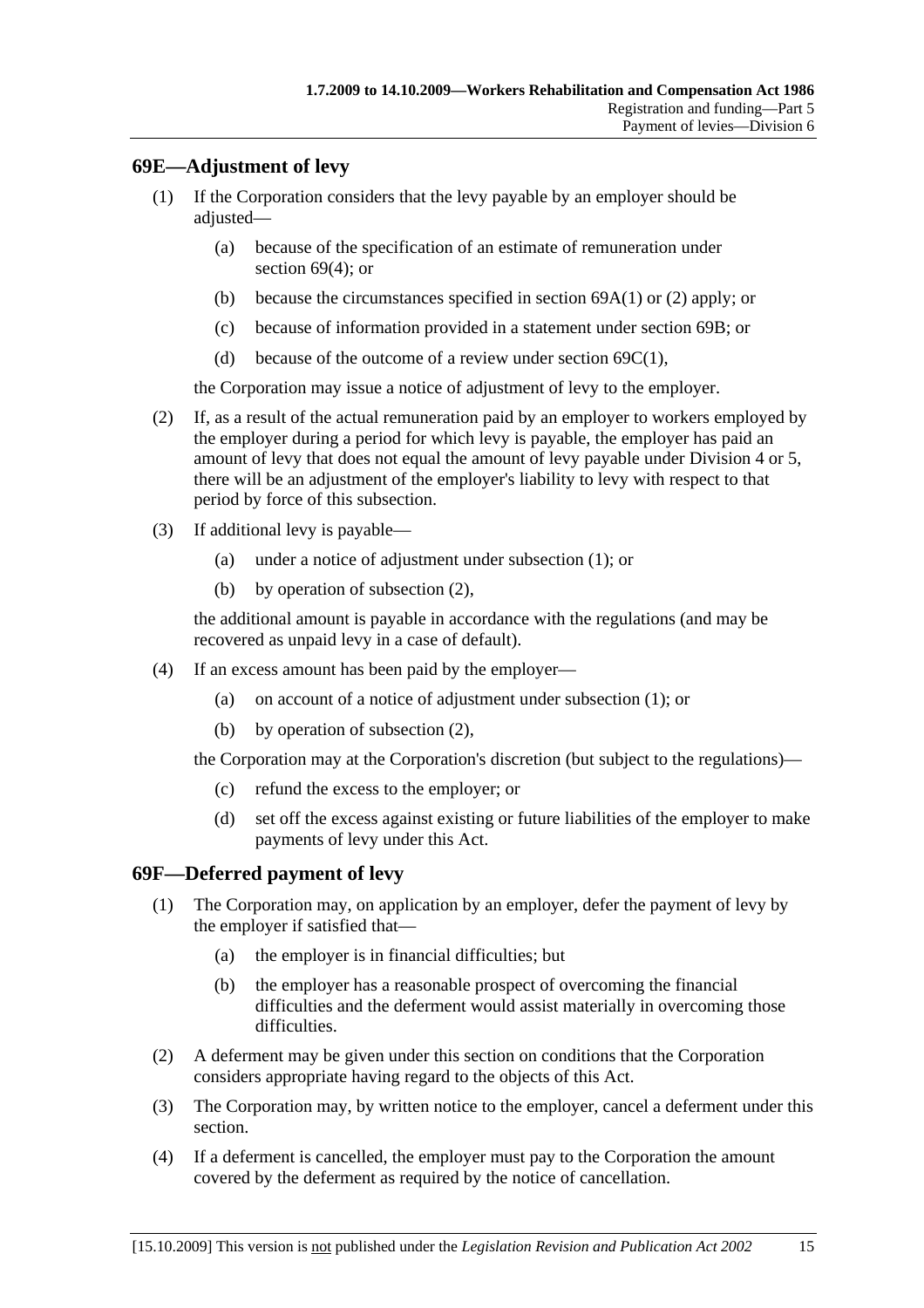#### **69G—Exercise of adjustment powers**

The Corporation may exercise its powers under this Division regardless of whether or not—

- (a) any levy has been fixed, demanded or paid; or
- (b) a period to which any determination or adjustment may apply has been completed; or
- (c) the Corporation has already reviewed or adjusted any estimate, liability or payment under this Division; or
- (d) any circumstances have arisen that would, but for this section, stop the Corporation from conducting a review, or making a determination or adjustment.

### **Division 7—Recovery of levies and fines**

#### **70—Recovery on default**

- (1) Where an employer—
	- (a) fails or neglects duly to furnish a return when required by or under this Act; or
	- (b) furnishes a return that the Corporation has reasonable grounds to believe to be defective in any respect,

the Corporation may make an assessment of levy on the basis of estimates made by the Corporation.

- (2) Where an employer fails to pay a levy, or the full amount of a levy, required by or under this Act, the Corporation will make an assessment of the amount payable by the employer.
- (3) The Corporation may, by assessment under subsection (1) or (2), impose on the employer a fine of an amount (not exceeding 3 times the amount assessed) fixed by the Corporation.
- (4) The Corporation may for any proper reason remit a fine imposed under subsection (3) wholly or in part.
- (5) An employer to whom a notice of an assessment or a fine under this section is given shall pay the amount of the assessment or fine within the time allowed in the notice. Maximum penalty: \$10 000.

#### **71—Penalty for late payment**

- (1) Where an employer fails to pay a levy as and when required by or under this Part—
	- (a) the amount in arrears will, unless the Corporation determines otherwise be increased by penalty interest at the prescribed rate; and
	- (b) the Corporation may impose on the employer a fine of an amount (not exceeding 3 times the amount assessed) fixed by the Corporation.
- (2) The Corporation may for any proper reason remit penalty interest or a fine imposed under subsection (1) wholly or in part.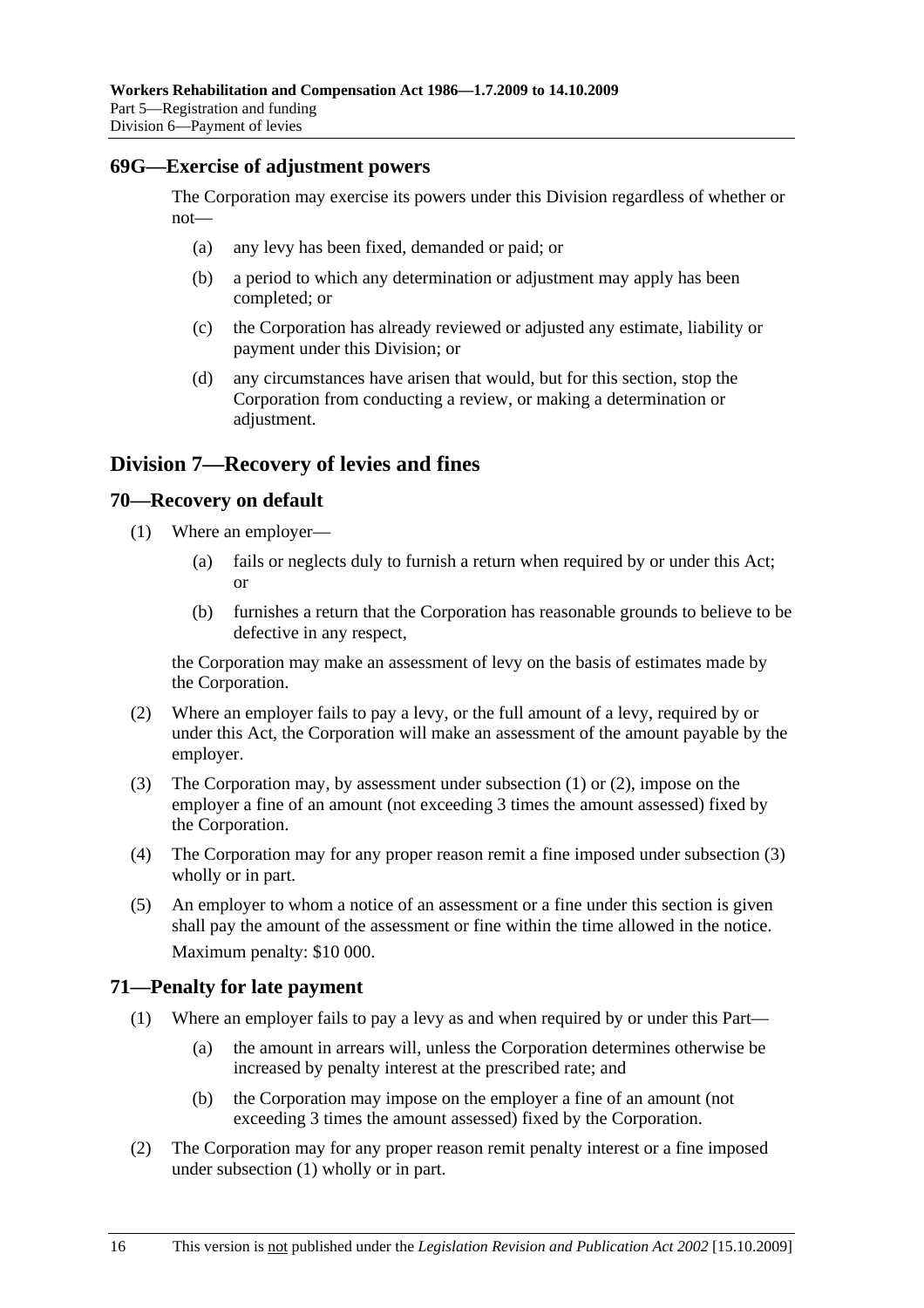(3) An employer to whom notice of an assessment or a fine under this section is given shall pay the amount of the assessment or fine within the time allowed in the notice. Maximum penalty: \$10 000.

### **72—Review**

- (1) Where an employer considers that a decision of the Corporation as to—
	- (aa) the estimate of remuneration that is to be used for the calculation of a levy; or
	- (a) the fixing or assessment of a levy; or
	- (b) the imposition of penalty interest or a fine; or
	- (c) the imposition or variation of a condition of a kind that may lead to the imposition of a supplementary levy,

is unreasonable, the board must, on application by the employer, review the decision.

- (2) An application for review does not suspend a liability to pay a levy, penalty interest or a fine.
- (3) The review will be conducted, in accordance with procedures determined by the board, by the board itself, or by a committee or person to whom the board has delegated its powers of review under this section, and the board has an absolute discretion as to whether it will permit the employer or a representative of the employer to be heard orally on the review.
- (4) On review, the board may—
	- (aa) alter an estimate;
	- (a) alter a levy or an assessment;
	- (b) quash or reduce penalty interest or a fine;
	- (c) direct the repayment of amounts overpaid;
	- (d) quash or vary a condition imposed by the Corporation.
- (5) An application under this section for review of a decision of the Corporation—
	- (a) must, if the decision relates to a class of employers, be made within four months after notice of the decision was given; or
	- (b) must, if the decision relates to an individual employer, be made within two months after the employer was given notice of the decision,

unless the board (or its delegate) allows an extension of time for making the application.

#### **72A—Reasonable mistake about application of Act**

 (1) Despite any other provision of this Division, if the Corporation is satisfied that the reason for an employer failing to pay the correct amount of levy is that the employer believed on reasonable grounds that the employer would not be required to pay levy in respect of a particular worker because that worker's employment was not connected with this State by virtue of the operation of section 6, the employer is not liable to pay a fine or penalty interest on account of that particular failure.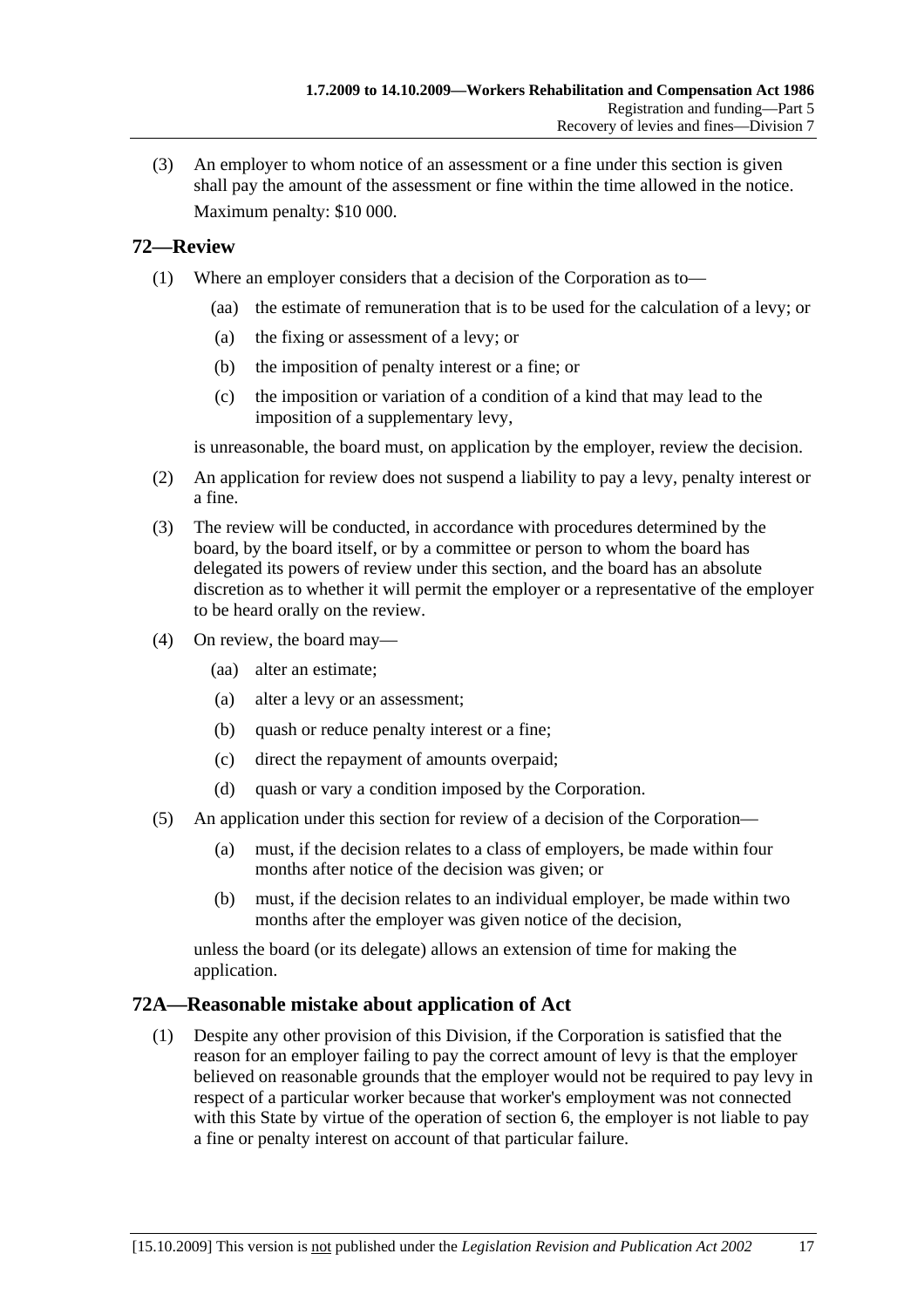- (2) However, if the employer's belief on reasonable grounds under subsection (1) was that under section 6 the particular worker's employment was connected with another State, subsection (1) does not apply unless at the time of the relevant failure the employer had workers compensation cover in respect of the worker under the law of that other State.
- (3) In this section—

*State* includes a Territory:

*workers compensation cover* means insurance or registration under the law of a State in respect of liability for statutory workers compensation under that law.

### **Division 8—Miscellaneous**

#### **73—Separate accounts**

The Corporation shall, in a manner and form determined by the Corporation, maintain a separate account for each employer in which the Corporation records—

- (a) the levies charged to the employer; and
- (b) the amounts paid by an employer; and
- (c) the costs related to claims arising from employment by the employer, distinguishing the costs related to claims for unrepresentative disabilities and secondary disabilities from the other claims; and
- (d) all other costs attributable to the employer; and
- (e) any other matter that the Corporation thinks fit.

#### **74—Liability to keep accounts**

- (1) For the purpose of completing returns in accordance with this Part, an employer shall keep—
	- (a) an accurate account of all remuneration paid or payable to the workers of the employer;
	- (b) such other information as may be required by the Corporation.

Maximum penalty: \$10 000.

- (2) Where an employer employs workers in more than one class of industry, the Corporation may require the employer to keep an account and other information under subsection (1) in respect of each separate class.
- (3) Any accounts and other information required to be kept under this section must be kept within the State and in writing in the English language or so as to be readily accessible and convertible into writing in the English language.
- (4) This section does not apply so as to require the retention of accounts or other information beyond 7 years or such lesser period as the Corporation may determine in a particular case from the end of the period to which the accounts or other information relates.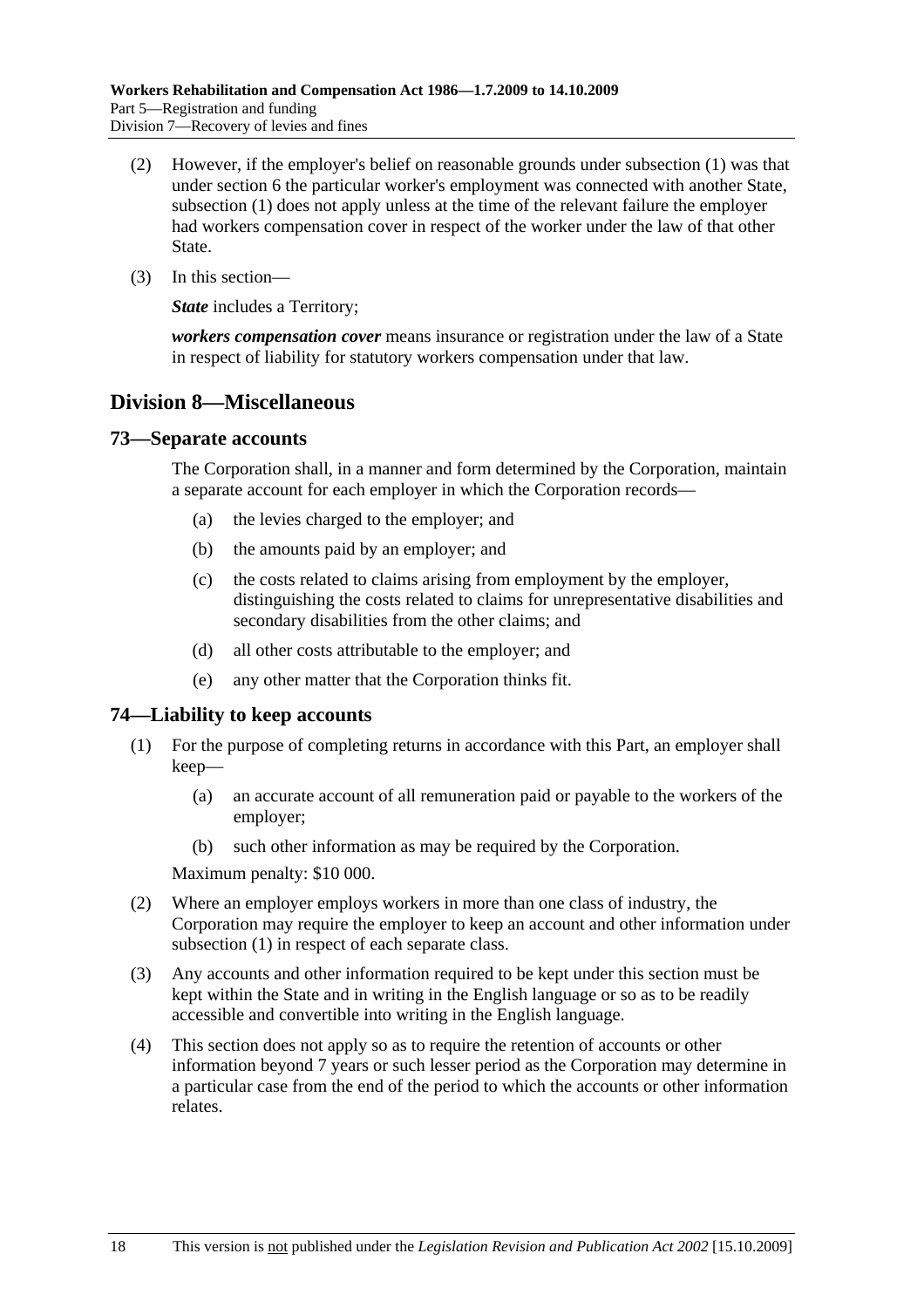#### **75—Person ceasing to be an employer**

- (1) Where a registered employer ceases to be an employer who is required to be registered under this Part, the person shall, within 14 days of ceasing to be such an employer—
	- (a) give written notice in a manner and form approved by the Corporation; and
	- (b) furnish the Corporation, in a manner and form approved by the Corporation, with such information as the Corporation may require.
- (2) The Corporation may cancel the registration of an employer if it is satisfied that the person has ceased to be an employer who is required to be registered under this Part.
- (3) The cancellation of registration does not affect any liability that arose before the date of cancellation.

#### **76—Proof of registration**

An employer shall, at the request of an authorised officer, an officer of an industrial association or any other person appointed by the Corporation in writing for the purposes of this section, produce evidence of the employer's registration under this Act.

Maximum penalty: \$1 000.

#### **76AA—Discontinuance fee**

- (1) An employer who—
	- (a) ceases to be registered under section 59 (including in a case where the employer is then registered as a self-insured employer under section 60); or
	- (b) ceases to be registered under section 60 (but not including in a case where the employer is then registered under section 59),

is liable to pay to the Corporation a fee calculated in accordance with the regulations.

 (2) A fee payable under subsection (1) is a debt due to the Corporation and may be recovered by the Corporation in a court of competent jurisdiction.

### **76A—Recovery of levy**

A levy payable under this Act (and any penalty interest or fine imposed by the Corporation under this Part) is a debt due to the Corporation and may be recovered by the Corporation in a court of competent jurisdiction.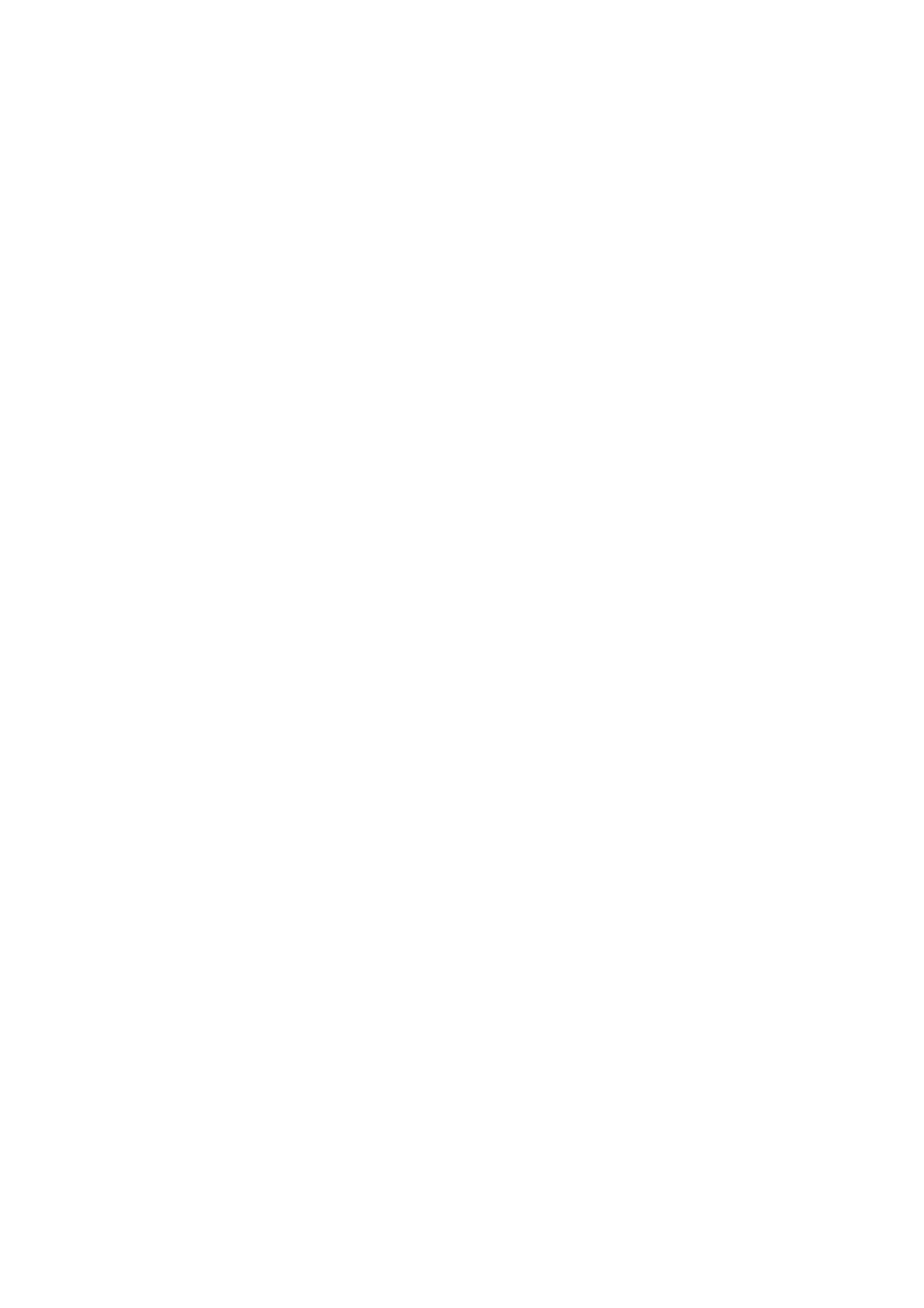# **Part 6—Workers Compensation Tribunal**

## **Division 1—Establishment of Tribunal**

### **77—Establishment of Tribunal**

The *Workers Compensation Appeal Tribunal* established under this Act before the commencement of this Part continues as the *Workers Compensation Tribunal*.

### **77A—Seal**

- (1) The Tribunal has a seal and may have more than one seal.
- (2) A document apparently sealed with a seal of the Tribunal will, in the absence of evidence to the contrary, be taken to have been duly issued under the authority of the Tribunal.

## **Division 2—Constitution of the Tribunal**

### **78—Constitution of Tribunal**

The Tribunal may be constituted of—

- (a) a Full Bench; or
- (b) a single presidential member; or
- (c) a single conciliation officer.

### **78A—Full Bench**

- (1) A Full Bench of the Tribunal consists of three presidential members.
- (2) A decision in which a majority of the presidential members constituting a Full Bench of the Tribunal agree is a decision of the Tribunal.

### **78B—Exercise of Tribunal's powers by the Registrar**

The Registrar may exercise the powers of the Tribunal for the purpose of—

- (a) adjourning proceedings by consent of the parties; or
- (b) carrying out other functions assigned to the Registrar under the rules.

# **Division 3—Jurisdiction of the Tribunal**

### **79—Jurisdiction**

The Tribunal has the jurisdiction conferred by statute.

### **Division 4—The presidential members**

### **80—The President**

- (1) The Senior Judge of the *Industrial Relations Court of South Australia* is President of the Tribunal.
- (2) The President is the principal judicial officer of the Tribunal.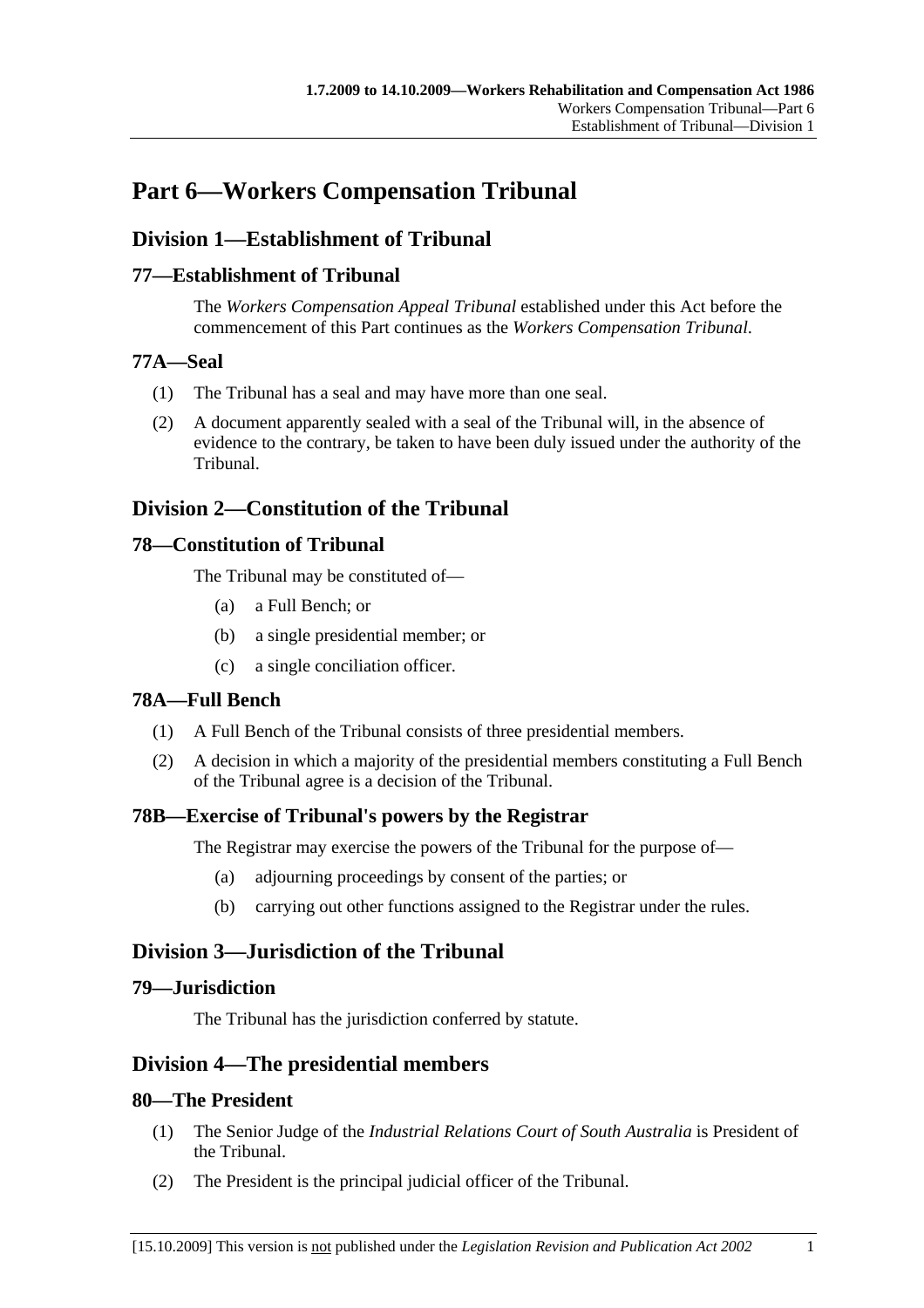- (3) The President is responsible for the administration of the Tribunal.
- (4) In the absence of the President from official duties, responsibility for administration of the Tribunal devolves on a Deputy President appointed by the Governor to act in the President's absence or, if no such appointment has been made, on the most senior Deputy President available to undertake that responsibility.
- (5) The President may delegate administrative powers and responsibilities.
- (6) A delegation under subsection (5)—
	- (a) may be made to any person; and
	- (b) is revocable at will; and
	- (c) does not derogate from the President's power to act personally in any matter.

#### **80A—The Deputy Presidents**

- (1) A Judge (other than the Senior Judge) of the *Industrial Relations Court of South Australia* is a Deputy President of the Tribunal.
- (2) The Governor may, on the nomination of the Minister, appoint a suitable person as a Deputy President of the Tribunal.
- (3) A person is not eligible for appointment as a Deputy President of the Tribunal unless the person is a legal practitioner of at least seven years standing.
- (4) A person may be appointed as a Deputy President of the Tribunal on a permanent or acting basis.
- (5) A person appointed as a Deputy President of the Tribunal under this section ceases to hold that office if the person—
	- (a) dies; or
	- (b) reaches the age of 65 years; or
	- (c) in the case of a Deputy President appointed on an acting basis—completes the term appointment and is not reappointed; or
	- (d) resigns by written notice given to the Minister; or
	- (e) is removed from office by the Governor for—
		- (i) misconduct; or
		- (ii) neglect of duty; or
		- (iii) incompetence; or
		- (iv) incapacity to carry out official duties satisfactorily.
- (6) A Deputy President appointed under this section is entitled to remuneration allowances and expenses on a basis approved by the Governor.
- (7) This section does not derogate from the operation of the *Judicial Administration (Auxiliary Appointments and Powers) Act 1988*.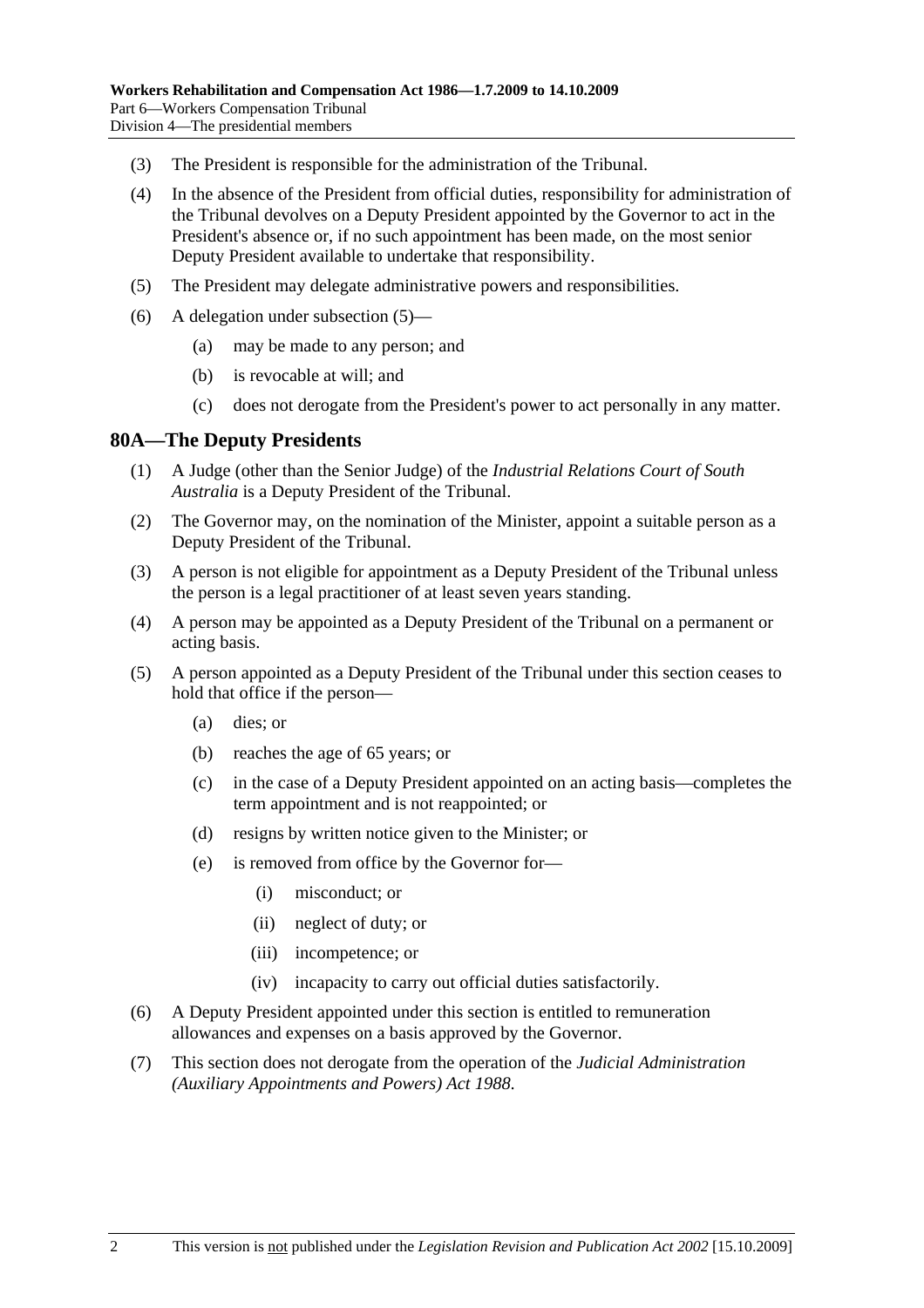# **Division 5—Conciliation officers**

### **81—Appointment of conciliation officers**

- (1) The Governor may appoint conciliation officers to carry out the Tribunal's work of conciliation.
- (2) A conciliation officer must be a person of standing in the community with appropriate experience to work effectively in the conciliation of disputes under this Act.
- (3) Before a person is appointed (or reappointed) as a conciliation officer, the Minister must consult confidentially about the proposed appointment with—
	- (a) the United Trades and Labor Council; and
	- (b) the South Australian Employers' Chamber of Commerce and Industry; and
	- (c) the President of the Tribunal, or a Deputy President nominated by the President of the Tribunal.

### **81A—Conditions of appointment**

- (1) A conciliation officer will be appointed for a term of five years and, at the end of a term of appointment, is eligible for reappointment.
- (2) However—
	- (a) a term of appointment cannot extend beyond the time the appointee reaches 65 years and if the appointee will reach that age less than 5 years after the date the appointment was made or last renewed, the appointment will be made or renewed for a term ending when the appointee reaches 65 years of age; and
	- (b) an appointment may be made on an acting basis and, in that case, the appointment will be for a term (not exceeding six months) stated in the instrument of appointment.
- (3) A conciliation officer—
	- (a) is entitled to a salary and allowances determined by the Governor on the recommendation of the Minister; and
	- (b) is, to an extent determined by the Governor, subject to the *Public Sector Management Act 1995* (which applies with modification determined by the Governor); and
	- (c) is an employee for the purposes of the *Superannuation Act 1988*.
- (4) A conciliation officer—
	- (a) must not, without the consent of the Minister, engage in remunerative work apart from official duties; and
	- (b) must not, while in office, be an officer of an industrial association.
- (5) The Governor may remove a conciliation officer from office if the officer—
	- (a) is convicted of an indictable offence; or
	- (b) is guilty of misconduct or neglect of duty; or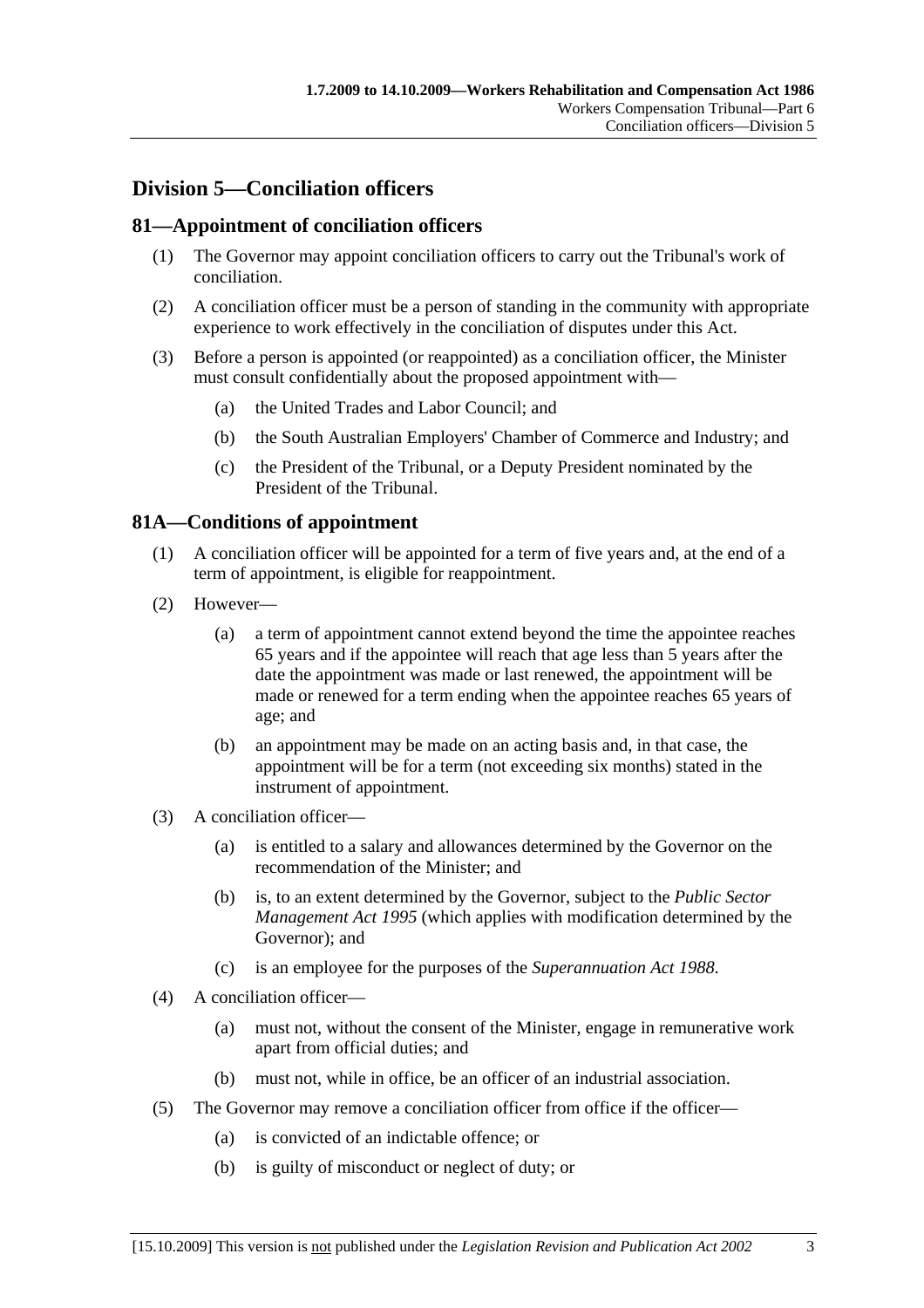- (c) is incompetent; or
- (d) becomes mentally or physically incapable of carrying out official duties satisfactorily; or
- (e) contravenes subsection (4).

*Misconduct* includes (but is not limited to)—

- unlawful or improper conduct in the performance of official duties;
- refusal or deliberate failure to follow reasonable administrative directions given under this Part by the President.
- (6) The office of a conciliation officer becomes vacant if the officer—
	- (a) dies; or
	- (b) completes a term of appointment and is not reappointed; or
	- (c) resigns by written notice to the Minister; or
	- (d) is removed from office under subsection (5).

#### **81B—Administrative responsibilities of conciliation officers**

A conciliation officer is responsible to, and subject to direction by, the President on administrative matters and, in particular, is subject to direction by the President on the duties to be performed and the times and places at which the duties are to be performed.

### **Division 6—Administrative and ancillary staff**

#### **82—Administrative and ancillary staff**

The Tribunal's administrative and ancillary staff consists of—

- (a) the Registrar;
- (b) the Deputy Registrars;
- (c) any other persons appointed to the administrative and ancillary staff of the Tribunal.

#### **82A—Appointment etc of the Registrar**

A person cannot be appointed to the office of Registrar of the Tribunal, nor can a person holding that office be dismissed or reduced in status, except on the recommendation, or with the concurrence, of the President.

#### **82B—Responsibilities of administrative and ancillary staff**

A member of the Tribunal's administrative or ancillary staff is responsible to the President (through any properly constituted administrative superior) for the proper and efficient discharge of his or her duties.

### **Division 7—Sittings and distribution of business**

#### **83—Time and place of sittings**

(1) The Tribunal may sit at any time (including a Sunday).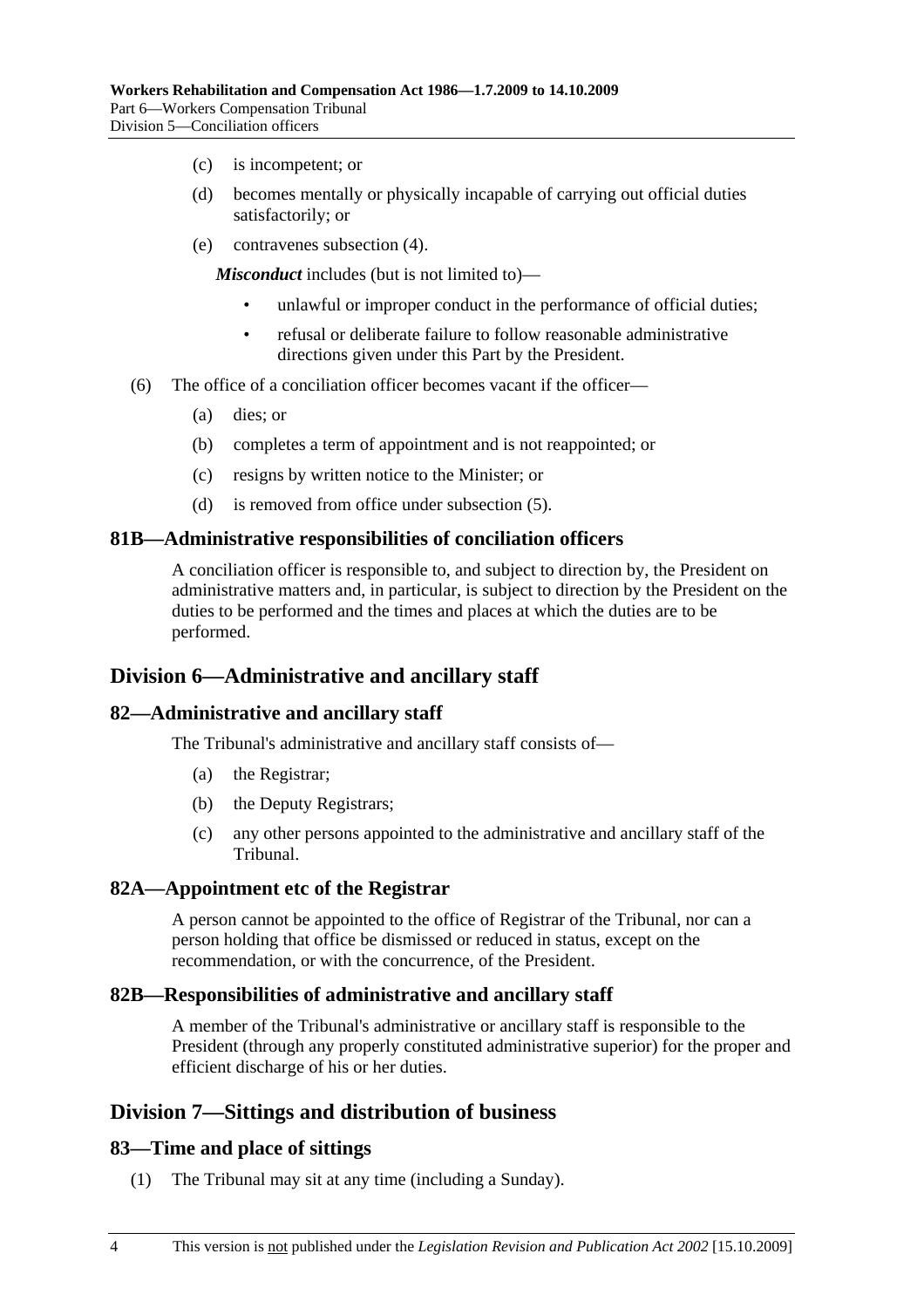- (2) The Tribunal may sit at any place (either within or outside the State).
- (3) The Tribunal will sit at such times and places as the President may direct.

### **83A—Adjournment from time to time and from place to place**

The Tribunal may—

- (a) adjourn proceedings from time to time and from place to place; or
- (b) adjourn proceedings to a time, or a time and place, to be fixed; or
- (c) order the transfer of proceedings from place to place.

### **Division 8—Evidence**

### **84—Tribunal not to be bound by evidentiary rules**

The Tribunal is not bound by the rules of evidence but may inform itself in any way it considers appropriate.

### **84A—Power to require attendance of witnesses and production of evidentiary material**

- (1) The Tribunal may, on the application of a party to proceedings or on its own initiative, issue a summons requiring a person to appear before the Tribunal at a specified time and place to give evidence or to produce evidentiary material (or both).
- (2) A summons to produce evidentiary material may, instead of providing for production of the material before the Tribunal, provide for production of the material to an officer of the Tribunal nominated in the summons.

### **84B—Power to compel the giving of evidence**

- (1) A person who is called to give evidence or to produce evidentiary material before the Tribunal and—
	- (a) refuses or fails to make an oath or affirmation when required to do so by the Tribunal; or
	- (b) refuses or fails to give evidence on a subject on which that person is compellable to give evidence; or
	- (c) refuses or fails without reasonable excuse to produce evidentiary material that that person is required by the Tribunal to produce,

commits a contempt of the Tribunal.

 (2) This section applies whether the person was summoned before the Tribunal, brought before the Tribunal on a warrant, or came to the Tribunal of his or her own volition.

### **84C—Entry and inspection of property**

- (1) The Tribunal may enter any land or building and carry out an inspection that the Tribunal considers relevant to a proceeding before the Tribunal.
- (2) The Tribunal may authorise an officer of the Tribunal to enter any land or building and carry out an inspection that the Tribunal considers relevant to a proceeding before the Tribunal.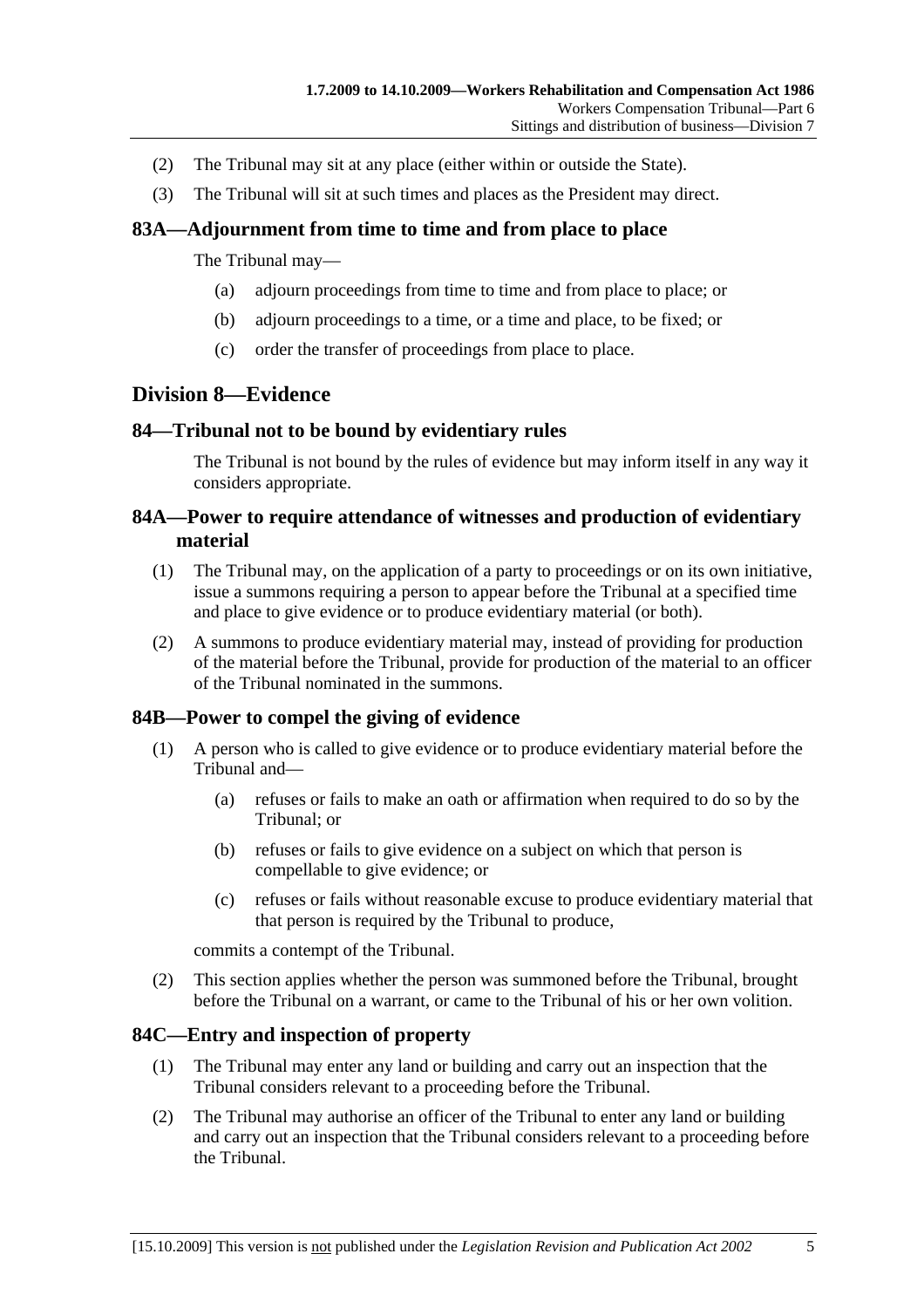(3) A person who obstructs the Tribunal, or a person authorised by the Tribunal, in the exercise of a power of entry or inspection under this section commits a contempt of the Tribunal.

### **84D—Issue of evidentiary summonses**

- (1) A summons under this Part may be issued on behalf of the Tribunal by—
	- (a) a presidential member of the Tribunal; or
	- (b) a conciliation officer; or
	- (c) the Registrar.
- (2) However, the Registrar may only issue a summons at the direction of a presidential member or a conciliation officer or as authorised under the Rules.

### **Division 9—General principles and rules**

#### **85—Principles of equity and good conscience**

The Tribunal must act according to equity, good conscience and the substantial merits of the case without regard to technicalities and legal forms.

#### **85A—Hearings to be in public**

- (1) The Tribunal must hear proceedings (other than interlocutory or conciliation proceedings) in a place open to the public.
- (2) However, the Tribunal may, in the interests of a party to proceedings hear the proceedings, or a particular part of the proceedings, in private.

#### **85B—Representation**

- (1) A person is entitled to appear personally or by representative in conciliation proceedings or other proceedings before the Tribunal.
- (2) However, a person is not entitled to be represented by a person whose name has been struck off the roll of legal practitioners or who, although a legal practitioner, is not entitled to practise the profession of law because of disciplinary action taken against the person.
- (3) If, in conciliation proceedings, the conciliator presiding at the proceedings wants to speak to a person privately in the absence of the person's representative, the representative must withdraw until—
	- (a) the conciliator invites the representative to return; or
	- (b) the private interview is terminated.
- (4) A party is entitled to terminate a private interview with the conciliator held in the absence of the party's representative at any time after the conciliator has had a reasonable opportunity to put to the party proposals for which the conciliator initiated the private interview.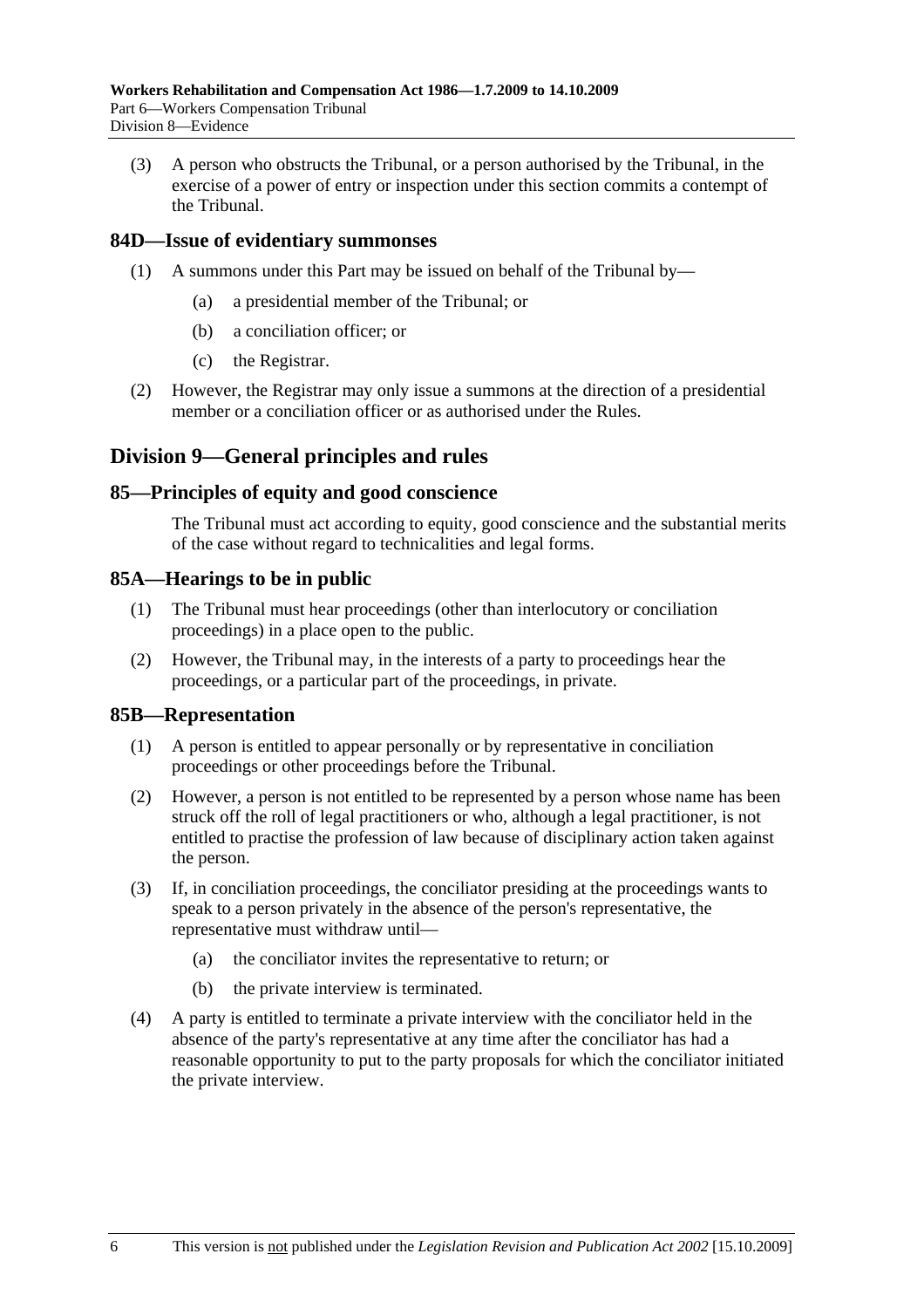# **Division 10—Appeals and references of questions of law**

# **86—Appeal on question of law**

- (1) An appeal lies on a question of law against a decision of the Tribunal constituted of a single presidential member to a Full Bench of the Tribunal.
- (2) An appeal under this section must be commenced, heard and determined in accordance with the rules.

# **86A—Reference of question of law and final appeal to Supreme Court**

- (1) A Full Bench of the Tribunal may refer a question of law for the opinion of the Full Court of the Supreme Court.
- (2) Subject to subsection (2a), an appeal also lies on a question of law against a decision of the Full Bench of the Tribunal to the Full Court of the Supreme Court.
- (2a) An appeal cannot be commenced under subsection (2) except with the permission of a Judge of the Supreme Court.
- (3) On a reference or appeal under this section, the Full Court of the Supreme Court may—
	- (a) decide the question of law;
	- (b) refer the matter back to the Tribunal with directions the Full Court considers appropriate;
	- (c) make consequential or related orders (including orders for costs).

# **Division 11—Enforcement of judgments**

# **87—Certified copy of judgment or order**

The Registrar must, on application by a party to proceedings, issue a certified copy of a judgment or order of the Tribunal in the proceedings.

# **87A—Enforcement of judgments and orders**

- (1) A certified copy of a judgment or order of the Tribunal may be filed in the District Court.
- (2) When a certified copy of a judgment or order is filed in the District Court under this section, the judgment or order may be enforced as a judgment or order of the District Court.

# **Division 12—Miscellaneous**

# **88—Immunities**

- (1) A presidential member of the Tribunal or a conciliation officer has the same privileges and immunities from civil liability as a Judge of the Supreme Court.
- (2) An officer of the Tribunal, other than a presidential member or a conciliation officer, incurs no civil or criminal liability for an honest act or omission in carrying out or purportedly carrying out official functions.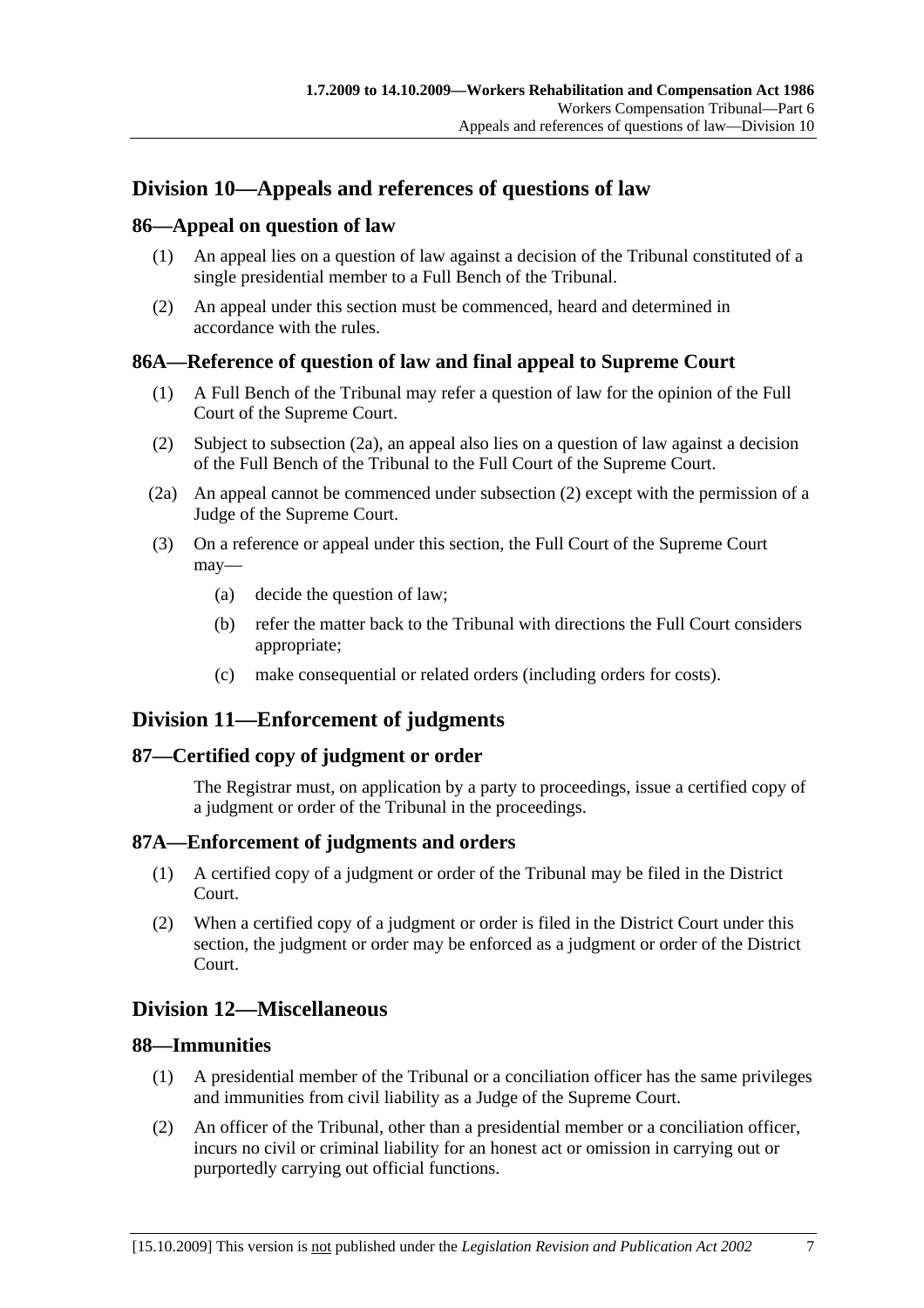# **88A—Contempts of Tribunal**

A person who—

- (a) interrupts the proceedings of the Tribunal or misbehaves before the Tribunal; or
- (b) insults a presidential member, a conciliation officer or another officer of the Tribunal who is acting in the exercise of official functions; or
- (c) refuses, in the face of the Tribunal, to obey a lawful direction of the Tribunal; or
- (d) fails to comply with a summons, direction, order or other process of the Tribunal (other than an order for the payment of money),

is guilty of a contempt of the Tribunal.

### **88B—Punishment of contempts**

- (1) The Tribunal constituted of a presidential member may punish a contempt by imposing a fine of an amount (not exceeding \$2 000) considered appropriate by the presidential member.
- (2) This section applies both to contempts committed in the face of the Tribunal and contempts arising from non-compliance with an order, direction, summons or other process of the Tribunal.
- (3) The Supreme Court may review a penalty imposed for a contempt of the Tribunal and quash, increase or reduce the penalty.

### **88C—Miscellaneous provisions about legal process**

- (1) Any process of the Tribunal may be issued or executed on a Sunday as well as any other day.
- (2) The validity of process is not affected by the fact that the person who issued it dies or ceases to hold office.

# **88D—Service**

- (1) If it is not practicable to serve any process, notice or other document in the manner otherwise prescribed or contemplated by law, the Tribunal may, by order—
	- (a) provide for service by post; or
	- (b) make any other provision that may be necessary or desirable for service.
- (2) Any process, notice or other document served in accordance with an order under subsection (1) will, despite any other law, be taken to have been duly served.

### **88DA—Power to enlarge scope of proceedings**

The Tribunal may, with the consent of all parties to proceedings, enlarge the scope of the proceedings to include questions that are not presently at issue in the proceedings.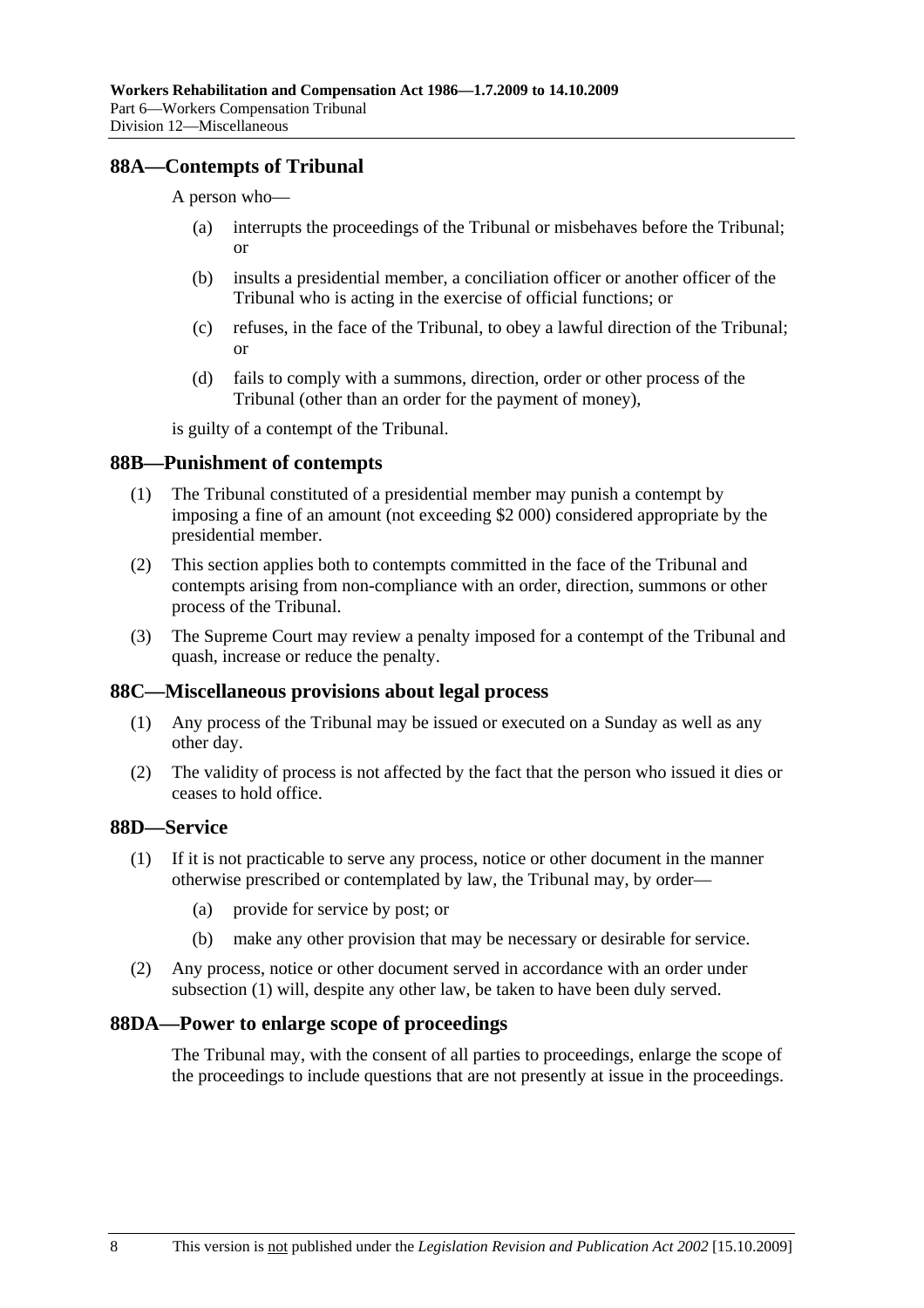# **88E—Rules**

- (1) The President may make Rules of the Tribunal—
	- (a) regulating the business of the Tribunal and the duties of the various officers of the Tribunal; and
	- (b) authorising conciliation officers to exercise any part of the jurisdiction of the Tribunal; and
	- (c) regulating the practice and procedure of the Tribunal; and
	- (d) imposing mutual obligations on parties to proceedings in the Tribunal to disclose to each other the contents of expert reports or other material of relevance to the proceedings before the proceedings are brought to trial; and
	- (e) regulating the form in which evidence may be taken; and
	- (f) regulating costs; and
	- (g) dealing with any other matter necessary or expedient for the effective and efficient operation of the Tribunal.
- (2) Before making Rules of the Tribunal, the President must consult with a rules committee consisting of—
	- (a) at least three presidential members; and
	- (b) at least two conciliation officers; and
	- (c) the Registrar.
- (3) The rules take effect as from the date of publication in the Gazette or a later date specified in the rules.

### **88F—Costs of proceedings**

Subject to this Act, the costs of proceedings before the Tribunal are in the discretion of the Tribunal.

### **88G—Recovery of costs of representation**

 (1) A representative of a party to proceedings before the Tribunal must not charge nor seek to recover for work involved in, or associated with, that representation an amount exceeding the amount allowable under a scale fixed by regulation.

Maximum penalty: \$2 000.

 (2) Before proposing a regulation under this section to the Executive Council, the Minister must consult with the Crown Solicitor.

### **88H—Power to set aside judgments or orders**

- (1) The Tribunal may amend or set aside a judgment or order of the Tribunal—
	- (a) by consent of the parties; or
	- (b) in order to correct an error; or
	- (c) if the interests of justice require that the judgment or order be amended or set aside.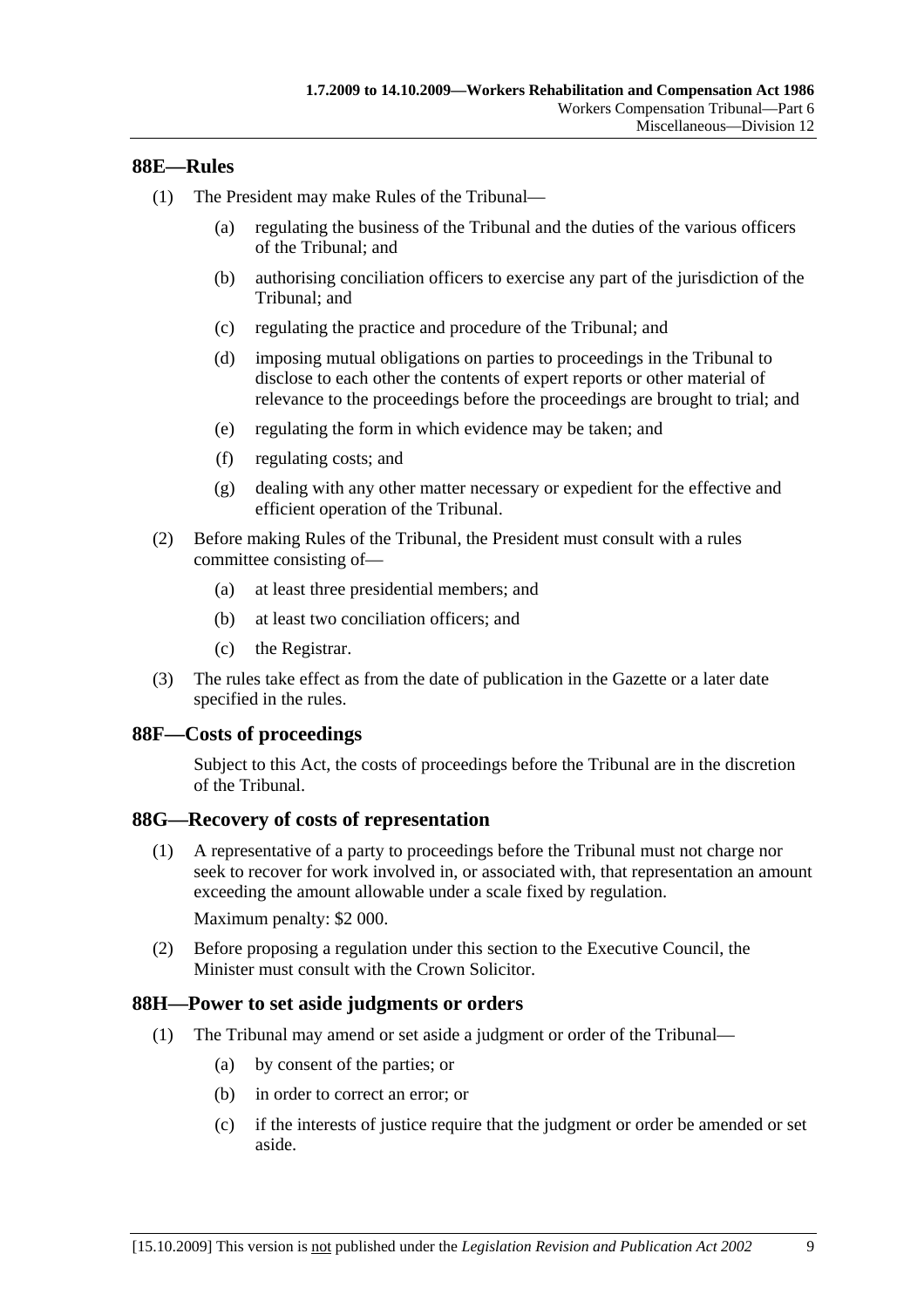(2) The power under subsection (1) may only be exercised by the President or a presidential member or conciliation officer to whom the President has delegated the power.

# **88I—Finality of the Tribunal's decisions**

No proceeding, judgment or decision of the Tribunal can be challenged, appealed against, reviewed, quashed or called in question except—

- (a) as provided in this Act; or
- (b) in proceedings before the Full Supreme Court founded on an alleged excess or want of jurisdiction.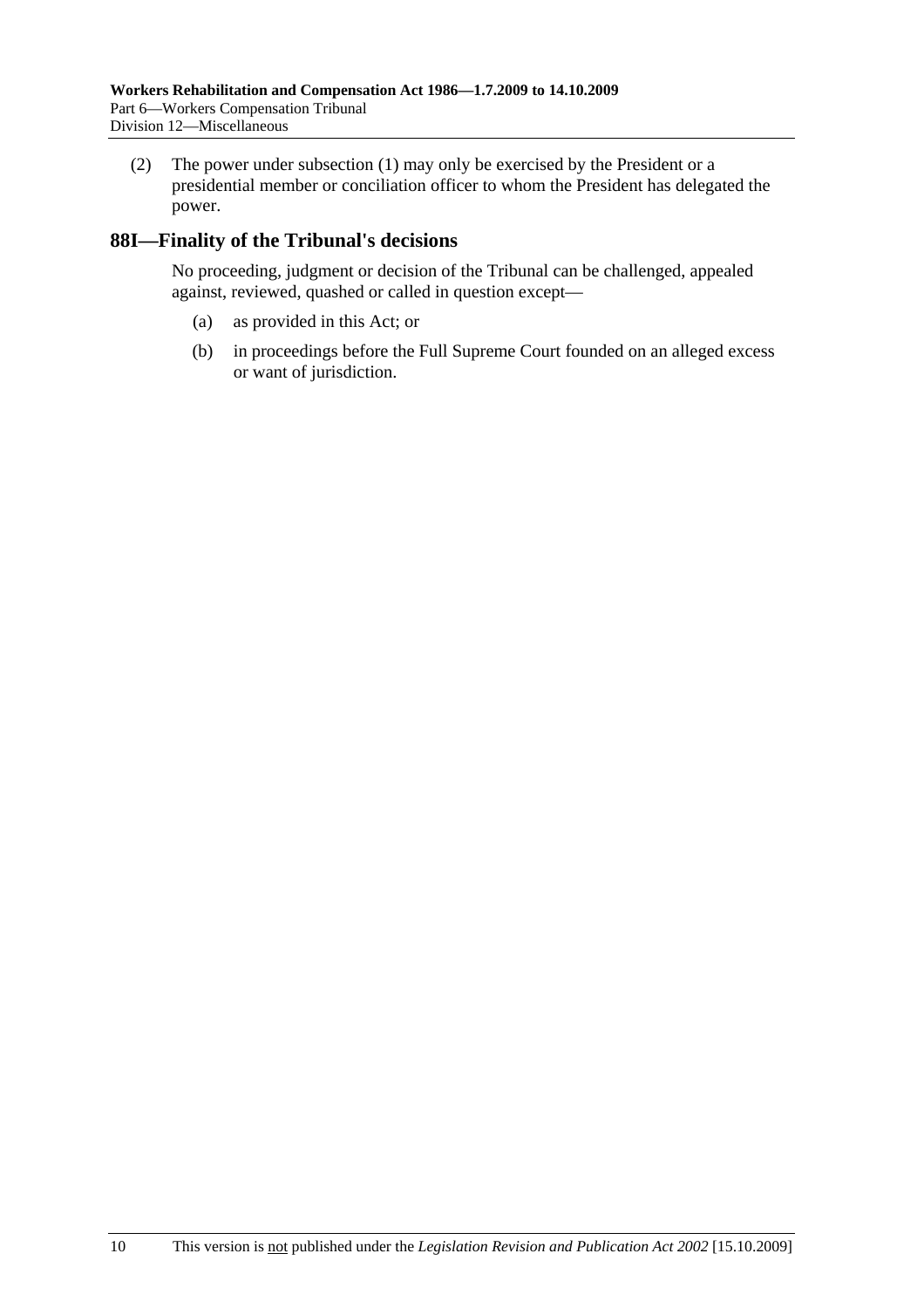# **Part 6A—Dispute resolution**

# **Division 1—Preliminary**

# **89—Interpretation**

In this Part—

*applicant* means the person who lodges a notice of dispute under this Part;

*party* to a dispute means—

- (a) the applicant; and
- (b) the relevant compensating authority; and
- (c) if the dispute is about a compensable disability and the worker who suffered or is alleged to have suffered the compensable disability is not the applicant—the worker; and
- (d) if the dispute is about a compensable disability and the employer from whose employment the disability arose or is alleged to have arisen is not the applicant—the employer; and
- (e) a person who has a direct interest in the dispute and has notified the Registrar of the interest;

*relevant compensating authority* in relation to a particular disputed decision means—

- (a) if the decision was made by the Corporation or a body corporate exercising powers delegated by the Corporation—the Corporation or the relevant delegate; or
- (b) if the decision was made by a self-insured employer—the self-insured employer.

# **89A—Reviewable decisions**

- (1) The following decisions are reviewable—
	- (a) a decision on a claim for compensation including—
		- (i) a decision redetermining a claim<sup>1</sup>; or
			- (ii) a decision on a claim by the Tribunal, made in the exercise of the Tribunal's special jurisdiction to expedite decisions on claims<sup>2</sup>;
	- (b) a decision about the nature of rehabilitation services provided, or to be provided, for a worker<sup>3</sup>;
	- (c) a decision to vary, suspend or discontinue weekly payments;
	- (d) a decision on an application by an employer to have weekly payments payable to a worker employed by, or formerly employed by, the employer reviewed;
	- (e) a decision to disallow or reduce a charge for a medical service (unless the decision merely brings the charge into conformity with a rate of charge prescribed by regulation).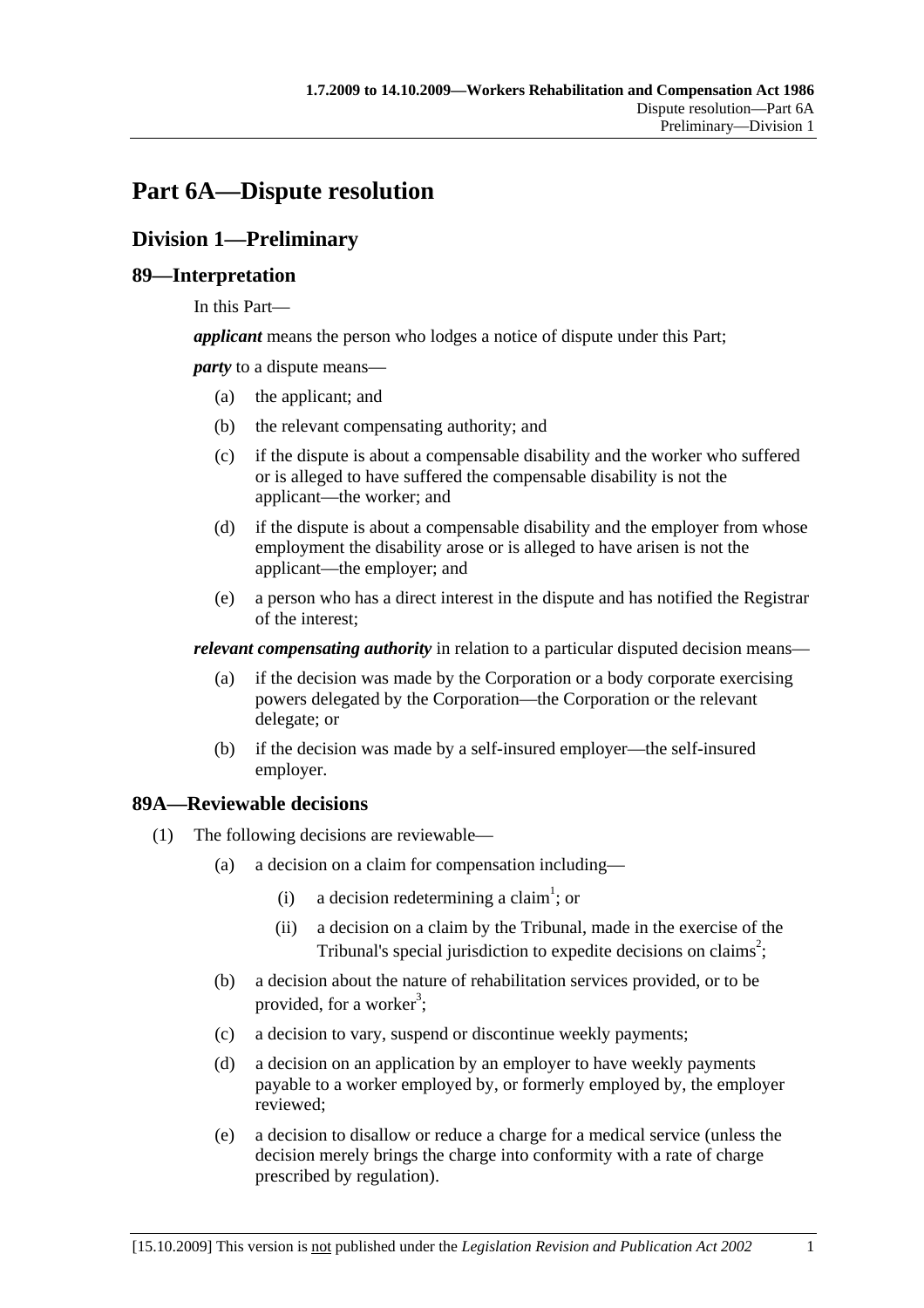(2) However, a decision is not reviewable if declared not to be reviewable by or under this Act.

#### **Notes—**

- 1 See section 53(7) & (7a).
- 2 See section 97B(3)(b).
- 3 Section 28B also provides for the review of a rehabilitation and return to work plan.

# **Division 2—Notice of dispute**

# **90—Notice of dispute**

- (1) A person with a direct interest in a reviewable decision (the *applicant*) may lodge a notice of dispute with the Registrar.
- (2) A notice of dispute must be in writing and in the form prescribed by regulation.
- (3) A person has a direct interest in a reviewable decision if the person—
	- (a) is directly affected by the decision; or
	- (b) is the employer from whose employment the compensable disability arose or is alleged to have arisen.

# **90A—Time for lodging notice of dispute**

- (1) The notice of dispute must be lodged within one month after the applicant receives notice of the reviewable decision unless the Tribunal allows an extension of time.
- (2) The Tribunal's power to extend time may only be exercised by the President or a presidential member or conciliation and arbitration officer to whom the President has delegated the power to allow an extension of time.
- (3) An application an extension of time must be made as in the manner and form prescribed by the regulations.

# **90B—Notice to be given by Registrar**

- (1) On receiving a notice of dispute, the Registrar must immediately send copies of the notice of dispute to the other parties to the dispute.
- (2) The copy of the notice of dispute sent to the relevant compensating authority must be accompanied by copies of any documentary materials lodged with the notice of dispute.

# **Division 3—Initial reconsideration**

### **91—Initial reconsideration**

- (1) The relevant compensating authority must, on receiving a copy of a notice of dispute under this Part—
	- (a) assign a suitable person to reconsider the disputed decision; and
	- (b) have the decision reconsidered in the light of the matters set out in the notice of dispute.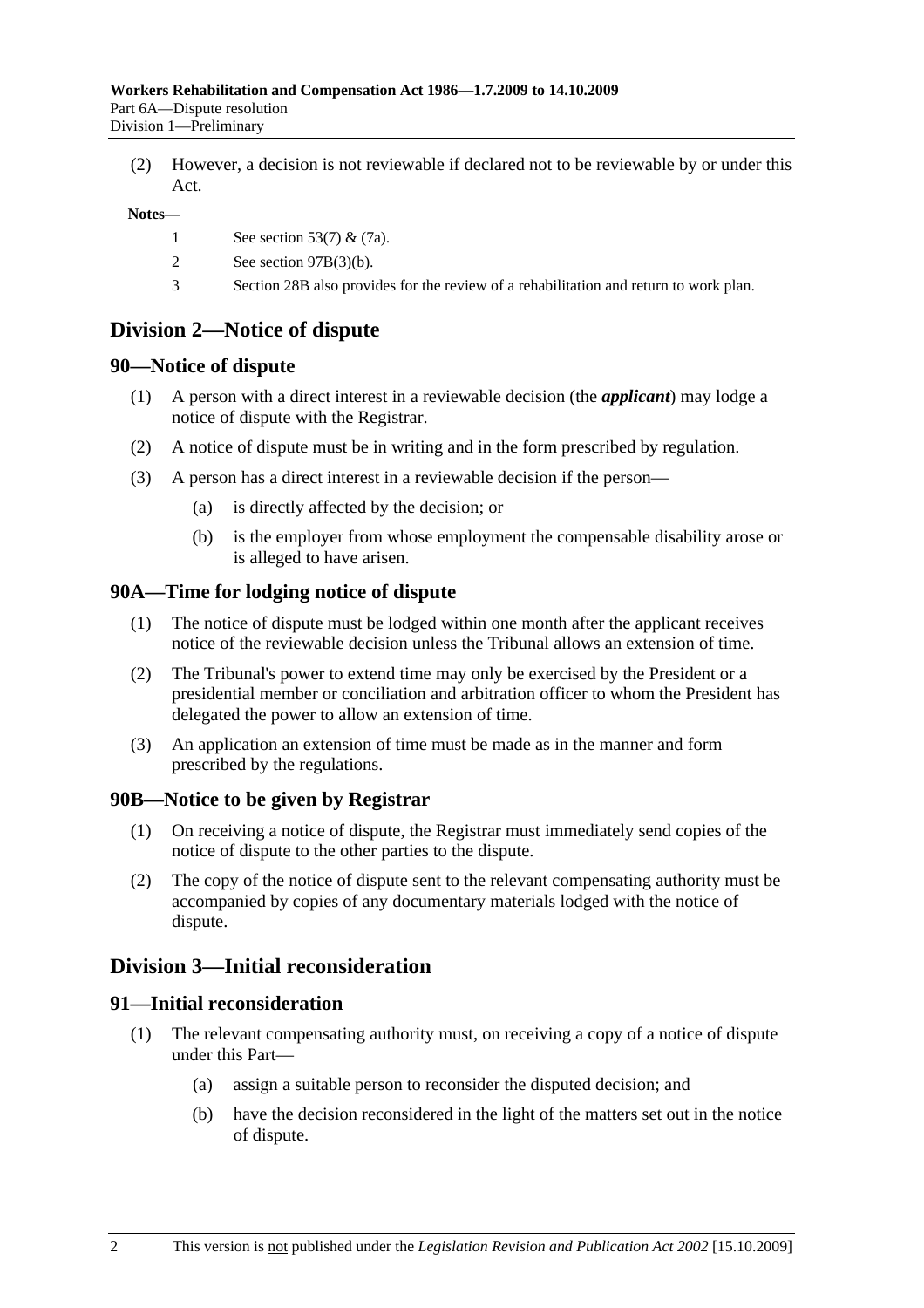- (2) A person assigned to reconsider the disputed decision—
	- (a) may (but need not be) an officer of the relevant compensating authority but must not be the person who made the disputed decision; and
	- (b) must be a person who has been nominated to the Registrar in accordance with the regulations as a person who may be assigned to reconsider disputed decisions under this Division.
- (3) On completion of the reconsideration, the relevant compensating authority must confirm or vary the disputed decision to conform with the result of the reconsideration and give the Registrar a written notice stating—
	- (a) the result of the reconsideration; and
	- (b) whether the compensating authority has confirmed or varied the decision as a result of the reconsideration and, if the decision has been varied, how the decision has been varied.
- (4) If the disputed decision is varied, the written notice must also be given to the other parties to the dispute.
- (5) The relevant compensating authority must complete the reconsideration and give the notice or notices stating the result of the reconsideration within 7 days after receiving the notice of dispute or a longer time allowed by the Registrar on the authority's application.

Maximum penalty: \$5 000.

- (6) The variation of a decision under this section is not to be regarded as a redetermination of a claim<sup>1</sup>.
- (7) A decision on a claim by the Tribunal itself, made in the exercise of the Tribunal's special jurisdiction to expedite decisions on claims<sup>2</sup>, is not liable to reconsideration under this section; if such a decision is disputed, the Registrar must immediately refer the dispute for conciliation.

#### **Notes—**

- 1 See section 53(7) and (7a).
- 2 See section 97B.

# **91A—Reference of disputes to conciliation**

 $If$ <sub>—</sub>

- (a) the relevant compensating authority, on reconsideration of a disputed decision, confirms the decision; or
- (b) the relevant compensating authority, on reconsideration of a disputed decision, varies the decision and a party to the dispute expresses dissatisfaction with the result of the reconsideration in accordance with the rules,

the Registrar must refer the dispute for conciliation.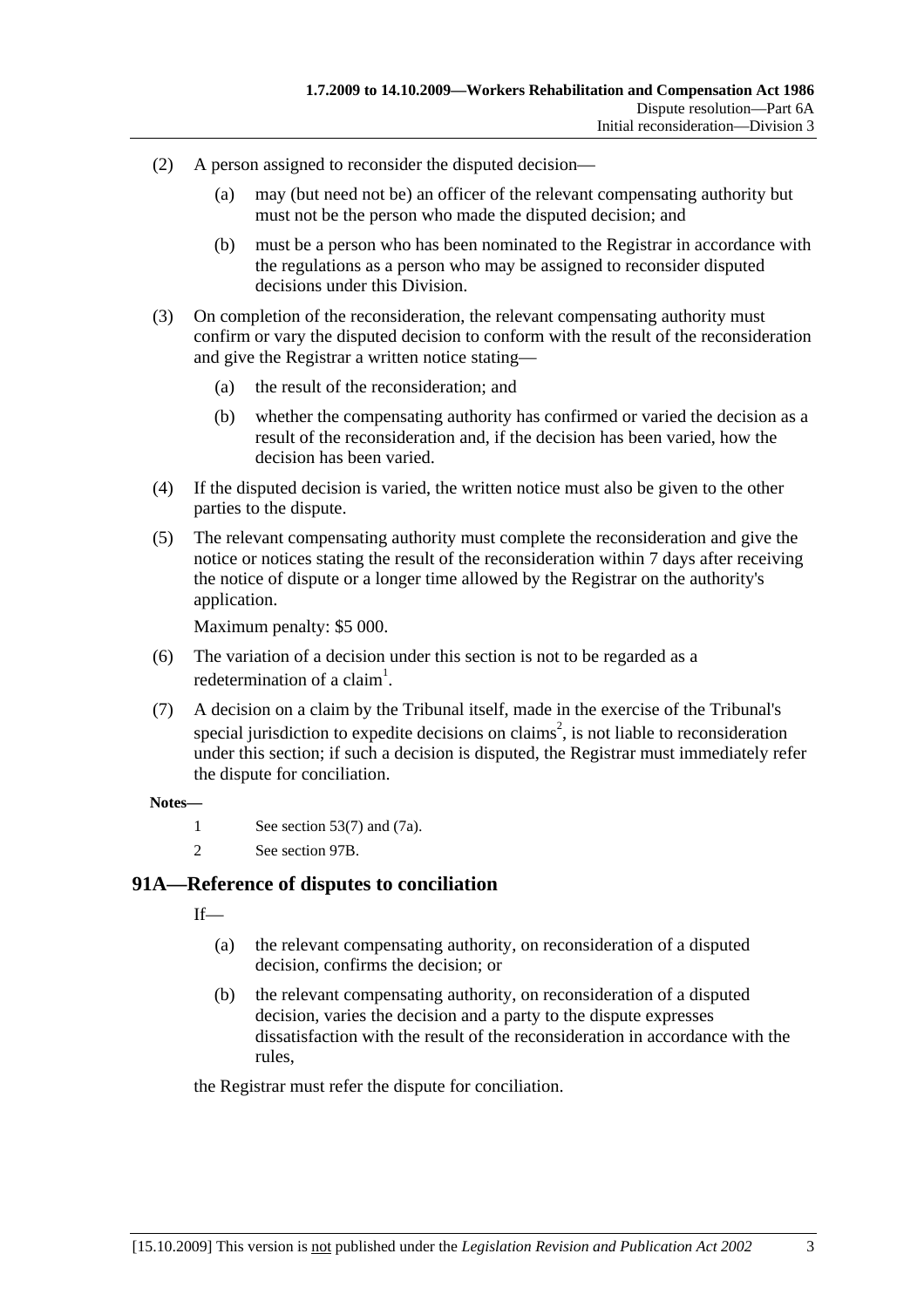# **Division 4—Conciliation proceedings**

# **92—Assignment of presidential member or conciliation officer to preside at conciliation proceedings**

- (1) When a dispute is referred for conciliation—
	- (a) a presidential member or conciliation officer must be assigned in accordance with the rules to preside at the conciliation proceedings; and
	- (b) each party to the dispute must, in accordance with the rules—
		- (i) disclose to the conciliator the existence and nature of all evidentiary material in the party's possession relevant to the dispute; and
		- (ii) at the request of another party to the dispute, give the party access to the relevant evidentiary material.
- (2) However, if the conciliator agrees, a party need not give another party access to evidentiary material if—
	- (a) the material is a videotape, photographic material, or a report of surveillance; or
	- (b) the disclosure of the material could prejudice the investigation of a suspected offence.

# **92A—Obligation of conciliator**

In conducting conciliation proceedings, the conciliator must—

- (a) seek to identify the issues in dispute and to narrow the range of the dispute; and
- (b) explore the possibilities of resolving the dispute by agreement.

### **92B—Calling of conciliation conference**

- (1) A compulsory conference of the parties to a dispute that has been referred for conciliation must be called within the time fixed by the rules.
- (2) The Tribunal may summon the parties to the dispute and any other persons who may be able to assist in resolving the dispute to appear at the conference.
- (3) A compulsory conference may, at the discretion of the conciliator, be held in public or private or partly in public and partly in private.
- (4) A person who fails to attend a compulsory conference as required by summons or who, having attended, fails to participate in the conference as required by the conciliator presiding at the conference, commits a contempt of the Tribunal.

### **92C—Procedure in conciliation proceedings**

 (1) In the course of conducting conciliation proceedings, the conciliator may interview the parties to the dispute separately or together.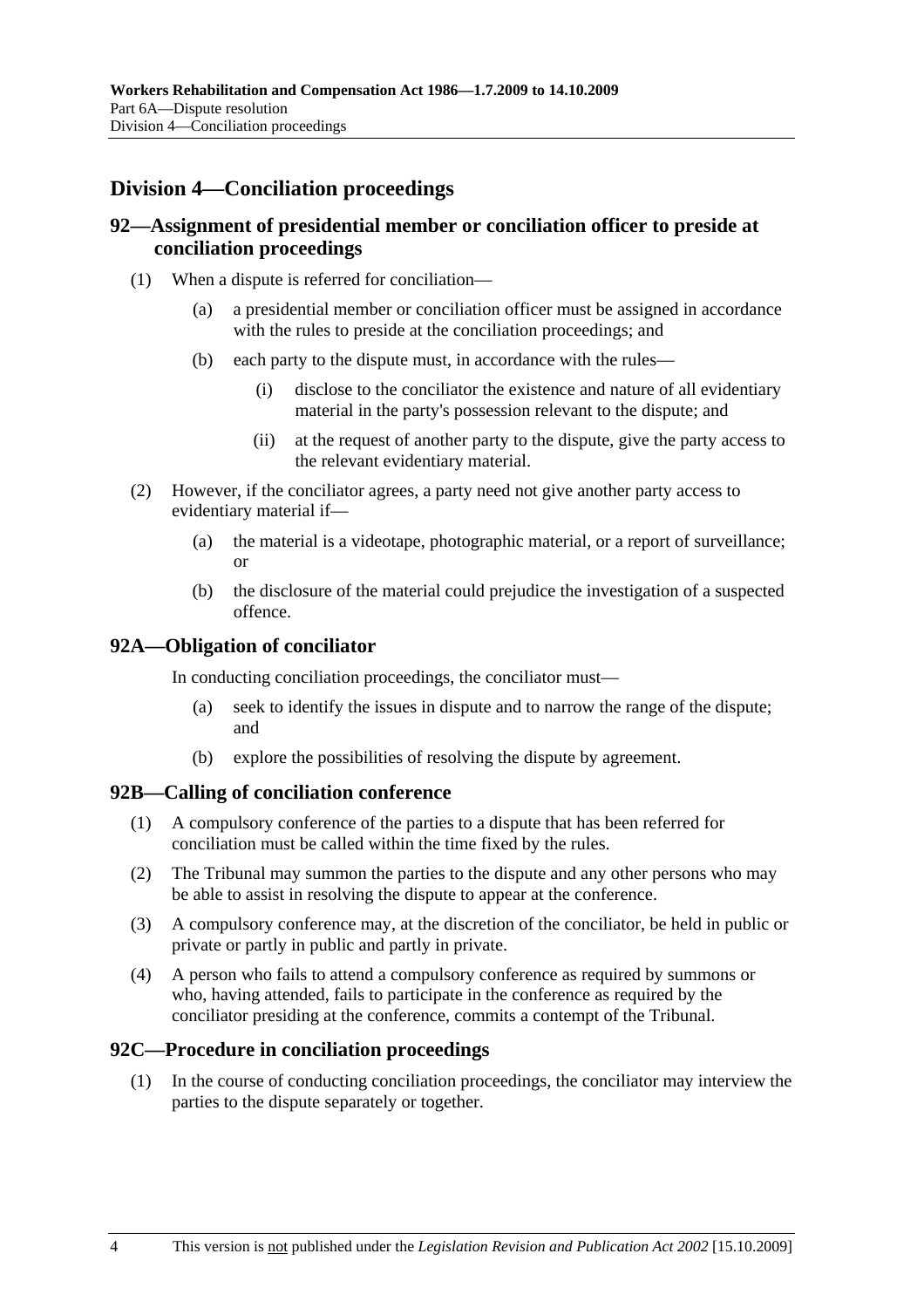- (2) The conciliator presiding at a conference may (subject to the rules) adjourn the conference from time to time to allow the parties to gather further information, to consider their respective positions or for other purposes relevant to the resolution of the dispute.
- (3) Evidence of anything said or done in the course of conciliation proceedings is only admissible in subsequent proceedings by consent of all parties to the proceedings.
- (4) However—
	- (a) evidence of a settlement reached in conciliation proceedings is admissible (without the consent of all parties) in subsequent proceedings; and
	- (b) evidence of the offers made in the course of conciliation proceedings is admissible (without the consent of all parties) in subsequent proceedings for the purpose of applying provisions for deciding questions about costs.
- (5) A settlement to which counsel or another representative of a party agrees at a conference is binding on the party.
- (6) The conciliator presiding at a conference may make a determination or order to give effect to a settlement reached at the conference.
- (7) A determination or order under subsection (6) is a determination or order of the Tribunal.

# **92D—Reference of dispute into Tribunal**

If conciliation proceedings do not result in an agreed settlement of the dispute, the conciliator presiding at the conciliation proceedings must refer the dispute into the Tribunal for judicial determination.

# **Division 6—Judicial determination of dispute**

# **94A—Constitution of Tribunal**

- (1) For the purpose of making a judicial determination of a disputed claim, the Tribunal will be constituted of a single presidential member.
- (2) However, if the President decides that a particular dispute should be referred directly to a Full Bench of the Tribunal, the dispute will be heard and determined by a Full Bench of the Tribunal.

# **94B—Pre-hearing conference**

- (1) Before the Tribunal proceeds with the hearing of the disputed claim, a pre-hearing conference of the parties must be held in accordance with the rules.
- (2) However, a presidential member of the Tribunal may dispense with a pre-hearing conference if there is proper reason for doing so.

# **94C—Determination of dispute**

 (1) In proceedings under this Division, the Tribunal must decide the dispute without regard to decisions taken in earlier proceedings.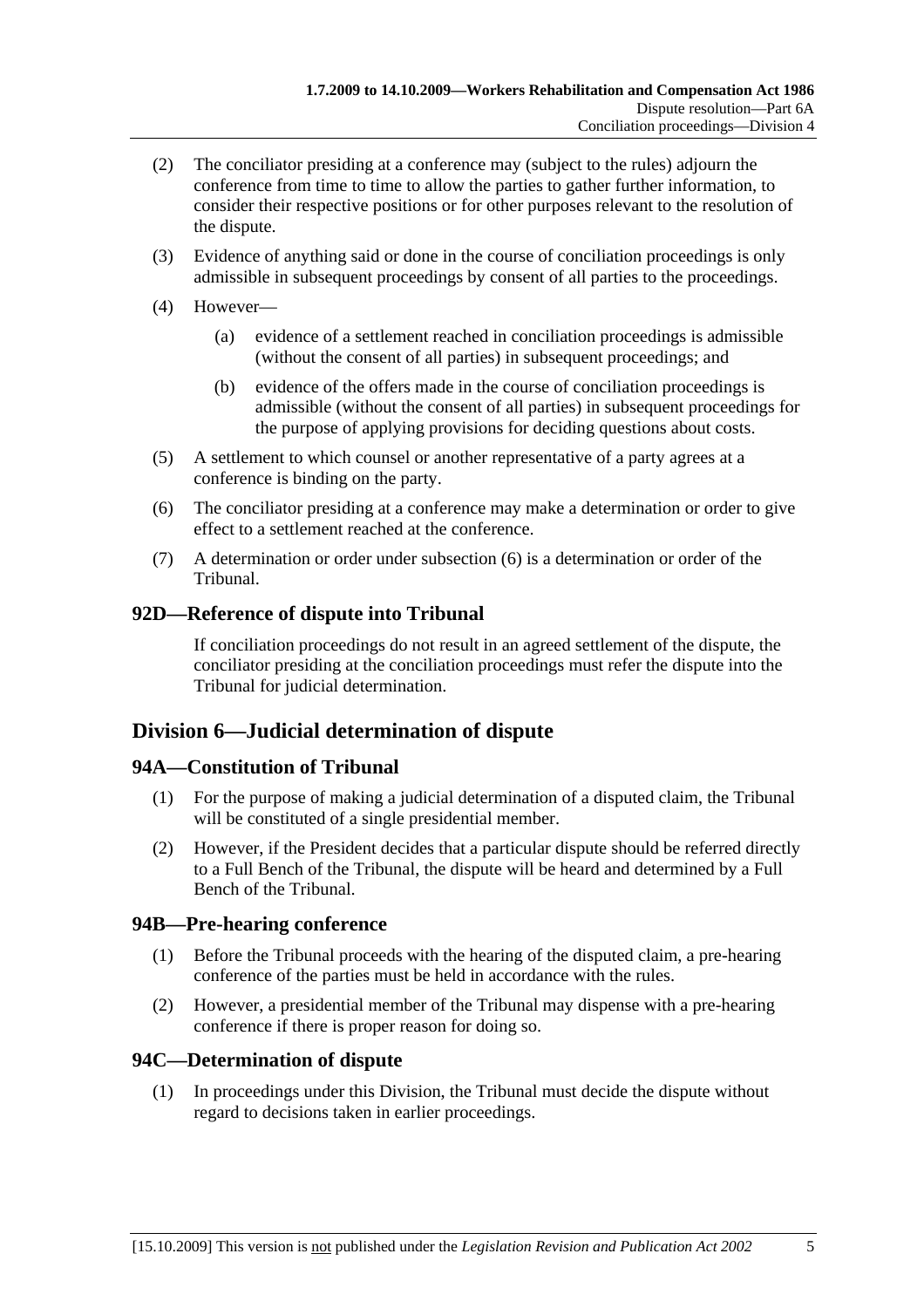(2) However, if the amount of lump sum compensation is disputed by a worker and the amount the Tribunal proposes to award is less than, or the same as, or less than 10% above, the amount offered in conciliation proceedings, the worker is not entitled to costs of the proceedings under this Division.

# **Division 7—Costs**

# **95—Costs**

- (1) A party (other than the relevant compensating authority) is entitled, subject to this Part and to limits prescribed by regulation, to an award against the relevant compensating authority for the party's reasonable costs of—
	- (a) the initial reconsideration of a disputed decision; and
	- (b) any subsequent proceedings for resolution of the dispute under this Part (but not proceedings by way of an appeal or a reference of a question of law to a Full Bench of the Tribunal or the Supreme Court).
- (2) Costs may only be awarded to cover—
	- (a) the cost of representation by a legal practitioner or an officer or employee of an industrial association; and
	- (b) costs of a kind authorised by the regulations that were reasonably incurred.
- (3) If the Tribunal is of the opinion that a party acted unreasonably, frivolously or vexatiously in bringing or in relation to the conduct of proceedings, the Tribunal may—
	- (a) decline to make an award of costs in favour of the party and may further (if it thinks fit) make an award of costs against the party; or
	- (b) reduce the amount of the award to which the party would otherwise have been entitled.
- (4) An award of costs to cover professional advice or assistance may, if the Tribunal considers appropriate, be made in favour of the person who provided the professional advice or assistance.
- (5) An award of legal costs cannot exceed 85% of the amount that would be allowable under the relevant Supreme Court scale if the proceedings were in the Supreme Court.

# **95A—Costs liability of representatives**

(1) In this section—

*professional representative* means a legal practitioner or other person who has been engaged or appointed to represent a party to proceedings before the Tribunal (whether personally or through an employee or agent).

- (2) If a professional representative acting for a party to proceedings before the Tribunal under this Part (whether personally or through an employee or agent) has caused costs—
	- (a) to be incurred improperly or without reasonable cause; or
	- (b) to be wasted by undue delay or negligence or by any other misconduct or default,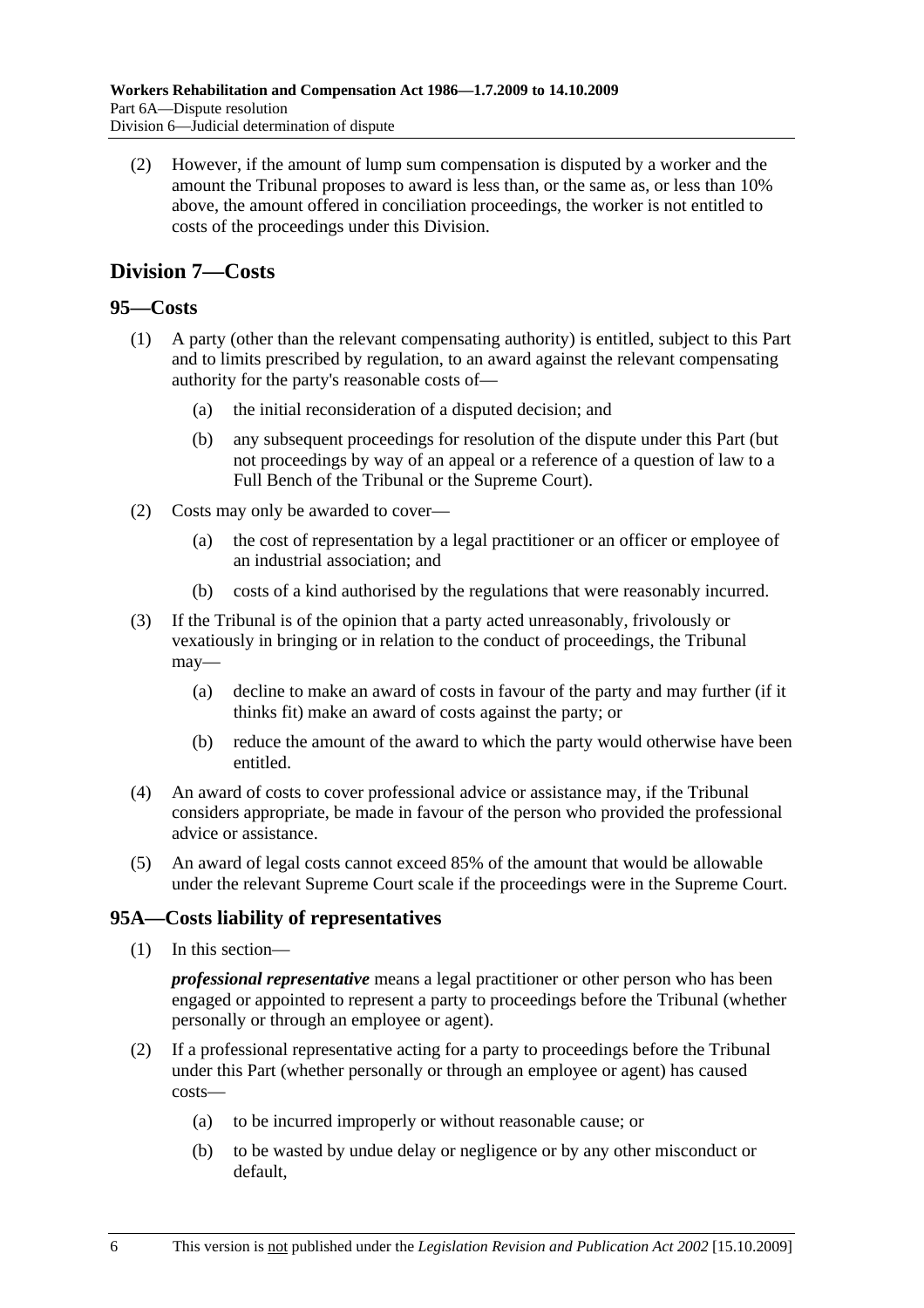the Tribunal may make an order as specified in subsection (3).

- (3) The Tribunal may order—
	- (a) that all or any of the costs between the professional representative and his or her client be disallowed or that the professional representative repay to his or her client the whole or part of any money paid on account of costs;
	- (b) that the professional representative pay to his or her client all or any of the costs which his or her client has been ordered to pay to any party;
	- (c) that the professional representative pay all or any of the costs of any party other than his or her client.
- (4) Without limiting subsection (2), a professional representative is in default for the purposes of that subsection if any proceedings cannot conveniently be heard or proceed, or fail or are adjourned without any useful progress being made, because the professional representative failed to—
	- (a) attend in person or by a proper representative; or
	- (b) file any document which ought to have been filed; or
	- (c) lodge or deliver any document for the use of the Tribunal which ought to have been lodged or delivered; or
	- (d) be prepared with any proper evidence or account; or
	- (e) otherwise proceed.
- (5) The Tribunal may not make an order against a professional representative under subsection (3) unless the Tribunal has informed the professional representative of the nature of the order proposed and allowed the professional representative a reasonable opportunity to make representations, and call evidence, in relation to the matter.
- (6) The Tribunal may order that notice of any proceedings or order against a professional representative under this section be given to the client in such manner as the Tribunal directs.
- (7) A decision of the Tribunal constituted of a conciliation officer under this section may be reviewed, on application under the rules, by a presidential member of the Tribunal.
- (8) On a review under subsection (7), the presidential member of the Tribunal may—
	- (a) decide the matter and, if he or she thinks fit—
		- (i) make any order that may be made under this section at first instance;
		- (ii) vary or revoke the order that is the subject of the review;
	- (b) refer the matter back to the conciliation officer with directions the presidential member thinks fit;
	- (c) make consequential or related orders.

# **Division 8—Ministerial intervention**

# **96—Ministerial intervention**

The Minister may, if satisfied that intervention is justified in the public interest, intervene in proceedings before the Tribunal or the Supreme Court under this Part.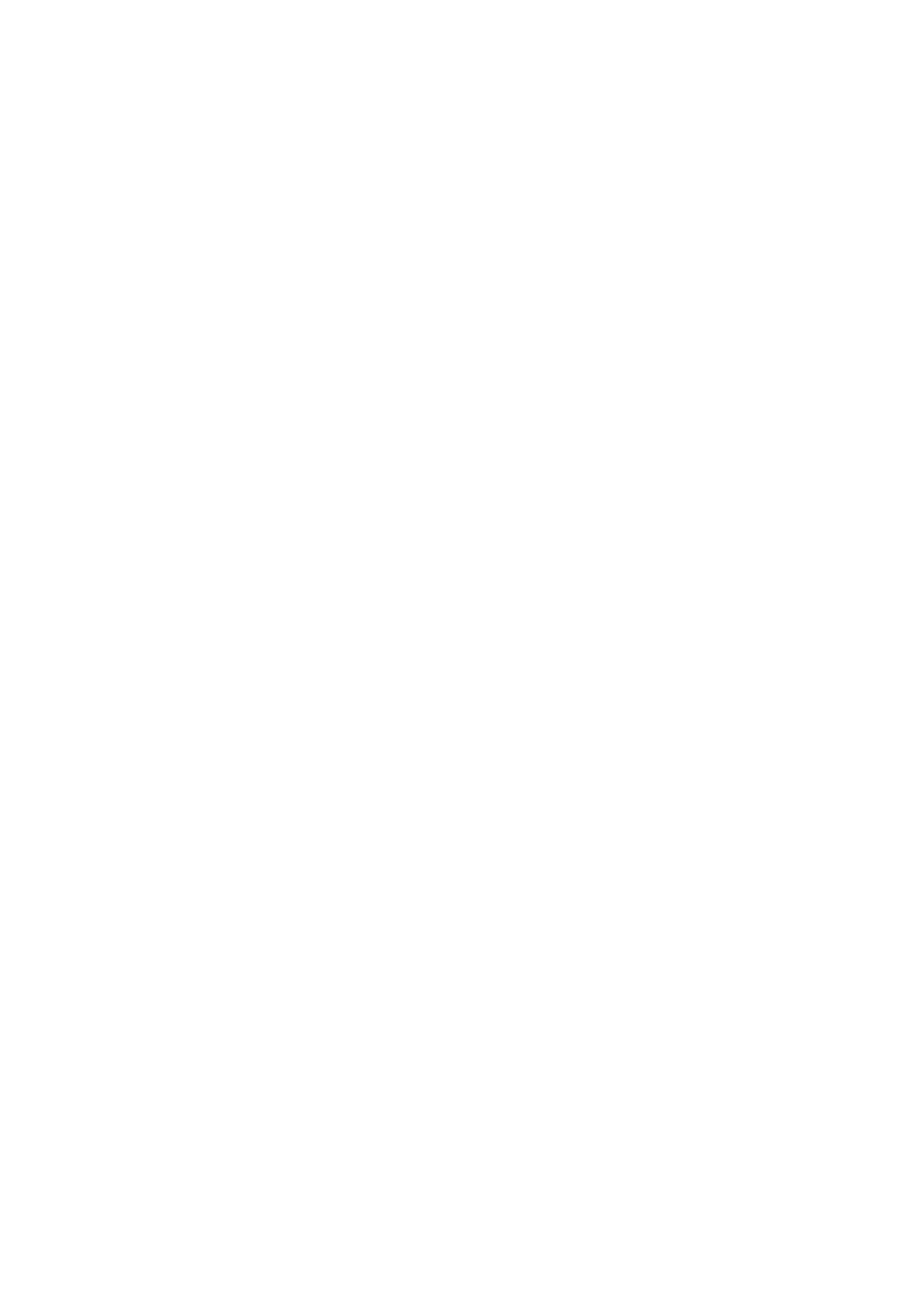# **Part 6B—Special jurisdiction to expedite decisions**

# **97—Special jurisdiction**

- (1) A worker or employer who believes there has been undue delay in deciding a claim or other matter affecting the worker or employer may apply to the Tribunal, in the manner and form prescribed by regulation, for expedited determination of the matter.
- (2) However, an application cannot be made for expedited determination of—
	- (a) a question about the redemption of a liability<sup>1</sup>; and
		- (b) a matter of a class excluded by regulation from the ambit of this section.
- (3) An application for expedited determination of a matter cannot be made until at least 14 days after the day the matter was placed before the decision-maker whose decision is required.

**Note—** 

1 See section 42.

# **97A—Constitution of Tribunal for proceedings under this Part**

For the purpose of proceedings under this Part, the Tribunal may be constituted of a presidential member or a conciliation officer.

# **97B—Powers of Tribunal on application**

- (1) On an application for expedited determination of a matter, the Tribunal may—
	- (a) give directions the Tribunal considers necessary to expedite the determination of the matter; or
	- (b) decide the matter itself.
- (2) A person to whom a direction is given by the Tribunal under subsection (1) must comply with the direction.

Maximum penalty: \$5 000.

Prosecution of non-compliance as an offence does not prejudice enforcement of the direction in other ways.

- (3) If the Tribunal decides a claim under this section, the decision—
	- (a) is to be treated as a decision of the relevant compensating authority; and
	- (b) is a reviewable decision.

## **97C—Costs**

Regulations may be made about the costs of proceedings under this Part.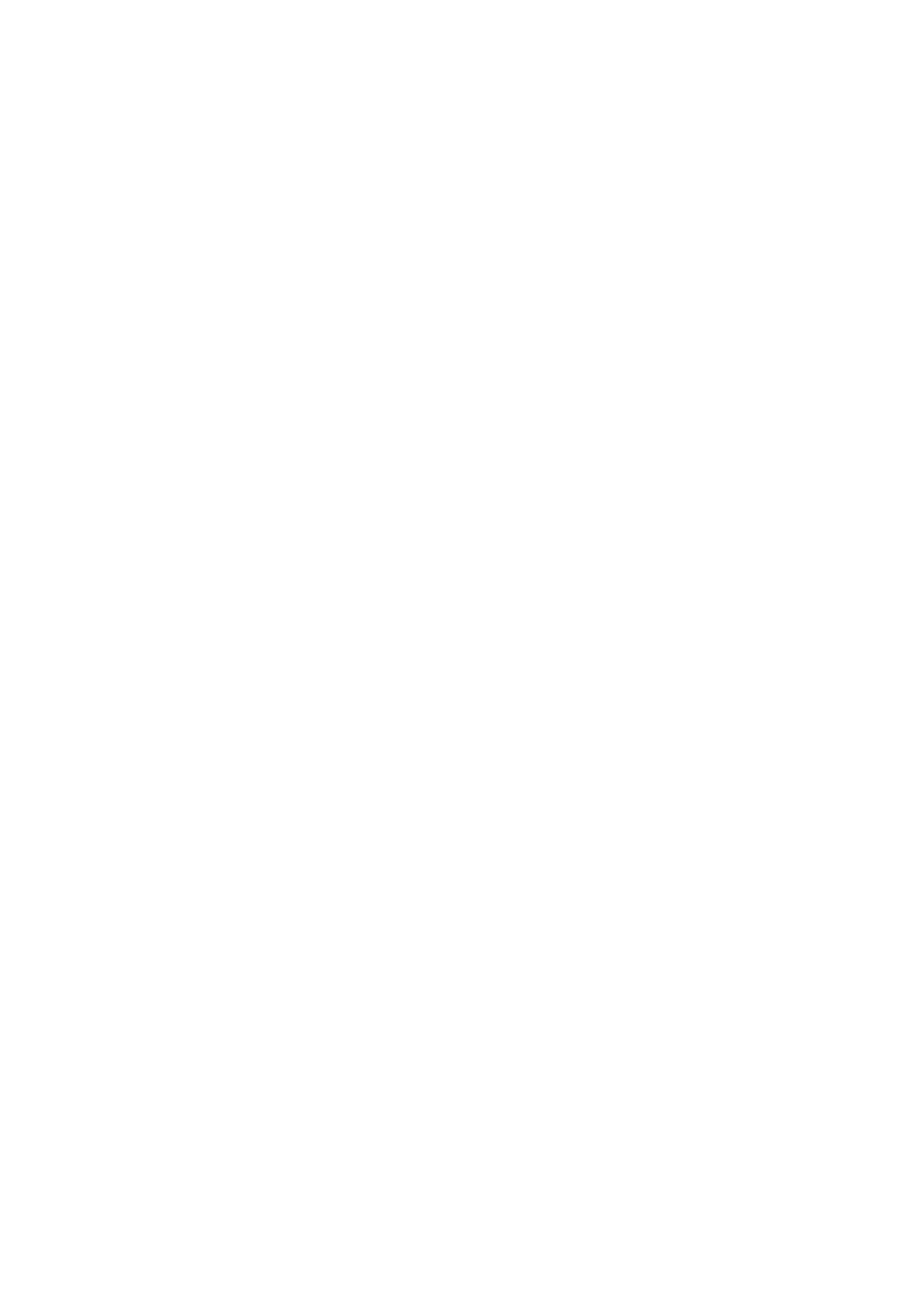# **Part 6C—Medical Panels**

# **Division 1—Establishment and constitution**

# **98—Establishment**

- (1) There will be such Medical Panels as are necessary for the purposes of this Act.
- (2) For the purpose of constituting Medical Panels, there is to be a list of legally qualified medical practitioners appointed by the Governor on the recommendation of the Minister.
- (3) For the purpose of making recommendations under subsection (2), the Minister must establish a selection committee in accordance with the regulations and seek and take into account nominations from that committee.
- (4) For the purpose of making nominations under subsection (3), the selection committee must invite expressions of interest in accordance with the regulations.
- (5) Subsection (4) does not apply if the Minister is simply seeking the advice of the selection committee about whether a particular medical practitioner should be re-appointed at the expiration of a term of office.
- (6) A person appointed under subsection (2) will be appointed on conditions, and for a term (not exceeding 3 years), determined by the Governor and, on the expiration of a term of office, is eligible for re-appointment.
- (7) The office of a person appointed under subsection (2) becomes vacant if the person—
	- (a) resigns by written notice addressed to the Minister; or
	- (b) is removed from office by the Governor for—
		- (i) breach of, or non-compliance with, a condition of appointment; or
		- (ii) mental or physical incapacity to carry out duties of office satisfactorily; or
		- (iii) neglect of duty; or
		- (iv) dishonourable conduct; or
		- (v) incompetence; or
	- (c) completes a term of office and is not re-appointed; or
	- (d) ceases to be entitled to practise as a medical practitioner; or
	- (e) is convicted of an indictable offence or of an offence which, if committed in South Australia, would be an indictable offence; or
	- (f) is sentenced to imprisonment for an offence.
- (8) From the list of medical practitioners under subsection (2), the Minister must appoint (on terms and conditions determined by the Minister)—
	- (a) a Convenor; and
	- (b) a Deputy Convenor.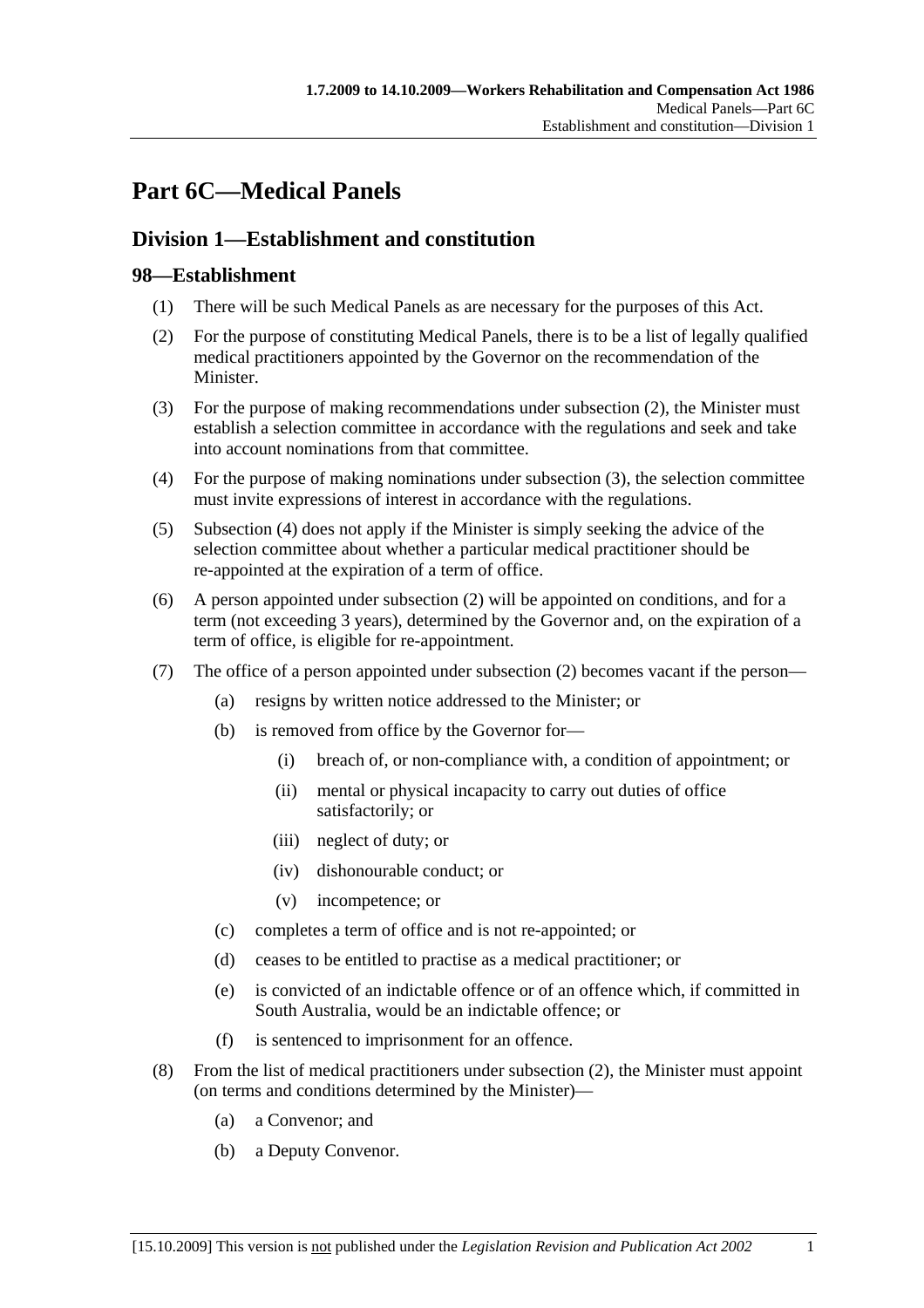- (9) The Deputy Convenor may, subject to the direction of the Convenor, exercise the functions and powers conferred on the Convenor by or under this Act.
- (10) In the temporary absence of the Convenor, the Deputy Convenor has, and may exercise, the functions and powers conferred on the Convenor by or under this Act.

# **98A—Constitution**

- (1) A Medical Panel is to consist of the number of members, not exceeding 5, as is determined by the Convenor of Medical Panels in each particular case.
- (2) If a medical practitioner has been engaged to treat or examine, or to furnish a report in relation to, a worker (other than as a member of a Medical Panel), the medical practitioner is not to sit as a member of a Medical Panel examining the worker.
- (3) A member of a Medical Panel is entitled to fees, allowances and expenses approved by the Governor.
- (4) The fees, allowances and expenses are payable out of the Compensation Fund.
- (5) The Convenor must appoint a presiding member for each Medical Panel, who will have general responsibility for managing the operations of the Medical Panel in its particular case.

# **98B—Procedures**

- (1) A Medical Panel is not bound by the rules of evidence but may inform itself in any way it considers appropriate.
- (2) A Medical Panel may act informally and without regard to technicalities or legal forms.
- (3) A Medical Panel may engage consultants and seek expert advice as it considers necessary in any particular case.
- (4) The Convenor may give directions as to the arrangement of the business of the Panels.
- (5) The Minister may for the purposes of—
	- (a) ensuring procedural fairness in the procedures of the Medical Panels; and
	- (b) facilitating the proper administration of the Medical Panels,

issue guidelines as to the procedures of Medical Panels.

- (6) The Minister must consult with the Attorney-General and the Convenor before issuing any guidelines under this section.
- (7) The Convenor may give directions as to the procedures of the Panels but may not give directions inconsistent with any guidelines issued by the Minister.
- (8) An act or decision of a majority of the members of a Medical Panel constitutes an act or decision of the Medical Panel.
- (9) Subject to this section and the other provisions of this Part, a Medical Panel may determine its own procedures.

### **98C—Validity of acts**

An act or proceeding of a Medical Panel is not invalid by reason only of a vacancy in its membership or a defect in the appointment of a member.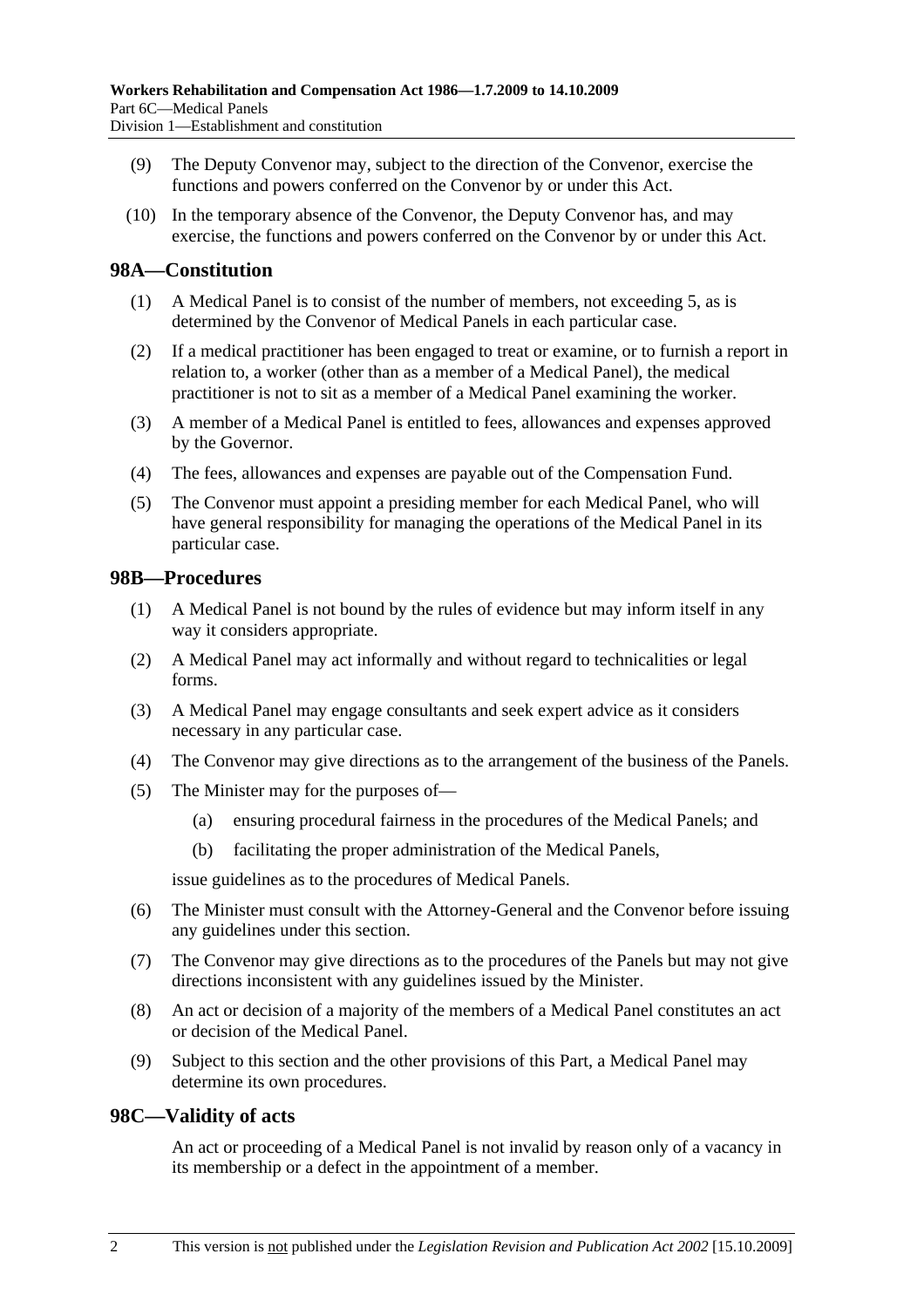# **98D—Immunity of members**

No personal liability attaches to a member of a Medical Panel for an act or omission by the member or the Medical Panel in good faith and in the exercise or purported exercise of powers or functions under this Act.

# **Division 2—Functions and powers**

### **98E—Interpretation**

In this Division—

#### *medical question* means—

- (a) a question whether a worker has a disability and, if so, the nature or extent of that disability; or
- (b) a question whether a worker's disability—
	- (i) in the case of a disability that is not a secondary disability or a disease—arose out of or in the course of employment; or
	- (ii) in the case of a disability that is a secondary disability or a disease arose out of employment or arose in the course of employment and the employment contributed to the disability; or
- (c) a question whether a worker's employment was a substantial cause of a worker's disability consisting of an illness or disorder of the mind; or
- (d) a question whether a worker has suffered a disability of a kind referred to in the first column of Schedule 2; or
- *(e) a question whether a medical expense has been reasonably incurred by a worker in consequence of having suffered a compensable disability; or*
- *(f) a question whether a charge for a medical service should be disallowed under section 32(5); or*
- (g) a question whether a disability results in incapacity for work; or
- (h) a question as to the extent or permanency of a worker's incapacity for work and the question whether a worker has no current work capacity or a current work capacity; or
- (i) a question as to what employment would or would not constitute suitable employment for a worker; or
- (j) a question as to whether a worker who has no current work capacity is likely to continue indefinitely to have no current work capacity; or
- (k) a question whether a worker who has a current work capacity is, and is likely to continue indefinitely to be, incapable of undertaking further or additional employment or work and, if not so incapable, what further or additional employment or work the worker is capable of undertaking; or
- (l) a question as to when a disability, other than noise induced hearing loss, that developed gradually first caused an incapacity for work; or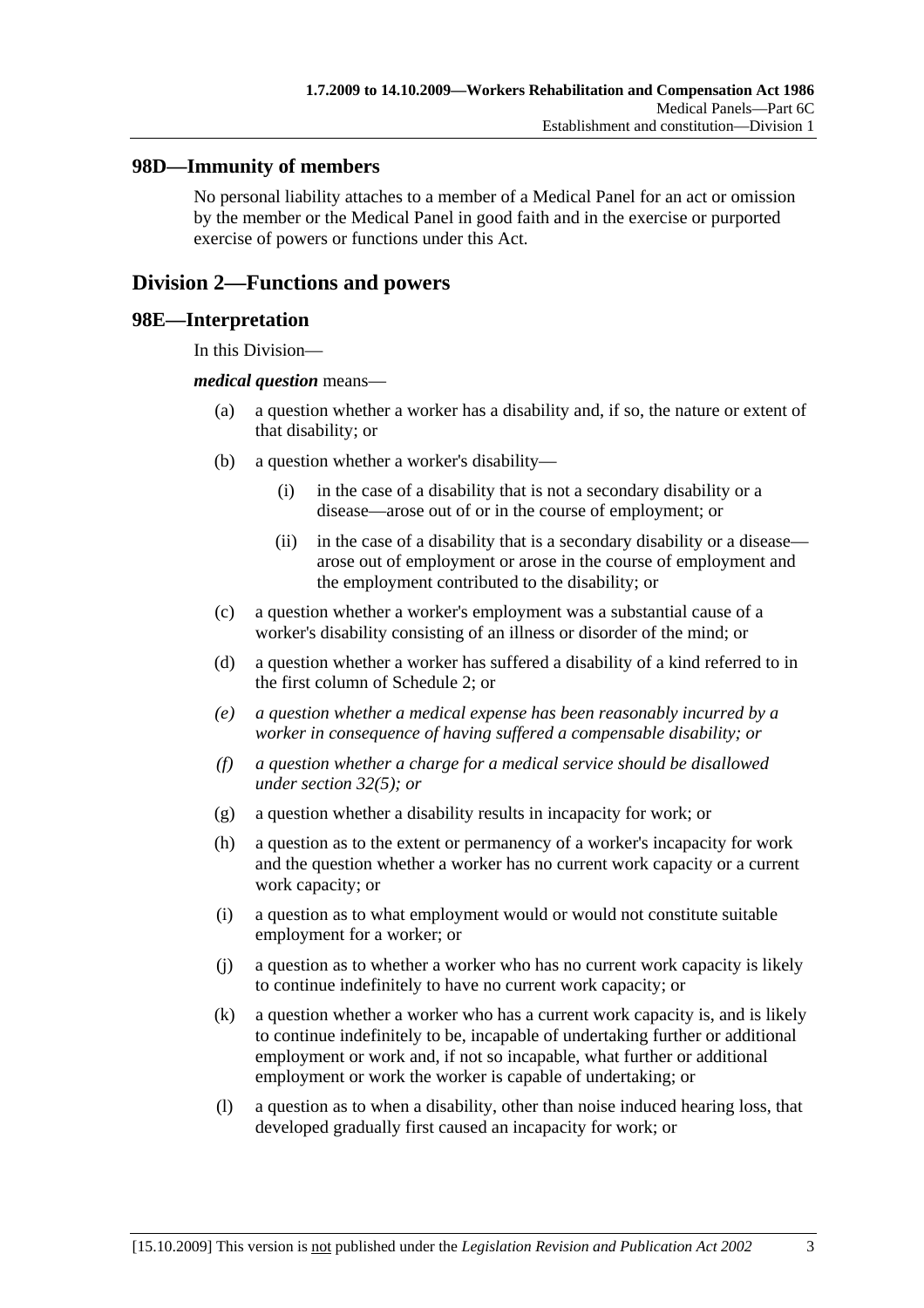- (m) a question as to when and in what employment a worker with noise induced hearing loss was last exposed to noise capable of causing noise induced hearing loss; or
- *(n) a question as to when a worker has ceased to be incapacitated for work by a compensable disability; or*
- *(o) a question as to what constitutes proper medical treatment for the purposes of section 36(1a)(c); or*
- (p) a question as to whether a disability is permanent and, if so, the level of impairment of a worker for the purposes of sections 43 and 43A; or
- *(q) a question as to whether a provision of a rehabilitation and return to work plan imposes an unreasonable obligation on a worker; or*
- (r) a question as to any other prescribed matter.

#### **Note—**

Section 98E(e),  $(f)$ ,  $(n)$ ,  $(o)$  and  $(q)$  had not come into operation at the date of the publication of this version.

### **98F—Functions**

- (1) The function of a Medical Panel is to give an opinion on any medical question referred to it under this Act.
- (2) The Corporation or the Tribunal may, at any time or from time to time, require a worker—
	- (a) who claims compensation under this Act; or
	- (b) who is in receipt of weekly payments of compensation under this Act,

to submit himself or herself for examination by a Medical Panel or to answer questions (or both) on a date and at a place arranged by the Convenor of Medical Panels so that the Medical Panel can determine any specified medical question.

- *(3) In addition, a medical question that constitutes or forms part of, or arises in connection with, a matter that is the subject of a dispute under Part 6A must be referred to a Medical Panel.*
- (4) A Medical Panel may decide not to give an opinion on a particular medical question if it appears to the Medical Panel that the question relates to a matter that falls outside the range of matters that should be subject to determination under this Part.

**Note—** 

Section 98F(3) had not come into operation at the date of the publication of this version.

### **98G—Powers and procedures on a referral**

- (1) A Medical Panel may ask a worker—
	- (a) to meet with the Medical Panel and answer questions;
	- (b) to supply copies of all documents in the possession of the worker which relate to the medical question to the Medical Panel;
	- (c) to submit to a medical examination by the Medical Panel or by a member of the Medical Panel.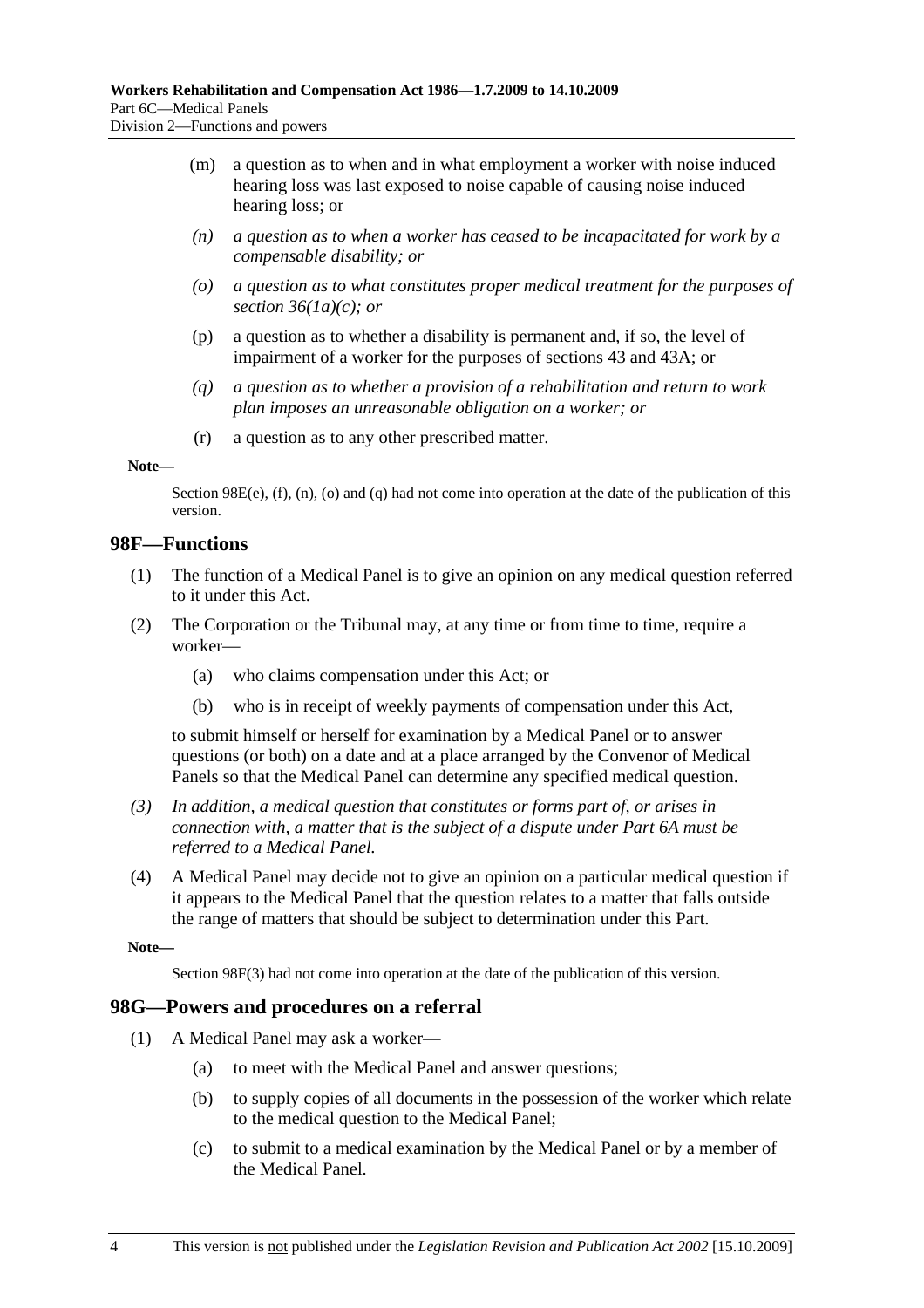- (2) A person or body referring a medical question to a Medical Panel must submit a document to the Medical Panel specifying—
	- (a) the disability or alleged disability to, or in respect of, which the medical question relates;
	- (b) the facts or questions of fact relevant to the medical question which the person or body is satisfied have been agreed and those facts or questions that are in dispute.
- (3) A person or body referring a medical question to a Medical Panel must submit copies of all documents relating to the medical question in the possession of that person or body to the Medical Panel.
- (4) If a Medical Panel requests and the worker consents, a medical expert who has provided a medical service to a worker in relation to the relevant compensable disability must—
	- (a) meet with the Medical Panel and answer questions; and
	- (b) supply relevant documents to the Medical Panel.
- (5) If a worker unreasonably refuses to comply with subsection (1) or in any way hinders an examination—
	- (a) the worker's rights to recover compensation under this Act with respect to the disability; or
	- (b) the worker's rights to weekly payments,

may be suspended by the Corporation until the examination has taken place in accordance with the requirements of the Medical Panel (and any weekly payments that would otherwise be payable during the period of suspension are forfeited).

- (6) Any attendance of a worker before a Medical Panel must be in private, unless the Medical Panel considers that it is necessary for another person to be present.
- (7) Information given to a Medical Panel cannot be used in subsequent proceedings unless—
	- (a) the proceedings are before the Tribunal or a court under this Act; or
	- (b) the worker consents to the use of the information; or
	- (c) the proceedings are for an offence against this Act.

# **98H—Opinions**

- (1) A Medical Panel must form its opinion on a medical question referred under this Division within 60 days after the reference is made or such longer period as may be agreed by the Corporation or Tribunal (as the case requires).
- (2) The Medical Panel to which a medical question is so referred must give a certificate as to its opinion.
- (3) An opinion under subsection (2) must include a statement setting out the reason or reasons for the opinion provided by the Medical Panel.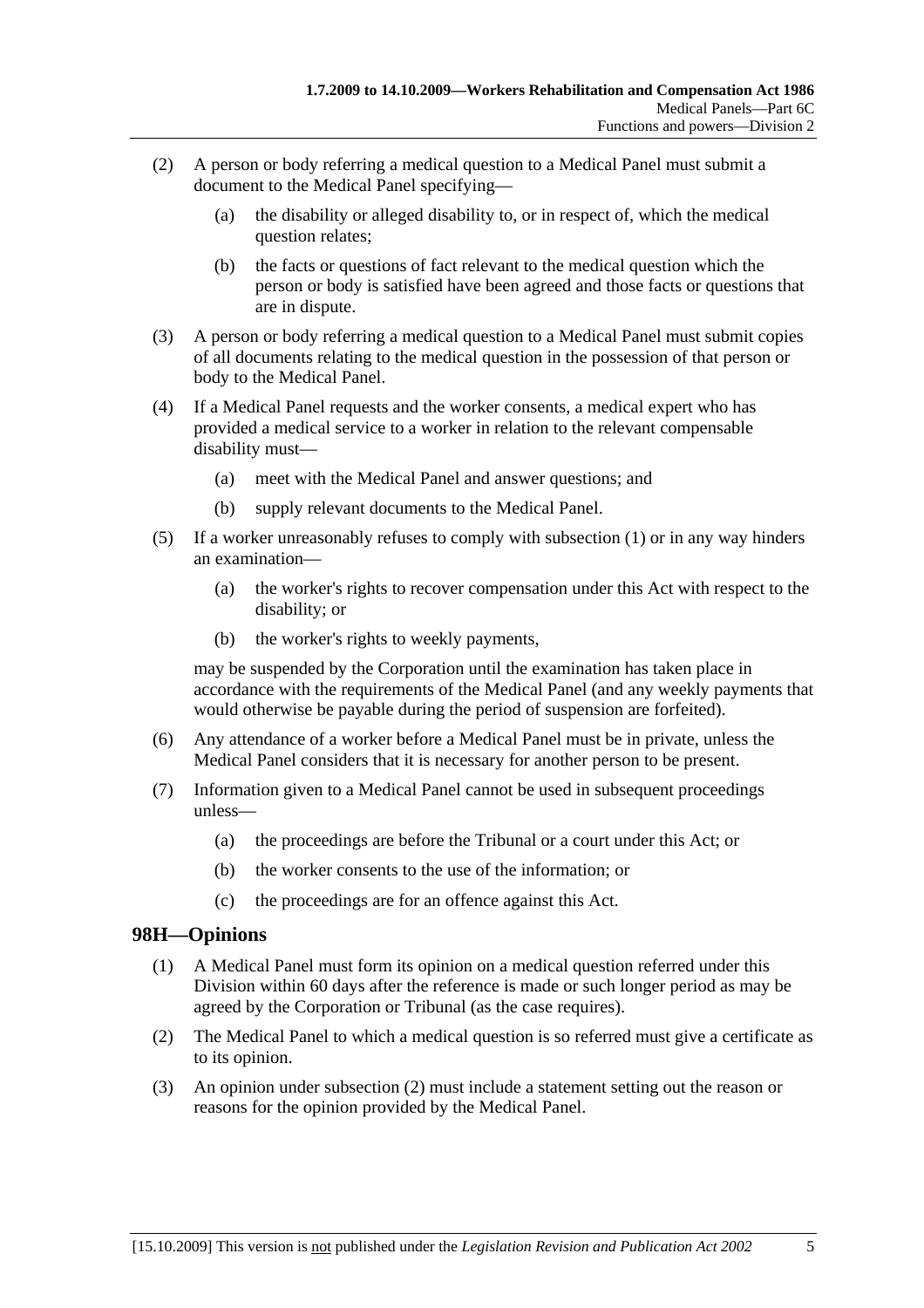(4) For the purposes of determining any question or matter, the opinion of a Medical Panel on a medical question referred to the Medical Panel is to be adopted and applied by any body or person acting under this Act and must be accepted as final and conclusive irrespective of who referred the medical question to the Medical Panel or when the medical question was referred.

# **Division 3—Related matters**

# **98I—Admissibility**

- (1) A certificate given by a Medical Panel is admissible in evidence in any proceedings under this Act.
- (2) A member of a Medical Panel is competent to give evidence as to matters in a certificate given by the Medical Panel of which he or she was a member, but the member may not be compelled to give any such evidence.
- (3) A consultant engaged to provide expert advice to a Medical Panel is competent to give evidence as to matters relating to that expert advice, but the consultant may not be compelled to give any such evidence.

# **98J—Support staff**

- (1) The Minister must ensure that there are such administrative and ancillary staff as are necessary for the proper functioning of Medical Panels.
- (2) The staff may be—
	- (a) Public Service employees assigned to work in support of the Medical Panels; or
	- (b) persons employed or engaged for the purposes of this Part.
- (3) The terms and conditions of appointment of a person under subsection (2)(b) will be determined by the Minister and such a person will not be a Public Service employee.
- (4) The costs associated with the staff under subsection (1) will be recoverable from the Compensation Fund under a scheme established or approved by the Treasurer after consultation with the Corporation.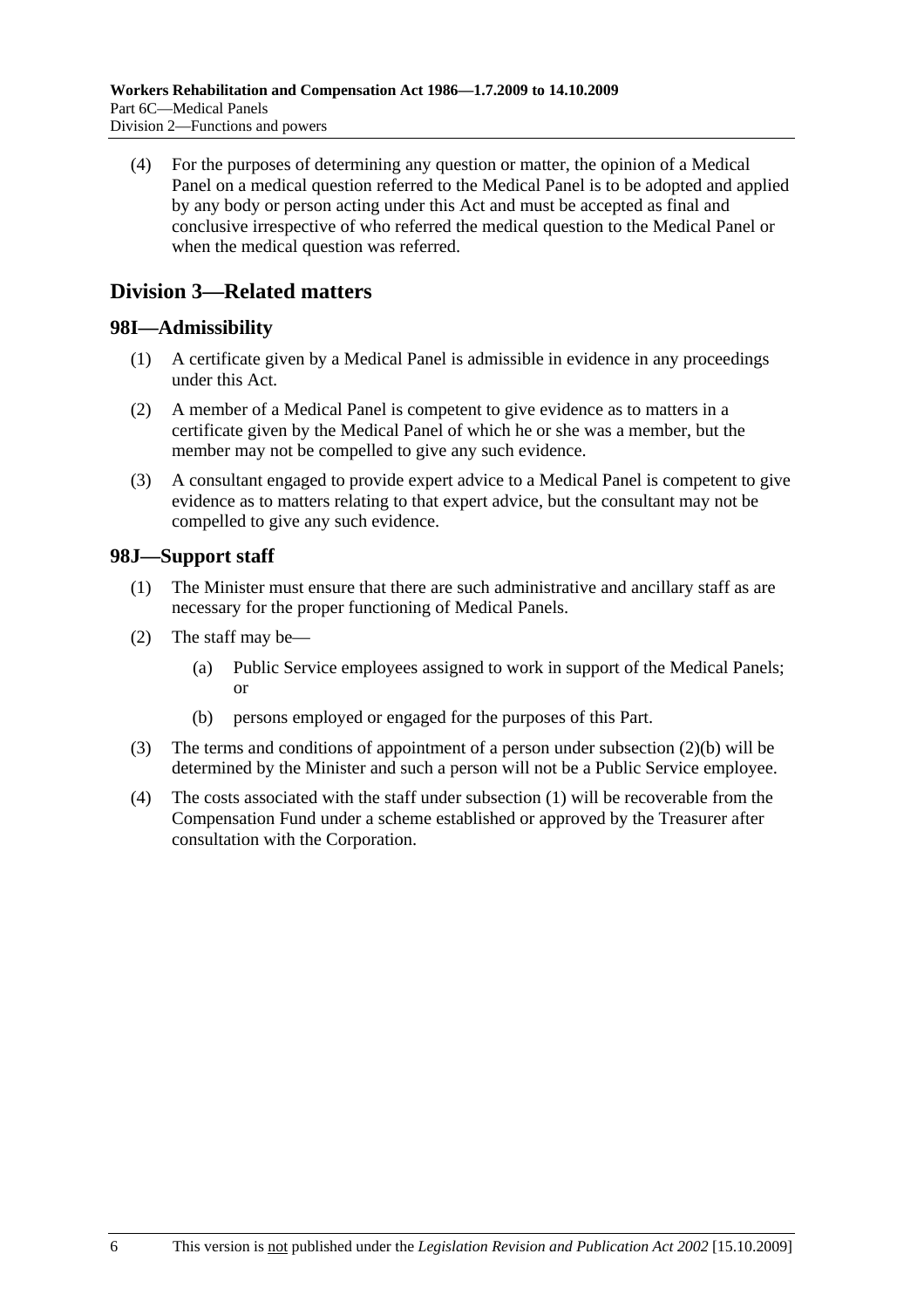# **Part 6D—WorkCover Ombudsman**

# **Division 1—Appointment and conditions of office**

# **99—Appointment**

- (1) There is to be a *WorkCover Ombudsman*.
- (2) The WorkCover Ombudsman is appointed by the Governor.
- (3) The person appointed as the WorkCover Ombudsman may hold another office or position if the Governor is satisfied that there is no conflict between the functions and duties of the WorkCover Ombudsman and the functions and duties of the other office or position.

# **99A—Term of office and conditions of appointment**

- (1) The WorkCover Ombudsman is appointed on conditions determined by the Governor and for a term, not exceeding 7 years, specified in the instrument of appointment.
- (2) An appointment may be renewed but a person must not hold office as WorkCover Ombudsman for more than 2 consecutive terms.
- (3) The Governor may remove the WorkCover Ombudsman from office on the presentation of an address from both Houses of Parliament seeking the WorkCover Ombudsman's removal.
- (4) The Governor may suspend the WorkCover Ombudsman from office on the ground of incompetence or misbehaviour and, in that event—
	- (a) a full statement of the reason for the suspension must be laid before both Houses of Parliament within 3 sitting days of the suspension; and
	- (b) if, at the expiration of 1 month from the date on which the statement was laid before Parliament, an address from both Houses of Parliament seeking the WorkCover Ombudsman's removal has not been presented to the Governor, the WorkCover Ombudsman must be restored to office.
- (5) The office of WorkCover Ombudsman becomes vacant if the WorkCover Ombudsman—
	- (a) dies; or
	- (b) resigns by written notice given to the Minister; or
	- (c) completes a term of office and is not reappointed; or
	- (d) is removed from office by the Governor under subsection (3); or
	- (e) becomes bankrupt or applies as a debtor to take the benefit of the laws relating to bankruptcy; or
	- (f) is convicted of an indictable offence or of an offence which if committed in South Australia, would be an indictable offence; or
	- (g) is sentenced to imprisonment for an offence; or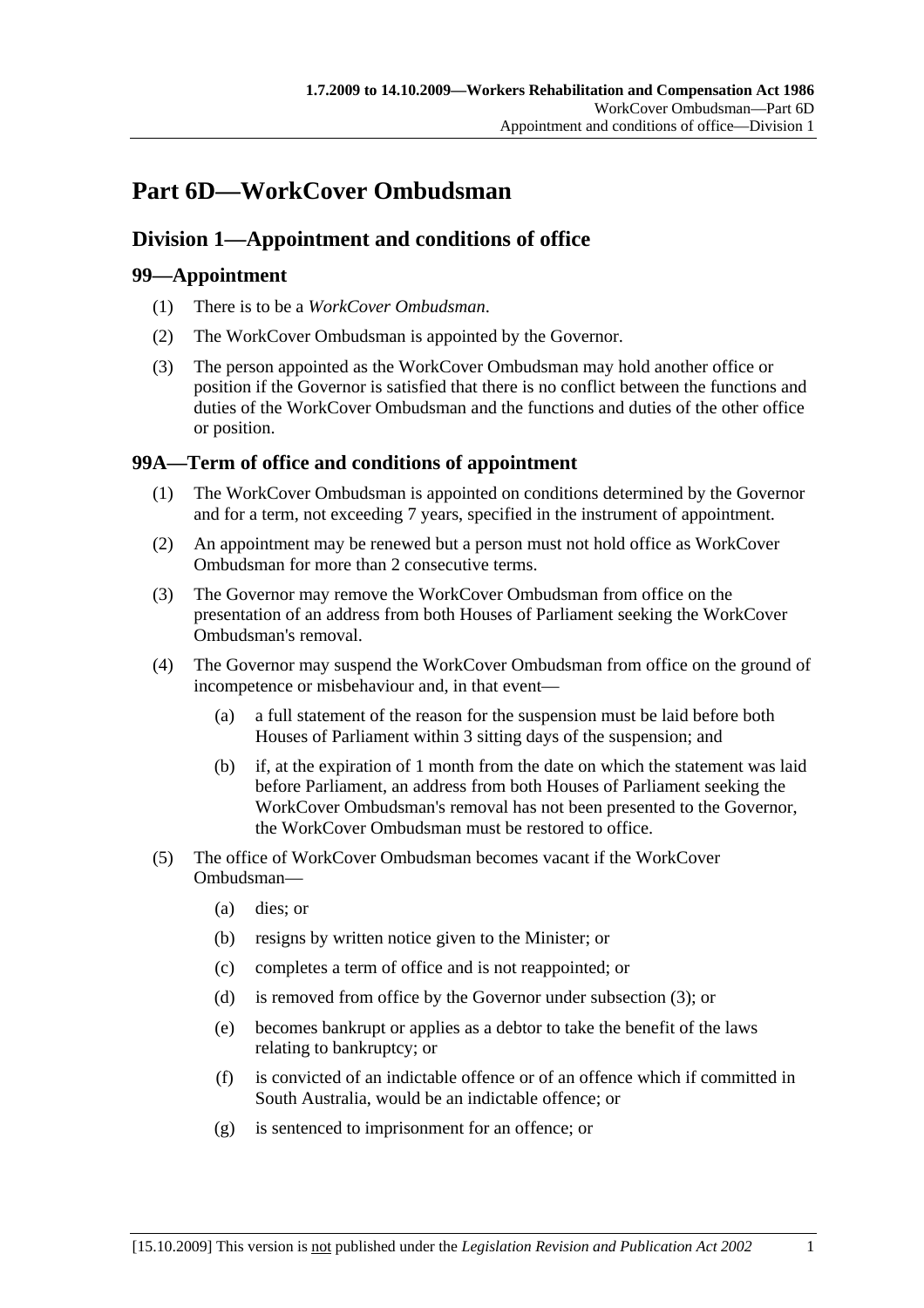- (h) becomes a member of the Parliament of this State or any other State of the Commonwealth or of the Commonwealth or becomes a member of a Legislative Assembly of a Territory of the Commonwealth; or
- (i) becomes, in the opinion of the Governor, mentally or physically incapable of carrying out satisfactorily the duties of office.
- (6) Except as is provided by this section, the WorkCover Ombudsman may not be removed or suspended from office, nor will the office of the WorkCover Ombudsman become vacant.

# **99B—Remuneration**

The WorkCover Ombudsman is entitled to remuneration, allowances and expenses determined by the Governor.

## **99C—Temporary appointments**

The Minister may appoint a person (who may but need not be an employee in the Public Service) to act as the WorkCover Ombudsman—

- (a) during a vacancy in the office of WorkCover Ombudsman; or
- (b) when the WorkCover Ombudsman is absent from, or unable to discharge, official duties; or
- (c) if the WorkCover Ombudsman is suspended from office under this Act.

# **Division 2—Functions and powers**

### **99D—Functions**

- (1) The WorkCover Ombudsman has the following functions:
	- (a) to identify and review issues arising out of the operation or administration of this Act, and to make recommendations for improving the operation or administration of this Act, especially so as to improve processes that affect workers who have suffered a compensable disability or employers;
	- (b) to receive and investigate complaints about administrative acts under this Act, and to seek to resolve those complaints expeditiously, including by making recommendations to relevant parties;
	- (c) without limiting paragraphs (a) and (b)—
		- (i) to receive and investigate complaints about failures to comply with section 58B or 58C and to give directions to the Corporation or any relevant employer in connection with the operation or requirements of either section;
		- (ii) to investigate other matters relating to providing for the effective rehabilitation of disabled workers and their return to work on a successful basis;
	- (d) to encourage and assist the Corporation and employers to establish their own complaint-handling processes and procedures with a view to improving the effectiveness of this Act;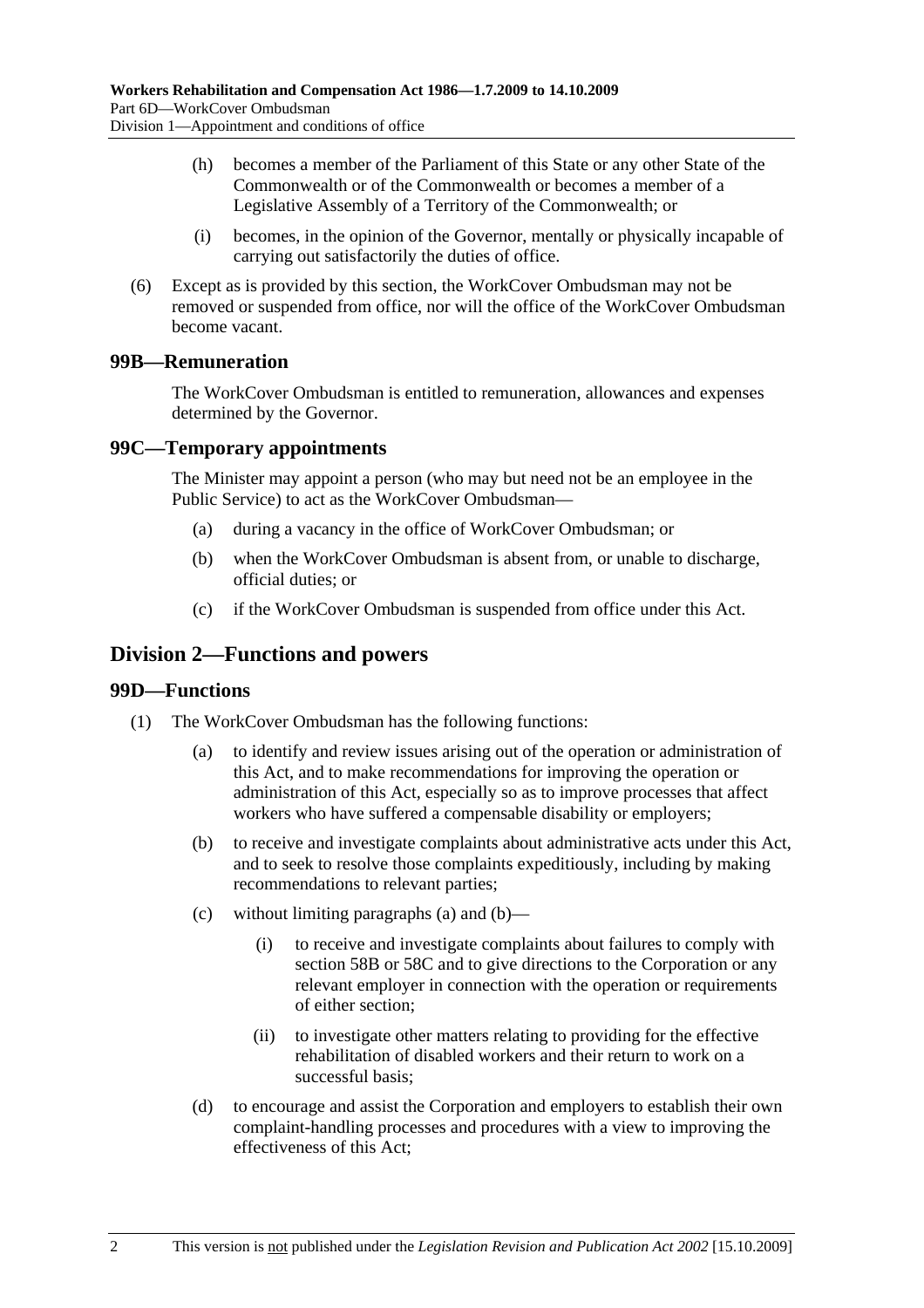- (e) to initiate or support other activities or projects relating to the workers rehabilitation and compensation scheme established by this Act;
- (f) to provide other assistance or advice to support the fair and effective operation or administration of this Act.
- (2) The WorkCover Ombudsman may act under subsection (1) on his or her own initiative, at the request of the Minister, or on the receipt of a complaint by an interested person.
- (3) However, the WorkCover Ombudsman—
	- (a) may not investigate an act where the relevant matter—
		- (i) is, or is capable of being, the subject of proceedings under Part 5, 6, 6A, 6B or 6C; or
		- (ii) is the subject of any legal proceedings; and
	- (b) may not investigate an act in the nature of an industrial dispute under the *Fair Work Act 1994*.
- (4) The WorkCover Ombudsman must establish a scheme for receiving and dealing with complaints for the purposes of subsection (1).
- (5) The WorkCover Ombudsman may refuse to entertain a complaint, or, having commenced to consider a matter raised in a complaint, may refuse to continue if of the opinion—
	- (a) that the matter raised in the complaint is trivial; or
	- (b) that the complaint is frivolous or vexatious or is not made in good faith; or
	- (c) that the complainant or the person on whose behalf the complaint was made has not a sufficient personal interest in the matter raised in the complaint; or
	- (d) that the complainant has failed, without good reason, to take reasonable steps to resolve the matter through another established complaint-handling process; or
	- (e) that having regard to all the circumstances of the case, the investigation or the continuance of the investigation of the matter raised in the complaint is unnecessary or unjustifiable; or
	- (f) that the matter raised in the complaint should be dealt with under another Act or by another person or body; or
	- (g) that there is some other reasonable cause that justifies the discontinuance of proceedings under this Part.
- (6) The WorkCover Ombudsman may, at any time, decide to attempt to deal with a complaint by conciliation (and, in doing so, may act personally or through some other person).
- (7) In this section—

*act* includes—

- (a) an omission;
- (b) a decision, proposal or recommendation,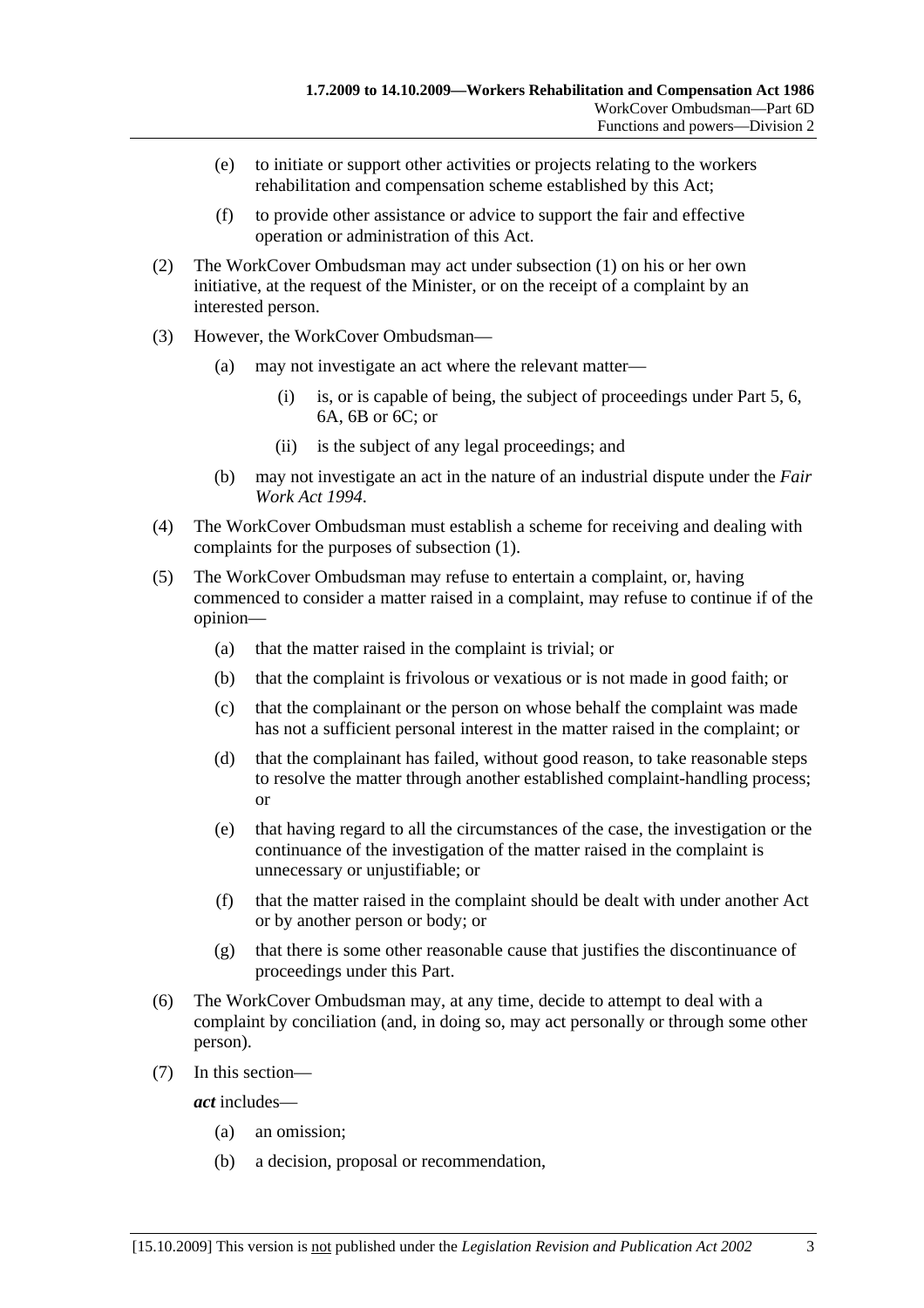and the circumstances surrounding an act.

#### **99E—Powers—general**

The WorkCover Ombudsman has the powers necessary or expedient for, or incidental to, the performance of the WorkCover Ombudsman's functions.

### **99F—Obtaining information**

- (1) If the WorkCover Ombudsman has reason to believe that a person is capable of providing information or producing a document relevant to a matter under consideration by the WorkCover Ombudsman, the WorkCover Ombudsman may, by notice in writing provided to the person, require the person to do 1 or more of the following:
	- (a) to provide that information to the WorkCover Ombudsman in writing signed by that person or, in the case of a body corporate, by an officer of the body corporate;
	- (b) to produce that document to the WorkCover Ombudsman;
	- (c) to attend before a person specified in the notice and answer questions or produce documents relevant to the matter.
- (2) A notice under subsection (1) is to specify the period within which, or the time, day and place at which, the person is required to provide the information or document, or to attend.
- (3) A notice under subsection (1) must provide a period of time for compliance with a requirement under that subsection that has been determined by the WorkCover Ombudsman to be reasonable in the circumstances.
- (4) A person must comply with a requirement under subsection (1). Maximum penalty: \$5 000.
- (5) If a document is produced in accordance with a requirement under this section, the WorkCover Ombudsman or other appropriate person may take possession of, make copies of, or take extracts from, the document.

### **99G—Power to examine witnesses etc**

- (1) The WorkCover Ombudsman, or a person who is to receive information under section 99F, may administer an oath or affirmation to a person required to attend before him or her under this Part and may examine the person on oath or affirmation.
- (2) The WorkCover Ombudsman may require a person to verify by statutory declaration—
	- (a) any information or document produced under this Part; or
	- (b) a statement that the person has no relevant information or documents or no further relevant information or documents.
- (3) A person must comply with a requirement under subsection (2). Maximum penalty: \$5 000.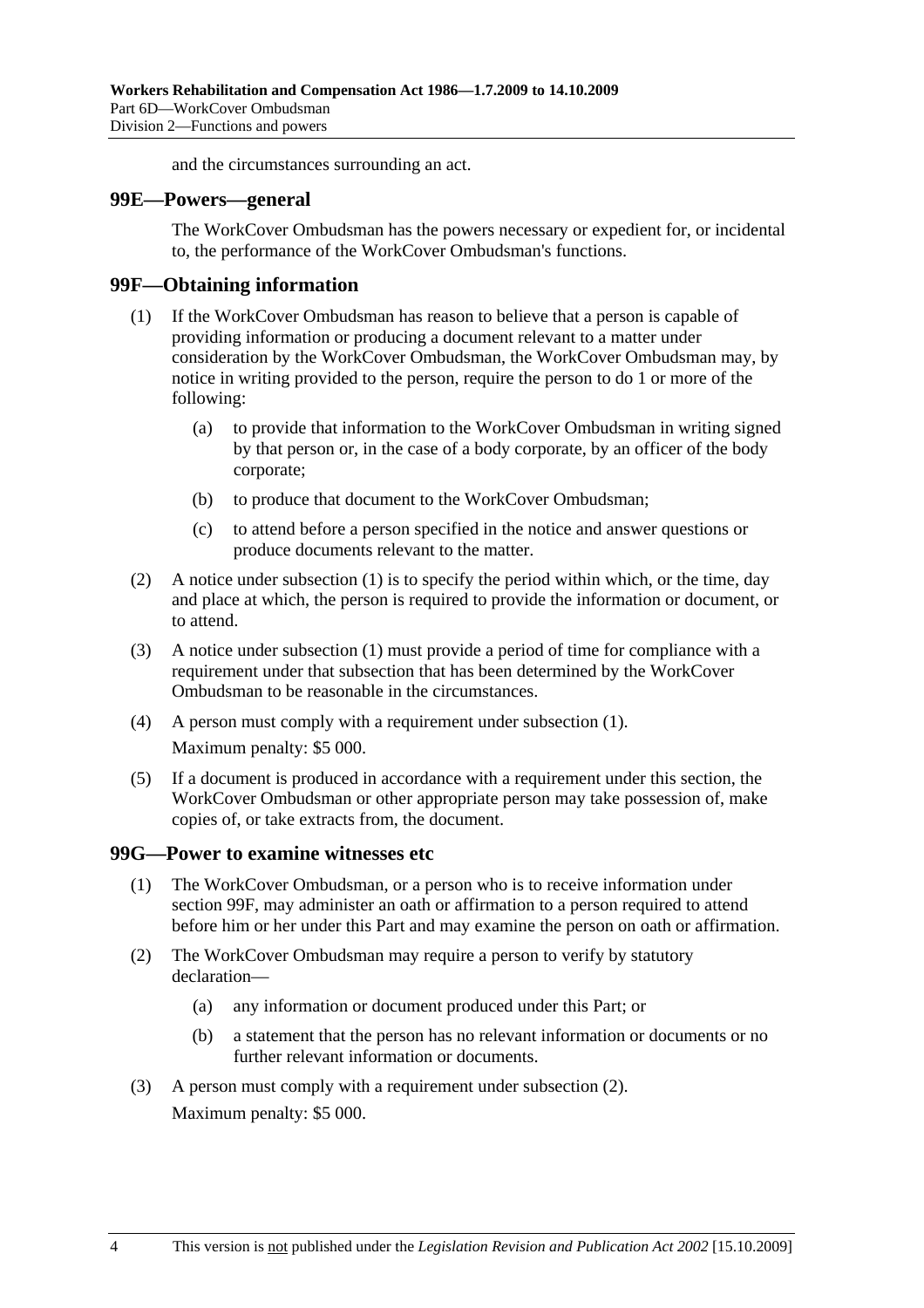# **Division 3—Other matters**

# **99H—Independence**

- (1) In performing and exercising his or her functions and powers under this Act, the WorkCover Ombudsman must act independently, impartially and in the public interest.
- (2) The Minister cannot control how the WorkCover Ombudsman is to exercise the WorkCover Ombudsman's statutory functions and powers.

# **99I—Staff**

- (1) The WorkCover Ombudsman's staff consists of—
	- (a) Public Service employees assigned to work in the office of the WorkCover Ombudsman under this Act; and
	- (b) any person appointed under subsection (3).
- (2) The Minister may, by notice in the Gazette—
	- (a) exclude Public Service employees who are members of the WorkCover Ombudsman's staff from specified provisions of the *Public Sector Management Act 1995*; and
	- (b) if the Minister thinks that certain provisions should apply to such employees instead of those excluded under paragraph (a)—determine that those provisions will apply,

and such a notice will have effect according to its terms.

- (3) The WorkCover Ombudsman may, with the consent of the Minister, appoint staff for the purposes of this Act.
- (4) The terms and conditions of employment of a person appointed under subsection (3) will be determined by the Minister and such a person will not be a Public Service employee.
- (5) The WorkCover Ombudsman may, by agreement with the Minister responsible for an administrative unit of the Public Service, make use of the services of the staff, equipment or facilities of that administrative unit.

### **99J—Funding**

The cost associated with the office of the WorkCover Ombudsman (including in the performance by the WorkCover Ombudsman of functions under this Act) and the WorkCover Ombudsman's staff will be recoverable from the Compensation Fund under a scheme established or approved by the Treasurer after consultation with the Corporation.

### **99K—Delegation**

- (1) The WorkCover Ombudsman may delegate a function or power conferred on or vested in the WorkCover Ombudsman under this Act—
	- (a) to a particular person or body; or
	- (b) to the person for the time being occupying a particular office or position.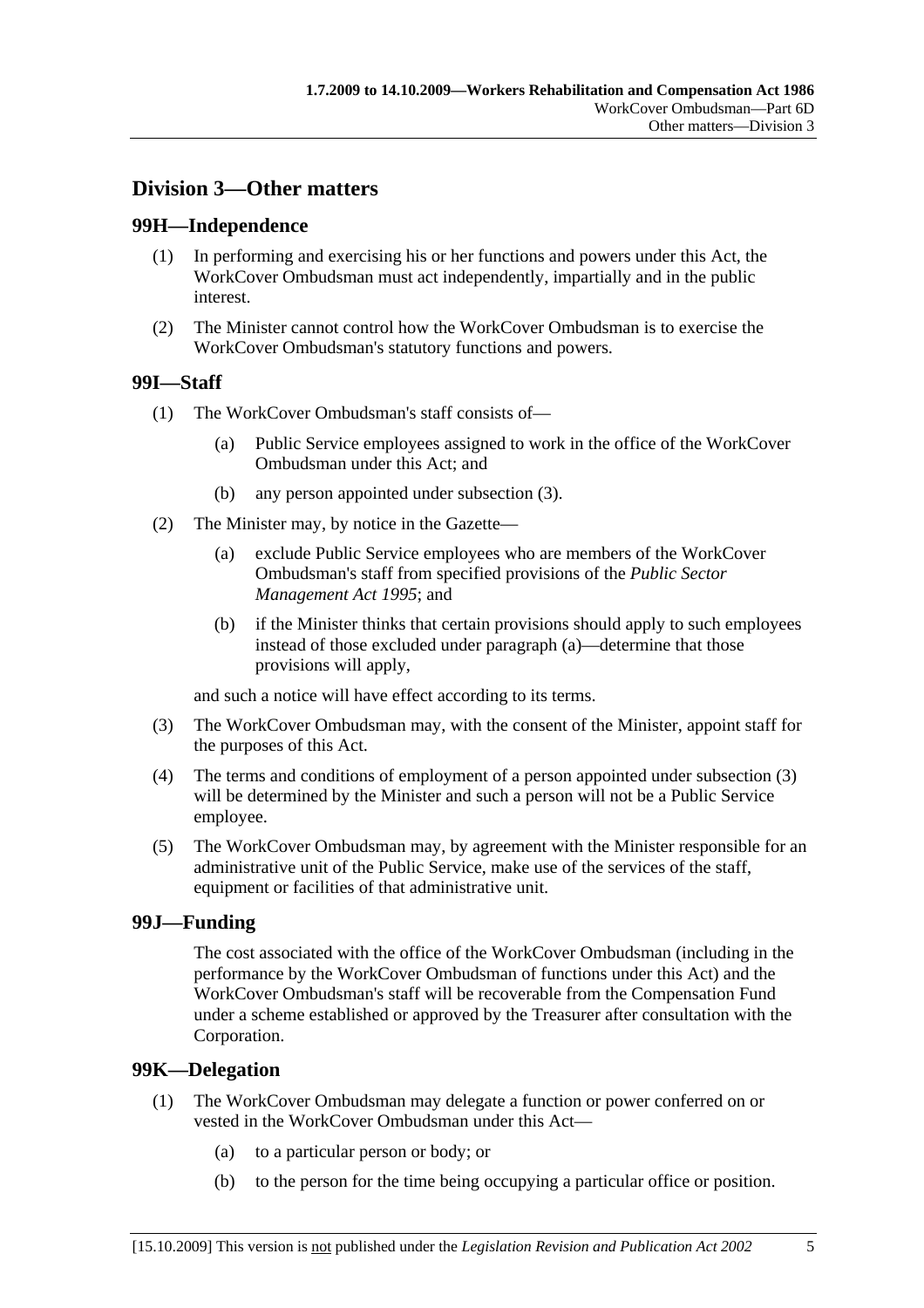- (2) A function or power delegated under this section may, if the instrument of delegation so provides, be further delegated.
- (3) A delegation—
	- (a) may be absolute or conditional; and
	- (b) does not derogate from the power of the WorkCover Ombudsman to act in a matter; and
	- (c) is revocable at will by the WorkCover Ombudsman.

# **99L—Annual report**

- (1) The WorkCover Ombudsman must, on or before 30 September in each year, forward a report to the Minister on the work of the WorkCover Ombudsman under this Act during the financial year ending on the preceding 30 June.
- (2) The Minister must, within 6 sitting days after receiving a report under this section, have copies of the report laid before both Houses of Parliament.

## **99M—Other reports**

- (1) The WorkCover Ombudsman may, at any time, prepare a report to the Minister on any matter arising out of the exercise of the WorkCover Ombudsman's functions under this Act.
- (2) Subject to subsection (3), the Minister must, within 2 weeks after receiving a report under this section, have copies of the report laid before both Houses of Parliament.
- (3) If the Minister cannot comply with subsection (2) because Parliament is not sitting, the Minister must deliver copies of the report to the President and the Speaker and the President and the Speaker must then—
	- (a) immediately cause the report to be published; and
	- (b) lay the report before their respective Houses at the earliest opportunity.
- (4) A report will, when published under subsection (3)(a), be taken for the purposes of any other Act or law to be a report of the Parliament published under the authority of the Legislative Council and the House of Assembly.

# **99N—Immunity**

- (1) The WorkCover Ombudsman incurs no civil liability for an honest act or omission in the performance or exercise, or purported performance or exercise, of a function or power under this Act.
- (2) The immunity under subsection (1) does not extend to culpable negligence.
- (3) A civil liability that would, but for this section, attach to a person attaches instead to the Crown.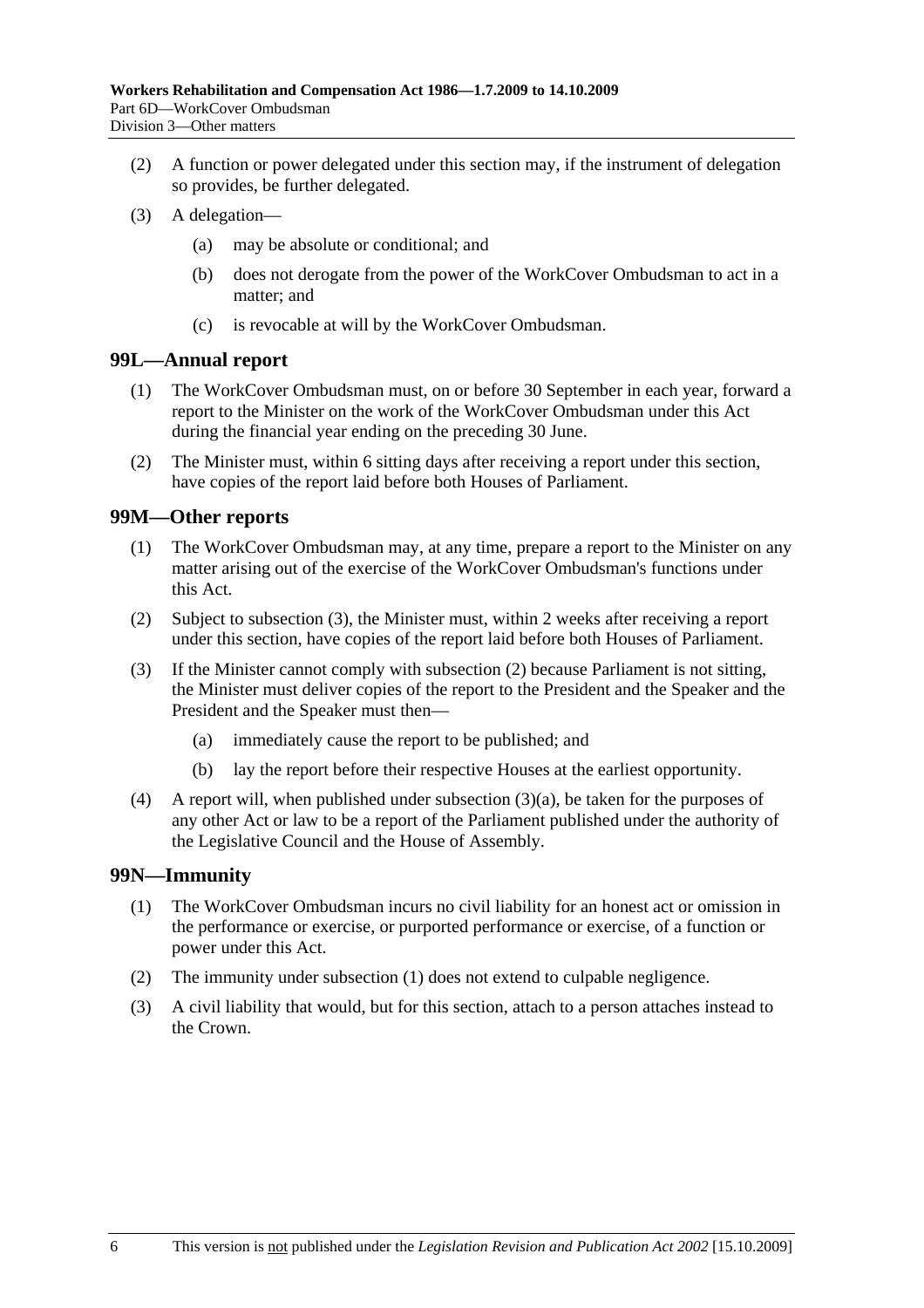# **Part 7—Miscellaneous**

# **103—Extension of the application of this Act to self-employed persons**

- (1) The Corporation may, on the application of a person who is self-employed, extend to that person the protection of this Act.
- (2) An application under subsection (1) may be granted by the Corporation subject to such conditions and limitations as the Corporation thinks fit and any such condition or limitation shall, to the extent of any inconsistency, prevail over the provisions of this Act.

# **103A—Special provision for prescribed classes of volunteers**

- (1) The Crown is the presumptive employer of persons of a prescribed class who voluntarily perform work of a prescribed class that is of benefit to the State (and the Crown therefore has the liabilities of a self-insured employer in relation to persons of that class).
- (2) Where a person of a class prescribed under subsection (1) suffers a compensable disability while performing the work to which the prescription relates—
	- (a) the question of whether and, if so, to what extent the person is incapacitated for work must be determined according to the employment (including selfemployment) in which the person was otherwise engaged at the commencement of the incapacity or, if the person was not then engaged in other employment, by reference to employment for which he or she was then reasonably fitted; and
	- (b) subject to paragraph (c), the average weekly earnings of the person must be determined—
		- (i) if the person was self-employed, by reference to the remuneration that the person would have received if he or she had been doing the same work in employment; or
		- (ii) if the person was not employed, by reference to the remuneration that the person would have received if he or she had been working in employment for which he or she was reasonably fitted,

and, if there is an award or industrial agreement applicable to that class or grade of employment, by reference to that award or agreement; and

- (c) where—
	- (i) the person dies;
	- (ii) a claim for compensation is made by a person claiming to be a dependant of the deceased;
	- (iii) the deceased and the claimant were both members of a partnership or proprietary company and the predominant work of the deceased before the date of death was in the business of that partnership or company,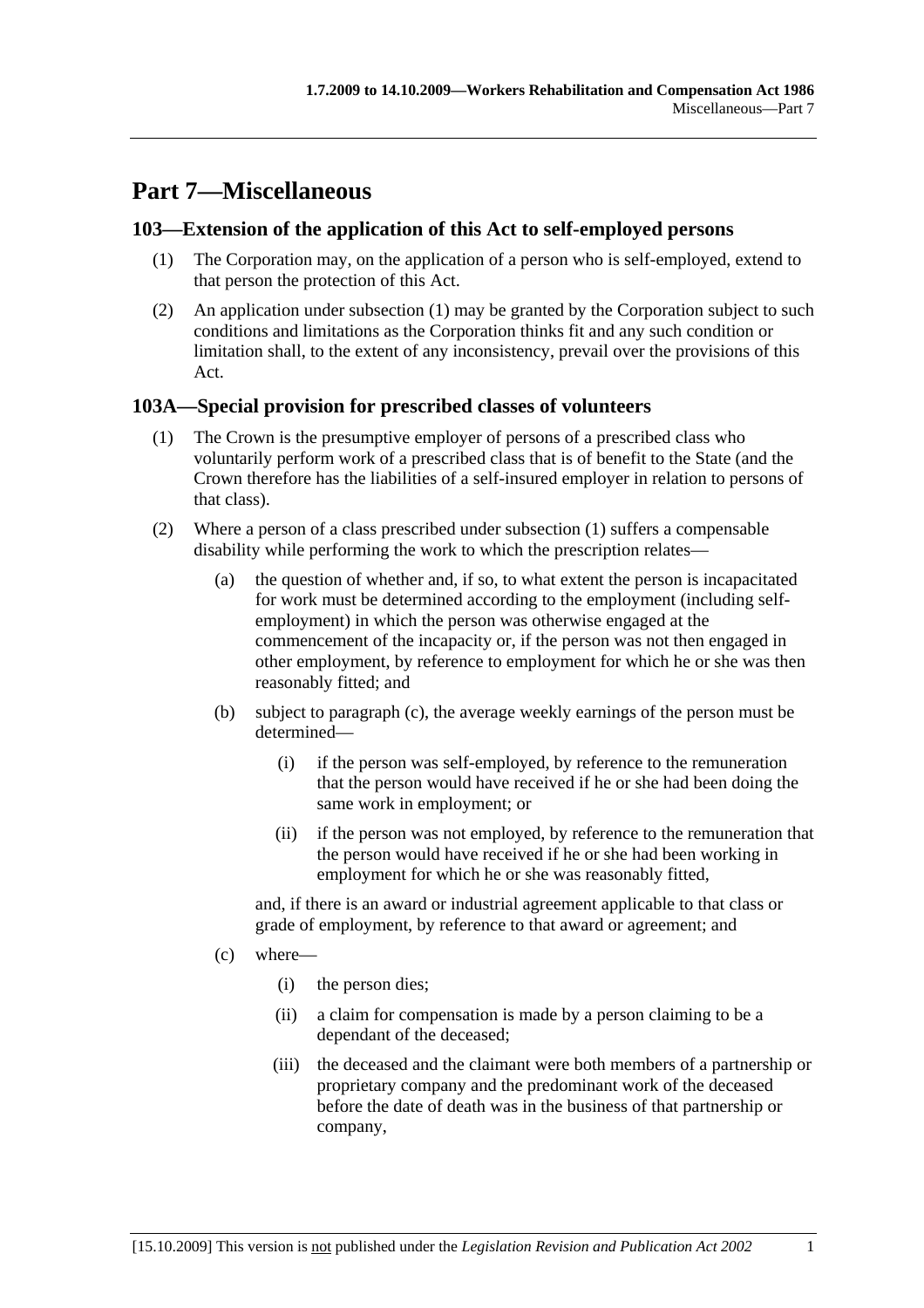then for the purposes of determining whether the claimant was a dependant of the deceased and, if so, the extent of the dependency, any income derived by the claimant from the partnership or company during the deceased's lifetime will (to the extent that the income is attributable to the deceased's work on behalf of the partnership or company) be taken to be an allowance made by the deceased, out of the deceased's own income, for the maintenance of the claimant.

# **105—Insurance of registered employers against other liabilities**

- (1) An employer who is registered under this Act, and any employer who is not required to be registered because of an exemption under the regulations, is insured by the Corporation, subject to terms and conditions prescribed by regulation, against any liability that may arise apart from this Act in respect of a compensable disability arising from employment (being employment to which this Act applies) by the employer.
- (2) Where an employer participates in the provision of a rehabilitation programme or a rehabilitation and return to work plan under this Act, and in consequence of that participation provides work for a person who is not a worker employed by that employer, that person will be taken to be in the employment of the employer for the purposes of subsection (1).
- (3) The insurance provided by subsection (1) does not extend to a self-insured employer except in relation to persons of the class referred to in subsection (2).

#### **106—Payment of interim benefits**

- (1) The Corporation may, pending the final determination of a claim, make interim payments of compensation to a claimant.
- (2) Where on the final determination of a claim it appears that an amount to which the claimant was not entitled has been paid under this section, the Corporation may recover that amount as a debt.
- (3) This section does not derogate from the operation of Part 4 Division 7A.

#### **106A—Payment not to constitute an admission of liability**

A payment by the Corporation or an employer to a worker does not constitute an admission of liability or estop a subsequent denial of liability.

## **107—Employer may request progress report**

- (1) The employer of a worker may at any time request the Corporation to provide a report on—
	- (a) the medical progress being made by the worker;
	- (b) the worker's incapacity for work as assessed under this Act.
- (2) A request under subsection (1) must be accompanied by the prescribed fee.
- (3) The Corporation shall prepare a report requested under subsection (1) within a reasonable time of the request being made and shall send copies of the report to the employer and the worker.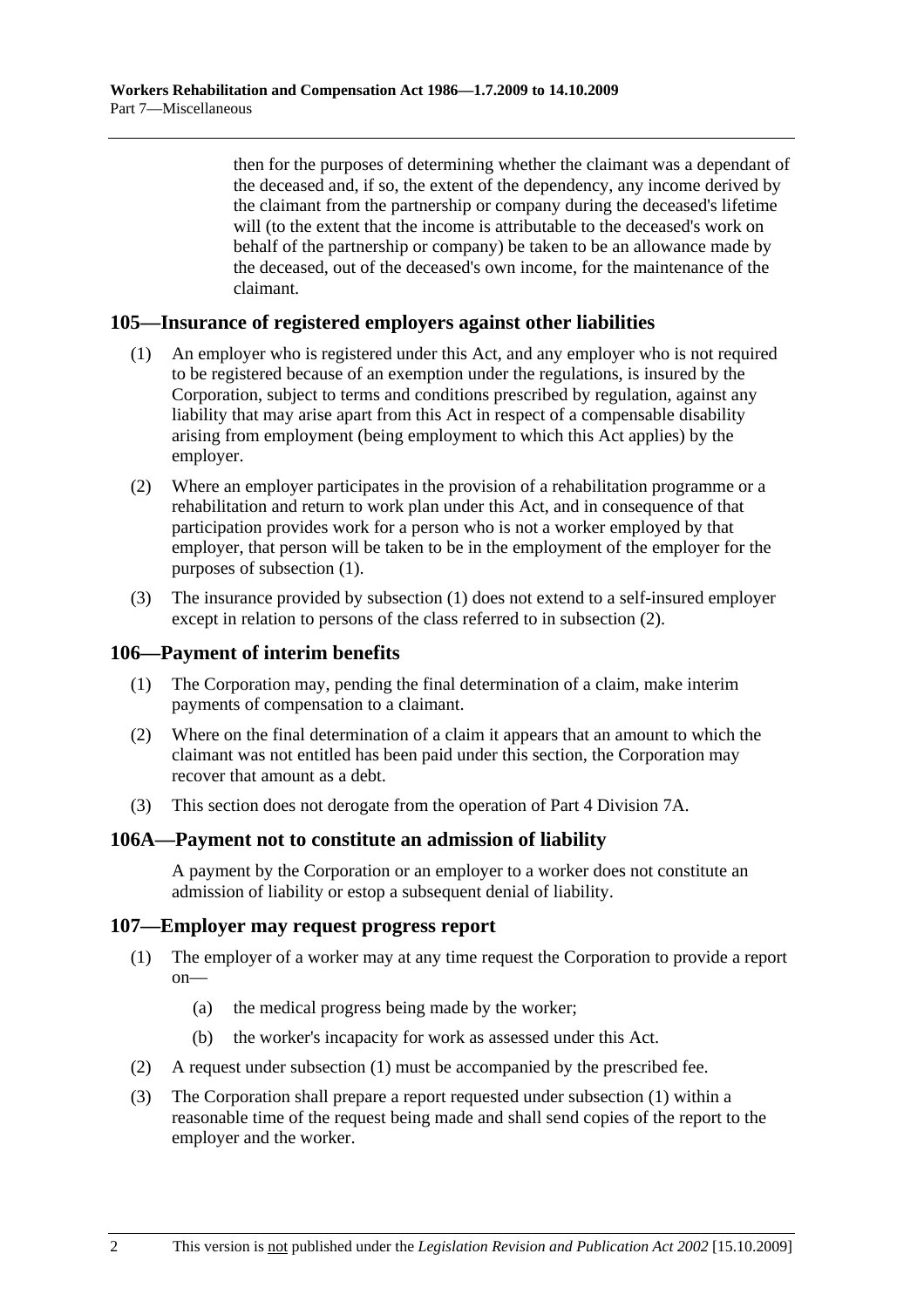# **107A—Copies of medical reports**

- (1) The Corporation must, within 7 days after receiving a request from a worker's employer, provide the employer with copies of reports in the Corporation's possession prepared by medical experts and relevant to the worker's medical condition, the worker's progress in rehabilitation, or the extent of the worker's incapacity for work.
- (2) A request under subsection (1) must be accompanied by the prescribed fee.
- (3) An employer must not disclose confidential information about a worker in a report obtained under this section except as may be necessary—
	- (a) to assist the worker's rehabilitation and return to work; or
	- (b) for the purposes of proceedings under this Act.

## **107B—Worker's right of access to claims file**

- (1) The Corporation or a delegate of the Corporation must, at the request of a worker—
	- (a) provide the worker, within 45 days after the date of the request, with copies of all documentary material in the possession of the Corporation or the delegate relevant to a claim made by the worker; and
	- (b) make available for inspection by the worker (or a representative of the worker) all non-documentary material in the possession of the Corporation or the delegate relevant to a claim made by the worker.

Maximum penalty: \$5 000.

- (2) Non-documentary material is to be made available for inspection—
	- (a) at a reasonable time and place agreed between the Corporation or delegate and the worker; or
	- (b) in the absence of agreement—at a public office of the Corporation or delegate nominated by the worker at a time (which must be at least 45 days, but not more than 60 days, after the request is made and during ordinary business hours) nominated by the worker.
- (3) However, the Corporation or delegate is not obliged to provide copies of material, or to make material available for inspection by the worker if—
	- (a) the material is relevant to the investigation of suspected dishonesty in relation to the claim; or
	- (b) the material is protected by legal professional privilege.
- (4) In this section, a *delegate* of the Corporation includes a self-insured employer.

### **108—Medical examination at request of employer**

- (1) Subject to subsection (2), the employer of a worker who has made a claim under this Act may require the Corporation to have the worker submit to an examination by a recognised medical expert nominated by the Corporation.
- (2) A worker shall not be required to submit to examinations under this section more frequently than is permitted by the regulations.
- (3) The Corporation may, if it thinks fit, charge the cost of an examination under this section to the employer.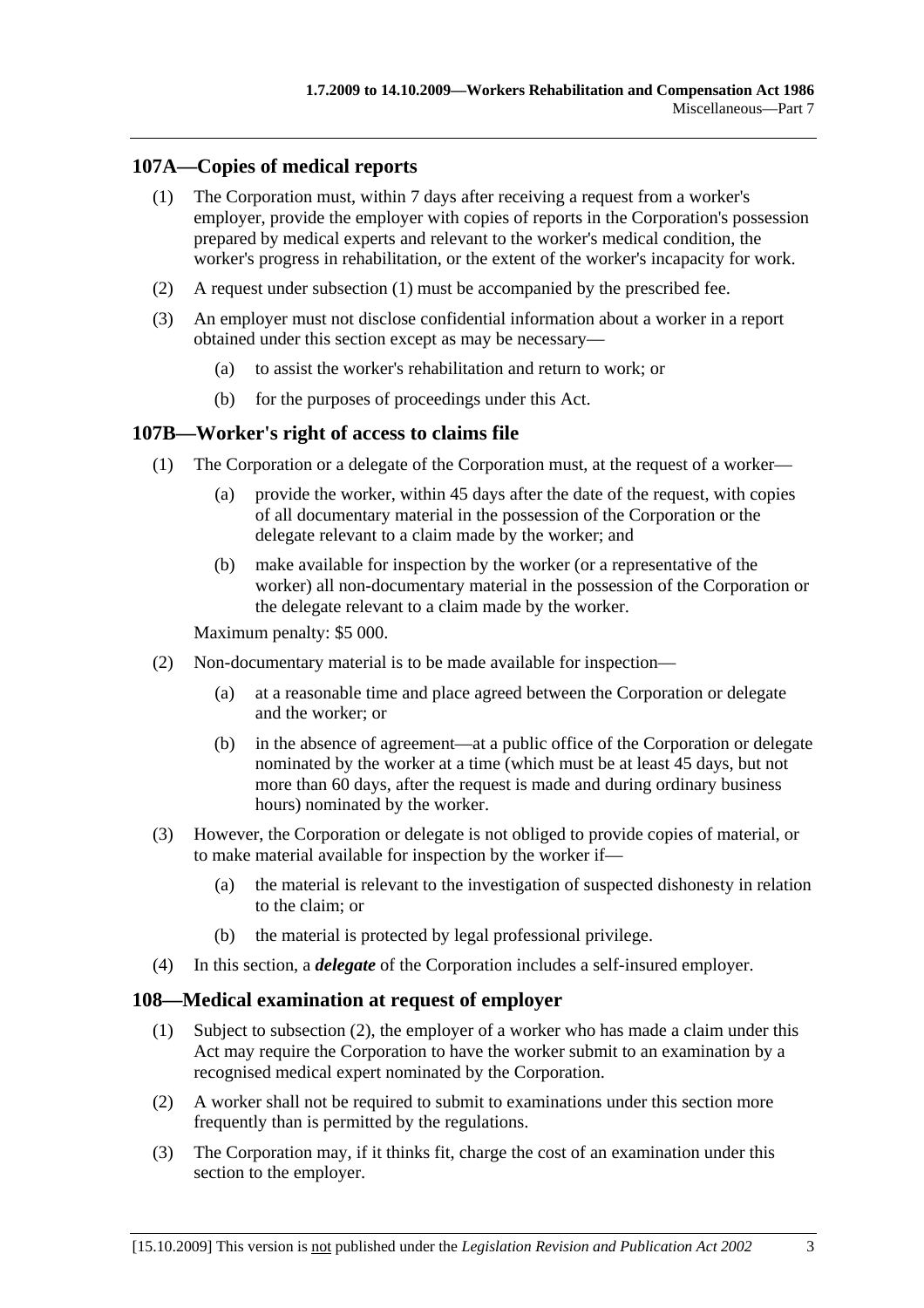- (4) If it appears that there has been undue delay in having a worker examined under this section, the Tribunal may, on application by the employer, give such directions to the Corporation as appear reasonable in the circumstances to expedite the examination.
- (5) The Corporation must comply, or take steps to secure compliance, with such a direction.

# **109—Worker to be supplied with copy of medical report**

Where a report is obtained for the purposes of this Act by the Corporation or an employer on the findings made, or the opinions formed, by a medical expert on the examination of a worker, the Corporation or the employer must, within 7 days after receiving the report, send a copy of the report to the worker.

### **110—Powers of entry and inspection**

- (1) For the purposes of this Act, an authorised officer may, at any reasonable time—
	- (a) enter any workplace;
	- (b) inspect the workplace, anything at the workplace and work there in progress;
	- (c) require a person who has custody or control of books, documents or records relevant to any matter arising under this Act to produce those books, documents or records;
	- (d) examine, copy and take extracts from any such books, documents or records, or require an employer to provide a copy of any such books, documents or records;
	- (e) take photographs, films or video or audio recordings;
	- (f) take measurements, make notes and records and carry out tests;
	- (g) require (directly or through an interpreter) any person to answer, to the best of that person's knowledge, information and belief, any question relevant to any matter arising under this Act;
	- (h) require an employer to produce any document, or a copy of any document, that is required to be prepared or kept under this Act.
- (2) Where—
	- (a) a person whose native language is not English is suspected of having breached this Act; and
	- (b) the person is interviewed by an authorised officer in relation to that suspected breach; and
	- (c) the person is not reasonably fluent in English,

the person is entitled to be assisted by an interpreter during the interview.

- (3) A person is not required—
	- (a) to provide information under this section that is privileged on the ground of legal professional privilege; or
	- (b) to answer a question under this section if the answer would tend to incriminate that person of an offence.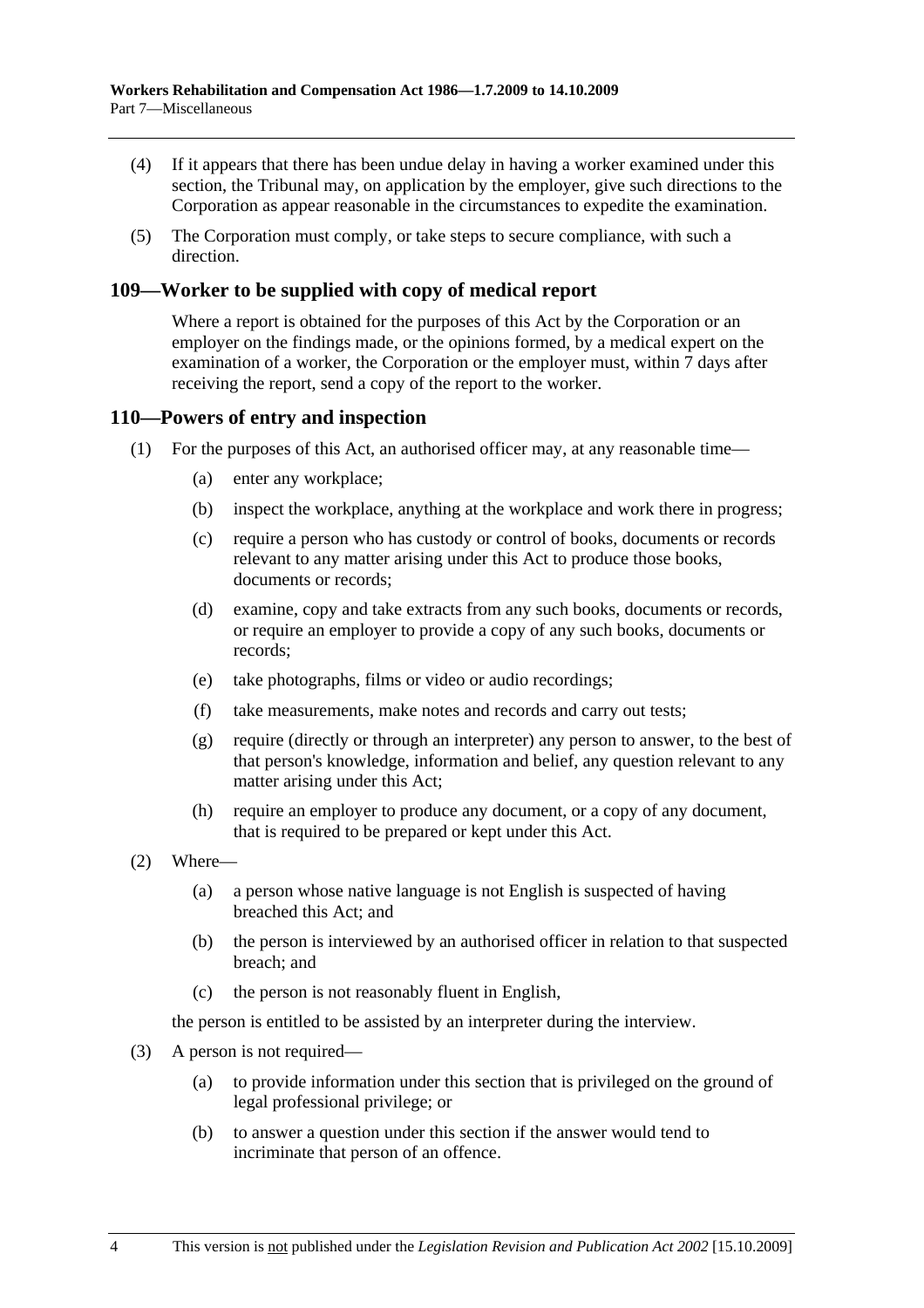- (4) An authorised officer, who suspects on reasonable grounds that an offence against this Act has been committed, may seize and retain anything that affords evidence of that offence.
- (5) An authorised officer must, at the request of any person from whose possession evidentiary material is seized under subsection (4), provide a receipt for that material.
- (6) Where anything has been seized under subsection (4) the following provisions apply:
	- (a) the thing seized must be held pending proceedings for an offence against this Act related to the thing seized, unless the Minister, on application, authorises its release to the person from whom it was seized, or any person who had legal title to it at the time of its seizure, subject to such conditions as the Minister thinks fit (including conditions as to the giving of security for satisfaction of an order under paragraph  $(b)(ii)$ ;
	- (b) where proceedings for an offence against this Act relating to the thing seized are instituted within six months of its seizure and the person charged is found guilty of the offence, the court may—
		- (i) order that it be forfeited to the Crown; or
		- (ii) where it has been released pursuant to paragraph (a)—order that it be forfeited to the Crown or that the person to whom it was released pay to the Minister an amount equal to its market value at the time of its seizure, as the court thinks fit;
	- (c) where—
		- (i) proceedings are not instituted for an offence against this Act relating to the thing seized within six months after its seizure; or
		- (ii) proceedings having been so instituted—
			- (A) the person charged is found not guilty of the offence; or
			- (B) the person charged is found guilty of the offence but no order for forfeiture is made under paragraph (b),

the person from whom the thing was seized, or any person with legal title to it, is entitled to recover from the Minister, by action in a court of competent jurisdiction, the thing itself, or if it has deteriorated or been destroyed, compensation of an amount equal to its market value at the time of its seizure.

- (7) In the exercise of powers under this section, an authorised officer may be accompanied by such assistants as may be necessary or desirable in the circumstances.
- (8) An employer whose workplace is subject to an inspection under this section must provide such assistance as may be necessary to facilitate the exercise of the powers conferred by this section.
- (9) A person must not—
	- (a) hinder or obstruct an authorised officer in the exercise of a power conferred by this section; or
	- (b) refuse or fail, without lawful excuse, to comply with a requirement under this section.

Maximum penalty: \$10 000.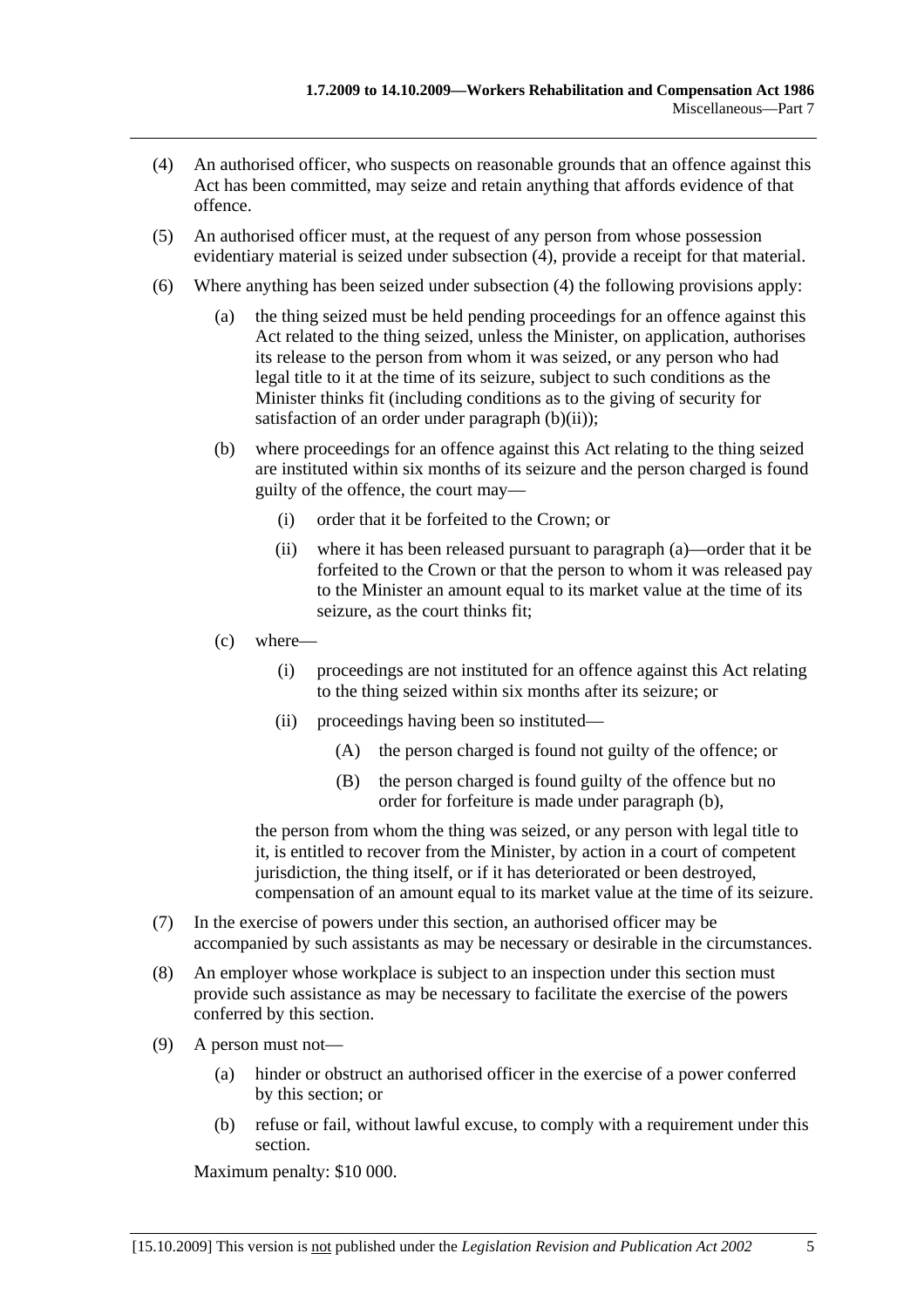- (10) An authorised officer, or a person assisting an authorised officer, who in the course of exercising powers under this section in relation to an employer—
	- (a) unreasonably hinders or obstructs the employer in the day to day running of his or her business;
	- (b) addresses offensive language to the employer or to any other person at the workplace;
	- (c) assaults the employer or any other person at the workplace,

is guilty of an offence.

Maximum penalty:

- (a) for an offence against paragraph (a) or  $(b)$ —\$6 000;
- (b) for an offence against paragraph (c)—\$6 000 or imprisonment for one year.

### **111—Inspection of place of employment by rehabilitation adviser**

- (1) Subject to subsection (2), a rehabilitation adviser may inspect the place of employment of a disabled worker.
- (2) A power of inspection under subsection (1) shall be exercised so as to avoid any unnecessary disruption of, or interference with, the performance of work at a place of employment.
- (3) A person shall not hinder an inspection under this section.

Maximum penalty: \$5 000.

### **112—Confidentiality to be maintained**

- (1) A person must not disclose information (except as permitted by subsection (2)) if—
	- (a) the person obtained the information in the course of carrying out functions in, or related to, the administration, operation or enforcement of this Act; and
	- (b) the information is—
		- (i) about commercial or trading operations; or
		- (ii) about the physical or mental condition, or the personal circumstances or affairs, of a worker or other person; or
		- (iii) information provided in a return or in response to a request for information under this Act.

Maximum penalty: \$5 000.

- (1a) The Corporation may enter into arrangements with corresponding workers compensation authorities about sharing information obtained in the course of carrying out functions related to the administration, operation or enforcement of this Act or a corresponding law.
- (2) A disclosure of information is permitted if it is—
	- (a) a disclosure in the course of official duties; or
	- (b) a disclosure of statistical information; or
	- (c) a disclosure made with the consent of the person to whom the information relates, or who furnished the information; or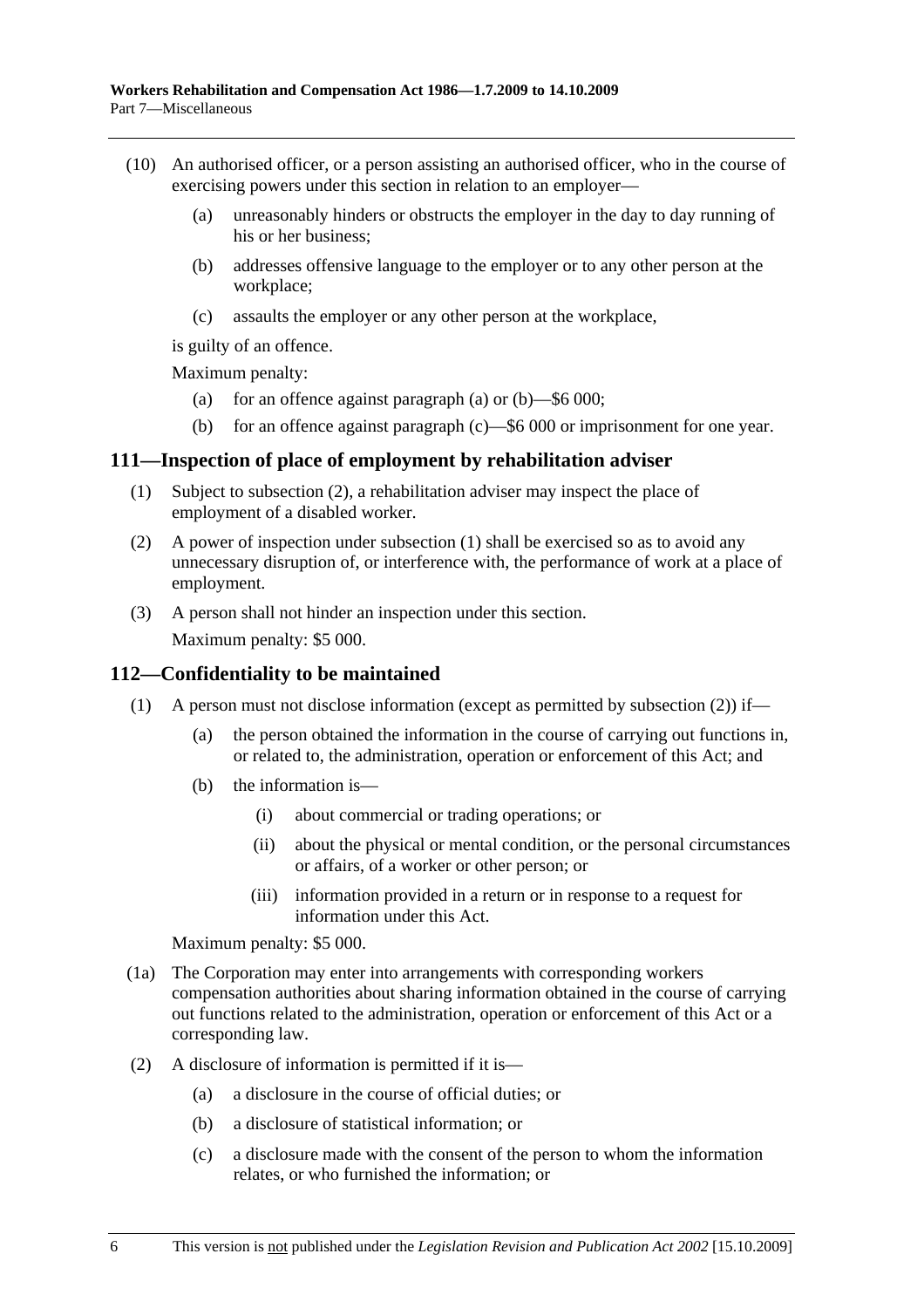- (ca) a disclosure made to a corresponding workers compensation authority in accordance with an arrangement entered into under subsection (1a); or
- (cb) a disclosure authorised or required under any other Act or law; or
- (d) a disclosure required by a court or tribunal constituted by law, or before a review authority; or
- (e) a disclosure to the Corporation or a self-insured employer; or
- (f) a disclosure to a disabled worker's employer in accordance with this Act; or
- (g) a disclosure made under the authorisation of the Minister; or
- (h) a disclosure authorised by regulation.
- (2a) A regulation made for the purposes of subsection (2)(h) cannot take effect unless it has been laid before both Houses of Parliament and—
	- (a) no motion for disallowance is moved within the time for such a motion; or
	- (b) every motion for disallowance of the regulation has been defeated or withdrawn, or has lapsed.
- (3) In this section—

*corresponding workers compensation authority* means any person or authority in another State or a Territory of the Commonwealth with power to determine or manage claims for compensation for disabilities arising from employment.

# **112AA—Confidentiality—employers**

- (1) An employer who is registered under this Act, or a person employed by an employer who is registered under this Act, must not disclose information about the physical or mental condition of a worker unless the disclosure is—
	- (a) reasonably required for, or in connection with, the carrying out of the proper conduct of the business of the employer; or
	- (b) required in connection with the operation of this Act; or
	- (c) made with the consent of the person to whom the information relates, or who furnished the information; or
	- (d) required by a court or tribunal constituted by law, or before a review authority; or
	- (e) authorised or required under any other Act or law; or
	- (f) made—
		- (i) to the Corporation; or
		- (ii) to the worker's employer; or
	- (g) made under the authorisation of the Minister; or
	- (h) authorised by regulation.

Maximum penalty: \$5 000.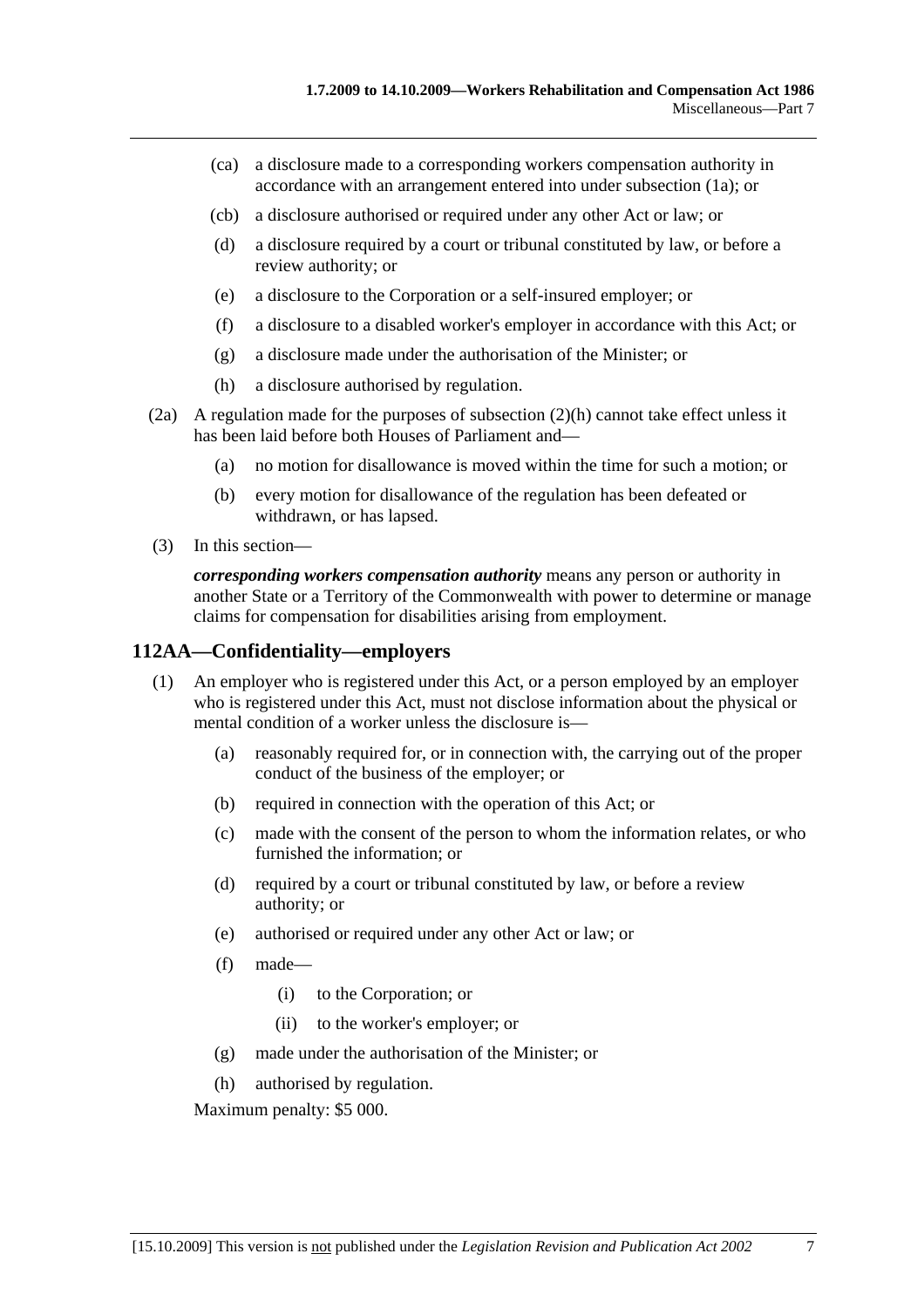- (2) A regulation made for the purposes of subsection (1)(h) cannot take effect unless it has been laid before both Houses of Parliament and—
	- (a) no motion for disallowance is moved within the time for such a motion; or
	- (b) every motion for disallowance of the regulation has been defeated or withdrawn, or has lapsed.

## **112A—Employer information**

The Corporation may, as it thinks fit, disclose the following information in relation to any employer registered under this Act:

- (a) the number of claims in respect of compensable disabilities made by the employer's workers in a particular period;
- (b) the cost of claims in respect of compensable disabilities suffered by the employer's workers in a particular period;
- (c) the nature of compensable disabilities suffered by the employer's workers;
- (d) details of any remission of levy granted to the employer, or any supplementary levy imposed on the employer, under section 67.

## **113—Disabilities that develop gradually**

- (1) A disability (not being noise induced hearing loss) that develops gradually or is a disease shall be deemed to have occurred when the worker first becomes totally or a partially incapacitated for work by the disability.
- (2) Subject to this section, where a claim is made under this Act in respect of noise induced hearing loss by a worker (not being a person who has retired from employment on account of age or ill-health), the whole of the loss shall be deemed to have occurred immediately before notice of the disability was given and, subject to any proof to the contrary, to have arisen out of employment in which the worker was last exposed to noise capable of causing noise induced hearing loss.
- (2a) Where a claim is made under this Act in respect of noise induced hearing loss by a person who has retired from employment on account of age or ill-health, the whole of the loss shall be deemed to have occurred immediately before the person retired and, subject to any proof to the contrary, to have arisen out of employment in which the person was last exposed to noise capable of causing noise induced hearing loss.
- (2b) The Corporation may, by notice to the particular employer or employers, or by notice in the Gazette, require an employer, or employers of a specified class determined by the Corporation, to carry out (within a period specified by the Corporation) tests of a kind prescribed by the regulations on workers belonging to classes determined by the Corporation.
- (2c) Unless the Corporation otherwise determines, the cost of carrying out tests under subsection (2b) must be borne by the employer.
- (3) Where—
	- (a) a self-insured employer establishes in accordance with procedures laid down by the regulations that a worker was, at the time of undertaking employment with the employer, suffering from a particular disability;
	- (b) the disability is of a prescribed class;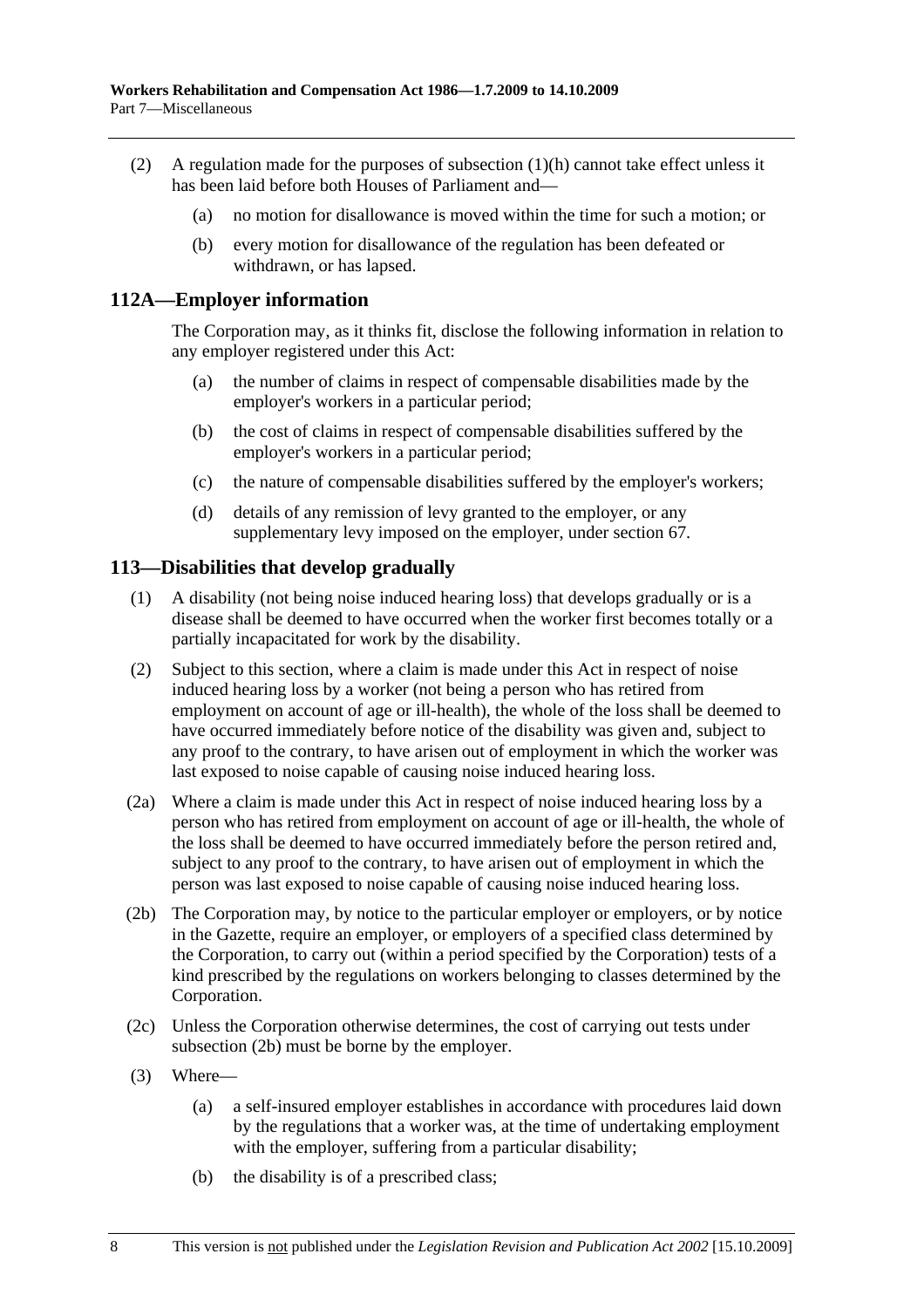- (c) an aggravation, acceleration, exacerbation, deterioration or recurrence of the disability arises from employment by the employer referred to in paragraph (a);
- (d) the employer pays compensation under this Act in respect of the disability,

the employer may, by action in the Industrial Court, recover a fair contribution, determined by the Court, towards the amount of the compensation—

- (e) from any self-insured employer from whose employment the disability established under paragraph (a) arose; or
- (f) if there is no such self-insured employer—from the Corporation.
- (4) Where—
	- (a) an employer (not being a self-insured employer) establishes in accordance with procedures laid down by the regulations that a worker was, at the time of undertaking employment with the employer, suffering from a particular disability;
	- (b) the disability is of a prescribed class;
	- (c) an aggravation, acceleration, exacerbation, deterioration or recurrence of the disability arises from employment by the employer referred to in paragraph (a);
	- (d) the Corporation pays compensation under this Act in respect of the disability,

the Corporation may, by action in the Industrial Court, recover a fair contribution, determined by the Court, towards the amount of the compensation from any selfinsured employer from whose employment the disability established under paragraph (a) arose.

# **114—Certain payments not to affect benefits under this Act**

Compensation provided to a person under this Act shall not be reduced or otherwise affected by—

- (a) an *ex gratia* payment; or
- (b) an accident insurance payment; or
- (c) a payment or benefit of a class prescribed by regulation for the purposes of this section.

### **115—No contribution from workers**

- (1) An employer shall not deduct from the wages of a worker any part of any sum that the employer is or may become liable to pay under this Act.
- (2) An employer shall not discriminate against a worker on the ground that the employer is liable to pay any sum under this Act to or in relation to the worker.
- (3) An employer shall not require or permit a worker to contribute in any manner towards indemnifying the employer against any liability which the employer may incur under this Act.
- (4) A person who contravenes this section—
	- (a) is guilty of an offence; and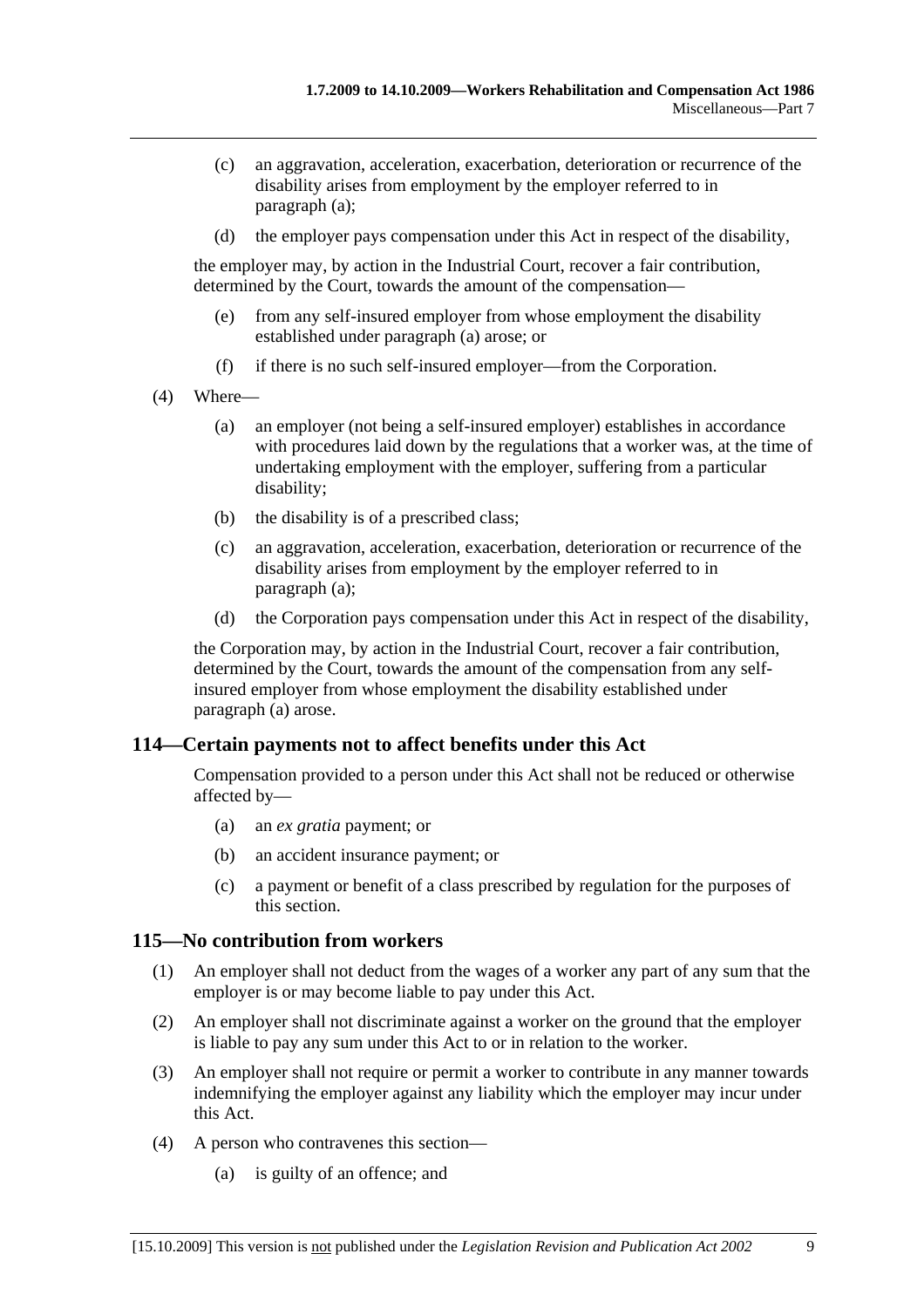(b) is liable to compensate a worker for any monetary loss suffered by virtue of that contravention.

## **116—Payment of compensation where worker in prison**

- (1) Where a person who is in receipt of weekly payments under this Act is convicted of an offence and committed to prison, then during the period of imprisonment the weekly payments shall be suspended unless the Corporation determines that they should be paid to the dependants of the prisoner.
- (2) Where the Corporation determines that weekly payments should be paid to the dependants of a prisoner, they shall be so paid in such proportions as the Corporation may determine.

## **117—Service of documents**

- (1) A notice or other document required or authorised by this Act to be served or given to any person may be served—
	- (a) personally; or
	- (b) by leaving the notice or document at an address for service; or
	- (c) by sending the notice or document or a sealed copy of the notice or document by post addressed to the person at an address for service; or
	- (d) by such other method as is permitted by any Act.
- (2) In any case to which subsection (1) applies, unless the contrary is proved, service of a notice or document shall be deemed to have been effected 2 business days after the date of posting.
- $(3)$  In subsection  $(1)$ —

*address for service*, in relation to a person, means—

- (a) the person's last known place of residence or business; or
- (b) an address for service as shown on a claim or a return made or furnished by the person, or on the person's behalf, under this Act (not being an address superseded by a subsequent address for service shown on a later claim or return).

# **118—Service of documents on the Corporation**

Any claim, notice, return or form to be served on the Corporation for the purposes of this Act may be served by lodgment at an office of the Corporation with a person authorised by the Corporation to accept service of documents on its behalf.

### **119—Contract to avoid Act**

- (1) Any agreement or arrangement entered into without the consent of the Corporation that purports to exclude, modify or restrict the operation of this Act is to that extent void and of no effect.
- (2) Any purported waiver of a right conferred by or under this Act is void and of no effect.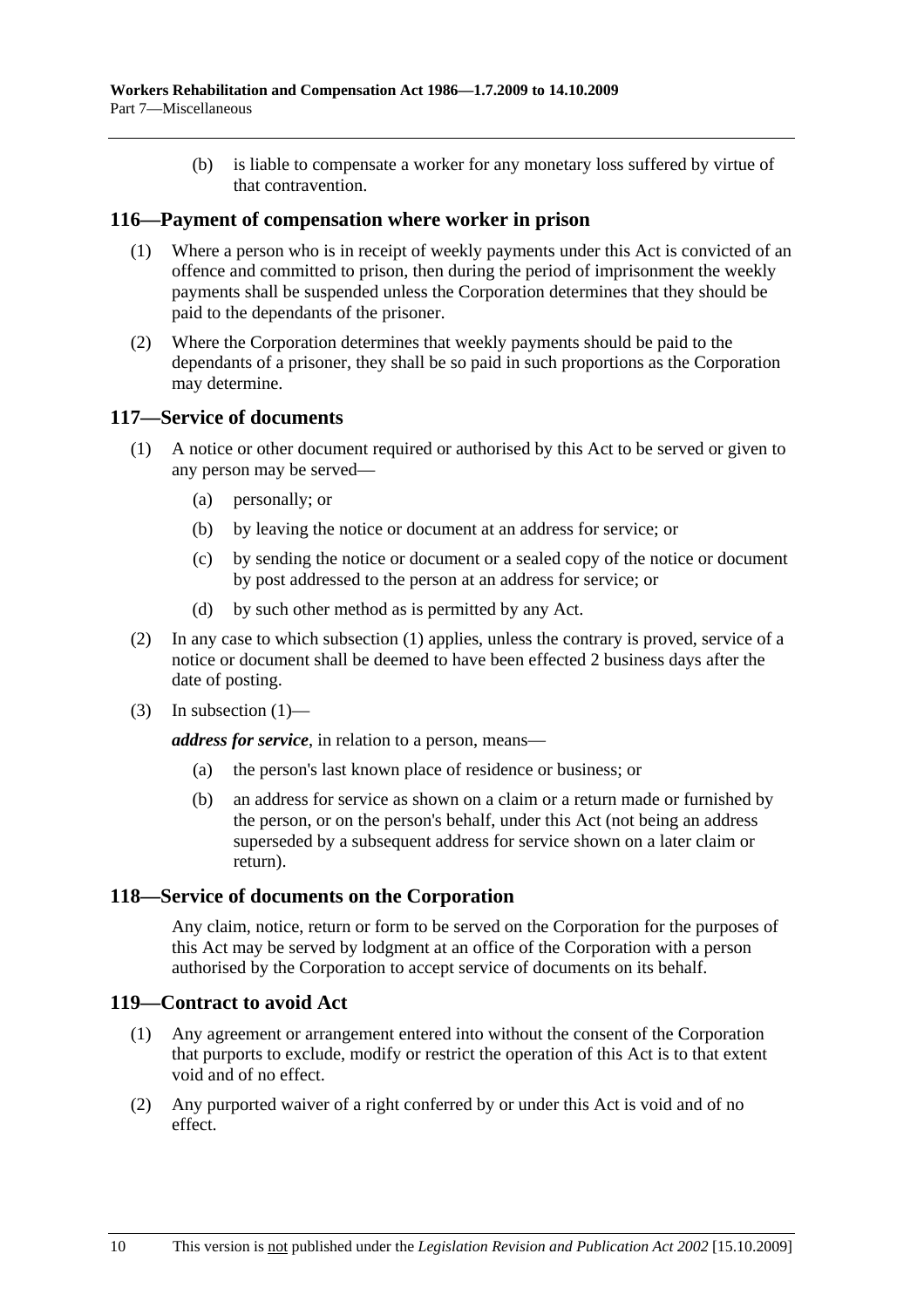- (3) Any person—
	- (a) who enters into any agreement or arrangement with intent either directly or indirectly to defeat, evade or prevent the operation of this Act; or
	- (b) who attempts to induce a person to waive a right or benefit conferred by or under this Act,

is guilty of an offence.

Maximum penalty: \$5 000 or imprisonment for one year.

- (4) Subsections (2) and (3) do not apply to—
	- (a) any action taken by an employer with the consent of the Corporation; or
	- (b) any agreement or arrangement entered into by an employer with, or with the consent of, the Corporation.

### **120—Dishonesty**

- (1) A person who—
	- (a) obtains by dishonest means a payment or other benefit under this Act; or
	- (b) dishonestly claims to be entitled to a payment or other benefit under this Act; or
	- (c) dishonestly makes a statement about a claim under this Act knowing the statement is false or misleading; or
	- (d) dishonestly makes an application, or gives a return, under this Act knowing the application or return to be false or misleading,

is guilty of an offence.

Maximum penalty: \$50 000 or imprisonment for one year.

- (2) A person who—
	- (a) aids, abets, counsels or procures the commission of an offence against subsection (1); or
	- (b) solicits or incites the commission of any such offence,

is guilty of an offence.

Maximum penalty: \$10 000 or imprisonment for one year.

- (3) Where a court convicts a person of an offence against this section, or finds a person guilty of such an offence without recording a conviction, the court must, on application by the Corporation or a self-insured employer, order the person who committed the offence—
	- (a) to make good any loss to the applicant resulting from the commission of the offence; and
	- (b) to reimburse costs incurred by the applicant in investigating and prosecuting the offence.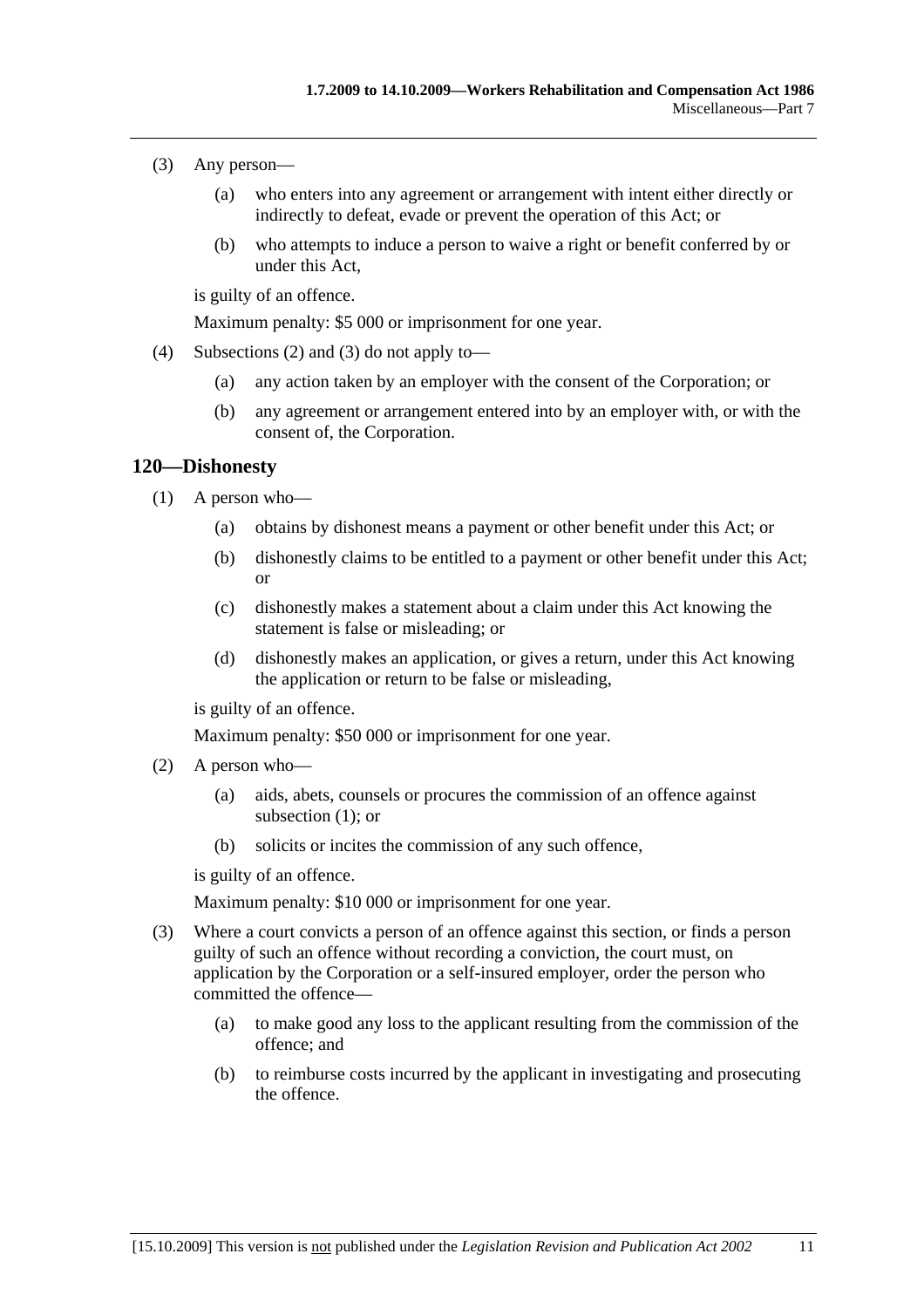# **120A—Evidence**

- (1) In any legal proceedings, a certificate apparently signed by an officer of the Corporation, certifying—
	- (a) that a person was, on a day specified in the certificate, an employer;
	- (b) that a person was, on a day specified in the certificate, a worker,

will, in the absence of proof to the contrary, be proof of the matters stated in the certificate.

- (2) In any legal proceedings against a person for failing to register with the Corporation as an employer, a certificate apparently signed by an officer of the Corporation, certifying that the person was not, on a specified day, registered as an employer will, in the absence of proof to the contrary, be proof of the matters stated in the certificate.
- (3) In any legal proceedings, a certificate apparently signed by an officer of the Corporation, certifying that an amount specified in the certificate is payable to the Corporation, by way of levy or fine, by a person named in the certificate, will, in the absence of proof to the contrary, be proof of the liability.
- (4) In any proceedings against a person for failing to furnish a return under this Act, a certificate apparently signed by an officer of the Corporation certifying that the return was not received before the expiration of the period within which it was required to be furnished will, in the absence of evidence to the contrary, be proof that the defendant failed duly to furnish the return.
- (5) In any proceedings, a certificate apparently under the seal of the Corporation certifying that an officer of the Corporation named in the certificate was, on a day specified in the certificate, invested with specified delegated powers or functions will, in the absence of evidence to the contrary, be proof of the matters stated in the certificate.
- (6) In this section—

*officer of the Corporation* includes a person who, although not an officer of the Corporation, is acting under a delegation of the Corporation.

## **122—Offences**

- (1) A person who contravenes or fails to comply with a provision of this Act is guilty of an offence.
- (2) A person who is guilty of an offence against this Act for which no penalty is specifically provided shall be liable to a fine not exceeding \$2 000.
- (3) Proceedings for an offence against this Act shall be disposed of summarily.
- (3a) A prosecution for an offence against this Act must be commenced within three years after the date on which the offence is alleged to have been committed.
- (4) Subsection (1) does not render the Corporation, a member of the staff of the Corporation, or any person acting on behalf of the Corporation, liable to prosecution for any act or omission related to the administration or enforcement of this Act.

## **122A—Expiation fees**

Expiation fees may be fixed, by regulation, for alleged offences against this Act.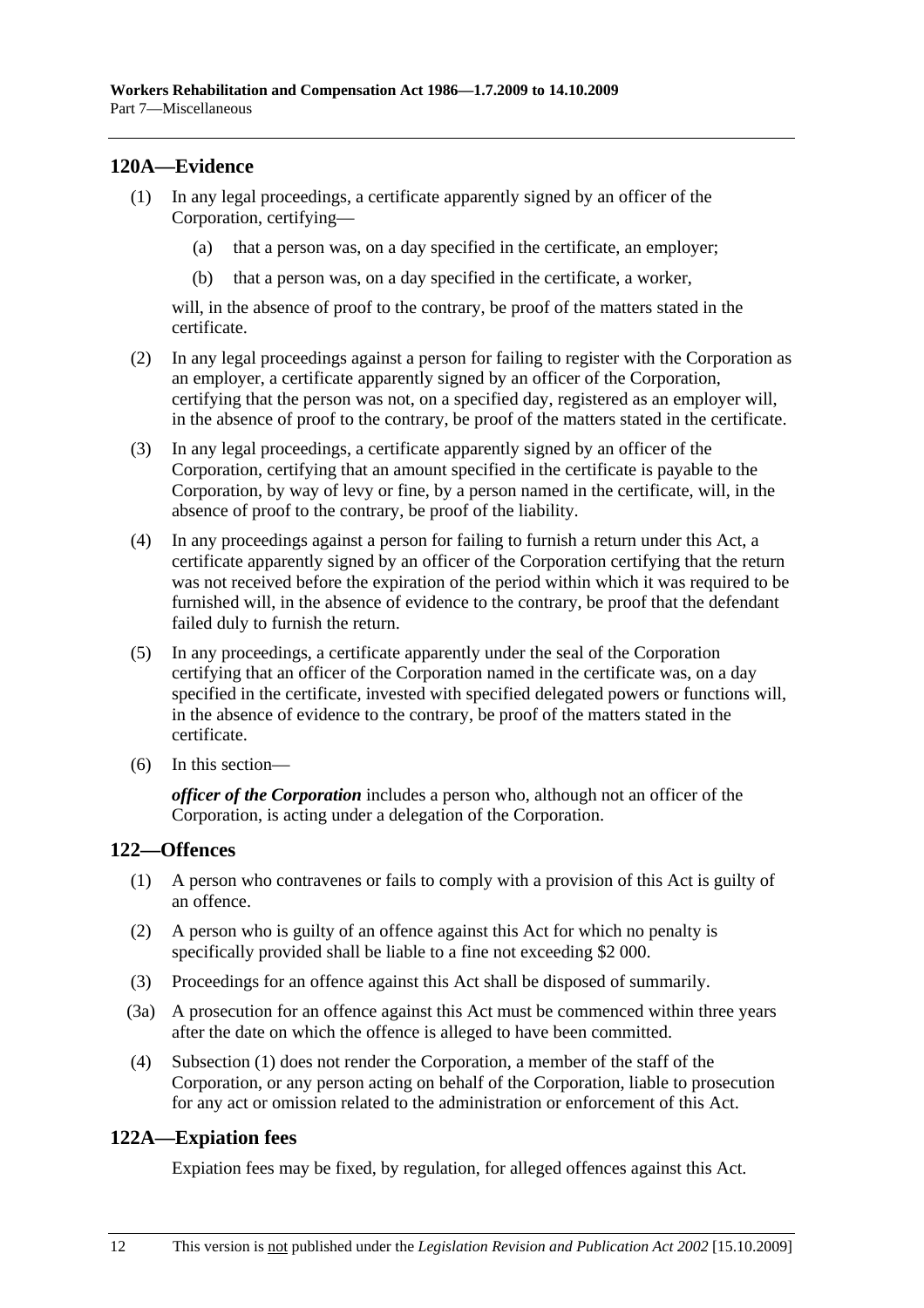# **123A—Right of intervention**

The Corporation has a right to intervene and be heard in—

- (a) any proceedings under this Act before the Tribunal; or
- (b) any proceedings before a court—
	- (i) in which the interpretation or application of this Act is in issue; or
	- (ii) in which the Corporation's interests may be directly or indirectly affected.

### **123B—Code of Claimants' Rights**

- (1) The Governor may, by regulation made on the recommendation of the Minister, prescribe a code to be known as the *Code of Claimants' Rights*.
- (2) The purpose of the Code is to meet the reasonable expectations of claimants for compensation under this Act (including the highest practicable standard of service and fairness) about how a relevant authority should deal with them, by—
	- (a) setting out principles that should be observed by a relevant authority; and
	- (b) providing for the procedure for lodging and dealing with complaints about breaches of the Code; and
	- (c) providing—
		- (i) for the consequences of, and remedies for, a breach of the Code by a relevant authority; and
		- (ii) without limiting subparagraph (i), how and to what extent a relevant authority must address situations where its conduct is not consistent with or does not uphold the rights of claimants under the Code.
- (3) The provisions of the Code—
	- (a) are in addition to other requirements under this or any other Act; and
	- (b) do not affect the entitlements and responsibilities of claimants under this Act; and
	- (c) do not affect the powers or discretions of a relevant authority under this Act or the validity of any decision or determination made in accordance with this Act.
- (4) A relevant authority must, in its dealings with claimants, seek to ensure that its actions are consistent with the Code.
- (5) The Governor may, by regulation made on the recommendation of the Minister, vary the Code (including by the substitution of a new code).
- (6) In this section—

*relevant authority* means the Corporation or a self-insured employer.

### **124—Regulations**

 (1) The Governor may make such regulations as are contemplated by this Act, or as are necessary or expedient for the purposes of this Act.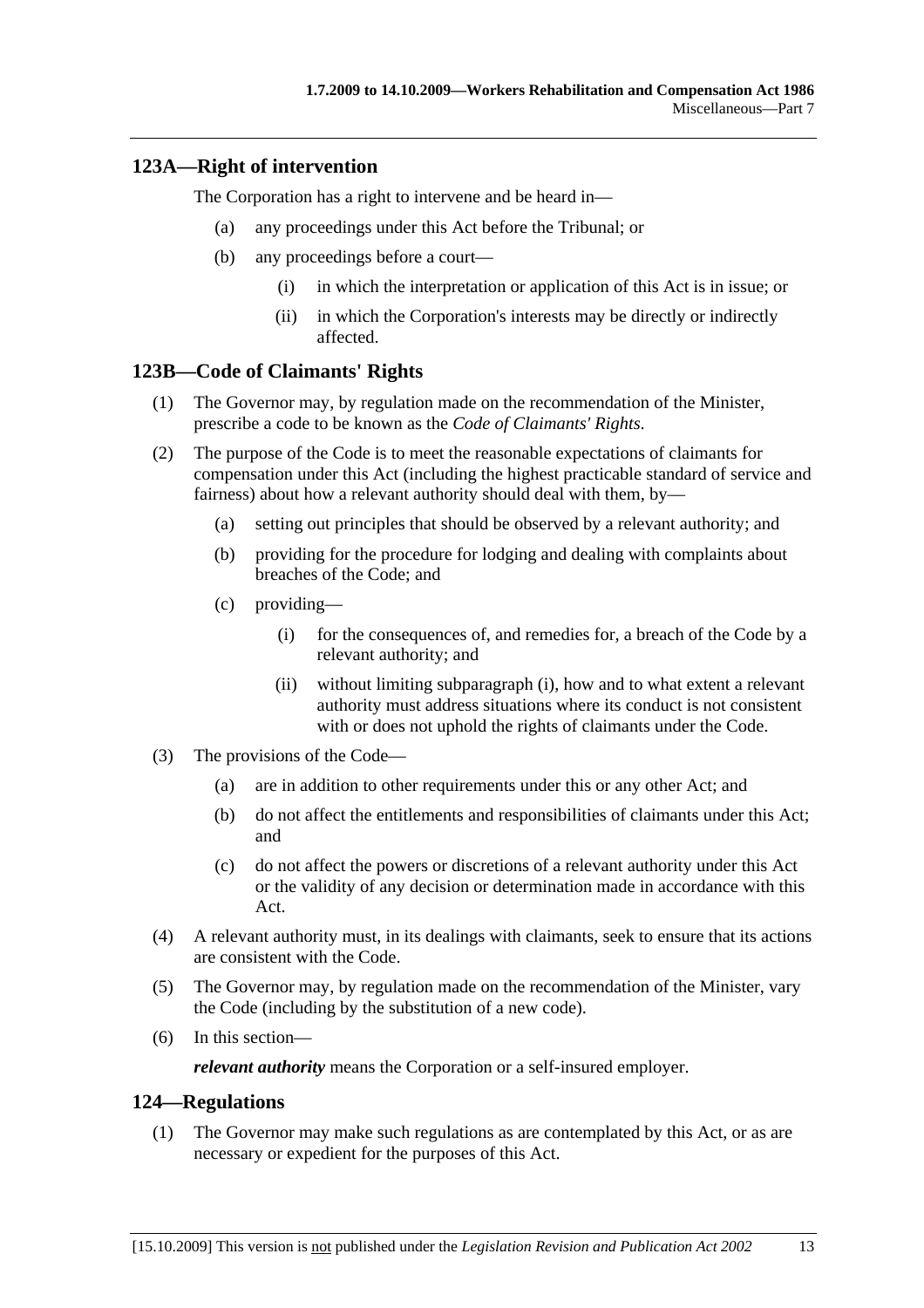- (2) Regulations made under this Act—
	- (a) may be of general or limited application;
	- (b) may allow for matters to be determined at the discretion of the Corporation (or a delegate of the Corporation) or confer other forms of discretionary power on the Corporation (or a delegate of the Corporation).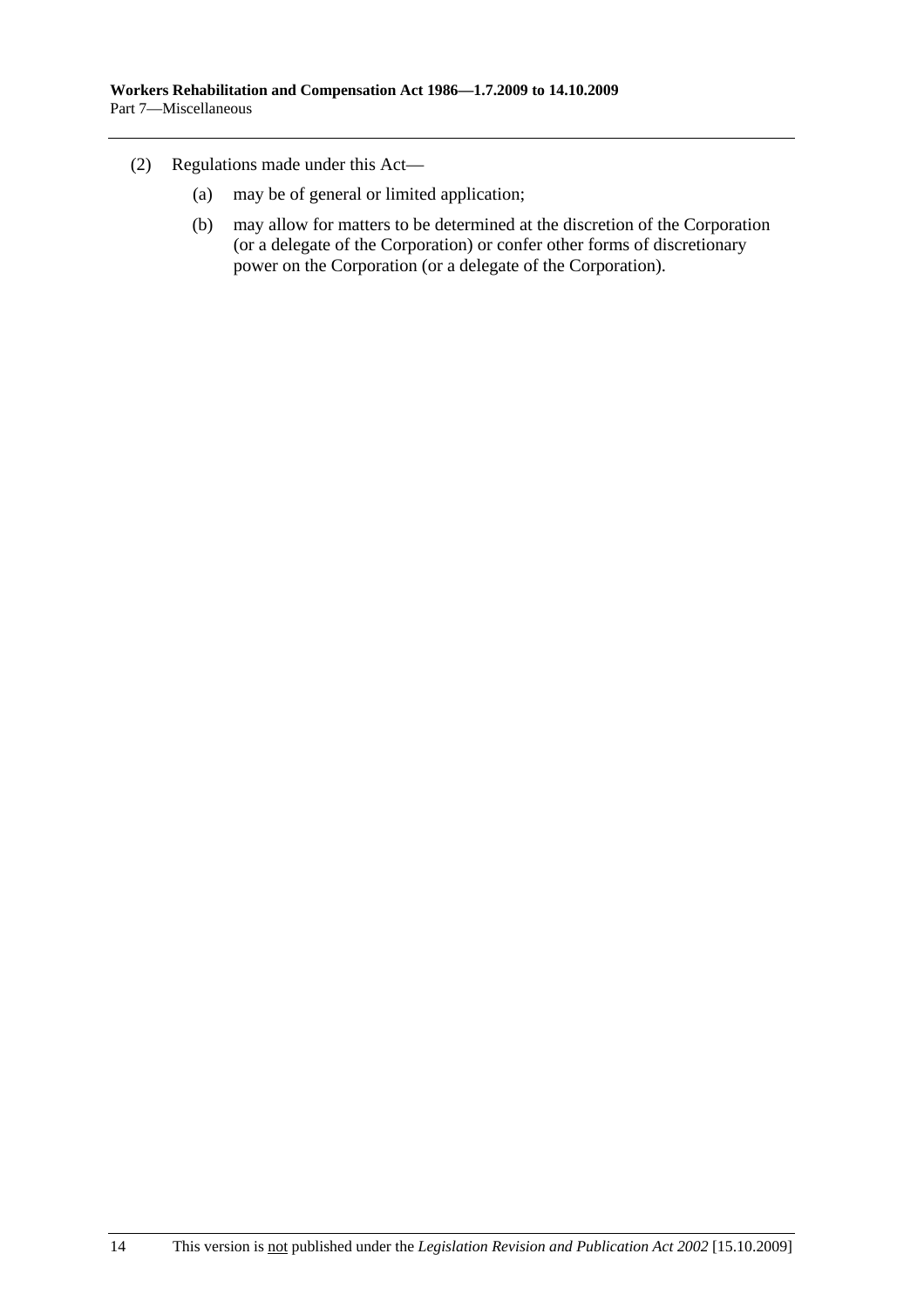# **Schedule 1—Transitional provisions**

# **1—Interpretation**

In this Schedule—

*the appointed day* means the day on which the *Workers Compensation Act 1971* is repealed by this Act;

*compensating authority* means the Corporation or an exempt employer.

# **2—Application of repealed Act**

- (1) Subject to this clause, the repealed Act continues to apply in respect of a disability that is attributable to a trauma that occurred before the appointed day.
- (2) This Act applies in relation to a disability (referred to in this clause as a *transitional disability*) that is partially attributable to a trauma that occurred before the appointed day and partially attributable to a trauma that occurred on or after the appointed day, but does not affect rights (referred to in this clause as *antecedent rights*) that had accrued before the appointed day in respect of a transitional disability.
- (3) The following provisions apply in relation to a transitional disability—
	- (a) where a compensating authority pays or is liable to pay compensation to a claimant under this Act in relation to a transitional disability, the compensating authority is subrogated, to an appropriate extent, to the antecedent rights of the claimant;
	- (b) where the claimant has received, in pursuance of antecedent rights, damages or compensation (not being weekly payments for a period of incapacity that concluded before the appointed day), there shall be an appropriate reduction in the amount of compensation payable under this Act in respect of the disability;
	- (c) the extent of a subrogation under paragraph (a), or a reduction in the amount of compensation under paragraph (b), shall be determined having regard to—
		- (i) the amount of the compensation payable (apart from this subclause) under this Act in respect of the transitional disability; and
		- (ii) the extent to which the transitional disability is attributable to a trauma that occurred before the appointed day; and
		- (iii) any other relevant factors.
- (4) Where a compensating authority—
	- (a) pays compensation to a claimant under this Act; and
	- (b) becomes entitled to recover a proportion of the payment from an employer by virtue of subrogation to the rights of the claimant under subclause (3)(a); and
	- (c) notifies that employer in writing of the payment,

the amount recoverable from the employer will be increased by interest at the prescribed rate as from the date of the notification.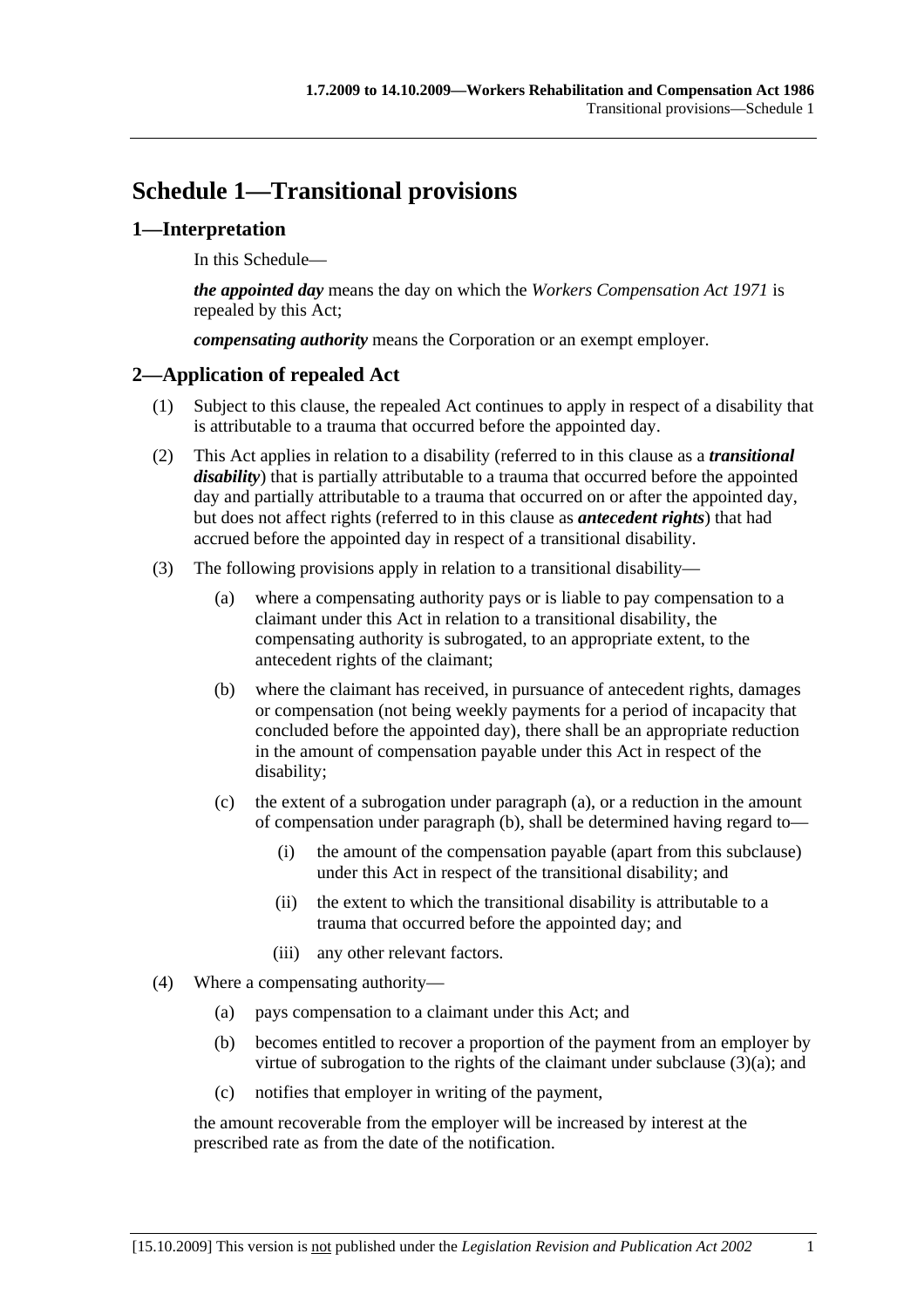- (5) The Corporation will, in the first instance, make a determination of—
	- (a) the extent of a subrogation under subclause  $(3)(a)$  or a reduction in the amount of compensation under subclause (3)(b); and
	- (b) the amount of any consequential liability.
- (6) Before making such a determination the Corporation must allow any person whose interests may be affected by the determination a reasonable opportunity to make representations to the Corporation on the subject matter of the determination and when the determination is made the Corporation must give written notification (personally or by post) of the terms of the determination to every person whose interests are affected by it.
- (7) Any such person may, by written notice served personally or by post on the Corporation within one month after receiving notice of the determination or such longer period as the Corporation may allow, dispute the determination.
- (8) Any such dispute may be referred on the application of any party affected by the determination—
	- (a) to the Tribunal (constituted of a presidential member); or
	- (b) if all parties affected by the determination agree—to an arbitrator appointed under the *Commercial Arbitration Act 1986*,

(but where the dispute is referred to an arbitrator no part of the costs of the arbitration can be awarded against the worker).

- (9) Where a dispute is so referred, the Tribunal or the arbitrator will review the Corporation's determination and may confirm, vary or revoke it.
- (10) Subject to the regulations, a determination by the Corporation under this clause may be enforced in the same way as a judgment of the Tribunal.
- (11) A determination by the Corporation may be enforced notwithstanding that it is disputed, but if it appears from the result of a review that a compensating authority has recovered an amount in pursuance of the determination to which the compensating authority is not entitled, that amount must be repaid together with interest at the prescribed rate.

### **3—Exempt employers**

- (1) An employer in respect of whom a certificate of exemption was in force under Division 2 of Part 10A of the repealed Act immediately before the appointed day shall be deemed to have been registered, on the appointed day, as an exempt employer under this Act.
- (2) If within 30 days after the appointed day the Local Government Association lodges with the Corporation a schedule of local government corporations to be registered as a group of exempt employers under this Act, those corporations shall be so registered and shall be deemed to have been so registered as from the appointed day.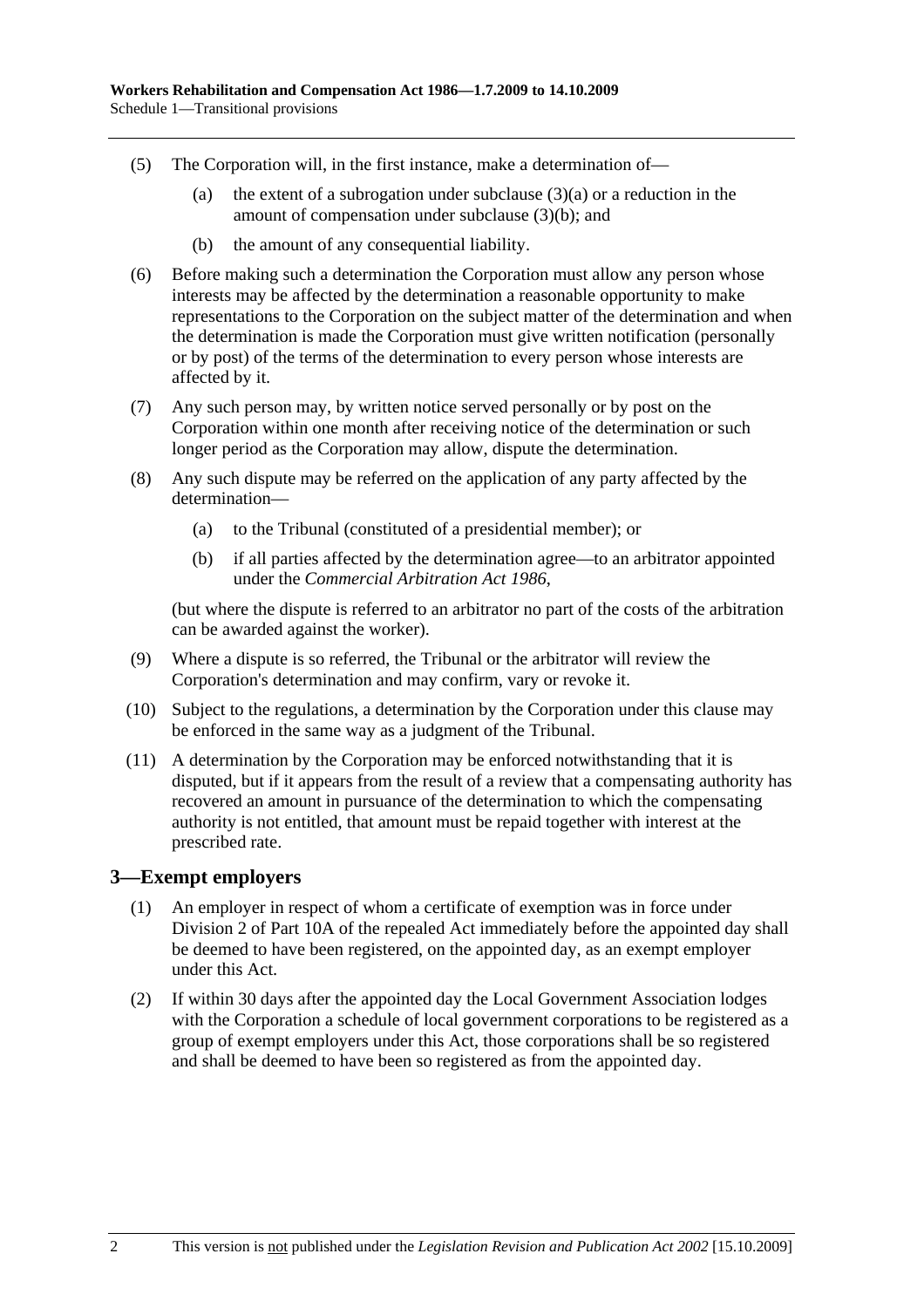# **4—Mining and Quarrying Industries Fund**

- (1) The scheme established under Part 9 of the repealed Act continues in existence for the settlement of claims and other matters arising in relation to death or disablement from silicosis suffered before the appointed day with the following qualifications:
	- (a) the Corporation will be liable to satisfy any claim made under the scheme; and
	- (b) the money standing to the credit of the general compensation fund is to be transferred to the Corporation.
- (2) The money received by the Corporation under subclause (1) must be paid into a special account entitled the *Mining and Quarrying Industries Fund*.
- (3) The Mining and Quarrying Industries Fund is to be notionally divided into two parts (Part A and Part B), one part (Part A) to be available to the Corporation to satisfy its liabilities under subclause (1) and the balance (Part B) to be available to the Mining and Quarrying Occupational Health and Safety Committee under Schedule 3 of the *Occupational Health, Safety and Welfare Act 1986* for the purposes referred to in that Schedule.
- (4) For the purposes of the division of the Mining and Quarrying Industries Fund into two parts—
	- (a) the Corporation must on 30 June 1995 and thereafter at three yearly intervals arrange for an actuary to estimate the extent of the Corporation's existing and prospective liabilities under subclause (1) at that date; and
	- $(b)$
- (i) if it appears from any such estimate that the amount standing to the credit of Part A exceeds the amount required to satisfy the Corporation's liabilities under subclause (1), the amount of the excess must be transferred from Part A to Part B;
- (ii) if it appears from any such estimate that the amount standing to the credit of Part A is less than the amount required to satisfy the Corporation's liabilities under subclause (1), the amount required to make up the deficiency must be transferred from Part B to Part A.
- (5) The Corporation must keep separate accounting records for Parts A and B.
- (6) Money standing to the credit of the Mining and Quarrying Industries Fund (and not immediately required for the purposes of the fund) may be invested as if it were part of the Compensation Fund.
- (7) Income and accretions produced by the investment of the money must be shared between Parts A and B (the amount of the shares being determined according to the extent to which money held on each account has contributed to the amount invested).
- (8) The Corporation may debit the Mining and Quarrying Industries Fund with—
	- (a) the reasonable costs of administering the fund.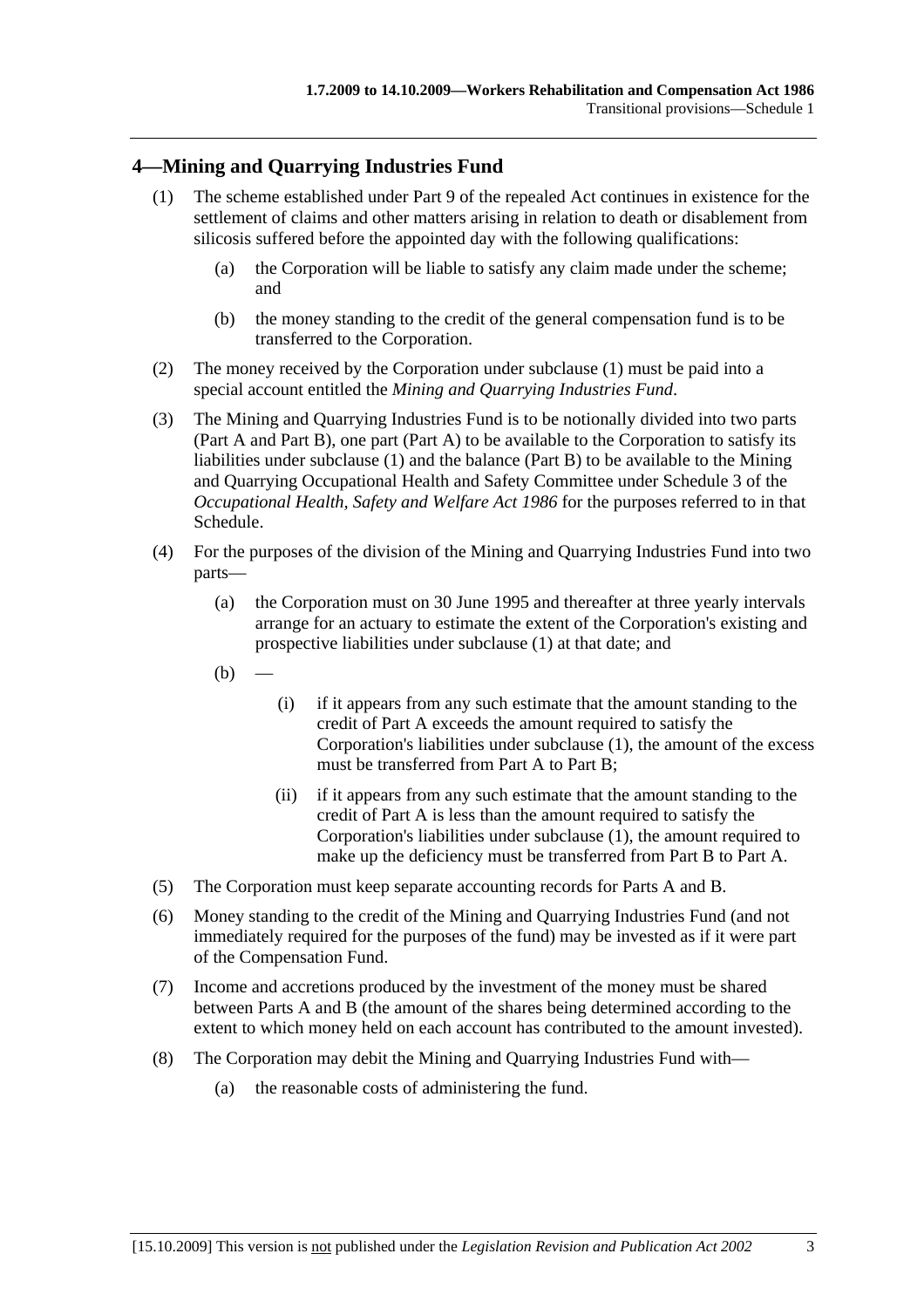### **5—Statutory Reserve Fund**

- (1) The Statutory Reserve Fund (referred to in section 118c of the repealed Act) must be re-established by separating out the part of the Compensation Fund that represents the former Statutory Reserve Fund.
- (2) Division 4 of Part 10A (ie sections 118d to 118e) of the repealed Act, and related interpretative provisions, continue in force subject to the following modifications—
	- (a) references to the Commission are to be read as references to the Corporation; and
	- (b) references to the fund are to be read as references to the Statutory Reserve Fund re-established under subclause (1); and
	- (c) references to the Treasurer are to be read as references to the Corporation; and
	- (d) references to the Court are to be read as references to the Tribunal; and
	- (e) section 118d(10) is modified to read as follows:
		- (10) On an appeal under this section, the Tribunal has power to review all aspects of the Corporation's determination.; and
	- (f) after section 118d(12) subsections are inserted in the following terms:
		- (13) Any amounts recovered by the Corporation in the exercise of rights to which it is subrogated under subsection (12) must be paid into the fund.
		- (14) A claim made under this section before the date of transition that had not been disposed of at the date of transition (a *pretransition claim*), is taken to have been made against the Corporation as if this section had been in force in its modified form when the claim was made and it was then made against the Corporation.
		- (15) It follows that the Corporation assumes responsibility for administering pre-transition claims and is substituted for the Commission or the Treasurer (as the case requires) in any legal proceedings relating to such claims.
		- (16) Any rights of subrogation that existed in favour of the Treasurer immediately before the date of transition are transferred to the Corporation.
		- (17) The Corporation may recoup administrative expenses and legal costs related to claims under this section from the fund.
		- (18) The Corporation may intervene and be heard in proceedings before a court if there is a prospect that a claim before the court, or a judgment of the court, may lead to a claim under this section.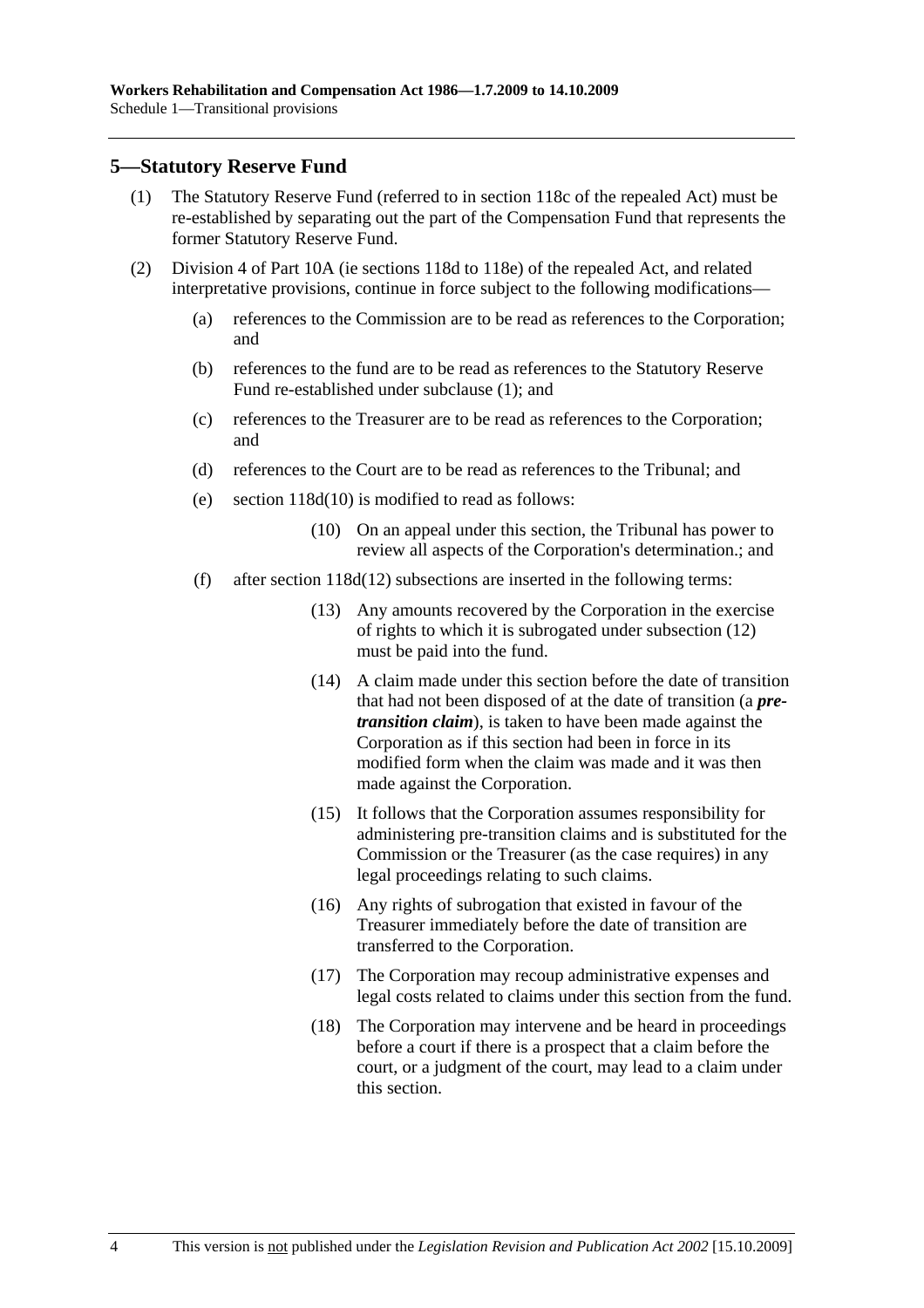(19) In this section—

*date of transition* means the date on which the *Workers Rehabilitation and Compensation (SGIC) Amendment Act 1996* comes into operation.

### **5A—Insurance Assistance Fund**

- (1) The Insurance Assistance Fund must be established by separating out the part of the Compensation Fund identified in the accounts of the Corporation as the Insurance Assistance Fund immediately before the commencement of this clause.
- (2) The Governor may, by proclamation, transfer rights and liabilities of the insurer under a section 118g policy from the Motor Accident Commission to the Corporation.
- (3) The Motor Accident Commission may delegate to the Corporation its responsibility for administering claims under section 118g policies.
- (4) The Corporation may, by an authorised contract or arrangement—
	- (a) delegate its responsibility for administering claims under section 118g policies in relation to which the rights and liabilities of the insurer have been transferred to the Corporation under subclause (2); or
	- (b) subdelegate a responsibility for administering claims under section 118g policies delegated to it under subclause (3).
- (5) The Motor Accident Commission or the Corporation (as the case requires) may recoup expenditure covering liabilities under section 118g policies and associated administrative and legal costs (other than expenditure and costs covered by a contract of reinsurance) from the Insurance Assistance Fund and, if that proves insufficient, from the Statutory Reserve Fund.
- (6) In this clause—

*authorised contract or arrangement* means a contract or arrangement authorised by regulation under section 14 of the *WorkCover Corporation Act 1994*;

*section 118g policy* means a policy of insurance issued under section 118g(3) of the repealed Act.

### **5B—Investment of, and dealings with, the Funds**

- (1) The Statutory Reserve Fund and the Insurance Assistance Fund may be invested in common with the Compensation Fund as if they formed part of the Compensation Fund.
- (2) If the Corporation is of the opinion that the balance of the Statutory Reserve Fund or the Insurance Assistance Fund exceeds the amount reasonably required for the purposes for which the relevant fund exists, the Corporation may, with the Minister's consent, transfer the surplus to the Compensation Fund.

### **5C—Entitlement to documents**

The Corporation is entitled to possession of all documents and other materials in the possession or power of the Motor Accident Commission relevant to claims against the Statutory Reserve Fund or to liabilities under policies of insurance transferred to the Corporation under this Schedule.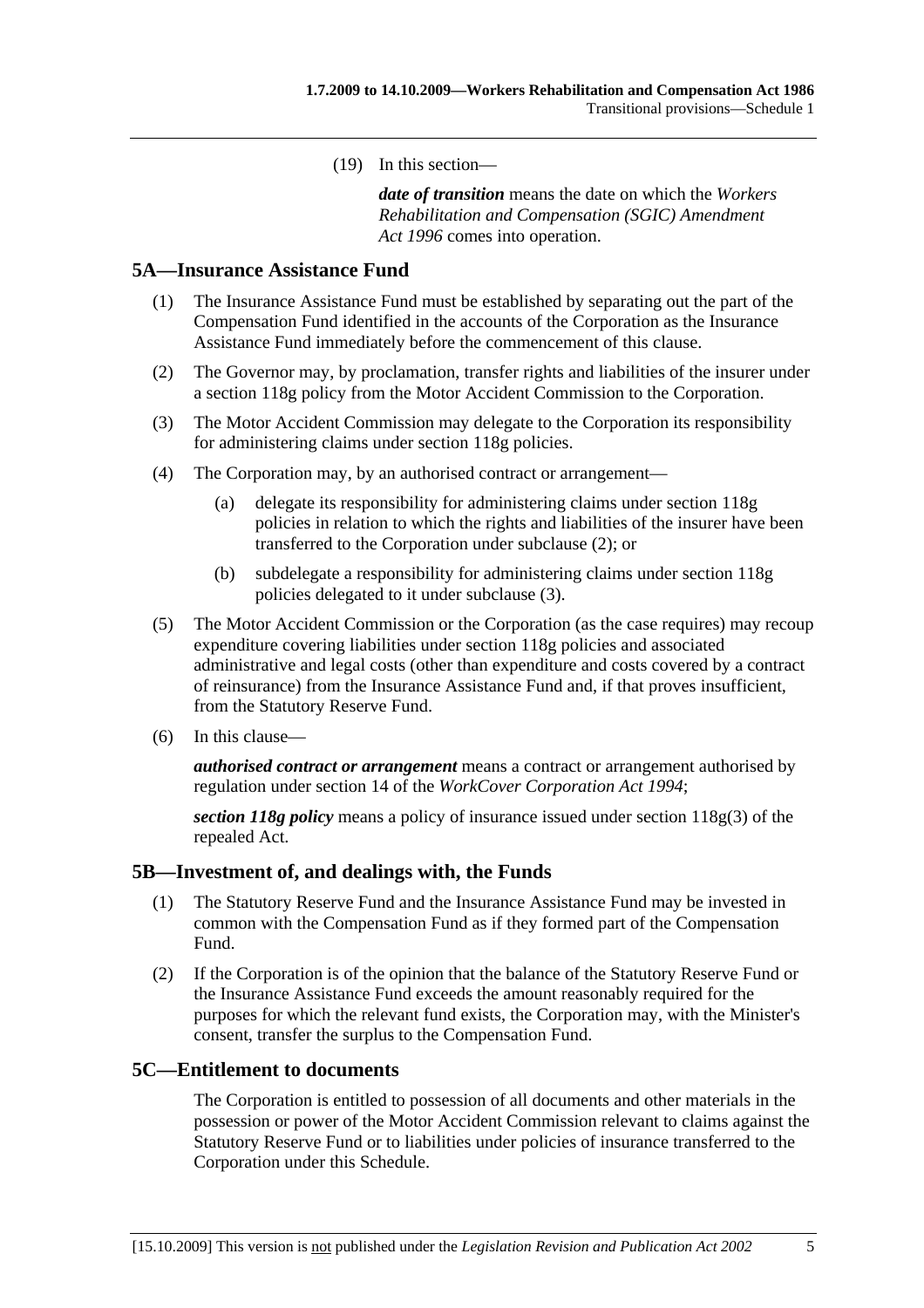### **5D—Compensation payable to domestic partner on death of worker**

An amendment made by a provision of the *Statutes Amendment (Domestic Partners) Act 2006* to a provision of this Act that provides for, or relates to, the payment of a lump sum or weekly payments to a person on the death of a worker, applies only if the death occurs after the commencement of the amendment.

### **5E—Additional transitional provisions**

- (1) The Governor may, by regulation, make additional provisions of a saving or transitional nature consequent on the amendment of this Act by another Act.
- (2) A provision of a regulation made under subclause (1) may, if the regulations so provide, take effect from the commencement of the amendment or from a later day.
- (3) To the extent that a provision takes effect under subclause (2) from a day earlier than the day of the regulation's publication in the Gazette, the provision does not operate to the disadvantage of a worker by decreasing the worker's rights.

### **6—Acts Interpretation Act**

The *Acts Interpretation Act 1915* shall, except to the extent of any inconsistency with the provisions of this Schedule, apply to the repeal of the *Workers Compensation Act 1971*.

# **Schedule 2—Disabilities presumed to arise from employment**

| <b>Section</b> | <b>Description of disability</b>   | <b>Description of work</b> |                                                                                                                                                       |
|----------------|------------------------------------|----------------------------|-------------------------------------------------------------------------------------------------------------------------------------------------------|
|                | Ankylostomiasis                    | Mining.                    |                                                                                                                                                       |
|                | Anthrax                            | Any work—                  |                                                                                                                                                       |
|                |                                    | (a)                        | in connection with animals infected with<br>anthrax;                                                                                                  |
|                |                                    | (b)                        | involving handling of animal carcasses<br>or parts of such carcasses;                                                                                 |
|                |                                    | (c)                        | involving handling of wool, hair, bristles,<br>hides or skins:                                                                                        |
|                |                                    | (d)                        | involving loading or unloading, or<br>transport, of animals, animal carcasses or<br>parts of such carcasses, wool, hair,<br>bristles, hides or skins. |
|                | Antimony poisoning or its sequelae |                            | Any work involving the use of antimony or its<br>preparations or compounds.                                                                           |
|                | Arsenic poisoning or its sequelae  |                            | Any work involving the use of arsenic or its<br>preparations or compounds.                                                                            |
|                | Asbestosis                         | asbestos fibres.           | Any work involving exposure to inhalation of                                                                                                          |
|                | Asthma or asthmatic attacks        | blackwood.                 | Any work involving contact with, or the inhalation<br>of, the dust of red pine, western red cedar or                                                  |
|                |                                    |                            | Any work involving contact with, or the inhalation<br>of, flour or flour dust.                                                                        |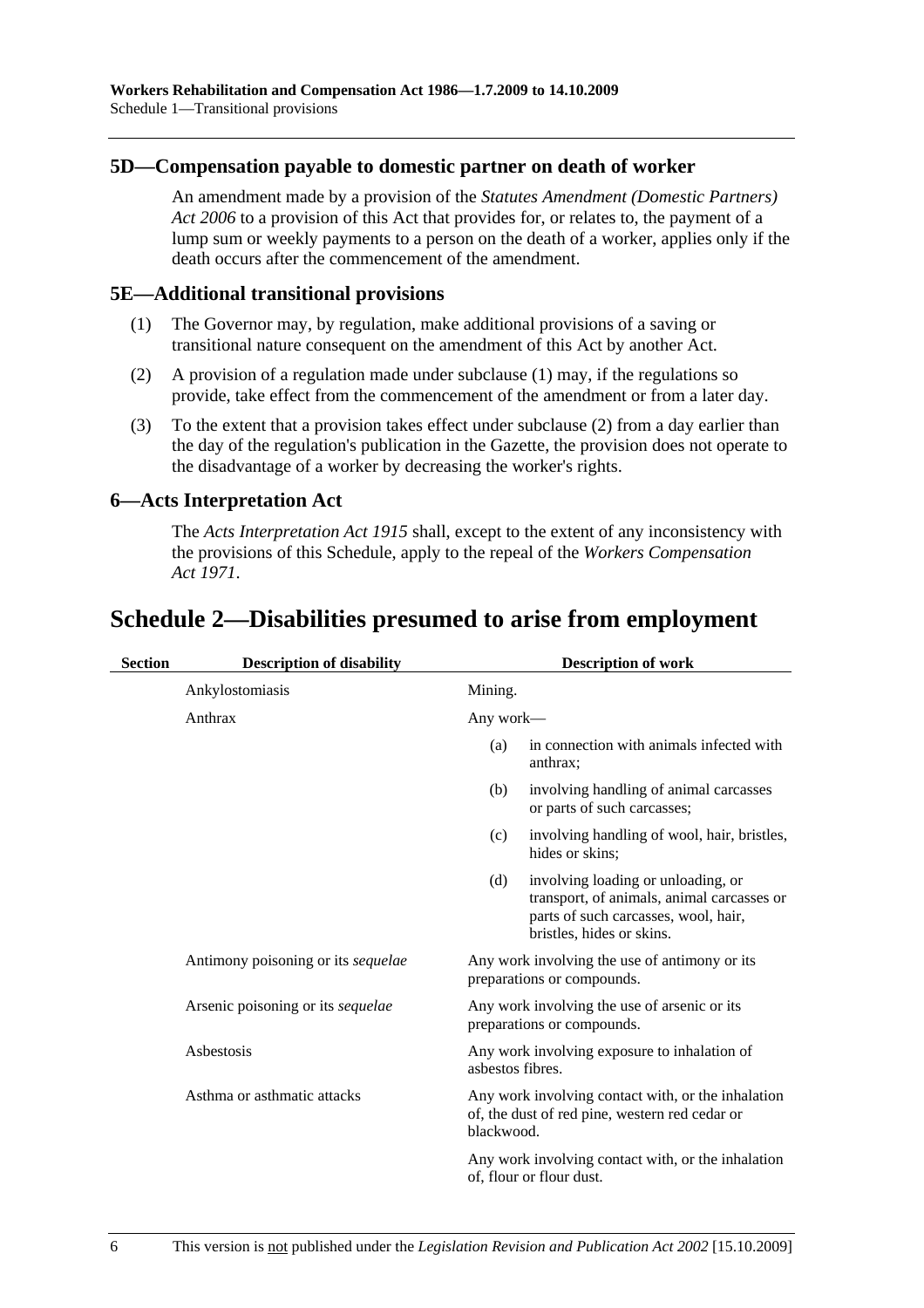#### **1.7.2009 to 14.10.2009—Workers Rehabilitation and Compensation Act 1986**

Disabilities presumed to arise from employment—Schedule 2

| <b>Section</b> |            | <b>Description of disability</b>                                                                                           | <b>Description of work</b>                                                                                                                                                         |
|----------------|------------|----------------------------------------------------------------------------------------------------------------------------|------------------------------------------------------------------------------------------------------------------------------------------------------------------------------------|
|                |            | Benzene poisoning (ie poisoning by<br>benzene or its homologues or their nitro-<br>and amido-derivatives) and its sequelae | Any work involving the production, liberation or<br>utilisation of benzene or its homologues or their<br>nitro- and amido-derivatives.                                             |
|                |            | Brucellosis, leptospirosis, or Q fever                                                                                     | Any work at, in, about, or in connection with, a<br>meat works or involving the handling of meat,<br>hides, skins or carcasses.                                                    |
|                |            | Carbon monoxide poisoning or its sequelae                                                                                  | Any work involving contact with, or the inhalation<br>of, carbon monoxide gas.                                                                                                     |
|                |            | Chrome ulceration or its sequelae                                                                                          | Any work involving the use of chromic acid or bi-<br>chromate or ammonium potassium or sodium or<br>their preparations.                                                            |
|                |            | Copper poisoning or its sequelae                                                                                           | Any work involving the use or handling of copper<br>or its preparations or compounds.                                                                                              |
|                | Dermatitis |                                                                                                                            | Any work involving exposure to, or contact with,<br>the dust of blackwood.                                                                                                         |
|                |            | Halogen poisoning (ie poisoning by the<br>halogen derivatives of hydrocarbons of the<br>aliphatic series) and its sequelae | Any work involving the production, liberation or<br>utilisation of halogen derivatives or hydrocarbons<br>of the aliphatic series.                                                 |
|                |            | Lead poisoning or its sequelae                                                                                             | Any work involving the use of lead or its<br>preparations or compounds.                                                                                                            |
|                |            | Mercury poisoning or its sequelae                                                                                          | Any work involving the use of mercury or its<br>preparations or compounds.                                                                                                         |
|                |            | Nitrous fumes poisoning and its sequelae                                                                                   | Any work involving contact with nitric acid or the<br>inhalation of nitrous fumes.                                                                                                 |
|                |            | Noise induced hearing loss                                                                                                 | Any work involving exposure to noise.                                                                                                                                              |
|                |            | Pathological manifestations due to-                                                                                        | Any work involving exposure to the action of                                                                                                                                       |
|                | (a)        | radium and other radioactive<br>substances;                                                                                | radium, radioactive substances or X-rays.                                                                                                                                          |
|                | (b)        | X-rays                                                                                                                     |                                                                                                                                                                                    |
|                |            | Phosphorus, poisoning or its sequelae                                                                                      | Any work involving the use of phosphorus or its<br>preparations or compounds.                                                                                                      |
|                |            | Pneumoconiosis, including silicosis                                                                                        | Any work involving mining, quarrying, cutting,<br>crushing, grinding or pushing stone or melting,<br>grinding or polishing metal.                                                  |
|                |            | Primary epitheliomatous cancer of the skin                                                                                 | Any work involving processes which involve the<br>handling or use of tar, pitch, bitumen, mineral oil,<br>paraffin, or the compounds, products or residues of<br>those substances. |
|                |            | Septic poisoning or its sequelae                                                                                           | Any work involving the handling of meat or the<br>manufacture of meat products or animal by-<br>products in connection with the trade of butcher or<br>slaughterman.               |
|                |            | Zinc poisoning or its sequelae                                                                                             | Any work involving the use of zinc or its<br>preparations or compounds.                                                                                                            |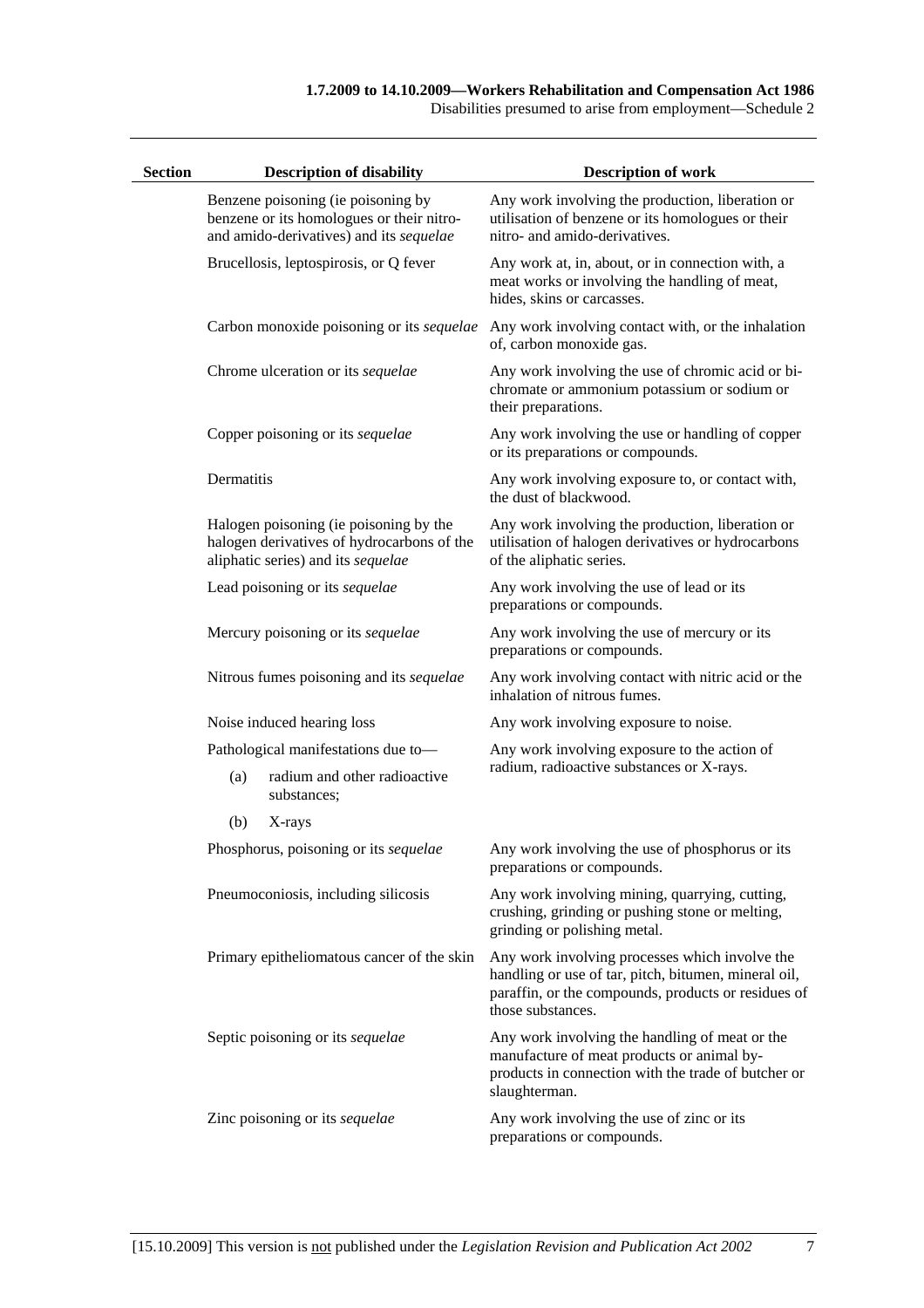# **Schedule 3—Minimum amounts of compensation according to degree of impairment under regulations**

| Degree of whole of person assessment | Minimum compensation payable under regulations<br>under section $43(2)$ |
|--------------------------------------|-------------------------------------------------------------------------|
| $5\% - 9\%$ (inclusive)              | \$10,000 (indexed)                                                      |
| $10\% - 29\%$ (inclusive)            | \$17,500 (indexed)                                                      |
| $30\% - 54\%$ (inclusive)            | \$75 000 (indexed)                                                      |
| $55\% - 69\%$ (inclusive)            | \$250 000 (indexed)                                                     |
| $70\% - 100\%$ (inclusive)           | \$400 000 (indexed)                                                     |

This Schedule does not derogate from the operation of section 43(4), (5), (6) or (7).

# **Schedule 3A—No disadvantage—non-economic loss compensation**

| <b>Disability</b>                                                                                                         | <b>Minimum compensation</b><br>payable under section<br>43B |
|---------------------------------------------------------------------------------------------------------------------------|-------------------------------------------------------------|
| Total and incurable paralysis of the limbs                                                                                | \$254 100 (indexed)                                         |
| Total loss of sight in both eyes                                                                                          | \$254 100 (indexed)                                         |
| Total loss of sight of 1 eye                                                                                              | \$75 850 (indexed)                                          |
| Total loss of sight of 1 eye, the vision in the other eye being less than 6/60<br>Snellens type with correction or absent | \$254 100 (indexed)                                         |
| Total loss of hearing                                                                                                     | \$159 300 (indexed)                                         |
| Total loss of the power of speech                                                                                         | \$159 300 (indexed)                                         |
| Total loss of senses of taste and smell                                                                                   | \$75 850 (indexed)                                          |
| Total loss of sense of taste                                                                                              | \$37 930 (indexed)                                          |
| Total loss of sense of smell                                                                                              | \$37 930 (indexed)                                          |
| Loss of arm at or above elbow                                                                                             | \$215 160 (indexed)                                         |
| Loss of arm below elbow                                                                                                   | \$178 240 (indexed)                                         |
| Loss of both hands                                                                                                        | \$254 100 (indexed)                                         |
| Loss of thumb                                                                                                             | \$53 100 (indexed)                                          |
| Loss of forefinger                                                                                                        | \$37 930 (indexed)                                          |
| Loss of middle finger                                                                                                     | \$30 340 (indexed)                                          |
| Loss of ring finger                                                                                                       | \$30 340 (indexed)                                          |
| Loss of little finger                                                                                                     | \$21 240 (indexed)                                          |
| Total loss of movement of joint of thumb                                                                                  | \$22 760 (indexed)                                          |
| Loss of distal phalanx of thumb                                                                                           | \$25 780 (indexed)                                          |
| Loss of portion of terminal segment of thumb involving one-third of its flexor<br>surface without loss of distal phalanx  | \$22 760 (indexed)                                          |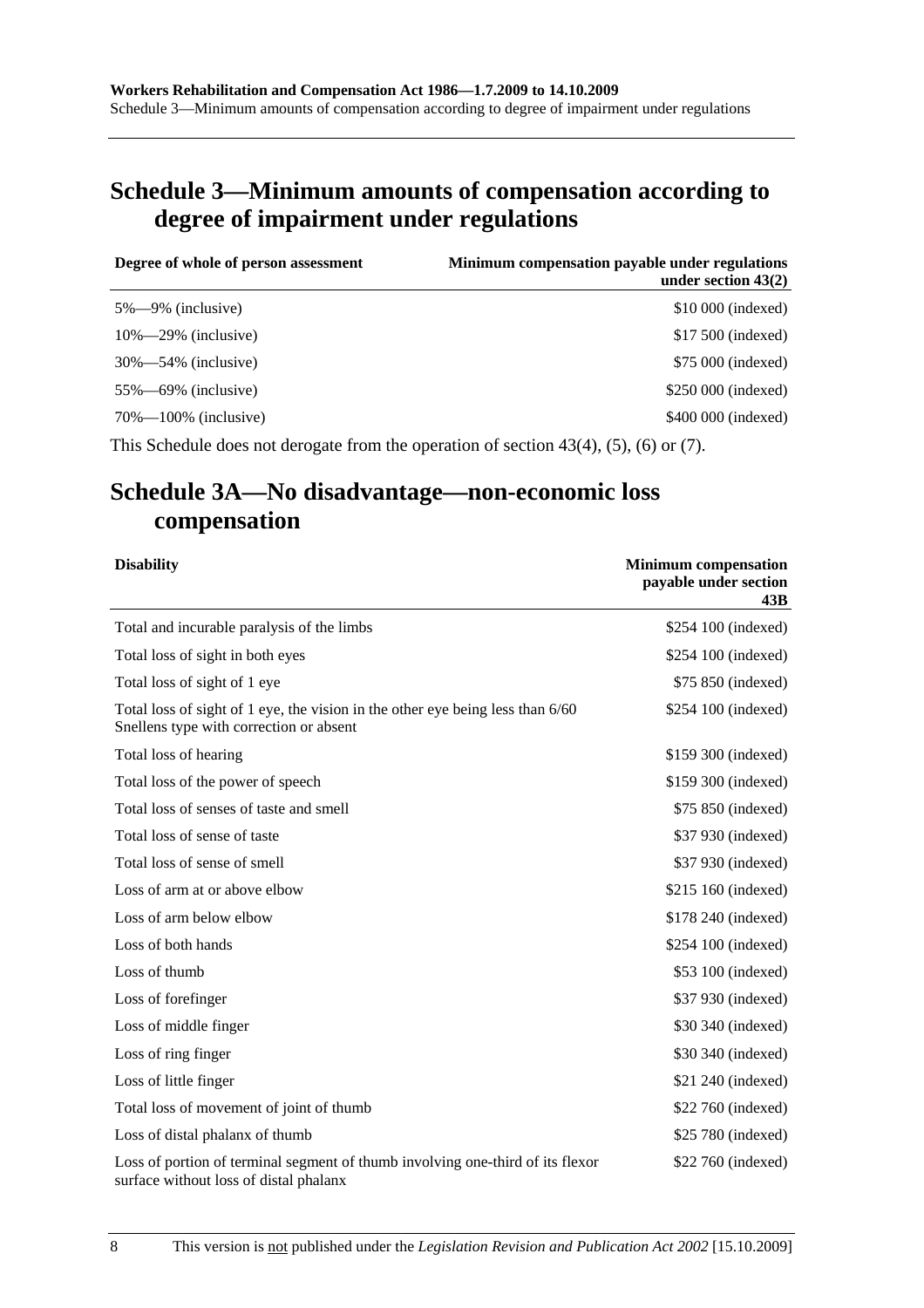#### **1.7.2009 to 14.10.2009—Workers Rehabilitation and Compensation Act 1986**

No disadvantage—non-economic loss compensation—Schedule 3A

| <b>Disability</b>                                     | <b>Minimum</b> compensation<br>payable under section<br>43B |
|-------------------------------------------------------|-------------------------------------------------------------|
| Loss of distal phalanx of forefinger                  | \$16 690 (indexed)                                          |
| Loss of distal phalanx of other fingers               | \$13 660 (indexed)                                          |
| Loss of hand or loss of thumb and 4 fingers           | \$178 240 (indexed)                                         |
| Loss of leg at or above knee                          | \$215 160 (indexed)                                         |
| Loss of leg below knee                                | \$178 240 (indexed)                                         |
| Loss of both feet                                     | \$254 100 (indexed)                                         |
| Loss of a foot and hand                               | \$254 100 (indexed)                                         |
| Loss of a foot                                        | \$159 300 (indexed)                                         |
| Loss of great toe                                     | \$37 930 (indexed)                                          |
| Loss of any other toe                                 | \$15 170 (indexed)                                          |
| Loss of 2 phalanges of any other toe                  | \$12 140 (indexed)                                          |
| Loss of phalanx of great toe                          | \$16 690 (indexed)                                          |
| Loss of phalanx of any other toe                      | \$10 620 (indexed)                                          |
| Loss of genital organs                                | \$140 320 (indexed)                                         |
| Total impairment of the neck and cervical spine       | \$178 240 (indexed)                                         |
| Total impairment of the upper back and thoracic spine | \$75 850 (indexed)                                          |
| Total impairment of the lower back and lumbar spine   | \$178 240 (indexed)                                         |
| Loss of all teeth                                     | \$30 340 (indexed)                                          |
| Total impairment of the ventilatory function          | \$215 160 (indexed)                                         |
| Total impairment of shoulder                          | \$75 850 (indexed)                                          |
| Total impairment of wrist                             | \$37 930 (indexed)                                          |
| Total impairment of hip                               | \$68 270 (indexed)                                          |
| Total impairment of ankle                             | \$45 510 (indexed)                                          |

For the purposes of this Schedule—

- (a) a limb or other member will be taken to be lost if it is rendered permanently and wholly useless, and a finger will be taken to be lost if 2 joints are severed from the hand or rendered permanently and wholly useless; and
- (b) for the purpose of determining the extent of a loss, the extent to which the loss, or the effect of the loss, may be reduced or limited by an external removable aid or appliance will be disregarded.

# **Schedule 4—Adjacent areas**

### **1—Interpretation**

(1) In this Schedule—

*continental shelf* and *territorial sea* have the same meanings as those terms have in the Seas and Submerged Lands Act;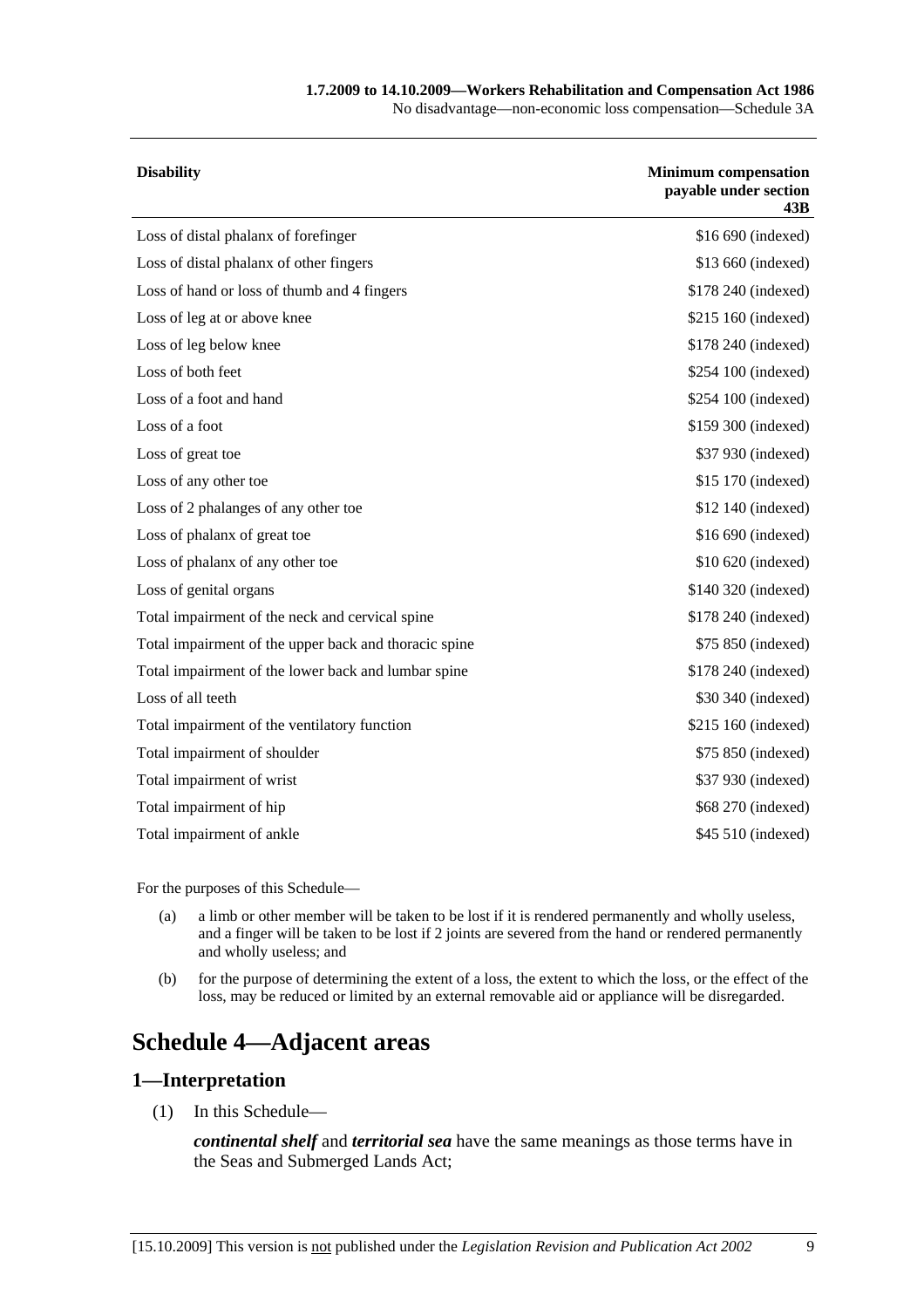*Petroleum Act* means the *Petroleum (Submerged Lands) Act 1967* of the Commonwealth;

*Seas and Submerged Lands Act* means the *Seas and Submerged Lands Act 1973* of the Commonwealth.

 (2) If the Petroleum Act is repealed and re-enacted (with or without modifications), a reference in this Schedule to that Act, or to a provision or Schedule of that Act, will be taken to include a reference to the new Commonwealth Act, or to the corresponding provision or Schedule in the new Commonwealth Act, (as the case requires).

## **2—Adjacent areas**

- (1) The *adjacent area* for South Australia, New South Wales, Victoria or Tasmania is so much of the area described in Schedule 2 to the Petroleum Act in relation to that State as is within the outer limits of the continental shelf and includes the space above and below that area.
- (2) The *adjacent area* for Queensland is—
	- (a) so much of the area described in Schedule 2 to the Petroleum Act in relation to Queensland as is within the outer limits of the continental shelf; and
	- (b) the Coral Sea area (within the meaning of subsection (7) of section 5A of the Petroleum Act) other than the territorial sea within the Coral Sea area; and
	- (c) the areas within the outer limits of the territorial sea adjacent to certain islands of Queensland as determined by proclamation on 4 February 1983 under section 7 of the Seas and Submerged Lands Act; and
	- (d) the space above and below the areas described in paragraphs (a), (b) and (c).
- (3) The *adjacent area* for Western Australia is so much of the area described in Schedule 2 to the Petroleum Act in relation to Western Australia as—
	- (a) is within the outer limits of the continental shelf; and
	- (b) is not within Area A of the Zone of Cooperation,

and includes the space above and below that area.

- (4) The *adjacent area* for the Northern Territory is—
	- (a) so much of the area described in Schedule 2 to the Petroleum Act in relation to the Northern Territory as—
		- (i) is within the outer limits of the continental shelf; and
		- (ii) is not within Area A of the Zone of Cooperation; and
	- (b) the adjacent area for the Territory of Ashmore and Cartier Islands (within the meaning of subsection (3) of section 5A of the Petroleum Act) other than the territorial sea within that area; and
	- (c) the space above and below the areas described in paragraphs (a) and (b).
- (5) However, the adjacent area for a State does not include any area inside the limits of any State or Territory.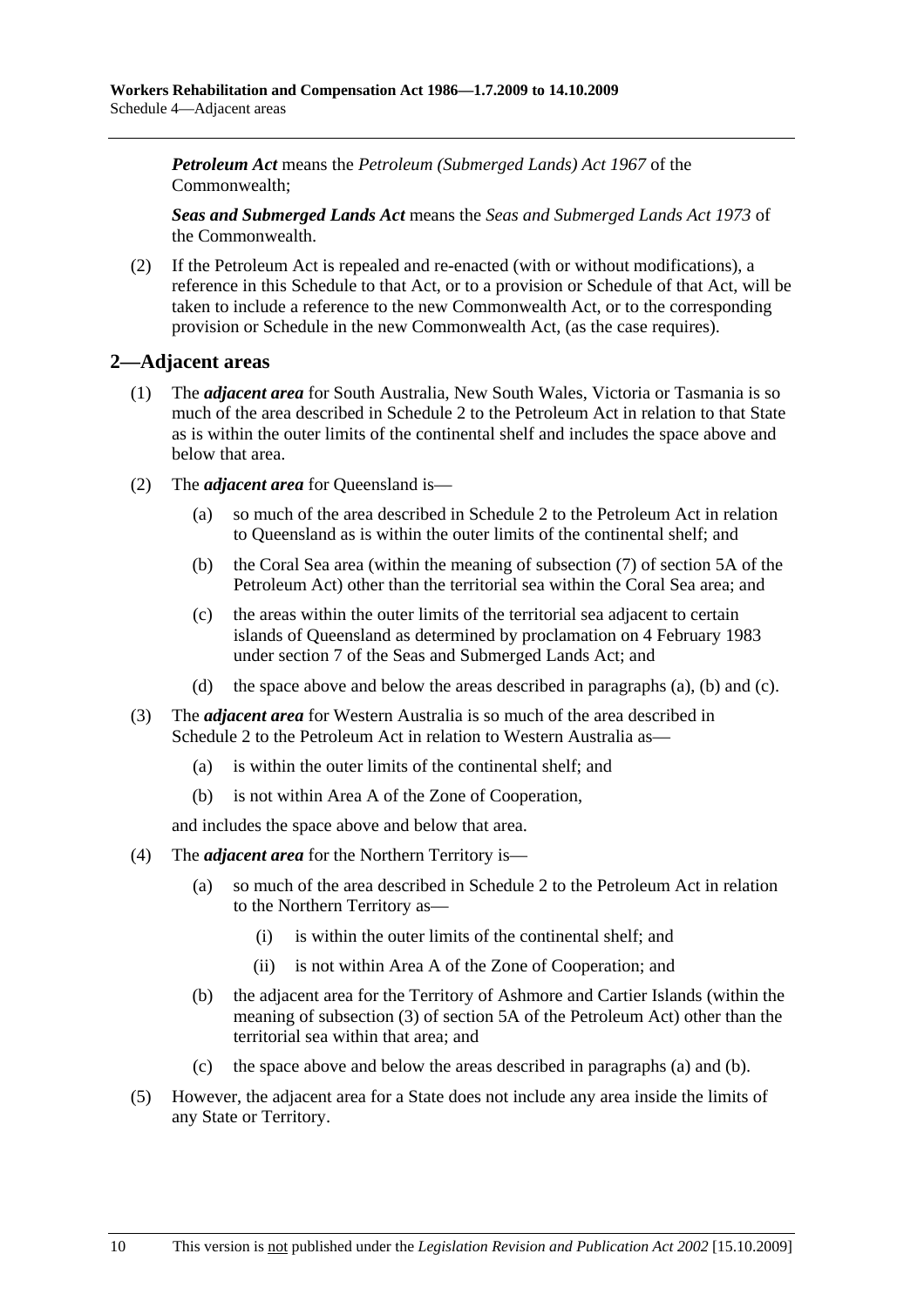# **Legislative history**

# **Notes**

• This version is comprised of the following:

| Part 1    | 1.4.2009 |
|-----------|----------|
| Part 2    | 1.1.2009 |
| Part 3    | 1.4.2009 |
| Part 4    | 1.7.2009 |
| Part 5    | 1.7.2009 |
| Part 6    | 1.1.2009 |
| Part 6A   | 1.1.2009 |
| Part 6B   | 1.1.2009 |
| Part 6C   | 1.4.2009 |
| $Pt\;6D$  | 1.1.2009 |
| Part 7    | 1.1.2009 |
| Schedules | 1.4.2009 |

- Amendments of this version that are uncommenced are not incorporated into the text.
- Please note—References in the legislation to other legislation or instruments or to titles of bodies or offices are not automatically updated as part of the program for the revision and publication of legislation and therefore may be obsolete.
- Earlier versions of this Act (historical versions) are listed at the end of the legislative history.
- For further information relating to the Act and subordinate legislation made under the Act see the Index of South Australian Statutes or www.legislation.sa.gov.au.

# **Legislation repealed by principal Act**

The *Workers Rehabilitation and Compensation Act 1986* repealed the following:

*Workers Compensation Act 1971*

# **Principal Act and amendments**

New entries appear in bold.

| Year | N <sub>0</sub> | Title                                                                       | Assent     | Commencement                                                                                                                                                                        |
|------|----------------|-----------------------------------------------------------------------------|------------|-------------------------------------------------------------------------------------------------------------------------------------------------------------------------------------|
| 1986 | 124            | <i>Workers Rehabilitation and</i><br>Compensation Act 1986                  | 24.12.1986 | 16.4.1987 (Gazette 16.4.1987 p1008)<br>except ss 3-6, 26, 29-63, 65-76, 80,<br>$81, 85, 86, 88 - 120, 122 - 125,$<br>Schs $1 - 3 - 4$ p.m. on 30.9.1987<br>(Gazette 17.9.1987 p886) |
| 1987 | 106            | Workers Rehabilitation and<br><b>Compensation Act Amendment</b><br>Act 1987 | 17.12.1987 | 4 p.m. on 30.9.1987: s 2                                                                                                                                                            |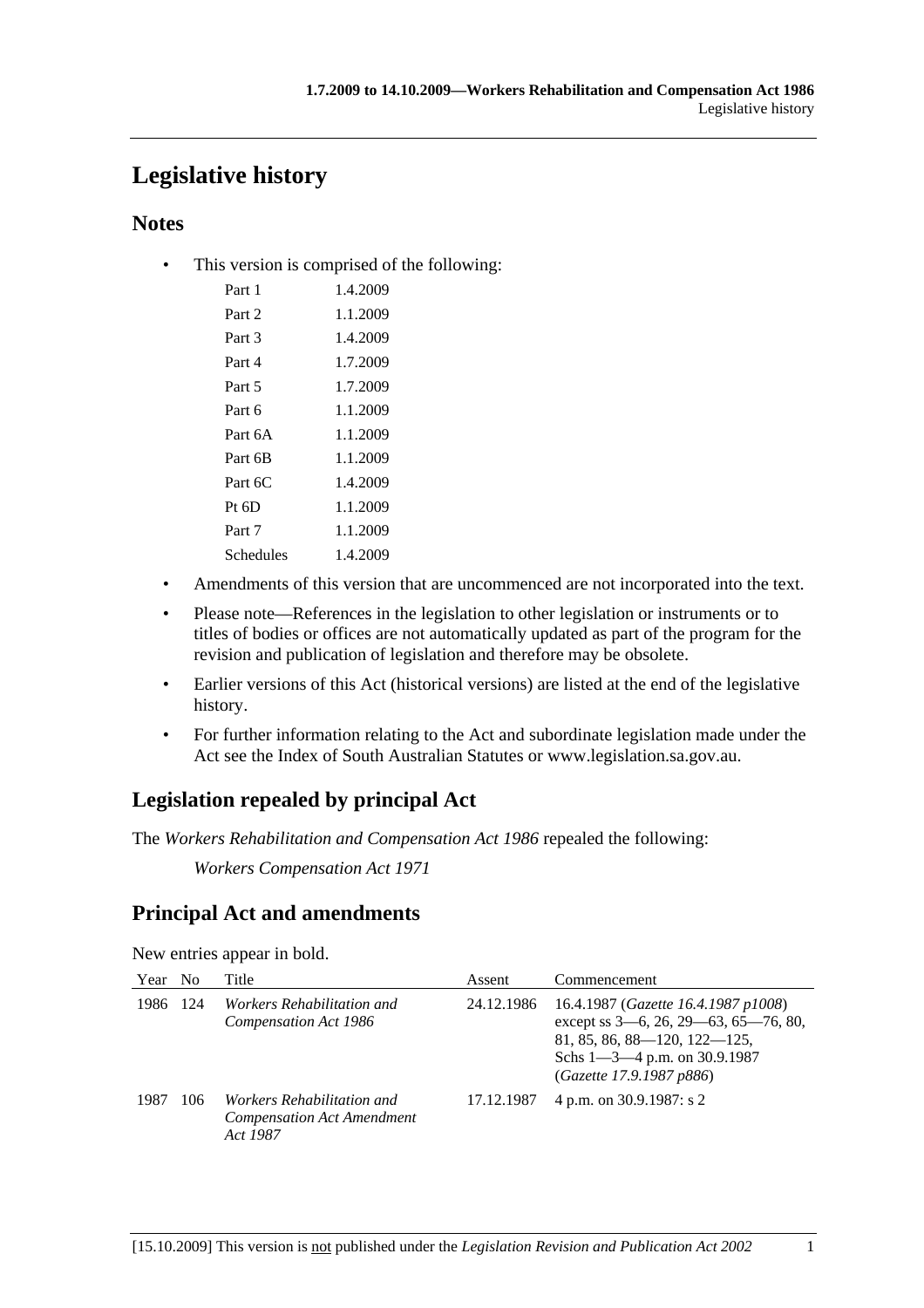| 1988 39 |                | Workers Rehabilitation and<br><b>Compensation Act Amendment</b><br>Act 1988 as amended by 97/1988                                    | 28.4.1988  | 17.10.1988 (Gazette 6.10.1988 p1236)<br>except new s 58B (as inserted by s 15)—<br>1.1.1989 (Gazette 15.12.1988 p2010)<br>and except ss 18, 19(a) & 22(a)—<br>uncommenced                                                                                                                                                                                                                                                                                                                    |
|---------|----------------|--------------------------------------------------------------------------------------------------------------------------------------|------------|----------------------------------------------------------------------------------------------------------------------------------------------------------------------------------------------------------------------------------------------------------------------------------------------------------------------------------------------------------------------------------------------------------------------------------------------------------------------------------------------|
| 1988 97 |                | <b>Statutes Amendment (Workers</b><br>Rehabilitation and Compensation)<br>Act 1988                                                   | 15.12.1988 | Pt 2 (ss $3-8$ ) and Pt 3 (ss $9 & 10$ )<br>15.12.1988 (Gazette 15.12.1988 p2009);<br>s 11-uncommenced                                                                                                                                                                                                                                                                                                                                                                                       |
| 1990 34 |                | Workers Rehabilitation and<br><b>Compensation Act Amendment</b><br>Act 1990                                                          | 26.4.1990  | 26.4.1990 except s 3-16.4.1987 and<br>except s 5-1.7.1990: s 2                                                                                                                                                                                                                                                                                                                                                                                                                               |
| 1991    | $\overline{4}$ | Workers Rehabilitation and<br>Compensation (Miscellaneous<br>Provisions) Amendment Act 1991                                          | 21.3.1991  | 8.4.1991 (Gazette 4.4.1991 p1148)                                                                                                                                                                                                                                                                                                                                                                                                                                                            |
| 1992    | 69             | <b>Statutes Amendment (Public</b><br>Actuary) Act 1992                                                                               | 19.11.1992 | 10.12.1992 (Gazette 10.12.1992 p1752)                                                                                                                                                                                                                                                                                                                                                                                                                                                        |
| 1992    | -84            | Workers Rehabilitation and<br>Compensation (Miscellaneous)<br>Amendment Act 1992 as validated by<br>2/1993                           | 3.12.1992  | 4 p.m. on 30.9.1987: s 2(2) except<br>s 18(a)—8.4.1991: s 2(3) and except<br>ss 1, 2, 4, 5, 16, 18(b), (c), 19, 21 &<br>22-3.12.1992 (Gazette 3.12.1992<br>$p1688$ ) and except ss 11, 12(a)—(c) &<br>20-10.12.1992 (Gazette 10.12.1992<br>$p1754$ ) and except ss 7(a) & (b), 8, 9, 13<br>& 15-3.5.1993 (Gazette 22.4.1993<br>$p1400$ ) and except ss 6, 7(c), 10, 12(d)<br>& 17-1.7.1993 (Gazette 24.6.1993<br>p2045) and except s 14–3.12.1994<br>$(s 7(5)$ Acts Interpretation Act 1915) |
| 1992    | (97)           | Regulations varying the Workers<br>Rehabilitation and Compensation<br>(General) Regulations 1987 (Gazette<br>18.6.1992 p1810)        |            | 18.6.1992                                                                                                                                                                                                                                                                                                                                                                                                                                                                                    |
| 1992    |                | (212) Regulations varying the Workers<br>Rehabilitation and Compensation<br>(General) Regulations 1987 (Gazette<br>10.12.1992 p1761) |            | 10.12.1992: r 2                                                                                                                                                                                                                                                                                                                                                                                                                                                                              |
| 1993    | - 1            | <b>Statutes Amendment (Chief</b><br>Inspector) Act 1993                                                                              | 25.2.1993  | 1.7.1993 (Gazette 17.6.1993 p1974)                                                                                                                                                                                                                                                                                                                                                                                                                                                           |
| 1993    | 2              | Workers Rehabilitation and<br>Compensation (Declaration of<br>Validity) Act 1993                                                     | 25.2.1993  | 25.2.1993                                                                                                                                                                                                                                                                                                                                                                                                                                                                                    |
| 1993    | 52             | Workers Rehabilitation and<br>Compensation (Review Authorities)<br>Amendment Act 1993                                                | 20.5.1993  | 20.5.1993: s 2(2) and (Gazette<br>20.5.1993 p1694) except ss 7-12,<br>$14(a)$ , (d) - (g) & $16(2)$ - (6) - 1.7.1993<br>(Gazette 24.6.1993 p2045) and except<br>ss 4 & 14(b)-24.2.1994 (Gazette<br>24.2.1994 p524) and except s 13-<br>$20.5.1995$ (s $7(5)$ Acts Interpretation<br>Act 1915)                                                                                                                                                                                                |
| 1994    | 49             | Workers Rehabilitation and<br>Compensation (Administration)<br>Amendment Act 1994                                                    | 16.6.1994  | 1.7.1994 (Gazette 30.6.1994 p1842)                                                                                                                                                                                                                                                                                                                                                                                                                                                           |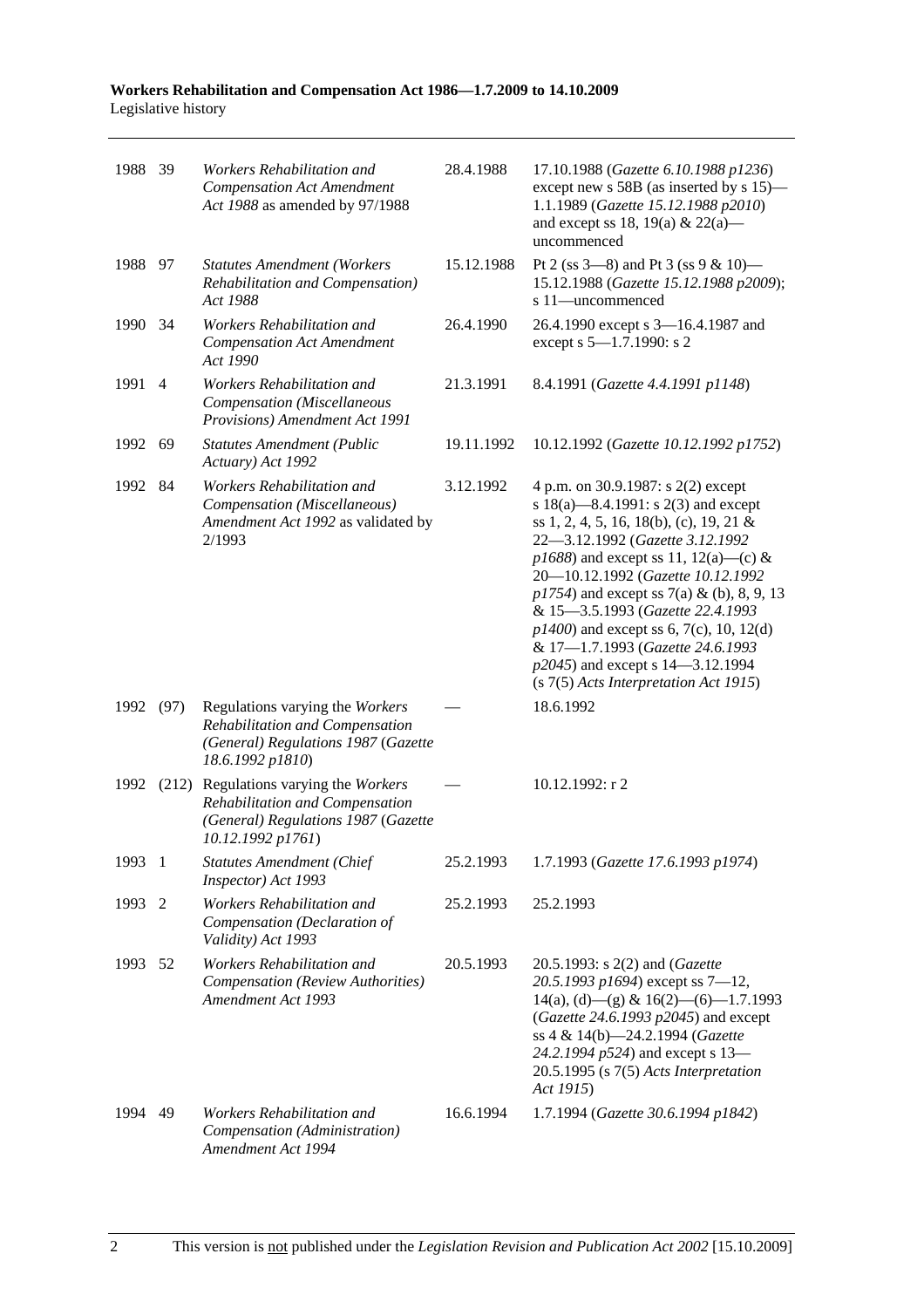| 1995 35 |     | Workers Rehabilitation and<br>Compensation (Miscellaneous<br>Provisions) Amendment Act 1995 as<br>amended by 56/1995 | 27.4.1995  | 25.5.1995 (Gazette 25.5.1995 p2200)<br>except ss 9, 14, 16, 26 & 28-17.8.1995<br>(Gazette 17.8.1995 p446) and except<br>s 7-25.1.1996 (Gazette 25.1.1996<br>p807) and except s 21-1.4.1996<br>(Gazette 28.3.1996 p1788) and except<br>s 25-27.6.1996 (Gazette 27.6.1996<br>p3104) |
|---------|-----|----------------------------------------------------------------------------------------------------------------------|------------|-----------------------------------------------------------------------------------------------------------------------------------------------------------------------------------------------------------------------------------------------------------------------------------|
| 1995 56 |     | Workers Rehabilitation and<br>Compensation (Miscellaneous)<br>Amendment Act 1995                                     | 3.8.1995   | 17.8.1995 (Gazette 17.8.1995 p447)                                                                                                                                                                                                                                                |
| 1995    | 75  | Workers Rehabilitation and<br>Compensation (Dispute Resolution)<br>Amendment Act 1995 as amended by<br>21/1996       | 9.11.1995  | 14.12.1995 (Gazette 14.12.1995 p1642)<br>except ss 3-5 & 7-17-3.6.1996<br>(Gazette 30.5.1996 p2636)                                                                                                                                                                               |
| 1995    | 105 | <b>Statutes Amendment (Workers</b><br>Rehabilitation and Compensation)<br>Act 1995                                   | 14.12.1995 | 14.12.1995 (Gazette 14.12.1995 p1642)<br>except s $4 - 25.5.1995$ : s 2(a)                                                                                                                                                                                                        |
| 1996    | 2   | Workers Rehabilitation and<br>Compensation (SGIC) Amendment<br>Act 1996                                              | 7.3.1996   | 14.3.1996 (Gazette 14.3.1996 p1592)                                                                                                                                                                                                                                               |
| 1996    | 21  | Workers Rehabilitation and<br>Compensation (Dispute Resolution)<br>Amendment Act 1996                                | 24.4.1996  | 3.6.1996 (Gazette 30.5.1996 p2636)                                                                                                                                                                                                                                                |
| 1996 34 |     | <b>Statutes Amendment and Repeal</b><br>(Common Expiation Scheme)<br>Act 1996                                        | 2.5.1996   | Sch (cl 45)-3.2.1997 (Gazette<br>19.12.1996 p1923)                                                                                                                                                                                                                                |
| 1998    | 30  | Workers Rehabilitation and<br><b>Compensation</b> (Self Managed<br>Employer Scheme) Amendment<br>Act 1998            | 16.4.1998  | ss 3-6-13.4.2000 (Gazette 13.4.2000<br>p2084)—cancelled on 13.4.2004: s 8                                                                                                                                                                                                         |
| 2000    | 95  | <b>Authorised Betting Operations</b><br>Act 2000                                                                     | 21.12.2000 | Sch 2 (cl 4)-14.12.2001 (Gazette<br>6.12.2001 p5266)                                                                                                                                                                                                                              |
| 2001    | 69  | <b>Statutes Amendment (Courts and</b><br>Judicial Administration) Act 2001                                           | 6.12.2001  | Pt 16 (s 35)-13.1.2002 (Gazette<br>$10.1.2002\ p4)$                                                                                                                                                                                                                               |
| 2003 44 |     | <b>Statute Law Revision Act 2003</b>                                                                                 | 23.10.2003 | Sch 1-24.11.2003 (Gazette 13.11.2003<br>p4048)                                                                                                                                                                                                                                    |
| 2005    | 41  | Occupational Health, Safety and<br>Welfare (SafeWork SA) Amendment<br>Act 2005                                       | 14.7.2005  | Sch 1 (cll 5-7)-15.8.2005 (Gazette<br>11.8.2005 p3011)                                                                                                                                                                                                                            |
| 2006    | 17  | <b>Statutes Amendment (New Rules of</b><br>Civil Procedure) Act 2006                                                 | 6.7.2006   | Pt 81 (ss 258-260)-4.9.2006 (Gazette<br>17.8.2006 p2831)                                                                                                                                                                                                                          |
| 2006    | 23  | Workers Rehabilitation and<br>Compensation (Territorial<br>Application of Act) Amendment Act<br>2006                 | 5.10.2006  | 1.1.2007 (Gazette 14.12.2006 p4364)<br>except Sch 1 (cll 4-6)-13.9.2007<br>(Gazette 30.8.2007 p3547)                                                                                                                                                                              |
| 2006    | 43  | <b>Statutes Amendment (Domestic</b><br>Partners) Act 2006                                                            | 14.12.2006 | Pt 94 (ss 226-228)-1.6.2007 (Gazette<br>26.4.2007 p1352)                                                                                                                                                                                                                          |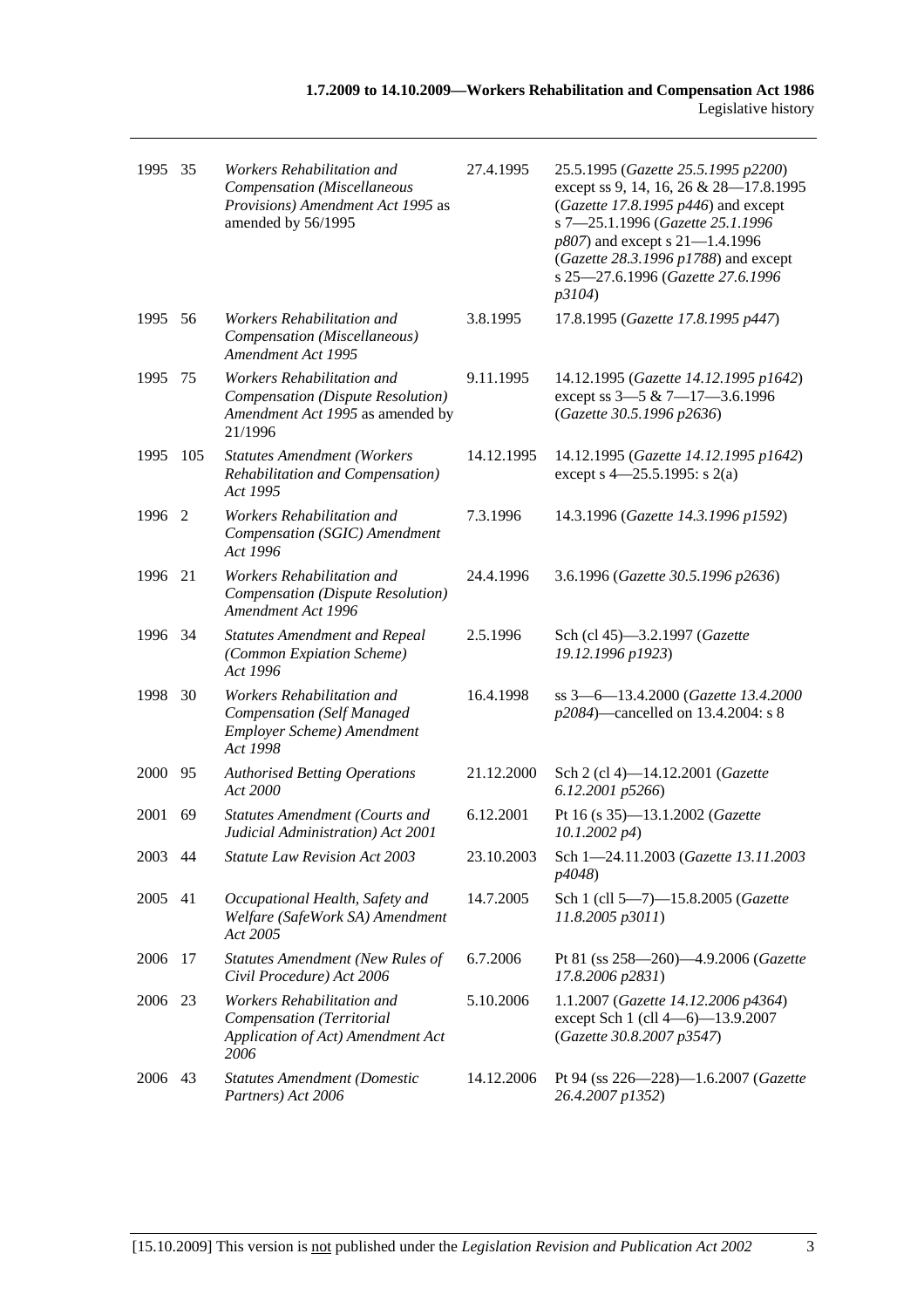| 2008 17 | <b>Workers Rehabilitation and</b><br><b>Compensation (Scheme Review)</b><br><b>Amendment Act 2008</b> | 19.6.2008 | 1.7.2008 (Gazette 26.6.2008 p2556)<br>except new Pt 6C Div 1 & Div 3<br>$(s 98J)$ (as inserted by s 70)—<br>2.10.2008 (Gazette 25.9.2008 p4576)<br>and except ss 9 & 11-2.10.2008<br>(Gazette 2.10.2008 p4749) and except<br>ss 5(2) & (3), 12, 27(4), 29, 41(3),<br>certain text of $s$ 63(1)(a) (as inserted<br>by s $41(7)$ , ss $52-62$ , $64-69$ , 73,<br>Sch 1 cll 3 & 15-1.1.2009 (Gazette<br>18.12.2008 p5655) and except s 5(14),<br>certain text of $s$ 63(1)(a) (as inserted<br>by $s(41(7))$ , new Pt 6C Div 2<br>$(s\mathbf{s} 98\mathbf{E}(\mathbf{a})\text{---}(\mathbf{d}), (\mathbf{g})\text{---}(\mathbf{m}), (\mathbf{p}), (\mathbf{r}),$<br>98F(1), (2), (4), 98G, 98H), new Pt 6C<br>Div 3 (s 98I) (as inserted by s 70) $\&$<br>Sch 1 cl 16-1.4.2009 (Gazette<br>19.3.2009 $p1060$ and except ss $8(2)$ ,<br>24, 41(6), 51, 83, Sch 1 cll 4(2), (3) &<br>10-1.4.2009 (Gazette 26.3.2009)<br>$p1154$ ) and except ss 22(2), 44(2)–(5),<br>45, 48, 50 & Sch 1 cl 8-1.7.2009<br>(Gazette 28.5.2009 p1843) and except |
|---------|-------------------------------------------------------------------------------------------------------|-----------|-----------------------------------------------------------------------------------------------------------------------------------------------------------------------------------------------------------------------------------------------------------------------------------------------------------------------------------------------------------------------------------------------------------------------------------------------------------------------------------------------------------------------------------------------------------------------------------------------------------------------------------------------------------------------------------------------------------------------------------------------------------------------------------------------------------------------------------------------------------------------------------------------------------------------------------------------------------------------------------------------------------------------------------------|
|         |                                                                                                       |           |                                                                                                                                                                                                                                                                                                                                                                                                                                                                                                                                                                                                                                                                                                                                                                                                                                                                                                                                                                                                                                         |
|         |                                                                                                       |           | new s 4(8) (as inserted by s 6), s 49 $\&$                                                                                                                                                                                                                                                                                                                                                                                                                                                                                                                                                                                                                                                                                                                                                                                                                                                                                                                                                                                              |
|         |                                                                                                       |           | new Pt 6C Div 2 (ss 98E(e), (f), (n),<br>(o), (q) $\&$ 98F(3)) (as inserted by                                                                                                                                                                                                                                                                                                                                                                                                                                                                                                                                                                                                                                                                                                                                                                                                                                                                                                                                                          |
|         |                                                                                                       |           | s 70)—uncommenced                                                                                                                                                                                                                                                                                                                                                                                                                                                                                                                                                                                                                                                                                                                                                                                                                                                                                                                                                                                                                       |

# **Provisions amended**

New entries appear in bold.

Entries that relate to provisions that have been deleted appear in italics.

| Provision                               | How varied                                                            | Commencement |
|-----------------------------------------|-----------------------------------------------------------------------|--------------|
| Long title                              | amended under Legislation Revision and<br><b>Publication Act 2002</b> | 24.11.2003   |
| Pt1                                     |                                                                       |              |
| s <sub>2</sub>                          | substituted by 49/1994 s 3                                            | 1.7.1994     |
| s(2)                                    | amended by 35/1995 s 3                                                | 25.5.1995    |
| s(2(3))                                 | inserted by $17/2008$ s 4                                             | 1.7.2008     |
| s <sub>3</sub>                          |                                                                       |              |
| s(3(1))                                 |                                                                       |              |
| actuary                                 | inserted by $69/1992$ s 31                                            | 10.12.1992   |
| Advisory<br>Committee                   | inserted by $49/1994$ s $4(a)$                                        | 1.7.1994     |
| apprentice                              | amended by $17/2008$ s $5(1)$                                         | 1.7.2008     |
| arbitration officer                     | inserted by $75/1995$ s $3(a)$                                        | 3.6.1996     |
|                                         | deleted by $17/2008 s 5(2)$                                           | 1.1.2009     |
| close personal<br>relationship          | inserted by 43/2006 s 226(1)                                          | 1.6.2007     |
| conciliation and<br>arbitration officer | inserted by $75/1995$ s $3(b)$                                        | 3.6.1996     |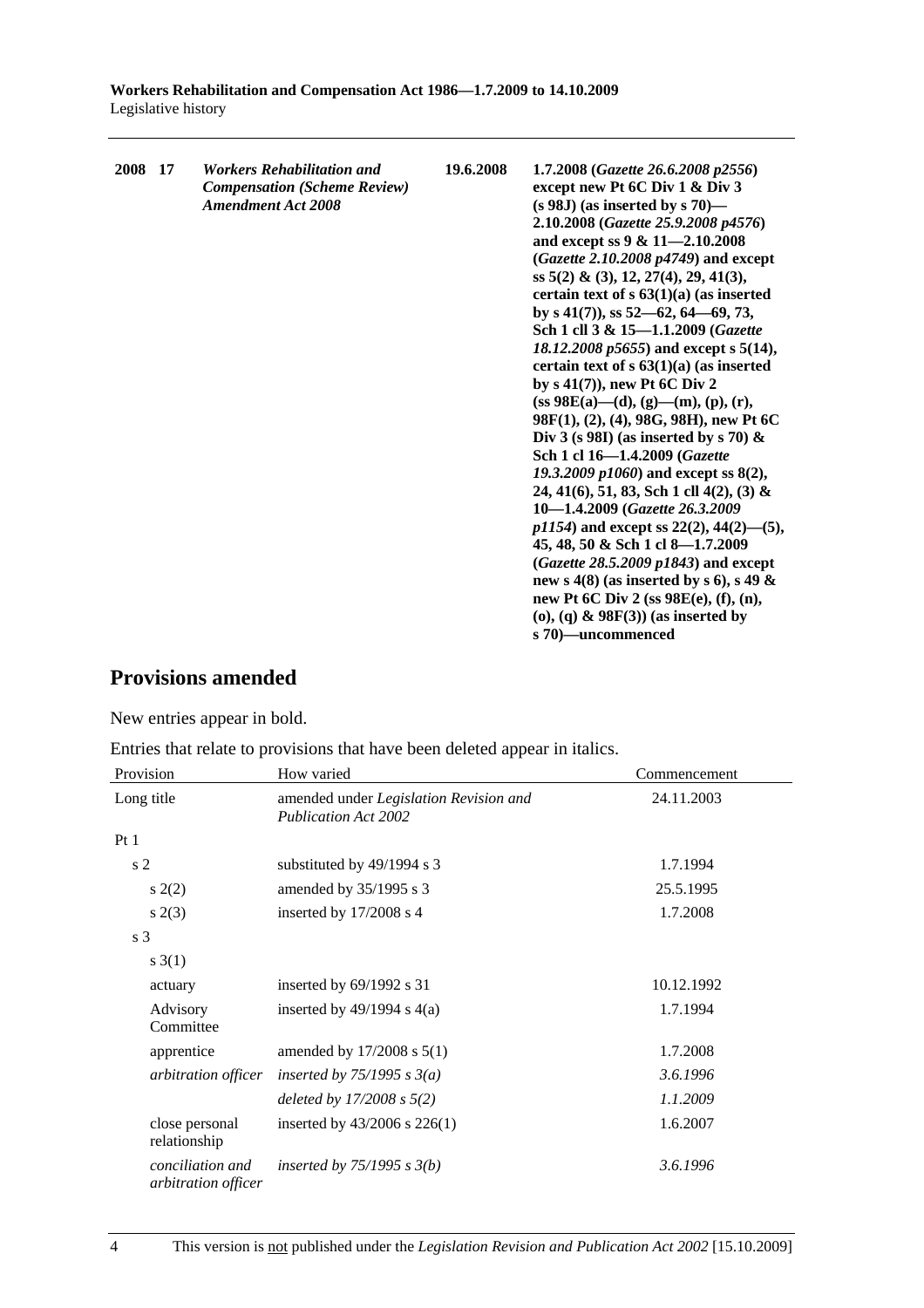|                                                              | deleted by $17/2008 s 5(3)$        | 1.1.2009   |
|--------------------------------------------------------------|------------------------------------|------------|
| conciliation<br>officer                                      | inserted by $75/1995$ s 3(b)       | 3.6.1996   |
|                                                              | substituted by $17/2008$ s $5(3)$  | 1.1.2009   |
| conciliator                                                  | inserted by $75/1995$ s 3(b)       | 3.6.1996   |
| the Consumer<br>Price Index                                  | deleted by $17/2008 s 5(4)$        | 1.7.2008   |
| <b>Consumer Price</b><br>Index                               | inserted by $17/2008$ s $5(4)$     | 1.7.2008   |
| contract of service                                          | amended by 17/2008 s 5(5)          | 1.7.2008   |
| the Corporation                                              | deleted by $49/1994 s 4(b)$        | 1.7.1994   |
| Corporation                                                  | inserted by $49/1994$ s $4(b)$     | 1.7.1994   |
| current work<br>capacity                                     | inserted by $17/2008$ s $5(6)$     | 1.7.2008   |
| disability                                                   | amended by $39/1988$ s $3(a)$      | 17.10.1988 |
| disease                                                      | substituted by 34/1990 s 3         | 16.4.1987  |
| domestic partner                                             | inserted by $43/2006$ s $226(2)$   | 1.6.2007   |
| employer                                                     | amended by 39/1988 s 3(b)          | 17.10.1988 |
|                                                              | amended by 17/2008 s 5(7)          | 1.7.2008   |
| employment                                                   | amended by 39/1988 s 3(c), (d)     | 17.10.1988 |
| evidentiary<br>material                                      | inserted by $75/1995$ s 3(c)       | 3.6.1996   |
| exempt employer                                              | deleted by $17/2008 s 5(8)$        | 1.7.2008   |
| industrial<br>association                                    | inserted by $75/1995$ s 3(d)       | 3.6.1996   |
|                                                              | amended by 17/2008 s 5(9), (10)    | 1.7.2008   |
| legal personal<br>representative                             | inserted by 17/2008 s 5(11)        | 1.7.2008   |
| journey                                                      | deleted by $49/1994 s 4(c)$        | 1.7.1994   |
| local government<br>corporation                              | amended by 17/2008 s 5(12)         | 1.7.2008   |
| medical expert                                               | amended by 17/2008 s 5(13)         | 1.7.2008   |
| medical question                                             | deleted by $17/2008 s 5(14)$       | 1.4.2009   |
| no current work<br>capacity                                  | inserted by 17/2008 s 5(15)        | 1.7.2008   |
| notional weekly<br>earnings                                  | amended by 17/2008 s 5(16)         | 1.7.2008   |
| orphan child                                                 | inserted by $4/1991$ s $3(a)$      | 8.4.1991   |
| place of<br>employment                                       | substituted by $49/1994$ s $4(d)$  | 1.7.1994   |
| place of pick-up                                             | deleted by $49/1994 s 4(e)$        | 1.7.1994   |
| prescribed<br>allowance before<br>substitution by<br>17/2008 | (c) deleted by $4/1991 s 3(b)$     | 8.4.1991   |
| prescribed<br>allowance                                      | substituted by $17/2008$ s $5(17)$ | 1.7.2008   |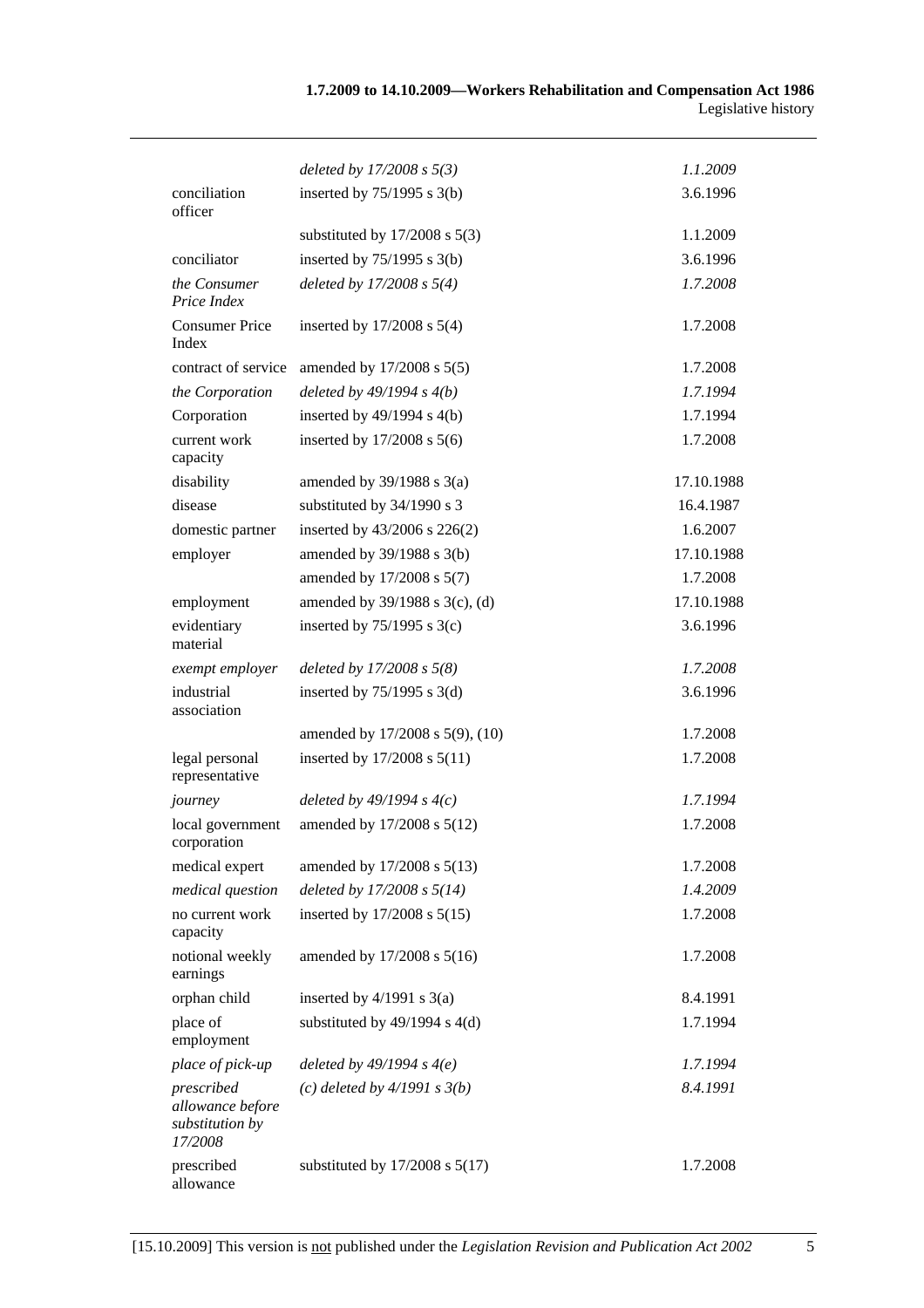| presidential<br>member                   | inserted by $75/1995$ s 3(e)                                                                                            | 3.6.1996                                  |
|------------------------------------------|-------------------------------------------------------------------------------------------------------------------------|-------------------------------------------|
| registered<br>association                | amended by $49/1994 s 4(f)$                                                                                             | 1.7.1994                                  |
|                                          | deleted by $75/1995$ s $3(f)$                                                                                           | 3.6.1996                                  |
| relative                                 | amended by 43/2006 s 226(3)                                                                                             | 1.6.2007                                  |
| review authority                         | amended by $4/1991$ s $3(c)$                                                                                            | 8.4.1991                                  |
|                                          | (c) deleted by $4/1991$ s $3(c)$                                                                                        | 8.4.1991                                  |
| reviewable<br>decision                   | inserted by 35/1995 s 4                                                                                                 | 25.5.1995                                 |
|                                          | substituted by $75/1995$ s 3(g)                                                                                         | 3.6.1996                                  |
| self-insured<br>employer                 | inserted by 17/2008 s 5(18)                                                                                             | 1.7.2008                                  |
| spouse                                   | substituted by $43/2006$ s $226(4)$                                                                                     | 1.6.2007                                  |
| suitable<br>employment                   | inserted by 17/2008 s 5(19)                                                                                             | 1.7.2008                                  |
| the Tribunal                             | deleted by $75/1995 s 3(h)$                                                                                             | 3.6.1996                                  |
| Tribunal                                 | inserted by $75/1995$ s 3(h)                                                                                            | 3.6.1996                                  |
| unrepresentative<br>disability           | substituted by $49/1994$ s $4(g)$                                                                                       | 1.7.1994                                  |
|                                          | substituted by 105/1995 s 3                                                                                             | 14.12.1995                                |
| worker                                   | amended by 39/1988 s 3(e)                                                                                               | 17.10.1988                                |
| $s \frac{3}{2}$                          | deleted by $39/1988$ s $3(f)$                                                                                           | 17.10.1988                                |
| $s \; 3(3)$                              | amended by 106/1987 s 3                                                                                                 | 30.9.1987                                 |
| $s \frac{3}{4}$                          | deleted by $49/1994 s 4(h)$                                                                                             | 1.7.1994                                  |
| $s \frac{3(7)}{2}$                       | inserted by $4/1991$ s 3(d)                                                                                             | 8.4.1991                                  |
| $s \; 3(8)$                              | inserted by $4/1991$ s $3(d)$                                                                                           | 8.4.1991                                  |
|                                          | substituted by $49/1994$ s $4(i)$                                                                                       | 1.7.1994                                  |
| s 3(9)–(15)                              | inserted by 17/2008 s 5(20)                                                                                             | 1.7.2008                                  |
| s 4 before<br>substitution by<br>17/2008 |                                                                                                                         |                                           |
| $s \, 4(8)$                              | substituted by $4/1991 s 4$                                                                                             | 8.4.1991                                  |
|                                          | amended by 84/1992 s 3                                                                                                  | 30.9.1987                                 |
| s <sub>4</sub>                           | substituted by 17/2008 s 6                                                                                              | 1.7.2008 except s $4(8)$ —<br>uncommenced |
| s 6 before<br>substitution by<br>23/2006 | substituted by $35/1995$ s 5                                                                                            | 25.5.1995                                 |
| $s \, 6(4)$                              | s 6 contents commencing "In this section"<br>amended and redesignated as $s$ 6(4) by 44/2003<br>$s \frac{3}{1}$ (Sch 1) | 24.11.2003                                |
| s <sub>6</sub>                           | substituted by 23/2006 s 4                                                                                              | 1.1.2007                                  |
| ss 6A and 6B                             | inserted by 23/2006 s 4                                                                                                 | 1.1.2007                                  |
| Pt 2                                     | amended by 39/1988 s 4                                                                                                  | 17.10.1988                                |
|                                          | amended by 4/1991 s 5                                                                                                   | 8.4.1991                                  |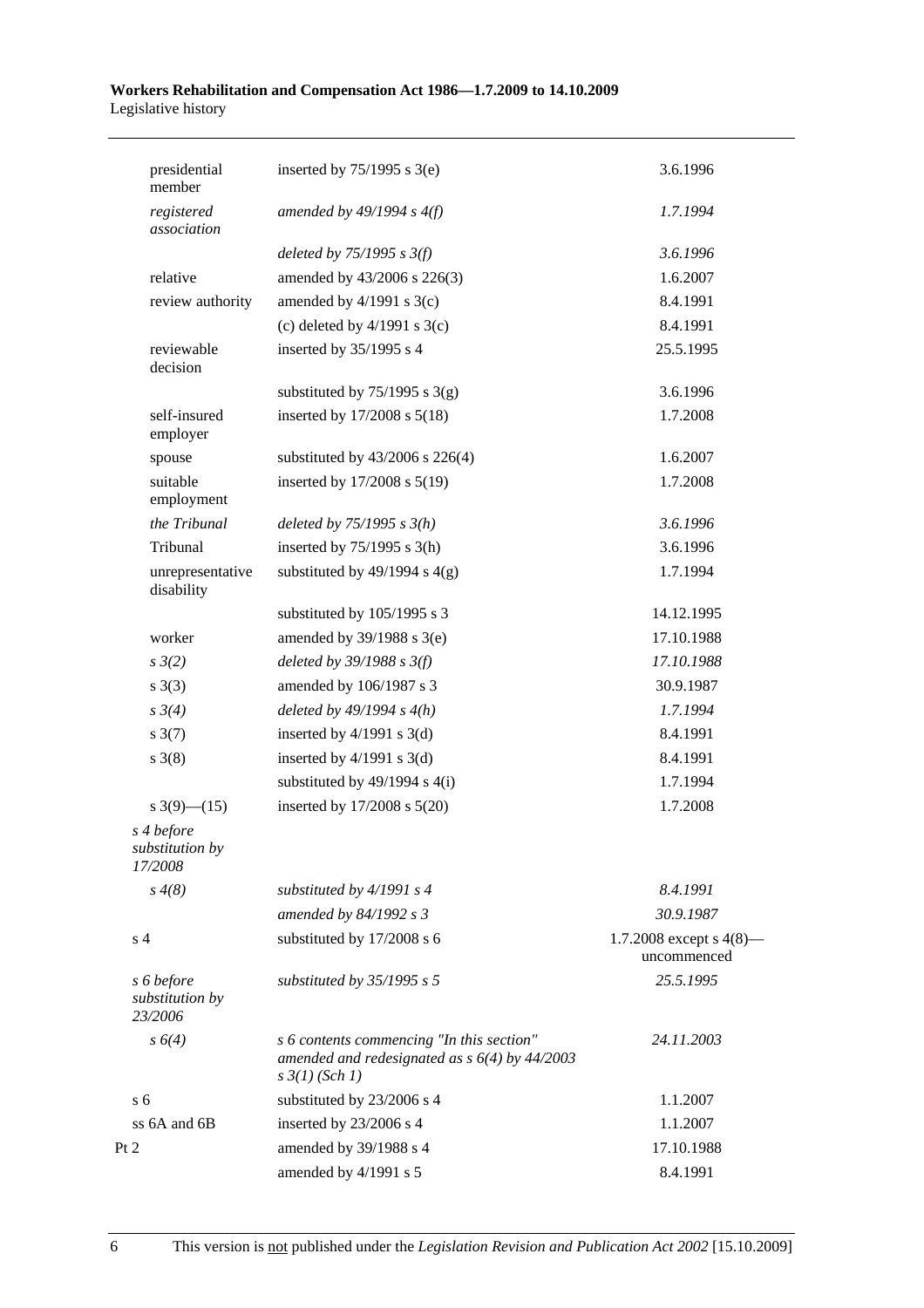## **1.7.2009 to 14.10.2009—Workers Rehabilitation and Compensation Act 1986**  Legislative history

| s 7                       | substituted by 49/1994 s 5                            | 1.7.1994   |
|---------------------------|-------------------------------------------------------|------------|
|                           | amended by 44/2003 s 3(1) (Sch 1)                     | 24.11.2003 |
| s(7(3))<br>s(7(2)         | amended by 17/2008 s 7                                | 1.7.2008   |
| s 8                       |                                                       |            |
| s(3)                      | amended by 75/1995 s 4                                | 3.6.1996   |
| Pt 3                      |                                                       |            |
| s 28                      |                                                       |            |
| $s\,28(3)$                | substituted by 35/1995 s 6                            | 25.5.1995  |
| ss 28A                    | inserted by 35/1995 s 7                               | 25.1.1996  |
| s 28A(2)                  | amended by 17/2008 s 8(1)                             | 1.7.2008   |
| s 28A(3)                  | amended by 17/2008 s 8(2)                             | 1.4.2009   |
| ss 28B                    | inserted by 35/1995 s 7                               | 25.1.1996  |
| ss 28C                    | inserted by 35/1995 s 7                               | 25.1.1996  |
| s 28D                     | inserted by 17/2008 s 9                               | 2.10.2008  |
| Pt 4                      |                                                       |            |
| Pt 4 Div 1                |                                                       |            |
| s 30                      | amended by 84/1992 s 4                                | 3.12.1992  |
|                           | substituted by 49/1994 s 6                            | 1.7.1994   |
| $s \ 30(3)$               | amended by 17/2008 s 10                               | 1.7.2008   |
| $s \ 30(5)$               | $(b)(ii)$ dot points redesignated as $(b)(ii)(A)$ and | 24.11.2003 |
|                           | (B) by 44/2003 s 3(1) (Sch 1)                         |            |
| s 30A                     | inserted by 49/1994 s 6                               | 1.7.1994   |
|                           | substituted by 35/1995 s 8                            | 25.5.1995  |
| s 30 <sub>B</sub>         | inserted by 49/1994 s 6                               | 1.7.1994   |
| s 31                      |                                                       |            |
| $s \frac{31(1) - (3)}{2}$ | substituted by $49/1994$ s $7(a)$                     | 1.7.1994   |
| $s \ 31(4)$               | inserted by 39/1988 s 5                               | 17.10.1988 |
|                           | amended by 49/1994 s 7(b)                             | 1.7.1994   |
| $s \, 31(5)$              | inserted by 34/1990 s 4                               | 26.4.1990  |
| Pt 4 Div 2                |                                                       |            |
| s 32                      |                                                       |            |
| $s \, 32(1)$              | substituted by $35/1995$ s $9(a)$                     | 17.8.1995  |
|                           | amended by 17/2008 s 11(1)                            | 2.10.2008  |
| $s\,32(1a)$               | inserted by $4/1991 s 6(a)$                           | 8.4.1991   |
|                           | amended by $52/1993$ s $3(a)$                         | 20.5.1993  |
|                           | deleted by $35/1995 s 9(a)$                           | 17.8.1995  |
| $s \, 32(2)$              | amended by 39/1988 s 6                                | 17.10.1988 |
|                           | amended by $4/1991$ s $6(b)$                          | 8.4.1991   |
| $s \, 32(3)$              | substituted by $4/1991$ s $6(c)$                      | 8.4.1991   |
| $s \, 32(4)$              | substituted by $4/1991$ s $6(c)$                      | 8.4.1991   |
|                           | substituted by $52/1993$ s 3(b)                       | 20.5.1993  |
| $s \frac{32}{4a}$         | inserted by $52/1993$ s $3(b)$                        | 20.5.1993  |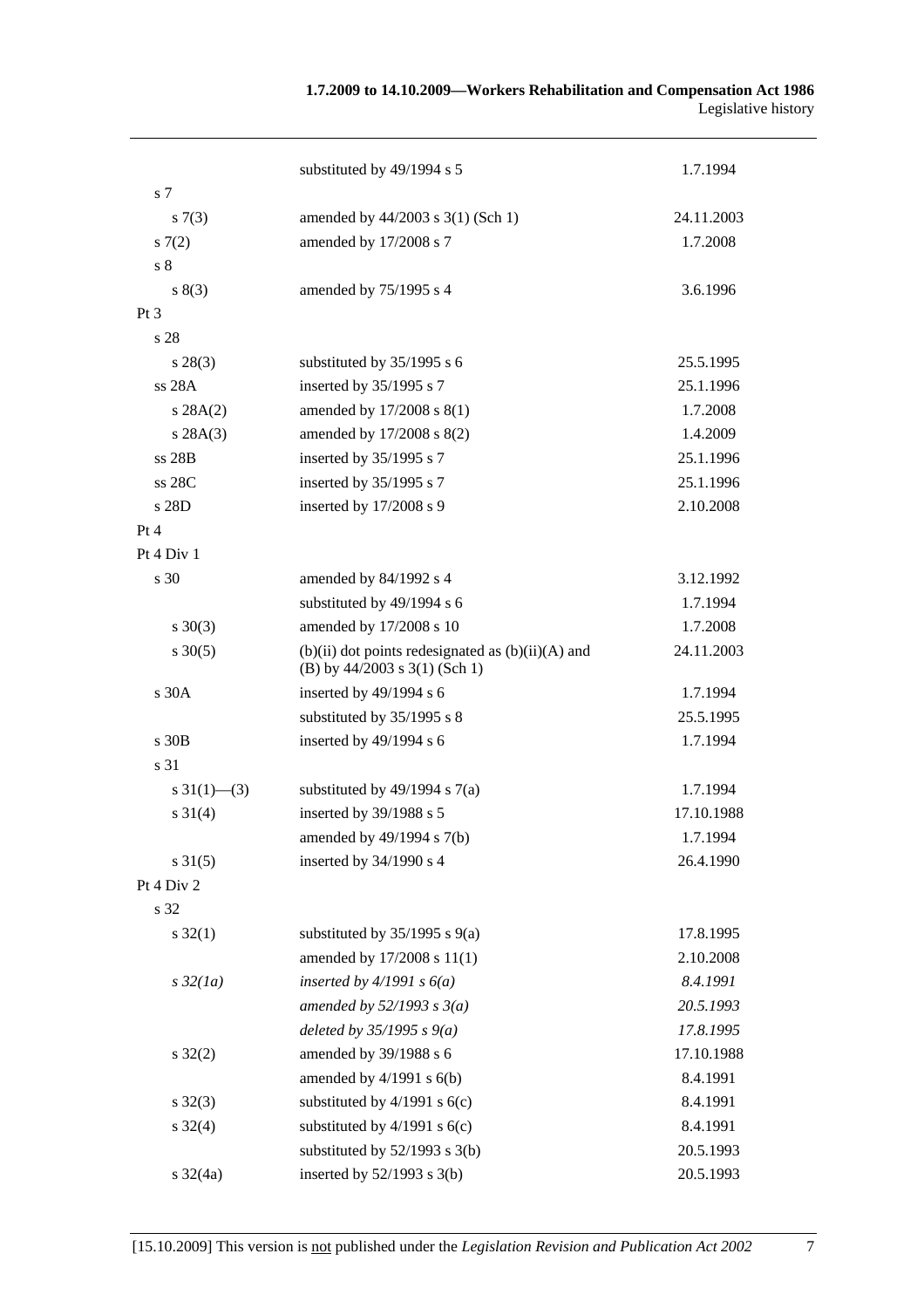| $s \, 32(5)$                              | inserted by $4/1991$ s $6(c)$                 | 8.4.1991   |
|-------------------------------------------|-----------------------------------------------|------------|
| $s \, 32(6)$                              | amended by $52/1993$ s $3(c)$                 | 20.5.1993  |
| $s \frac{32(7)}{2}$                       | inserted by $4/1991$ s $6(c)$                 | 8.4.1991   |
|                                           | amended by 17/2008 s 11(2)                    | 2.10.2008  |
| $s \, 32(8)$                              | inserted by $4/1991$ s $6(c)$                 | 8.4.1991   |
|                                           | amended by $52/1993$ s $3(d)$                 | 20.5.1993  |
| $s \, 32(9)$                              | substituted by $35/1995$ s $9(b)$             | 17.8.1995  |
|                                           | amended by 17/2008 s 11(3)                    | 2.10.2008  |
| $s \frac{32(10)}{2}$                      | inserted by $4/1991$ s $6(c)$                 | 8.4.1991   |
|                                           | substituted by $52/1993$ s $3(e)$             | 20.5.1993  |
|                                           | substituted by $35/1995$ s $9(b)$             | 17.8.1995  |
|                                           | amended by 17/2008 s 11(4)                    | 2.10.2008  |
| $s \frac{32(11)}{2}$                      | inserted by $35/1995$ s $9(b)$                | 17.8.1995  |
|                                           | amended by 17/2008 s 11(5)                    | 2.10.2008  |
| $s \frac{32(12)}{2}$                      | inserted by $35/1995$ s $9(b)$                | 17.8.1995  |
|                                           | amended by 17/2008 s 11(6), (7)               | 2.10.2008  |
| $s \frac{32(12a)}{2}$                     | inserted by 17/2008 s 11(8)                   | 2.10.2008  |
| $s \frac{32(13)}{2}$                      | inserted by $35/1995$ s $9(b)$                | 17.8.1995  |
|                                           | amended by 17/2008 s 11(9), (10)              | 2.10.2008  |
| $s \frac{32(14)}{2}$                      | inserted by $35/1995$ s $9(b)$                | 17.8.1995  |
|                                           | amended by 17/2008 s 11(11)                   | 2.10.2008  |
| s 32A                                     | inserted by 17/2008 s 12                      | 1.1.2009   |
| s 33                                      |                                               |            |
| $s \, 33(4)$                              | inserted by 39/1988 s 7                       | 17.10.1988 |
|                                           | amended by 17/2008 s 13(1)                    | 1.7.2008   |
| $s \, 33(5)$                              | inserted by 17/2008 s 13(2)                   | 1.7.2008   |
| Pt 4 Div 3                                |                                               |            |
| s 34                                      |                                               |            |
| s $34(1)$                                 | s 34 redesignated as $s$ 34(1) by 84/1992 s 5 | 3.12.1992  |
| $s \; 34(2)$                              | inserted by 84/1992 s 5                       | 3.12.1992  |
| $s \; 34(3)$                              | inserted by 17/2008 s 14                      | 1.7.2008   |
| Pt 4 Div 4                                |                                               |            |
| s 35 before<br>substitution by<br>17/2008 |                                               |            |
| $s \, 35(1)$                              | amended by $84/1992 s 6(a)$                   | 1.7.1993   |
| $s \, 35(2)$                              | substituted by $35/1995$ s $10(a)$            | 25.5.1995  |
| $s \frac{35}{2a}$                         | inserted by $4/1991 s$ 7                      | 8.4.1991   |
| $s \, 35(5)$                              | amended by 35/1995 s 10(b)                    | 25.5.1995  |
|                                           | substituted by 105/1995 s 4                   | 25.5.1995  |
|                                           | amended by $44/2003$ s $3(1)$ (Sch 1)         | 24.11.2003 |
| $s \frac{35(5a)}{2}$                      | inserted by 105/1995 s 4                      | 25.5.1995  |
| $s \frac{35}{6}$                          | substituted by 49/1994 s 8                    | 1.7.1994   |
|                                           |                                               |            |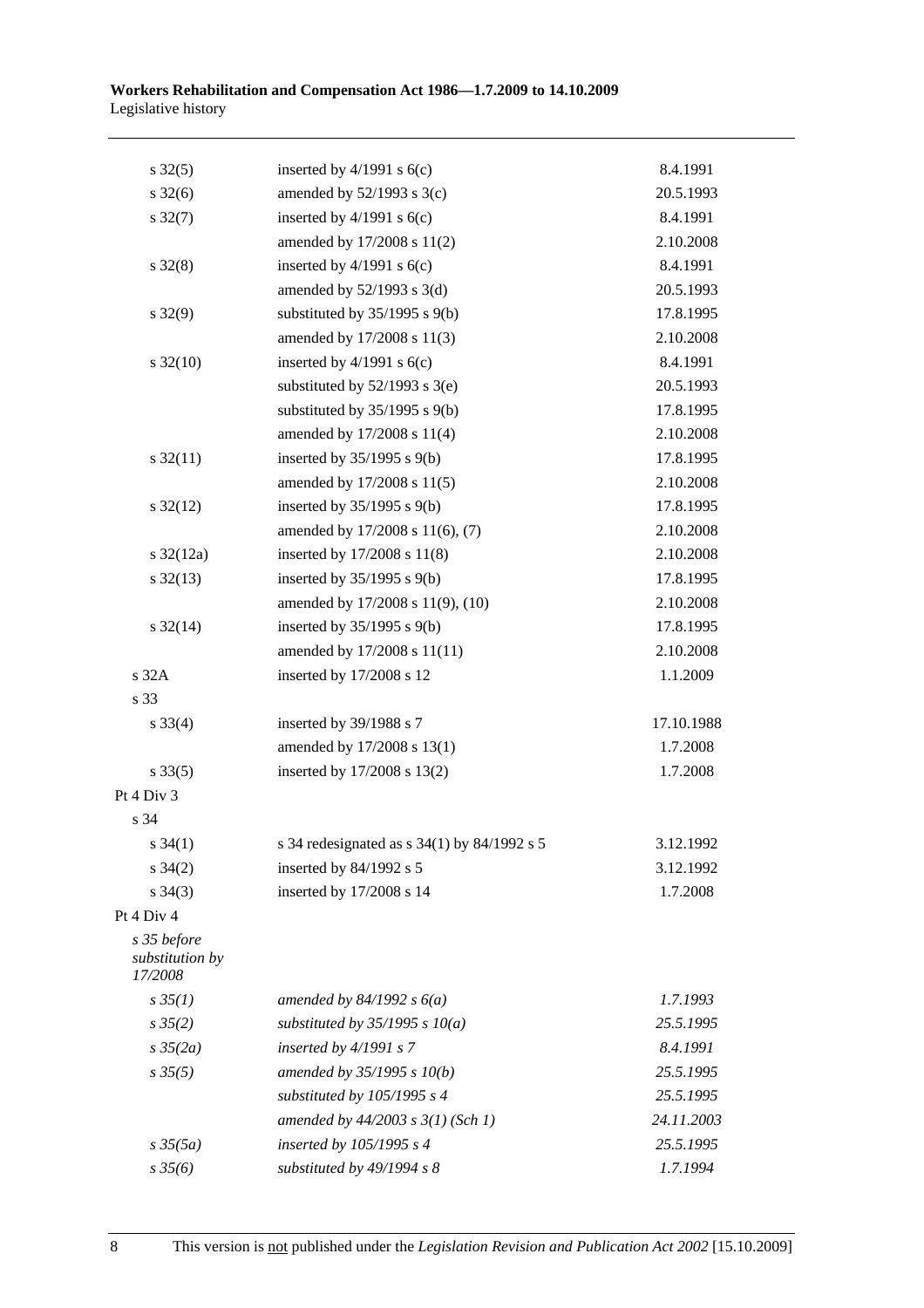| $s \frac{35}{6a}$        | inserted by $84/1992$ s $6(b)$        | 1.7.1993   |
|--------------------------|---------------------------------------|------------|
|                          | substituted by 49/1994 s 8            | 1.7.1994   |
|                          | substituted by $35/1995 s 10(c)$      | 25.5.1995  |
| $s \frac{35}{6b}$        | inserted by 49/1994 s 8               | 1.7.1994   |
|                          | amended by $35/1995 s 10(d)$          | 25.5.1995  |
| $s \, 35(7)$             | amended by $44/2003$ s $3(1)$ (Sch 1) | 24.11.2003 |
| s 35                     | substituted by 17/2008 s 15           | 1.7.2008   |
| ss 35A-35C               | inserted by 17/2008 s 15              | 1.7.2008   |
| s 36                     |                                       |            |
| $s \; 36(1)$             | amended by $4/1991$ s $8(a)$ , (b)    | 8.4.1991   |
|                          | substituted by $35/1995$ s $11(a)$    | 25.5.1995  |
|                          | amended by 17/2008 s 16(1)            | 1.7.2008   |
| $s \, 36(1a)$            | inserted by $35/1995$ s $11(a)$       | 25.5.1995  |
|                          | amended by 17/2008 s 16(2)            | 1.7.2008   |
| $s \, 36(1b)$            | inserted by $35/1995$ s $11(a)$       | 25.5.1995  |
| $s \; 36(2)$             | amended by $4/1991$ s $8(c)$ , (d)    | 8.4.1991   |
|                          | amended by 17/2008 s 16(3), (4)       | 1.7.2008   |
| $s \; 36(3)$             | substituted by $4/1991$ s $8(e)$      | 8.4.1991   |
|                          | amended by $84/1992$ s $7(a)$         | 3.5.1993   |
| $s \; 36(3a)$            | inserted by $4/1991$ s $8(e)$         | 8.4.1991   |
|                          | amended by 35/1995 s 11(b), (c)       | 25.5.1995  |
|                          | amended by 17/2008 s 16(5), (6)       | 1.7.2008   |
| $s \; 36(3b)$            | inserted by 17/2008 s 16(7)           | 1.7.2008   |
| $s \; 36(4)$             | substituted by $4/1991$ s $8(e)$      | 8.4.1991   |
|                          | substituted by $84/1992$ s $7(b)$     | 3.5.1993   |
|                          | substituted by $75/1995$ s $5(a)$     | 3.6.1996   |
|                          | substituted by $17/2008$ s $16(8)$    | 1.7.2008   |
| $s \, 36(4a)$            | inserted by $84/1992 s 7(b)$          | 3.5.1993   |
|                          | substituted by $75/1995$ s $5(a)$     | 3.6.1996   |
|                          | deleted by $17/2008 s 16(8)$          | 1.7.2008   |
| $s \, 36(4b)$ and $(4c)$ | inserted by $84/1992 s 7(b)$          | 3.5.1993   |
|                          | deleted by $75/1995$ s $5(a)$         | 3.6.1996   |
| $s \; 36(5)$             | substituted by $84/1992$ s $7(b)$     | 3.5.1993   |
|                          | substituted by $75/1995$ s $5(a)$     | 3.6.1996   |
|                          | substituted by $17/2008$ s $16(8)$    | 1.7.2008   |
| s $36(5a)$ (5c)          | inserted by 17/2008 s 16(8)           | 1.7.2008   |
| $s \; 36(6)$             | inserted by 39/1988 s 8               | 17.10.1988 |
| $s \, 36(7)$ —(9)        | inserted by $4/1991$ s $8(f)$         | 8.4.1991   |
| $s \, 36(10)$            | inserted by $4/1991$ s $8(f)$         | 8.4.1991   |
|                          | amended by 75/1995 s 5(b)             | 3.6.1996   |
| s $36(11)$ and $(12)$    | inserted by $4/1991$ s $8(f)$         | 8.4.1991   |
| $s \; 36(13)$            | inserted by $84/1992$ s $7(c)$        | 1.7.1993   |
| s $36(14)$ (17)          | inserted by 17/2008 s 16(9)           | 1.7.2008   |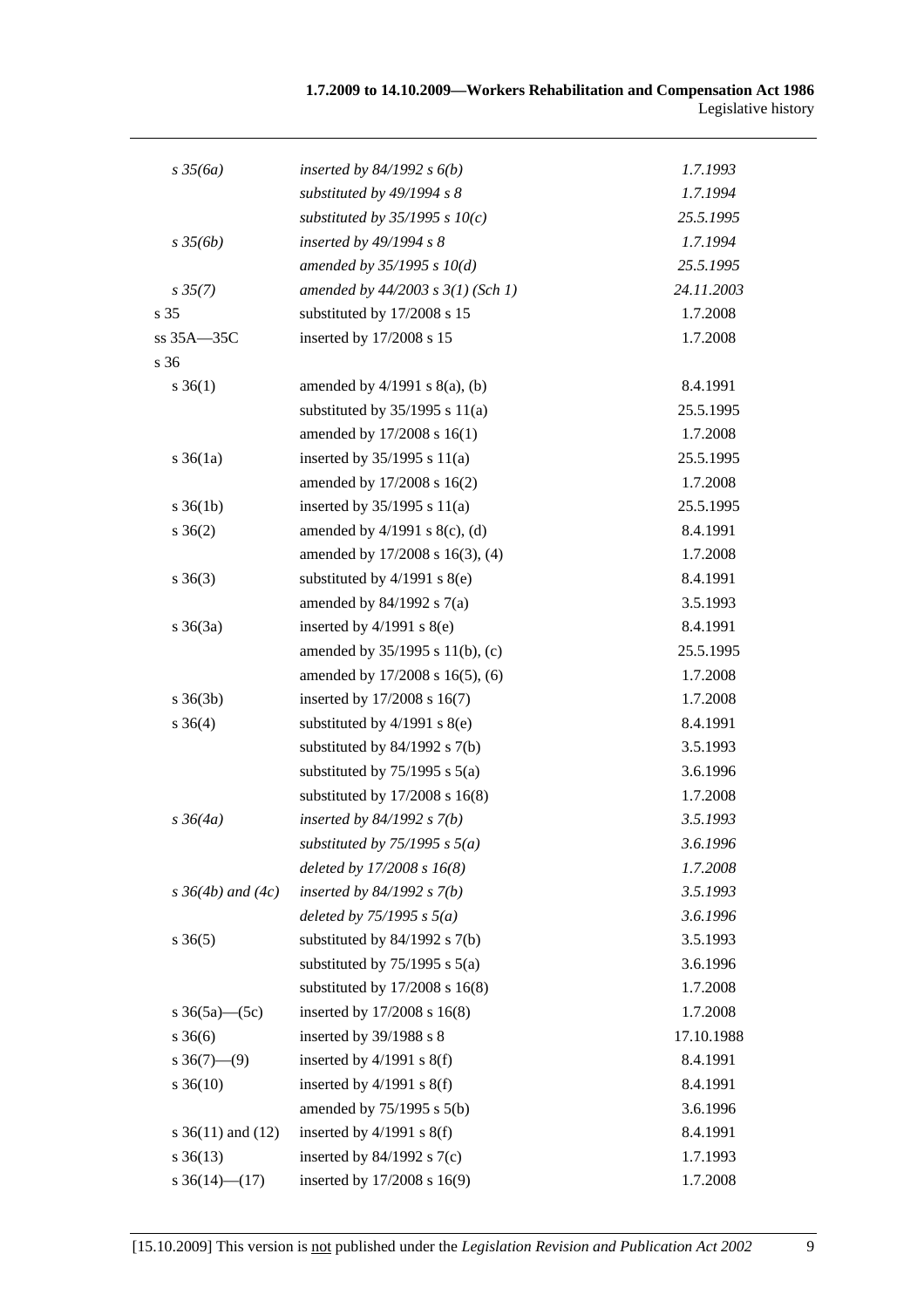| s 37                                      | amended by 84/1992 s 8                        | 3.5.1993   |
|-------------------------------------------|-----------------------------------------------|------------|
|                                           | deleted by 35/1995 s 12                       | 25.5.1995  |
|                                           | inserted by 17/2008 s 17                      | 1.7.2008   |
| s 38                                      |                                               |            |
| $s \frac{38}{1a}$                         | inserted by $35/1995$ s $13(a)$               | 25.5.1995  |
| $s \, 38(1b)$                             | inserted by 17/2008 s 18(1)                   | 1.7.2008   |
| $s \ 38(2)$                               | amended by $4/1991$ s $9(a)$                  | 8.4.1991   |
| $s \ 38(3)$                               | substituted by $35/1995$ s $13(b)$            | 25.5.1995  |
|                                           | amended by 17/2008 s 18(2)                    | 1.7.2008   |
| $s \ 38(4)$                               | deleted by $4/1991$ s $9(b)$                  | 8.4.1991   |
|                                           | inserted by 35/1995 s 13(b)                   | 25.5.1995  |
| $s \, 38(7)$                              | deleted by $4/1991$ s $9(c)$                  | 8.4.1991   |
|                                           | inserted by $35/1995$ s $13(c)$               | 25.5.1995  |
|                                           | amended by 17/2008 s 18(3)                    | 1.7.2008   |
| s 38A                                     | inserted by $56/1995 s 3(1)$                  | 17.8.1995  |
|                                           | deleted by 17/2008 s 19                       | 1.7.2008   |
| s 39                                      |                                               |            |
| $s \frac{39}{1a}$                         | inserted by $17/2008$ s $20(1)$               | 1.7.2008   |
| $s \, 39(2)$                              | amended by $84/1992$ s $9(a)$                 | 3.5.1993   |
|                                           | substituted by 56/1995 s 4                    | 17.8.1995  |
|                                           | amended by 17/2008 s 20(2), (3)               | 1.7.2008   |
| $s \ 39(3)$                               | amended by 84/1992 s 9(b)                     | 3.5.1993   |
|                                           | amended by 35/1995 s 14                       | 17.8.1995  |
|                                           | amended by 17/2008 s 20(4)                    | 1.7.2008   |
| $\mathrm{s}$ 40                           |                                               |            |
| $s\ 40(3)$                                | amended by 35/1995 s 15                       | 25.5.1995  |
| s 41                                      |                                               |            |
| $s\ 41(2)$                                | amended by 35/1995 s 16                       | 17.8.1995  |
|                                           | amended by 17/2008 s 21                       | 1.7.2008   |
| Pt 4 Div 4A                               | heading inserted by 35/1995 s 17              | 25.5.1995  |
| s 42                                      | substituted by 49/1994 s 9                    | 1.7.1994   |
|                                           | substituted by 35/1995 s 17                   | 25.5.1995  |
| $s\ 42(1)$                                | substituted by 56/1995 s 5                    | 17.8.1995  |
|                                           | amended by 75/1995 s 6                        | 14.12.1995 |
|                                           | (c) deleted by $17/2008$ s $22(1)$            | 1.7.2008   |
| $s\ 42(2)$                                | amended by 17/2008 s 22(2)                    | 1.7.2009   |
| Pt 4 Div 4B before<br>deletion by 17/2008 | Div 4A inserted by 84/1992 s 10               | 1.7.1993   |
|                                           | Div 4A redesignated as Div 4B by 35/1995 s 18 | 25.5.1995  |
| $s$ 42 $A$                                |                                               |            |
| $s\,42A(3)$                               | amended by 56/1995 s 6                        | 17.8.1995  |
| $s\ 42B$                                  |                                               |            |
| $s\,42B(3)$ —(5)                          | substituted by 75/1995 s 7                    | 3.6.1996   |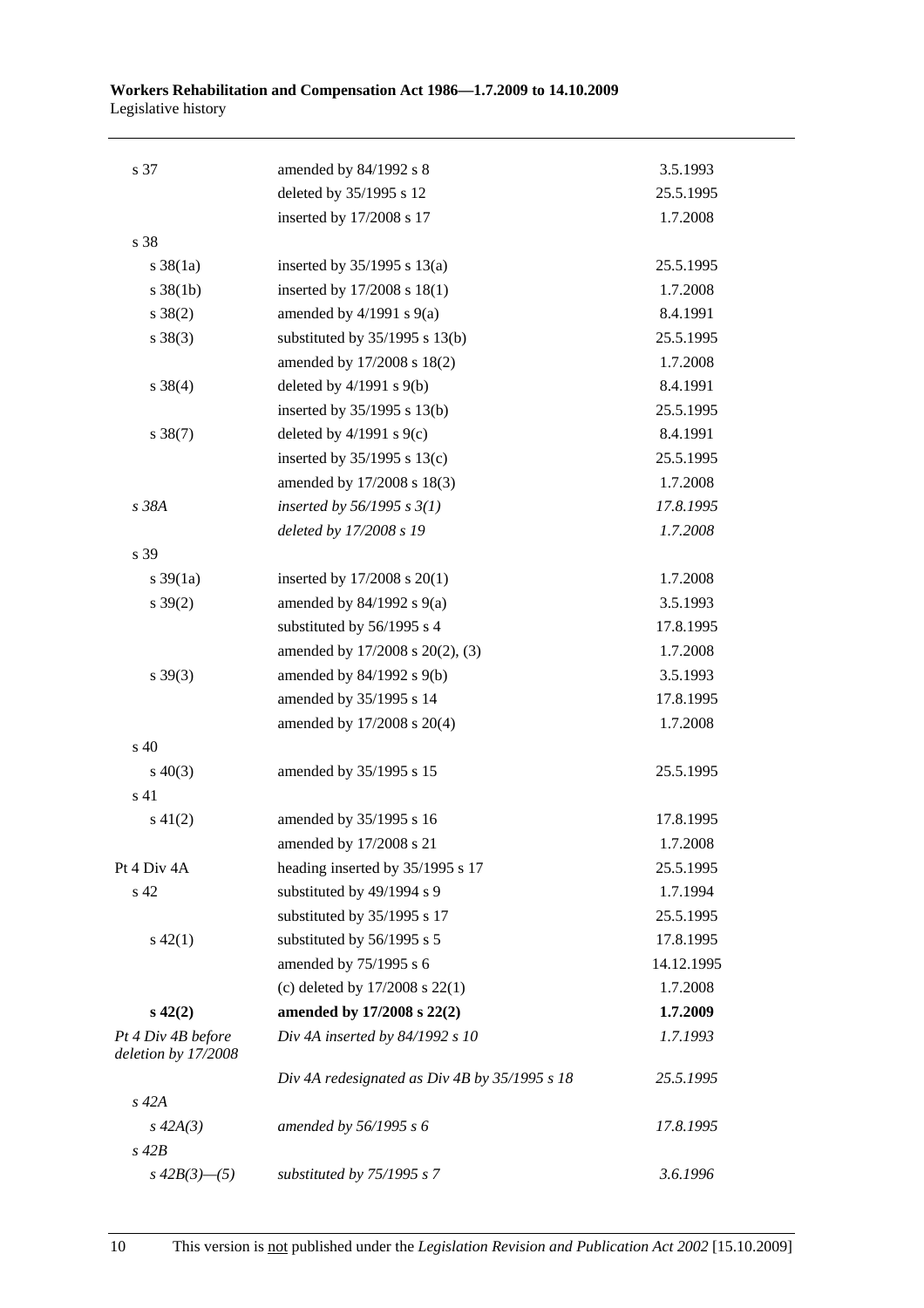| $s\,42B(6)$ — $(10)$                      | deleted by 75/1995 s 7                                 | 3.6.1996   |
|-------------------------------------------|--------------------------------------------------------|------------|
| Pt 4 Div 4B                               | deleted by 17/2008 s 23                                | 1.7.2008   |
| Pt 4 Div 5                                |                                                        |            |
| s 43 before<br>substitution by<br>17/2008 |                                                        |            |
| $s\,43(3)$ —(5)                           | deleted by $84/1992 s 11(a)$                           | 10.12.1992 |
| $s\,43(6)$                                | amended by $84/1992 s 11(b)$                           | 10.12.1992 |
| $s\,43(7)$                                | amended by $84/1992 s 11(c)$                           | 10.12.1992 |
| $s\,43(7a)$                               | inserted by $84/1992 s 11(d)$                          | 10.12.1992 |
| $s\,43(11)$                               |                                                        |            |
|                                           | the prescribed sum amended by 39/1988 s 9              | 17.10.1988 |
|                                           | amended by $84/1992 s 11(e)$                           | 10.12.1992 |
| s 43                                      | substituted by 17/2008 s 24                            | 1.4.2009   |
| $ss$ 43A and 43B                          | inserted by 17/2008 s 24                               | 1.4.2009   |
| Pt 4 Div 6                                |                                                        |            |
| s 44                                      |                                                        |            |
| $s\,44(1)$                                | amended by $4/1991$ s $10(a)$                          | 8.4.1991   |
|                                           | amended by 84/1992 s 12(a), (b)                        | 10.12.1992 |
|                                           | amended by 43/2006 s 227(1), (2)                       | 1.6.2007   |
|                                           | amended by 17/2008 s 25(1)-(3)                         | 1.7.2008   |
|                                           | (c) deleted by $17/2008$ s $25(2)$                     | 1.7.2008   |
| $s\,44(2)$                                | deleted by $17/2008$ s $25(4)$                         | 1.7.2008   |
| $s\,44(3)$                                | amended by 43/2006 s 227(3)                            | 1.6.2007   |
|                                           | deleted by $17/2008$ s $25(5)$                         | 1.7.2008   |
| $s\,44(4)$                                | amended by 43/2006 s 227(4)                            | 1.6.2007   |
| $s\,44(4a)$                               | inserted by $4/1991 s 10(b)$                           | 8.4.1991   |
|                                           | amended by 84/1992 s $12(c)$                           | 10.12.1992 |
|                                           | deleted by 17/2008 s 25(6)                             | 1.7.2008   |
| $s\,44(5)$                                | amended by $4/1991$ s $10(c)$                          | 8.4.1991   |
|                                           | amended by 43/2006 s 227(5)                            | 1.6.2007   |
|                                           | amended by 17/2008 s 25(7)                             | 1.7.2008   |
| $s\,44(6)$                                | amended by 43/2006 s 227(6)                            | 1.6.2007   |
| $s\,44(10)$                               | substituted by $4/1991$ s $10(d)$                      | 8.4.1991   |
|                                           | amended by 17/2008 s 25(8)                             | 1.7.2008   |
| $s\,44(11)$                               | amended by 43/2006 s 227(7)                            | 1.6.2007   |
| $s\,44(13)$                               | deleted by $49/1994 s 10(a)$                           | 1.7.1994   |
| $s\,44(13)$                               | s 44(14a) inserted by 84/1992 s 12(d)                  | 1.7.1993   |
|                                           | s 44(14a) redesignated as s 44(13) by 49/1994<br>10(a) | 1.7.1994   |
|                                           | amended by 35/1995 s 19                                | 25.5.1995  |
| $s\,44(14)$                               | substituted by $49/1994$ s $10(b)$                     | 1.7.1994   |
| $s\,44(15)$                               | substituted by $49/1994$ s $10(b)$                     | 1.7.1994   |
|                                           | amended by 44/2003 s 3(1) (Sch 1)                      | 24.11.2003 |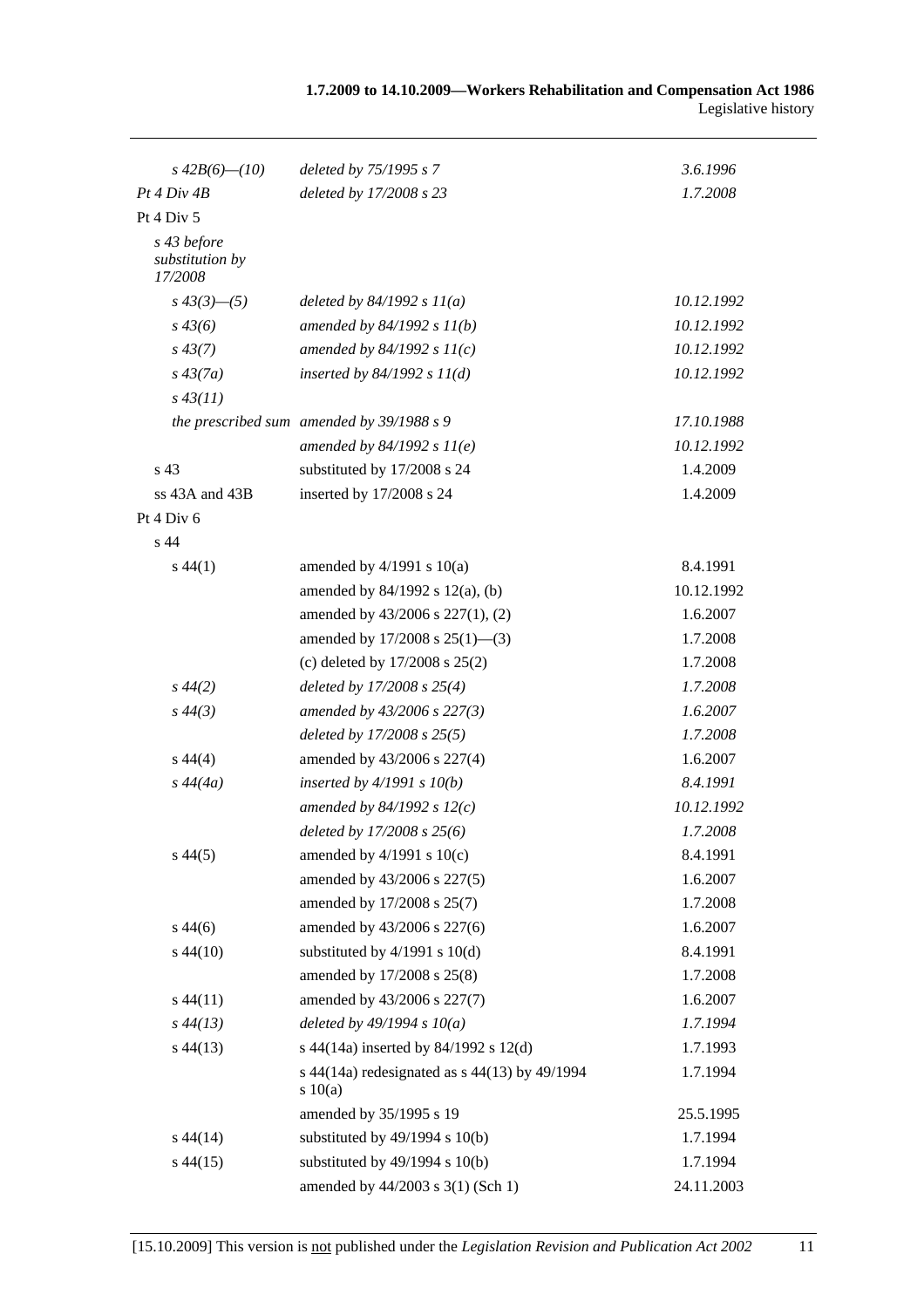| $s\,44(16)$ (19)     | inserted by 49/1994 s 10(b)        | 1.7.1994   |
|----------------------|------------------------------------|------------|
| s <sub>45</sub>      |                                    |            |
| $s\,45(7)$           | amended by 84/1992 s 13            | 3.5.1993   |
| ss 45A-45C           | inserted by 17/2008 s 26           | 1.7.2008   |
| Pt 4 Div 7           |                                    |            |
| s 46                 |                                    |            |
| $s\,46(1)$           | amended by 17/2008 s 27(1)         | 1.7.2008   |
| $s\,46(2)$           | amended by 17/2008 s 27(2)         | 1.7.2008   |
| $s\,46(3)$           | amended by $39/1988$ s $10(a)$     | 17.10.1988 |
|                      | amended by $35/1995$ s $20(a)$     | 25.5.1995  |
| $s\,46(4)$           | substituted by 35/1995 s 20(b)     | 25.5.1995  |
| $s\,46(6a)$          | inserted by 39/1988 s 10(b)        | 17.10.1988 |
|                      | amended by 17/2008 s 27(3)         | 1.7.2008   |
| $s\,46(8a)$          | inserted by $39/1988$ s $10(c)$    | 17.10.1988 |
| $s\,46(8b)$          | inserted by 84/1992 s 14           | 3.12.1994  |
|                      | deleted by $35/1995$ s $20(c)$     | 25.5.1995  |
|                      | inserted by 17/2008 s 27(4)        | 1.1.2009   |
| $s\,46(8c)$ — $(8j)$ | inserted by 84/1992 s 14           | 3.12.1994  |
|                      | deleted by $35/1995 s 20(c)$       | 25.5.1995  |
| s 50                 |                                    |            |
| s 50(1)              | substituted by 4/1991 s 11         | 8.4.1991   |
|                      | amended by 17/2008 s 28(1), (2)    | 1.7.2008   |
| s 50(2)              | substituted by 4/1991 s 11         | 8.4.1991   |
|                      | substituted by 17/2008 s 28(3)     | 1.7.2008   |
| $s\ 50(3)$           | substituted by 105/1995 s 5        | 14.12.1995 |
| s 50(4)              | inserted by 105/1995 s 5           | 14.12.1995 |
| Pt 4 Div 7A          | inserted by 17/2008 s 29           | 1.1.2009   |
| Pt 4 Div 8           |                                    |            |
| s 51                 |                                    |            |
| s 51(6)              | amended by 17/2008 s 30            | 1.7.2008   |
| s 52                 |                                    |            |
| s 52(1)              | amended by 35/1995 s 21            | 1.4.1996   |
|                      | amended by 17/2008 s 31(1)         | 1.7.2008   |
| $s\,52(3)$           | substituted by 4/1991 s 12         | 8.4.1991   |
| $s\,52(5)$           | amended by 39/1988 s 11(a)         | 17.10.1988 |
|                      | amended by 17/2008 s 31(2), (3)    | 1.7.2008   |
| $s\ 52(5a)$          | inserted by 17/2008 s 31(4)        | 1.7.2008   |
| s 52(6a)             | inserted by 39/1988 s 11(b)        | 17.10.1988 |
|                      | substituted by $17/2008$ s $31(5)$ | 1.7.2008   |
| s 52(6b)             | inserted by 17/2008 s 31(5)        | 1.7.2008   |
| s 53                 |                                    |            |
| $s\,53(4a)$          | inserted by 39/1988 s 12           | 17.10.1988 |
| s 53(4b)             | inserted by 35/1995 s 22           | 25.5.1995  |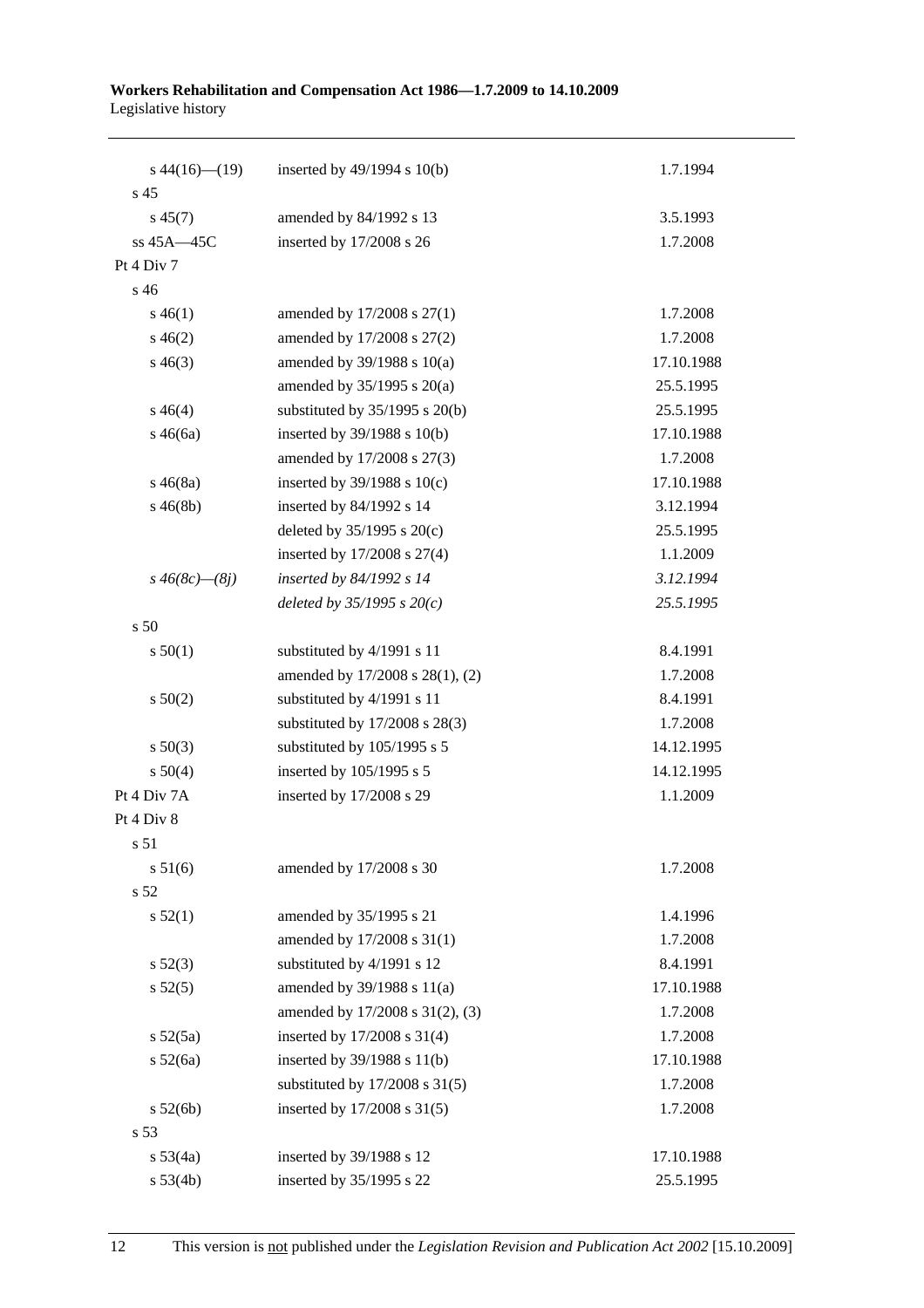| s 53(6)                  | amended by 84/1992 s 15                                | 3.5.1993   |
|--------------------------|--------------------------------------------------------|------------|
| s 53(7)                  | inserted by 52/1993 s 4                                | 24.2.1994  |
| s 53(7a)                 | inserted by 49/1994 s 11                               | 1.7.1994   |
|                          | amended by 17/2008 s 32                                | 1.7.2008   |
| s 53(7b)                 | inserted by 49/1994 s 11                               | 1.7.1994   |
| s 53(8)                  | inserted by 52/1993 s 4                                | 24.2.1994  |
| Pt 4 Div 9               |                                                        |            |
| Pt 4 Div 9 Subdiv 1      |                                                        |            |
| heading                  | inserted by 23/2006 s 5                                | 1.1.2007   |
| s 54                     |                                                        |            |
| s 54(1)                  | (b) deleted by $84/1992$ s $16(a)$                     | 3.12.1992  |
| $s\,54(3)$               | amended by 84/1992 s 16(b)                             | 3.12.1992  |
| $s\,54(4)$               | deleted by $84/1992 s 16(c)$                           | 3.12.1992  |
| s $54(4a)$ and $(4b)$    | inserted by $39/1988$ s $13(a)$                        | 17.10.1988 |
| s 54(5)                  | amended by 39/1988 s 13(b)                             | 17.10.1988 |
| $s\,54(6)$               | amended by 17/2008 s 33(1), (2)                        | 1.7.2008   |
| s 54(7)                  | amended by 75/1995 s 8                                 | 3.6.1996   |
| s $54(7a)$ (7c)          | inserted by 39/1988 s 13(c)                            | 17.10.1988 |
| s 54(8)                  |                                                        |            |
| prescribed sum           | deleted by $84/1992 s 16(d)$                           | 3.12.1992  |
| s 55                     |                                                        |            |
| $s 55(1)$ and (2)        | substituted by 23/2006 s 6                             | 1.1.2007   |
| s 55(2a)                 | inserted by 23/2006 s 6                                | 1.1.2007   |
| s 56                     | deleted by 49/1994 s 12                                | 1.7.1994   |
| s 58                     |                                                        |            |
| s 58(2)                  | amended by 95/2000 Sch 2 cl 4                          | 14.12.2001 |
| s 58(3)                  |                                                        |            |
| the prescribed<br>amount | amended by 39/1988 s 14                                | 17.10.1988 |
| Pt 4 Div 9 Subdiv 2      | inserted by 23/2006 s 7                                | 1.1.2007   |
| Pt 4 Div 9 Subdiv 3      |                                                        |            |
| heading                  | inserted by 23/2006 s 8                                | 1.1.2007   |
| s 58A                    | inserted by 39/1988 s 15 as amended by<br>97/1988 s 10 | 17.10.1988 |
| s 58A(1)                 | amended by 17/2008 s 34                                | 1.7.2008   |
| s 58B                    | inserted by 39/1988 s 15                               | 1.1.1989   |
| s 58B(1)                 | amended by 17/2008 s 35(1)                             | 1.7.2008   |
| s 58B(2)                 | amended by 35/1995 s 23(a)                             | 25.5.1995  |
| s 58B(2)                 | (d) deleted by $56/1995$ s 7                           | 17.8.1995  |
| s 58B(3)                 | deleted by 35/1995 s 23(b)                             | 25.5.1995  |
|                          | inserted by 17/2008 s 35(2)                            | 1.7.2008   |
| $s$ 58B(3a)              | inserted by 97/1988 s 10                               | 1.1.1989   |
|                          | deleted by $35/1995 s 23(b)$                           | 25.5.1995  |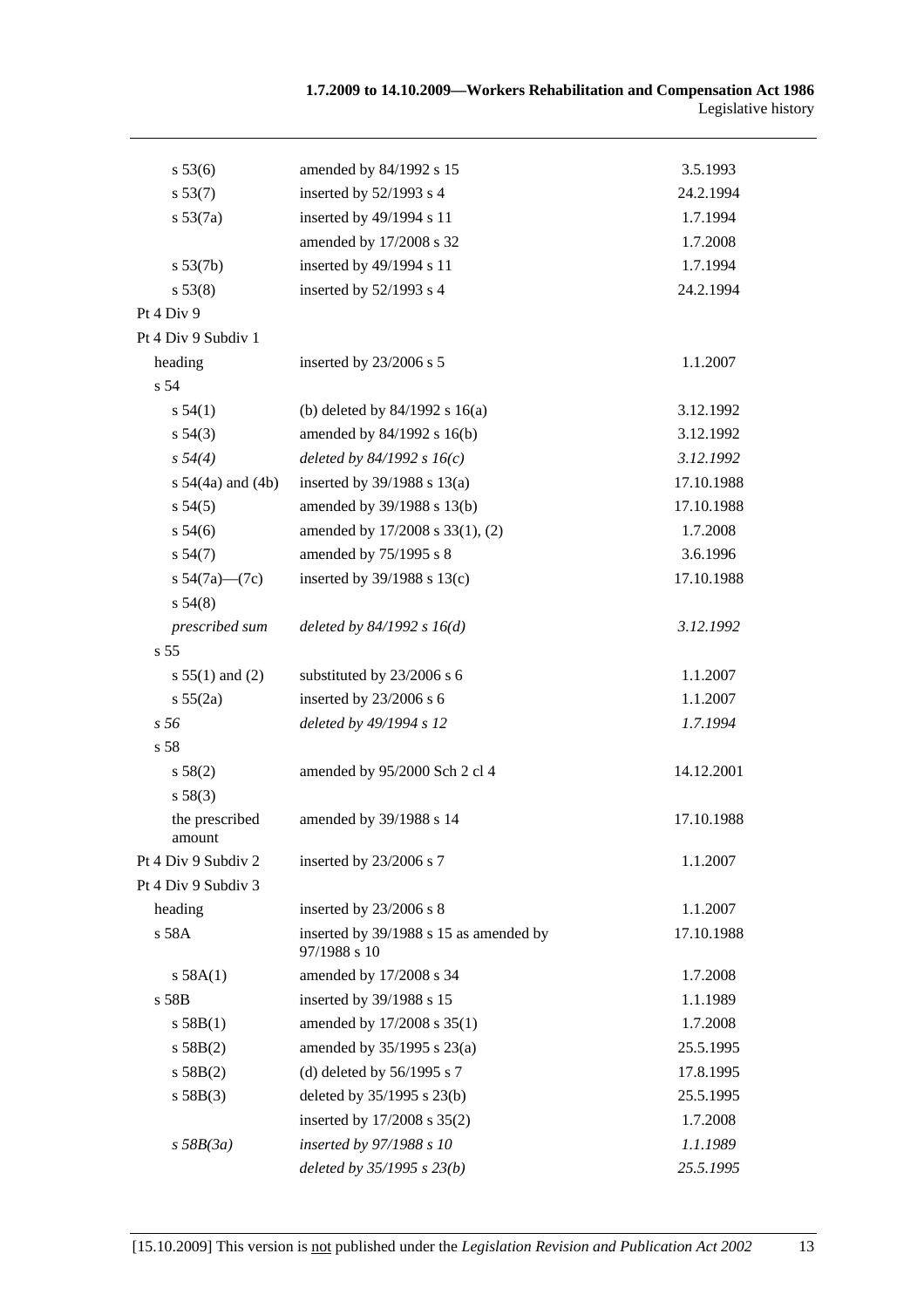| s 58B(4)                            | deleted by $35/1995 s 23(b)$                                                  | 25.5.1995                           |
|-------------------------------------|-------------------------------------------------------------------------------|-------------------------------------|
| s 58C                               | inserted by 35/1995 s 24                                                      | 25.5.1995                           |
| Pt 5                                |                                                                               |                                     |
| Pt 5 Div 1                          |                                                                               |                                     |
| s 59                                |                                                                               |                                     |
| s 59(3)                             | inserted by 4/1991 s 13                                                       | 8.4.1991                            |
| s $59(4)$ (6)                       | inserted by 23/2006 s 9                                                       | 1.1.2007                            |
| s 59A                               | inserted by 30/1998 s 3 but this amendment<br>cancelled by $30/1998$ s $8(a)$ | 13.4.2000-cancelled on<br>13.4.2004 |
| s 60                                |                                                                               |                                     |
| s 60(1)                             | amended by 17/2008 s 36(1)                                                    | 1.7.2008                            |
| $s \ 60(2)$                         | amended by $4/1991$ s $14(a)$                                                 | 8.4.1991                            |
|                                     | amended by 17/2008 s 36(2), (3)                                               | 1.7.2008                            |
| $s\ 60(3)$                          | substituted by $97/1988$ s 4(a)                                               | 15.12.1988                          |
|                                     | amended by 17/2008 s 36(4), (5)                                               | 1.7.2008                            |
| s 60(4)                             | amended by $39/1988$ s $16(a)$                                                | 17.10.1988                          |
|                                     | substituted by $97/1988$ s 4(a)                                               | 15.12.1988                          |
|                                     | substituted by $4/1991$ s $14(b)$                                             | 8.4.1991                            |
|                                     | amended by $17/2008$ s $36(6)$ — $(9)$                                        | 1.7.2008                            |
| s $60(4a)$ and $(4b)$               | inserted by 17/2008 s 36(10)                                                  | 1.7.2008                            |
| $s\ 60(5)$                          | amended by 39/1988 s 16(b)                                                    | 17.10.1988                          |
|                                     | substituted by $4/1991$ s $14(b)$                                             | 8.4.1991                            |
|                                     | substituted by 17/2008 s 36(11)                                               | 1.7.2008                            |
| $s\,60(5a)$                         | inserted by $97/1988$ s $4(b)$                                                | 15.12.1988                          |
|                                     | deleted by $4/1991 s 14(b)$                                                   | 8.4.1991                            |
| $s\ 60(6)$                          | substituted by $4/1991$ s $14(b)$                                             | 8.4.1991                            |
|                                     | amended by 75/1995 s 9                                                        | 3.6.1996                            |
|                                     | amended by 17/2008 s 36(12)-(14)                                              | 1.7.2008                            |
| $s\,60(7)$                          | amended by 17/2008 s 36(15)                                                   | 1.7.2008                            |
| $s\ 60(7a)$                         | inserted by 17/2008 s 36(16)                                                  | 1.7.2008                            |
| s 60(9)                             |                                                                               |                                     |
| indemnified<br>maritime<br>employer | inserted by $4/1991$ s $14(d)$                                                | 8.4.1991                            |
| related bodies<br>corporate         | inserted by 17/2008 s 36(17)                                                  | 1.7.2008                            |
| related<br>corporations             | deleted by 17/2008 s 36(17)                                                   | 1.7.2008                            |
| s 61                                |                                                                               |                                     |
| $s \, 61(1)$                        | amended by 17/2008 s 37(1)                                                    | 1.7.2008                            |
| $s \ 61(2)$                         | amended by 17/2008 s 37(2)                                                    | 1.7.2008                            |
| s 61(4)                             | inserted by 4/1991 s 15                                                       | 8.4.1991                            |
| $s \ 61(5)$                         | inserted by 52/1993 s 5                                                       | 20.5.1993                           |
| s 62                                | amended by 105/1995 s 6                                                       | 14.12.1995                          |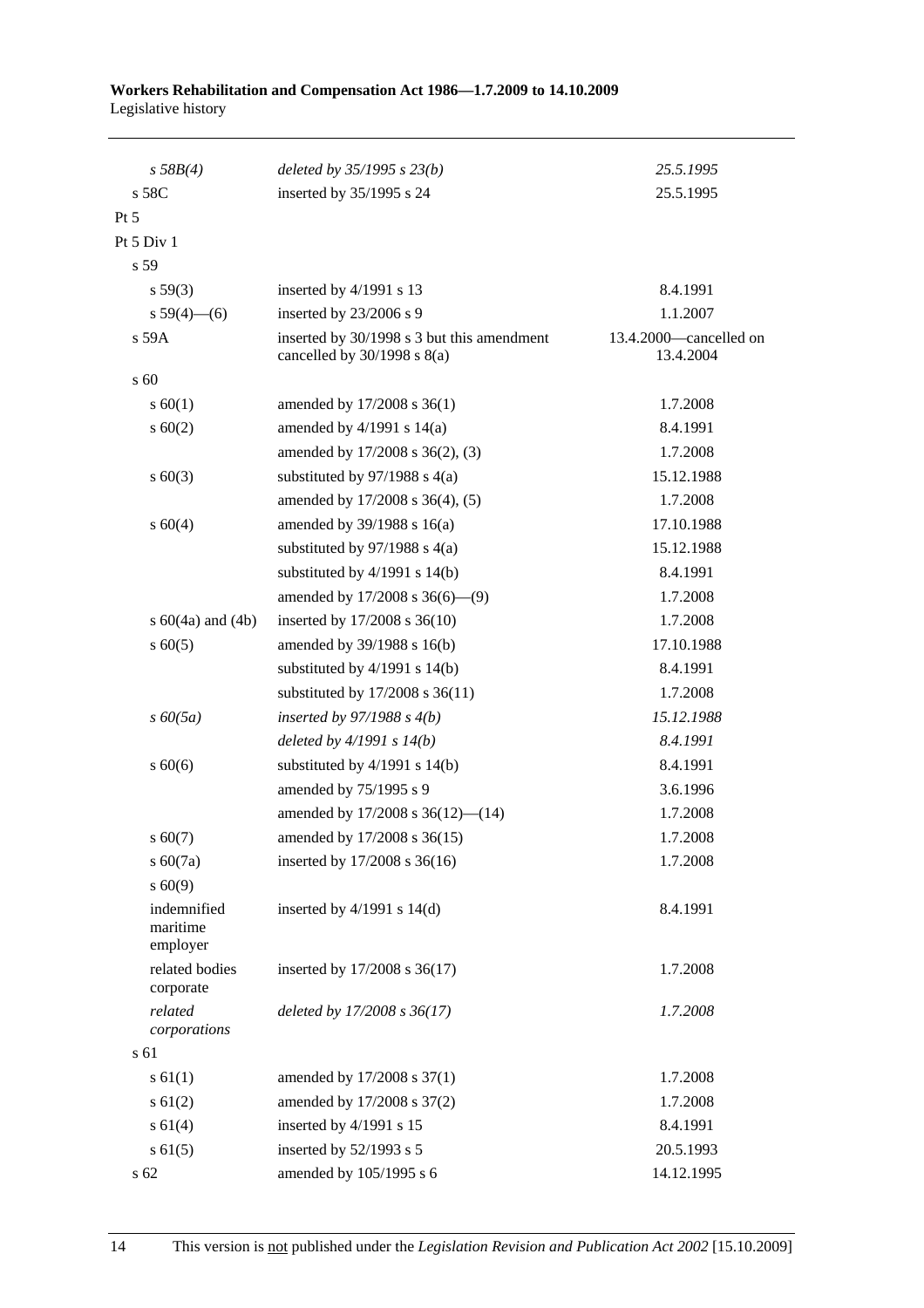|              | substituted by 30/1998 s 4 but this amendment<br>cancelled by $30/1998$ s $8(a)$ | 13.4.2000—cancelled on<br>13.4.2004 |
|--------------|----------------------------------------------------------------------------------|-------------------------------------|
| s 62(1)      | amended by 17/2008 s 38(1)-(3)                                                   | 1.7.2008                            |
| $s \, 62(2)$ | amended by 17/2008 s 38(4)                                                       | 1.7.2008                            |
| $s$ 62A      | inserted by 35/1995 s 25                                                         | 27.6.1996                           |
| s 62A(1)     | amended by 17/2008 s 39(1), (2)                                                  | 1.7.2008                            |
| s $62A(2a)$  | inserted by 17/2008 s 39(3)                                                      | 1.7.2008                            |
| Pt 5 Div 2   |                                                                                  |                                     |
| heading      | substituted by 17/2008 s 40                                                      | 1.7.2008                            |
| s 63         |                                                                                  |                                     |
| s 63(1)      | amended by 39/1988 s 17                                                          | 17.10.1988                          |
|              | amended by $4/1991$ s $16(a)$                                                    | 8.4.1991                            |
|              | amended by 52/1993 s 6                                                           | 20.5.1993                           |
|              | amended by 84/1992 s 17(a)                                                       | 1.7.1993                            |
|              | amended by 35/1995 s 26                                                          | 17.8.1995                           |
|              | amended by $17/2008$ s $41(1)$ , $(2)$ , $(4)$ , $(5)$ , $(7)$                   | 1.7.2008                            |
|              | amended by 17/2008 s 41(3), (7)                                                  | 1.1.2009                            |
|              | amended by 17/2008 s 41(6), (7)                                                  | 1.4.2009                            |
| s 63(2)      | amended by 17/2008 s 41(8)                                                       | 1.7.2008                            |
| s 63(3)      | amended by 4/1991 s 16(b)                                                        | 8.4.1991                            |
|              | amended by 84/1992 s 17(b)                                                       | 1.7.1993                            |
|              | amended by 17/2008 s 41(9)                                                       | 1.7.2008                            |
| $s\ 63(3aa)$ | inserted by $84/1992$ s $17(c)$                                                  | 1.7.1993                            |
|              | amended by 56/1995 s 8                                                           | 17.8.1995                           |
|              | amended by 17/2008 s 41(10)                                                      | 1.7.2008                            |
| $s\ 63(3a)$  | inserted by $4/1991$ s $16(c)$                                                   | 8.4.1991                            |
|              | amended by 17/2008 s 41(11)                                                      | 1.7.2008                            |
| s 63(4)      | amended by 17/2008 s 41(12)                                                      | 1.7.2008                            |
| s 63(5)      | amended by 17/2008 s 41(13), (14)                                                | 1.7.2008                            |
| s 63(5a)     | inserted by 17/2008 s 41(15)                                                     | 1.7.2008                            |
| s 63(6)      | amended by 17/2008 s 41(16)                                                      | 1.7.2008                            |
| s 63(7)      | inserted by $4/1991$ s $16(d)$                                                   | 8.4.1991                            |
|              | substituted by 17/2008 s 41(17)                                                  | 1.7.2008                            |
| Pt 5 Div 3   |                                                                                  |                                     |
| s 64         |                                                                                  |                                     |
| s 64(2)      | amended by $49/1994$ s $13(a)$                                                   | 1.7.1994                            |
| s64(3)       | amended by $52/1993$ s $7(a)$                                                    | 1.7.1993                            |
|              | amended by 49/1994 s 13(b)                                                       | 1.7.1994                            |
|              | amended by 35/1995 s 27                                                          | 25.5.1995                           |
|              | amended by 75/1995 s 10                                                          | 3.6.1996                            |
|              | amended by 41/2005 Sch 1 (cl 5)                                                  | 15.8.2005                           |
|              | amended by 17/2008 s 42(1), (2)                                                  | 1.7.2008                            |
| s 64(3a)     | inserted by $52/1993$ s $7(b)$                                                   | 1.7.1993                            |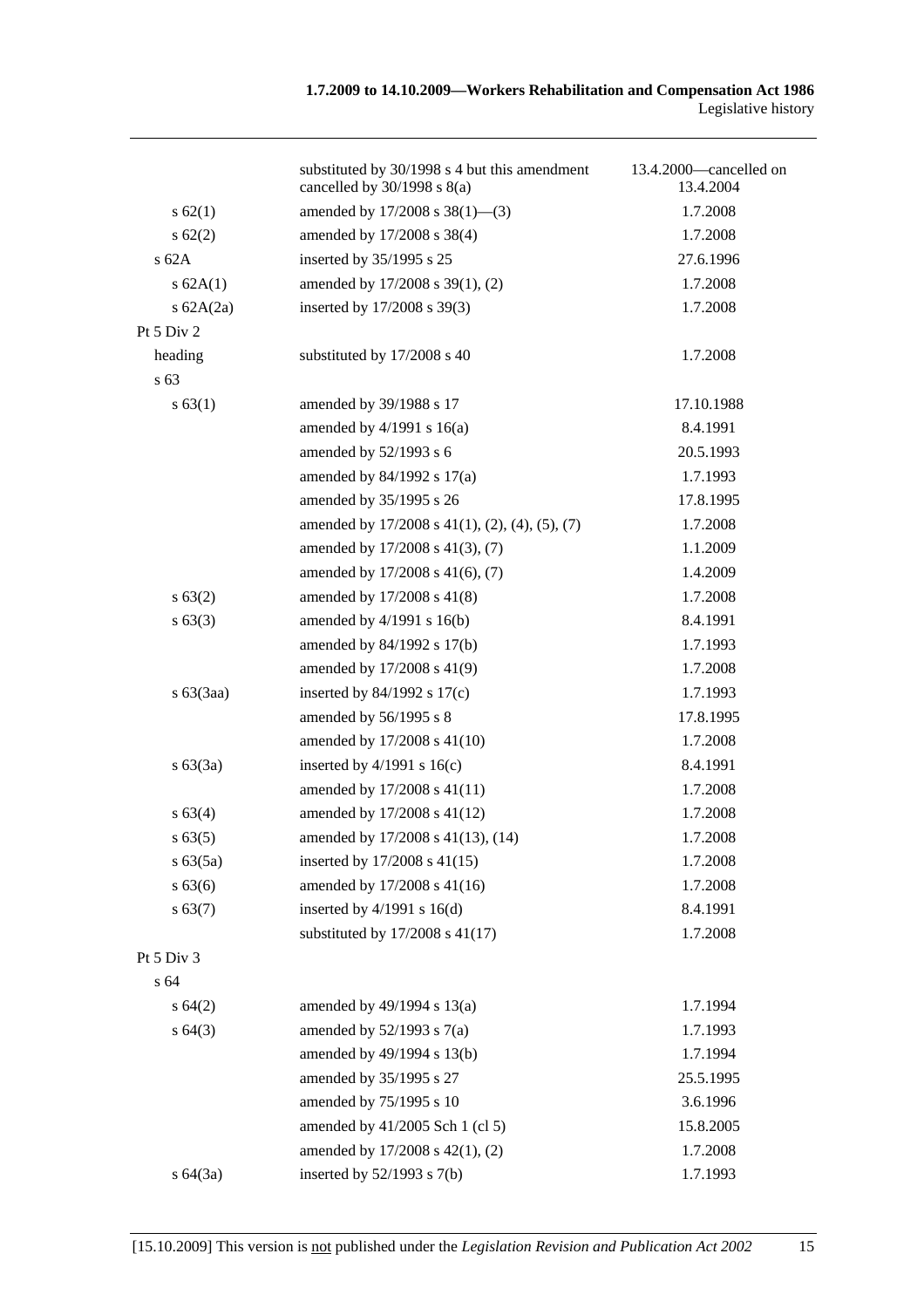Pt 5 Div 4

| s <sub>65</sub>                              |                                                                              |                                     |
|----------------------------------------------|------------------------------------------------------------------------------|-------------------------------------|
| s 65(2)                                      | deleted by 39/1988 s 18 as substituted by<br>97/1988 s 11                    | uncommenced-not<br>incorporated     |
| s $65(3)$ and $(4)$                          | inserted by 97/1988 s 5                                                      | 15.12.1988                          |
| $s 65(5)$ and $(6)$                          | inserted by 17/2008 s 43                                                     | 1.7.2008                            |
| s 66                                         |                                                                              |                                     |
| s 66(1)                                      | amended by 17/2008 s 44(1)                                                   | 1.7.2008                            |
| s 66(2)                                      | substituted by $39/1988$ s $19(a)$                                           | uncommenced—not<br>incorporated     |
| s 66(2a)                                     | inserted by 17/2008 s 44(2)                                                  | 1.7.2009                            |
| s $66(3)$ — $(5a)$                           | inserted by 39/1988 s 19(a)                                                  | uncommenced—not<br>incorporated     |
| s 66(7)                                      | substituted by $34/1990$ s $5(a)$                                            | 26.4.1990                           |
| s 66(9)                                      | amended by $34/1990$ s $5(b)$                                                | 26.4.1990                           |
| $s\,66(12)$                                  | substituted by $39/1988$ s $19(b)$                                           | 17.10.1988                          |
| $s\,66(13)$                                  | deleted by $34/1990$ s $5(c)$                                                | 26.4.1990                           |
|                                              | inserted by 4/1991 s 17                                                      | 8.4.1991                            |
|                                              | amended by 17/2008 s 44(3), (4)                                              | 1.7.2009                            |
| s 66(14)                                     | inserted by 17/2008 s 44(5)                                                  | 1.7.2009                            |
| s 67                                         | amended by 39/1988 s 20                                                      | 17.10.1988                          |
|                                              | substituted by 4/1991 s 18                                                   | 8.4.1991                            |
| s 67(1)                                      | amended by $35/1995$ s $28(a)$                                               | 17.8.1995                           |
|                                              | amended by 30/1998 s 5 but this amendment<br>cancelled by $30/1998$ s $8(a)$ | 13.4.2000—cancelled on<br>13.4.2004 |
|                                              | amended by 17/2008 s 45                                                      | 1.7.2009                            |
| s $67(5)$ and $(6)$                          | inserted by 35/1995 s 28(b)                                                  | 17.8.1995                           |
| Pt 5 Div 5                                   |                                                                              |                                     |
| heading                                      | substituted by 17/2008 s 46                                                  | 1.7.2008                            |
| s 68                                         |                                                                              |                                     |
| s 68(1)                                      | amended by 17/2008 s 47(1)                                                   | 1.7.2008                            |
| s 68(2)                                      | substituted by 39/1988 s 21                                                  | 17.10.1988                          |
|                                              | amended by 75/1995 s 11                                                      | 3.6.1996                            |
|                                              | amended by 17/2008 s 47(2), (3)                                              | 1.7.2008                            |
| s68(3)                                       | deleted by 39/1988 s 21                                                      | 17.10.1988                          |
|                                              | inserted by 105/1995 s 7                                                     | 14.12.1995                          |
|                                              | substituted by $17/2008$ s $47(4)$                                           | 1.7.2008                            |
| s 68(4)                                      | substituted by 4/1991 s 19                                                   | 8.4.1991                            |
|                                              | amended by 17/2008 s 47(5), (6)                                              | 1.7.2008                            |
| Pt 5 Div 6 before<br>substitution by 17/2008 |                                                                              |                                     |
| s 69                                         |                                                                              |                                     |
| $s\,69(1)$                                   | amended by $39/1988 s 22(a)$                                                 | uncommenced-not<br>incorporated     |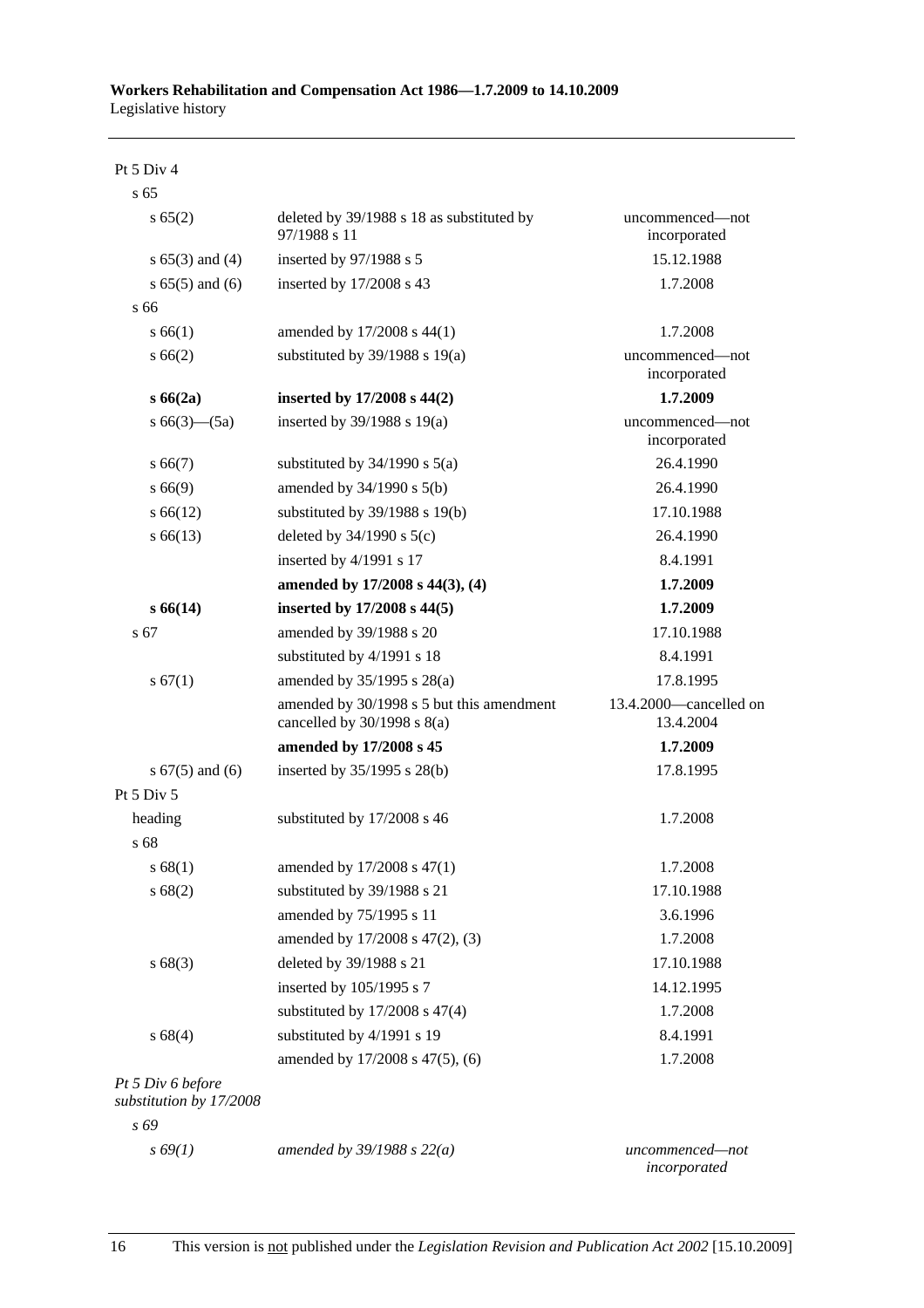| $s\,69(4)$        | substituted by $39/1988$ s $22(b)$                              | 17.10.1988                      |
|-------------------|-----------------------------------------------------------------|---------------------------------|
| $s\,69(4a)$       | inserted by $39/1988$ s $22(b)$                                 | 17.10.1988                      |
| s 69A             | inserted by 35/1995 s 29                                        | 25.5.1995                       |
| Pt 5 Div 6        | substituted by 17/2008 s 48                                     | 1.7.2009                        |
| Pt 5 Div 7        |                                                                 |                                 |
| s 70              |                                                                 |                                 |
| s $70(1)$ — $(3)$ | substituted by 17/2008 s 49                                     | uncommenced—not<br>incorporated |
| 570(4)            | deleted by 17/2008 s 49                                         | uncommenced—not<br>incorporated |
| s 71              |                                                                 |                                 |
| $s \, 71(1)$      | amended by 4/1991 s 20                                          | 8.4.1991                        |
| s 72              | amended by 39/1988 s 23                                         | 17.10.1988                      |
|                   | substituted by 4/1991 s 21                                      | 8.4.1991                        |
| $s\,72(1)$        | amended by 17/2008 s 50(1)                                      | 1.7.2009                        |
| $s\,72(4)$        | amended by 17/2008 s 50(2)                                      | 1.7.2009                        |
| s 72A             | inserted by 23/2006 s 10                                        | 1.1.2007                        |
| Pt 5 Div 8        |                                                                 |                                 |
| s 76              | amended by 39/1988 s 24                                         | 17.10.1988                      |
|                   | amended by 75/1995 s 12                                         | 3.6.1996                        |
| $s$ 76AA          | inserted by 17/2008 s 51                                        | 1.4.2009                        |
| s 76A             | inserted by 39/1988 s 25                                        | 17.10.1988                      |
| Pt $6$            | amended by 39/1988 ss 26-35                                     | 17.10.1988                      |
|                   | amended by 97/1988 s 6                                          | 15.12.1988                      |
|                   | amended by 34/1990 s 6                                          | 26.4.1990                       |
|                   | amended by 4/1991 ss 22-40                                      | 8.4.1991                        |
|                   | amended by $84/1992$ s $18(a)$                                  | 8.4.1991                        |
|                   | amended by 84/1992 s 18(b), (c)                                 | 3.12.1992                       |
|                   | amended by 52/1993 s 15                                         | 20.5.1993                       |
|                   | amended by $52/1993$ ss 8-12, 14(a), (d)-(g)<br>& $16(2)$ - (6) | 1.7.1993                        |
|                   | amended by 52/1993 s 14(b)                                      | 24.2.1994                       |
|                   | amended by 52/1993 s 13                                         | 20.5.1995                       |
|                   | amended by 49/1994 s 14                                         | 1.7.1994                        |
|                   | substituted by 75/1995 s 13                                     | 3.6.1996                        |
| Pt 6 Div 2        |                                                                 |                                 |
| s 78              | amended by 17/2008 s 52                                         | 1.1.2009                        |
| Pt 6 Div 4        |                                                                 |                                 |
| s 80              |                                                                 |                                 |
| $s\,80(5)$        | substituted by 21/1996 s 3                                      | 3.6.1996                        |
| $s\,80(6)$        | inserted by 21/1996 s 3                                         | 3.6.1996                        |
| s 80A             |                                                                 |                                 |
| s 80A(7)          | inserted by 69/2001 s 35                                        | 13.1.2002                       |
| Pt 6 Div 5        |                                                                 |                                 |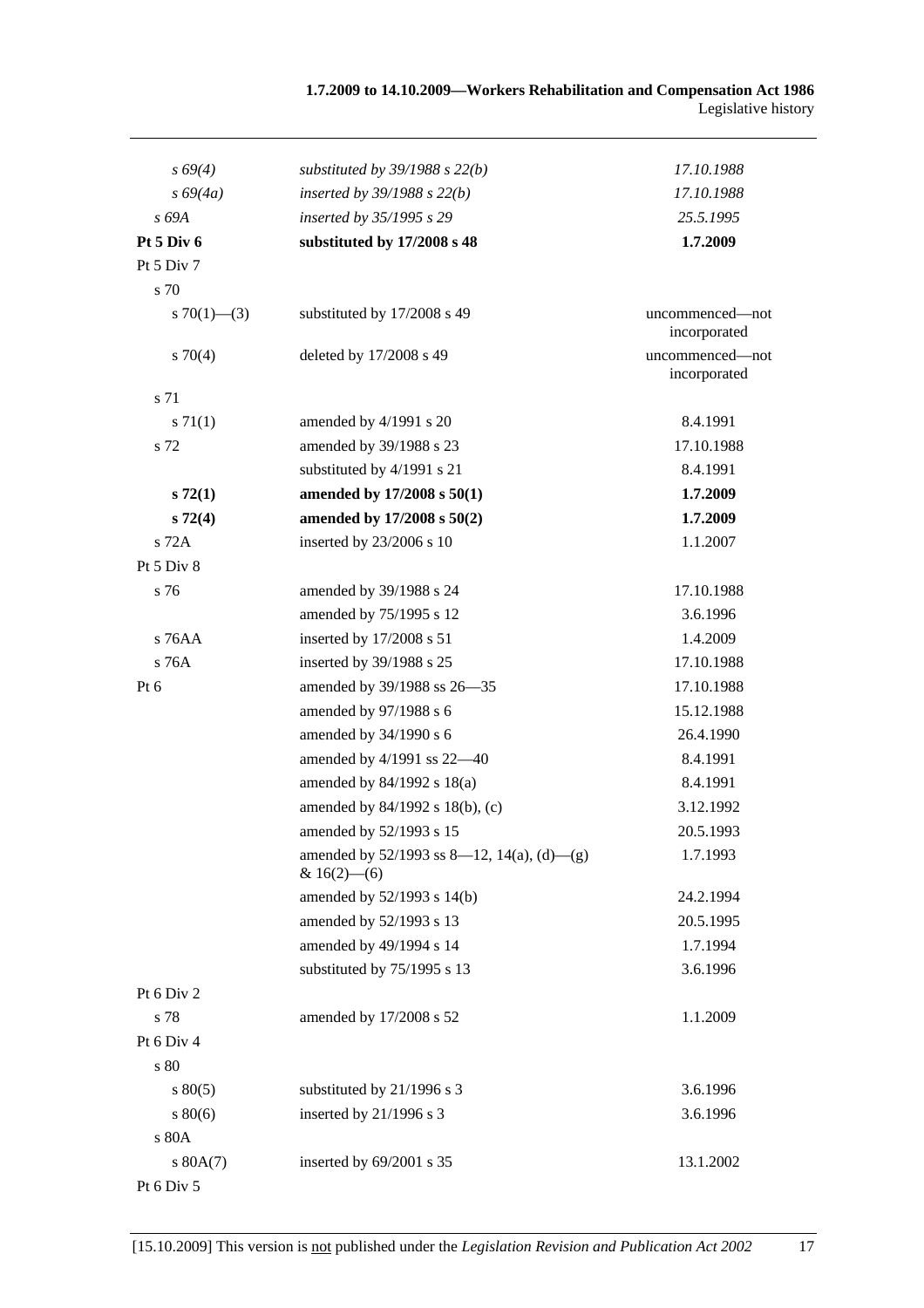| heading                 | substituted by 17/2008 s 53         | 1.1.2009 |
|-------------------------|-------------------------------------|----------|
| s 81                    |                                     |          |
| s $81(1)$ – (3)         | amended by 17/2008 s 54             | 1.1.2009 |
| s 81A                   |                                     |          |
| s 81A(1), $(3)$ — $(6)$ | amended by 17/2008 s 55             | 1.1.2009 |
| s 81B                   | amended by 17/2008 s 56             | 1.1.2009 |
| Pt 6 Div 6              |                                     |          |
| s 82A                   | substituted by 21/1996 s 4          | 3.6.1996 |
| Pt 6 Div 8              |                                     |          |
| s 84D                   |                                     |          |
| s $84D(1)$ and $(2)$    | amended by 17/2008 s 57             | 1.1.2009 |
| Pt 6 Div 10             |                                     |          |
| heading                 | substituted by 17/2006 s 258        | 4.9.2006 |
| s 86A                   |                                     |          |
| s 86A(1)                | substituted by $17/2006$ s $259(1)$ | 4.9.2006 |
| s 86A(2)                | deleted by 17/2006 s 259(2)         | 4.9.2006 |
|                         | inserted by 17/2008 s 58(1)         | 1.1.2009 |
| s $86A(2a)$             | inserted by 17/2008 s 58(1)         | 1.1.2009 |
| s 86A(3)                | amended by 17/2006 s 259(3), (4)    | 4.9.2006 |
|                         | amended by 17/2008 s 58(2), (3)     | 1.1.2009 |
| Pt 6 Div 12             |                                     |          |
| s 88                    |                                     |          |
| s $88(1)$ and $(2)$     | amended by 17/2008 s 59             | 1.1.2009 |
| s 88A                   | amended by 17/2008 s 60             | 1.1.2009 |
| s 88DA                  | inserted by 21/1996 s 5             | 3.6.1996 |
| s 88E                   |                                     |          |
| s $88E(1)$ and (2)      | amended by 17/2008 s 61             | 1.1.2009 |
| s 88H                   |                                     |          |
| s 88H(2)                | amended by 17/2008 s 62             | 1.1.2009 |
| Pt 6A                   | inserted by 75/1995 s 13            | 3.6.1996 |
| Pt 6A Div 1             |                                     |          |
| s 89                    |                                     |          |
| relevant                | amended by 17/2008 s 63             | 1.7.2008 |
| compensating            |                                     |          |
| authority               |                                     |          |
| Pt 6A Div 4             |                                     |          |
| s 92D                   | substituted by 17/2008 s 64         | 1.1.2009 |
| Pt 6A Div 5             | deleted by 17/2008 s 65             | 1.1.2009 |
| Pt 6A Div 6             |                                     |          |
| s 94                    | deleted by 17/2008 s 66             | 1.1.2009 |
| s 94C                   |                                     |          |
| $s \, 94C(1)$           | amended by 17/2008 s 67(1)          | 1.1.2009 |
| $s \, 94C(2)$           | substituted by $17/2008$ s $67(2)$  | 1.1.2009 |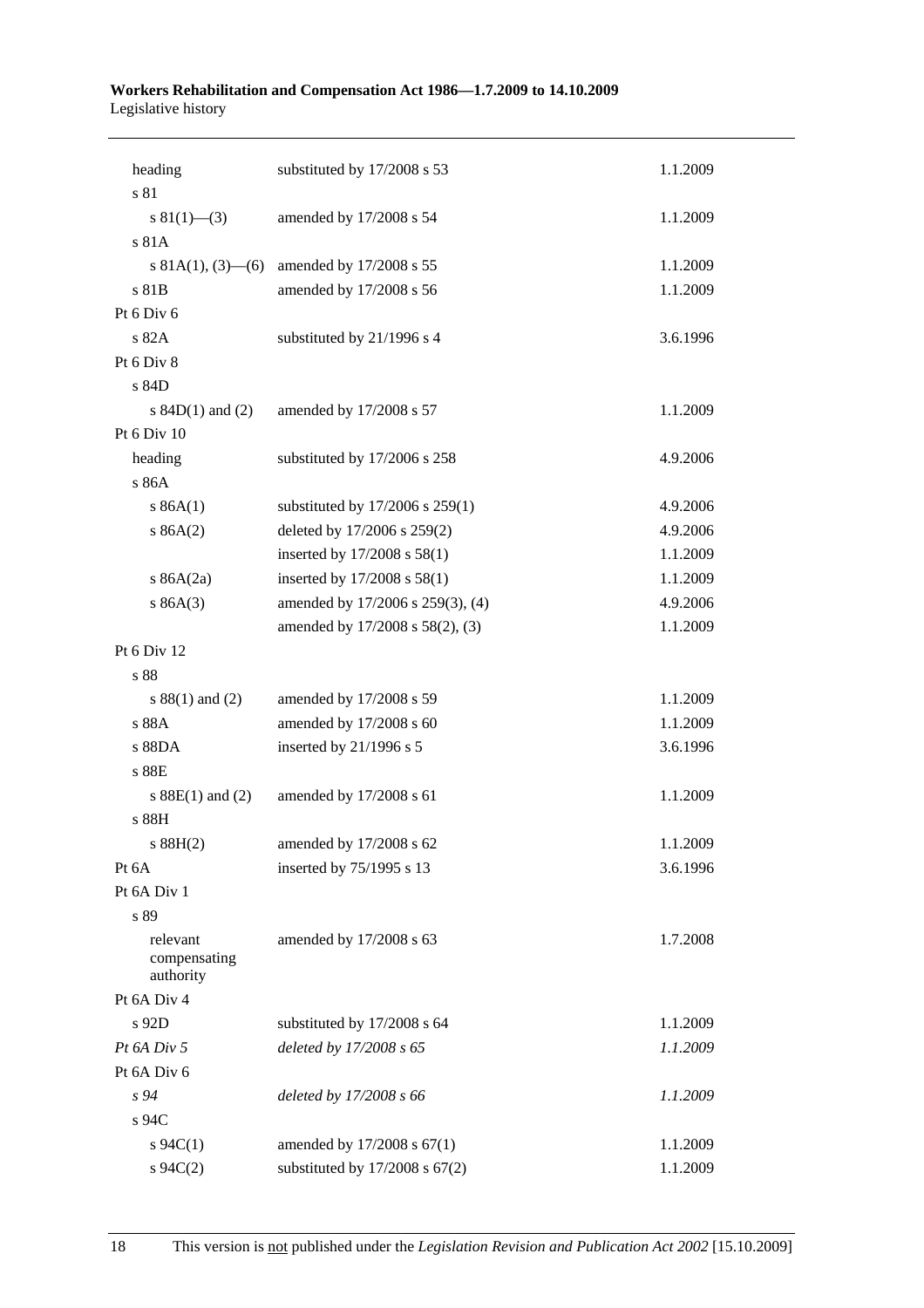| Pt 6A Div 7     |                                                                |                                                                               |
|-----------------|----------------------------------------------------------------|-------------------------------------------------------------------------------|
| s <sub>95</sub> |                                                                |                                                                               |
| $s\,95(1)$      | amended by 17/2006 s 260                                       | 4.9.2006                                                                      |
| s 95A           | inserted by 17/2008 s 68                                       | 1.1.2009                                                                      |
| Pt $6B$         | inserted by 75/1995 s 13                                       | 3.6.1996                                                                      |
| $s\,97A$        | amended by 17/2008 s 69                                        | 1.1.2009                                                                      |
| s 97B           |                                                                |                                                                               |
| $s\,97B(2)$     | amended by 44/2003 s 3(1) (Sch 1)                              | 24.11.2003                                                                    |
| Pt 6C           | inserted by 17/2008 s 70                                       | 2.10.2008                                                                     |
| Pt 6C Div 2     | inserted by 17/2008 s 70                                       | 1.4.2009 except $s$ 98E(e), (f),<br>$(n)$ , (o), (q) & 98F(3)—<br>uncommenced |
| Pt 6C Div 3     |                                                                |                                                                               |
| s 98I           | inserted by 17/2008 s 70                                       | 1.4.2009                                                                      |
| Pt 6D           | inserted by 17/2008 s 70                                       | 1.7.2008                                                                      |
| Pt 7            |                                                                |                                                                               |
| s 103A          | inserted by 39/1988 s 36                                       | 17.10.1988                                                                    |
| s 103A(1)       | amended by 17/2008 s 71                                        | 1.7.2008                                                                      |
| $s$ 104         | deleted by $4/1991 s 41$                                       | 8.4.1991                                                                      |
| s 105           | substituted by 39/1988 s 37                                    | 17.10.1988                                                                    |
| s 105(1)        | s 105 amended and redesignated as $s$ 105(1) by<br>4/1991 s 42 | 8.4.1991                                                                      |
| s 105(2)        | inserted by $4/1991$ s $42(b)$                                 | 8.4.1991                                                                      |
|                 | amended by 17/2008 s 72(1)                                     | 1.7.2008                                                                      |
| $s\ 105(3)$     | inserted by $4/1991$ s $42(b)$                                 | 8.4.1991                                                                      |
|                 | amended by 17/2008 s 72(2)                                     | 1.7.2008                                                                      |
| s 106           |                                                                |                                                                               |
| $s\ 106(3)$     | inserted by 17/2008 s 73                                       | 1.1.2009                                                                      |
| s106A           | inserted by 39/1988 s 38                                       | 17.10.1988                                                                    |
| s 107A          | inserted by 35/1995 s 30                                       | 25.5.1995                                                                     |
| s 107B          | inserted by $30/1998$ s 6                                      | 13.4.2000                                                                     |
| s 107B(1)       | amended by 17/2008 s 74(1)                                     | 1.7.2008                                                                      |
| s 107B(4)       | amended by 30/1998 s 8(b)                                      | 13.4.2004                                                                     |
|                 | amended by 17/2008 s 74(2)                                     | 1.7.2008                                                                      |
| s 108           |                                                                |                                                                               |
| $s\ 108(4)$     | inserted by 4/1991 s 43                                        | 8.4.1991                                                                      |
|                 | amended by 75/1995 s 14                                        | 3.6.1996                                                                      |
| s 108(5)        | inserted by 4/1991 s 43                                        | 8.4.1991                                                                      |
| s 109           | amended by 35/1995 s 31                                        | 25.5.1995                                                                     |
| s 110           | substituted by 4/1991 s 44                                     | 8.4.1991                                                                      |
| s 111           |                                                                |                                                                               |
| s 111(3)        | amended by 17/2008 s 75                                        | 1.7.2008                                                                      |
| s 112           |                                                                |                                                                               |
| s 112(1)        | substituted by $49/1994$ s $15(a)$                             | 1.7.1994                                                                      |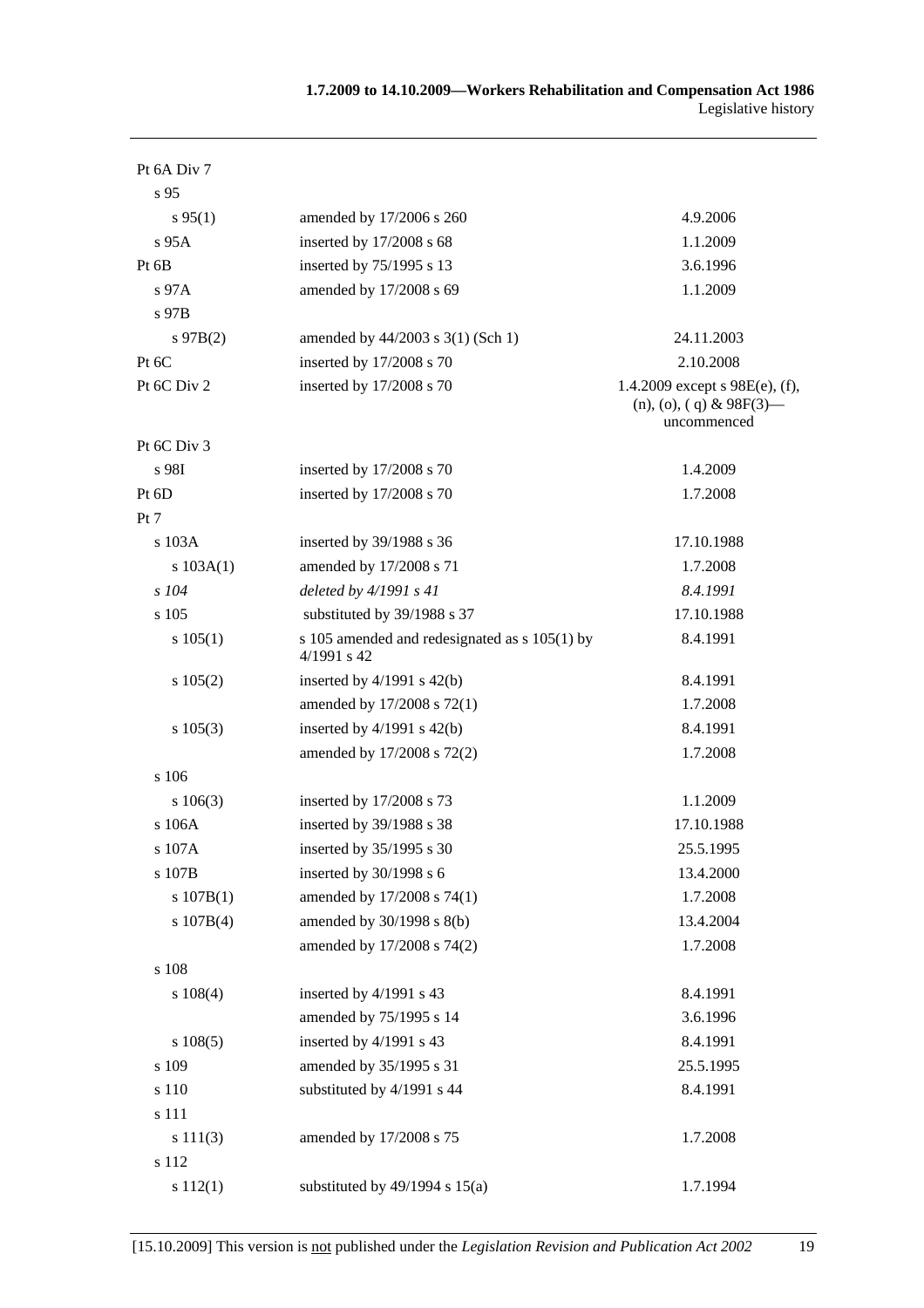|                    | amended by 17/2008 s 76(1)                                            | 1.7.2008   |
|--------------------|-----------------------------------------------------------------------|------------|
| s 112(1a)          | inserted by 17/2008 s 76(2)                                           | 1.7.2008   |
| s 112(2)           | amended by 39/1988 s 39(a), (b)                                       | 17.10.1988 |
|                    | amended by 34/1990 s 7                                                | 26.4.1990  |
|                    | substituted by $49/1994$ s $15(a)$                                    | 1.7.1994   |
|                    | amended by 17/2008 s 76(3), (4)                                       | 1.7.2008   |
| s 112(2a)          | inserted by $39/1988$ s $39(c)$                                       | 17.10.1988 |
|                    | amended by 49/1994 s 15(b)                                            | 1.7.1994   |
| s 112(3)           | deleted by $49/1994$ s $15(c)$                                        | 1.7.1994   |
|                    | inserted by 17/2008 s 76(5)                                           | 1.7.2008   |
| s 112AA            | inserted by 17/2008 s 77                                              | 1.7.2008   |
| s 112A             | inserted by 84/1992 s 19                                              | 3.12.1992  |
| s 113              |                                                                       |            |
| s 113(2)           | amended by $39/1988$ s $40(a)$ , (b)                                  | 17.10.1988 |
| s $113(2a)$ - (2c) | inserted by $39/1988$ s $40(c)$                                       | 17.10.1988 |
| s 113(3)           | amended by 17/2008 s 78(1), (2)                                       | 1.7.2008   |
| s 113(4)           | amended by 17/2008 s 78(3), (4)                                       | 1.7.2008   |
| s 119              |                                                                       |            |
| s 119(4)           | inserted by 17/2008 s 79                                              | 1.7.2008   |
| s 119A             | inserted by 39/1988 s 41                                              | 17.10.1988 |
|                    | deleted by 4/1991 s 45                                                | 8.4.1991   |
| s 120              | substituted by 4/1991 s 45                                            | 8.4.1991   |
| 120(1)             | substituted by 35/1995 s 32                                           | 25.5.1995  |
| $s\ 120(3)$        | amended by 17/2008 s 80                                               | 1.7.2008   |
| s 121              | deleted by 49/1994 s 16                                               | 1.7.1994   |
| s 120A             | inserted by 39/1988 s 42                                              | 17.10.1988 |
| s 122              |                                                                       |            |
| s 122(3a)          | inserted by 4/1991 s 46                                               | 8.4.1991   |
| s 122(4)           | inserted by 39/1988 s 43                                              | 17.10.1988 |
| s 122A             | inserted by 4/1991 s 47                                               | 8.4.1991   |
|                    | substituted by $34/1996$ s 4 (Sch cl 45)                              | 3.2.1997   |
| s 123              | deleted by 49/1994 s 17                                               | 1.7.1994   |
| s 123A             | inserted by 4/1991 s 48                                               | 8.4.1991   |
|                    | amended by 75/1995 s 15                                               | 3.6.1996   |
| s 123B             | inserted by 17/2008 s 81                                              | 1.7.2008   |
| s 124              |                                                                       |            |
| s 124(1)           | s 124 redesignated as s 124(1) by 39/1988 s 44                        | 17.10.1988 |
| s 124(2)           | inserted by 39/1988 s 44                                              | 17.10.1988 |
| s 125              | omitted under Legislation Revision and<br><b>Publication Act 2002</b> | 24.11.2003 |
| Sch 1              |                                                                       |            |
| cl <sub>2</sub>    |                                                                       |            |
| cl $2(3)$          | amended by $39/1988$ s $45(a)$                                        | 17.10.1988 |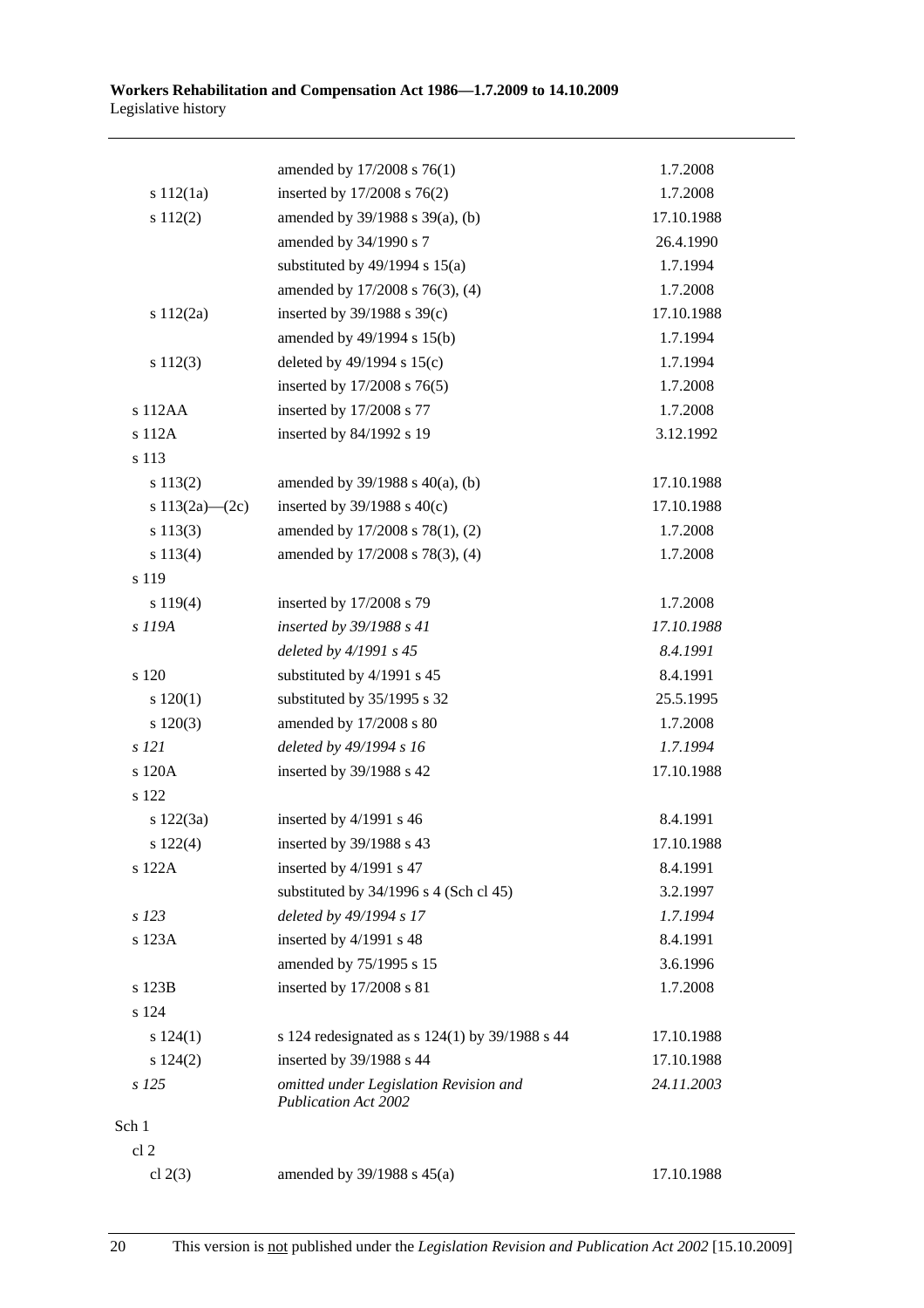| cl $2(4)$ — $(7)$                       | inserted by $39/1988$ s $45(b)$                                    | 17.10.1988 |
|-----------------------------------------|--------------------------------------------------------------------|------------|
| cl $2(8)$                               | inserted by $39/1988$ s $45(b)$                                    | 17.10.1988 |
|                                         | amended by $75/1995$ s 16(a) as substituted by<br>$21/1996$ s 6(a) | 3.6.1996   |
| cl $2(9)$ and $(10)$                    | inserted by $39/1988$ s $45(b)$                                    | 17.10.1988 |
|                                         | amended by 75/1995 s 16(b) as substituted by<br>$21/1996$ s 6(a)   | 3.6.1996   |
| cl $2(11)$                              | inserted by 39/1988 s 45(b)                                        | 17.10.1988 |
| cl <sub>4</sub>                         | substituted by 97/1988 s 7                                         | 15.12.1988 |
| cl $4(3)$                               | amended by $41/2005$ Sch 1 (cl $6(1)$ )                            | 15.8.2005  |
| cl $4(4)$                               | amended by 69/1992 s 32                                            | 10.12.1992 |
| cl $4(8)$                               | (b) deleted by $41/2005$ Sch 1 (cl $6(2)$ )                        | 15.8.2005  |
| cl 5                                    | substituted by 2/1996 s 3                                          | 14.3.1996  |
| cll 5A-5C                               | inserted by 2/1996 s 3                                             | 14.3.1996  |
| cl <sub>5D</sub>                        | inserted by 43/2006 s 228                                          | 1.6.2007   |
| cl <sub>5E</sub>                        | inserted by 17/2008 s 82                                           | 1.7.2008   |
| Sch 2                                   | heading substituted by $44/2003$ s 3(1) (Sch 1)                    | 24.11.2003 |
| Sch 3 before<br>substitution by 17/2008 | amended by 97/1992 r 3                                             | 18.6.1992  |
|                                         | substituted by $84/1992$ s 20                                      | 10.12.1992 |
| table                                   | amended by 212/1992 r 4                                            | 10.12.1992 |
|                                         | amended by 35/1995 s 33                                            | 25.5.1995  |
| $cl$ 2                                  | amended by $49/1994 s 18(a)$                                       | 1.7.1994   |
| cl4                                     | amended by $49/1994 s 18(b)$                                       | 1.7.1994   |
| Sch <sub>3</sub>                        | substituted by 17/2008 s 83                                        | 1.4.2009   |
| Sch 3A                                  | inserted by 17/2008 s 83                                           | 1.4.2009   |
| Sch 4 before deletion by<br>41/2005     | inserted by 97/1988 s 8                                            | 15.12.1988 |
| cl1                                     |                                                                    |            |
| cl $I(2)$                               | amended by $1/1993$ s 64                                           | 1.7.1993   |
|                                         | amended by $49/1994 s 19(a)$                                       | 1.7.1994   |
| $cl$ $I(2)$                             | (b) deleted by $49/1994 s 19(a)$                                   | 1.7.1994   |
| $cl$ $I(2a)$                            | inserted by 49/1994 s 19(b)                                        | 1.7.1994   |
| $cl$ 2                                  |                                                                    |            |
| $cl$ 2(6)                               | amended by $84/1992 s 21(a)$                                       | 3.12.1992  |
| $cl$ 3                                  | inserted by $84/1992$ s $21(b)$                                    | 3.12.1992  |
| Sch 4                                   | deleted by 41/2005 Sch 1 (cl 7)                                    | 15.8.2005  |
|                                         | inserted by 23/2006 s 11                                           | 1.1.2007   |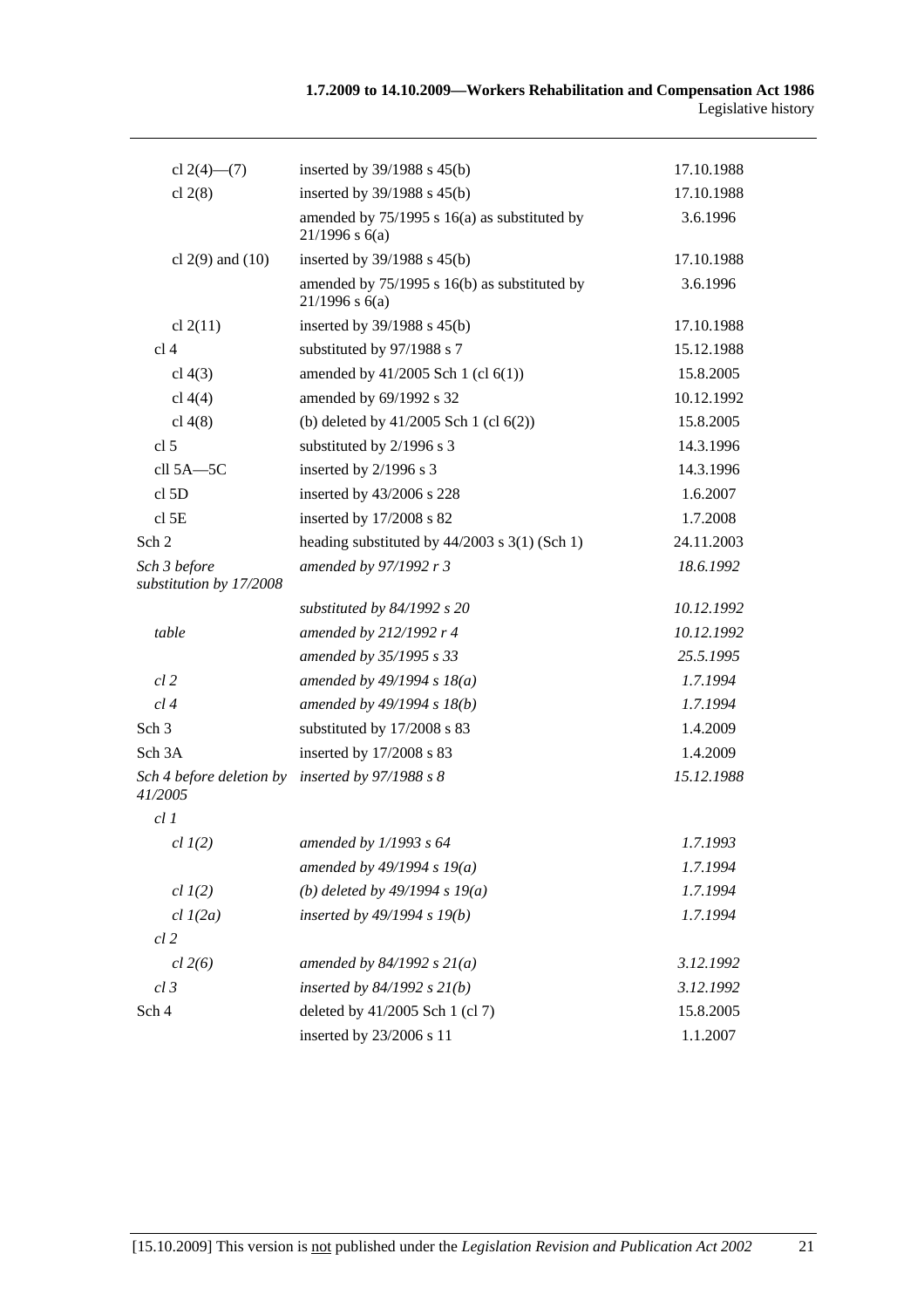# **Transitional etc provisions associated with Act or amendments**

# *Workers Rehabilitation and Compensation Act Amendment Act 1990*

## **8—Transitional provision**

- (1) The amendment effected to the principal Act by section 3 of this Act does not affect—
	- (a) the rights of the respondent in Supreme Court Action No. 998 of 1989; or
	- (b) the rights of any claimant whose claim is determined before the commencement of this Act; or
	- (c) the rights of any other claimant who, as at the commencement of this Act, is a party to proceedings before a Review Officer.
- (2) Where a claim for compensation made before the commencement of this Act is rejected after the commencement of this Act on account of the enactment of section 3 of this Act, the claimant is entitled to be reimbursed by the Corporation for reasonable costs reasonably incurred by the claimant in making the claim.

# *Workers Rehabilitation and Compensation (Miscellaneous Provisions) Amendment Act 1991*

# **49—Transitional provision**

- (1) The amendments effected by this Act to those provisions of the principal Act that relate to weekly payments of compensation apply as from the commencement of this Act to persons whose entitlements to weekly payments arose before or after the commencement of this Act.
- (2) Where a worker became entitled to weekly payments before the commencement of this Act, the Corporation or an exempt employer may assess or reassess the amount of the weekly payments as from the commencement of this Act on the basis of the provisions of the principal Act as amended by this Act.
- (3) Where such a reassessment is made, it cannot give rise to a right to repayment of any amount paid on the basis of a former assessment.

## *Workers Rehabilitation and Compensation (Miscellaneous) Amendment Act 1992*

## **22—Application of amendments**

- (1) Subject to this section, the amendments affecting entitlement to, or quantum of, compensation for disabilities apply in relation to—
	- (a) a disability occurring on or after the commencement of this Act; or
	- (b) a disability occurring before the commencement of this Act in relation to which—
		- (i) no claim for compensation had been made under the principal Act as at the commencement of this Act; or
		- (ii) a claim for compensation had been made under the principal Act but the claim had not been determined by the Corporation or the exempt employer.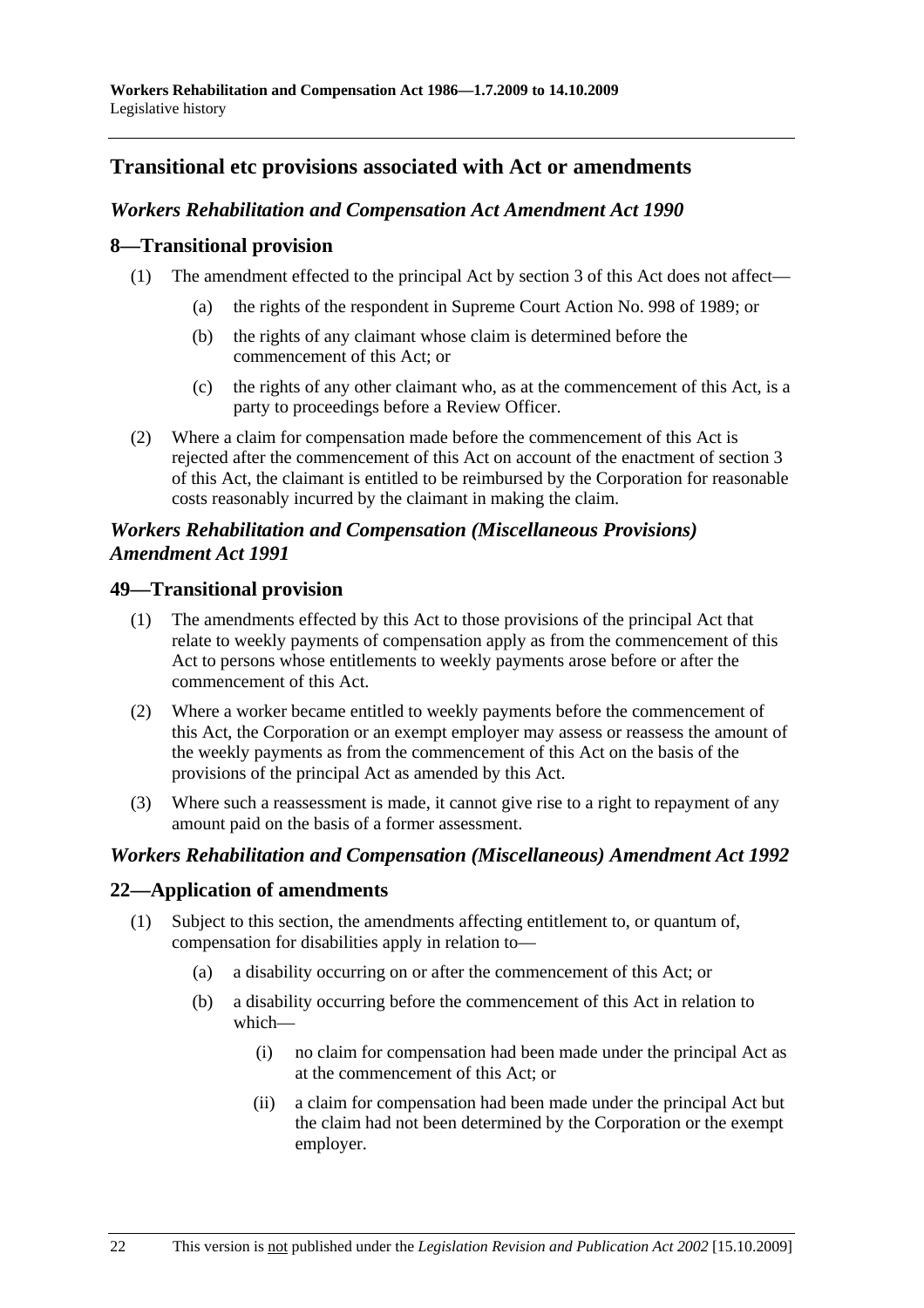- (2) The amendments made by section 3, 5, 6, 10 and 11 apply whether the entitlement to compensation arose before or after the commencement of this Act.
- (3) The amendments made by section 4 have no retrospective effect.
- (4) A liability at common law for non-economic loss or solatium that arose before the commencement of this Act is not extinguished, on the commencement of this Act, by the amendments to section 54 of the principal Act, but, if an action is not commenced in a court to enforce the liability before the date falling 12 months after the cause of action arose or six months after the commencement of this Act (whichever is the later), the liability is then extinguished.
- (5) The period prescribed by subsection (4) cannot be extended.

# *Workers Rehabilitation and Compensation (Declaration of Validity) Act 1993*

# **2—Declaration of validity and textual authenticity**

- (1) The *Workers Rehabilitation and Compensation (Miscellaneous) Amendment Act 1992* (No. 84 of 1992) is declared to be, and since the date of its assent to have been, an Act of the Parliament.
- (2) The text of the Act as certified by the Clerk and the Deputy Speaker of the House of Assembly is the authentic text of the Act.

# *Statutes Amendment (Chief Inspector) Act 1993*

### **65—Existing appointments**

This Act does not affect the appointment of any person as an inspector before the commencement of this Act (other than as a Chief Inspector).

# *Workers Rehabilitation and Compensation (Review Authorities) Amendment Act 1993*

### **16—Transitional provision**

- (1) Regulation 162 of 1992 (relating to agencies and instrumentalities of the Crown) will be taken to have come into operation at 4 p.m. on 30 September 1987.
- (2) Proceedings before a Review Officer under the principal Act immediately before the commencement of this provision may, subject to such directions as the Chief Review Officer thinks fit, be continued under the principal Act as amended by this Act.
- (3) Proceedings before the Tribunal under the principal Act immediately before the commencement of this provision will, subject to such directions as the President of the Tribunal thinks fit, continue before the Tribunal as if this Act had not been enacted.
- (4) A person who was, immediately before the commencement of this provision, a Review Officer under the principal Act will, subject to this Act, continue in office as a Review Officer under the principal Act as amended by this Act without interruption of his or her continuity of service and without prejudice to existing or accruing rights in respect of employment.
- (5) A person to whom subsection (4) applies will be taken to have been appointed, as from the commencement of this provision, for the balance of any term of office that applied before the commencement of this provision, or for a period of five years, whichever is the lesser.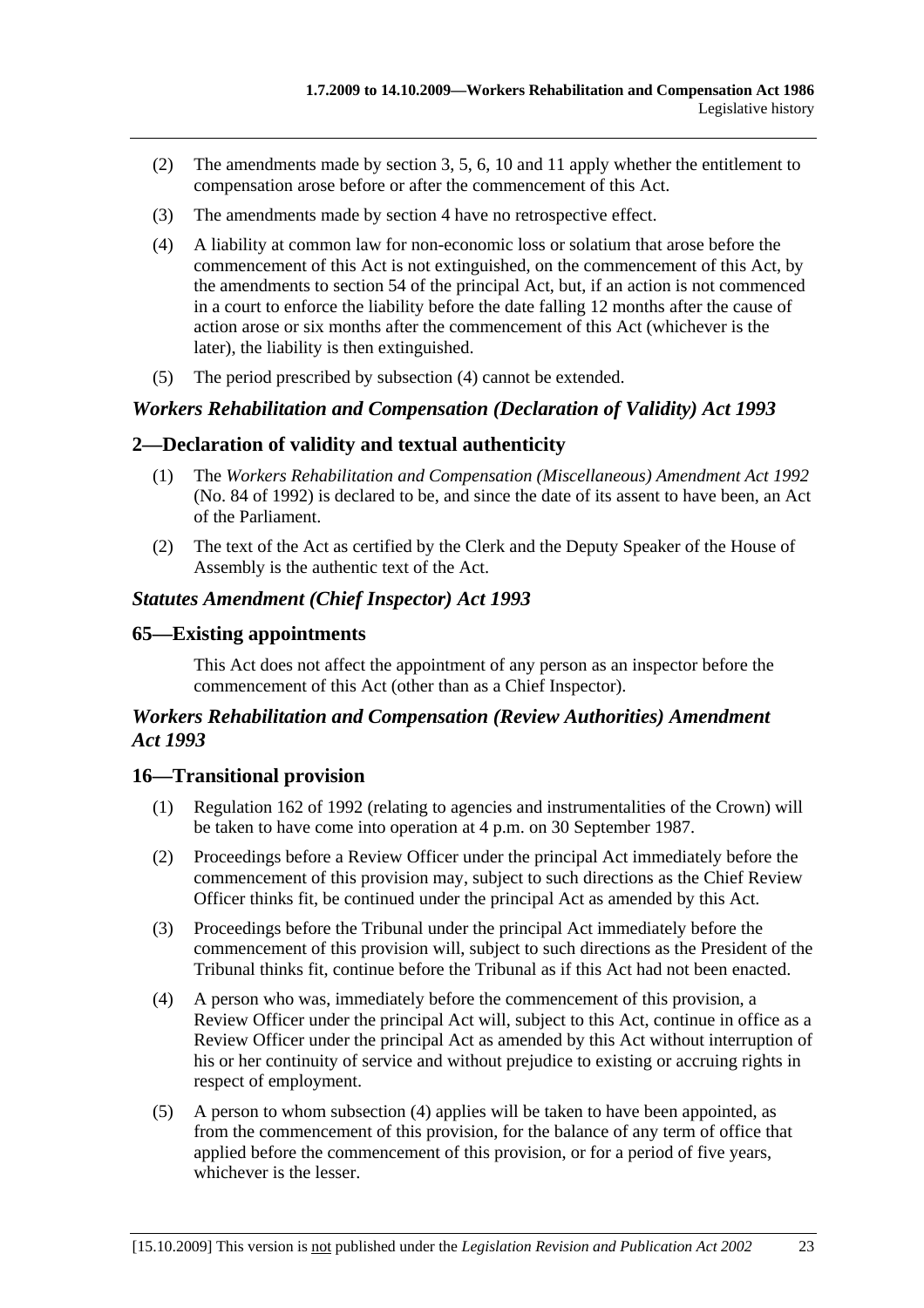- (6) The Governor may, by instrument in writing, vary any condition of employment that would otherwise apply to a person under subsection (4) (and any such instrument will have effect according to its terms).
- (7) Proceedings cannot be instituted before a Review Officer after the commencement of section 3 of this Act in respect of any decision of the Corporation under section 32(4) of the principal Act before that commencement.

### *Workers Rehabilitation and Compensation (Administration) Amendment Act 1994*

# **20—Application of amendments**

- (1) The amendments made by this Act to the principal Act apply in relation to disabilities occurring on or after the commencement of this Act.
- (2) However—
	- (a) the amendments made by sections 8, 9 and 10 of this Act apply both prospectively and retrospectively; and
	- (b) the amendments made by section 18 apply to any claim for compensation for hearing loss made on or after 23 March 1994; and
	- (c) the amendment made by section 11 applies as from 24 February 1994.

# *Workers Rehabilitation and Compensation (Miscellaneous Provisions) Amendment Act 1995, s 34 (as amended by Workers Rehabilitation and Compensation (Miscellaneous) Amendment Act 1995, s 9)*

# **34—Transitional provisions**

- (1) This Act applies to disabilities arising from traumas occurring before the commencement of this Act (*old disabilities*) and disabilities arising from traumas occurring after the commencement of this Act (*new disabilities*) subject to the following qualifications—
	- (a) the amendments made by this Act do not affect—
		- (i) the principles on which weekly payments for a period of incapacity falling before the commencement of this Act are assessed; or
		- (ii) compensation for non-economic loss relating to loss or impairment of the capacity to engage in sexual intercourse if an application or request for such compensation had been made before 12 April 1995; and
	- (b) section 58B of the principal Act, as enacted by this Act, applies whether the worker has an old or a new disability.
- (2) A scale of charges in force under section 32 of the principal Act immediately before the commencement of section 9 of this Act remains in force until superseded by a regulation fixing a scale of charges.
- (3) Until a regulation is made for the purposes of section  $67(1)(b)$  of the principal Act (as substituted by this Act), the claims that are to be disregarded under that paragraph are claims for secondary and unrepresentative disabilities.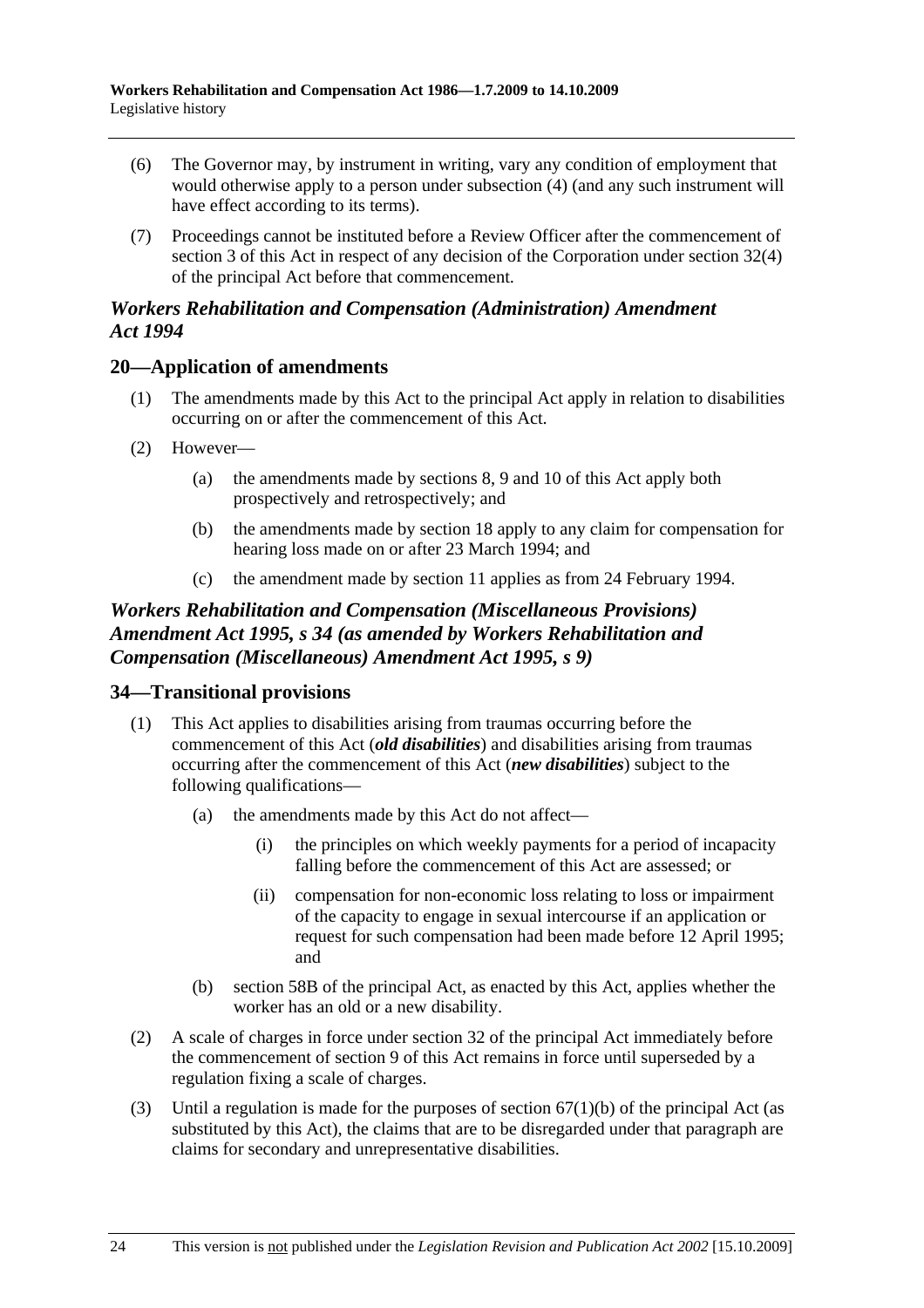# *Workers Rehabilitation and Compensation (Miscellaneous) Amendment Act 1995*

# **3—Insertion of section 38A**

- (2) A discontinuance or reduction of weekly payments made under the principal Act before the commencement of this section cannot be challenged on the ground that there was no antecedent review of the worker's entitlement if the discontinuance or reduction could, assuming that section 38A had then been in force, have been validly made under that section.
- (3) Subsection (2) does not affect rights of the respondent arising under the judgment of the Supreme Court in Mitsubishi Motors Australia Ltd and WorkCover v Frank Sosa (No. S5084).

# *Workers Rehabilitation and Compensation (Dispute Resolution) Amendment Act 1995, s 17 (as amended by Workers Rehabilitation and Compensation (Dispute Resolution) Amendment Act 1996, s 6(b))*

# **17—Transitional provisions**

- (1) A Deputy President of the Workers Compensation Appeal Tribunal appointed under the principal Act and in office immediately before the commencement of this Act continues in office subject to the principal Act as amended by this Act (the *new legislation*) as a Deputy President of the Workers Compensation Tribunal as if the new legislation had been in force when the appointment was made and the appointment had been made to that office under the new legislation.
- (2) The Registrar and other staff of the Workers Compensation Appeal Tribunal in office immediately before the commencement of this Act continue in office subject to the relevant conditions of appointment in corresponding positions on the staff of the Workers Compensation Tribunal.
- (3) Staff of the WorkCover Corporation of South Australia who—
	- (a) were employed immediately before the commencement of this Act in work related to the system of review and appeal then existing under the principal Act; and
	- (b) are designated by the Governor by notice in the Gazette as staff to whom this section applies,

become as from a date stated in the notice staff of the Workers Compensation Tribunal without loss of salary or status, or prejudice to existing or accruing rights in respect of employment.

- (4) The new legislation applies to reviewable decisions made under the principal Act before or after the commencement of this Act, but if proceedings were commenced before the commencement of this Act in relation to a reviewable decision—
	- (a) the proceedings may only be continued and completed under the principal Act as in force before the commencement of this Act; and
	- (b) new proceedings cannot be commenced under the new legislation in relation to the same decision.
- (5) The President may make rules, or give directions, governing practice, procedure or evidence in relation to proceedings that continue under subsection (4).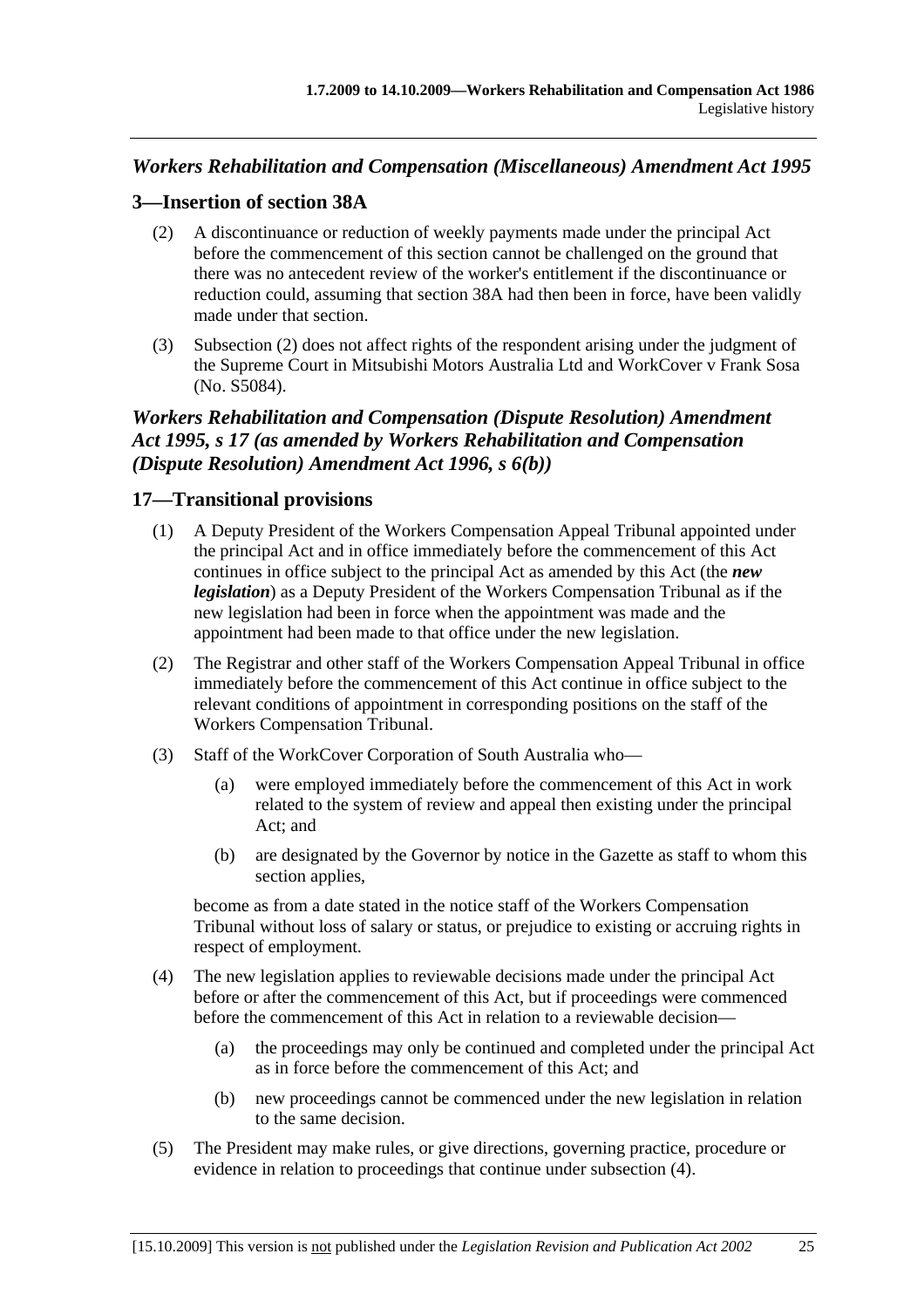- (7) A person who was a Review Officer immediately before the commencement of this Act continues in office, subject to the person's conditions of appointment, for the remainder of the term of appointment as a member of the Tribunal's staff without prejudice to remuneration or existing or accruing rights to leave.
- (8) The President may assign a person who continues in office under subsection (7) to carry out duties as a conciliation and arbitration officer or in some other capacity on the Tribunal's staff (or as a conciliation and arbitration officer and in one or more other capacities), but the person continues as a Review Officer for the purpose of continuing and completing proceedings under subsection (4).
- (9) A person who continues as a Review Officer under this section is subject to administrative control and direction by the President.

#### *Statutes Amendment and Repeal (Common Expiation Scheme) Act 1996*

#### **5—Transitional provision**

An Act repealed or amended by this Act will continue to apply (as in force immediately prior to the repeal or amendment coming into operation) to an expiation notice issued under the repealed or amended Act.

# *Workers Rehabilitation and Compensation (Self Managed Employer Scheme) Amendment Act 1998*

#### **8—Sunset provision**

On the expiration of 4 years from the commencement of this Act—

- (a) the amendments made by this Act (other than by section 6) are cancelled and the text of the Acts amended by this Act is restored to the form in which that statutory text would have existed if this Act had not been passed; and
- (b) section 107B of the *Workers Rehabilitation and Compensation Act 1986* (as inserted by section 6 of this Act) is amended by striking out from subsection (4) ", a self managed employer or the claims manager for a group of self managed employers".

# *Workers Rehabilitation and Compensation (Territorial Application of Act) Amendment Act 2006, Sch 1—Transitional provisions*

### **1—Interpretation**

In this Schedule—

*amendments* means amendments made to the principal Act by this Act;

*commencement day* means the day on which this Schedule comes into operation;

*principal Act* means the *Workers Rehabilitation and Compensation Act 1986*,

and other terms used have meanings consistent with the meanings they have in the principal Act.

### **2—Application of amendments**

The amendments do not apply in respect of a disability that occurred before the commencement day except to the extent prescribed by this Schedule.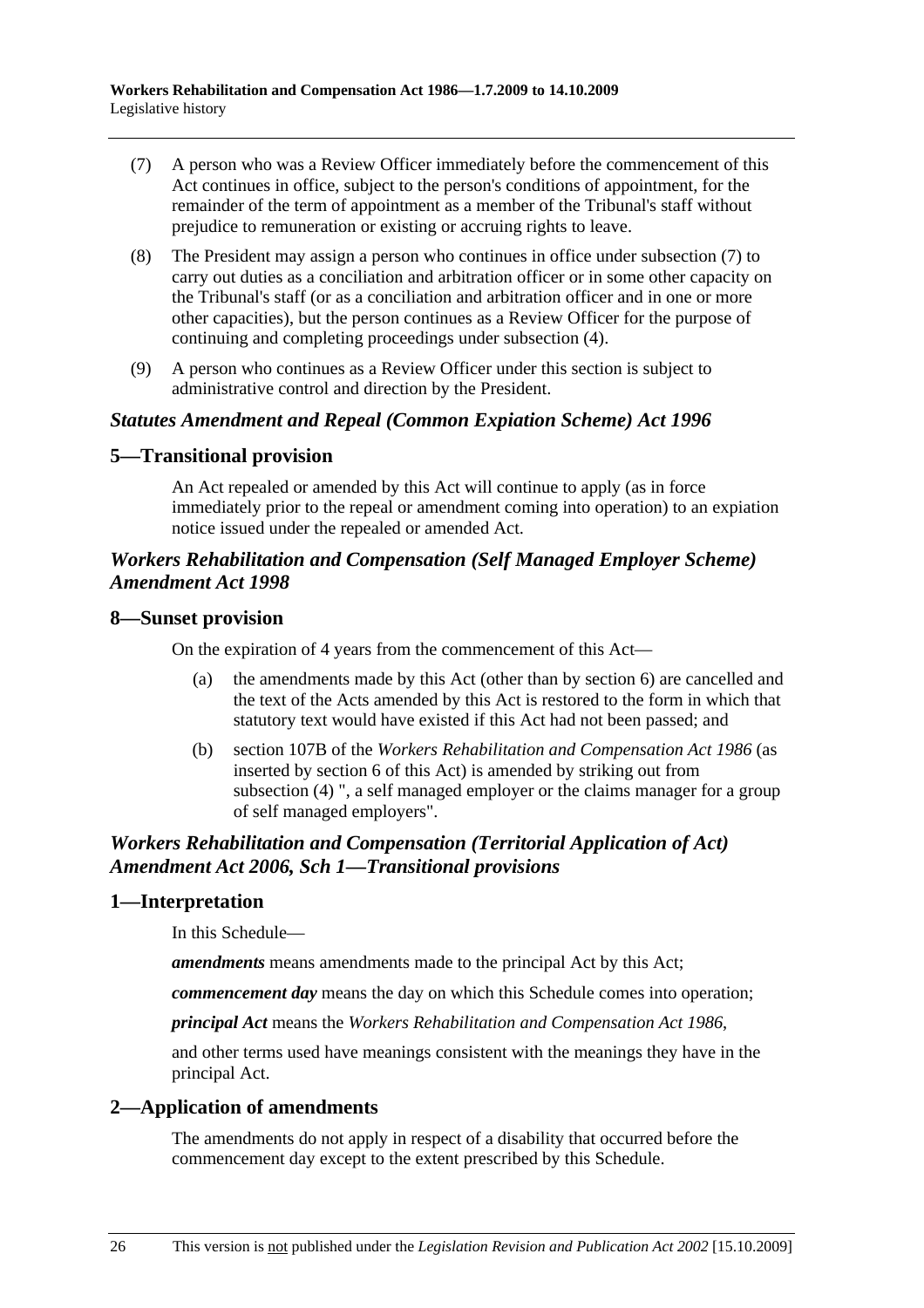#### **3—Cases where disabilities occur before and after commencement of this Act**

- (1) If the death of a worker results from both a disability that occurred before the commencement day and a disability that occurred on or after that day, the worker is, for the purposes of the application of the amendments to and in respect of the death of the worker, to be treated as having died as a result of the disability that occurred on or after that day.
- (2) If a period of incapacity for work resulted both from a disability that occurred before the commencement day and a disability that occurred on or after that day, the incapacity is, for the purposes of the application of the amendments to and in respect of that incapacity for work, to be treated as having resulted from a disability that occurred on or after that day.
- (3) Subclauses (1) and (2) do not affect any apportionment of liability or responsibility under the principal Act in a case where 1 or more of the disabilities occurred before the commencement day and 1 or more occurred on or after that day (but any such apportionment will only apply to the extent that a disability was compensable under the principal Act before the commencement day).

### **4—Claims made before the commencement of this Act**

- $(1)$  If—
	- (a) a person suffered a disability before the commencement day; and
	- (b) a claim for compensation in respect of the disability (the *original claim*) was made under the principal Act but rejected (by notice in writing under the principal Act) on account of the operation of section 6 of the principal Act as in force at the time of the occurrence of the disability; and
	- (c) the original claim would have given rise to—
		- (i) an entitlement to compensation in the form of weekly payments under section 35 or 44 of the principal Act; or
		- (ii) an entitlement in the form of a funeral benefit under section  $44(1)(a)$ of the principal Act; or
		- (iii) an entitlement to compensation in the form of a lump sum under section  $44(1)(b)(i)$  of the principal Act,

had the amendments been in force at the time of the occurrence of the disability; and

(d) the disability was not (and is not) compensable under a corresponding law,

then the person who made the original claim will, on application to the Corporation made within 6 months after the commencement of this clause, be entitled to any relevant benefit under subclause (2).

- (2) A benefit under this subclause is any of the following (depending on what is relevant in the circumstances of the particular case):
	- $(a)$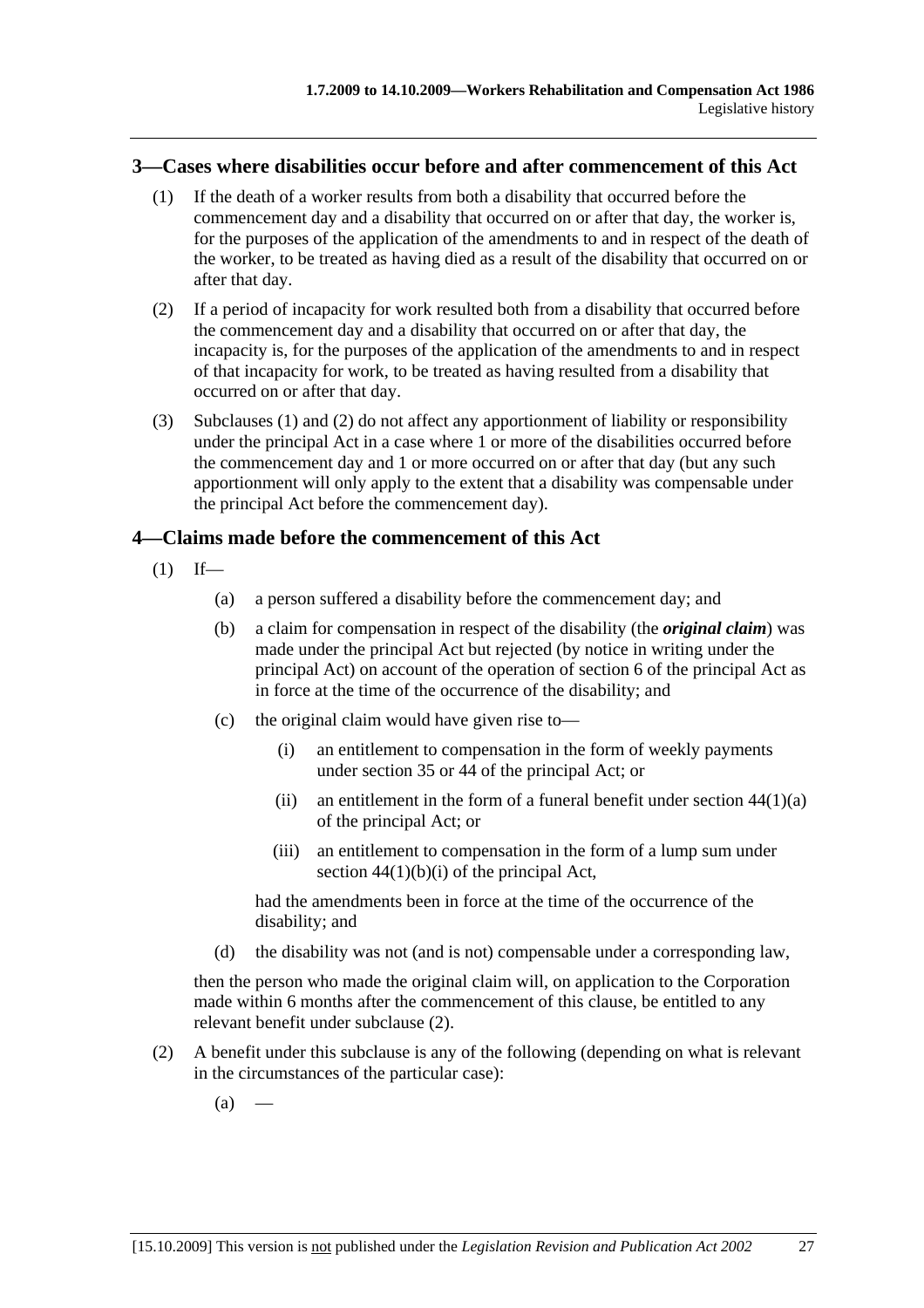- (i) if the original claim was in respect of a disability that resulted in an incapacity for work—a payment of compensation represented by weekly payments for a period not exceeding 12 months of incapacity for work, based on—
	- (A) the extent and duration of the incapacity for work; and
	- (B) the worker's notional weekly earnings at the time of the incapacity (adjusted in accordance with any provision made by the regulations); and
	- (C) any other factor that would otherwise apply under section 35 of the principal Act that is applied by regulations made for the purposes of this subparagraph (modified in any manner prescribed by the regulations);
- (ii) if the original claim was in respect of a disability that resulted in the death of a worker—a payment of compensation represented by weekly payments for a period not exceeding 12 months for loss of support, based on—
	- (A) the relationship between the worker and the claimant (as would apply under section 44 of the principal Act); and
	- (B) the worker's notional weekly earnings at the time of death (adjusted in accordance with any provision made by the regulations); and
	- (C) any other factor that would otherwise apply under section 44 of the principal Act that is applied by regulations made for the purposes of this subparagraph (modified in any manner prescribed by the regulations);
- (b) compensation for any costs of a kind described in section 32(2) of the principal Act incurred by a worker in consequence of having suffered a relevant disability;
- (c) compensation in the form of a funeral benefit under section  $44(1)(a)$  of the principal Act (as determined at the time of death of the worker and adjusted in accordance with any provision made by the regulations);
- (d) compensation in the form of a lump sum under section  $44(1)(b)(i)$  of the principal Act (as determined at the time of death of the worker and adjusted in accordance with any provision made by the regulations).
- (3) The Corporation may, pursuant to an agreement between the person who has an entitlement under this clause and the Corporation, make any payment with respect to that entitlement—
	- (a) in instalments (with each instalment being an amount fixed under the agreement); or
	- (b) in a lump sum (representing the total amount of the entitlement adjusted to take into account any factor prescribed by the regulations).
- (4) The Corporation may, in connection with an application under this clause, require a person seeking a payment to provide any information that the Corporation thinks fit.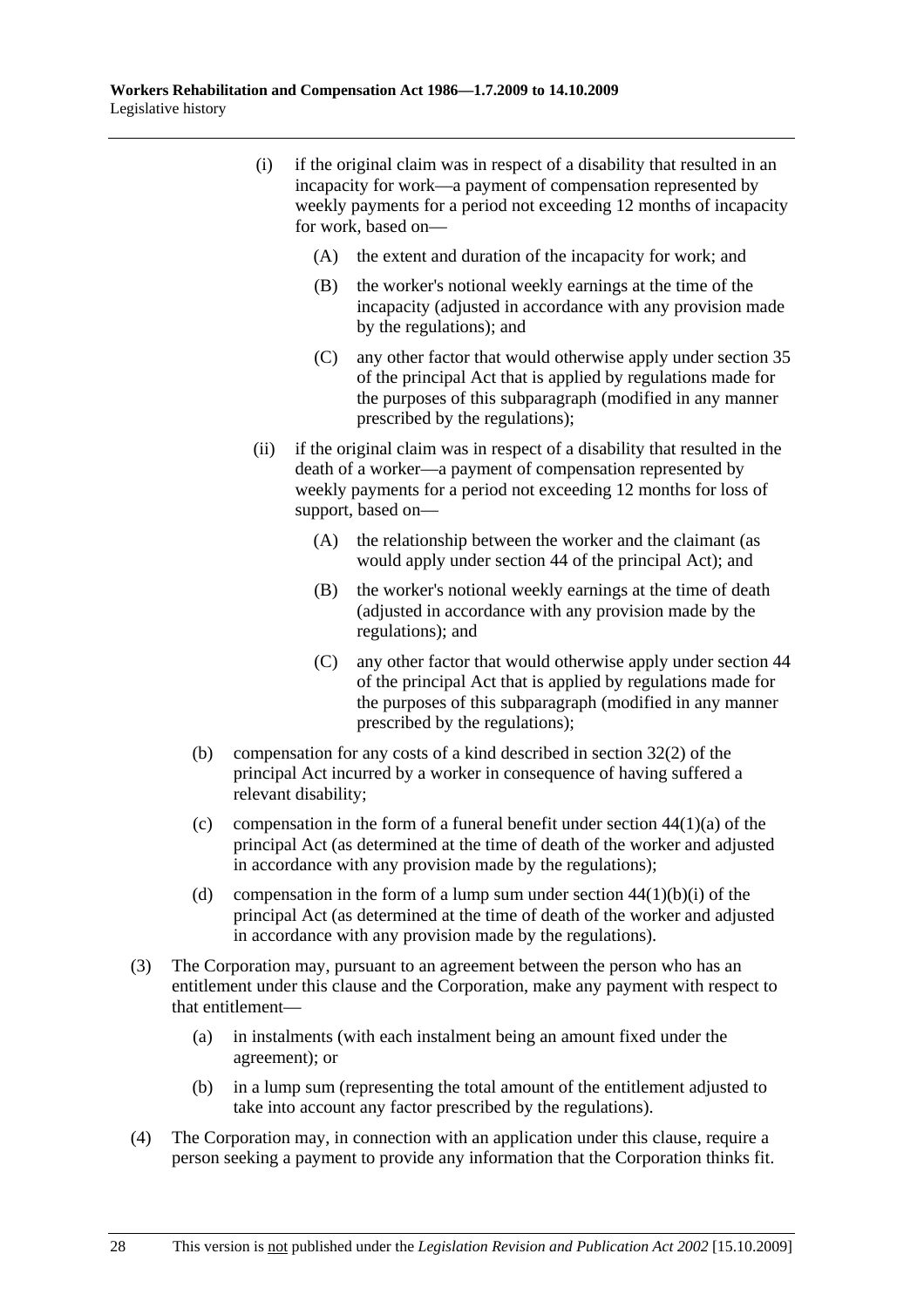(5) The Corporation may delay making a payment on an application under this clause until any information required under subclause (4) has been provided.

# **5—Ex gratia payments**

- (1) In addition to a preceding clause, the Corporation has an absolute discretion to make an *ex gratia* payment (of an amount determined by the Corporation) to a person in connection with the enactment of this Act if—
	- $(a)$
- (i) the person did not make a claim under the principal Act in respect of a disability suffered before the commencement of this Act and, if he or she has made such a claim, the claim would have been rejected on account of the operation of section 6 of the principal Act as in force at the time of the occurrence of the disability; or
- (ii) the person did make a claim under the principal Act in respect of a compensable disability suffered before the commencement of this Act but the claim did not (or does not) give rise to an entitlement under the principal Act on account of the operation of section 6 of the principal Act as in force at the time of the occurrence of the disability; and
- (b) the Corporation is satisfied—
	- (i) that the person would have had an entitlement to compensation under the principal Act had the amendments been in force at the time of the occurrence of the disability; and
	- (ii) that the disability was not (and is not) compensable under a corresponding law; and
	- (iii) that the person suffered substantial hardship on account of the disability; and
	- (iv) taking into account any other matter as the Corporation thinks fit, that it is appropriate in the circumstances of the particular case that an *ex gratia* payment be made.
- (2) A person seeking an *ex gratia* payment under this clause must make an application to the Corporation, in a manner and form determined by the Corporation, within the period prescribed by the regulations.
- (3) The Corporation may, in connection with an application under this clause, require a person seeking a payment to provide any information that the Corporation thinks fit.
- (4) The Corporation may delay making a determination on an application under this clause—
	- (a) until any period that applies under subclause (2) has expired; or
	- (b) until any information required under subclause (3) has been provided.
- (5) The making of a payment under this clause will not affect any entitlement that a person may have with respect to another disability under the principal Act (and will not be taken into account for the purposes of any claim under the principal Act).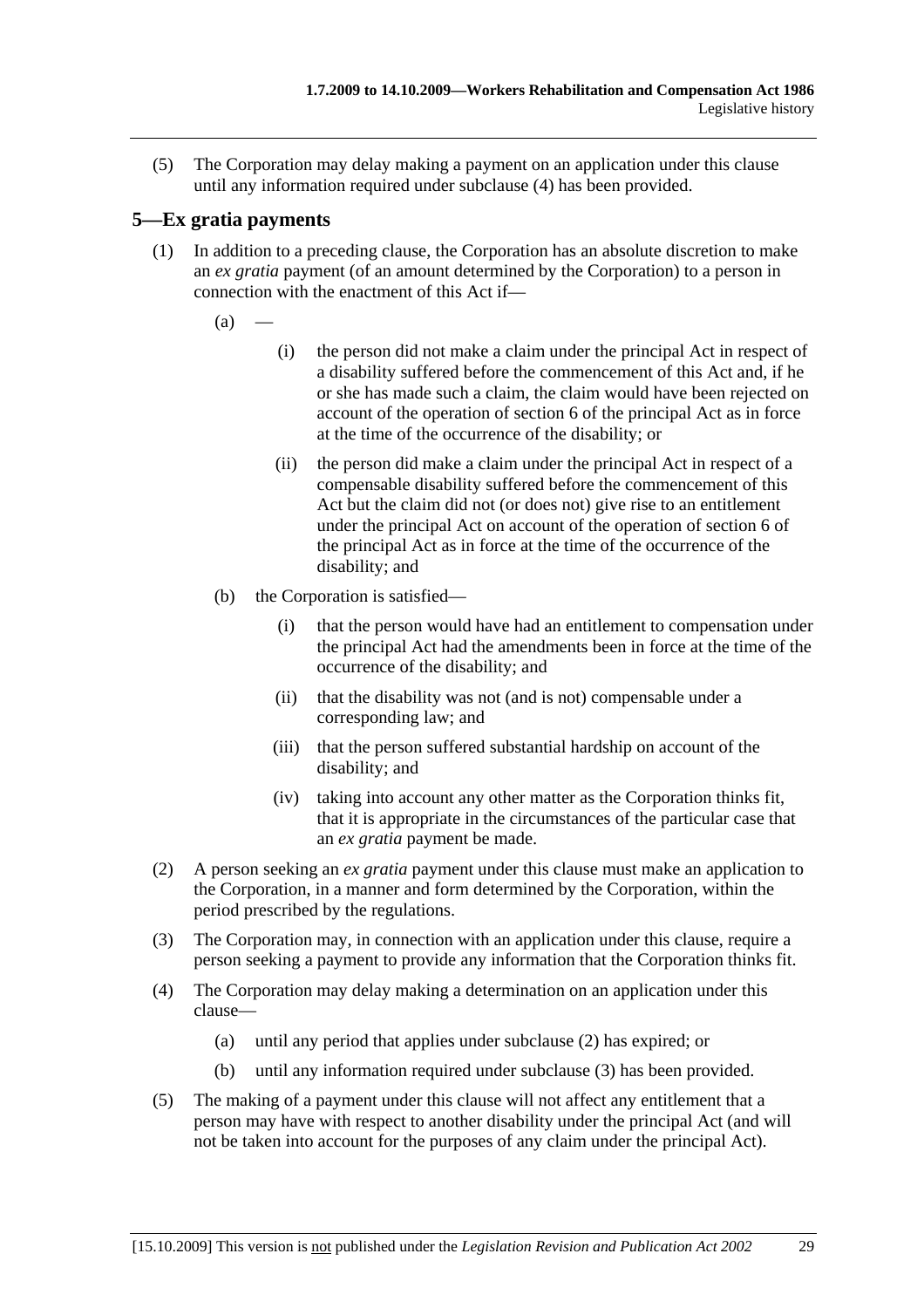- (6) The Corporation may make a payment under this clause on such conditions as the Corporation thinks fit (and a person who contravenes or fails to comply with a condition may be required to repay any amount that has been paid by the Corporation (and any such amount will be recoverable as a debt)).
- (7) A decision of the Corporation to make, or not to make, an *ex gratia* payment, or the amount of an *ex gratia* payment, under this clause is final and cannot be subject to review by a court or tribunal in any respect.

### **6—Related matters**

- (1) Any payment under clause 4 or 5 will be taken from the Compensation Fund (and the Corporation is authorised by force of this clause to apply the relevant amount from the Compensation Fund).
- (2) The Corporation is not entitled to recover the amount of any payment made under clause 4 or 5 from a person who was the employer of the relevant worker at the time of the occurrence of the disability (including in a case where the employer was an exempt employer).
- (3) The Governor may make such regulations as are contemplated by this Schedule, or as are necessary or expedient for the purposes of this Schedule.

### *Workers Rehabilitation and Compensation (Scheme Review) Amendment Act 2008, Sch 1—Transitional provisions*

#### **1—Interpretation**

(1) In this Schedule—

*principal Act* means the *Workers Rehabilitation and Compensation Act 1986*;

*relevant day* means a day appointed by proclamation as the relevant day for the purposes of the provision in which the term is used;

*self-insured employer* includes an exempt employer (being the term previously used under the principal Act).

 (2) In this Schedule, terms used have meanings consistent with the meanings they have in the principal Act.

### **2—Average weekly earnings**

- (1) Subject to subclause (2), section 4 of the principal Act, as enacted by this Act, applies to claims for compensation made on or after the relevant day (whether the entitlement to compensation arose before or on or after the relevant day).
- (2) Subsection (11) of section 4 of the principal Act, as enacted by this Act, operates both prospectively and retrospectively.

#### **3—Provisional acceptance of liability—medical expenses**

Section 32A of the principal Act, as enacted by this Act, extends to disabilities occurring before the enactment of that section.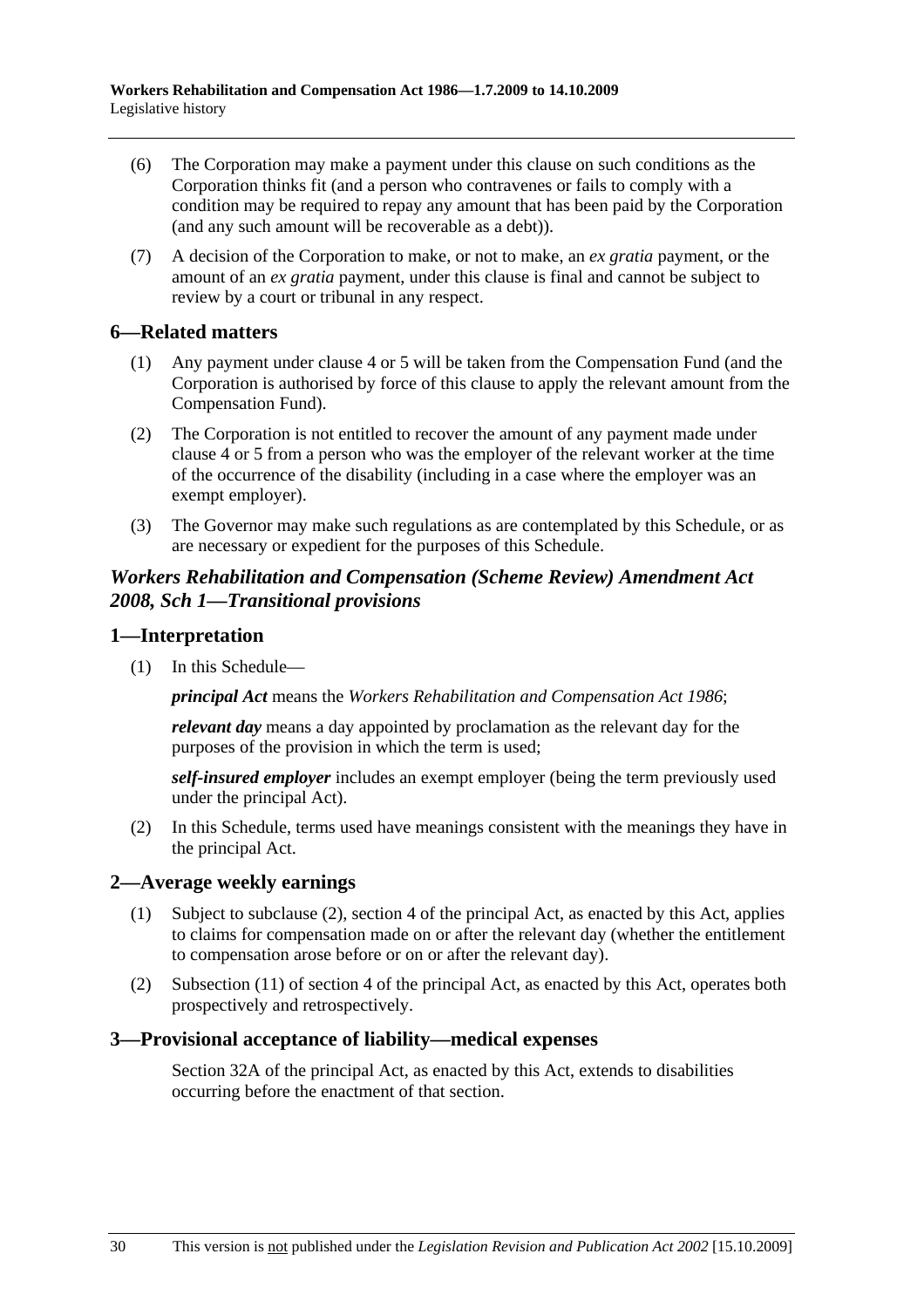# **4—Weekly payments**

- (1) Sections 35 to 35C (inclusive) of the principal Act, as enacted by this Act, (in this clause referred to as the *new provisions*) apply in relation to workers who suffer compensable disabilities on or after the relevant day.
- (2) In addition, the new provisions extend to entitlements to weekly payments of compensation in relation to compensable disabilities occurring before the relevant day—
	- (a) if a worker has, before the relevant day, reached or gone past the end of the first 2 years of incapacity referred to in section 35(2) of the principal Act, as in existence immediately before the substitution of section 35 under section 15 of this Act (in this clause referred to as the *old provision*) (and is still in receipt of weekly payments of compensation on the relevant day); or
	- (b) if a worker, on or after the relevant day, reaches the end of the first 2 years of incapacity referred to in the old provision (and is still in receipt of weekly payments of compensation at the end of that 2 year period).
- (3) To avoid doubt, in the circumstances of any particular case, the new provisions replace section 35 of the principal Act, as in existence immediately before the substitution of section 35 under section 15 of this Act, if or when a worker falls within a set of circumstances described in paragraph (a) or (b) of subclause (2).

### **5—Discontinuance of weekly payments**

- (1) Subject to subclause (2), the amendments made to section 36 of the principal Act by this Act extend to weekly payments commenced before the relevant day, or commenced on or after the relevant day, in relation to compensable disabilities occurring before the relevant day.
- (2) Subsections (4), (4a) and (5) of section 36 of the principal Act, as in existence immediately before the substitution of those subsections by section 16 of this Act, will continue to apply in relation to a decision that is the subject of a notice of dispute lodged under section 36(4) before the relevant day.

#### **6—Adjustments due to change from original arrangements**

- (1) Section 37 of the principal Act, as enacted by this Act, extends to any determination of average weekly earnings (and, if relevant, notional weekly earnings) made before or on or after the relevant day in relation to compensable disabilities occurring before the relevant day.
- (2) However, the operation of subclause (1) in relation to a determination of average weekly earnings made before the relevant day cannot apply to the disadvantage of a worker by decreasing average weekly earnings (and, if relevant, notional weekly earnings).

### **7—Economic adjustments to weekly payments**

The amendments made to section 39 of the principal Act by this Act extend to weekly payments commenced before the relevant day, or commenced on or after the relevant day, in relation to compensable disabilities occurring before the relevant day.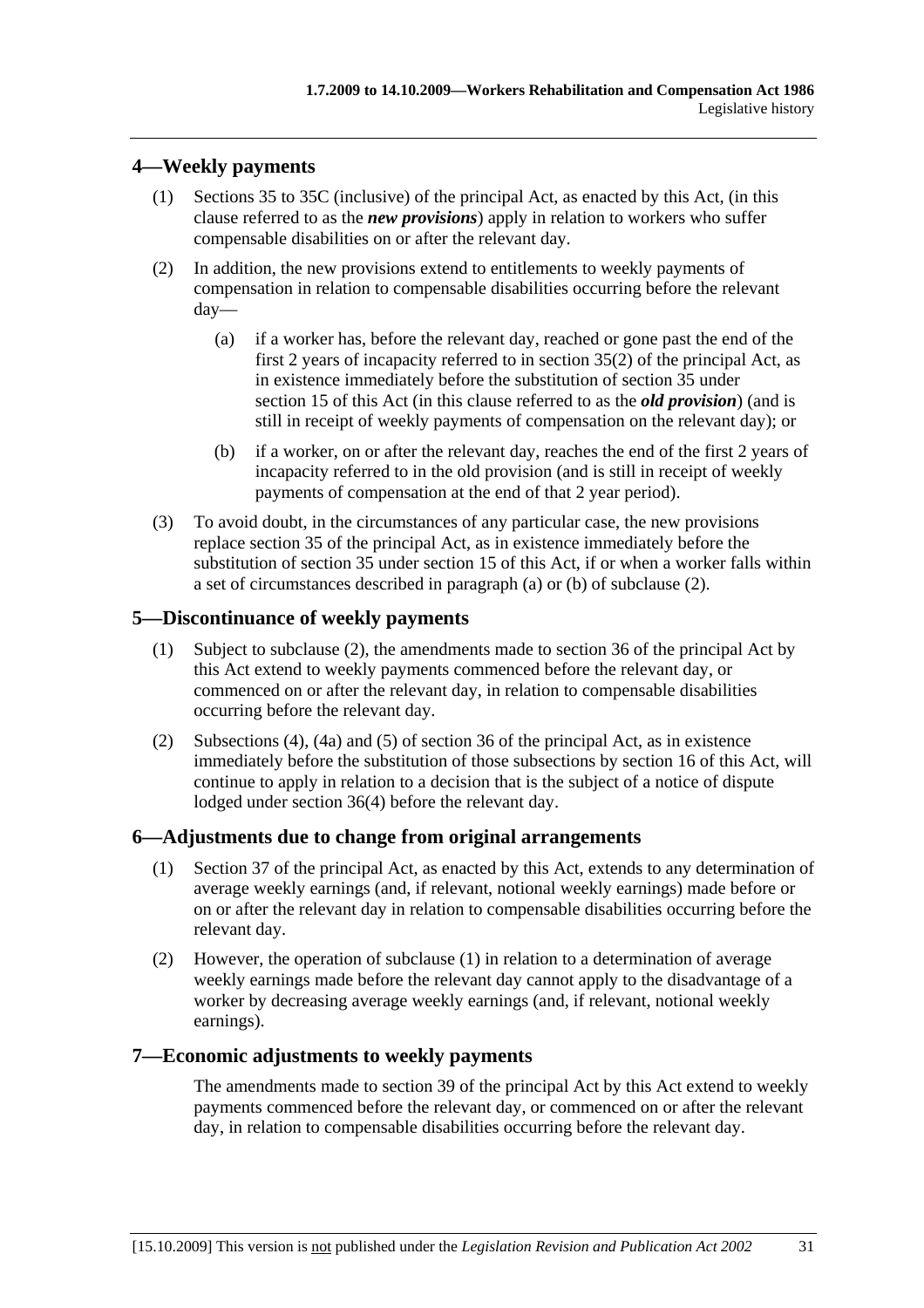### **8—Redemption of liabilities**

- (1) Subject to subclause (2), paragraph (e) of section 42(2) of the principal Act, as enacted by this Act, applies in relation to—
	- (a) any relevant liability arising from a compensable disability that occurs on or after the relevant day; and
	- (b) any relevant liability arising from a compensable disability that occurred within the period of 3 years immediately preceding the relevant day; and
	- (c) on or after the expiration of 1 year from the relevant day—any relevant liability arising from a compensable disability that occurred before the 3 year period referred to in paragraph (b).
- (2) Subclause (1)(b) or (c) does not apply where, in a particular case, the Corporation or a self-insured employer has provided a notification to the worker under section 42(4) of the principal Act before the relevant day.
- (3) In this clause—

*relevant liability* means a liability that is capable of redemption under section 42(1) of the principal Act.

#### **9—Loss of earning capacity—capital loss assessments**

Division 4B of Part 4 of the principal Act, as in existence immediately before the relevant day, will be taken to continue to apply with respect to any case where the Corporation or a self-insured employer has made any assessment (including an interim assessment) under section 42A of the principal Act before the relevant day.

### **10—Lump sum compensation**

Sections 43, 43A and 43B of the principal Act, as enacted by this Act, extend to any case where the Corporation or a self-insured employer (as the case requires) has not, before the relevant day, made a determination of the compensation payable in the particular case under section 43 of the principal Act, as in existence immediately before the substitution of that section under section 24 of this Act (in respect of a compensable disability occurring before the relevant day).

### **11—Compensation payable on death—weekly payments**

The amendments made to section 44 of the principal Act by this Act apply to any claim for compensation made on or after the relevant day (whether the entitlement to compensation arose before or on or after the relevant day).

### **12—Compensation payable on death—lump sums**

Section 45A of the principal Act, as enacted by this Act, applies to claims for a lump sum payment of compensation on account of the death of a worker made on or after the relevant day (whether the entitlement to compensation arose before or on or after the relevant day).

### **13—Funeral benefit**

Section 45B of the principal Act, as enacted by this Act, applies to claims for a funeral benefit made on or after the relevant day (including in respect of a funeral occurring before the relevant day).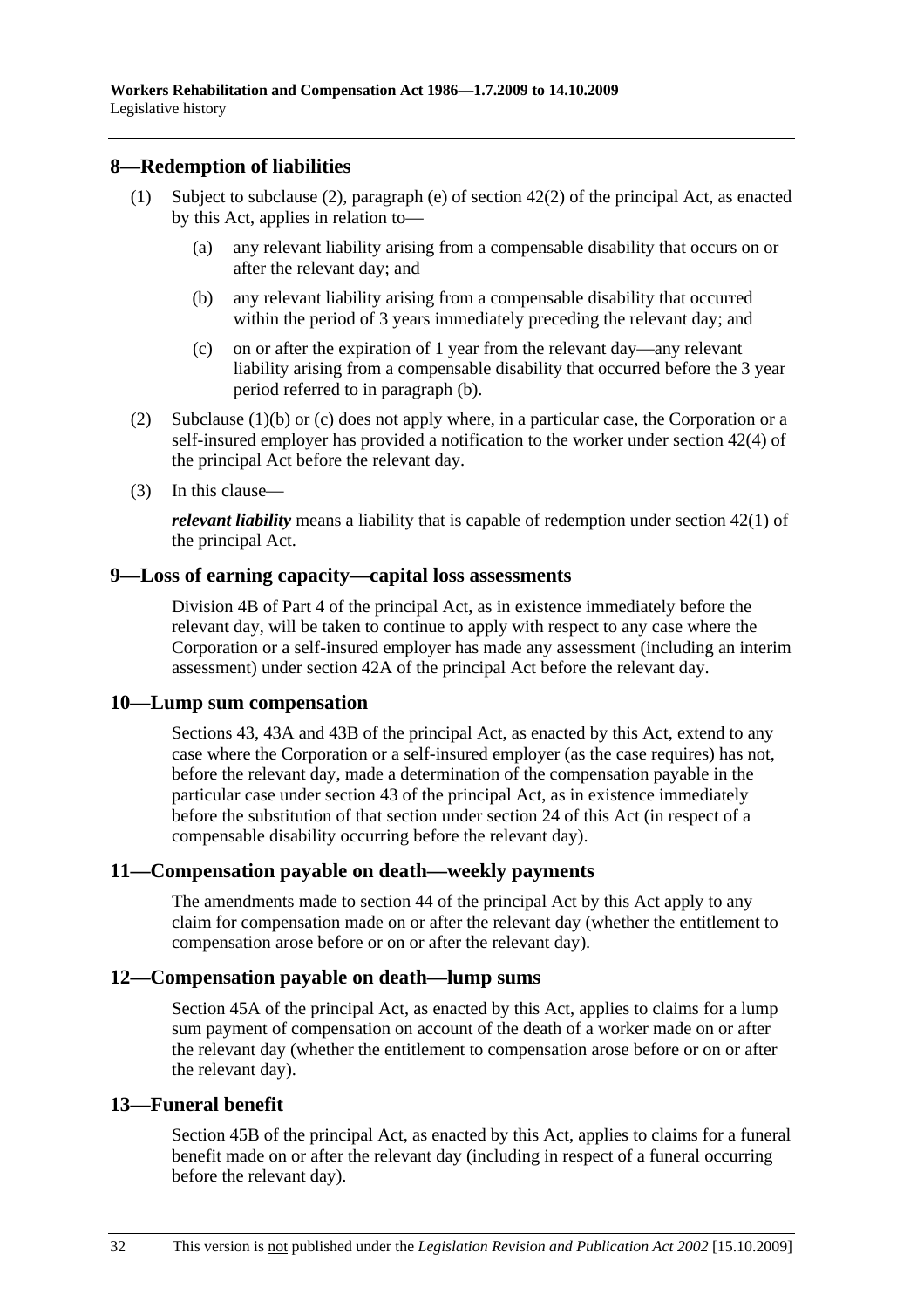### **14—Counselling services**

Section 45C of the principal Act, as enacted by this Act—

- (a) applies to claims for compensation made under that section on or after the relevant day (whether the entitlement to compensation arose before or on or after the relevant day); and
- (b) extends to claims for compensation for counselling services made to the Corporation or a self-insured employer before the relevant day under section 44 of the principal Act if the Corporation or self-insured employer determines that it is reasonable to allow the claim to be incorporated into the operation of this clause.

# **15—Provisional payments**

- (1) Division 7A of Part 4 of the principal Act, as enacted by this Act, extends to cases involving disabilities occurring before the relevant day.
- (2) Subclause (1) does not apply in a case where the relevant worker has made a claim for compensation under Division 8 of Part 4 of the principal Act before the relevant day.

# **16—Medical panels**

A medical question may be referred to a Medical Panel under Part 6C of the principal Act, as enacted by this Act, even if the medical question relates to a claim made or proceedings commenced before that enactment.

# *Workers Rehabilitation and Compensation (Scheme Review) Amendment Act 2008, Sch 2—Review*

### **1—Review**

- (1) The Minister must, as soon as practicable after 31 December 2010, appoint an independent person to carry out a review concerning—
	- (a) the impact of this Act on workers who have suffered compensable disabilities and been affected by the operation of this Act; and
	- (b) the impact of this Act on levies paid by employers under Part 5 of the principal Act; and
	- (c) the impact of this Act on the sufficiency of the Compensation Fund to meet the liabilities of the WorkCover Corporation of South Australia under the principal Act; and
	- (d) such other matters as the Minister may determine.
- (2) The person appointed by the Minister under subclause (1) must present to the Minister a report on the outcome of the review no later than 4 months following his or her appointment.
- (3) The Minister must, within 6 sitting days after receiving the report, have copies of the report laid before both Houses of Parliament.
- (4) In this clause, terms used have meanings consistent with the meanings they have in the principal Act.